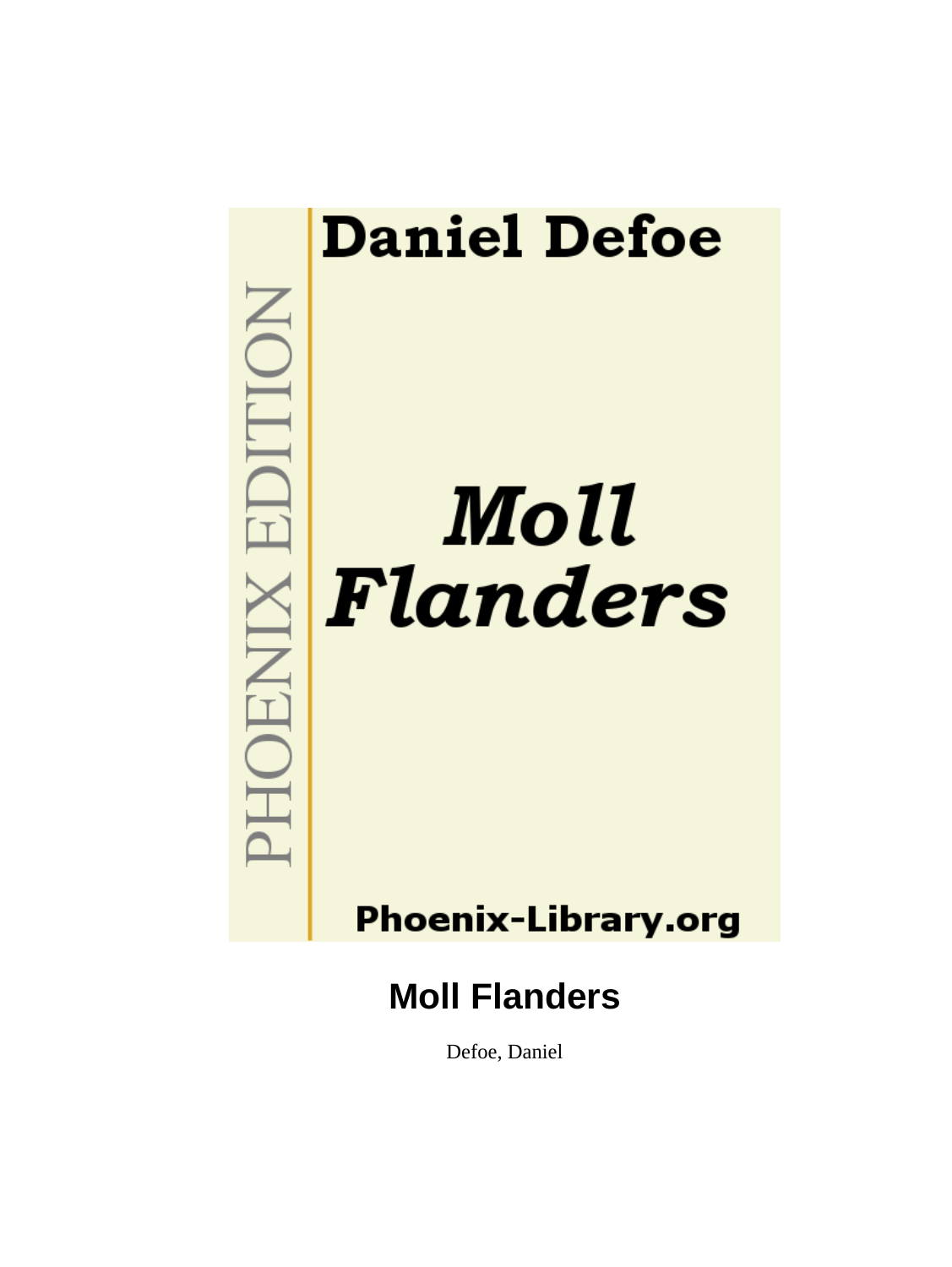[Table Of Content](#page-227-0) [About Phoenix−Edition](#page-228-0) **[Copyright](#page-231-0)**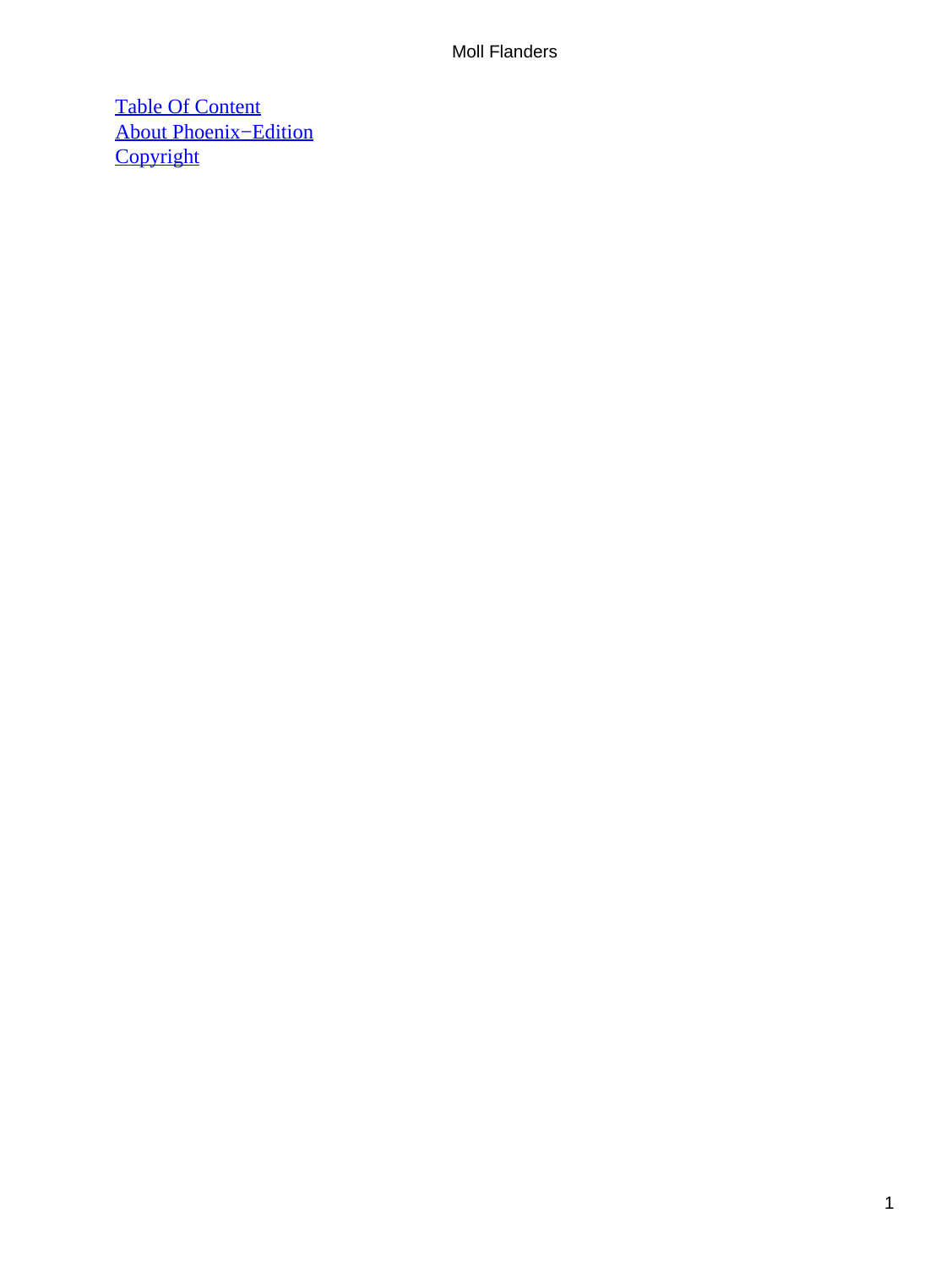*T*he Fortunes Misfortunes of the Famous Moll Flanders

 Who was Born in Newgate, and during a Life of continu'd Variety for Threescore Years, besides her Childhood, was Twelve Year a Whore, five times a Wife (whereof once to her own Brother), Twelve Year a Thief, Eight Year a Transported Felon in Virginia, at last grew Rich, liv'd Honest, and dies a Penitent. Written from her own Memorandums . . .

by Daniel Defoe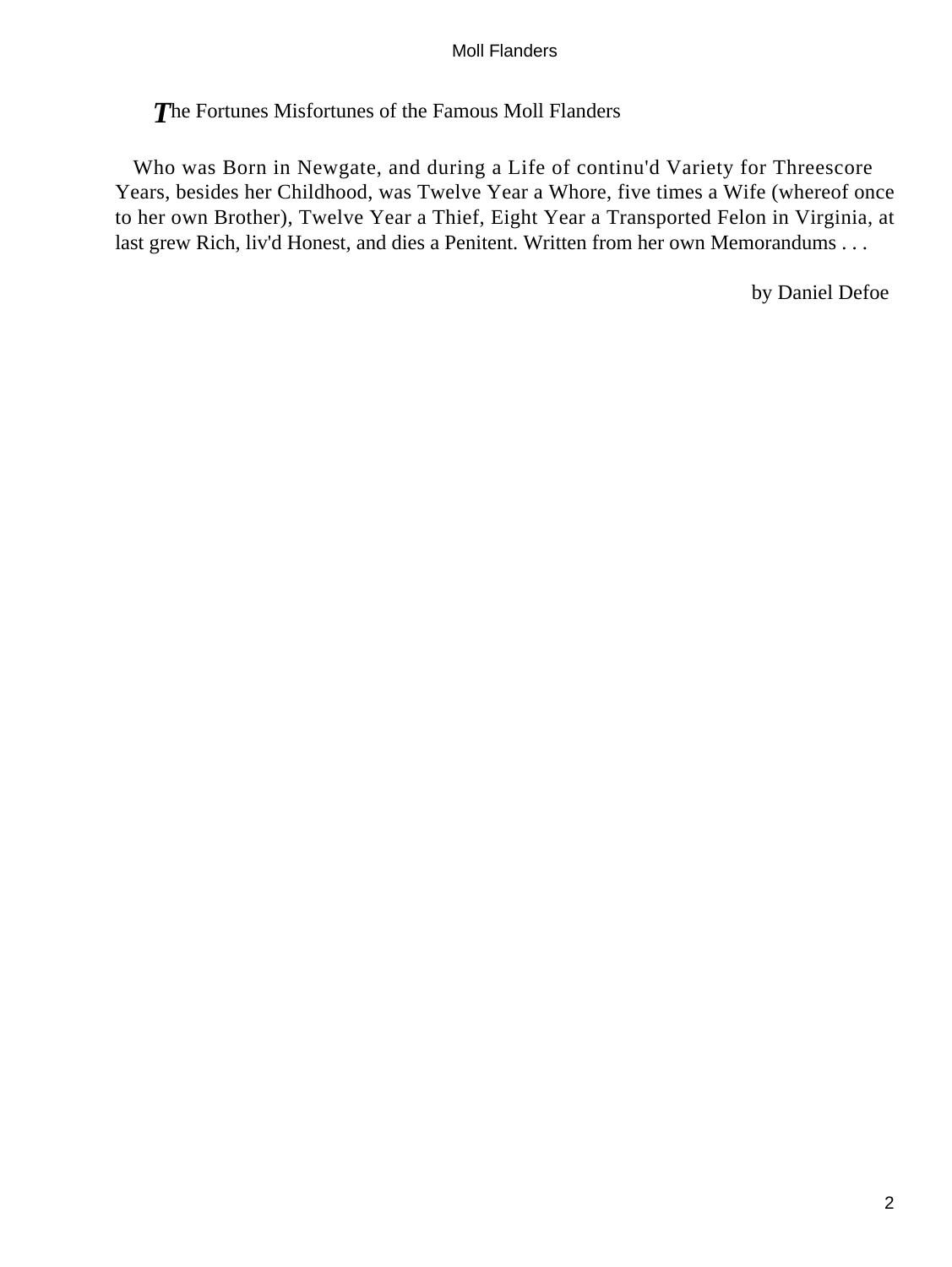## **[THE AUTHOR'S Preface](#page-227-0)**

**The world is so taken up of late with novels and romances, that it will be hard for a** private history to be taken for genuine, where the names and other circumstances of the person are concealed, and on this account we must be content to leave the reader to pass his own opinion upon the ensuing sheet, and take it just as he pleases.

 The author is here supposed to be writing her own history, and in the very beginning of her account she gives the reasons why she thinks fit to conceal her true name, after which there is no occasion to say any more about that.

 It is true that the original of this story is put into new words, and the style of the famous lady we here speak of is a little altered; particularly she is made to tell her own tale in modester words that she told it at first, the copy which came first to hand having been written in language more like one still in Newgate than one grown penitent and humble, as she afterwards pretends to be.

 The pen employed in finishing her story, and making it what you now see it to be, has had no little difficulty to put it into a dress fit to be seen, and to make it speak language fit to be read. When a woman debauched from her youth, nay, even being the offspring of debauchery and vice, comes to give an account of all her vicious practices, and even to descend to the particular occasions and circumstances by which she ran through in threescore years, an author must be hard put to it wrap it up so clean as not to give room, especially for vicious readers, to turn it to his disadvantage.

 All possible care, however, has been taken to give no lewd ideas, no immodest turns in the new dressing up of this story; no, not to the worst parts of her expressions. To this purpose some of the vicious part of her life, which could not be modestly told, is quite left out, and several other parts are very much shortened. What is left 'tis hoped will not offend the chastest reader or the modest hearer; and as the best use is made even of the worst story, the moral 'tis hoped will keep the reader serious, even where the story might incline him to be otherwise. To give the history of a wicked life repented of, necessarily requires that thewicked part should be make as wicked as the real history of it will bear, to illustrate and give a beauty to the penitent part, which is certainly the best and brightest, if related with equal spirit and life.

 It is suggested there cannot be the same life, the same brightness and beauty, in relating the penitent part as is in the criminal part. If there is any truth in that suggestion, I must be allowed to say 'tis because there is not the same taste and relish in the reading, and indeed it is to true that the difference lies not in the real worth of the subject so much as in the gust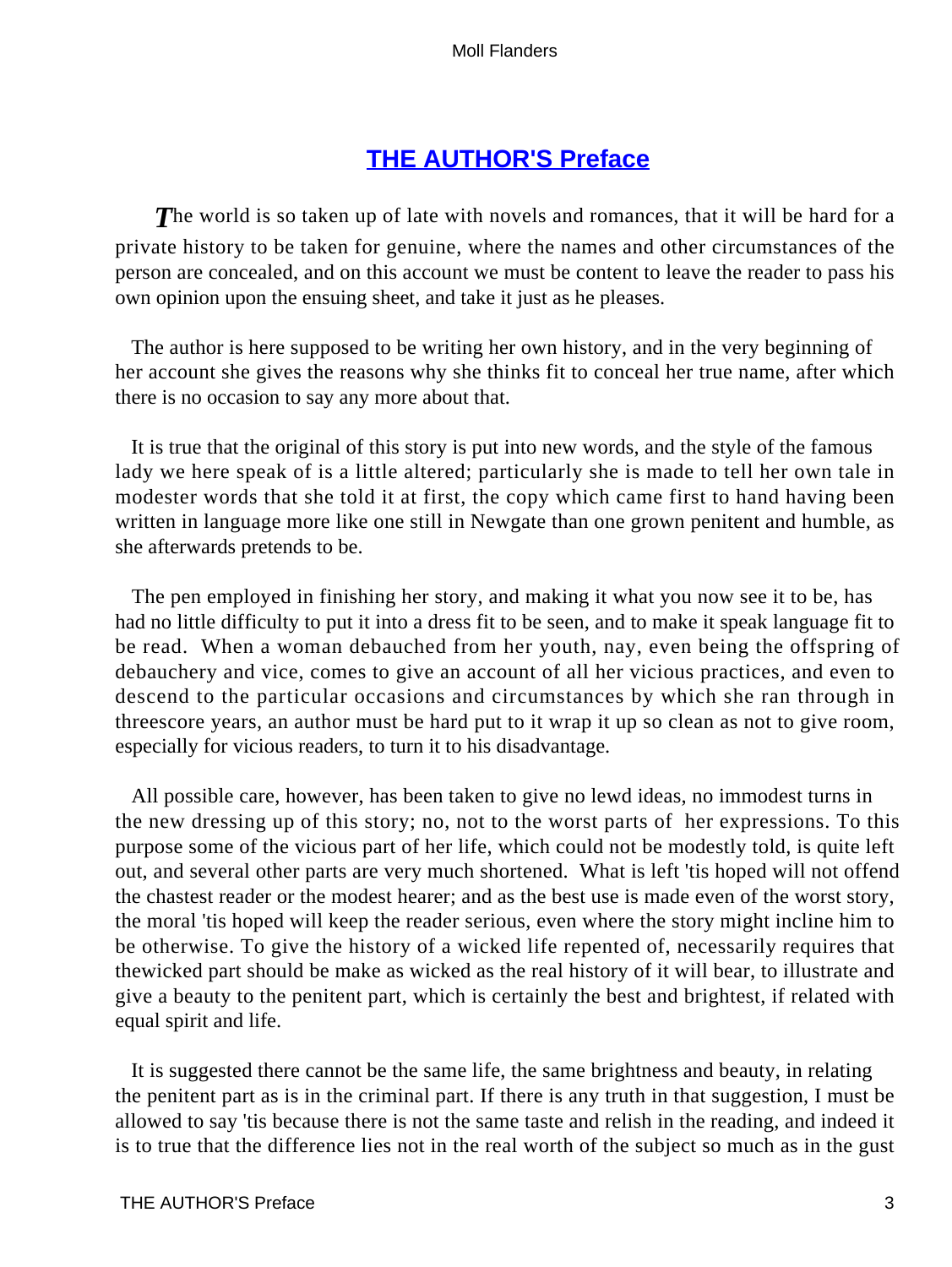and palate of the reader.

 But as this work is chiefly recommended to those who know how to read it, and how to make the good uses of it which the story all along recommends to them, so it is to be hoped that such readers will be more leased with the moral than the fable, with the application than with the relation, and with the end of the writer than with the life of the person written of.

 There is in this story abundance of delightful incidents, and all of them usefully applied. There is an agreeable turn artfully given them in the relating, that naturally instructs the reader, either one way or other. The first part of her lewd life with the young gentleman at Colchester has so many happy turns given it to expose the crime, and warn all whose circumstances are adapted to it, of the ruinous end of such things, and the foolish, thoughtless, and abhorred conduct of both the parties, that it abundantly atones for all the lively description she gives of her folly and wickedness.

 The repentance of her lover at the Bath, and how brought by the just alarm of his fit of sickness to abandon her; the just caution given there against even the lawful intimacies of the dearest friends, and how unable they are to preserve the most solemn resolutions of virtue without divine assistance; these are parts which, to a just discernment, will appear to have more real beauty in them all the amorous chain of story which introduces it.

 In a word, as the whole relation is carefully garbled of all the levity and looseness that was in it, so it all applied, and with the utmost care, to virtuous and religious uses. None can, without being guilty of manifest injustice, cast any reproach upon it, or upon our design in publishing it.

 The advocates for the stage have, in all ages, made this the great argument to persuade people that their plays are useful, and that they ought to be allowed in the most civilised and in the most religious government; namely, that they are applied to virtuous purposes, and that by the most lively representations, they fail not to recommend virtue and generous principles, and to discourage and expose all sorts of vice and corruption of manners; and were it true that they did so, and that they constantly adhered to that rule, as the test of their acting on the theatre, much might be said in their favour.

 Throughout the infinite variety of this book, this fundamental is most strictly adhered to; there is not a wicked action in any part of it, but is first and last rendered unhappy and unfortunate; there is not a superlative villain brought upon the stage, but either he is brought to an unhappy end, or brought to be a penitent; there is not an ill thing mentioned but it is condemned, even in the relation, nor a virtuous, just thing but it carries its praise along with it. What can more exactly answer the rule laid down, to recommend even those representations of things which have so many other just objections leaving against them? namely, of example, of bad company, obscene language, and the like.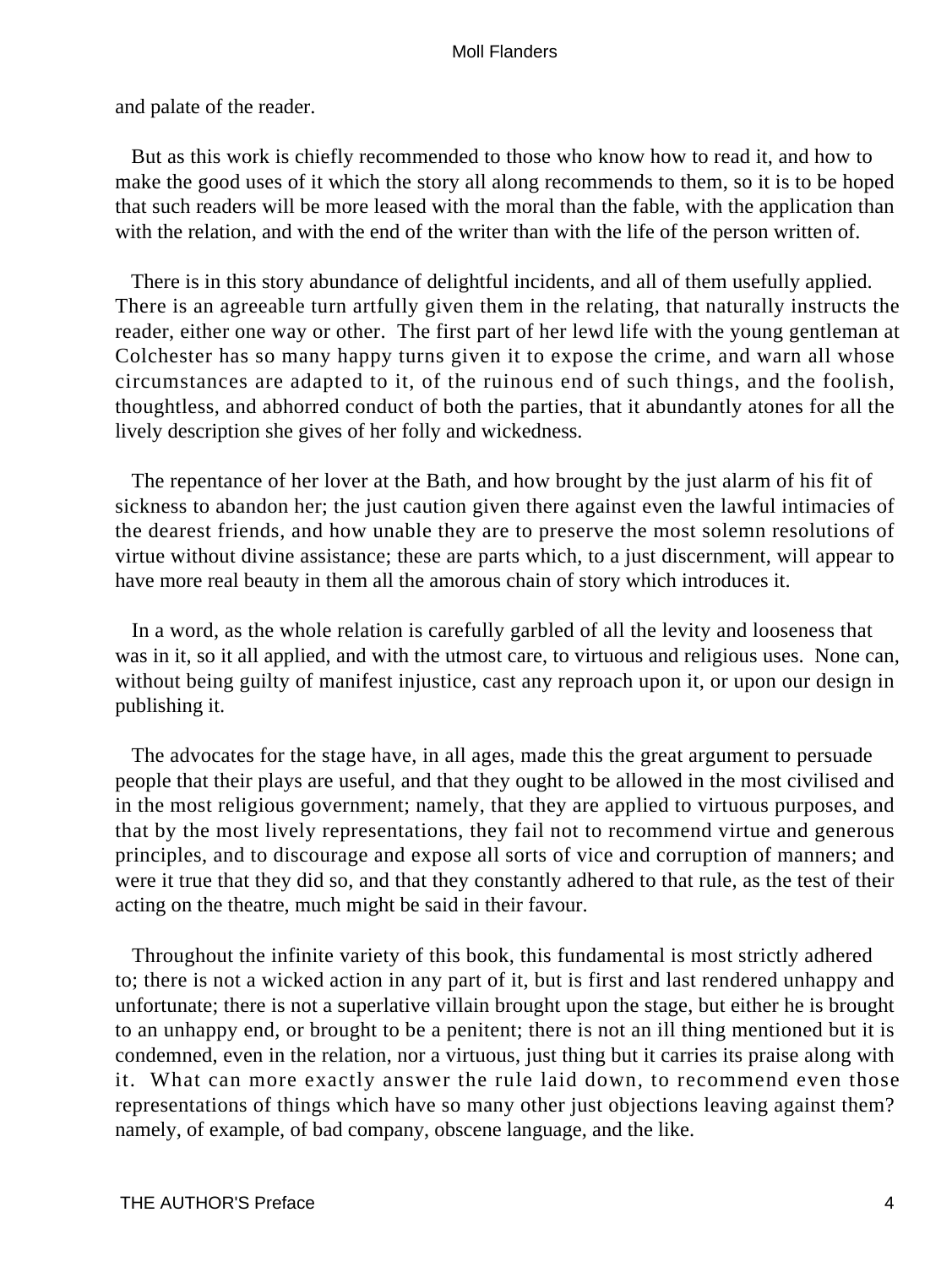Upon this foundation this book is recommended to the reader as a work from every part of which something may be learned, and some just and religious inference is drawn, by which the reader will have something of instruction, if he pleases to make use of it.

 All the exploits of this lady of fame, in her depredations upon mankind, stand as so many warnings to honest people to beware of them, intimating to them by what methods innocent people are drawn in, plundered and robbed, and by consequence how to avoid them. Her robbing a little innocent child, dressed fine by the vanity of the mother, to go to the dancing−school, is a good memento to such people hereafter, as is likewise her picking the gold watch from the young lady's side in the Park.

 Her getting a parcel from a hare−brained wench at the coaches in St. John Street; her booty made at the fire, and again at Harwich, all give us excellent warnings in such cases to be more present to ourselves in sudden surprises of every sort.

 Her application to a sober life and industrious management at last in Virginia, with her transported spouse, is a story fruitful of instruction to all the unfortunate creatures who are obliged to seek their re−establishment abroad, whether by the misery of transportation or other disaster; letting them know that diligence and application have their due encouragement, even in the remotest parts of the world, and that no case can be so low, so despicable, or so empty of prospect, but that an unwearied industry will go a great way to deliver us from it, will in time raise the meanest creature to appear again the world, and give him a new case for his life.

 There are a few of the serious inferences which we are led by the hand to in this book, and these are fully sufficient to justify any man in recommending it to the world, and much more to justify the publication of it.

 There are two of the most beautiful parts still behind, which this story gives some idea of, and lets us into the parts of them, but they are either of them too long to be brought into the same volume, and indeed are, as I may call them, whole volumes of themselves, viz.: 1. The life of her governess, as she calls her, who had run through, it seems, in a few years, all the eminent degrees of a gentlewoman, a whore, and a bawd; a midwife and a midwife−keeper, as they are called; a pawnbroker, a childtaker, a receiver of thieves, and of thieves' purchase, that is to say, of stolen goods; and in a word, herself a thief, a breeder up of thieves and the like, and yet at last a penitent.

 The second is the life of her transported husband, a highwayman, who it seems, lived a twelve years' life of successful villainy upon the road, and even at last came off so well as to be a volunteer transport, not a convict; and in whose life there is an incredible variety.

 But, as I have said, these are things too long to bring in here, so neither can I make a promise of the coming out by themselves.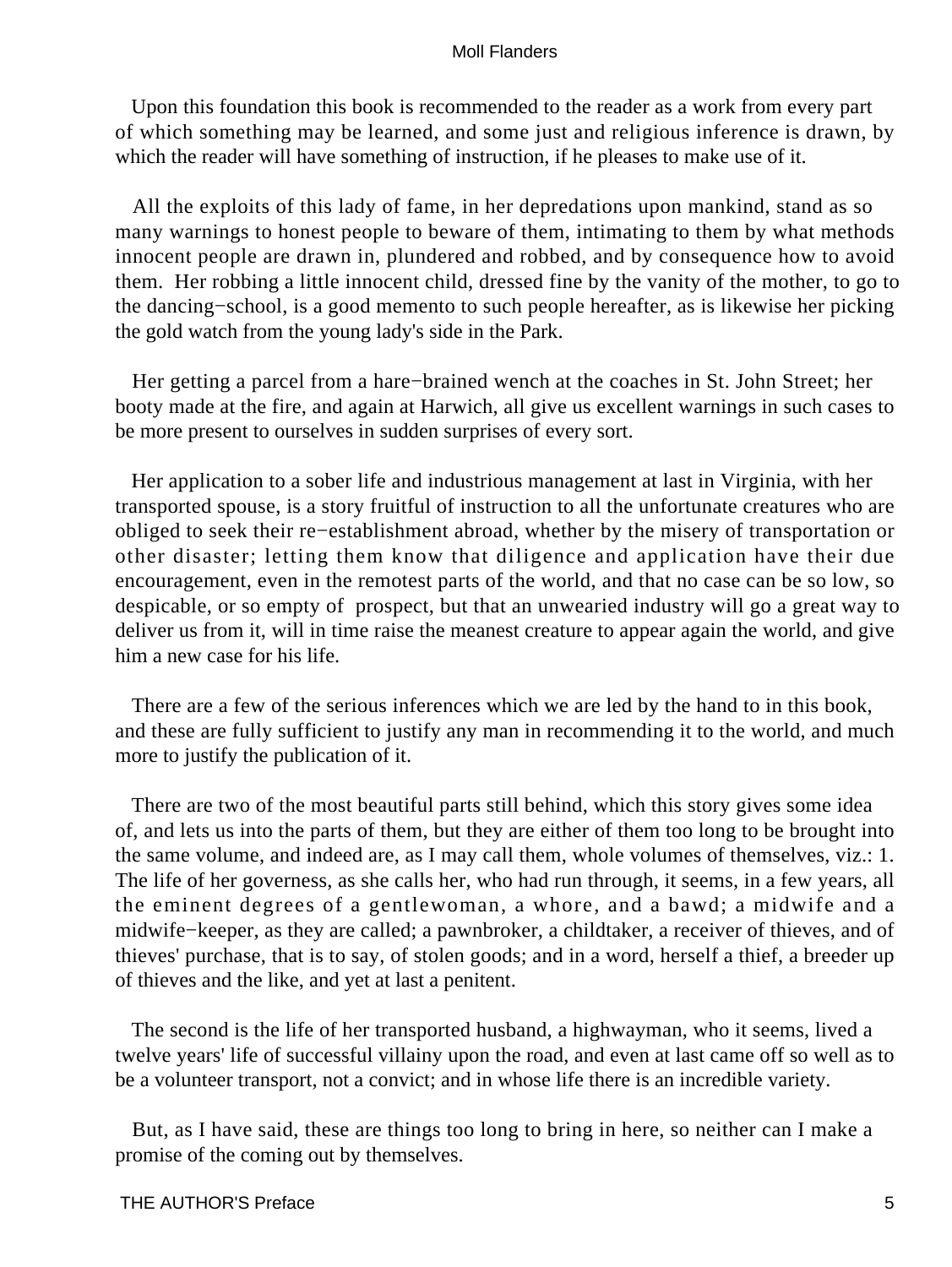We cannot say, indeed, that this history is carried on quite to the end of the life of this famous Moll Flanders, as she calls herself, for nobody can write their own life to the full end of it, unless they can write it after they are dead. But her husband's life, being written by a third hand, gives a full account of them both, how long they lived together in that country, and how they both came to England again, after about eight years, in which time they were grown very rich, and where she lived, it seems, to be very old, but was not so extraordinary a penitent as she was at first; it seems only that indeed she always spoke with abhorrence of her former life, and of every part of it.

 In her last scene, at Maryland and Virginia, many pleasant things happened, which makes that part of her life very agreeable, but they are not told with the same elegancy as those accounted for by herself; so it is still to the more advantage that we break off here.

 My true name is so well known in the records or registers at Newgate, and in the Old Bailey, and there are some things of such consequence still depending there, relating to my particular conduct, that it is not be expected I should set my name or the account of my family to this work; perhaps, after my death, it may be better known; at present it would not be proper, no not though a general pardon should be issued, even without exceptions and reserve of persons or crimes.

 It is enough to tell you, that as some of my worst comrades, who are out of the way of doing me harm (having gone out of the world by the steps and the string, as I often expected to go ), knew me by the name of Moll Flanders, so you may give me leave to speak of myself under that name till I dare own who I have been, as well as who I am.

 I have been told that in one of neighbour nations, whether it be in France or where else I know not, they have an order from the king, that when any criminal is condemned, either to die, or to the galleys, or to be transported, if they leave any children, as such are generally unprovided for, by the poverty or forfeiture of their parents, so they are immediately taken into the care of the Government, and put into a hospital called the House of Orphans, where they are bred up, clothed, fed, taught, and when fit to go out, are placed out to trades or to services, so as to be well able to provide for themselves by an honest, industrious behaviour.

 Had this been the custom in our country, I had not been left a poor desolate girl without friends, without clothes, without help or helper in the world, as was my fate; and by which I was not only exposed to very great distresses, even before I was capable either of understanding my case or how to amend it, but brought into a course of life which was not only scandalous in itself, but which in its ordinary course tended to the swift destruction both of soul and body.

 But the case was otherwise here. My mother was convicted of felony for a certain petty theft scarce worth naming, viz. having an opportunity of borrowing three pieces of fine holland of a certain draper in Cheapside. The circumstances are too long to repeat, and I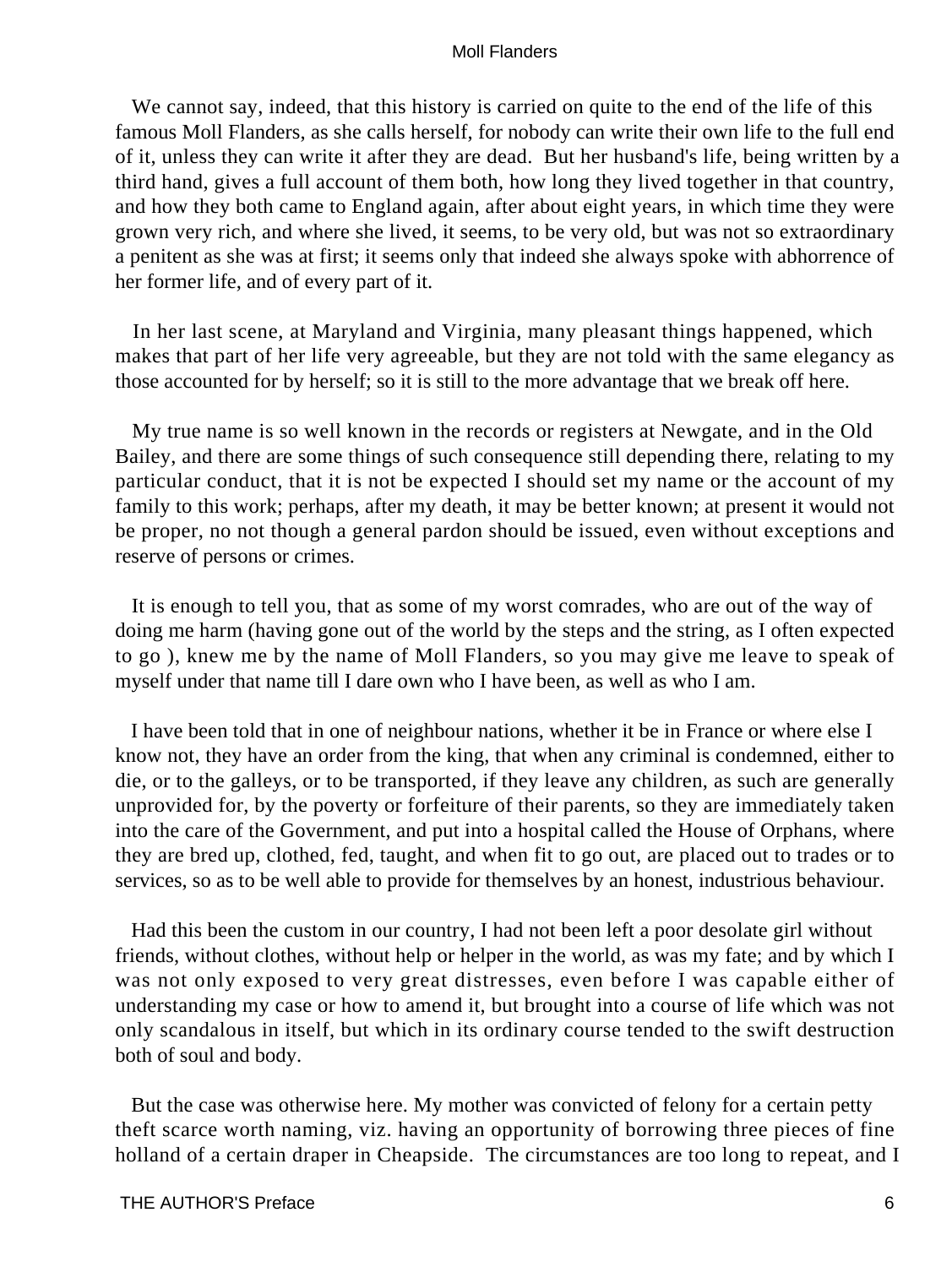have heard them related so many ways, that I can scarce be certain which is the right account.

 However it was, this they all agree in, that my mother pleaded her belly, and being found quick with child, she was respited for about seven months; in which time having brought me into the world, and being about again, she was called down, as they term it, to her former judgment, but obtained the favour of being transported to the plantations, and left me about half a year old; and in bad hands, you may be sure.

 This is too near the first hours of my life for me to relate anything of myself but by hearsay; it is enough to mention, that as I was born in such an unhappy place, I had no parish to have recourse to for my nourishment in my infancy; nor can I give the least account how I was kept alive, other than that, as I have been told, some relation of my mother's took me away for a while as a nurse, but at whose expense, or by whose direction, I know nothing at all of it.

 The first account that I can recollect, or could ever learn of myself, was that I had wandered among a crew of those people they call gypsies, or Egyptians; but I believe it was but a very little while that I had been among them, for I had not had my skin discoloured or blackened, as they do very young to all the children they carry about with them; nor can I tell how I came among them, or how I got from them.

 It was at Colchester, in Essex, that those people left me; and I have a notion in my head that I left them there (that is, that I hid myself and would not go any farther with them), but I am not able to be particular in that account; only this I remember, that being taken up by some of the parish officers of Colchester, I gave an account that I came into the town with the gypsies, but that I would not go any farther with them, and that so they had left me, but whither they were gone that I knew not, nor could they expect it of me; for though they send round the country to inquire after them, it seems they could not be found.

 I was now in a way to be provided for; for though I was not a parish charge upon this or that part of the town by law, yet as my case came to be known, and that I was too young to do any work, being not above three years old, compassion moved the magistrates of the town to order some care to be taken of me, and I became one of their own as much as if I had been born in the place.

 In the provision they made for me, it was my good hap to be put to nurse, as they call it, to a woman who was indeed poor but had been in better circumstances, and who got a little livelihood by taking such as I was supposed to be, and keeping them with all necessaries, till they were at a certain age, in which it might be supposed they might go to service or get their own bread.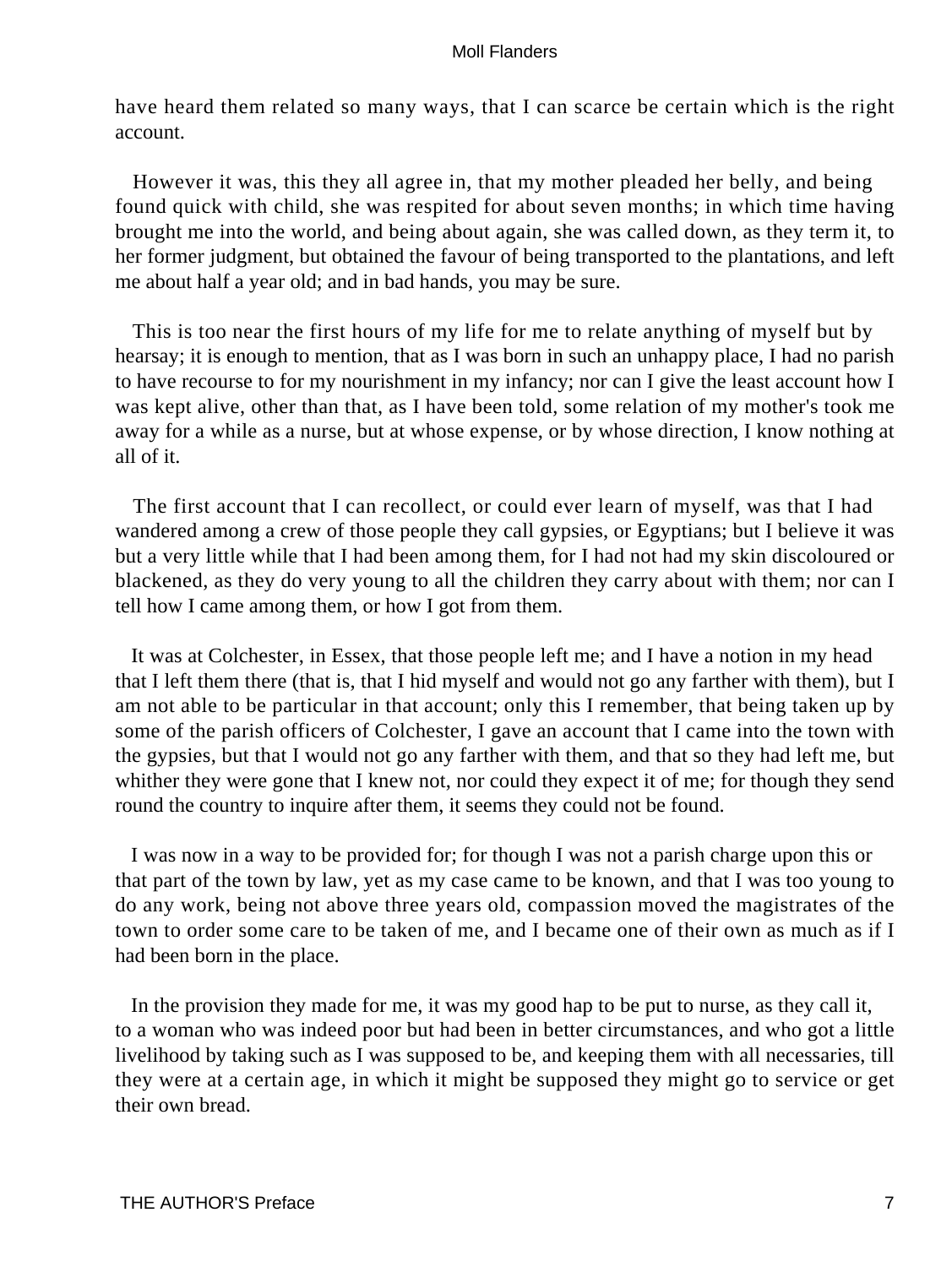This woman had also had a little school, which she kept to teach children to read and to work; and having, as I have said, lived before that in good fashion, she bred up the children she took with a great deal of art, as well as with a great deal of care.

 But that which was worth all the rest, she bred them up very religiously, being herself a very sober, pious woman, very house− wifely and clean, and very mannerly, and with good behaviour. So that in a word, expecting a plain diet, coarse lodging, and mean clothes, we were brought up as mannerly and as genteelly as if we had been at the dancing−school.

 I was continued here till I was eight years old, when I was terrified with news that the magistrates (as I think they called them) had ordered that I should go to service. I was able to do but very little service wherever I was to go, except it was to run of errands and be a drudge to some cookmaid, and this they told me of often, which put me into a great fright; for I had a thorough aversion to going to service, as they called it (that is, to be a servant), though I was so young; and I told my nurse, as we called her, that I believed I could get my living without going to service, if she pleased to let me; for she had taught me to work with my needle, and spin worsted, which is the chief trade of that city, and I told her that if she would keep me, I would work for her, and I would work very hard.

 I talked to her almost every day of working hard; and, in short, I did nothing but work and cry all day, which grieved the good, kind woman so much, that at last she began to be concerned for me, for she loved me very well.

 One day after this, as she came into the room where all we poor children were at work, she sat down just over against me, not in her usual place as mistress, but as if she set herself on purpose to observe me and see me work. I was doing something she had set me to; as I remember, it was marking some shirts which she had taken to make, and after a while she began to talk to me. 'Thou foolish child,' says she, 'thou art always crying (for I was crying then); 'prithee, what dost cry for?' 'Because they will take me away,' says I, 'and put me to service, and I can't work housework.' 'Well, child,' says she, 'but though you can't work housework, as you call it, you will learn it in time, and they won't put you to hard things at first.' 'Yes, they will,' says I, 'and if I can't do it they will beat me, and the maids will beat me to make me do great work, and I am but a little girl and I can't do it'; and then I cried again, till I could not speak any more to her.

 This moved my good motherly nurse, so that she from that time resolved I should not go to service yet; so she bid me not cry, and she would speak to Mr. Mayor, and I should not go to service till I was bigger.

 Well, this did not satisfy me, for to think of going to service was such a frightful thing to me, that if she had assured me I should not have gone till I was twenty years old, it would have been the same to me; I should have cried, I believe, all the time, with the very apprehension of its being to be so at last.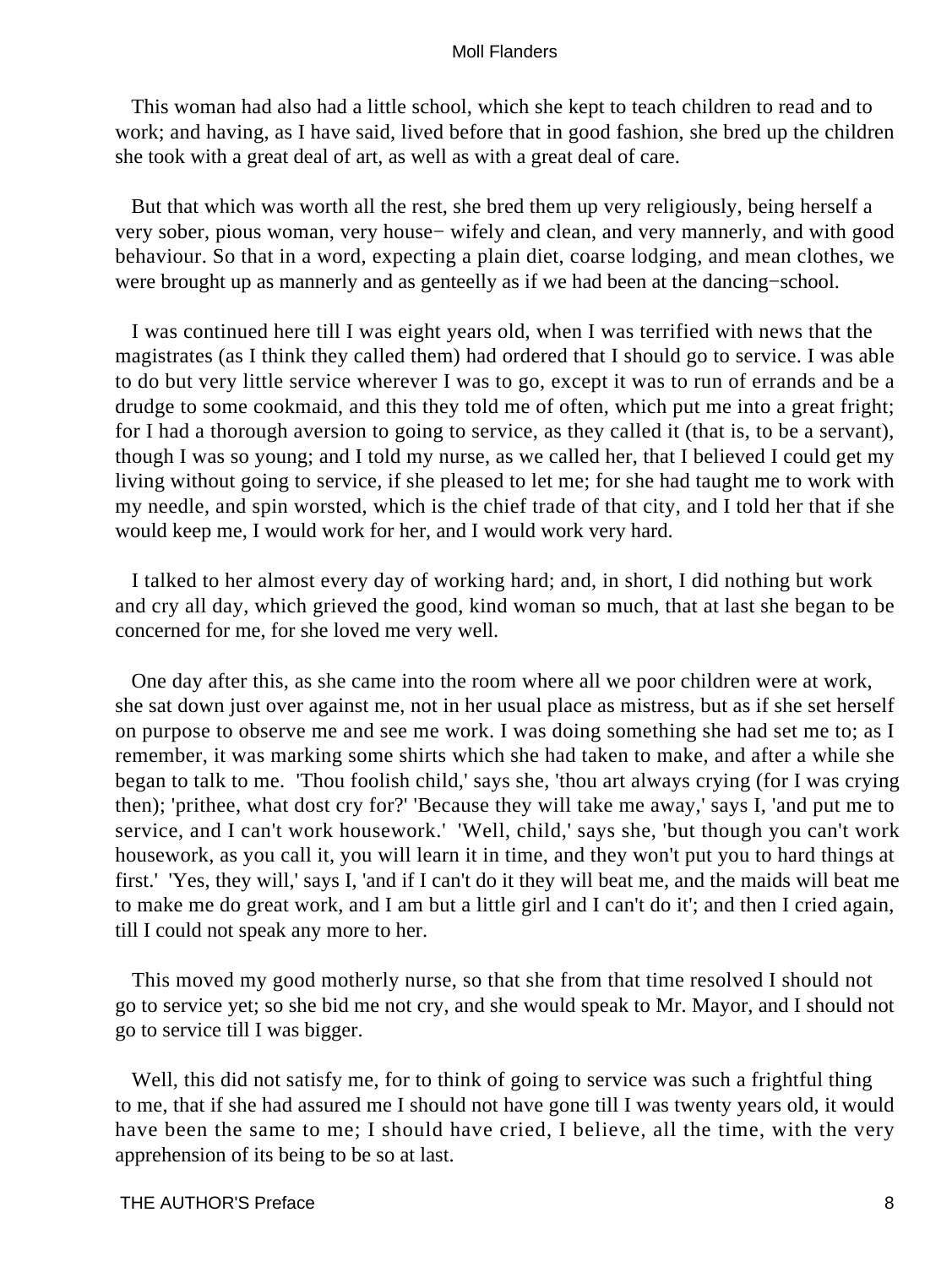When she saw that I was not pacified yet, she began to be angry with me. 'And what would you have?' says she; 'don't I tell you that you shall not go to service till your are bigger?' 'Ay,' said I, 'but then I must go at last.' 'Why, what?' said she; 'is the girl mad? What would you be – a gentlewoman?' 'Yes,' says I, and cried heartily till I roard out again.

 This set the old gentlewoman a−laughing at me, as you may be sure it would. 'Well, madam, forsooth,' says she, gibing at me, 'you would be a gentlewoman; and pray how will you come to be a gentlewoman? What! will you do it by your fingers' end?'

'Yes,' says I again, very innocently.

'Why, what can you earn?' says she; 'what can you get at your work?'

'Threepence,' said I, 'when I spin, and fourpence when I work plain work.'

'Alas! poor gentlewoman,' said she again, laughing, 'what will that do for thee?'

 'It will keep me,' says I, 'if you will let me live with you.' And this I said in such a poor petitioning tone, that it made the poor woman's heart yearn to me, as she told me afterwards.

 'But,' says she, 'that will not keep you and buy you clothes too; and who must buy the little gentlewoman clothes?' says she, and smiled all the while at me.

'I will work harder, then,' says I, 'and you shall have it all.'

'Poor child! it won't keep you,' says she; 'it will hardly keep you in victuals.'

'Then I will have no victuals,' says I, again very innocently; 'let me but live with you.'

'Why, can you live without victuals?' says she.

'Yes,' again says I, very much like a child, you may be sure, and still I cried heartily.

 I had no policy in all this; you may easily see it was all nature; but it was joined with so much innocence and so much passion that, in short, it set the good motherly creature a−weeping too, and she cried at last as fast as I did, and then took me and led me out of the teaching−room. 'Come,' says she, 'you shan't go to service; you shall live with me'; and this pacified me for the present.

 Some time after this, she going to wait on the Mayor, and talking of such things as belonged to her business, at last my story came up, and my good nurse told Mr. Mayor the whole tale. He was so pleased with it, that he would call his lady and his two daughters to hear it, and it made mirth enough among them, you may be sure.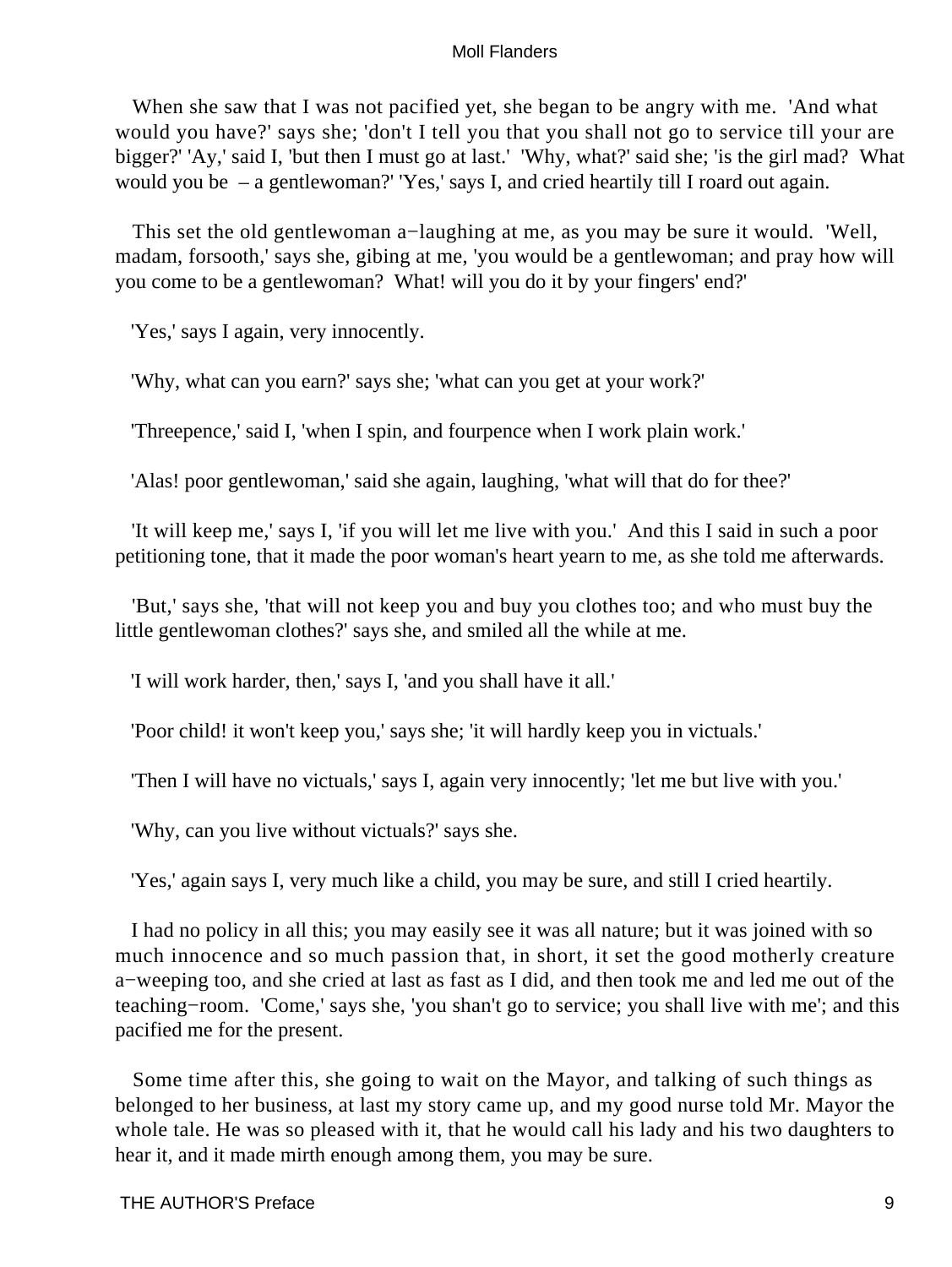However, not a week had passed over, but on a sudden comes Mrs. Mayoress and her two daughters to the house to see my old nurse, and to see her school and the children. When they had looked about them a little, 'Well, Mrs.  $-$ ,' says the Mayoress to my nurse, 'and pray which is the little lass that intends to be a gentlewoman?' I heard her, and I was terribly frighted at first, though I did not know why neither; but Mrs. Mayoress comes up to me. 'Well, miss,' says she, 'and what are you at work upon?' The word miss was a language that had hardly been heard of in our school, and I wondered what sad name it was she called me. However, I stood up, made a curtsy, and she took my work out of my hand, looked on it, and said it was very well; then she took up one of the hands. 'Nay,' says she, 'the child may come to be a gentlewoman for aught anybody knows; she has a gentlewoman's hand,' says she. This pleased me mightily, you may be sure; but Mrs. Mayoress did not stop there, but giving me my work again, she put her hand in her pocket, gave me a shilling, and bid me mind my work, and learn to work well, and I might be a gentlewoman for aught she knew.

 Now all this while my good old nurse, Mrs. Mayoress, and all the rest of them did not understand me at all, for they meant one sort of thing by the word gentlewoman, and I meant quite another; for alas! all I understood by being a gentlewoman was to be able to work for myself, and get enough to keep me without that terrible bugbear going to service, whereas they meant to live great, rich and high, and I know not what.

 Well, after Mrs. Mayoress was gone, her two daughters came in, and they called for the gentlewoman too, and they talked a long while to me, and I answered them in my innocent way; but always, if they asked me whether I resolved to be a gentlewoman, I answered Yes. At last one of them asked me what a gentlewoman was? That puzzled me much; but, however, I explained myself negatively, that it was one that did not go to service, to do housework. They were pleased to be familiar with me, and like my little prattle to them, which, it seems, was agreeable enough to them, and they gave me money too.

 As for my money, I gave it all to my mistress−nurse, as I called her, and told her she should have all I got for myself when I was a gentlewoman, as well as now. By this and some other of my talk, my old tutoress began to understand me about what I meant by being a gentlewoman, and that I understood by it no more than to be able to get my bread by my own work; and at last she asked me whether it was not so.

 I told her, yes, and insisted on it, that to do so was to be a gentlewoman; 'for,' says I, 'there is such a one,' naming a woman that mended lace and washed the ladies' laced−heads; 'she,' says I, 'is a gentlewoman, and they call her madam.'

 "Poor child,' says my good old nurse, 'you may soon be such a gentlewoman as that, for she is a person of ill fame, and has had two or three bastards.'

 I did not understand anything of that; but I answered, 'I am sure they call her madam, and she does not go to service nor do housework'; and therefore I insisted that she was a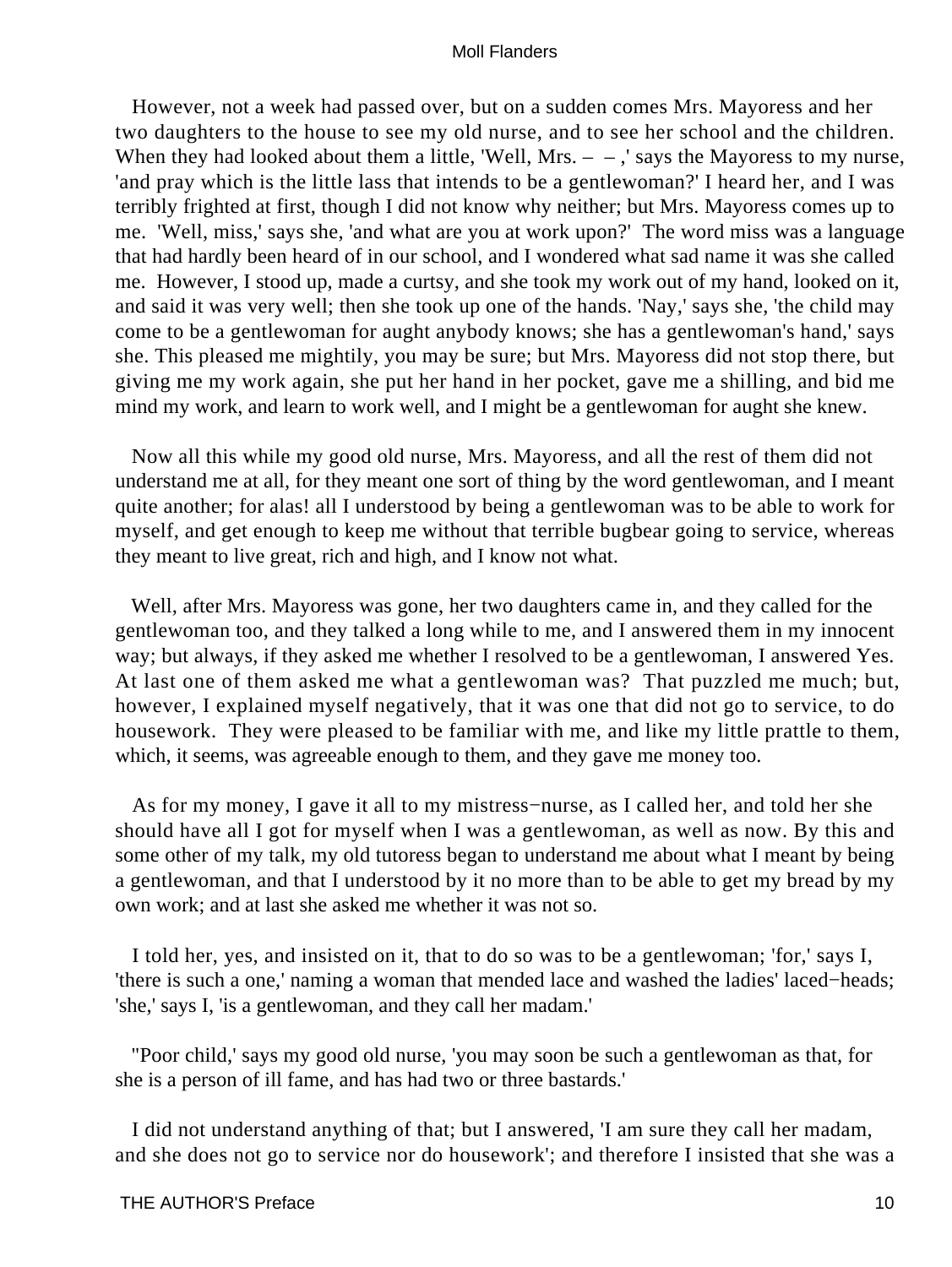gentlewoman, and I would be such a gentlewoman as that.

 The ladies were told all this again, to be sure, and they made themselves merry with it, and every now and then the young ladies, Mr. Mayor's daughters, would come and see me, and ask where the little gentlewoman was, which made me not a little proud of myself.

 This held a great while, and I was often visited by these young ladies, and sometimes they brought others with them; so that I was known by it almost all over the town.

 I was now about ten years old, and began to look a little womanish, for I was mighty grave and humble, very mannerly, and as I had often heard the ladies say I was pretty, and would be a very handsome woman, so you may be sure that hearing them say so made me not a little proud. However, that pride had no ill effect upon me yet; only, as they often gave me money, and I gave it to my old nurse, she, honest woman, was so just to me as to lay it all out again for me, and gave me head−dresses, and linen, and gloves, and ribbons, and I went very neat, and always clean; for that I would do, and if I had rags on, I would always be clean, or else I would dabble them in water myself; but, I say, my good nurse, when I had money given me, very honestly laid it out for me, and would always tell the ladies this or that was bought with their money; and this made them oftentimes give me more, till at last I was indeed called upon by the magistrates, as I understood it, to go out to service; but then I was come to be so good a workwoman myself, and the ladies were so kind to me, that it was plain I could maintain myself – that is to say, I could earn as much for my nurse as she was able by it to keep me – so she told them that if they would give her leave, she would keep the gentlewoman, as she called me, to be her assistant and teach the children, which I was very well able to do; for I was very nimble at my work, and had a good hand with my needle, though I was yet very young.

 But the kindness of the ladies of the town did not end here, for when they came to understand that I was no more maintained by the public allowance as before, they gave me money oftener than formerly; and as I grew up they brought me work to do for them, such as linen to make, and laces to mend, and heads to dress up, and not only paid me for doing them, but even taught me how to do them; so that now I was a gentlewoman indeed, as I understood that word, I not only found myself clothes and paid my nurse for my keeping, but got money in my pocket too beforehand.

 The ladies also gave me clothes frequently of their own or their children's; some stockings, some petticoats, some gowns, some one thing, some another, and these my old woman managed for me like a mere mother, and kept them for me, obliged me to mend them, and turn them and twist them to the best advantage, for she was a rare housewife.

 At last one of the ladies took so much fancy to me that she would have me home to her house, for a month, she said, to be among her daughters.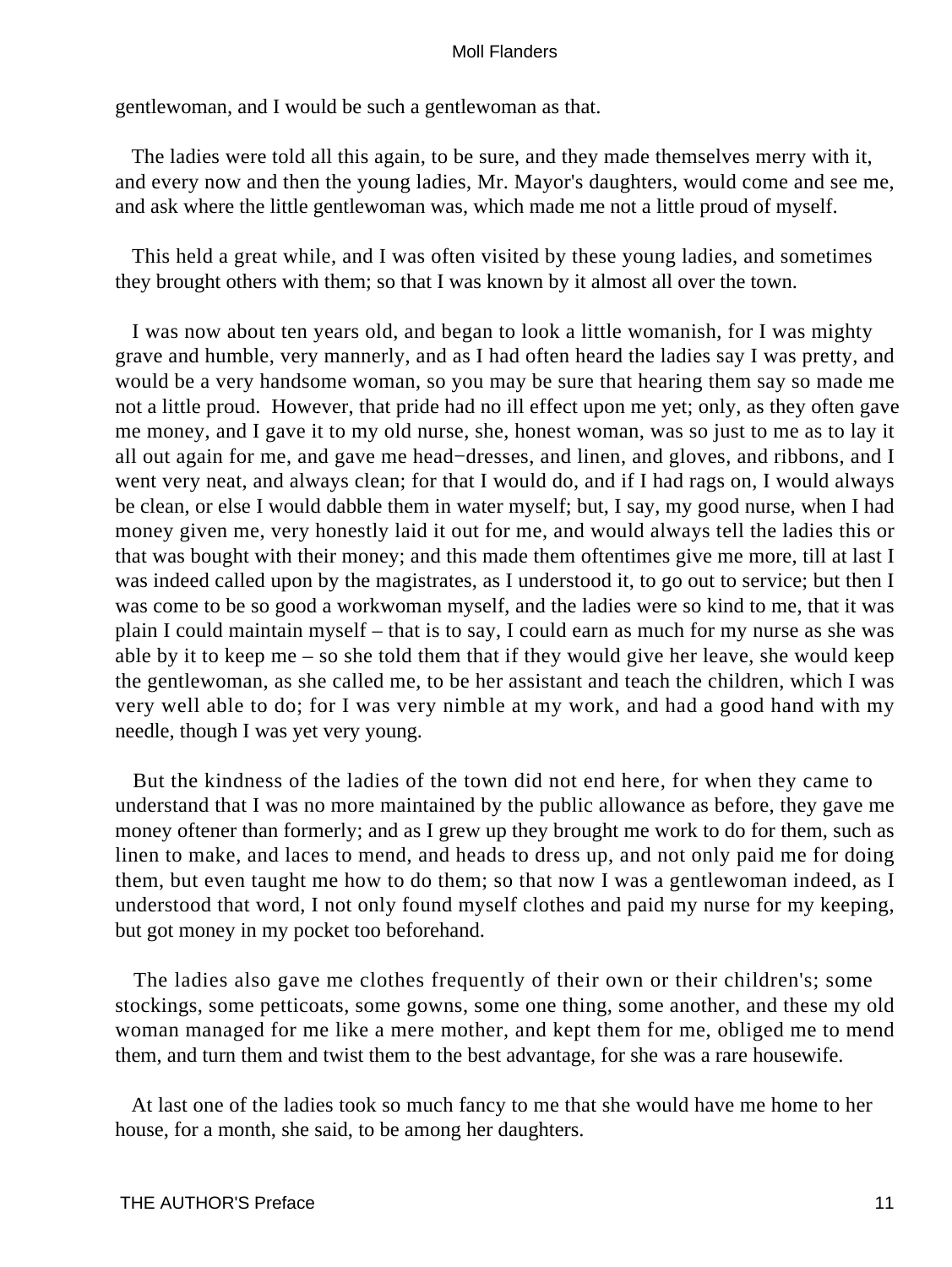Now, though this was exceeding kind in her, yet, as my old good woman said to her, unless she resolved to keep me for good and all, she would do the little gentlewoman more harm than good. 'Well,' says the lady, 'that's true; and therefore I'll only take her home for a week, then, that I may see how my daughters and she agree together, and how I like her temper, and then I'll tell you more; and in the meantime, if anybody comes to see her as they used to do, you may only tell them you have sent her out to my house.'

 This was prudently managed enough, and I went to the lady's house; but I was so pleased there with the young ladies, and they so pleased with me, that I had enough to do to come away, and they were as unwilling to part with me.

 However, I did come away, and lived almost a year more with my honest old woman, and began now to be very helpful to her; for I was almost fourteen years old, was tall of my age, and looked a little womanish; but I had such a taste of genteel living at the lady's house that I was not so easy in my old quarters as I used to be, and I thought it was fine to be a gentlewoman indeed, for I had quite other notions of a gentlewoman now than I had before; and as I thought, I say, that it was fine to be a gentlewoman, so I loved to be among gentlewomen, and therefore I longed to be there again.

 About the time that I was fourteen years and a quarter old, my good nurse, mother I rather to call her, fell sick and died. I was then in a sad condition indeed, for as there is no great bustle in putting an end to a poor body's family when once they are carried to the grave, so the poor good woman being buried, the parish children she kept were immediately removed by the church−wardens; the school was at an end, and the children of it had no more to do but just stay at home till they were sent somewhere else; and as for what she left, her daughter, a married woman with six or seven children, came and swept it all away at once, and removing the goods, they had no more to say to me than to jest with me, and tell me that the little gentlewoman might set up for herself if she pleased.

 I was frighted out of my wits almost, and knew not what to do, for I was, as it were, turned out of doors to the wide world, and that which was still worse, the old honest woman had two−and− twenty shillings of mine in her hand, which was all the estate the little gentlewoman had in the world; and when I asked the daughter for it, she huffed me and laughed at me, and told me she had nothing to do with it.

 It was true the good, poor woman had told her daughter of it, and that it lay in such a place, that it was the child's money, and had called once or twice for me to give it me, but I was, unhappily, out of the way somewhere or other, and when I came back she was past being in a condition to speak of it. However, the daughter was so honest afterwards as to give it me, though at first she used me cruelly about it.

 Now was I a poor gentlewoman indeed, and I was just that very night to be turned into the wide world; for the daughter removed all the goods, and I had not so much as a lodging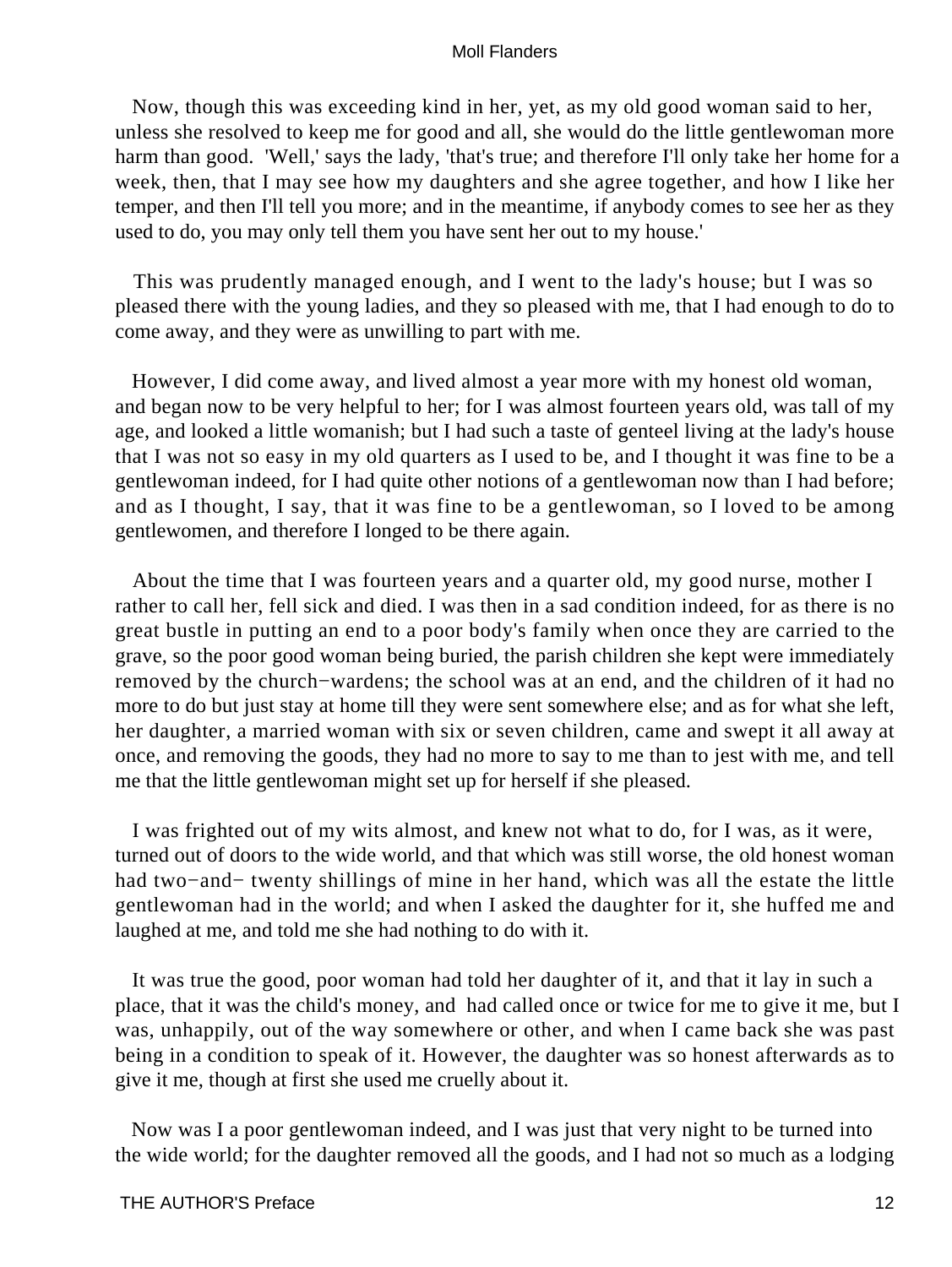to go to, or a bit of bread to eat. But it seems some of the neighbours, who had known my circumstances, took so much compassion of me as to acquaint the lady in whose family I had been a week, as I mentioned above; and immediately she sent her maid to fetch me away, and two of her daughters came with the maid though unsent. So I went with them, bag and baggage, and with a glad heart, you may be sure. The fright of my condition had made such an impression upon me, that I did not want now to be a gentlewoman, but was very willing to be a servant, and that any kind of servant they thought fit to have me be.

 But my new generous mistress, for she exceeded the good woman I was with before, in everything, as well as in the matter of estate; I say, in everything except honesty; and for that, though this was a lady most exactly just, yet I must not forget to say on all occasions, that the first, though poor, was as uprightly honest as it was possible for any one to be.

 I was no sooner carried away, as I have said, by this good gentlewoman, but the first lady, that is to say, the Mayoress that was, sent her two daughters to take care of me; and another family which had taken notice of me when I was the little gentlewoman, and had given me work to do, sent for me after her, so that I was mightily made of, as we say; nay, and they were not a little angry, especially madam the Mayoress, that her friend had taken me away from her, as she called it; for, as she said, I was hers by right, she having been the first that took any notice of me. But they that had me would not part with me; and as for me, though I should have been very well treated with any of the others, yet I could not be better than where I was.

 Here I continued till I was between seventeen and eighteen years old, and here I had all the advantages for my education that could be imagined; the lady had masters home to the house to teach her daughters to dance, and to speak French, and to write, and other to teach them music; and I was always with them, I learned as fast as they; and though the masters were not appointed to teach me, yet I learned by imitation and inquiry all that they learned by instruction and direction; so that, in short, I learned to dance and speak French as well as any of them, and to sing much better, for I had a better voice than any of them. I could not so readily come at playing on the harpsichord or spinet, because I had no instrument of my own to practice on, and could only come at theirs in the intervals when they left it, which was uncertain; but yet I learned tolerably well too, and the young ladies at length got two instruments, that is to say, a harpsichord and a spinet too, and then they taught me themselves. But as to dancing, they could hardly help my learning country−dances, because they always wanted me to make up even number; and, on the other hand, they were as heartily willing to learn me everything that they had been taught themselves, as I could be to take the learning.

 By this means I had, as I have said above, all the advantages of education that I could have had if I had been as much a gentlewoman as they were with whom I lived; and in some things I had the advantage of my ladies, though they were my superiors; but they were all the gifts of nature, and which all their fortunes could not furnish. First, I was apparently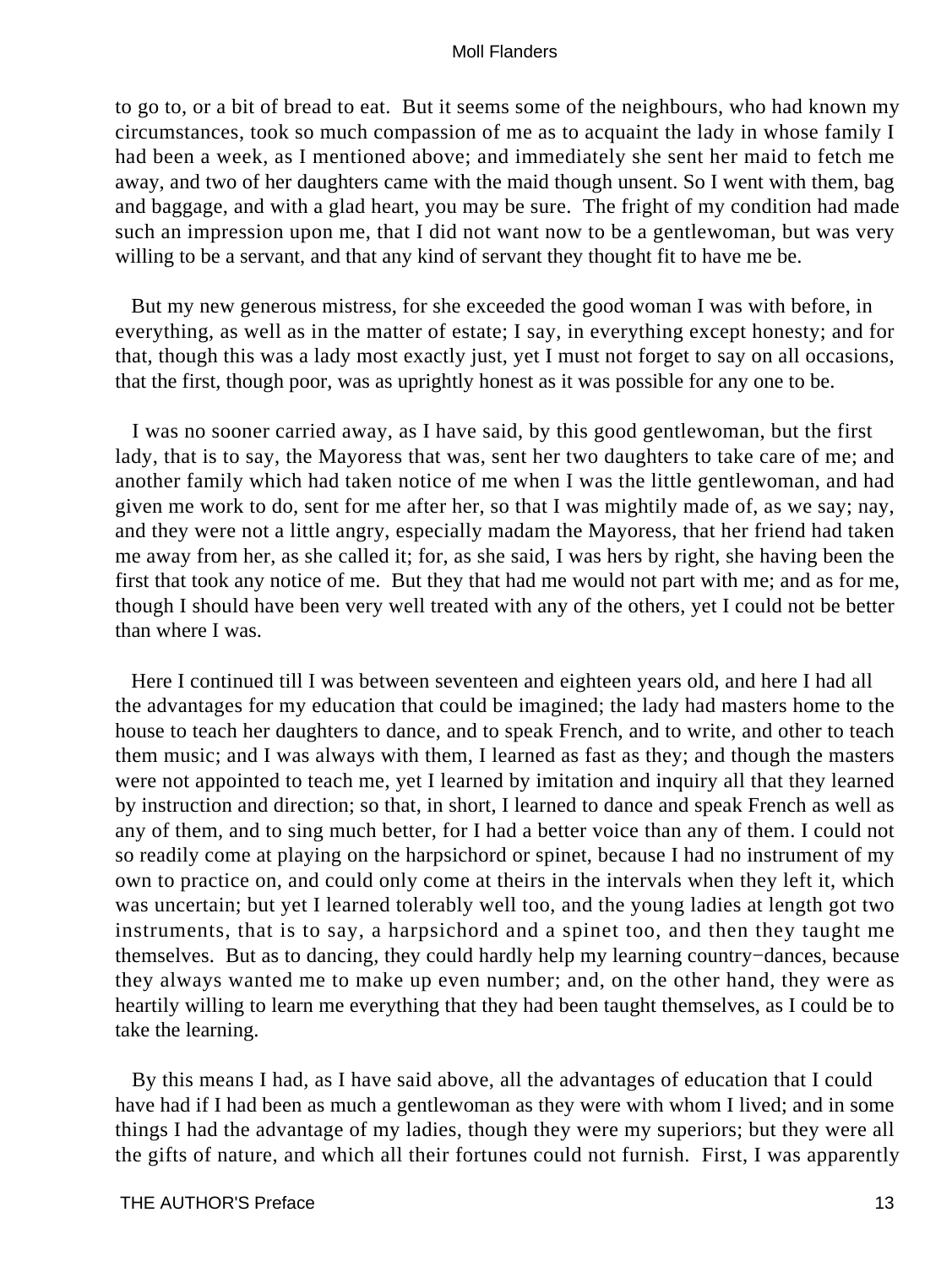handsomer than any of them; secondly, I was better shaped; and, thirdly, I sang better, by which I mean I had a better voice; in all which you will, I hope, allow me to say, I do not speak my own conceit of myself, but the opinion of all that knew the family.

 I had with all these the common vanity of my sex, viz. that being really taken for very handsome, or, if you please, for a great beauty, I very well knew it, and had as good an opinion of myself as anybody else could have of me; and particularly I loved to hear anybody speak of it, which could not but happen to me sometimes, and was a great satisfaction to me.

 Thus far I have had a smooth story to tell of myself, and in all this part of my life I not only had the reputation of living in a very good family, and a family noted and respected everywhere for virtue and sobriety, and for every valuable thing; but I had the character too of a very sober, modest, and virtuous young woman, and such I had always been; neither had I yet any occasion to think of anything else, or to know what a temptation to wickedness meant.

 But that which I was too vain of was my ruin, or rather my vanity was the cause of it. The lady in the house where I was had two sons, young gentlemen of very promising parts and of extraordinary behaviour, and it was my misfortune to be very well with them both, but they managed themselves with me in a quite different manner.

 The eldest, a gay gentleman that knew the town as well as the country, and though he had levity enough to do an ill−natured thing, yet had too much judgment of things to pay too dear for his pleasures; he began with the unhappy snare to all women, viz. taking notice upon all occasions how pretty I was, as he called it, how agreeable, how well−carriaged, and the like; and this he contrived so subtly, as if he had known as well how to catch a woman in his net as a partridge when he went a−setting; for he would contrive to be talking this to his sisters when, though I was not by, yet when he knew I was not far off but that I should be sure to hear him. His sisters would return softly to him, 'Hush, brother, she will hear you; she is but in the next room.' Then he would put it off and talk softlier, as if he had not know it, and begin to acknowledge he was wrong; and then, as if he had forgot himself, he would speak aloud again, and I, that was so well pleased to hear it, was sure to listen for it upon all occasions.

 After he had thus baited his hook, and found easily enough the method how to lay it in my way, he played an opener game; and one day, going by his sister's chamber when I was there, doing something about dressing her, he comes in with an air of gaiety. 'Oh, Mrs. Betty,' said he to me, 'how do you do, Mrs. Betty? Don't your cheeks burn, Mrs. Betty?' I made a curtsy and blushed, but said nothing. 'What makes you talk so, brother?' says the lady. 'Why,' says he, 'we have been talking of her below−stairs this half−hour.' 'Well,' says his sister, 'you can say no harm of her, that I am sure, so 'tis no matter what you have been talking about.' 'Nay,' says he, ''tis so far from talking harm of her, that we have been talking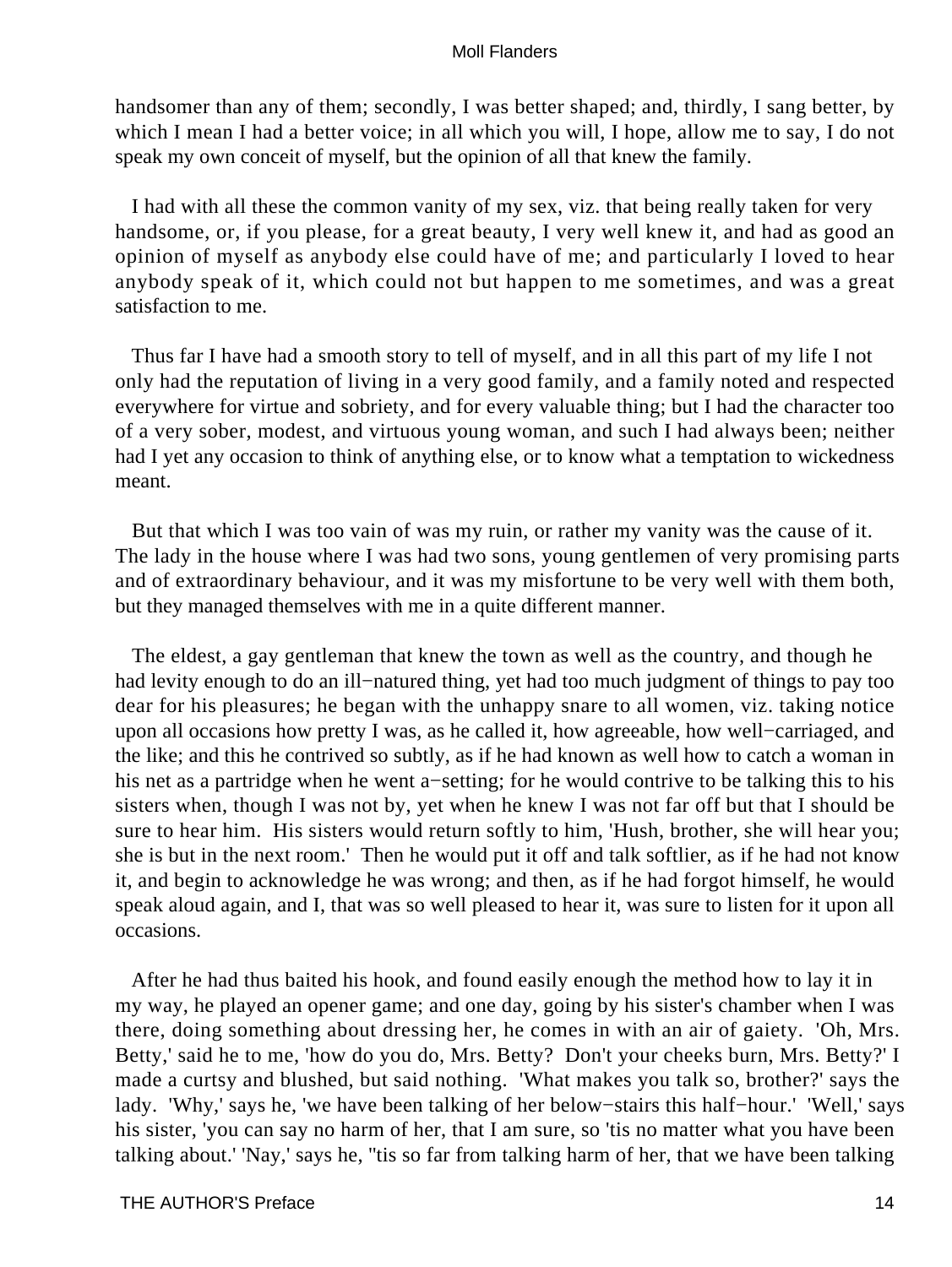a great deal of good, and a great many fine things have been said of Mrs. Betty, I assure you; and particularly, that she is the handsomest young woman in Colchester; and, in short, they begin to toast her health in the town.'

 'I wonder at you, brother,' says the sister. Betty wants but one thing, but she had as good want everything, for the market is against our sex just now; and if a young woman have beauty, birth, breeding, wit, sense, manners, modesty, and all these to an extreme, yet if she have not money, she's nobody, she had as good want them all for nothing but money now recommends a woman; the men play the game all into their own hands.'

 Her younger brother, who was by, cried, 'Hold, sister, you run too fast; I am an exception to your rule. I assure you, if I find a woman so accomplished as you talk of, I say, I assure you, I would not trouble myself about the money.'

'Oh,' says the sister, 'but you will take care not to fancy one, then, without the money.'

'You don't know that neither,' says the brother.

 'But why, sister,' says the elder brother, 'why do you exclaim so at the men for aiming so much at the fortune? You are none of them that want a fortune, whatever else you want.'

 'I understand you, brother,' replies the lady very smartly; 'you suppose I have the money, and want the beauty; but as times go now, the first will do without the last, so I have the better of my neighbours.'

 'Well,' says the younger brother, 'but your neighbours, as you call them, may be even with you, for beauty will steal a husband sometimes in spite of money, and when the maid chances to be handsomer than the mistress, she oftentimes makes as good a market, and rides in a coach before her.'

 I thought it was time for me to withdraw and leave them, and I did so, but not so far but that I heard all their discourse, in which I heard abundance of the fine things said of myself, which served to prompt my vanity, but, as I soon found, was not the way to increase my interest in the family, for the sister and the younger brother fell grievously out about it; and as he said some very disobliging things to her upon my account, so I could easily see that she resented them by her future conduct to me, which indeed was very unjust to me, for I had never had the least thought of what she suspected as to her younger brother; indeed, the elder brother, in his distant, remote way, had said a great many things as in jest, which I had the folly to believe were in earnest, or to flatter myself with the hopes of what I ought to have supposed he never intended, and perhaps never thought of.

 It happened one day that he came running upstairs, towards the room where his sisters used to sit and work, as he often used to do; and calling to them before he came in, as was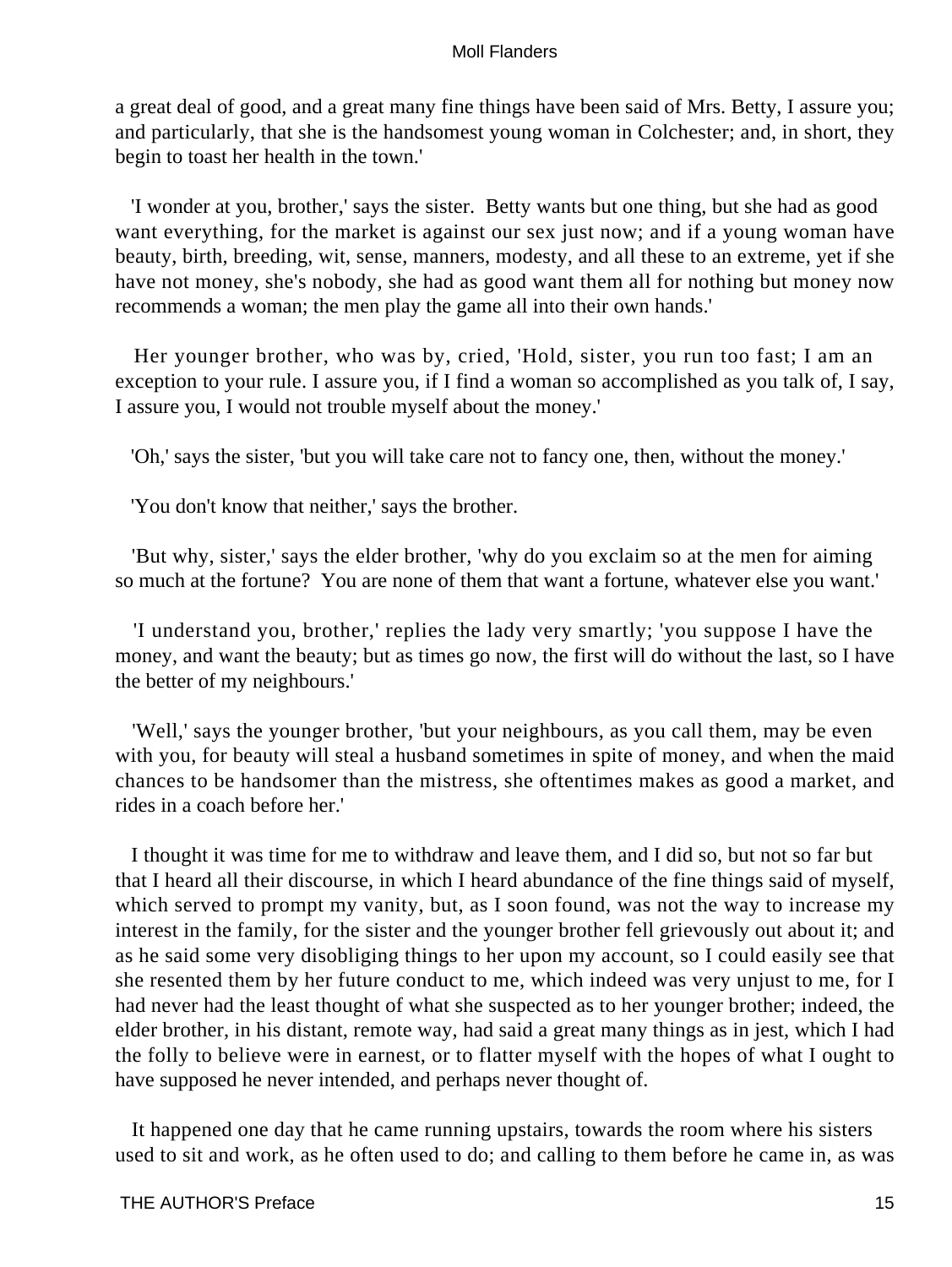his way too, I, being there alone, stepped to the door, and said, 'Sir, the ladies are not here, they are walked down the garden.' As I stepped forward to say this, towards the door, he was just got to the door, and clasping me in his arms, as if it had been by chance, 'Oh, Mrs. Betty,' says he, 'are you here? That's better still; I want to speak with you more than I do with them'; and then, having me in his arms, he kissed me three or four times.

 I struggled to get away, and yet did it but faintly neither, and he held me fast, and still kissed me, till he was almost out of breath, and then, sitting down, says, 'Dear Betty, I am in love with you.'

 His words, I must confess, fired my blood; all my spirits flew about my heart and put me into disorder enough, which he might easily have seen in my face. He repeated it afterwards several times, that he was in love with me, and my heart spoke as plain as a voice, that I liked it; nay, whenever he said, 'I am in love with you,' my blushes plainly replied, 'Would you were, sir.'

 However, nothing else passed at that time; it was but a sur− prise, and when he was gone I soon recovered myself again. He had stayed longer with me, but he happened to look out at the window and see his sisters coming up the garden, so he took his leave, kissed me again, told me he was very serious, and I should hear more of him very quickly, and away he went, leaving me infinitely pleased, though surprised; and had there not been one misfortune in it, I had been in the right, but the mistake lay here, that Mrs. Betty was in earnest and the gentleman was not.

 From this time my head ran upon strange things, and I may truly say I was not myself; to have such a gentleman talk to me of being in love with me, and of my being such a charming creature, as he told me I was; these were things I knew not how to bear, my vanity was elevated to the last degree. It is true I had my head full of pride, but, knowing nothing of the wickedness of the times, I had not one thought of my own safety or of my virtue about me; and had my young master offered it at first sight, he might have taken any liberty he thought fit with me; but he did not see his advantage, which was my happiness for that time.

 After this attack it was not long but he found an opportunity to catch me again, and almost in the same posture; indeed, it had more of design in it on his part, though not on my part. It was thus: the young ladies were all gone a−visiting with their mother; his brother was out of town; and as for his father, he had been in London for a week before. He had so well watched me that he knew where I was, though I did not so much as know that he was in the house; and he briskly comes up the stairs and, seeing me at work, comes into the room to me directly, and began just as he did before, with taking me in his arms, and kissing me for almost a quarter of an hour together.

 It was his younger sister's chamber that I was in, and as there was nobody in the house but the maids below−stairs, he was, it may be, the ruder; in short, he began to be in earnest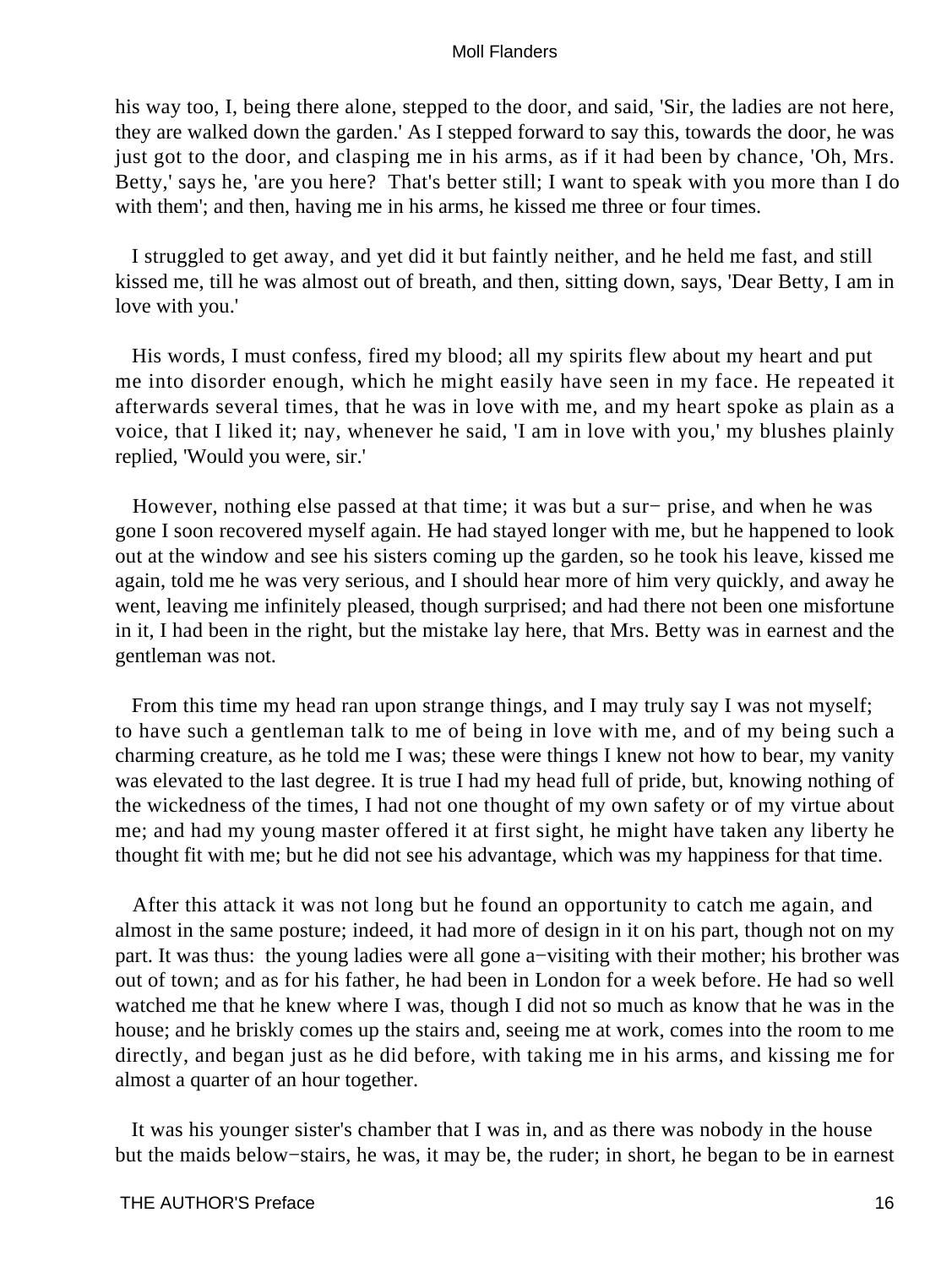with me indeed. Perhaps he found me a little too easy, for God knows I made no resistance to him while he only held me in his arms and kissed me; indeed, I was too well pleased with it to resist him much.

 However, as it were, tired with that kind of work, we sat down, and there he talked with me a great while; he said he was charmed with me, and that he could not rest night or day till he had told me how he was in love with me, and, if I was able to love him again, and would make him happy, I should be the saving of his life, and many such fine things. I said little to him again, but easily discovered that I was a fool, and that I did not in the least perceive what he meant.

 Then he walked about the room, and taking me by the hand, I walked with him; and by and by, taking his advantage, he threw me down upon the bed, and kissed me there most violently; but, to give him his due, offered no manner of rudeness to me, only kissed a great while. After this he thought he had heard somebody come upstairs, so got off from the bed, lifted me up, professing a great deal of love for me, but told me it was all an honest affection, and that he meant no ill to me; and with that he put five guineas into my hand, and went away downstairs.

 I was more confounded with the money than I was before with the love, and began to be so elevated that I scarce knew the ground I stood on. I am the more particular in this part, that if my story comes to be read by any innocent young body, they may learn from it to guard themselves against the mischiefs which attend an early knowledge of their own beauty. If a young woman once thinks herself handsome, she never doubts the truth of any man that tells her he is in love with her; for if she believes herself charming enough to captivate him, 'tis natural to expect the effects of it.

 This young gentleman had fired his inclination as much as he had my vanity, and, as if he had found that he had an opportunity and was sorry he did not take hold of it, he comes up again in half an hour or thereabouts, and falls to work with me again as before, only with a little less introduction.

 And first, when he entered the room, he turned about and shut the door. 'Mrs. Betty,' said he, 'I fancied before somebody was coming upstairs, but it was not so; however,' adds he, 'if they find me in the room with you, they shan't catch me a−kissing of you.' I told him I did not know who should be coming upstairs, for I believed there was nobody in the house but the cook and the other maid, and they never came up those stairs. 'Well, my dear,' says he, ''tis good to be sure, however'; and so he sits down, and we began to talk. And now, though I was still all on fire with his first visit, and said little, he did as it were put words in my mouth, telling me how passionately he loved me, and that though he could not mention such a thing till he came to this estate, yet he was resolved to make me happy then, and himself too; that is to say, to marry me, and abundance of such fine things, which I, poor fool, did not understand the drift of, but acted as if there was no such thing as any kind of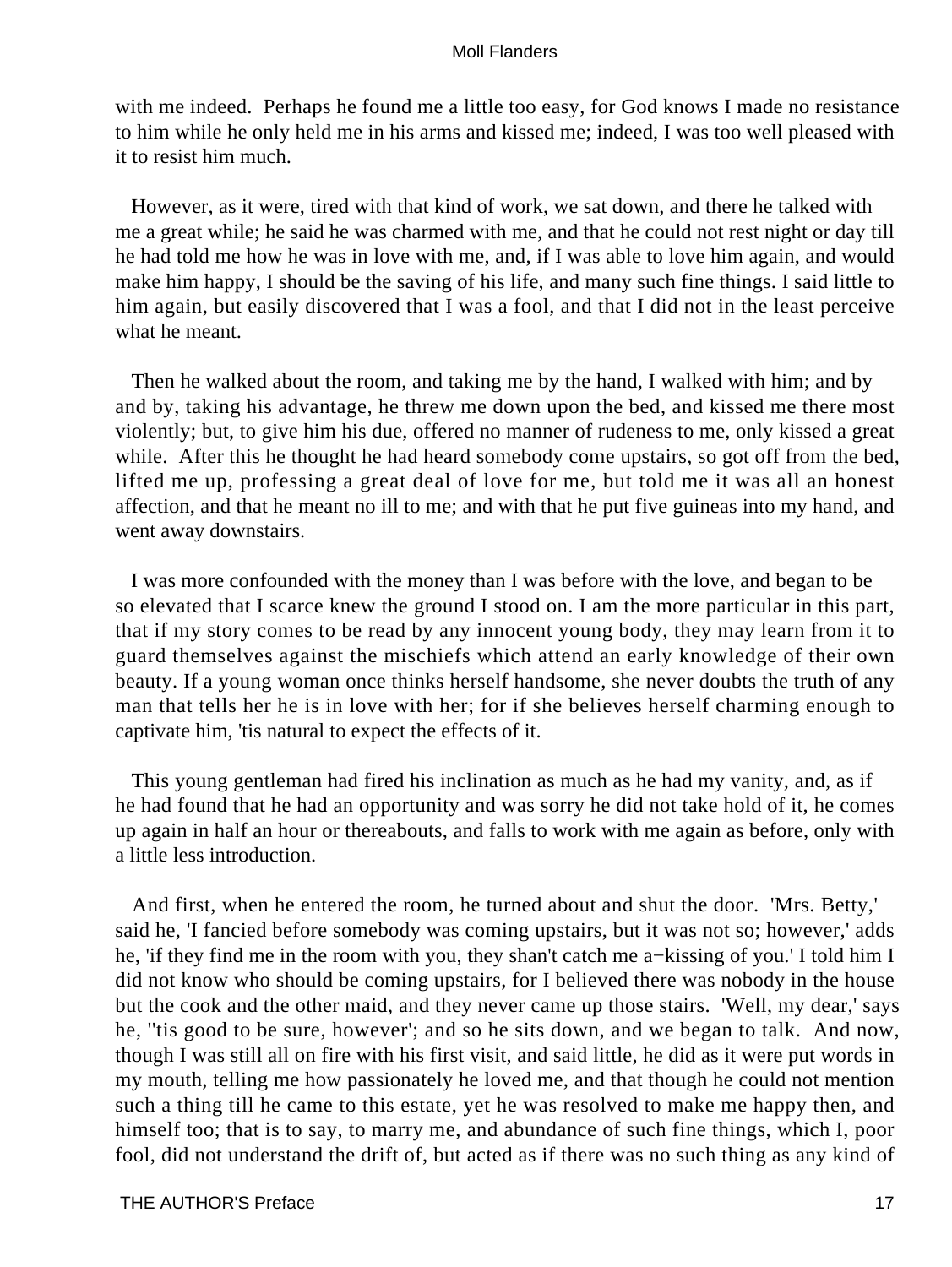love but that which tended tomatrimony; and if he had spoke of that, I had no room, as well as no power, to have said no; but we were not come that length yet.

 We had not sat long, but he got up, and, stopping my very breath with kisses, threw me upon the bed again; but then being both well warmed, he went farther with me than decency permits me to mention, nor had it been in my power to have denied him at that moment, had he offered much more than he did.

 However, though he took these freedoms with me, it did not go to that which they call the last favour, which, to do him justice, he did not attempt; and he made that self−denial of his a plea for all his freedoms with me upon other occasions after this. When this was over, he stayed but a little while, but he put almost a handful of gold in my hand, and left me, making a thousand protestations of his passion for me, and of his loving me above all the women in the world.

 It will not be strange if I now began to think, but alas! it was but with very little solid reflection. I had a most unbounded stock of vanity and pride, and but a very little stock of virtue. I did indeed case sometimes with myself what young master aimed at, but thought of nothing but the fine words and the gold; whether he intended to marry me, or not to marry me, seemed a matter of no great consequence to me; nor did my thoughts so much as suggest to me the necessity of making any capitulation for myself, till he came to make a kind of formal proposal to me, as you shall hear presently.

 Thus I gave up myself to a readiness of being ruined without the least concern and am a fair memento to all young women whose vanity prevails over their virtue. Nothing was ever so stupid on both sides. Had I acted as became me, and resisted as virtue and honour require, this gentleman had either desisted his attacks, finding no room to expect the accomplishment of his design, or had made fair and honourable proposals of marriage; in which case, whoever had blamed him, nobody could have blamed me. In short, if he had known me, and how easy the trifle he aimed at was to be had, he would have troubled his head no farther, but have given me four or five guineas, and have lain with me the next time he had come at me. And if I had known his thoughts, and how hard he thought I would be to be gained, I might have made my own terms with him; and if I had not capitulated for an immediate marriage, I might for a maintenance till marriage, and might have had what I would; for he was already rich to excess, besides what he had in expectation; but I seemed wholly to have abandoned all such thoughts as these, and was taken up only with the pride of my beauty, and of being beloved by such a gentleman. As for the gold, I spent whole hours in looking upon it; I told the guineas over and over a thousand times a day. Never poor vain creature was so wrapt up with every part of the story as I was, not considering what was before me, and how near my ruin was at the door; indeed, I think I rather wished for that ruin than studied to avoid it.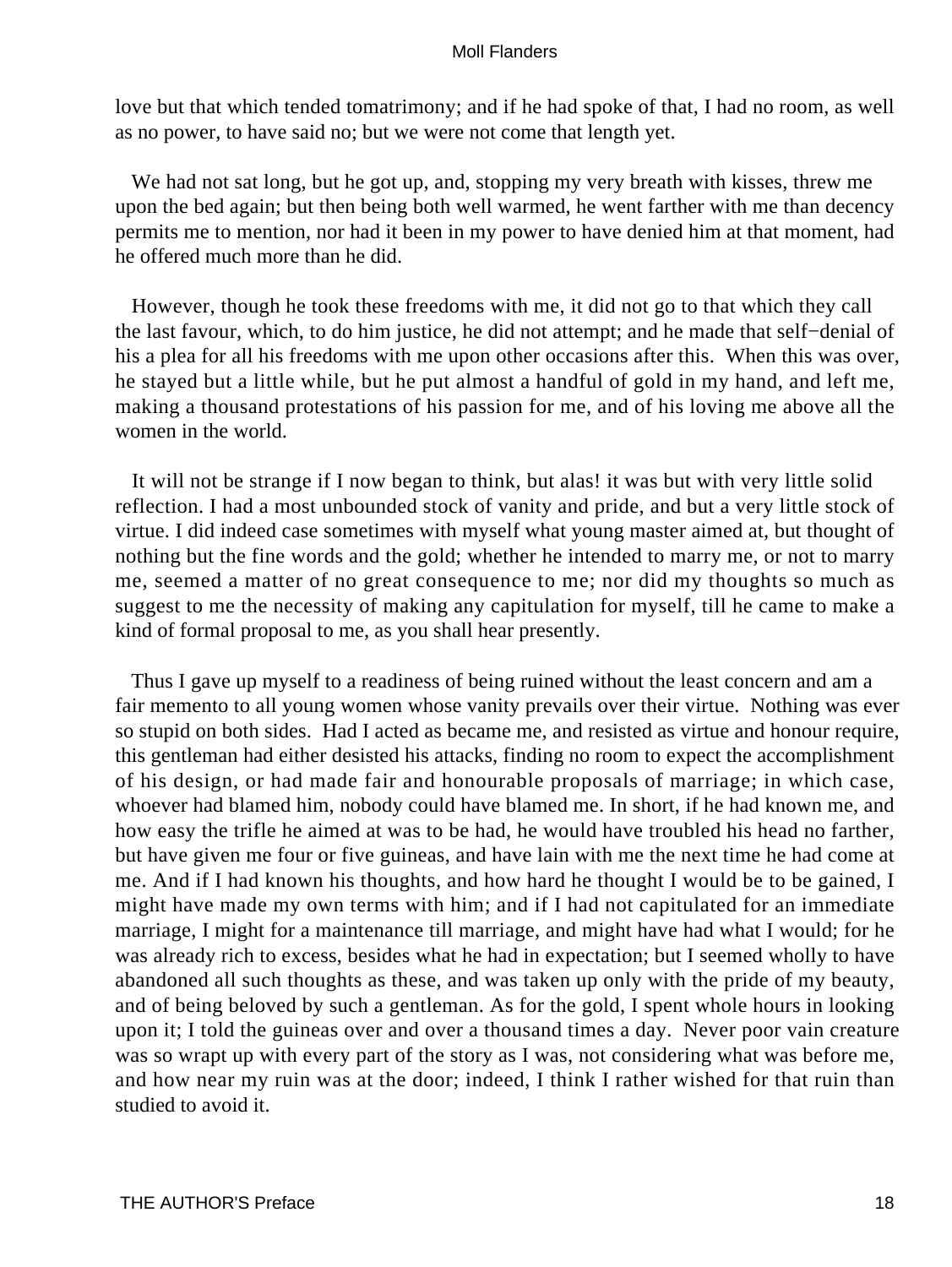In the meantime, however, I was cunning enough not to give the least room to any in the family to suspect me, or to imagine that I had the least correspondence with this young gentleman. I scarce ever looked towards him in public, or answered if he spoke to me when anybody was near us; but for all that, we had every now and then a little encounter, where we had room for a word or two, an now and then a kiss, but no fair opportunity for the mischief intended; and especially considering that he made more circumlocution than, if he had known by thoughts, he had occasion for; and the work appearing difficult to him, he really made it so.

 But as the devil is an unwearied tempter, so he never fails to find opportunity for that wickedness he invites to. It was one evenine that I was in the garden, with his two younger sisters and himself, and all very innocently merry, when he found means to convey a note into my hand, by which he directed me to understand that he would to−morrow desire me publicly to go of an errand for him into the town, and that I should see him somewhere by the way.

 Accordingly, after dinner, he very gravely says to me, his sisters being all by, 'Mrs. Betty, I must ask a favour of you.' 'What's that?' says his second sister. 'Nay, sister,' says he very gravely, 'if you can't spare Mrs. Betty to−day, any other time will do.' Yes, they said, they could spare her well enough, and the sister begged pardon for asking, which they did but of mere course, without any meaning. 'Well, but, brother,' says the eldest sister, 'you must tell Mrs. Betty what it is; if it be any private business that we must not hear, you may call her out. There she is.' 'Why, sister,' says the gentleman very gravely, 'what do you mean? I only desire her to do into the High Street' (and then he pulls out a turnover), 'to such a shop'; and then he tells them a long story of two fine neckcloths he had bid money for, and he wanted to have me go and make an errand to buy a neck to the turnover that he showed, to see if they would take my money for the neckcloths; to bid a shilling more, and haggle with them; and then he made more errands, and so continued to have such petty business to do, that I should be sure to stay a good while.

When he had given me my errands, he told them a long story of a visit he was going to make to a family they all knew, and where was to be such−and−such gentlemen, and how merry they were to be, and very formally asks his sisters to go with him, and they as formally excused themselves, because of company that they had notice was to come and visit them that afternoon; which, by the way, he had contrived on purpose.

 He had scarce done speaking to them, and giving me my errand, but his man came up to tell him that Sir W – – H – – 's coach stopped at the door; so he runs down, and comes up again immediately. 'Alas!' says he aloud, 'there's all my mirth spoiled at once; sir  $W - -$  has sent his coach for me, and desires to speak with me upon some earnest business.' It seems this Sir W – – was a gentleman who lived about three miles out of town, to whom he had spoken on purpose the day before, to lend him his chariot for a particular occasion, and had appointed it to call for him, as it did, about three o'clock.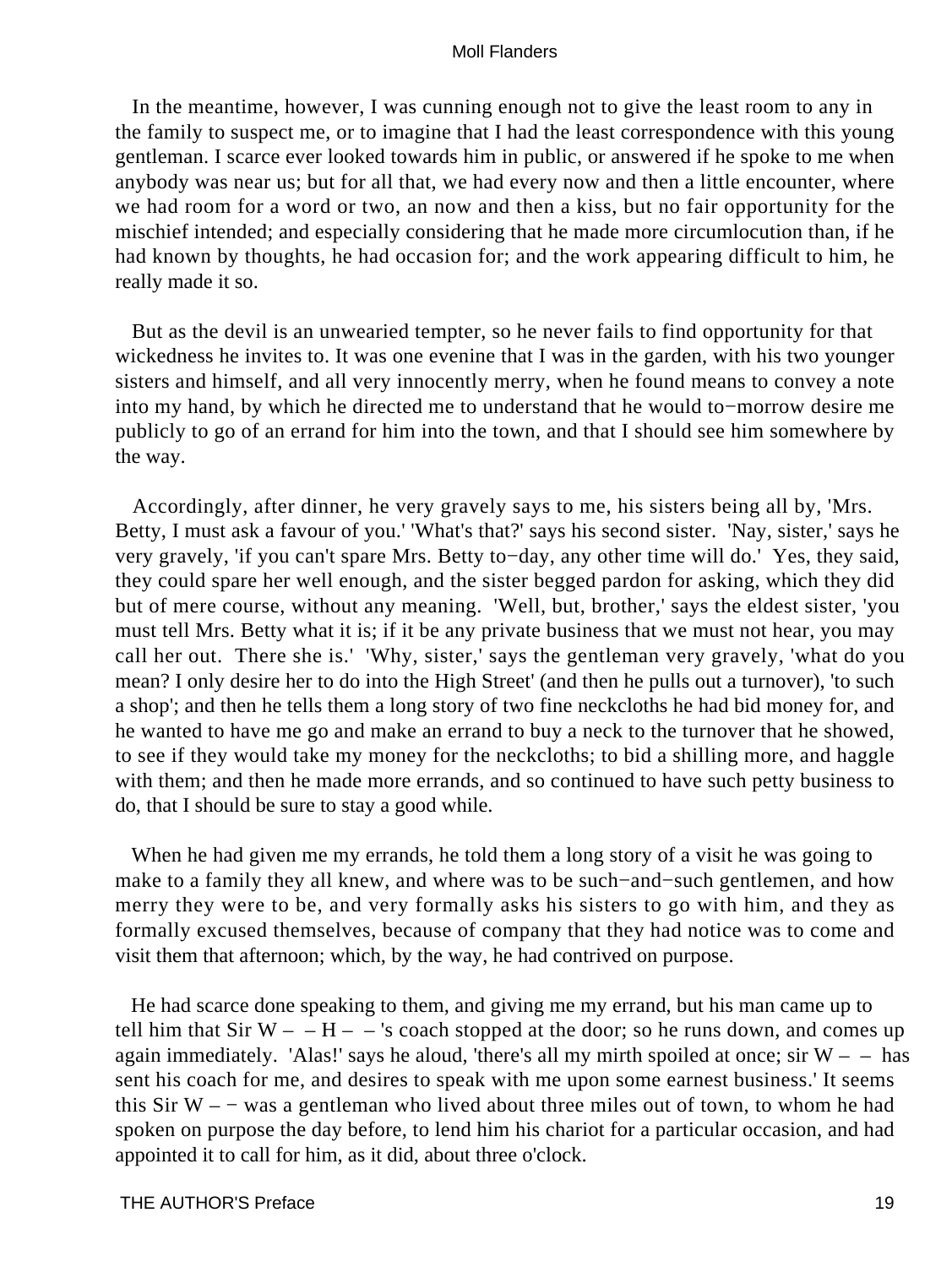Immediately he calls for his best wig, hat, and sword, and ordering his man to go to the other place to make his excuse – that was to say, he made an excuse to send his man away – he prepares to go into the coach. As he was going, he stopped a while, and speaks mighty earnestly to me about his business, and finds an opportunity to say very softly to me, 'Come away, my dear, as soon as ever you can.' I said nothing, but made a curtsy, as if I had done so to what he said in public. In about a quarter of an hour I went out too; I had no dress other than before, except that I had a hood, a mask, a fan, and a pair of gloves in my pocket; so that there was not the least suspicion in the house. He waited for me in the coach in a back−lane, which he knew I must pass by, and had directed the coachman whither to go, which was to a certain place, called Mile End, where lived a confidant of his, where we went in, and where was all the convenience in the world to be as wicked as we pleased.

 When we were together he began to talk very gravely to me, and to tell me he did not bring me there to betray me; that his passion for me would not suffer him to abuse me; that he resolved to marry me as soon as he came to his estate; that in the meantime, if I would grant his request, he would maintain me very honourably; and made me a thousand protestations of his sincerity and of his affection to me; and that he would never abandon me, and as I may say, made a thousand more preambles than he need to have done.

 However, as he pressed me to speak, I told him I had no reason to question the sincerity of his love to me after so many protestations, but – and there I stopped, as if I left him to guess the rest. 'But what, my dear?' says he. 'I guess what you mean: what if you should be with child? Is not that it? Why, then,' says he, 'I'll take care of you and provide for you, and the child too; and that you may see I am not in jest,' says he, 'here's an earnest for you,' and with that he pulls out a silk purse, with an hundred guineas in it, and gave it me. 'And I'll give you such another,' says he, 'every year till I marry you.'

 My colour came and went, at the sight of the purse and with the fire of his proposal together, so that I could not say a word, and he easily perceived it; so putting the purse into my bosom, I made no more resistance to him, but let him do just what he pleased, and as often as he pleased; and thus I finished my own destruction at once, for from this day, being forsaken of my virtue and my modesty, I had nothing of value left to recommend me, either to God's blessing or man's assistance.

 But things did not end here. I went back to the town, did the business he publicly directed me to, and was at home before anybody thought me long. As for my gentleman, he stayed out, as he told me he would, till late at night, and there was not the least suspicion in the family either on his account or on mine.

We had, after this, frequent opportunities to repeat our crime – chiefly by his contrivance – especially at home, when his mother and the young ladies went abroad a−visiting, which he watched so narrowly as never to miss; knowing always beforehand when they went out, and then failed not to catch me all alone, and securely enough; so that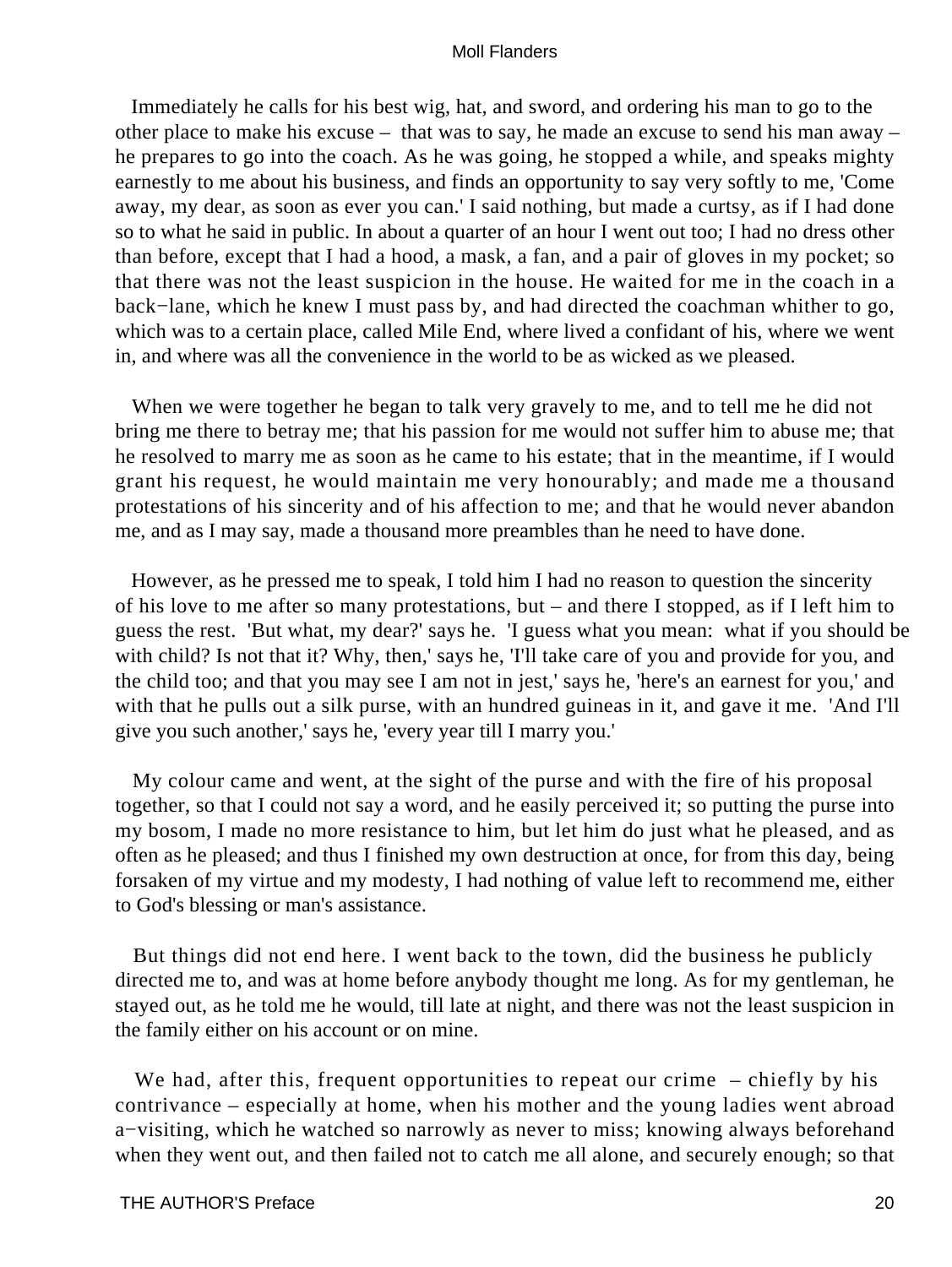we took our fill of our wicked pleasure for near half a year; and yet, which was the most to my satisfaction, I was not with child.

 But before this half−year was expired, his younger brother, of whom I have made some mention in the beginning of the story, falls to work with me; and he, finding me along in the garden one evening, begins a story of the same kind to me, made good honest professions of being in love with me, and in short, proposes fairly and honourably to marry me, and that before he made any other offer to me at all.

 I was now confounded, and driven to such an extremity as the like was never known; at least not to me. I resisted the proposal with obstinacy; and now I began to arm myself with arguments. I laid before him the inequality of the match; the treatment I should meet with in the family; the ingratitude it would be to his good father and mother, who had taken me into their house upon such generous principles, and when I was in such a low condition; and, in short, I said everything to dissuade him from his design that I could imagine, except telling him the truth, which would indeed have put an end to It all, but that I durst not think of mentioning.

 But here happened a circumstance that I did not expect indeed, which put me to my shifts; for this young gentleman, as he was plain and honest, so he pretended to nothing with me but what was so too; and, knowing his own innocence, he was not so careful to make his having a kindness for Mrs. Betty a secret I the house, as his brother was. And though he did not let them know that he had talked to me about it, yet he said enough to let his sisters perceive he loved me, and his mother saw it too, which, though they took no notice of it to me, yet they did to him, an immediately I found their carriage to me altered, more than ever before.

 I saw the cloud, though I did not foresee the storm. It was easy, I say, to see that their carriage to me was altered, and that it grew worse and worse every day; till at last I got information among the servants that I should, in a very little while, be desired to remove.

 I was not alarmed at the news, having a full satisfaction that I should be otherwise provided for; and especially considering that I had reason every day to expect I should be with child, and that then I should be obliged to remove without any pretences for it.

 After some time the younger gentleman took an opportunity to tell me that the kindness he had for me had got vent in the family. He did not charge me with it, he said, for he know well enough which way it came out. He told me his plain way of talking had been the occasion of it, for that he did not make his respect for me so much a secret as he might have done, and the reason was, that he was at a point, that if I would consent to have him, he would tell them all openly that he loved me, and that he intended to marry me; that it was true his father and mother might resent it, and be unkind, but that he was now in a way to live, being bred to the law, and he did not fear maintaining me agreeable to what I should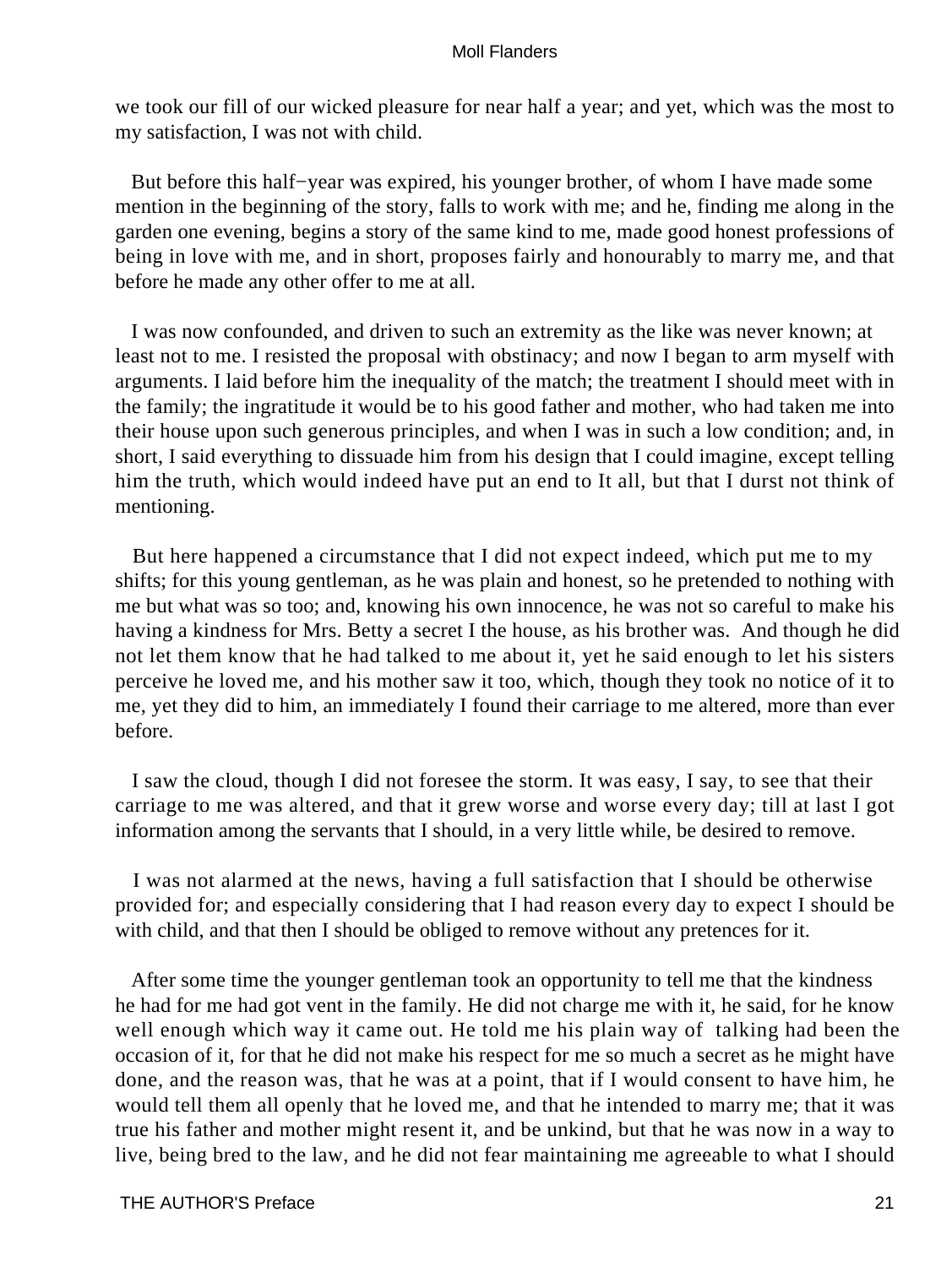expect; and that, in short, as he believed I would not be ashamed of him, so he was resolved not to be ashamed of me, and that he scorned to be afraid to own me now, whom he resolved to own after I was his wife, and therefore I had nothing to do but to give him my hand, and he would answer for all the rest.

 I was now in a dreadful condition indeed, and now I repented heartily my easiness with the eldest brother; not from any reflection of conscience, but from a view of the happiness I might have enjoyed, and had now made impossible; for though I had no great scruples of conscience, as I have said, to struggle with, yet I could not think of being a whore to one brother and a wife to the other. But then it came into my thoughts that the first brother had promised to made me his wife when he came to his estate; but I presently remembered what I had often thought of, that he had never spoken a word of having me for a wife after he had conquered me for a mistress; and indeed, till now, though I said I thought of it often, yet it gave me no disturbance at all, for as he did not seem in the least to lessen his affection to me, so neither did he lessen his bounty, though he had the discretion himself to desire me not to lay out a penny of what he gave me in clothes, or to make the least show extraordinary, because it would necessarily give jealousy in the family, since everybody know I could come at such things no manner of ordinary way, but by some private friendship, which they would presently have suspected.

 But I was now in a great strait, and knew not what to do. The main difficulty was this: the younger brother not only laid close siege to me, but suffered it to be seen. He would come into his sister's room, and his mother's room, and sit down, and talk a thousand kind things of me, and to me, even before their faces, and when they were all there. This grew so public that the whole house talked of it, and his mother reproved him for it, and their carriage to me appeared quite altered. In short, his mother had let fall some speeches, as if she intended to put me out of the family; that is, in English, to turn me out of doors. Now I was sure this could not be a secret to his brother, only that he might not think, as indeed nobody else yet did, that the youngest brother had made any proposal to me about it; but as I easily could see that it would go farther, so I saw likewise there was an absolute necessity to speak of it to him, or that he would speak of it to me, and which to do first I knew not; that is, whether I should break it to him or let it alone till he should break it to me.

 Upon serious consideration, for indeed now I began to consider things very seriously, and never till now; I say, upon serious consideration, I resolved to tell him of it first; and it was not long before I had an opportunity, for the very next day his brother went to London upon some business, and the family being out a−visiting, just as it had happened before, and as indeed was often the case, he came according to his custom, to spend an hour or two with Mrs. Betty.

 When he came had had sat down a while, he easily perceived there was an alteration in my countenance, that I was not so free and pleasant with him as I used to be, and particularly, that I had been a−crying; he was not long before he took notice of it, and asked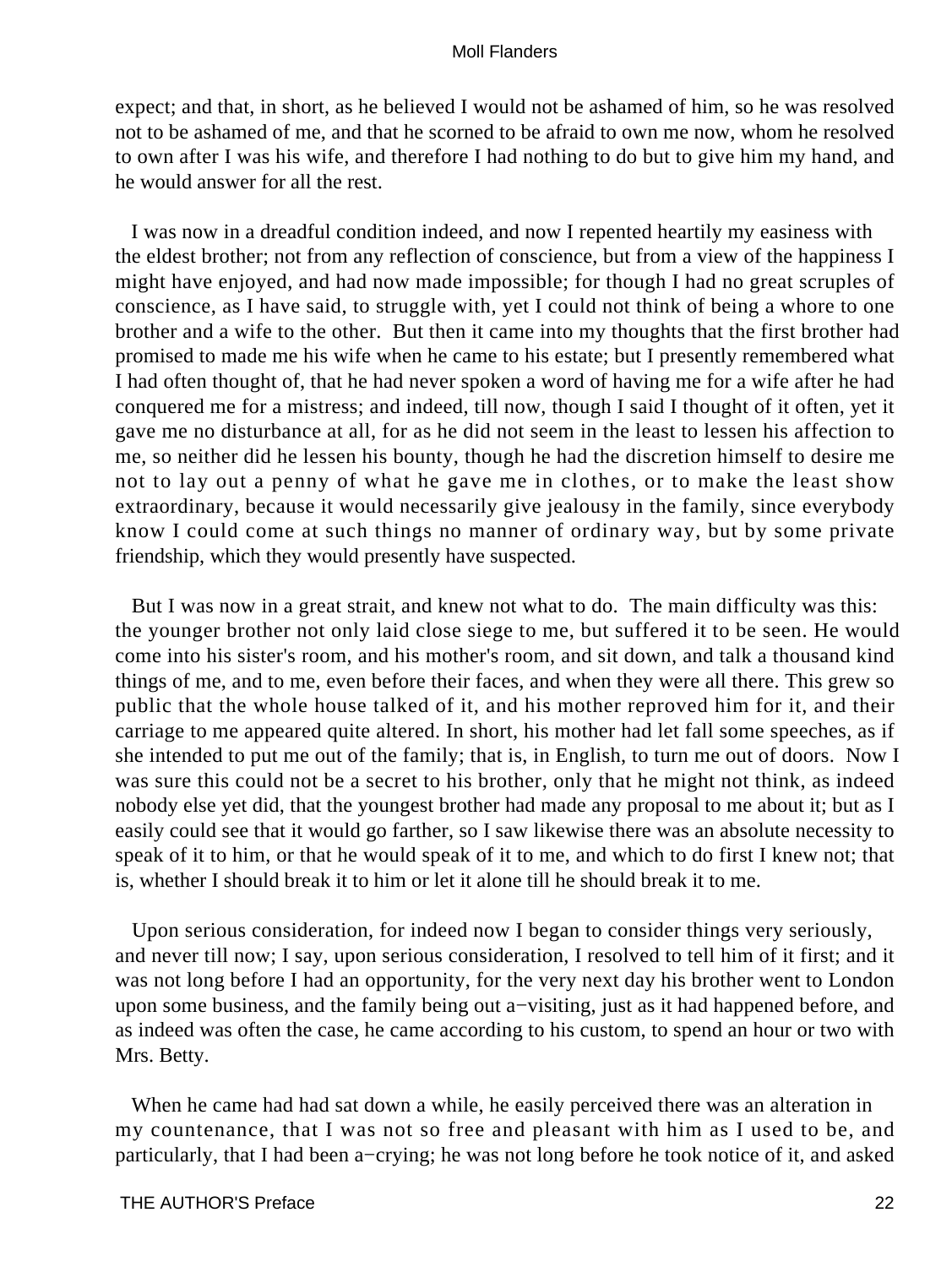me in very kind terms what was the matter, and if anything troubled me. I would have put it off if I could, but it was not to be concealed; so after suffering many importunities to draw that out of me which I longed as much as possible to disclose, I told him that it was true something did trouble me, and something of such a nature that I could not conceal from him, and yet that I could not tell how to tell him of it neither; that it was a thing that not only surprised me, but greatly perplexed me, and that I knew not what course to take, unless he would direct me. He told me with great tenderness, that let it be what it would, I should not let it trouble me, for he would protect me from all the world.

 I then began at a distance, and told him I was afraid the ladies had got some secret information of our correspondence; for that it was easy to see that their conduct was very much changed towards me for a great while, and that now it was come to that pass that they frequently found fault with me, and sometimes fell quite out with me, though I never gave them the least occasion; that whereas I used always to lie with the eldest sister, I was lately put to lie by myself, or with one of the maids; and that I had overheard them several times talking very unkindly about me; but that which confirmed it all was, that one of the servants had told me that she had heard I was to be turned out, and that it was not safe for the family that I should be any longer in the house.

 He smiled when he herd all this, and I asked him how he could make so light of it, when he must needs know that if there was any discovery I was undone for ever, and that even it would hurt him, though not ruin him as it would me. I upbraided him, that he was like all the rest of the sex, that, when they had the character and honour of a woman at their mercy, oftentimes made it their jest, and at least looked upon it as a trifle, and counted the ruin of those they had had their will of as a thing of no value.

 He saw me warm and serious, and he changed his style immediately; he told me he was sorry I should have such a thought of him; that he had never given me the least occasion for it, but had been as tender of my reputation as he could be of his own; that he was sure our correspondence had been managed with so much address, that not one creature in the family had so much as a suspicion of it; that if he smiled when I told him my thoughts, it was at the assurance he lately received, that our understanding one another was not so much as known or guessed at; and that when he had told me how much reason he had to be easy, I should smile as he did, for he was very certain it would give me a full satisfaction.

 'This is a mystery I cannot understand,' says I, 'or how it should be to my satisfaction that I am to be turned out of doors; for if our correspondence is not discovered, I know not what else I have done to change the countenances of the whole family to me, or to have them treat me as they do now, who formerly used me with so much tenderness, as if I had been one of their own children.'

 'Why, look you, child,' says he, 'that they are uneasy about you, that is true; but that they have the least suspicion of the case as it is, and as it respects you and I, is so far from being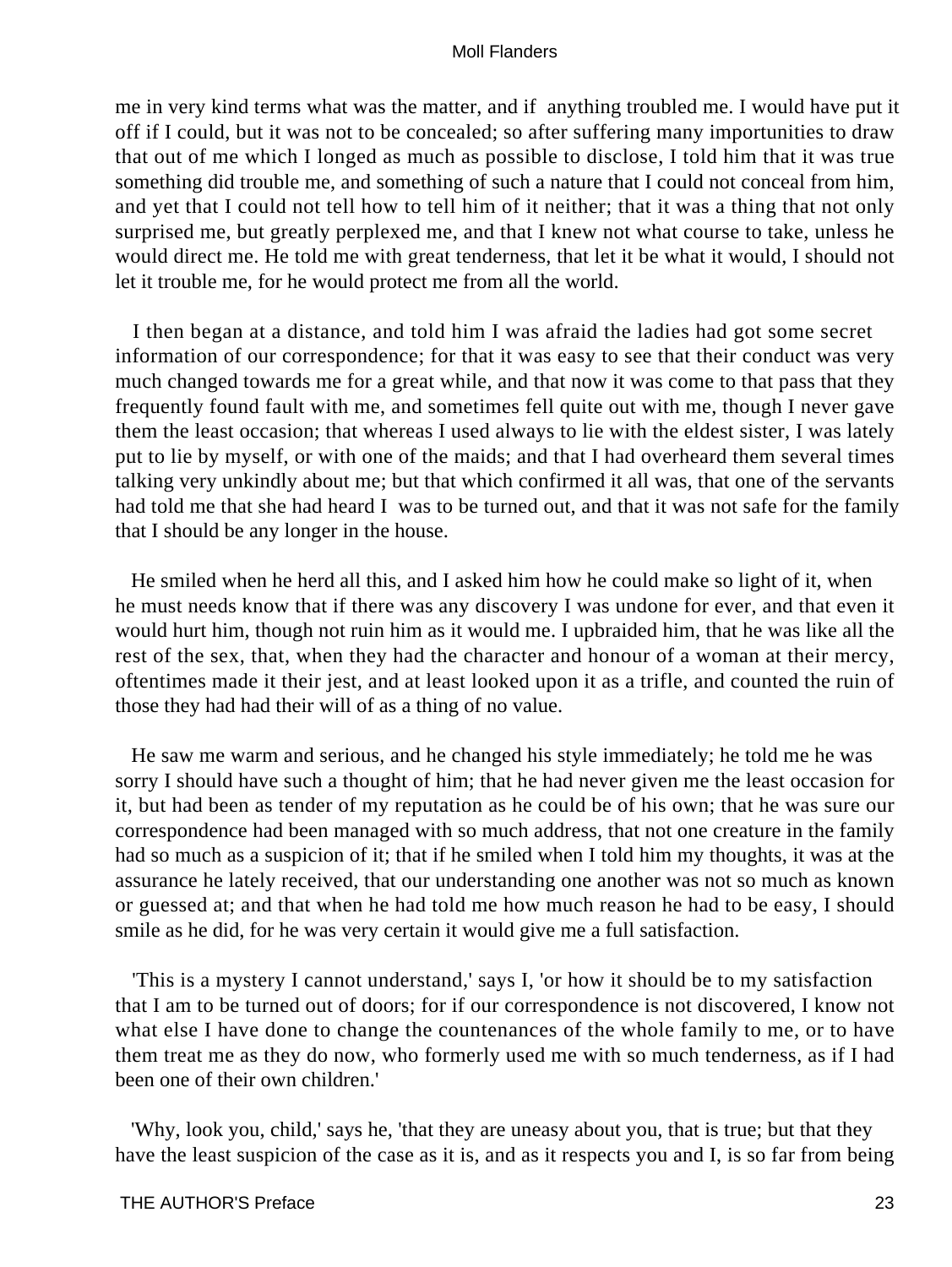true, that they suspect my brother Robin; and, in short, they are fully persuaded he makes love to you; nay, the fool has put it into their heads too himself, for he is continually bantering them about it, and making a jest of himself. I confess I think he is wrong to do so, because he cannot but see it vexes them, and makes them unkind to you; but 'tis a satisfaction to me, because of the assurance it gives me, that they do not suspect me in the least, and I hope this will be to your satisfaction too.'

 'So it is,' says I, 'one way; but this does not reach my case at all, nor is this the chief thing that troubles me, though I have been concerned about that too.' 'What is it, then?' says he. With which I fell to tears, and could say nothing to him at all. He strove to pacify me all he could, but began at last to be very pressing upon me to tell what it was. At last I answered that I thought I ought to tell him too, and that he had some right to know it; besides, that I wanted his direction in the case, for I was in such perplexity that I knew not what course to take, and then I related the whole affair to him. I told him how imprudently his brother had managed himself, in making himself so public; for that if he had kept it a secret, as such a thing out to have been, I could but have denied him positively, without giving any reason for it, and he would in time have ceased his solicitations; but that he had the vanity, first, to depend upon it that I would not deny him, and then had taken the freedom to tell his resolution of having me to the whole house.

 I told him how far I had resisted him, and told him how sincere and honourable his offers were. 'But,' says I, 'my case will be doubly hard; for as they carry it ill to me now, because he desires to have me, they'll carry it worse when they shall find I have denied him; and they will presently say, there's something else in it, and then out it comes that I am married already to somebody else, or that I would never refuse a match so much above me as this was.'

 This discourse surprised him indeed very much. He told me that it was a critical point indeed for me to manage, and he did not see which way I should get out of it; but he would consider it, and let me know next time we met, what resolution he was come to about it; and in the meantime desired I would not give my consent to his brother, nor yet give him a flat denial, but that I would hold him in suspense a while.

 I seemed to start at his saying I should not give him my consent. I told him he knew very well I had no consent to give; that he had engaged himself to marry me, and that my consent was the same time engaged to him; that he had all along told me I was his wife, and I looked upon myself as effectually so as if the ceremony had passed; and that it was from his own mouth that I did so, he having all along persuaded me to call myself his wife.

 'Well, my dear,' says he, 'don't be concerned at that now; if I am not your husband, I'll be as good as a husband to you; and do not let those things trouble you now, but let me look a little farther into this affair, and I shall be able to say more next time we meet.'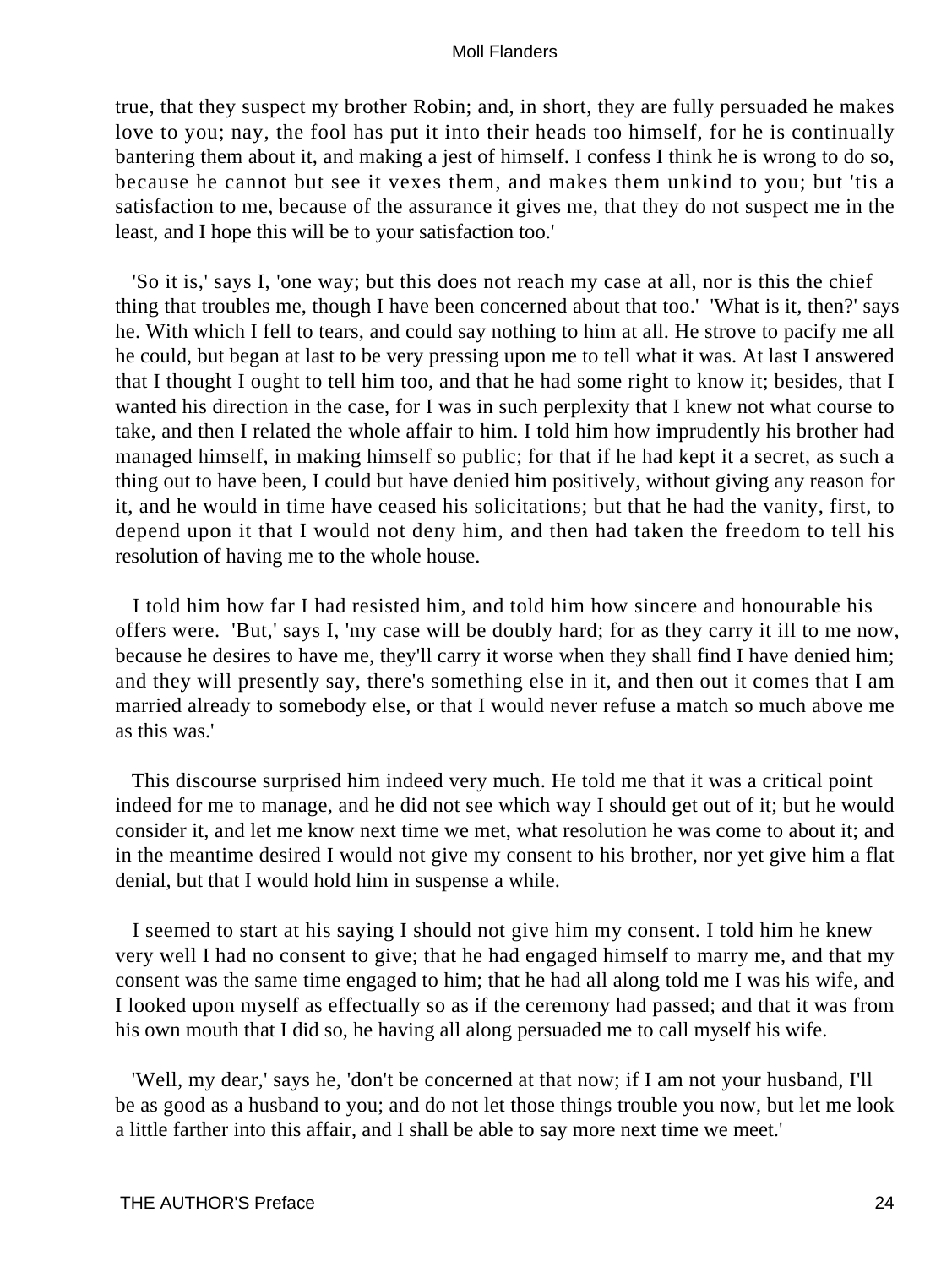He pacified me as well as he could with this, but I found he was very thoughtful, and that though he was very kind to me and kissed me a thousand times, and more I believe, and gave me money too, yet he offered no more all the while we were together, which was above two hours, and which I much wondered at indeed at that time, considering how it used to be, and what opportunity we had.

 His brother did not come from London for five or six days, and it was two days more before he got an opportunity to talk with him; but then getting him by himself he began to talk very close to him about it, and the same evening got an opportunity (for we had a long conference together) to repeat all their discourse to me, which, as near as I can remember, was to the purpose following. He told him he heard strange news of him since he went, viz. that he made love to Mrs. Betty. 'Well, says his brother a little angrily, 'and so I do. And what then? What has anybody to do with that?' 'Nay,' says his brother, 'don't be angry, Robin; I don't pretend to have anything to do with it; nor do I pretend to be angry with you about it. But I find they do concern themselves about it, and that they have used the poor girl ill about it, which I should take as done to myself.' 'Whom do you mean by THEY?' says Robin. 'I mean my mother and the girls,' says the elder brother. 'But hark ye,' says his brother, 'are you in earnest? Do you really love this girl? You may be free with me, you know.' 'Why, then,' says Robin, 'I will be free with you; I do love her above all the women in the world, and I will have her, let them say and do what they will. I believe the girl will not deny me.'

 It struck me to the heart when he told me this, for though it was most rational to think I would not deny him, yet I knew in my own conscience I must deny him, and I saw my ruin in my being obliged to do so; but I knew it was my business to talk otherwise then, so I interrupted him in his story thus.

 'Ay!,' said I, 'does he think I cannot deny him? But he shall find I can deny him, for all that.'

 'Well, my dear,' says he, 'but let me give you the whole story as it went on between us, and then say what you will.'

 Then he went on and told me that he replied thus: 'But, brother, you know she has nothing, and you may have several ladies with good fortunes.'

 ''Tis no matter for that,' said Robin; 'I love the girl, and I will never please my pocket in marrying, and not please my fancy.' 'And so, my dear,' adds he, 'there is no opposing him.'

 'Yes, yes,' says I, 'you shall see I can oppose him; I have learnt to say No, now though I had not learnt it before; if the best lord in the land offered me marriage now, I could very cheerfully say No to him.'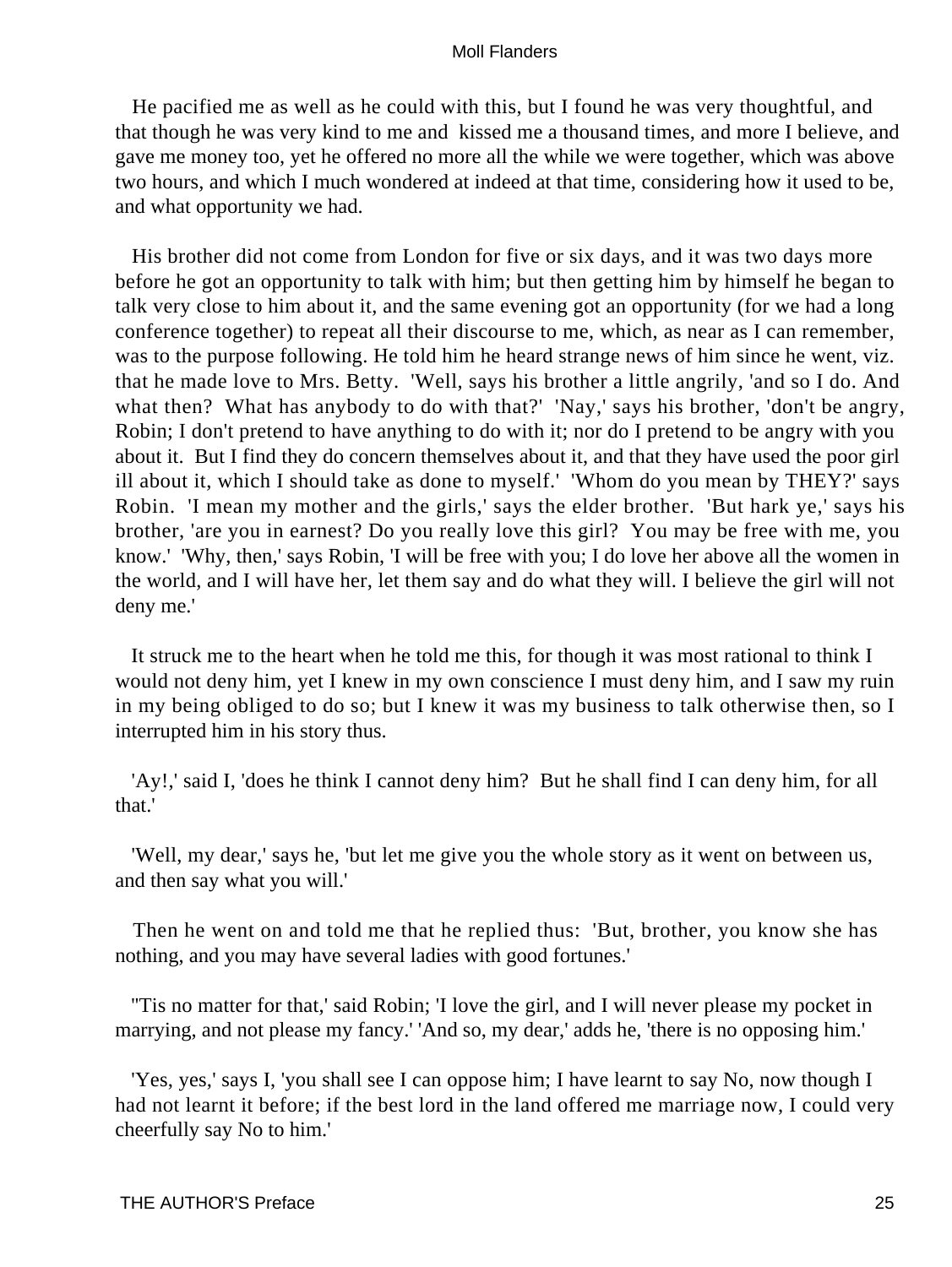'Well, but, my dear,' says he, 'what can you say to him? You know, as you said when we talked of it before, he well ask you many questions about it, and all the house will wonder what the meaning of it should be.'

 'Why,' says I, smiling, 'I can stop all their mouths at one clap by telling him, and them too, that I am married already to his elder brother.'

 He smiled a little too at the word, but I could see it startled him, and he could not hide the disorder it put him into. However, he returned, 'Why, though that may be true in some sense, yet I suppose you are but in jest when you talk of giving such an answer as that; it may not be convenient on many accounts.'

 'No, no,' says I pleasantly, 'I am not so fond of letting the secret come out without your consent.'

 'But what, then, can you say to him, or to them,' says he, 'when they find you positive against a match which would be apparently so much to your advantage?'

 'Why,' says I, 'should I be at a loss? First of all, I am not obliged to give me any reason at all; on the other hand, I may tell them I am married already, and stop there, and that will be a full stop too to him, for he can have no reason to ask one question after it.'

 'Ay,' says he; 'but the whole house will tease you about that, even to father and mother, and if you deny them positively, they will be disobliged at you, and suspicious besides.'

 'Why,' says I, 'what can I do? What would have me do? I was in straight enough before, and as I told you, I was in perplexity before, and acquainted you with the circumstances, that I might have your advice.'

 'My dear,' says he, 'I have been considering very much upon it, you may be sure, and though it is a piece of advice that has a great many mortifications in it to me, and may at first seem strange to you, yet, all things considered, I see no better way for you than to let him go on; and if you find him hearty and in earnest, marry him.'

 I gave him a look full of horror at those words, and, turning pale as death, was at the very point of sinking down out of the chair I sat in; when, giving a start, 'My dear,' says he aloud, 'what's the matter with you? Where are you a−going?' and a great many such things; and with jogging and called to me, fetched me a little to myself, though it was a good while before I fully recovered my senses, and was not able to speak for several minutes more.

 When I was fully recovered he began again. 'My dear,' says he, 'what made you so surprised at what I said? I would have you consider seriously of it? You may see plainly how the family stand in this case, and they would be stark mad if it was my case, as it is my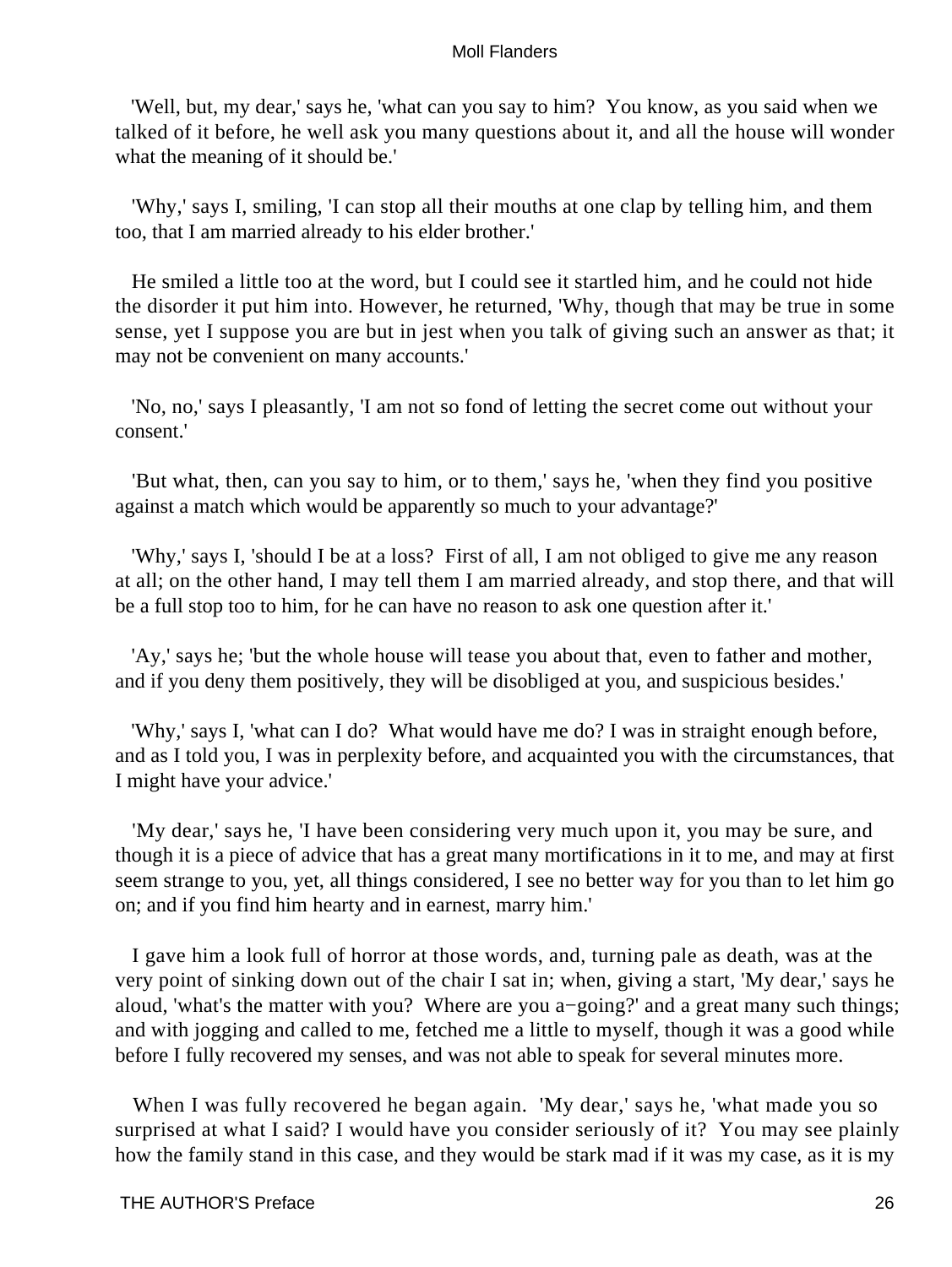brother's; and for aught I see, it would be my ruin and yours too.'

 'Ay!' says I, still speaking angrily; 'are all your protestations and vows to be shaken by the dislike of the family? Did I not always object that to you, and you made light thing of it, as what you were above, and would value; and is it come to this now?' said I. 'Is this your faith and honour, your love, and the solidity of your promises?'

 He continued perfectly calm, notwithstanding all my reproaches, and I was not sparing of them at all; but he replied at last, 'My dear, I have not broken one promise with you yet; I did tell you I would marry you when I was come to my estate; but you see my father is a hale, healthy man, and may live these thirty years still, and not be older than several are round us in town; and you never proposed my marrying you sooner, because you knew it might be my ruin; and as to all the rest, I have not failed you in anything, you have wanted for nothing.'

 I could not deny a word of this, and had nothing to say to it in general. 'But why, then,' says I, 'can you persuade me to such a horrid step as leaving you, since you have not left me? Will you allow no affection, no love on my side, where there has been so much on your side? Have I made you no returns? Have I given no testimony of my sincerity and of my passion? Are the sacrifices I have made of honour and modesty to you no proof of my being tied to you in bonds too strong to be broken?'

 'But here, my dear,' says he, 'you may come into a safe station, and appear with honour and with splendour at once, and the remembrance of what we have done may be wrapt up in an eternal silence, as if it had never happened; you shall always have my respect, and my sincere affection, only then it shall be honest, and perfectly just to my brother; you shall be my dear sister, as now you are my dear  $-$  – ' and there he stopped.

 'Your dear whore,' says I, 'you would have said if you had gone on, and you might as well have said it; but I understand you. However, I desire you to remember the long discourses you have had with me, and the many hours' pains you have taken to persuade me to believe myself an honest woman; that I was your wife intentionally, though not in the eyes of the world, and that it was as effectual a marriage that had passed between us as is we had been publicly wedded by the parson of the parish. You know and cannot but remember that these have been your own words to me.'

 I found this was a little too close upon him, but I made it up in what follows. He stood stock−still for a while and said nothing, and I went on thus: 'You cannot,' says I, 'without the highest injustice, believe that I yielded upon all these persuasions without a love not to be questioned, not to be shaken again by anything that could happen afterward. If you have such dishonourable thoughts of me, I must ask you what foundation in any of my behaviour have I given for such a suggestion?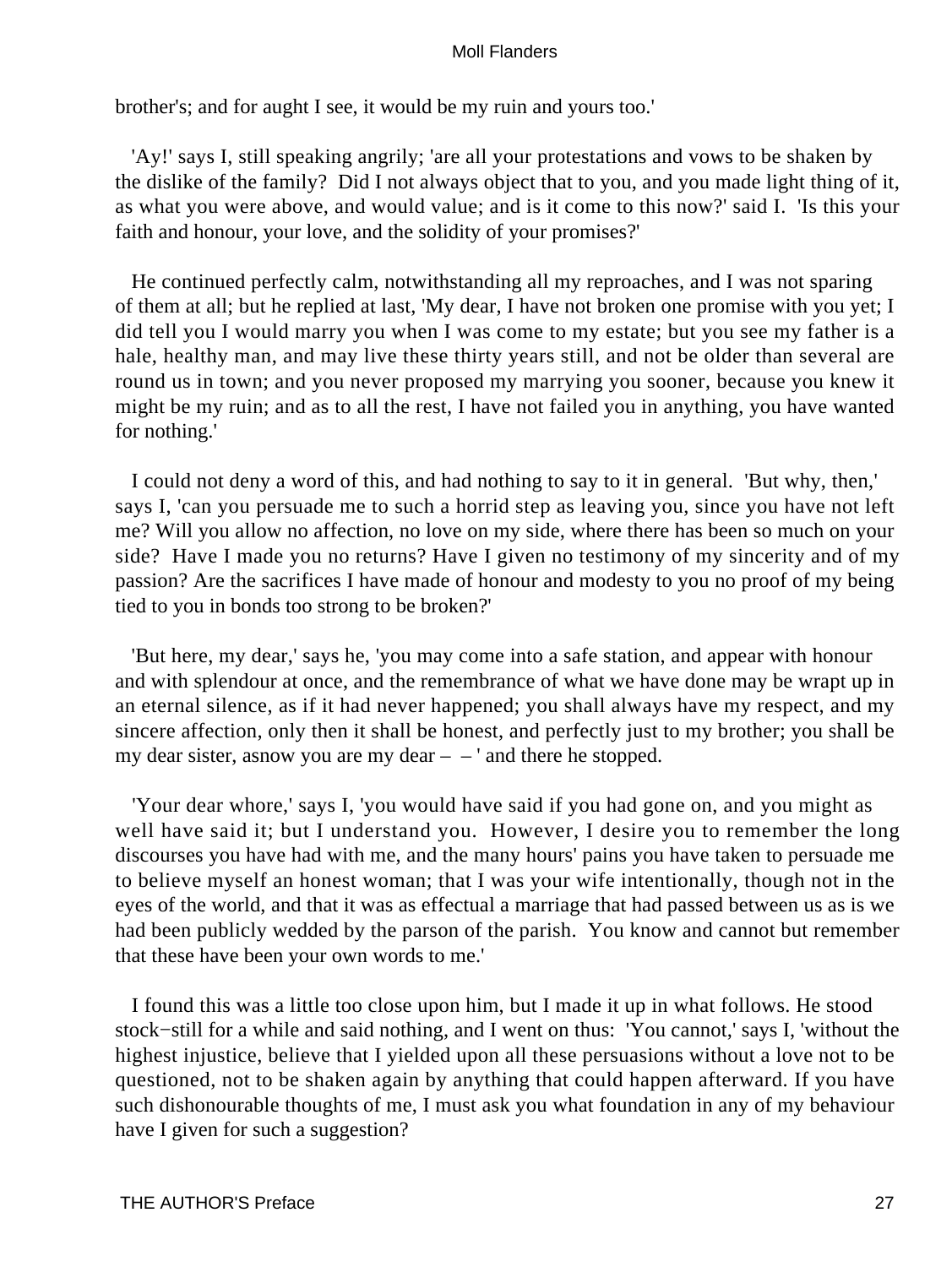'If, then, I have yielded to the importunities of my affection, and if I have been persuaded to believe that I am really, and in the essence of the thing, your wife, shall I now give the lie to all those arguments and call myself your whore, or mistress, which is the same thing? And will you transfer me to your brother? Canyou transfer my affection? Can you bid me cease loving you, and bid me love him? It is in my power, think you, to make such a change at demand? No, sir,' said I, 'depend upon it 'tis impossible, and whatever the change of your side may be, I will ever be true; and I had much rather, since it is come that unhappy length, be your whore than your brother's wife.'

 He appeared pleased and touched with the impression of this last discourse, and told me that he stood where he did before; that he had not been unfaithful to me in any one promise he had ever made yet, but that there were so many terrible things presented themselves to his view in the affair before me, and that on my account in particular, that he had thought of the other as a remedy so effectual as nothing could come up to it. That he thought this would not be entire parting us, but we might love as friends all our days, and perhaps with more satisfaction than we should in the station we were now in, as things might happen; that he durst say, I could not apprehend anything from him as to betraying a secret, which could not but be the destruction of us both, if it came out; that he had but one question to ask of me that could lie in the way of it, and if that question was answered in the negative, he could not but think still it was the only step I could take.

 I guessed at his question presently, namely, whether I was sure I was not with child? As to that, I told him he need not be concerned about it, for I was not with child. 'Why, then, my dear,' says he, 'we have no time to talk further now. Consider of it, and think closely about it; I cannot but be of the opinion still, that it will be the best course you can take.' And with this he took his leave, and the more hastily too, his mother and sisters ringing at the gate, just at the moment that he had risen up to go.

 He left me in the utmost confusion of thought; and he easily perceived it the next day, and all the rest of the week, for it was but Tuesday evening when we talked; but he had no opportunity to come at me all that week, till the Sunday after, when I, being indisposed, did not go to church, and he, making some excuse for the like, stayed at home.

 And now he had me an hour and a half again by myself, and we fell into the same arguments all over again, or at least so near the same, as it would be to no purpose to repeat them. At last I asked him warmly, what opinion he must have of my modesty, that he could suppose I should so much as entertain a thought of lying with two brothers, and assured him it could never be. I added, if he was to tell me that he would never see me more, than which nothing but death could be more terrible, yet I could never entertain a thought so dishonourable to myself, and so base to him; and therefore, I entreated him, if he had one grain of respect or affection left for me, that he would speak no more of it to me, or that he would pull his sword out and kill me. He appeared surprised at my obstinacy, as he called it; told me I was unkind to myself, and unkind to him in it; that it was a crisis unlooked for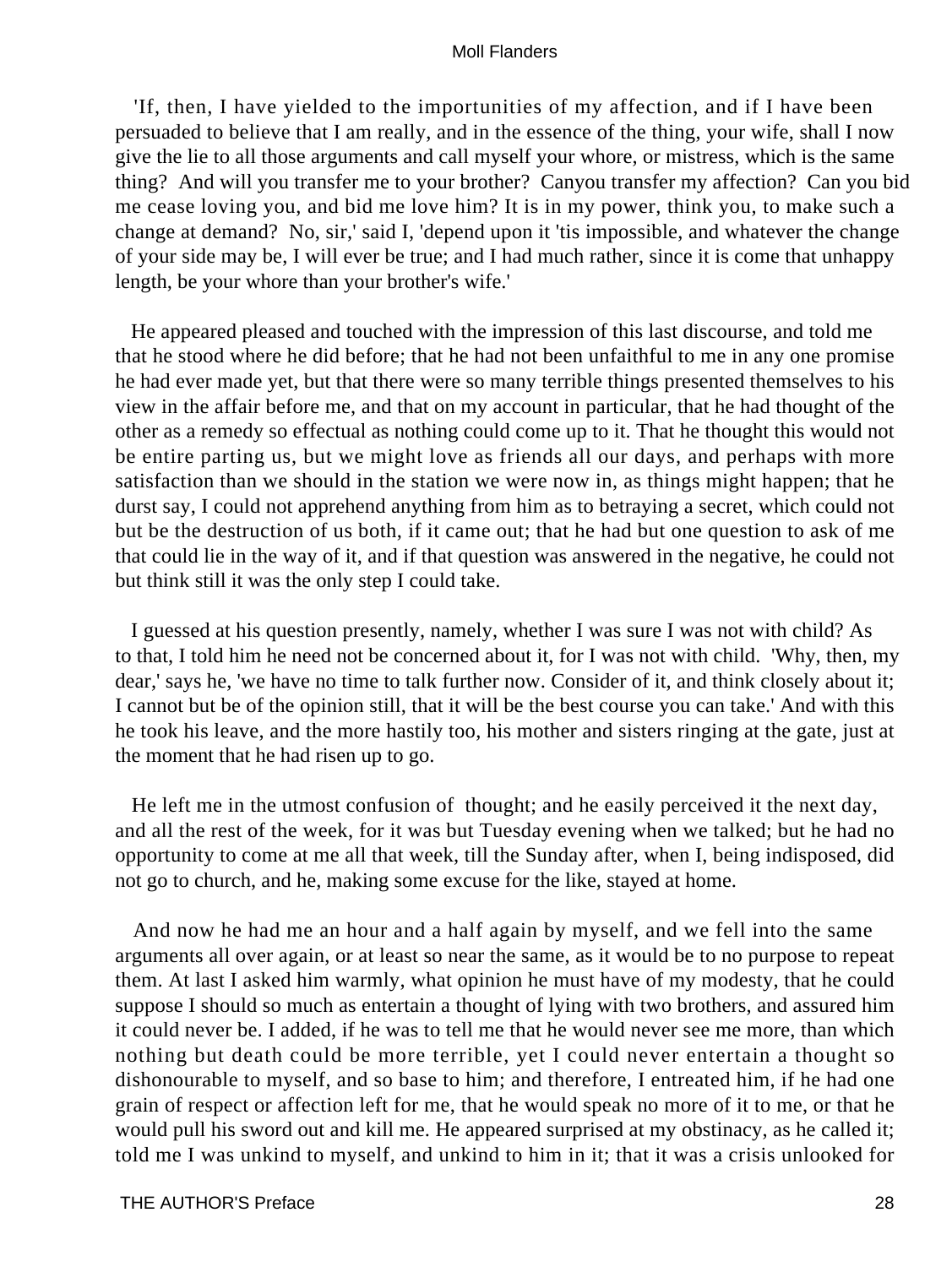upon us both, and impossible for either of us to foresee, but that he did not see any other way to save us both from ruin, and therefore he thought it the more unkind; but that if he must say no more of it to me, he added with an unusual coldness, that he did not know anything else we had to talk of; and so he rose up to take his leave. I rose up too, as if with the same indifference; but when he came to give me as it were a parting kiss, I burst out into such a passion of crying, that though I would have spoke, I could not, and only pressing his hand, seemed to give him the adieu, but cried vehemently.

 He was sensibly moved with this; so he sat down again, and said a great many kind things to me, to abate the excess of my passion, but still urged the necessity of what he had proposed; all the while insisting, that if I did refuse, he would notwith− standing provide for me; but letting me plainly see that he would decline me in the main point – nay, even as a mistress; making it a point of honour not to lie with the woman that, for aught he knew, might come to be his brother's wife.

 The bare loss of him as a gallant was not so much my affliction as the loss of his person, whom indeed I loved to distraction; and the loss of all the expectations I had, and which I always had built my hopes upon, of having him one day for my husband. These things oppressed my mind so much, that, in short, I fell very ill; the agonies of my mind, in a word, threw me into a high fever, and long it was, that none in the family expected my life.

 I was reduced very low indeed, and was often delirious and light−headed; but nothing lay so near me as the fear that, when I was light−headed, I should say something or other to his prejudice. I was distressed in my mind also to see him, and so he was to see me, for he really loved me most passionately; but it could not be; there was not the least room to desire it on one side or other, or so much as to make it decent.

 It was near five weeks that I kept my bed and though the violence of my fever abated in three weeks, yet it several times returned; and the physicians said two or three times, they could do no more for me, but that they must leave nature and the distemper to fight it out, only strengthening the first with cordials to maintain the struggle. After the end of five weeks I grew better, but was so weak, so altered, so melancholy, and recovered so slowly, that they physicians apprehended I should go into a consumption; and which vexed me most, they gave it as their opinion that my mind was oppressed, that something troubled me, and, in short, that I was in love. Upon this, the whole house was set upon me to examine me, and to press me to tell whether I was in love or not, and with whom; but as I well might, I denied my being in love at all.

 They had on this occasion a squabble one day about me at table, that had like to have put the whole family in an uproar, and for some time did so. They happened to be all at table but the father; as for me, I was ill, and in my chamber. At the beginning of the talk, which was just as they had finished their dinner, the old gentlewoman, who had sent me somewhat to eat, called her maid to go up and ask me if I would have any more; but the maid brought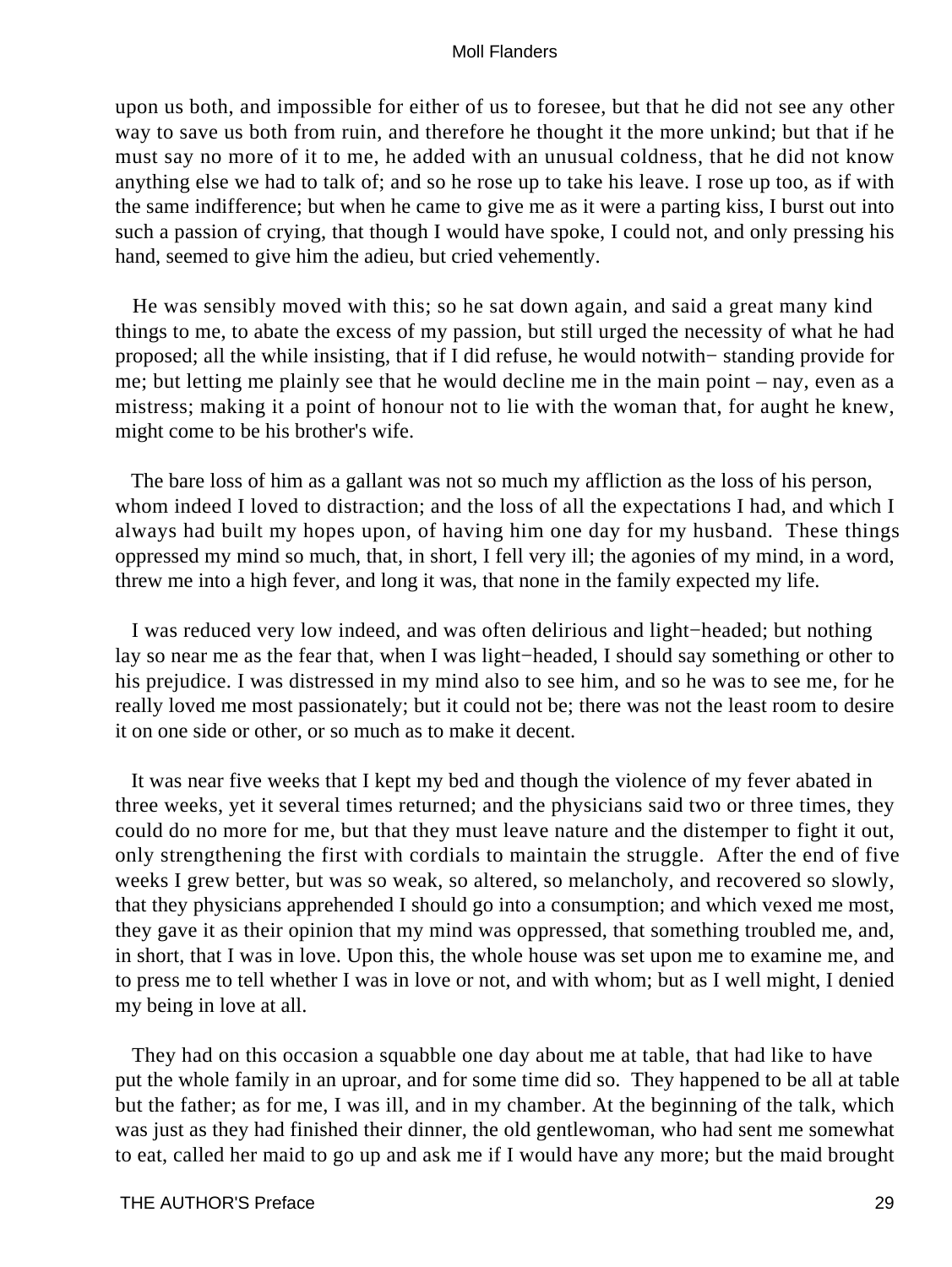down word I had not eaten half what she had sent me already.

'Alas, says the old lady, 'that poor girl! I am afraid she will never be well.'

'Well!' says the elder brother, 'how should Mrs. Betty be well? They say she is in love.'

'I believe nothing of it,' says the old gentlewoman.

 'I don't know,' says the eldest sister, 'what to say to it; they have made such a rout about her being so handsome, and so charming, and I know not what, and that in her hearing too, that has turned the creature's head, I believe, and who knows what possessions may follow such doings? For my part, I don't know what to make of it.'

'Why, sister, you must acknowledge she is very handsome,' says the elder brother.'

 'Ay, and a great deal handsomer than you, sister,' says Robin, 'and that's your mortification.'

 'Well, well, that is not the question,' says his sister; 'that girl is well enough, and she knows it well enough; she need not be told of it to make her vain.'

 'We are not talking of her being vain,' says the elder brother, 'but of her being in love; it may be she is in love with herself; it seems my sisters think so.'

'I would she was in love with me,' says Robin; 'I'd quickly put her out of her pain.'

'What d'ye mean by that, son,' says the old lady; 'how can you talk so?'

 'Why, madam,' says Robin, again, very honestly, 'do you think I'd let the poor girl die for love, and of one that is near at hand to be had, too?'

 'Fie, brother!', says the second sister, 'how can you talk so? Would you take a creature that has not a groat in the world?'

 'Prithee, child,' says Robin, 'beauty's a portion, and good− humour with it is a double portion; I wish thou hadst half her stock of both for thy portion.' So there was her mouth stopped.

 'I find,' says the eldest sister, 'if Betty is not in love, my brother is. I wonder he has not broke his mind to Betty; I warrant she won't say No.'

 'They that yield when they're asked,' says Robin, 'are one step before them that were never asked to yield, sister, and two steps before them that yield before they are asked; and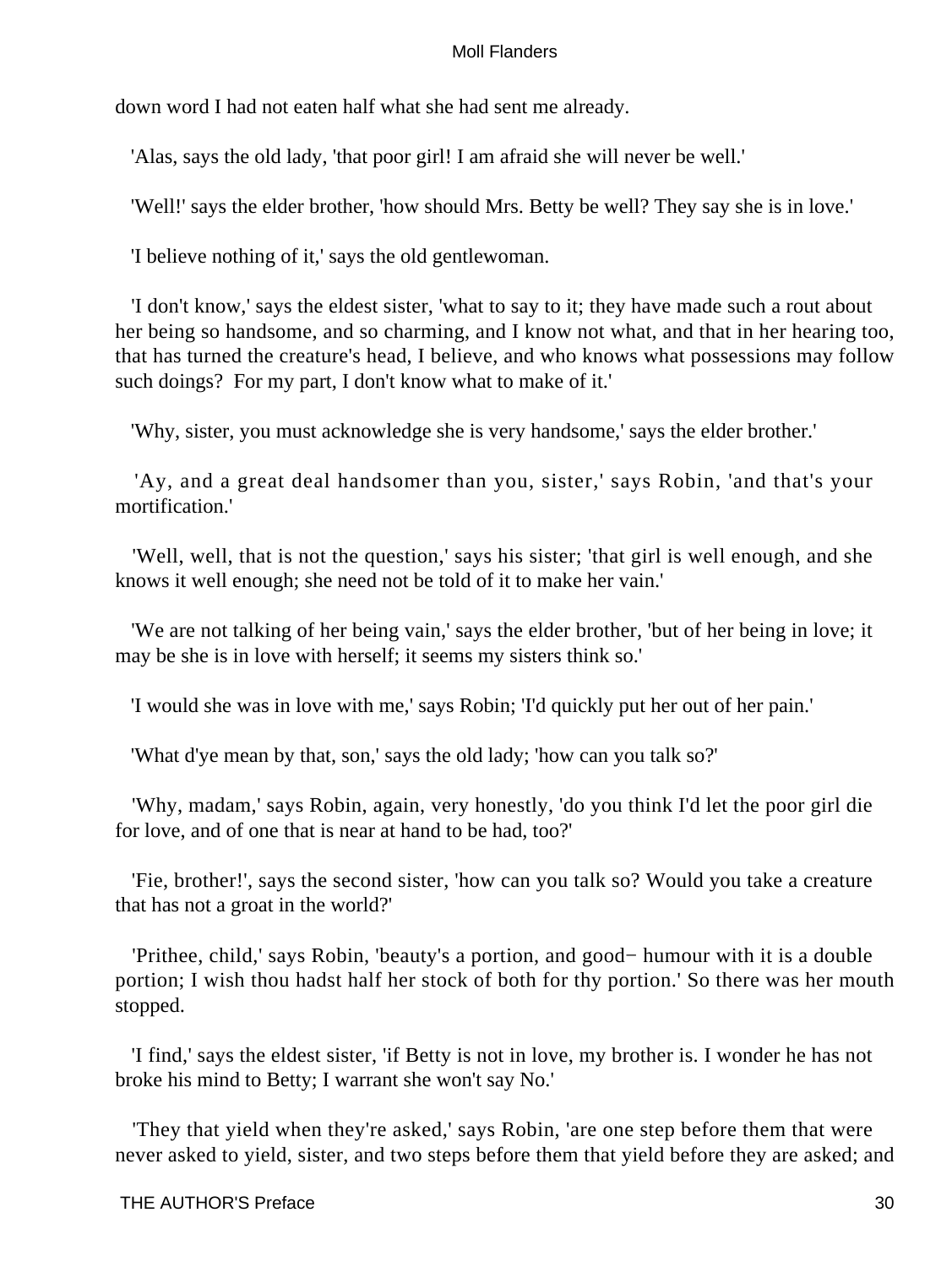that's an answer to you, sister.'

 This fired the sister, and she flew into a passion, and said, things were some to that pass that it was time the wench, meaning me, was out of the family; and but that she was not fit to be turned out, she hoped her father and mother would consider of it as soon as she could be removed.

 Robin replied, that was business for the master and mistress of the family, who where not to be taught by one that had so little judgment as his eldest sister.

 It ran up a great deal farther; the sister scolded, Robin rallied and bantered, but poor Betty lost ground by it extremely in the family. I heard of it, and I cried heartily, and the old lady came up to me, somebody having told her that I was so much concerned about it. I complained to her, that it was very hard the doctors should pass such a censure upon me, for which they had no ground; and that it was still harder, considering the circumstances I was under in the family; that I hoped I had done nothing to lessen her esteem for me, or given any occasion for the bickering between her sons and daughters, and I had more need to think of a coffin than of being in love, and begged she would not let me suffer in her opinion for anybody's mistakes but my own.

 She was sensible of the justice of what I said, but told me, since there had been such a clamour among them, and that her younger son talked after such a rattling way as he did, she desired I would be so faithful to her as to answer her but one question sincerely. I told her I would, with all my heart, and with the utmost plainness and sincerity. Why, then, the question was, whether there way anything between her son Robert and me. I told her with all the protestations of sincerity that I was able to make, and as I might well, do, that there was not, nor every had been; I told her that Mr. Robert had rattled and jested, as she knew it was his way, and that I took it always, as I supposed he meant it, to be a wild airy way of discourse that had no signification in it; and again assured her, that there was not the least tittle of what she understood by it between us; and that those who had suggested it had done me a great deal of wrong, and Mr. Robert no service at all.

 The old lady was fully satisfied, and kissed me, spoke cheerfully to me, and bid me take care of my health and want for nothing, and so took her leave. But when she came down she found the brother and all his sisters together by the ears; they were angry, even to passion, at his upbraiding them with their being homely, and having never had any sweethearts, never having been asked the question, and their being so forward as almost to ask first. He rallied them upon the subject of Mrs. Betty; how pretty, how good−humoured, how she sung better then they did, and danced better, and how much handsomer she was; and in doing this he omitted no ill−natured thing that could vex them, and indeed, pushed too hard upon them. The old lady came down in the height of it, and to put a stop it to, told them all the discourse she had had with me, and how I answered, that there was nothing between Mr. Robert and I.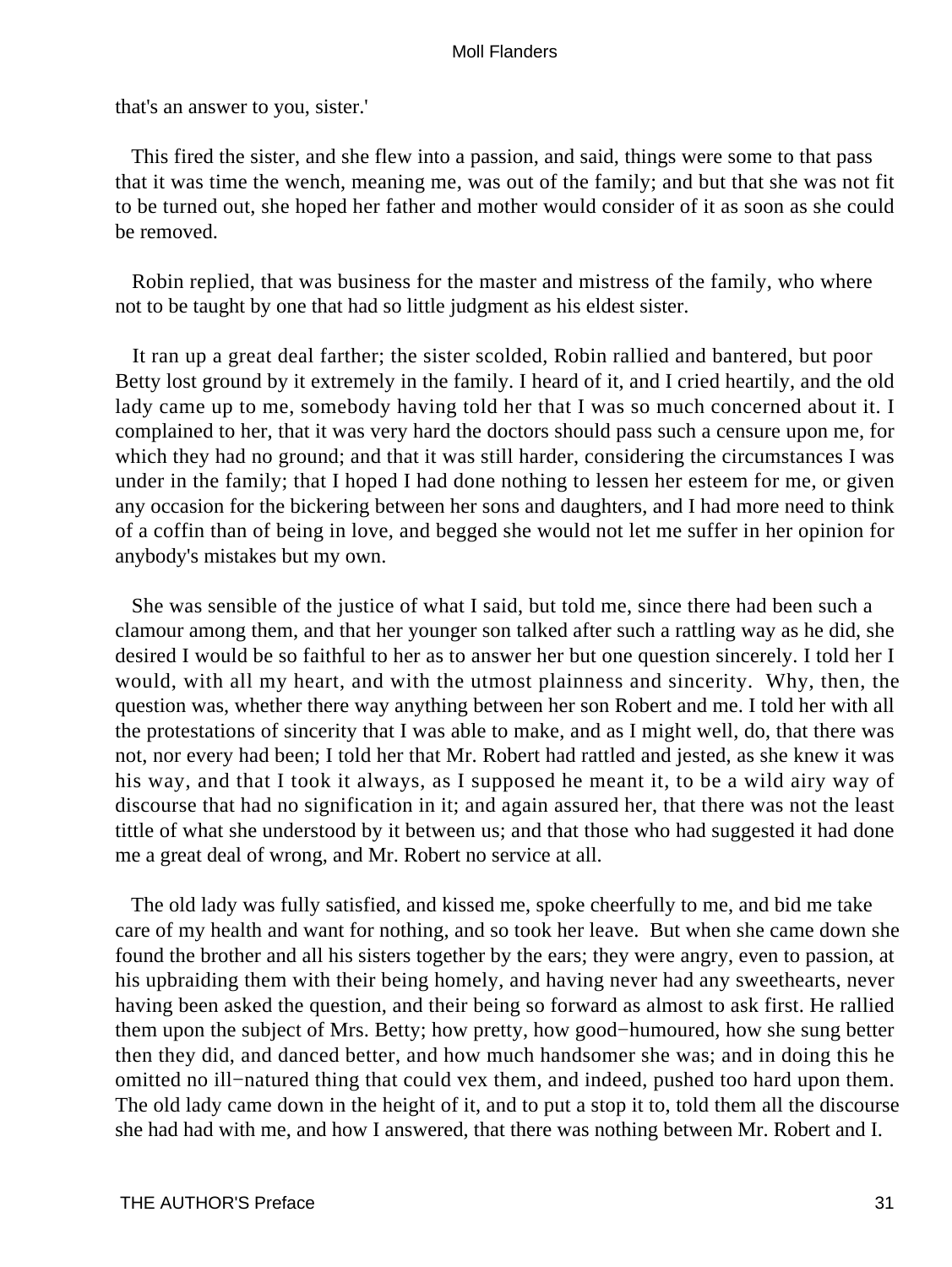'She's wrong there,' says Robin, 'for if there was not a great deal between us, we should be closer together than we are. I told her I lover her hugely,' says he, 'but I could never make the jade believe I was in earnest.' 'I do not know how you should,' says his mother; 'nobody in their senses could believe you were in earnest, to talk so to a poor girl, whose circumstances you know so well.

 'But prithee, son,' adds she, 'since you tell me that you could not make her believe you were in earnest, what must we believe about it? For you ramble so in your discourse, that nobody knows whether you are in earnest or in jest; but as I find the girl, by your own confession, has answered truly, I wish you would do so too, and tell me seriously, so that I may depend upon it. Is there anything in it or no? Are you in earnest or no? Are you distracted, indeed, or are you not? 'Tis a weighty question, and I wish you would make us easy about it.'

 'By my faith, madam,' says Robin, ''tis in vain to mince the matter or tell any more lies about it; I am in earnest, as much as a man is that's going to be hanged. If Mrs. Betty would say she loved me, and that she would marry me, I'd have her tomorrow morning fasting, and say, 'To have and to hold,' instead of eating my breakfast.'

 'Well,' says the mother, 'then there's one son lost'; and she said it in a very mournful tone, as one greatly concerned at it.

'I hope not, madam,' says Robin; 'no man is lost when a good wife has found him.'

'Why, but, child,' says the old lady, 'she is a beggar.'

 'Why, then, madam, she has the more need of charity,' says Robin; 'I'll take her off the hands of the parish, and she and I'll beg together.'

'It's bad jesting with such things,' says the mother.

 'I don't jest, madam,' says Robin. 'We'll come and beg your pardon, madam; and your blessing, madam, and my father's.'

'This is all out of the way, son,' says the mother. 'If you are in earnest you are undone.'

 'I am afraid not,' says he, 'for I am really afraid she won't have me; after all my sister's huffing and blustering, I believe I shall never be able to persuade her to it.'

 'That's a fine tale, indeed; she is not so far out of her senses neither. Mrs. Betty is no fool,' says the younger sister. 'Do you think she has learnt to say No, any more than other people?'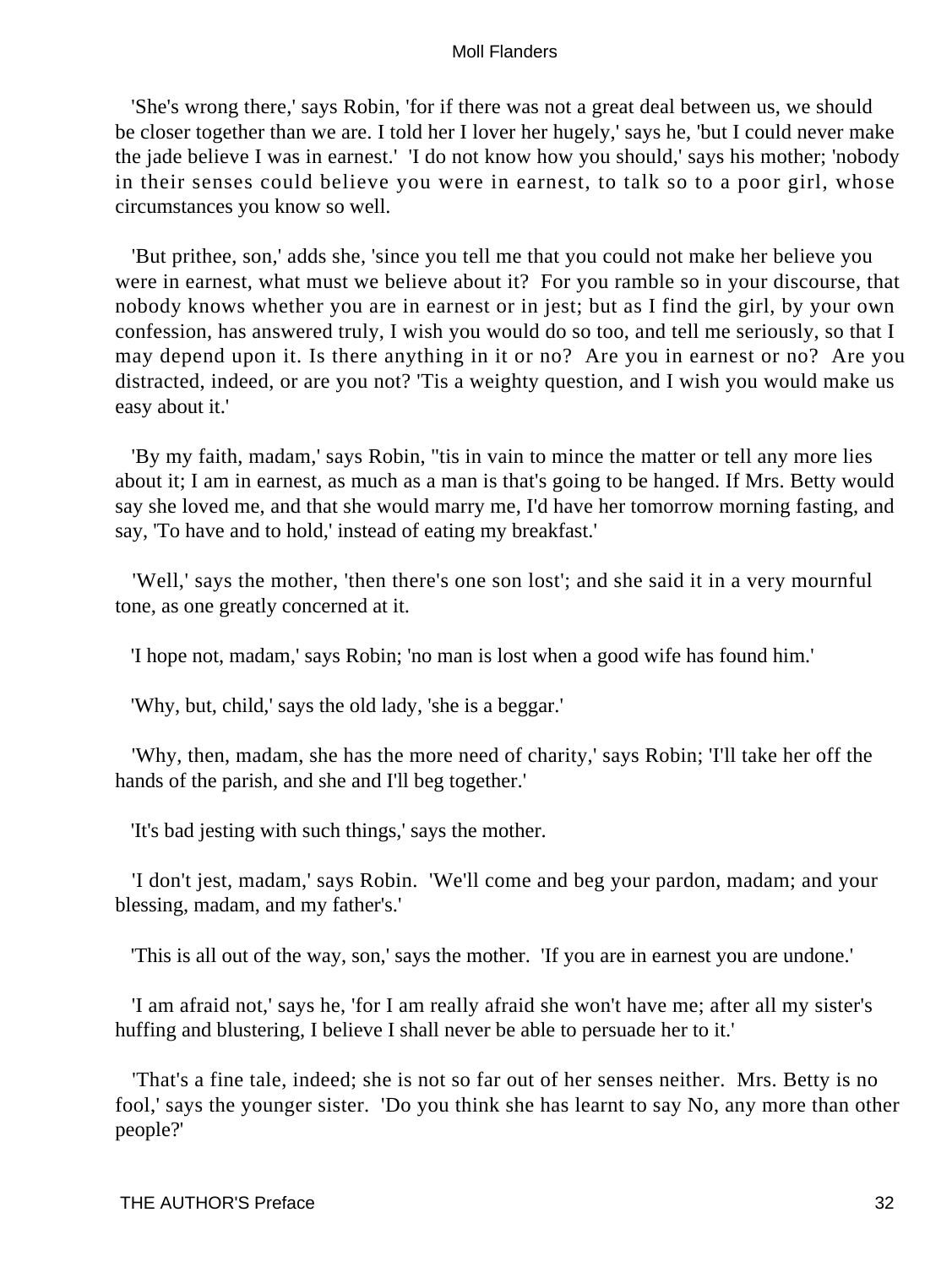'No, Mrs. Mirth−wit,' says Robin, 'Mrs. Betty's no fool; but Mrs. Betty may be engaged some other way, and what then?'

 'Nay,' says the eldest sister, 'we can say nothing to that. Who must it be to, then? She is never out of the doors; it must be between you.'

 'I have nothing to say to that,' says Robin. 'I have been examined enough; there's my brother. If it must be between us, go to work with him.'

 This stung the elder brother to the quick, and he concluded that Robin had discovered something. However, he kept himself from appearing disturbed. 'Prithee,' says he, 'don't go to shame your stories off upon me; I tell you, I deal in no such ware; I have nothing to say to Mrs. Betty, nor to any of the Mrs. Bettys in the parish'; and with that he rose up and brushed off.

'No,' says the eldest sister, 'I dare answer for my brother; he knows the world better.'

 Thus the discourse ended, but it left the elder brother quite confounded. He concluded his brother had made a full discovery, and he began to doubt whether I had been concerned in it or not; but with all his management he could not bring it about to get at me. At last he was so perplexed that he was quite desperate, and resolved he would come into my chamber and see me, whatever came of it. In order to do this, he contrived it so, that one day after dinner, watching his eldest sister till he could see her go upstairs, he runs after her. 'Hark ye, sister,' says he, 'where is this sick woman? May not a body see her?' 'Yes,' says the sister, 'I believe you may; but let me go first a little, and I'll tell you.' So she ran up to the door and gave me notice, and presently called to him again. 'Brother,' says she, 'you may come if you please.' So in he came, just in the same kind of rant. 'Well,' says he at the door as he came in, 'where is this sick body that's in love? How do ye do, Mrs. Betty?' I would have got up out of my chair, but was so weak I could not for a good while; and he saw it, and his sister to, and she said, 'Come, do not strive to stand up; my brother desires no ceremony, especially now you are so weak.' 'No, no, Mrs. Betty, pray sit still,' says he, and so sits himself down in a chair over against me, and appeared as if he was mighty merry.

 He talked a lot of rambling stuff to his sister and to me, sometimes of one thing, sometimes of another, on purpose to amuse his sister, and every now and then would turn it upon the old story, directing it to me. 'Poor Mrs. Betty,' says he, 'it is a sad thing to be in love; why, it has reduced you sadly.' At last I spoke a little. 'I am glad to see you so merry, sir,' says I; 'but I think the doctor might have found something better to do than to make his game at his patients. If I had been ill of no other distemper, I know the proverb too well to have let him come to me.' 'What proverb?' says he, 'Oh! I remember it now. What – «Where love is the case, The doctor's an ass.»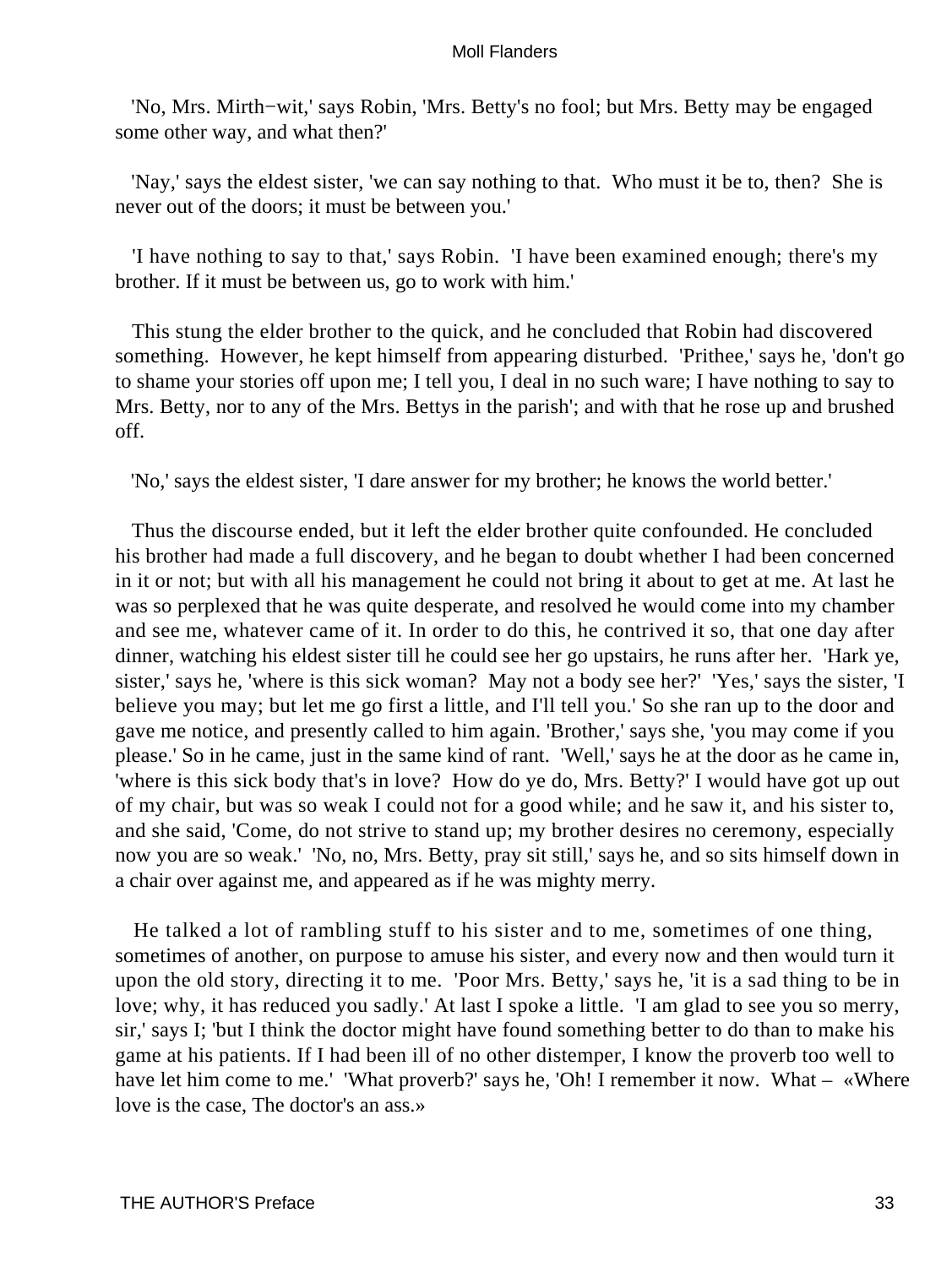Is not that it, Mrs. Betty?' I smiled and said nothing. 'Nay,' says he, 'I think the effect has proved it to be love, for it seems the doctor has been able to do you but little service; you mend very slowly, they say. I doubt there's somewhat in it, Mrs. Betty; I doubt you are sick of the incurables, and that is love.' I smiled and said, 'No, indeed, sir, that's none of my distemper.'

 We had a deal of such discourse, and sometimes others that signified as little. By and by he asked me to sing them a song, at which I smiled, and said my singing days were over. At last he asked me if he should play upon his flute to me; his sister said she believe it would hurt me, and that my head could not bear it. I bowed, and said, No, it would not hurt me. 'And, pray, madam.' said I, 'do not hinder it; I love the music of the flute very much.' Then his sister said, 'Well, do, then, brother.' With that he pulled out the key of his closet. 'Dear sister,' says he, 'I am very lazy; do step to my closet and fetch my flute; it lies in such a drawer,' naming a place where he was sure it was not, that she might be a little while a−looking for it.

 As soon as she was gone, he related the whole story to me of the discourse his brother had about me, and of his pushing it at him, and his concern about it, which was the reason of his contriving this visit to me. I assured him I had never opened my mouth either to his brother or to anybody else. I told him the dreadful exigence I was in; that my love to him, and his offering to have me forget that affection and remove it to another, had thrown me down; and that I had a thousand times wished I might die rather than recover, and to have the same circumstances to struggle with as I had before, and that his backwardness to life had been the great reason of the slowness of my recovering. I added that I foresaw that as soon as I was well, I must quit the family, and that as for marrying his brother, I abhorred the thoughts of it after what had been my case with him, and that he might depend upon it I would never see his brother again upon that subject; that if he would break all his vows and oaths and engagements with me, be that between his conscience and his honour and himself; but he should never be able to say that I, whom he had persuaded to call myself his wife, and who had given him the liberty to use me as a wife, was not as faithful to him as a wife ought to be, whatever he might be to me.

 He was going to reply, and had said that he was sorry I could not be persuaded, and was a−going to say more, but he heard his sister a−coming, and so did I; and yet I forced out these few words as a reply, that I could never be persuaded to love one brother and marry another. He shook his head and said, 'Then I am ruined,' meaning himself; and that moment his sister entered the room and told him she could not find the flute. 'Well,' says he merrily, 'this laziness won't do'; so he gets up and goes himself to go to look for it, but comes back without it too; not but that he could have found it, but because his mind was a little disturbed, and he had no mind to play; and, besides, the errand he sent his sister on was answered another way; for he only wanted an opportunity to speak to me, which he gained, though not much to his satisfaction.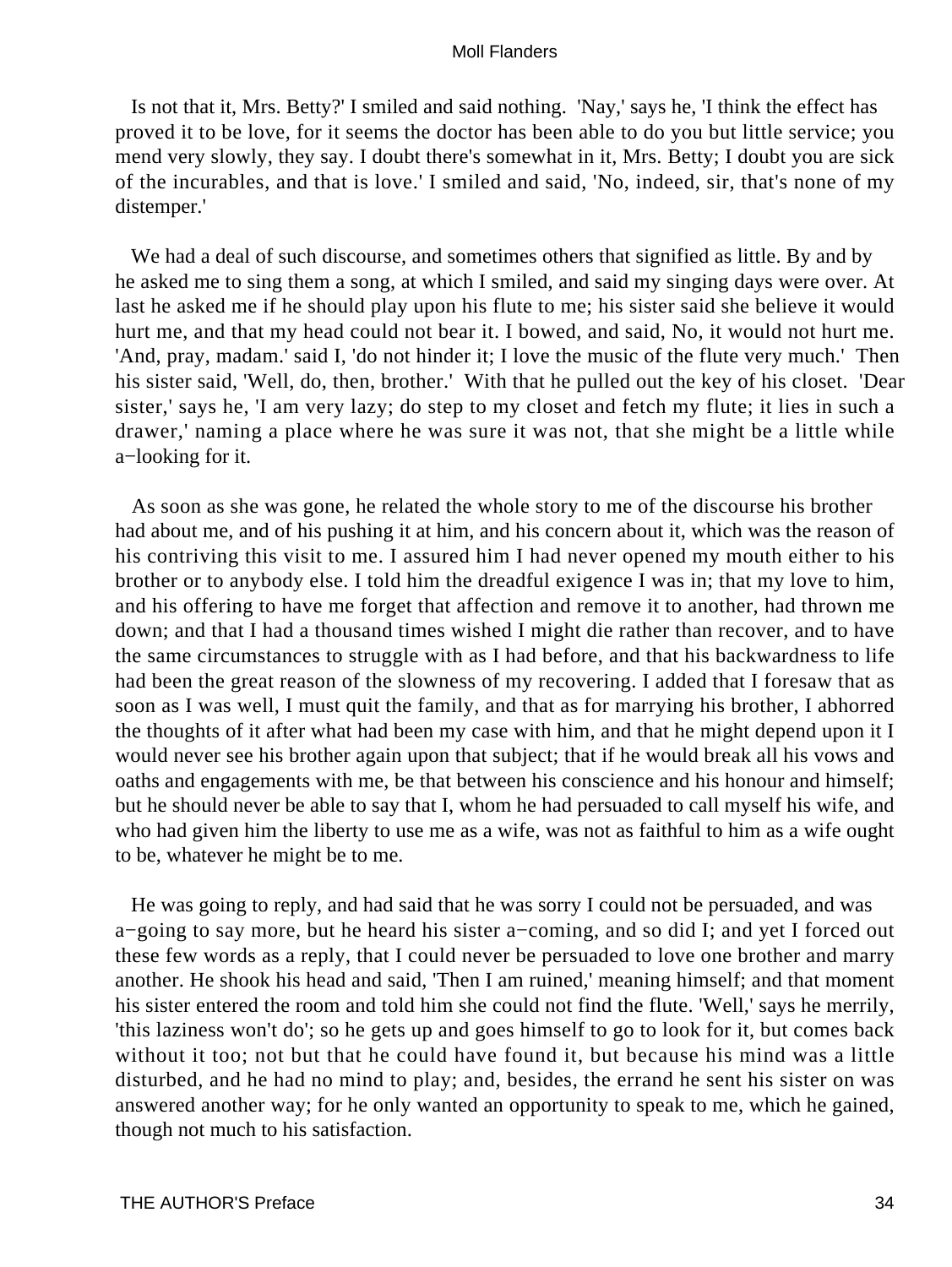I had, however, a great deal of satisfaction in having spoken my mind to him with freedom, and with such an honest plainness, as I have related; and though it did not at all work the way I desired, that is to say, to oblige the person to me the more, yet it took from him all possibility of quitting me but by a downright breach of honour, and giving up all the faith of a gentleman to me, which he had so often engaged by, never to abandon me, but to make me his wife as soon as he came to his estate.

 It was not many weeks after this before I was about the house again, and began to grow well; but I continued melancholy, silent, dull, and retired, which amazed the whole family, except he that knew the reason of it; yet it was a great while before he took any notice of it, and I, as backward to speak as he, carried respectfully to him, but never offered to speak a word to him that was particular of any kind whatsoever; and this continued for sixteen or seventeen weeks; so that, as I expected every day to be dismissed the family, on account of what distaste they had taken another way, in which I had no guilt, so I expected to hear no more of this gentleman, after all his solemn vows and protestations, but to be ruined and abandoned.

 At last I broke the way myself in the family for my removing; for being talking seriously with the old lady one day, about my own circumstances in the world, and how my distemper had left a heaviness upon my spirits, that I was not the same thing I was before, the old lady said, 'I am afraid, Betty, what I have said to you about my son has had some influence upon you, and that you are melancholy on his account; pray, will you let me know how the matter stands with you both, if it may not be improper? For, as for Robin, he does nothing but rally and banter when I speak of it to him.' 'Why, truly, madam,' said I 'that matter stands as I wish it did not, and I shall be very sincere with you in it, whatever befalls me for it. Mr. Robert has several times proposed marriage to me, which is what I had no reason to expect, my poor circumstances considered; but I have always resisted him, and that perhaps in terms more positive than became me, considering the regard that I ought to have for every branch of your family; but,' said I, 'madam, I could never so far forget my obligation to you and all your house, to offer to consent to a thing which I know must needs be disobliging to you, and this I have made my argument to him, and have positively told him that I would never entertain a though of that kind unless I had your consent, and his father's also, to whom I was bound by so many invincible obligations.'

 'And is this possible, Mrs. Betty?' says the old lady. 'Then you have been much juster to us than we have been to you; for we have all looked upon you as a kind of snare to my son, and I had a proposal to make to you for your removing, for fear of it; but I had not yet mentioned it to you, because I thought you were not thorough well, and I was afraid of grieving you too much, lest it should throw you down again; for we have all a respect for you still, though not so much as to have it be the ruin of my son; but if it be as you say, we have all wronged you very much.'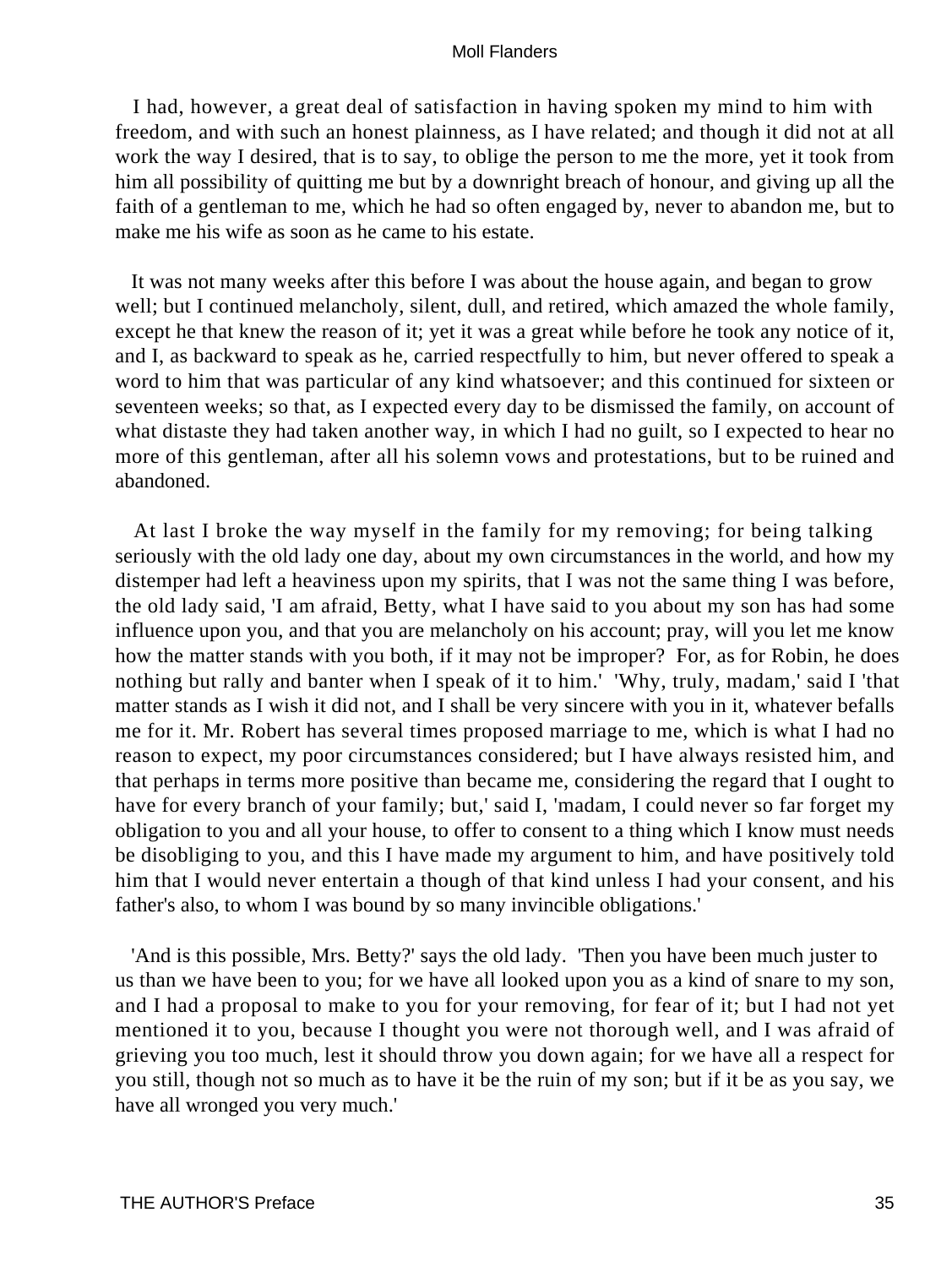'As to the truth of what I say, madam,' said I, 'refer you to your son himself; if he will do me any justice, he must tell you the story just as I have told it.'

 Away goes the old lady to her daughters and tells them the whole story, just as I had told it her; and they were surprised at it, you may be sure, as I believed they would be. One said she could never have thought it; another said Robin was a fool; a third said she would not believe a word of it, and she would warrant that Robin would tell the story another way. But the old gentlewoman, who was resolved to go to the bottom of it before I could have the least opportunity of acquainting her son with what had passed, resolved too that she would talk with her son immediately, and to that purpose sent for him, for he was gone but to a lawyer's house in the town, upon some petty business of his own, and upon her sending he returned immediately.

 Upon his coming up to them, for they were all still together, 'Sit down, Robin,' says the old lady, 'I must have some talk with you.' 'With all my heart, madam,' says Robin, looking very merry. 'I hope it is about a good wife, for I am at a great loss in that affair.' 'How can that be?' says his mother; 'did not you say you resolved to have Mrs. Betty?' 'Ay, madam,' says Robin, 'but there is one has forbid the banns.' 'Forbid, the banns!' says his mother; 'who can that be?' 'Even Mrs. Betty herself,' says Robin. 'How so?' says his mother. 'Have you asked her the question, then?' 'Yes, indeed, madam,' says Robin. 'I have attacked her in form five times since she was sick, and am beaten off; the jade is so stout she won't capitulate nor yield upon any terms, except such as I cannot effectually grant.' 'Explain yourself,' says the mother, 'for I am surprised; I do not understand you. I hope you are not in earnest.'

 'Why, madam,' says he, 'the case is plain enough upon me, it explains itself; she won't have me, she says; is not that plain enough? I think 'tis plain, and pretty rough too.' 'Well, but,' says the mother, 'you talk of conditions that you cannot grant; what does she want – a settlement? Her jointure ought to be according to her portion; but what fortune does she bring you?' 'Nay, as to fortune,' says Robin, 'she is rich enough; I am satisfied in that point; but 'tis I that am not able to come up to her terms, and she is positive she will not have me without.'

 Here the sisters put in. 'Madam,' says the second sister, ''tis impossible to be serious with him; he will never give a direct answer to anything; you had better let him alone, and talk no more of it to him; you know how to dispose of her out of his way if you thought there was anything in it.' Robin was a little warmed with his sister's rudeness, but he was even with her, and yet with good manners too. 'There are two sorts of people, madam,' says he, turning to his mother, 'that there is no contending with; that is, a wise body and a fool; 'tis a little hard I should engage with both of them together.'

 The younger sister then put in. 'We must be fools indeed,' says she, 'in my brother's opinion, that he should think we can believe he has seriously asked Mrs. Betty to marry him, and that she has refused him.'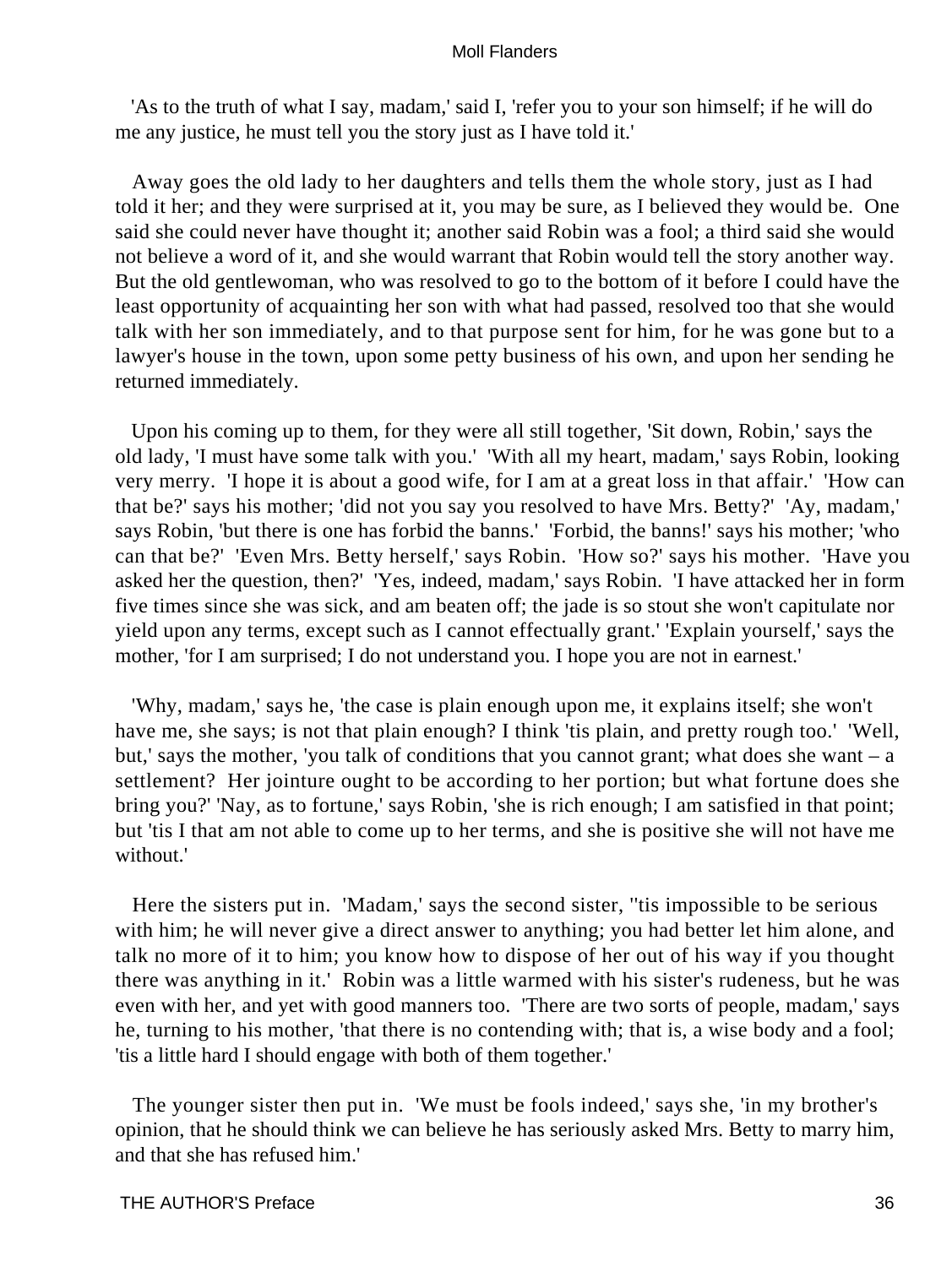'Answer, and answer not, say Solomon,' replied her brother. 'When your brother had said to your mother that he had asked her no less than five times, and that it was so, that she positively denied him, methinks a younger sister need not question the truth of it when her mother did not.' 'My mother, you see, did not understand it,' says the second sister. 'There's some difference,' says Robin, 'between desiring me to explain it, and telling me she did not believe it.'

 'Well, but, son,' says the old lady, 'if you are disposed to let us into the mystery of it, what were these hard conditions?' 'Yes, madam,' says Robin, 'I had done it before now, if the teasers here had not worried my by way of interruption. The conditions are, that I bring my father and you to consent to it, and without that she protests she will never see me more upon that head; and to these conditions, as I said, I suppose I shall never be able to grant. I hope my warm sisters will be answered now, and blush a little; if not, I have no more to say till I hear further.'

 This answer was surprising to them all, though less to the mother, because of what I had said to her. As to the daughters, they stood mute a great while; but the mother said with some passion, 'Well, I had heard this before, but I could not believe it; but if it is so, they we have all done Betty wrong, and she has behaved better than I ever expected.' 'Nay,' says the eldest sister, 'if it be so, she has acted handsomely indeed.' 'I confess,' saysthe mother, 'it was none of her fault, if he was fool enough totake a fancy to her; but to give such an answer to him, shows more respect to your father and me than I can tell how to express; I shall value the girl the better for it as long as I know her.' 'But I shall not,' says Robin, 'unless you will give your consent.' 'I'll consider of that a while,' says the mother; 'I assure you, if there were not some other objections in the way, this conduct of hers would go a great way to bring me to consent.' 'I wish it would go quite through it,' says Robin; 'if you had a much thought about making me easy as you have about making me rich, you would soon consent to it.'

 'Why, Robin,' says the mother again, 'are you really in earnest? Would you so fain have her as you pretend?' "Really, madam,' says Robin, 'I think 'tis hard you should question me upon that head after all I have said. I won't say that I will have her; how can I resolve that point, when you see I cannot have her without your consent? Besides, I am not bound to marry at all. But this I will say, I am in earnest in, that I will never have anybody else if I can help it; so you may determine for me. Betty or nobody is the word, and the question which of the two shall be in your breast to decide, madam, provided only, that my good−humoured sisters here may have no vote in it.'

 All this was dreadful to me, for the mother began to yield, and Robin pressed her home on it. On the other hand, she advised with the eldest son, and he used all the arguments in the world to persuade her to consent; alleging his brother's passionate love for me, and my generous regard to the family, in refusing my own advantages upon such a nice point of honour, and a thousand such things. And as to the father, he was a man in a hurry of public affairs and getting money, seldom at home, thoughtful of the main chance, but left all those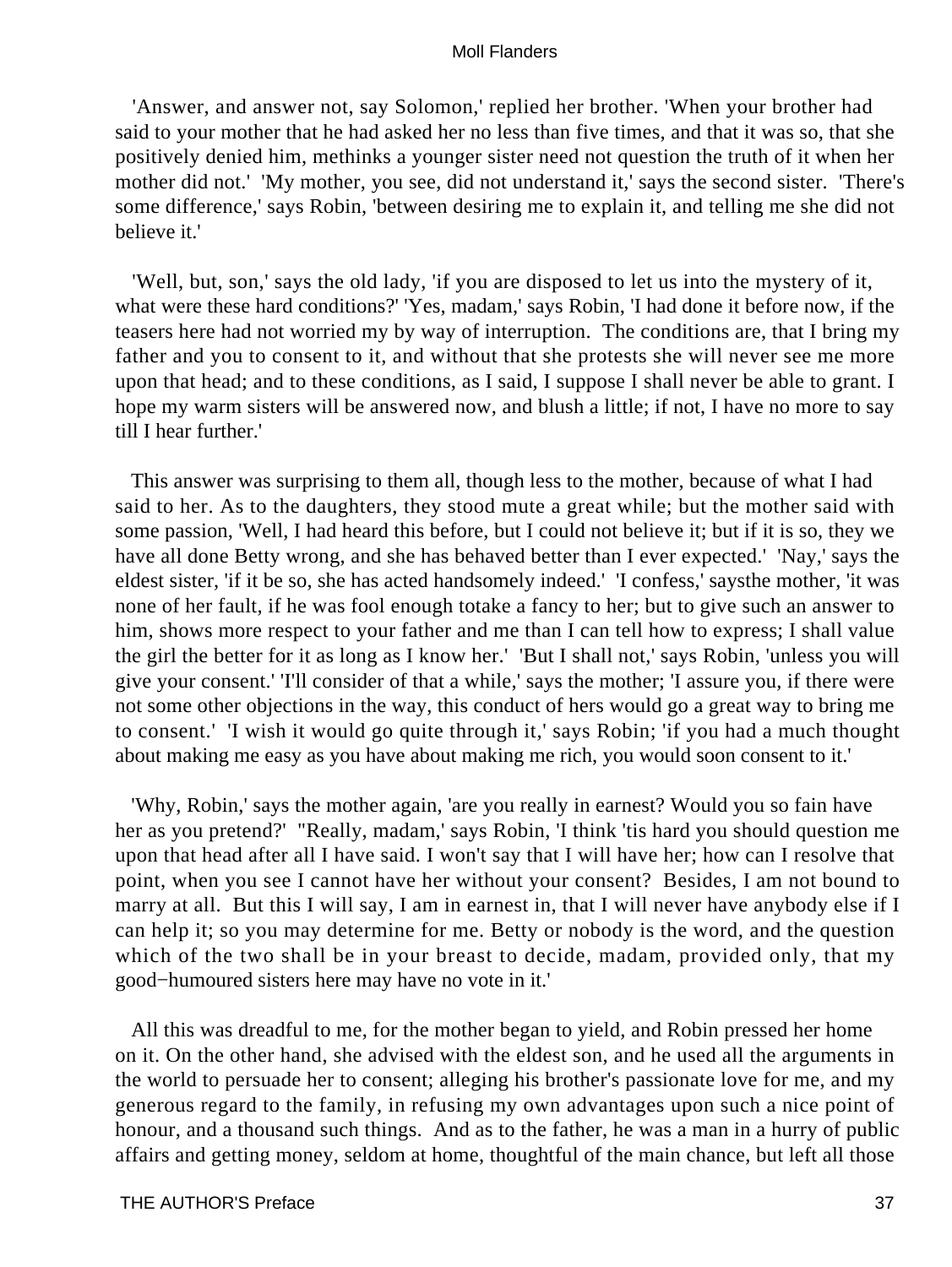# things to his wife.

 You may easily believe, that when the plot was thus, as they thought, broke out, and that every one thought they knew how things were carried, it was not so difficult or so dangerous for the elder brother, whom nobody suspected of anything, to have a freer access to me than before; nay, the mother, which was just as he wished, proposed it to him to talk with Mrs. Betty. 'For it may be, son,' said she, 'you may see farther into the thing than I, and see if you think she has been so positive as Robin says she has been, or no.' This was as well as he could wish, and he, as it were, yielding to talk with me at his mother's request, she brought me to him into her own chamber, told me her son had some business with me at her request, and desired me to be very sincere with him, and then she left us together, and he went and shut the door after her.

 He came back to me and took me in his arms, and kissed me very tenderly; but told me he had a long discourse to hold with me, and it was not come to that crisis, that I should make myself happy or miserable as long as I lived; that the thing was now gone so far, that if I could not comply with his desire, we would both be ruined. Then he told the whole story between Robin, as he called him, and his mother and sisters and himself, as it is above. 'And now, dear child,' says he, 'consider what it will be to marry a gentleman of a good family, in good circumstances, and with the consent of the whole house, and to enjoy all that he world can give you; and what, on the other hand, to be sunk into the dark circumstances of a woman that has lost her reputation; and that though I shall be a private friend to you while I live, yet as I shall be suspected always, so you will be afraid to see me, and I shall be afraid to own you.'

 He gave me no time to reply, but went on with me thus: 'What has happened between us, child, so long as we both agree to do so, may be buried and forgotten. I shall always be your sincere friend, without any inclination to nearer intimacy, when you become my sister; and we shall have all the honest part of conversation without any reproaches between us of having done amiss. I beg of you to consider it, and to not stand in the way of your own safety and prosperity; and to satisfy you that I am sincere,' added he, 'I here offer you £500 in money, to make you some amends for the freedoms I havetaken with you, which we shall look upon as some of the follies of our lives, which 'tis hoped we may repent of.'

 He spoke this in so much more moving terms than it is possible for me to express, and with so much greater force of argument than I can repeat, that I only recommend it to those who read the story, to suppose, that as he held me above an hour and a half in that discourse, so he answered all my objections, and fortified his discourse with all the arguments that human wit and art could devise.

 I cannot say, however, that anything he said made impression enough upon me so as to give me any thought of the matter, till he told me at last very plainly, that if I refused, he was sorry to add that he could never go on with me in that station as we stood before; that though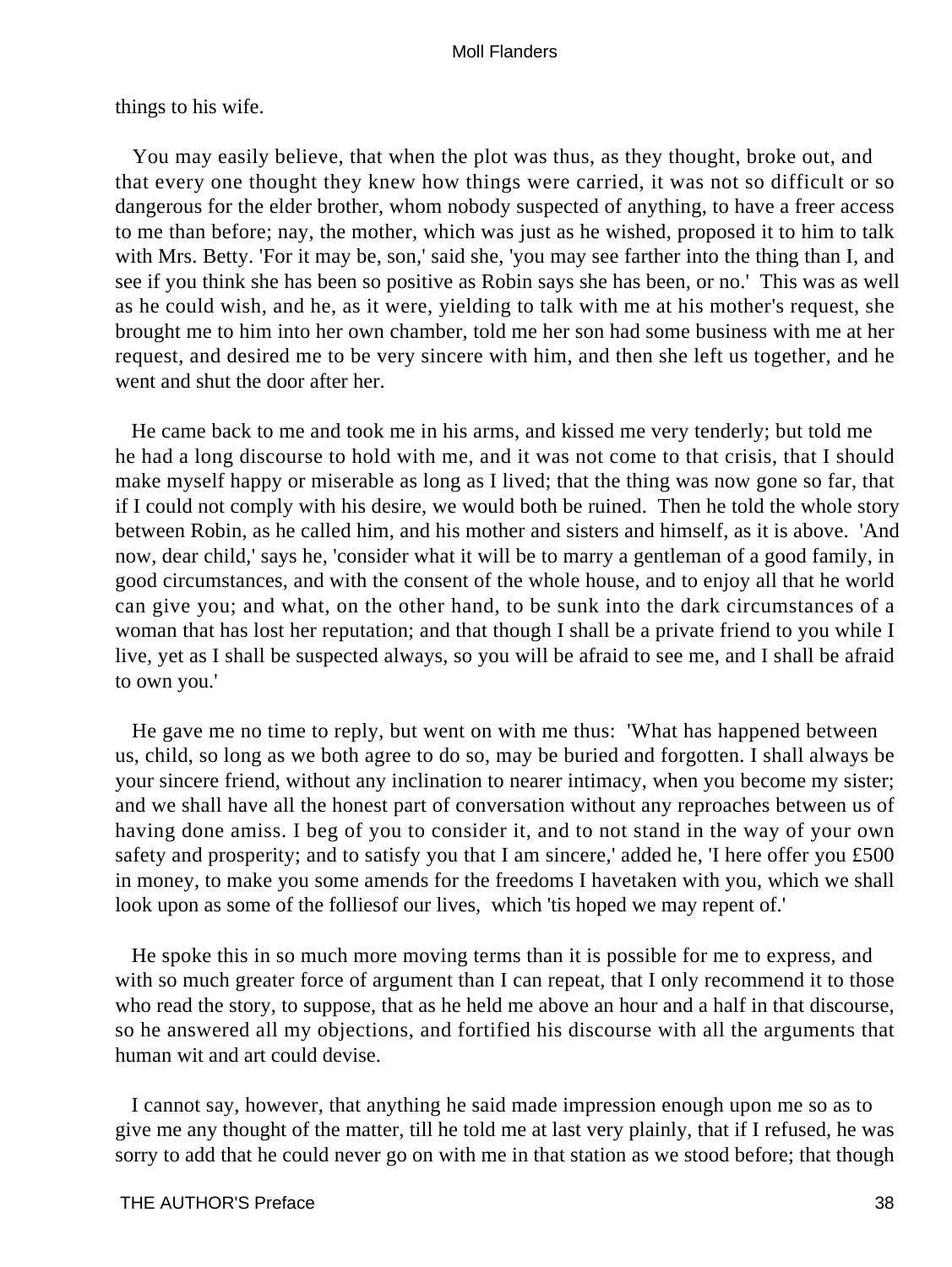he loved me as well as ever, and that I was as agreeable to him as ever, yet sense of virtue had not so far forsaken him as to suffer him to lie with a woman that his brother courted to make his wife; and if he took his leave of me, with a denial in this affair, whatever he might do for me in the point of support, grounded on his first engagement of maintaining me, yet he would not have me be surprised that he was obliged to tell me he could not allow himself to see me any more; and that, indeed, I could not expect it of him.

 I received this last part with some token of surprise and disorder, and had much ado to avoid sinking down, for indeed I loved him to an extravagance not easy to imagine; but he perceived my disorder. He entreated me to consider seriously of it; assured me that it was the only way to preserve our mutual affection; that in this station we might love as friends, with the utmost passion, and with a love of relation untainted, free from our just reproaches, and free from other people's suspicions; that he should ever acknowledge his happiness owing to me; that he would be debtor to me as long as he lived, and would be paying that debt as long as he had breath. Thus he wrought me up, in short, to a kind of hesitation in the matter; having the dangers on one side represented in lively figures, and indeed, heightened by my imagination of being turned out to the wide world a mere cast−off whore, for it was no less, and perhaps exposed as such, with little to provide for myself, with no friend, no acquaintance in the whole world, out of that town, and there I could not pretend to stay. All this terrified me to the last degree, and he took care upon all occasions to lay it home to me in the worst colours that it could be possible to be drawn in. On the other hand, he failed not to set forth the easy, prosperous life which I was going to live.

 He answered all that I could object from affection, and from former engagements, with telling me the necessity that was before us of taking other measures now; and as to his promises of marriage, the nature of things, he said, had put an end to that, by the probability of my being his brother's wife, before the time to which his promises all referred.

 Thus, in a word, I may say, he reasoned me out of my reason; he conquered all my arguments, and I began to see a danger that I was in, which I had not considered of before, and that was, of being dropped by both of them and left alone in the world to shift for myself.

 This, and his persuasion, at length prevailed with me to consent, though with so much reluctance, that it was easy to see I should go to church like a bear to the stake. I had some little apprehensions about me, too, lest my new spouse, who, by the way, I had not the least affection for, should be skillful enough to challenge me on another account, upon our first coming to bed together. But whether he did it with design or not, I know not, but his elder brother took care to make him very much fuddled before he went to bed, so that I had the satisfaction of a drunken bedfellow the first night. How he did it I know not, but I concluded that he certainly contrived it, that his brother might be able to make no judgment of the difference between a maid and a married woman; nor did he ever entertain any notions of it, or disturb his thoughts about it.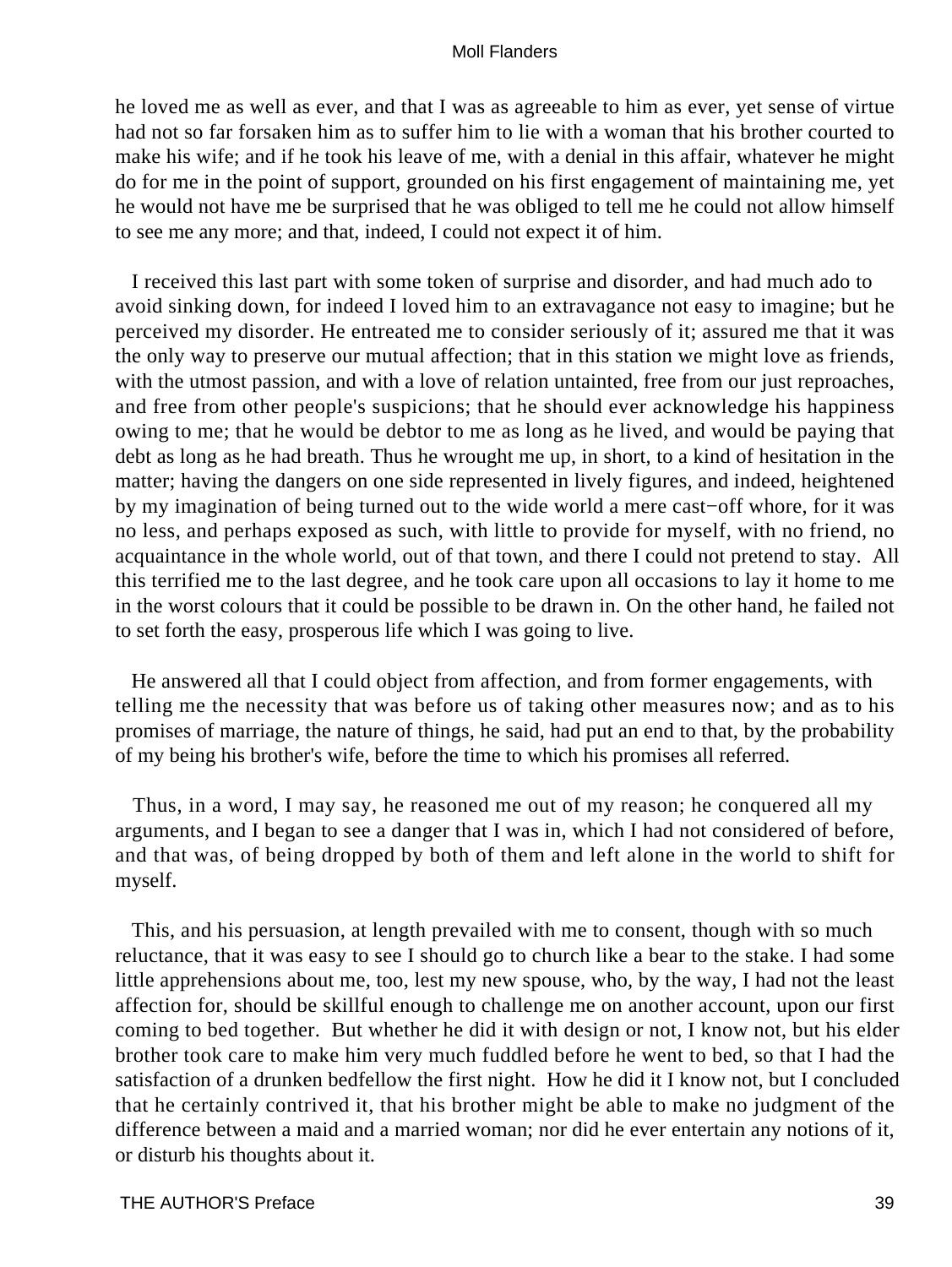I should go back a little here to where I left off. The elder brother having thus managed me, his next business was to manage his mother, and he never left till he had brought her to acquiesce and be passive in the thing, even without acquainting the father, other than by post letters; so that she consented to our marrying privately, and leaving her to mange the father afterwards.

 Then he cajoled with his brother, and persuaded him what service he had done him, and how he had brought his mother to consent, which, though true, was not indeed done to serve him, but to serve himself; but thus diligently did he cheat him, and had the thanks of a faithful friend for shifting off his whore into his brother's arms for a wife. So certainly does interest banish all manner of affection, and so naturally do men give up honour and justice, humanity, and even Christianity, to secure themselves.

 I must now come back to brother Robin, as we always called him, who having got his mother's consent, as above, came big with the news to me, and told me the whole story of it, with a sincerity so visible, that I must confess it grieved me that I must be the instrument to abuse so honest a gentleman. But there was no remedy; he would have me, and I was not obliged to tell him that I was his brother's whore, though I had no other way to put him off; so I came gradually into it, to his satisfaction, and behold we were married.

 Modesty forbids me to reveal the secrets of the marriage−bed, but nothing could have happened more suitable to my circumstances than that, as above, my husband was so fuddled when he came to bed, that he could not remember in the morning whether he had had any conversation with me or no, and I was obliged to tell him he had, though in reality he had not, that I might be sure he could make to inquiry about anything else.

 It concerns the story in hand very little to enter into the further particulars of the family, or of myself, for the five years that I lived with this husband, only to observe that I had two children by him, and that at the end of five years he died. He had been really a very good husband to me, and we lived very agreeably together; but as he had not received much from them, and had in the little time he lived acquired no great matters, so my circumstances were not great, nor was I much mended by the match. Indeed, I had preserved the elder brother's bonds to me,to pay £500, which he offered me for my consentto marry his brother; and this, with what I had saved of the moneyhe formerly gave me, about as much more by my husband, left me a widow with about £1200 in my pocket.

 My two children were, indeed, taken happily off my hands by my husband's father and mother, and that, by the way, was all they got by Mrs. Betty.

 I confess I was not suitably affected with the loss of my husband, nor indeed can I say that I ever loved him as I ought to have done, or as was proportionable to the good usage I had from him, for he was a tender, kind, good−humoured man as any woman could desire; but his brother being so always in my sight, at least while we were in the country, was a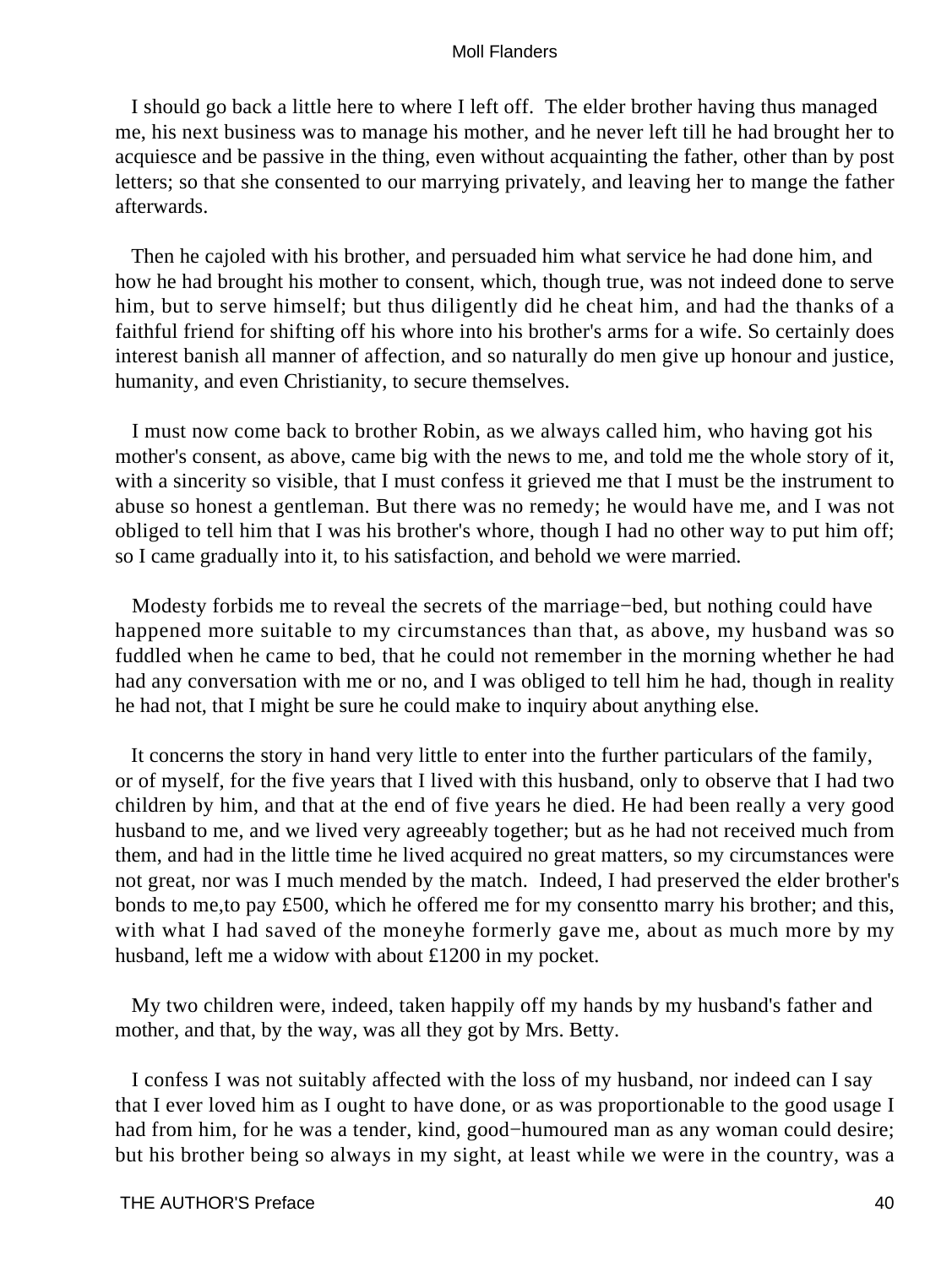continual snare to me, and I never was in bed with my husband but I wished myself in the arms of his brother; and though his brother never offered me the least kindness that way after our marriage, but carried it just as a brother out to do, yet it was impossible for me to do so to him; in short, I committed adultery and incest with him every day in my desires, which, without doubt, was as effectually criminal in the nature of the guilt as if I had actually done it.

 Before my husband died his elder brother was married, and we, being then removed to London, were written to by the old lady to come and be at the wedding. My husband went, but I pretended indisposition, and that I could not possibly travel, so I stayed behind; for, in short, I could not bear the sight of his being given to another woman, though I knew I was never to have him myself.

 I was now, as above, left loose to the world, and being still young and handsome, as everybody said of me, and I assure you I thought myself so, and with a tolerable fortune in my pocket, I put no small value upon myself. I was courted by several very considerable tradesmen, and particularly very warmly by one, a linen−draper, at whose house, after my husband's death, I took a lodging, his sister being my acquaintance. Here I had all the liberty and all the opportunity to be gay and appear in company that I could desire, my landlord's sister being one of the maddest, gayest things alive, and not so much mistress of her virtue as I thought as first she had been. She brought me into a world of wild company, and even brought home several persons, such as she liked well enough to gratify, to see her pretty widow, so she was pleased to call me, and that name I got in a little time in public. Now, as fame and fools make an assembly, I was here wonderfully caressed, had abundance of admirers, and such as called themselves lovers; but I found not one fair proposal among them all. As for their common design, that I understood too well to be drawn into any more snares of that kind. The case was altered with me: I had money in my pocket, and had nothing to say to them. I had been tricked once by that cheat called love, but the game was over; I was resolved now to be married or nothing, and to be well married or not at all.

 I loved the company, indeed, of men of mirth and wit, men of gallantry and figure, and was often entertained with such, as I was also with others; but I found by just observation, that the brightest men came upon the dullest errand – that is to say, the dullest as to what I aimed at. On the other hand, those who came with the best proposals were the dullest and most disagreeable part of the world. I was not averse to a tradesman, but then I would have a tradesman, forsooth, that was something of a gentleman too; that when my husband had a mind to carry me to the court, or to the play, he might become a sword, and look as like a gentleman as another man; and not be one that had the mark of his apron−strings upon his coat, or the mark of his hat upon his periwig; that should look as if he was set on to his sword, when his sword was put on to him, and that carried his trade in his countenance.

 Well, at last I found this amphibious creature, this land−water thing called a gentleman−tradesman; and as a just plague upon my folly, I was catched in the very snare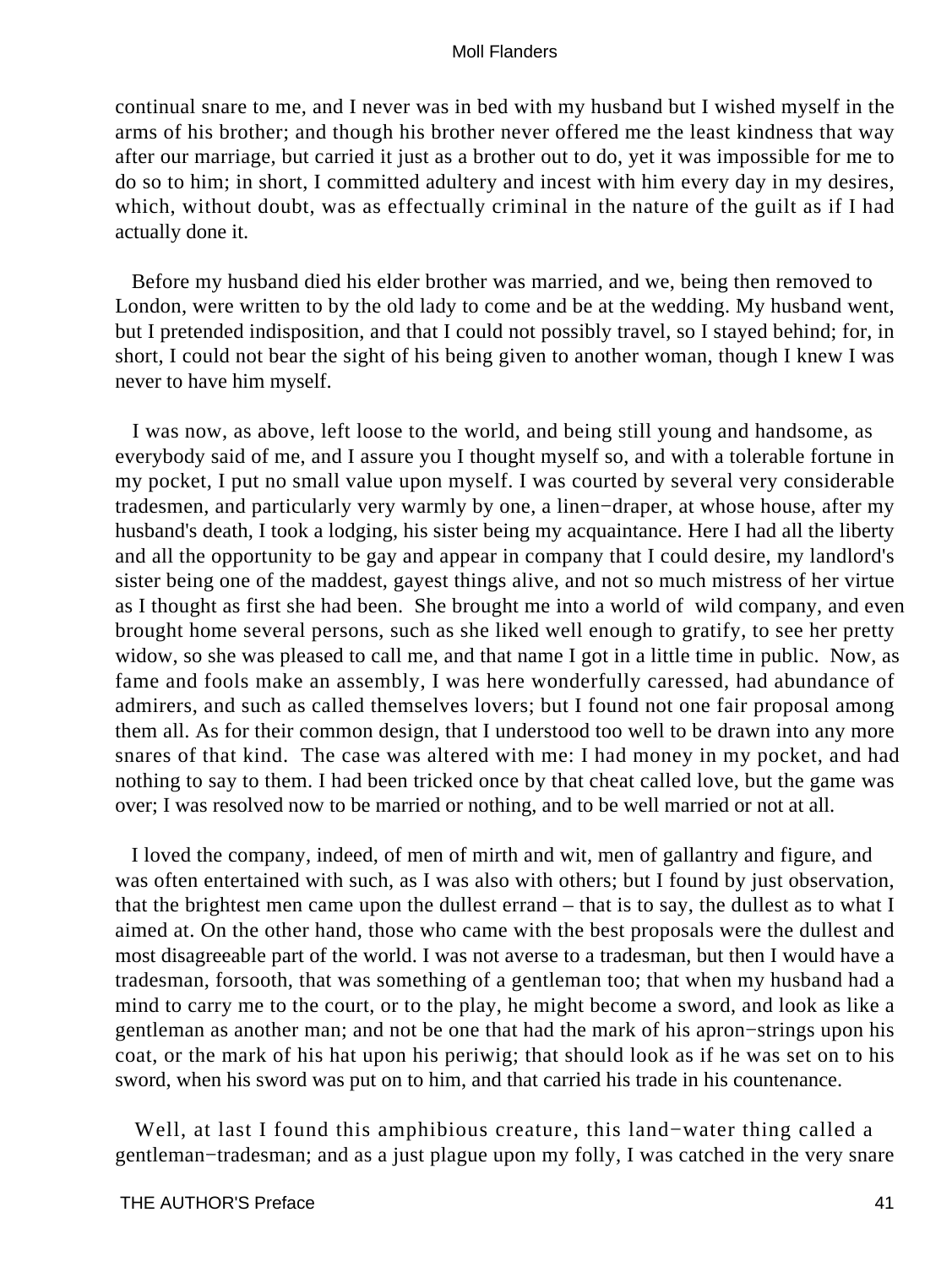which, as I might say, I laid for myself. I said for myself, for I was not trepanned, I confess, but I betrayed myself.

 This was a draper, too, for though my comrade would have brought me to a bargain with her brother, yet when it came to the point, it was, it seems, for a mistress, not a wife; and I kept true to this notion, that a woman should never be kept for a mistress that had money to keep herself.

 Thus my pride, not my principle, my money, not my virtue, kept me honest; though, as it proved, I found I had much better have been sold by my she−comrade to her brother, than have sold myself as I did to a tradesman that was rake, gentleman, shopkeeper, and beggar, all together.

 But I was hurried on (by my fancy to a gentleman) to ruin myself in the grossest manner that every woman did; for my new husband coming to a lump of money at once, fell into such a profusion of expense, that all I had, and all he had before, if he had anything worth mentioning, would not have held it out above one year.

 He was very fond of me for about a quarter of a year, and what I got by that was, that I had the pleasure of seeing a great deal of my money spent upon myself, and, as I may say, had some of the spending it too. 'Come, my dear,' says he to me one day, 'shall we go and take a turn into the country for about a week?' 'Ay, my dear,' says I, 'whither would you go?' 'I care not whither,' says he, 'but I have a mind to look like quality for a week. We'll go to Oxford,' says he. 'How,' says I, 'shall we go? I am no horsewoman, and 'tis too far for a coach.' 'Too far!' says he; 'no place is too far for a coach−and−six. If I carry you out, you shall travel like a duchess.' 'Hum,' says I, 'my dear, 'tis a frolic; but if you have a mind to it, I don't care.' Well, the time was appointed, we had a rich coach, very good horses, a coachman, postillion, and two footmen in very good liveries; a gentleman on horseback, and a page with a feather in his hat upon another horse. The servants all called him my lord, and the inn−keepers, you may be sure, did the like, and I was her honour the Countess, and thus we traveled to Oxford, and a very pleasant journey we had; for, give him his due, not a beggar alive knew better how to be a lord than my husband. We saw all the rarities at Oxford, talked with two or three Fellows of colleges about putting out a young nephew, that was left to his lordship's care, to the University, and of their being his tutors. We diverted ourselves with bantering several other poor scholars, with hopes of being at least his lordship's chaplains and putting on a scarf; and thus having lived like quality indeed, as to expense, we went away for Northampton, and, in a word, in about twelve days' ramble came home again, to the tune of about £93 expense.

 Vanity is the perfection of a fop. My husband had this excellence, that he valued nothing of expense; and as his history, you may be sure, has very little weight in it, 'tis enough to tell you that in about two years and a quarter he broke, and was not so happy to get over into the Mint, but got into a sponging−house, being arrested in an action too heavy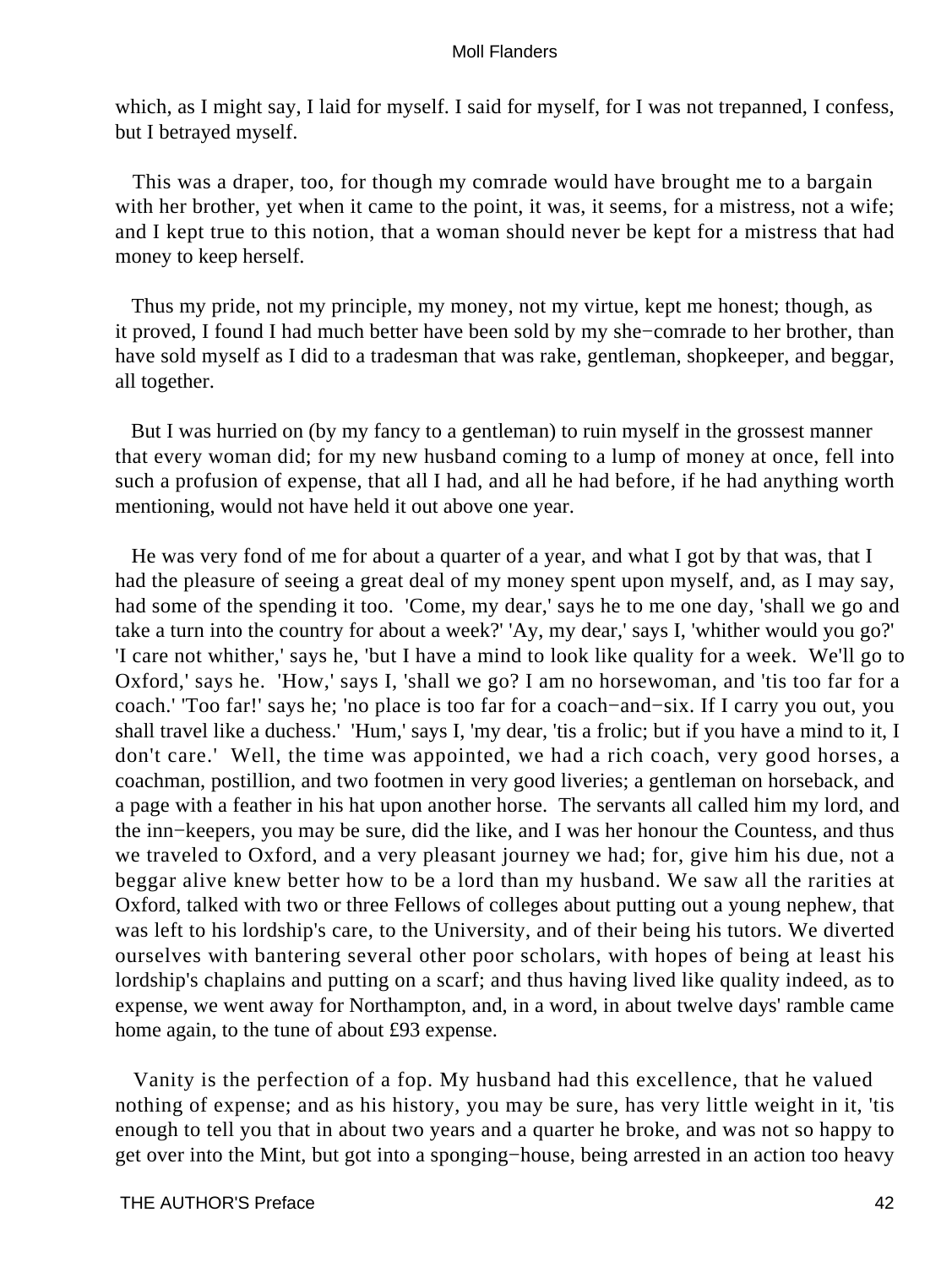from him to give bail to, so he sent for me to come to him.

 It was no surprise to me, for I had foreseen some time that all was going to wreck, and had been taking care to reserve something if I could, though it was not much, for myself. But when he sent for me, he behaved much better than I expected, and told me plainly he had played the fool, and suffered himself to be surprised, which he might have prevented; that now he foresaw he could not stand it, and therefore he would have me go home, and in the night take away everything I had in the house of any value, and secure it; and after that, he told me that if I could get away one hundred or two hundred pounds in goods out of the shop, I should do it; 'only,' say she, 'let me know nothing of it, neither what you take nor whither you carry it; for as for me,' says he, 'I am resolved toget out of this house and be gone; and if you never hear of me more, my dear,' says he, 'I wish you well; I am only sorry for the injury I have done you.' He said some very hand somethings to me indeed at parting; for I told you he was a gentleman, and that was all the benefit I had of his being so; that he used me very handsomely and with good manners upon all occasions, even to the last, only spent all I had, and left me to rob the creditors for something to subsist on.

 However, I did as he bade me, that you may be sure; and having thus taken my leave of him, I never saw him more, for he found means to break out of the bailiff's house that night or the next, and go over into France, and for the rest of the creditors scrambled for it as well as they could. How, I knew not, for I could come at no knowledge of anything, more than this, that he came home about three o'clock in the morning, caused the rest of his goods to be removed into the Mint, and the shop to be shut up; and having raised what money he could get together, he got over, as I said, to France, from whence I had one or two letters from him, and no more. I did not see him when he came home, for he having given me such instructions as above, and I having made the best of my time, I had no more business back again at the house, not knowing but I might have been stopped there by the creditors; for a commission of bankrupt being soon after issued, they might have stopped me by orders from the commissioners. But my husband, having so dexterously got out of the bailiff's house by letting himself down in a most desperate manner from almost the top of the house to the top of another building, and leaping from thence, which was almost two storeys, and which was enough indeed to have broken his neck, he came home and got away his goods before the creditors could come to seize; that is to say, before they could get out the commission, and be ready to send their officers to take possession.

 My husband was so civil to me, for still I say he was much of a gentleman, that in the first letter he wrote me from France, he let me know where he had pawned twenty pieces of fine holland for £30, which were really worth £90, and enclosed me the token and an order for the taking them up, paying the money, which I did, and made in time above £100 of them, having leisure to cut them and sell them, some and some, to private families, as opportunity offered.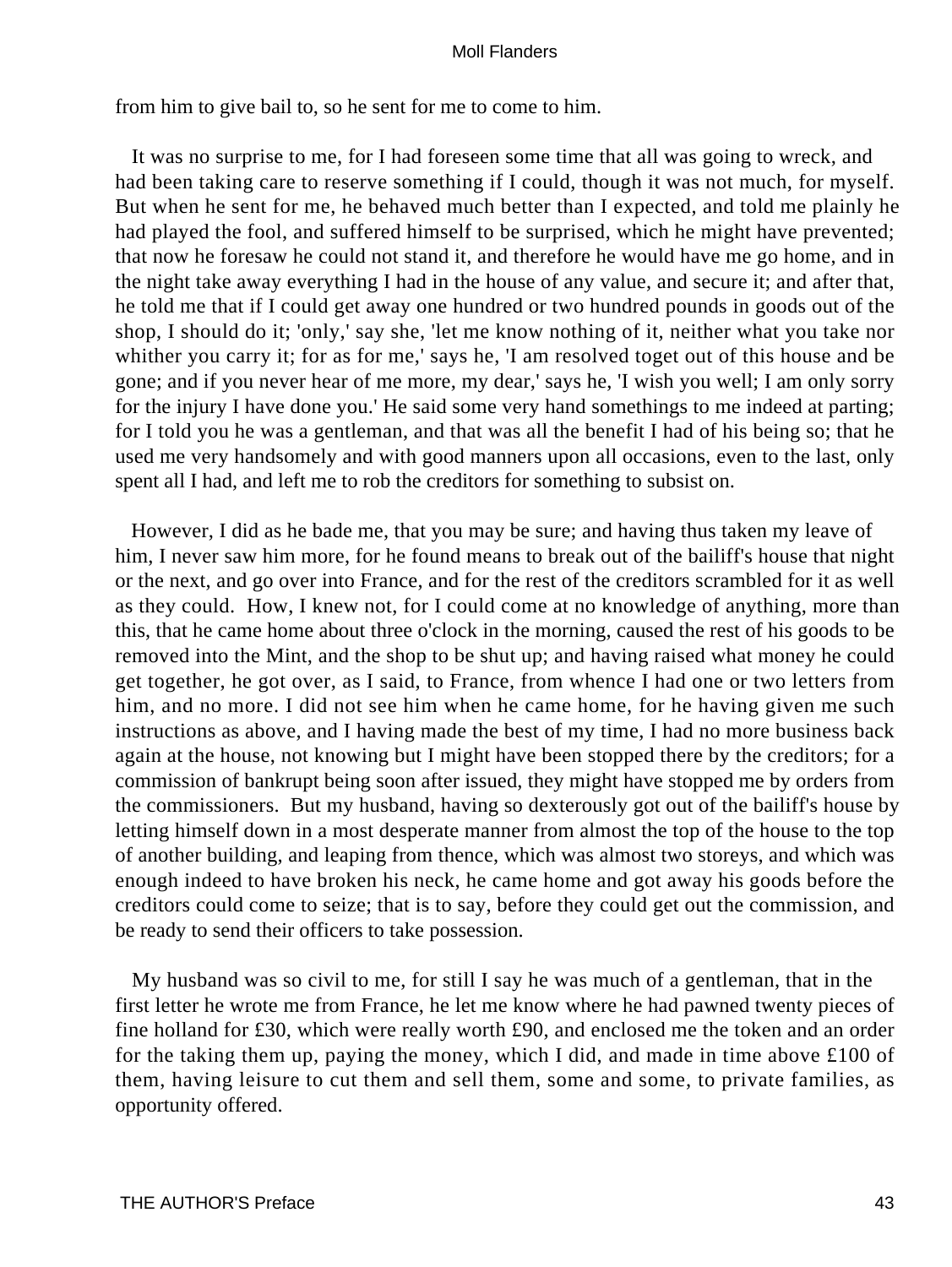However, with all this, and all that I had secured before, I found, upon casting things up, my case was very much altered, any my fortune much lessened; for, including the hollands and a parcel of fine muslins, which I carried off before, and some plate, and other things, I found I could hardly muster up £500; and my condition was very odd, for though I had no child (I had had one by my gentleman draper, but it was buried), yet I was a widow bewitched; I had a husband and no husband, and I could not pretend to marry again, though I knew well enough my husband would never see England any more, if he lived fifty years. Thus, I say, I was limited from marriage, what offer mightsoever be made me; and I had not one friend to advise with in the condition I was in, lease not one I durst trust the secret of my circumstances to, for if the commissioners were to have been informed where I was, I should have been fetched up and examined upon oath, and all I have saved be taken aware from me.

 Upon these apprehensions, the first thing I did was to go quite out of my knowledge, and go by another name. This I did effectually, for I went into the Mint too, took lodgings in a very private place, dressed up in the habit of a widow, and called myself Mrs. Flanders.

 Here, however, I concealed myself, and though my new acquaintances knew nothing of me, yet I soon got a great deal of company about me; and whether it be that women are scarce among the sorts of people that generally are to be found there, or that some consolations in the miseries of the place are more requisite than on other occasions, I soon found an agreeable woman was exceedingly valuable among the sons of affliction there, and that those that wanted money to pay half a crown on the pound to their creditors, and that run in debt at the sign of the Bull for their dinners, would yet find money for a supper, if they liked the woman.

 However, I kept myself safe yet, though I began, like my Lord Rochester's mistress, that loved his company, but would not admit him farther, to have the scandal of a whore, without the joy; and upon this score, tired with the place, and indeed with the company too, I began to think of removing.

 It was indeed a subject of strange reflection to me to see men who were overwhelmed in perplexed circumstances, who were reduced some degrees below being ruined, whose families were objects of their own terror and other people's charity, yet while a penny lasted, nay, even beyond it, endeavouring to drown themselves, labouring to forget former things, which not it was the proper time to remember, making more work for repentance, and sinning on, as a remedy for sin past.

 But it is none of my talent to preach; these men were too wicked, even for me. There was something horrid and absurd in their way of sinning, for it was all a force even upon themselves; they did not only act against conscience, but against nature; they put a rape upon their temper to drown the reflections, which their circumstances continually gave them; and nothing was more easy than to see how sighs would interrupt their songs, and paleness and anguish sit upon their brows, in spite of the forced smiles they put on; nay,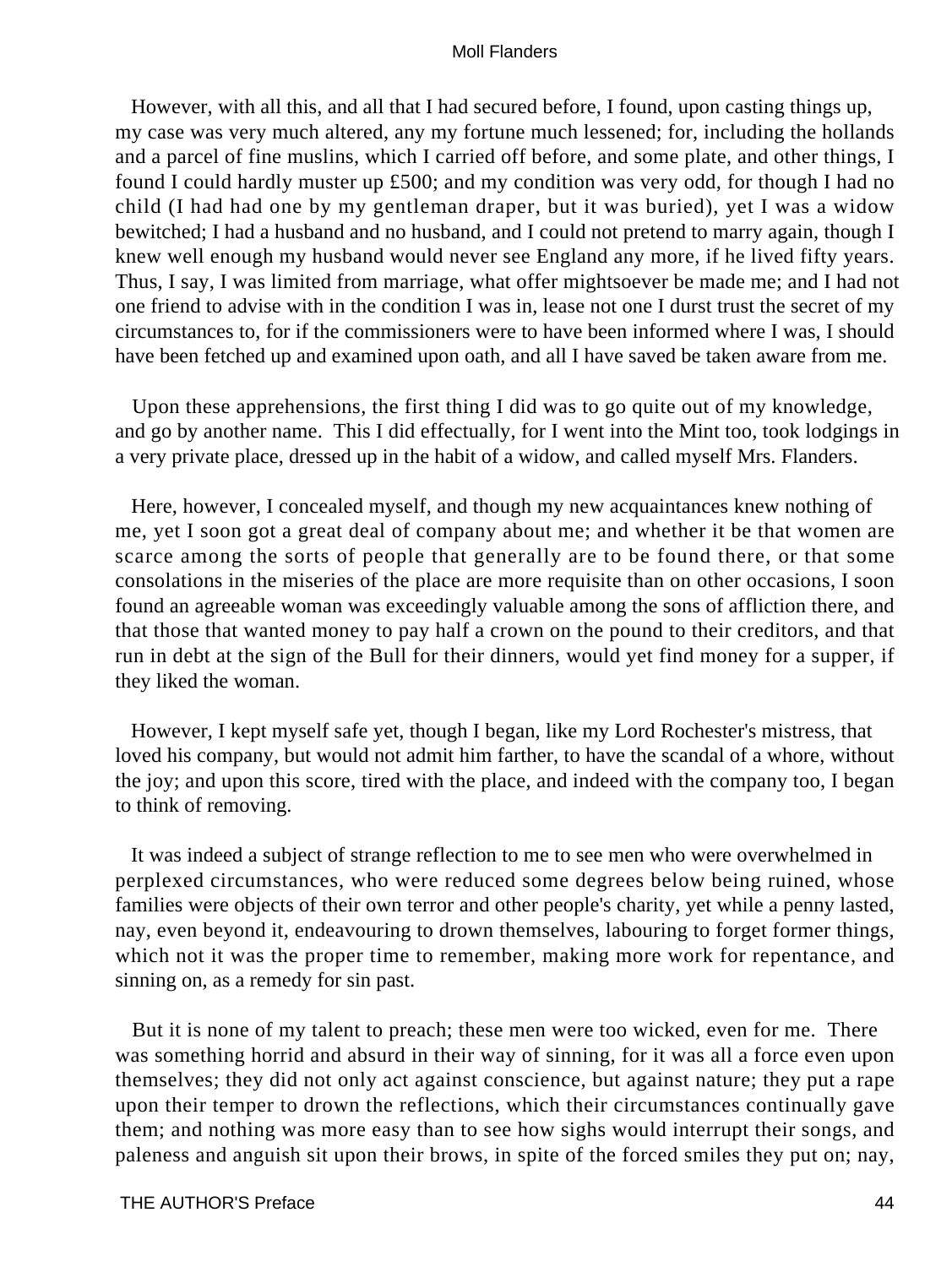sometimes it would break out at their very mouths when they had parted with their money for a lewd treat or a wicked embrace. I have heard them, turning about, fetch a deep sigh, and cry, 'What a dog am I! Well, Betty, my dear, I'll drink thy health, though'; meaning the honest wife, that perhaps had not a half−crown for herself and three or four children. The next morning they are at their penitentials again; and perhaps the poor weeping wife comes over to him, either brings him some account of what his creditors are doing, and how she and the children are turned out of doors, or some other dreadful news; and this adds to his self−reproaches; but when he has thought and pored on it till he is almost mad, having no principles to support him, nothing within him or above him to comfort him, but finding it all darkness on every side, he flies to the same relief again, viz. to drink it away, debauch it away, and falling into company of men in just the same condition with himself, he repeats the crime, and thus he goes every day one step onward of his way to destruction.

 I was not wicked enough for such fellows as these yet. On the contrary, I began to consider here very seriously what I had to do; how things stood with me, and what course I ought to take. I knew I had no friends, no, not one friend or relation in the world; and that little I had left apparently wasted, which when it was gone, I saw nothing but misery and starving was before me. Upon these considerations, I say, and filled with horror at the place I was in, and the dreadful objects which I had always before me, I resolved to be gone.

 I had made an acquaintance with a very sober, good sort of a woman, who was a widow too, like me, but in better circumstances. Her husband had been a captain of a merchant ship, and having had the misfortune to be cast away coming home on a voyage from the West Indies, which would have been very profitable if he had come safe, was so reduced by the loss, that though he had saved his life then, it broke his heart, and killed him afterwards; and his widow, being pursued by the creditors, was forced to take shelter in the Mint. She soon made things up with the help of friends, and was at liberty again; and finding that I rather was there to be concealed, than by any particular prosecutions and finding also that I agreed with her, or rather she with me, in a just abhorrence of the place and of the company, she invited to go home with her till I could put myself in some posture of settling in the world to my mind; withal telling me, that it was ten to one but some good captain of a ship might take a fancy to me, and court me, in that part of the town where she lived.

 I accepted her offer, and was with her half a year, and should have been longer, but in that interval what she proposed to me happened to herself, and she married very much to her advantage. But whose fortune soever was upon the increase, mine seemed to be upon the wane, and I found nothing present, except two or three boatswains, or such fellows, but as for the commanders, they were generally of two sorts: 1. Such as, having good business, that is to say, a good ship, resolved not to marry but with advantage, that is, with a good fortune; 2. Such as, being out of employ, wanted a wife to help them to a ship; I mean (1) a wife who, having some money, could enable them to hold, as they call it, a good part of a ship themselves, so to encourage owners to come in; or (2) a wife who, if she had not money, had friends who were concerned in shipping, and so could help to put the young man into a good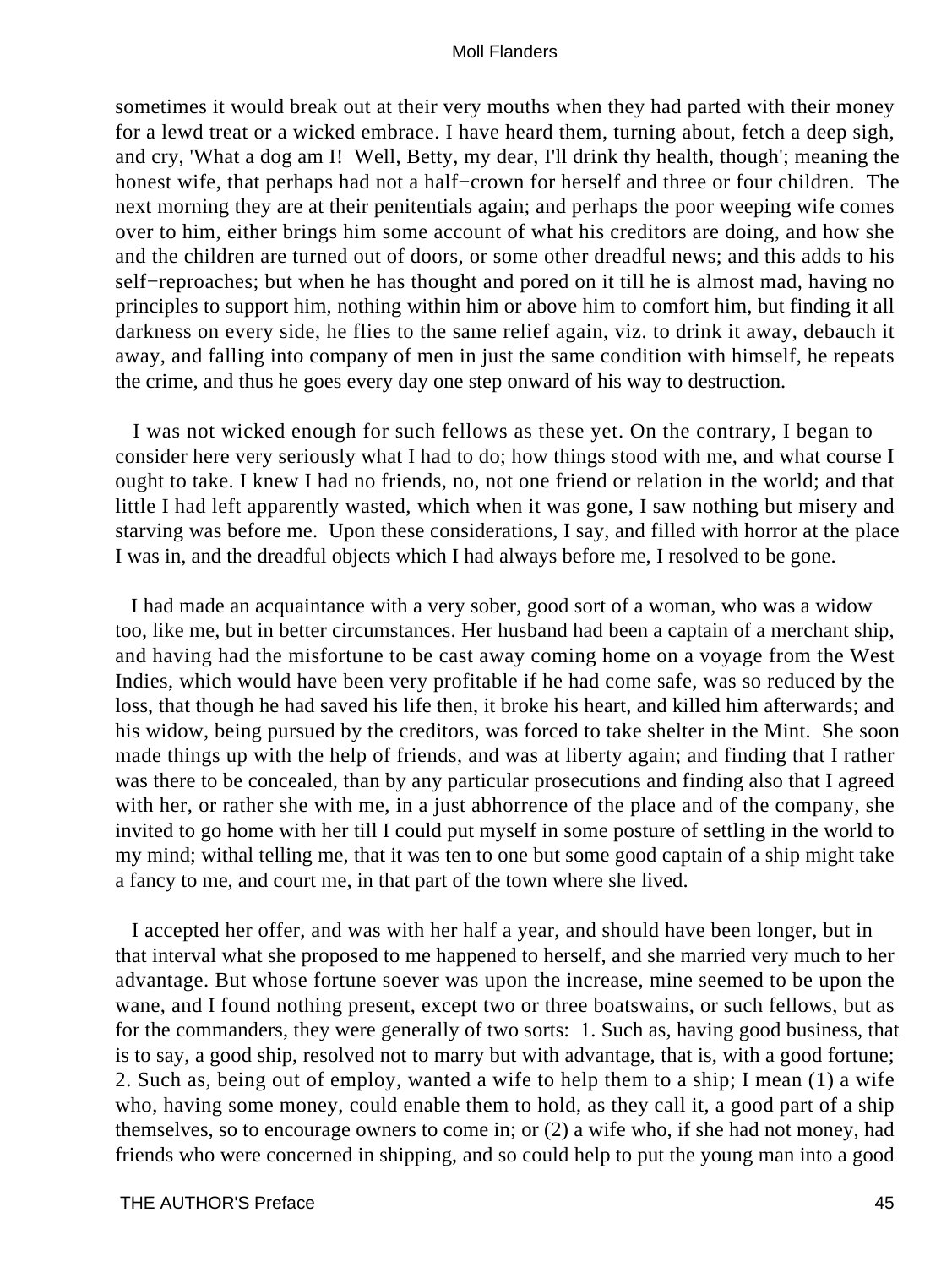ship, which to them is as good as a portion; and neither of these was my case, so I looked like one that was to lie on hand.

 This knowledge I soon learned by experience, viz. that the state of things was altered as to matrimony, and that I was not to expect at London what I had found in the country: that marriages were here the consequences of politic schemes for forming interests, and carrying on business, and that Love had no share, or but very little, in the matter.

 That as my sister−in−law at Colchester had said, beauty, wit, manners, sense, good humour, good behaviour, education, virtue, piety, or any other qualification, whether of body or mind, had no power to recommend; that money only made a woman agreeable; that men chose mistresses indeed by the gust of their affection, and it was requisite to a whore to be handsome, well−shaped, have a good mien and a graceful behaviour; but that for a wife, no deformity would shock the fancy, no ill qualities the judgment; the money was the thing; the portion was neither crooked nor monstrous, but the money was always agreeable, whatever the wife was.

 On the other hand, as the market ran very unhappily on the men's side, I found the women had lost the privilege of saying No; that it was a favour now for a woman to have the Question asked, and if any young lady had so much arrogance as to counterfeit a negative, she never had the opportunity given her of denying twice, much less of recovering that false step, and accepting what she had but seemed to decline. The men had such choice everywhere, that the case of the women was very unhappy; for they seemed to ply at every door, and if the man was by great chance refused at one house, he was sure to be received at the next.

 Besides this, I observed that the men made no scruple to set themselves out, and to go a−fortunehunting, as they call it, when they had really no fortune themselves to demand it, or merit to deserve it; and that they carried it so high, that a woman was scarce allowed to inquire after the character or estate of the person that pretended to her. This I had an example of, in a young lady in the next house to me, and with whom I had contracted an intimacy; she was courted by a young captain, and though she had near £2000 to her fortune, she did but inquire of some of his neighbours about his character, his morals, or substance, and he took occasion at the next visit to let her know, truly, that he took it very ill, and that he should not give her the trouble of his visits any more. I heard of it, and I had begun my acquaintance with her, I went to see her upon it. She entered into a close conversation with me about it, and unbosomed herself very freely. I perceived presently that though she thought herself very ill used, yet she had no power to resent it, and was exceedingly piqued that she had lost him, and particularly that another of less fortune had gained him.

 I fortified her mind against such a meanness, as I called it; I told her, that as low as I was in the world, I would have despised a man that should think I ought to take him upon his own recommendation only, without having the liberty to inform myself of his fortune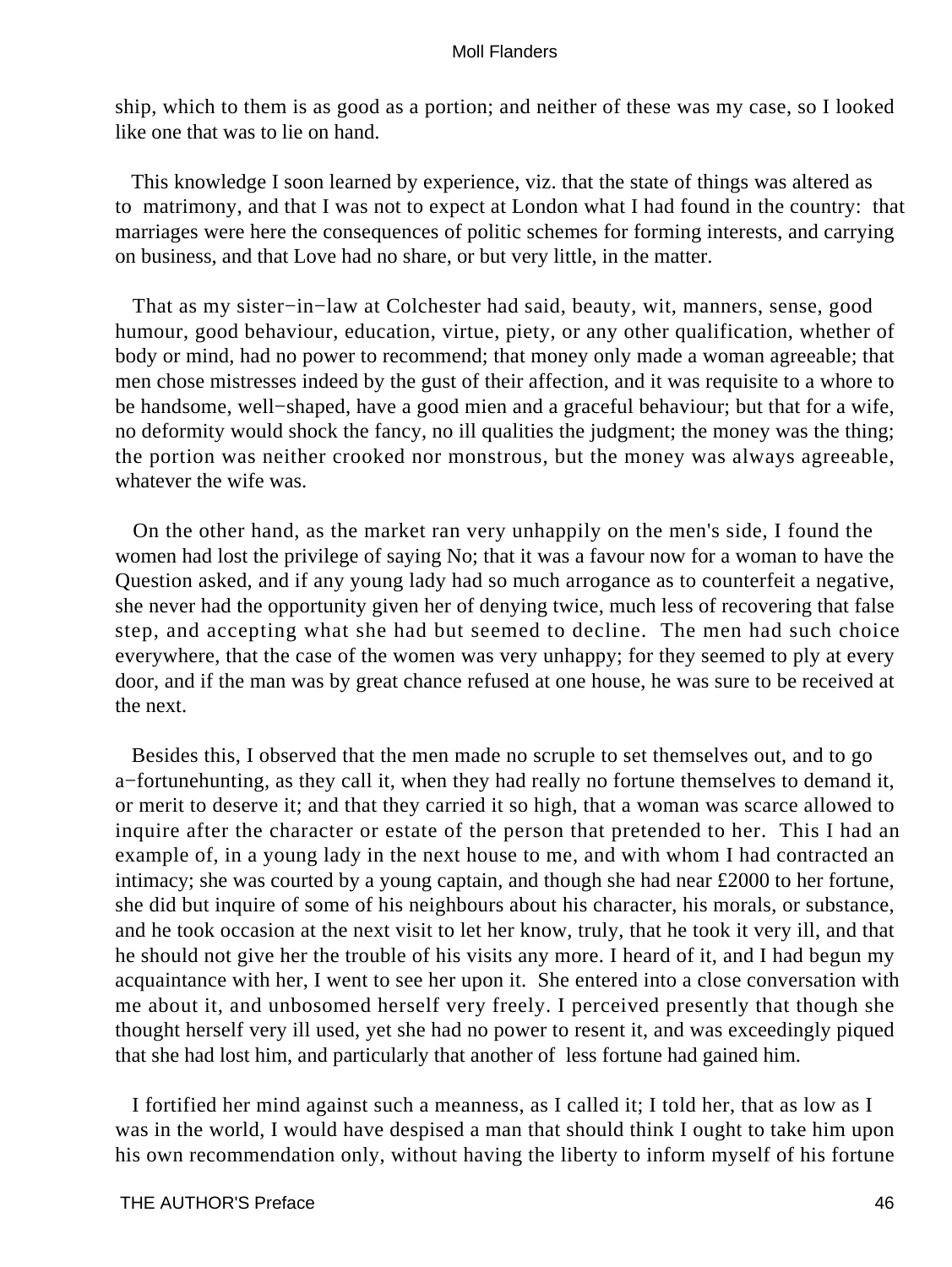and of his character; also I told her, that as she had a good fortune, she had no need to stoop to the disaster of the time; that it was enough that the men could insult us that had but little money to recommend us, but if she suffered such an affront to pass upon her without resenting it, she would be rendered low−prized upon all occasions, and would be the contempt of all the women in that part of the town; that a woman can never want an opportunity to be revenged of a man that has used her ill, and that there were ways enough to humble such a fellow as that, or else certainly women were the most unhappy creatures in the world.

 I found she was very well pleased with the discourse, and she told me seriously that she would be very glad to make him sensible of her just resentment, and either to bring him on again, or have the satisfaction of her revenge being as public as possible.

 I told her, that if she would take my advice, I would tell her how she should obtain her wishes in both those things, and that I would engage I would bring the man to her door again, and make him beg to be let in. She smiled at that, and soon let me see, that if he came to her door, her resentment was not so great as to give her leave to let him stand long there.

 However, she listened very willingly to my offer of advice; so I told her that the first thing she ought to do was a piece of justice to herself, namely, that whereas she had been told by several people that he had reported among the ladies that he had left her, and pretended to give the advantage of the negative to himself, she should take care to have it well spread among the women – which she could not fail of an opportunity to do in a neighbourhood so addicted to family news as that she live in was – that she had inquired into his circumstances, and found he was not the man as to estate he pretended to be. 'Let them be told, madam,' said I, 'that you had been well informed that he was not the man that you expected, and that you thought it was not safe to meddle with him; that you heard he was of an ill temper, and that he boasted how he had used the women ill upon many occasions, and that particularly he was debauched in his morals', etc. The last of which, indeed, had some truth in it; but at the same time I did not find that she seemed to like him much the worse for that part.

 As I had put this into her head, she came most readily into it. Immediately she went to work to find instruments, and she had very little difficulty in the search, for telling her story in general to a couple of gossips in the neighbourhood, it was the chat of the tea−table all over that part of the town, and I met with it wherever I visited; also, as it was known that I was acquainted with the young lady herself, my opinion was asked very often, and I confirmed it with all the necessary aggravations, and set out his character in the blackest colours; but then as a piece of secret intelligence, I added, as what the other gossips knew nothing of, viz. that I had heard he was in very bad circumstances; that he was under a necessity of a fortune to support his interest with the owners of the ship he commanded; that his own part was not paid for, and if it was not paid quickly, his owners would put him out of the ship, and his chief mate was likely to command it, who offered to buy that part which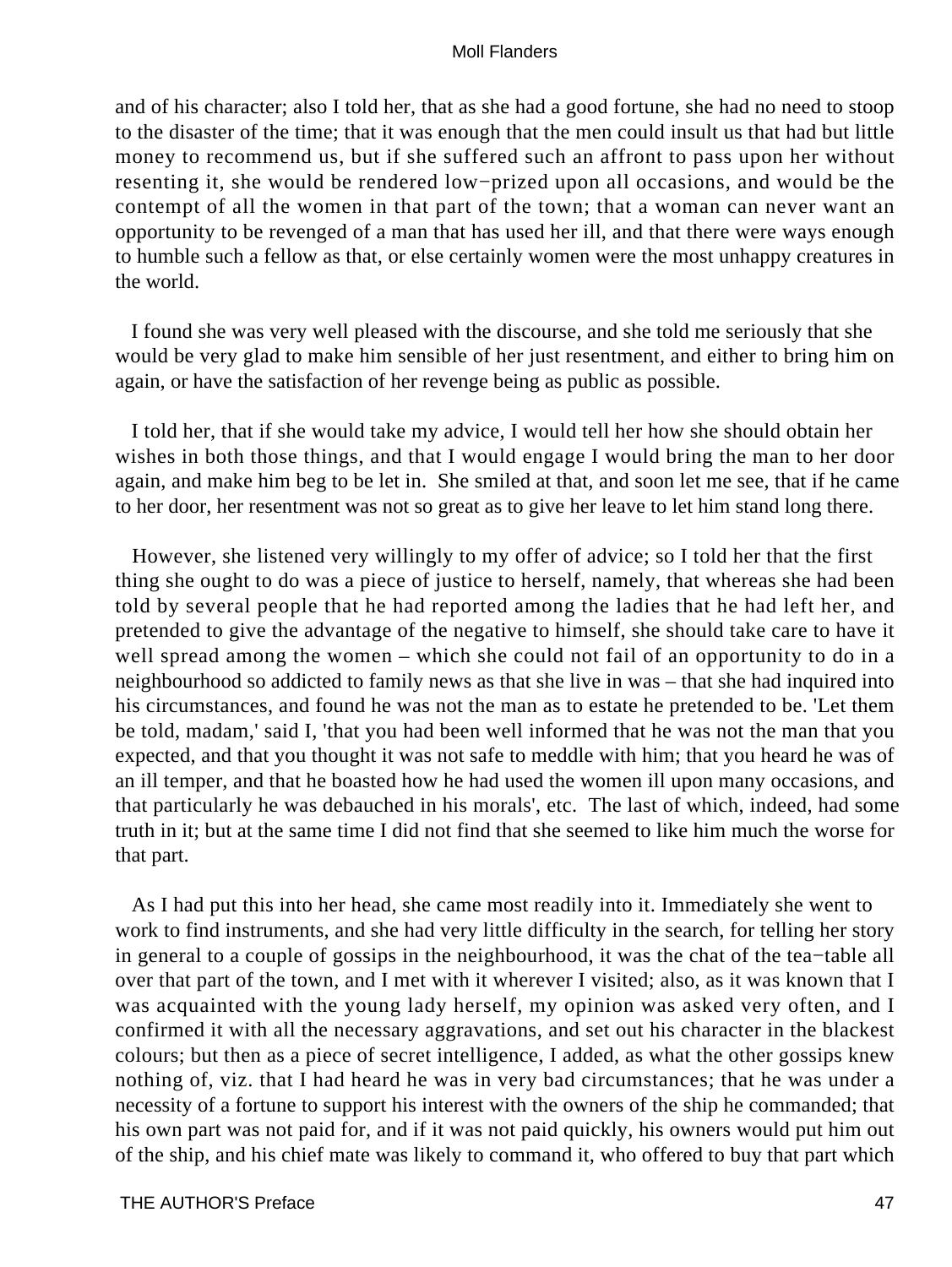the captain had promised to take.

 I added, for I confess I was heartily piqued at the rogue, as I called him, that I had heard a rumour, too, that he had a wife alive at Plymouth, and another in the West Indies, a thing which they all knew was not very uncommon for such kind of gentlemen.

 This worked as we both desire it, for presently the young lady next door, who had a father and mother that governed both her and her fortune, was shut up, and her father forbid him the house. Also in one place more where he went, the woman had the courage, however strange it was, to say No; and he could try nowhere but he was reproached with his pride, and that he pretended not to give the women leave to inquire into his character, and the like.

 Well, by this time he began to be sensible of his mistake; and having alarmed all the women on that side of the water, he went over to Ratcliff, and got access to some of the ladies there; but though the young women there too were, according to the fate of the day, pretty willing to be asked, yet such was his ill−luck, that his character followed him over the water and his good name was much the same there as it was on our side; so that though he might have had wives enough, yet it did not happen among the women that had good fortunes, which was what he wanted.

 But this was not all; she very ingeniously managed another thing herself, for she got a young gentleman, who as a relation, and was indeed a married man, to come and visit her two or three times a week in a very fine chariot and good liveries, and her two agents, and I also, presently spread a report all over, that this gentleman came to court her; that he was a gentleman of a £1000 a year, and that he was fallen in love with her, and that she was going to her aunt's in the city, because it was inconvenient for the gentleman to come to her with his coach in Redriff, the streets being so narrow and difficult.

 This took immediately. The captain was laughed at in all companies, and was ready to hang himself. He tried all the ways possible to come at her again, and wrote the most passionate letters to her in the world, excusing his former rashness; and in short, by great application, obtained leave to wait on her again, as he said, to clear his reputation.

 At this meeting she had her full revenge of him; for she told him she wondered what he took her to be, that she should admit any man to a treaty of so much consequence as that to marriage, without inquiring very well into his circumstances; that if he thought she was to be huffed into wedlock, and that she was in the same circumstances which her neighbours might be in, viz. to take up with the first good Christian that came, he was mistaken; that, in a word, his character was really bad, or he was very ill beholden to his neighbours; and that unless he could clear up some points, in which she had justly been prejudiced, she had no more to say to him, but to do herself justice, and give him the satisfaction of knowing that she was not afraid to say No, either to him or any man else.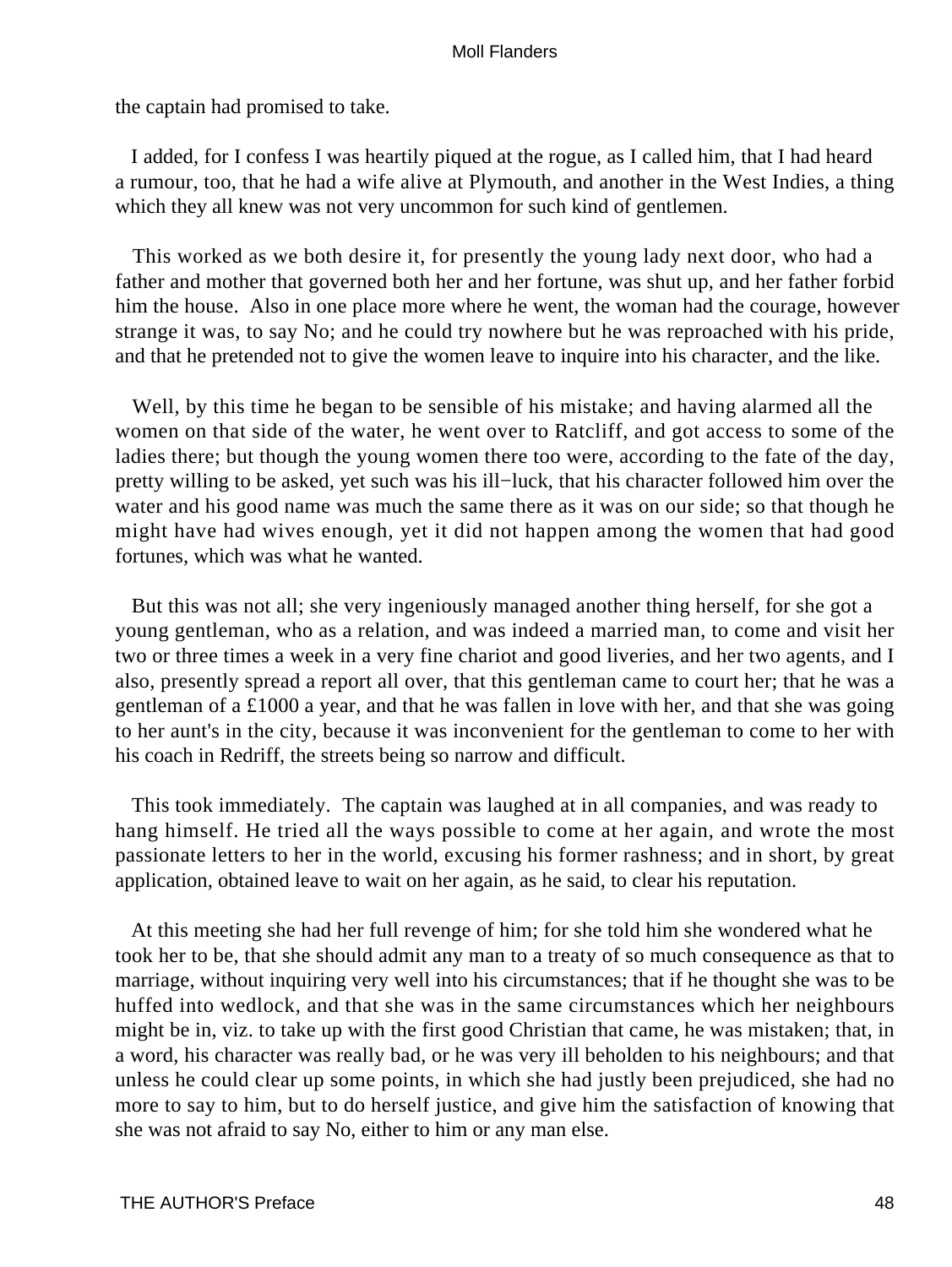With that she told him what she had heard, or rather raised herself by my means, of his character; his not having paid for the part he pretended to own of the ship he commanded; of the resolution of his owners to put him out of the command, and to put his mate in his stead; and of the scandal raised on his morals; his having been reproached with such−and−such women, and having a wife at Plymouth and in the West Indies, and the like; and she asked him whether he could deny that she had good reason, if these things were not cleared up, to refuse him, and in the meantime to insist upon having satisfaction in points to significant as they were.

 He was so confounded at her discourse that he could not answer a word, and she almost began to believe that all was true, by his disorder, though at the same time she knew that she had been the raiser of all those reports herself.

 After some time he recovered himself a little, and from that time became the most humble, the most modest, and most importunate man alive in his courtship.

 She carried her jest on a great way. She asked him, if he thought she was so at her last shift that she could or ought to bear such treatment, and if he did not see that she did not want those who thought it worth their while to come farther to her than he did; meaning the gentleman whom she had brought to visit her by way of sham.

 She brought him by these tricks to submit to all possible measures to satisfy her, as well of his circumstances as of his behaviour. He brought her undeniable evidence of his having paid for his part of the ship; he brought her certificates from his owners, that the report of their intending to remove him from the command of the ship and put his chief mate in was false and groundless; in short, he was quite the reverse of what he was before.

 Thus I convinced her, that if the men made their advantage of our sex in the affair of marriage, upon the supposition of there being such choice to be had, and of the women being so easy, it was only owing to this, that the women wanted courage to maintain their ground and to play their part; and that, according to my Lord Rochester,

'A woman's ne'er so ruined but she can Revenge herself on her undoer, Man.'

 After these things this young lady played her part so well, that though she resolved to have him, and that indeed having him was the main bent of her design, yet she made his obtaining her be to him the most difficult thing in the world; and this she did, not by a haughty reserved carriage, but by a just policy, turning the tables upon him, and playing back upon him his own game; for as he pretended, by a kind of lofty carriage, to place himself above the occasion of a character, and to make inquiring into his character a kind of an affront to him, she broke with him upon that subject, and at the same time that she make him submit to all possible inquiry after his affairs, she apparently shut the door against his looking into her own.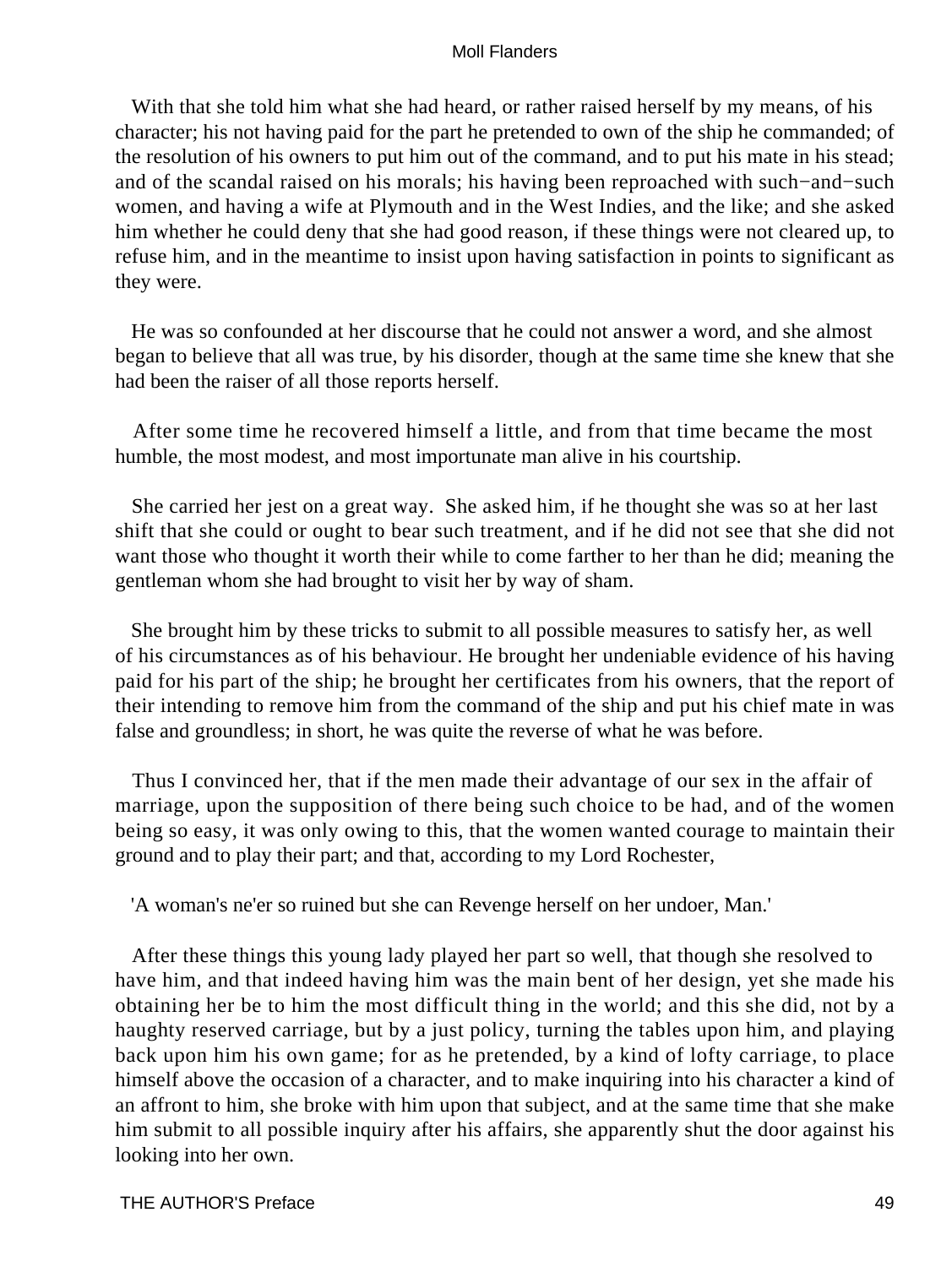It was enough to him to obtain her for a wife. As to what she had, she told him plainly, that as he knew her circumstances, it was but just she should know his; and though at the same time he had only known her circumstances by common fame, yet he had made so many protestations of his passion for her, that he could ask no more but her hand to his grand request, and the like ramble according to the custom of lovers. In short, he left himself no room to ask any more questions about her estate, and she took the advantage of it like a prudent woman, for she placed part of her fortune so in trustees, without letting him know anything of it, that it was quite out of his reach, and made him be very well content with the rest.

 It is true she was pretty well besides, that is to say, she had about £1400 in money, which she gave him; and the other, after some time, she brought to light as a perquisite to herself, which he was to accept as a mighty favour, seeing though it was not to be his, it might ease him in the article of her particular expenses; and I must add, that by this conduct the gentleman himself became not only the more humble in his applications to her to obtain her, but also was much the more an obliging husband to her when he had her. I cannot but remind the ladies here how much they place themselves below the common station of a wife, which, if I may be allowed not to be partial, is low enough already; I say, they place themselves below their common station, and prepare their own mortifications, by their submitting so to be insulted by the men beforehand, which I confess I see no necessity of.

 This relation may serve, therefore, to let the ladies see that the advantage is not so much on the other side as the men think it is; and though it may be true that the men have but too much choice among us, and that some women may be found who will dishonour themselves, be cheap, and easy to come at, and will scarce wait to be asked, yet if they will have women, as I may say, worth having, they may find them as uncomeatable as ever and that those that are otherwise are a sort of people that have such deficiencies, when had, as rather recommend the ladies that are difficult than encourage the men to go on with their easy courtship, and expect wives equally valuable that will come at first call.

 Nothing is more certain than that the ladies always gain of the men by keeping their ground, and letting their pretended lovers see they can resent being slighted, and that they are not afraid of saying No. They, I observe, insult us mightily with telling us of the number of women; that the wars, and the sea, and trade, and other incidents have carried the men so much away, that there is no proportion between the numbers of the sexes, and therefore the women have the disadvantage; but I am far from granting that the number of women is so great, or the number of men so small; but if they will have me tell the truth, the disadvantage of the women is a terrible scandal upon the men, and it lies here, and here only; namely, that the age is so wicked, and the sex so debauched, that, in short, the number of such men as an honest woman ought to meddle with is small indeed, and it is but here and there that a man is to be found who is fit for a woman to venture upon.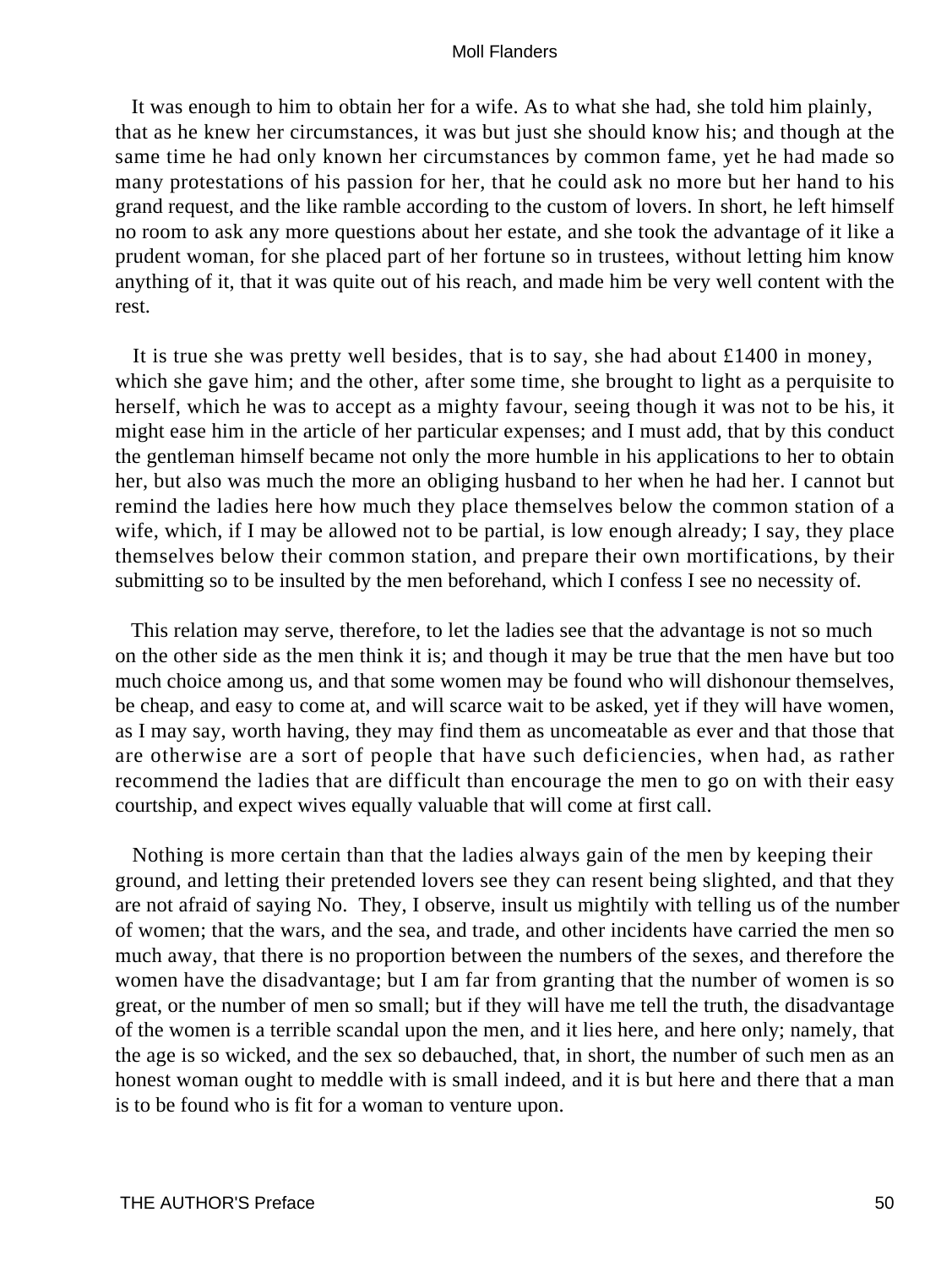But the consequence even of that too amounts to no more than this, that women ought to be the more nice; for how do we know the just character of the man that makes the offer? To say that the woman should be the more easy on this occasion, is to say we should be the forwarder to venture because of the greatness of the danger, which, in my way of reasoning, is very absurd.

 On the contrary, the women have ten thousand times the more reason to be wary and backward, by how much the hazard of being betrayed is the greater; and would the ladies consider this, and act the wary part, they would discover every cheat that offered; for, in short, the lives of very few men nowadays will bear a character; and if the ladies do but make a little inquiry, they will soon be able to distinguish the men and deliver themselves. As for women that do not think they own safety worth their though, that, impatient of their perfect state, resolve, as they call it, to take the first good Christian that comes, that run into matrimony as a horse rushes into the battle, I can say nothing to them but this, that they are a sort of ladies that are to be prayed for among the rest of distempered people, and to me they look like people that venture their whole estates in a lottery where there is a hundred thousand blanks to one prize.

 No man of common−sense will value a woman the less for not giving up herself at the first attack, or for accepting his proposal without inquiring into his person or character; on the contrary, he must think her the weakest of all creatures in the world, as the rate of men now goes. In short, he must have a very contemptible opinion of her capacities, nay, every of her understanding, that, having but one case of her life, shall call that life away at once, and make matrimony, like death, be a leap in the dark.

 I would fain have the conduct of my sex a little regulated in this particular, which is the thing in which, of all the parts of life, I think at this time we suffer most in; 'tis nothing but lack of courage, the fear of not being married at all, and of that frightful state of life called an old maid, of which I have a story to tell by itself. This, I say, is the woman's snare; but would the ladies once but get above that fear and manage rightly, they would more certainly avoid it by standing their ground, in a case so absolutely necessary to their felicity, that by exposing themselves as they do; and if they did not marry so soon as they may do otherwise, they would make themselves amends by marrying safer. She is always married too soon who gets a bad husband, and she is never married too late who gets a good one; in a word, there is no woman, deformity or lost reputation excepted, but if she manages well, may be married safely one time or other; but if she precipitates herself, it is ten thousand to one but she is undone.

 But I come now to my own case, in which there was at this time no little nicety. The circumstances I was in made the offer of a good husband the most necessary thing in the world to me, but I found soon that to be made cheap and easy was not the way. It soon began to be found that the widow had no fortune, and to say this was to say all that was ill of me, for I began to be dropped in all the discourses of matrimony. Being well−bred,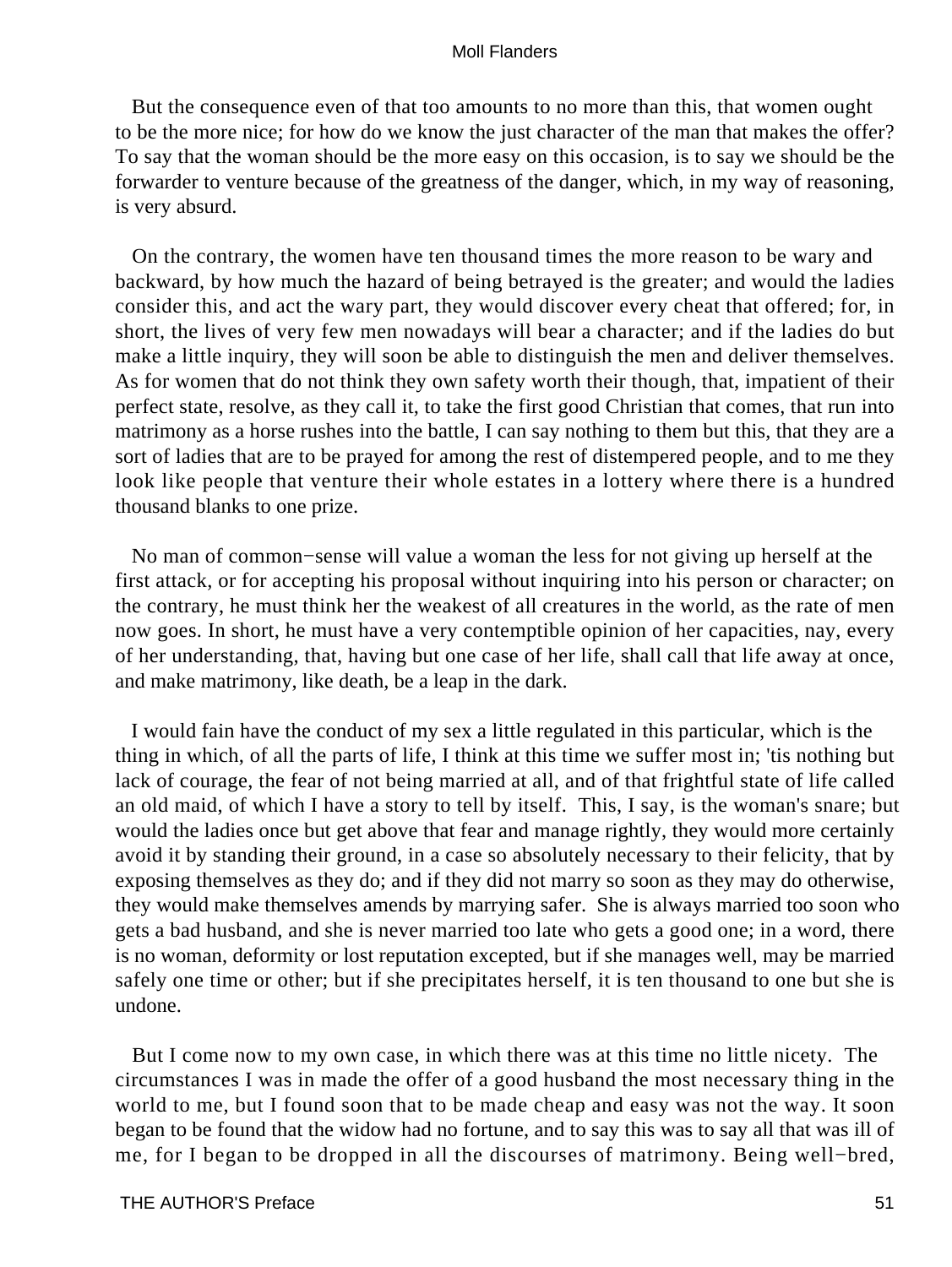handsome, witty, modest, and agreeable; all which I had allowed to my character – whether justly or no is not the purpose – I say, all these would not do without the dross, which way now become more valuable than virtue itself. In short, the widow, they said, had no money.

 I resolved, therefore, as to the state of my present circumstances, that it was absolutely necessary to change my station, and make a new appearance in some other place where I was not known, and even to pass by another name if I found occasion.

 I communicated my thoughts to my intimate friend, the captain's lady, whom I had so faithfully served in her case with the captain, and who was as ready to serve me in the same kind as I could desire. I made no scruple to lay my circumstances open to her; my stock was but low, for I had made but about £540 at the close of my last affair, and I had wasted some of that; however, I had about £460 left, a great many very rich clothes, a gold watch, and some jewels, though of no extraordinary value, and about £30 or £40 left in linen not disposed of.

 My dear and faithful friend, the captain's wife, was so sensible of the service I had done her in the affair above, that she was not only a steady friend to me, but, knowing my circumstances, she frequently made me presents as money came into her hands, such as fully amounted to a maintenance, so that I spent none of my own; and at last she made this unhappy proposal to me, viz. that as we had observed, as above, how the men made no scruple to set themselves out as persons meriting a woman of fortune, when they had really no fortune of their own, it was but just to deal with them in their own way and, if it was possible, to deceive the deceiver.

 The captain's lady, in short, put this project into my head, and told me if I would be ruled by her I should certainly get a husband of fortune, without leaving him any room to reproach me with want of my own. I told her, as I had reason to do, that I would give up myself wholly to her directions, and that I would have neither tongue to speak nor feet to step in that affair but as she should direct me, depending that she would extricate me out of every difficulty she brought me into, which she said she would answer for.

 The first step she put me upon was to call her cousin, and to to a relation's house of hers in the country, where she directed me, and where she brought her husband to visit me; and calling me cousin, she worked matters so about, that her husband and she together invited me most passionately to come to town and be with them, for they now live in a quite different place from where they were before. In the next place, she tells her husband that I had at least £1500 fortune, and that after some of my relations I was like to have a great deal more.

 It was enough to tell her husband this; there needed nothing on my side. I was but to sit still and wait the event, for it presently went all over the neighbourhood that the young widow at Captain – – 's was a fortune, that she had at least £1500, and perhaps a great deal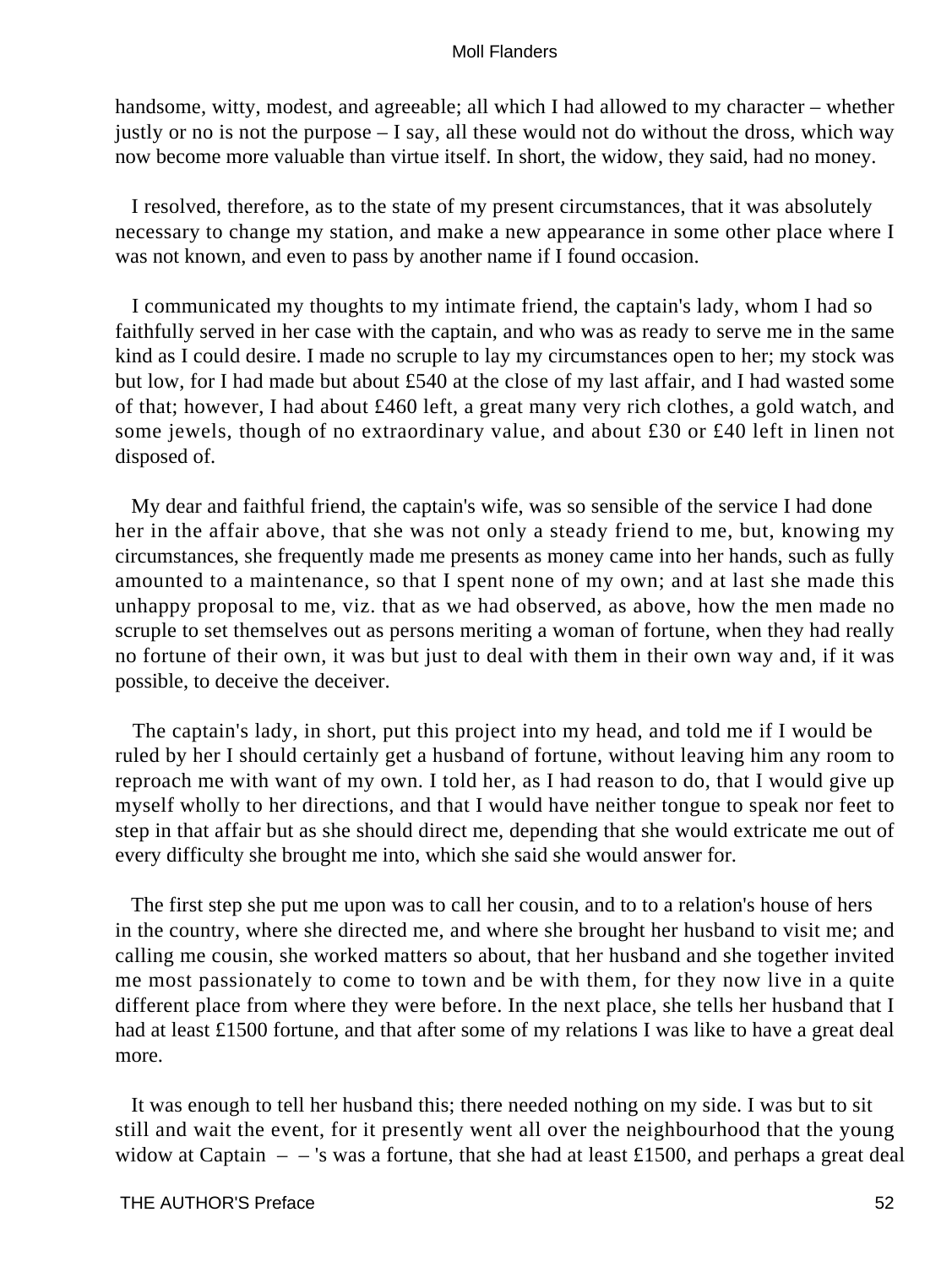more, and that the captain said so; and if the captain was asked at any timeabout me, he made no scruple to affirm it, though he knew not one word of the matter, other than that his wife had told him so; and in this he thought no harm, for he really believed it to be so, because he had it from his wife: so slender a foundation will those fellows build upon, if they do but think there is a fortune in the game. With the reputation of this fortune, I presently found myself blessed with admirers enough, and that I had my choice of men, as scarce as they said they were, which, by the way, confirms what I was saying before. This being my case, I, who had a subtle game to play, had nothing now to do but to single out from them all the properest man that might be for my purpose; that is to say, the man who was most likely to depend upon the hearsay of a fortune, and not inquire too far into the particulars; and unless I did this I did nothing, for my case would not bear much inquiry.

 I picked out my man without much difficulty, by the judgment I made of his way of courting me. I had let him run on with his protestations and oaths that he loved me above all the world; that if I would make him happy, that was enough; all which I knew was upon supposition, nay, it was upon a full satisfaction, that I was very rich, though I never told him a word of it myself.

 This was my man; but I was to try him to the bottom, and indeed in that consisted my safety; for if he baulked, I knew I was undone, as surely as he was undone if he took me; and if I did not make some scruple about his fortune, it was the way to lead him to raise some about mine; and first, therefore, I pretended on all occasions to doubt his sincerity, and told him, perhaps he only courted me for my fortune. He stopped my mouth in that part with the thunder of his protestations, as above, but still I pretended to doubt.

 One morning he pulls off his diamond ring, and writes upon the glass of the sash in my chamber this line – 'You I love, and you alone.'

I read it, and asked him to lend me his ring, with which I wrote under it, thus –

'And so in love says every one.'

He takes his ring again, and writes another line thus –

'Virtue alone is an estate.'

I borrowed it again, and I wrote under it –

'But money's virtue, gold is fate.'

 He coloured as red as fire to see me turn so quick upon him, and in a kind of a rage told me he would conquer me, and writes again thus –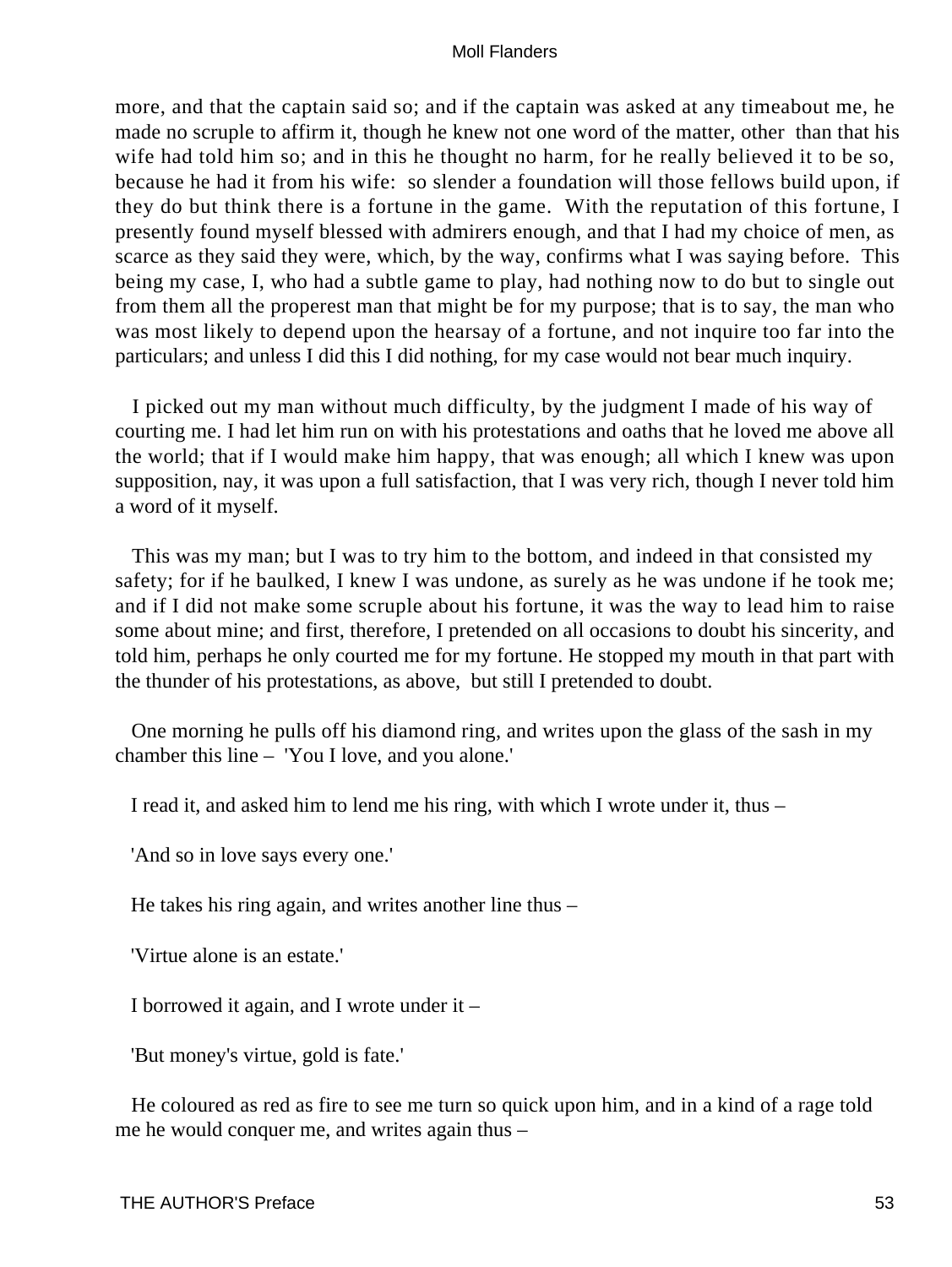'I scorn your gold, and yet I love.'

–

I ventured all upon the last cast of poetry, as you'll see, for I wrote boldly under his last

'I'm poor: let's see how kind you'll prove.'

 This was a sad truth to me; whether he believed me or no, I could not tell; I supposed then that he did not. However, he flew to me, took me in his arms, and, kissing me very eagerly, and with the greatest passion imaginable, he held me fast till he called for a pen and ink, and then told me he could not wait the tedious writing on the glass, but, pulling out a piece of paper, he began and wrote again –

'Be mine, with all your poverty.'

I took his pen, and followed him immediately, thus –

'Yet secretly you hope I lie.'

 He told me that was unkind, because it was not just, and that I put him upon contradicting me, which did not consist with good manners, any more than with his affection; and therefore, since I had insensibly drawn him into this poetical scribble, he begged I would not oblige him to break it off; so he writes again –

'Let love alone be our debate.'

I wrote again –

'She loves enough that does not hate.'

 This he took for a favour, and so laid down the cudgels, that is to say, the pen; I say, he took if for a favour, and a mighty one it was, if he had known all. However, he took it as I meant it, that is, to let him think I was inclined to go on with him, as indeed I had all the reason in the world to do, for he was the best−humoured, merry sort of a fellow that I ever met with, and I often reflected on myself how doubly criminal it was to deceive such a man; but that necessity, which pressed me to a settlement suitable to my condition, was my authority for it; and certainly his affection to me, and the goodness of his temper, however they might argue against using him ill, yet they strongly argued to me that he would better take the disappointment than some fiery−tempered wretch, who might have nothing to recommend him but those passions which would serve only to make a woman miserable all her days.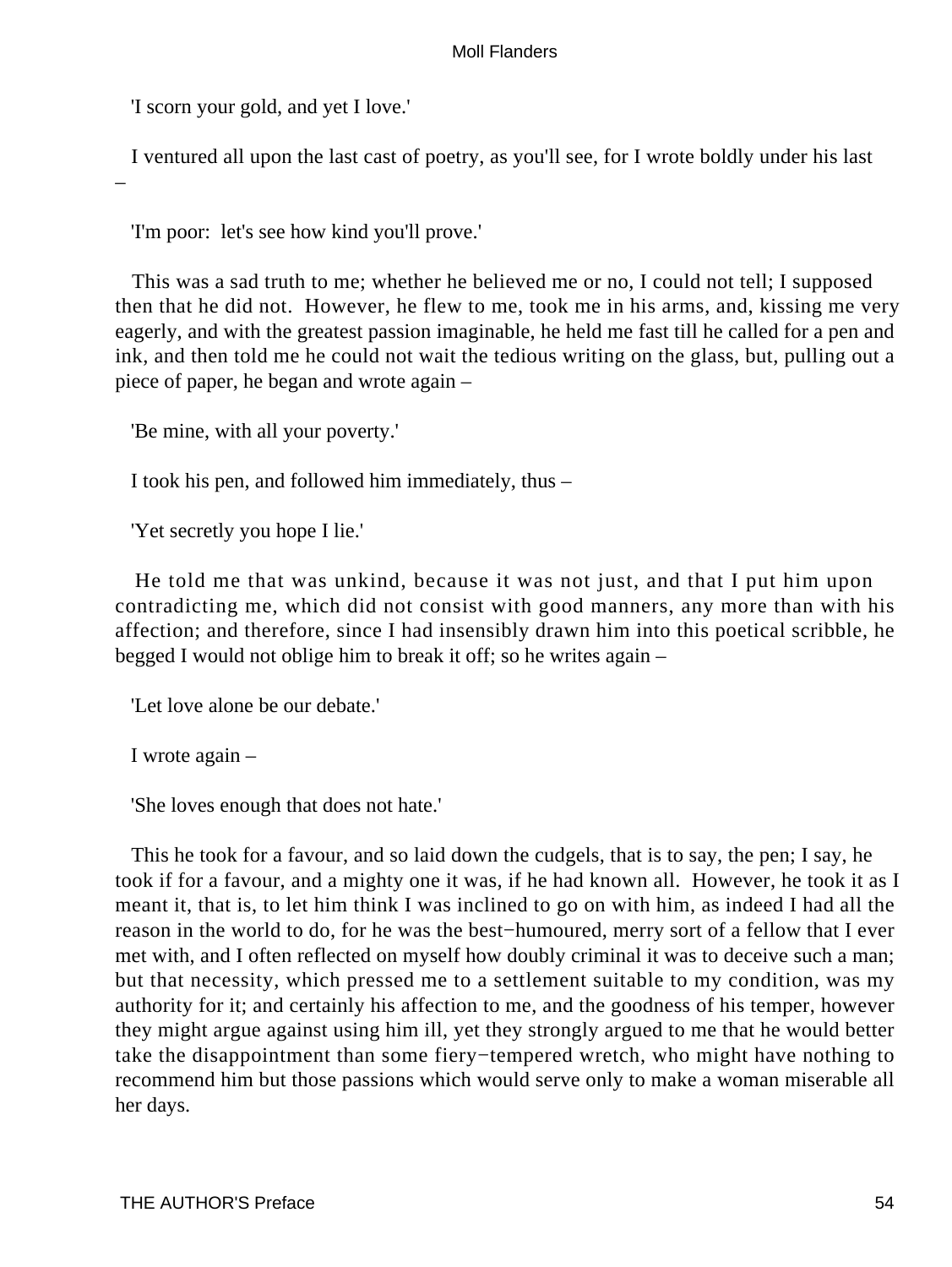Besides, though I jested with him (as he supposed it) so often about my poverty, yet, when he found it to be true, he had foreclosed all manner of objection, seeing, whether he was in jest or in earnest, he had declared he took me without any regard to my portion, and, whether I was in jest or in earnest, I had declared myself to be very poor; so that, in a word, I had him fast both ways; and though he might say afterwards he was cheated, yet he could never say that I had cheated him.

 He pursued me close after this, and as I saw there was no need to fear losing him, I played the indifferent part with him longer than prudence might otherwise have dictated to me. But I considered how much this caution and indifference would give me the advantage over him, when I should come to be under the necessity of owning my own circumstances to him; and I managed it the more warily, because I found he inferred from thence, as indeed he ought to do, that I either had the more money or the more judgment, and would not venture at all.

 I took the freedom one day, after we had talked pretty close to the subject, to tell him that it was true I had received the compliment of a lover from him, namely, that he would take me without inquiring into my fortune, and I would make him a suitable return in this, viz. that I would make as little inquiry into his as consisted with reason, but I hoped he would allow me to ask a few questions, which he would answer or not as he thought fit; and that I would not be offended if he did not answer me at all; one of these questions related to our manner of living, and the place where, because I had heard he had a great plantation in Virginia, and that he had talked of going to live there, and I told him I did not care to be transported.

 He began from this discourse to let me voluntarily into all his affairs, and to tell me in a frank, open way all his circumstances, by which I found he was very well to pass in the world; but that great part of his estate consisted of three plantations, which he had in Virginia, which brought him in a very good income, generally speaking, to the tune of £300, a year, but that if he was to live upon them, would bring him in four times as much. 'Very well,' thought I; 'you shall carry me thither as soon as you please, though I won't tell you so beforehand.'

 I jested with him extremely about the figure he would make in Virginia; but I found he would do anything I desired, though he did not seem glad to have me undervalue his plantations, so I turned my tale. I told him I had good reason not to go there to live, because if his plantations were worth so much there, I had not a fortune suitable to a gentleman of £1200 a year, as he said his estate would be.

 He replied generously, he did not ask what my fortune was; he had told me from the beginning he would not, and he would be as good as his word; but whatever it was, he assured me he would never desire me to go to Virginia with him, or go thither himself without me, unless I was perfectly willing, and made it my choice.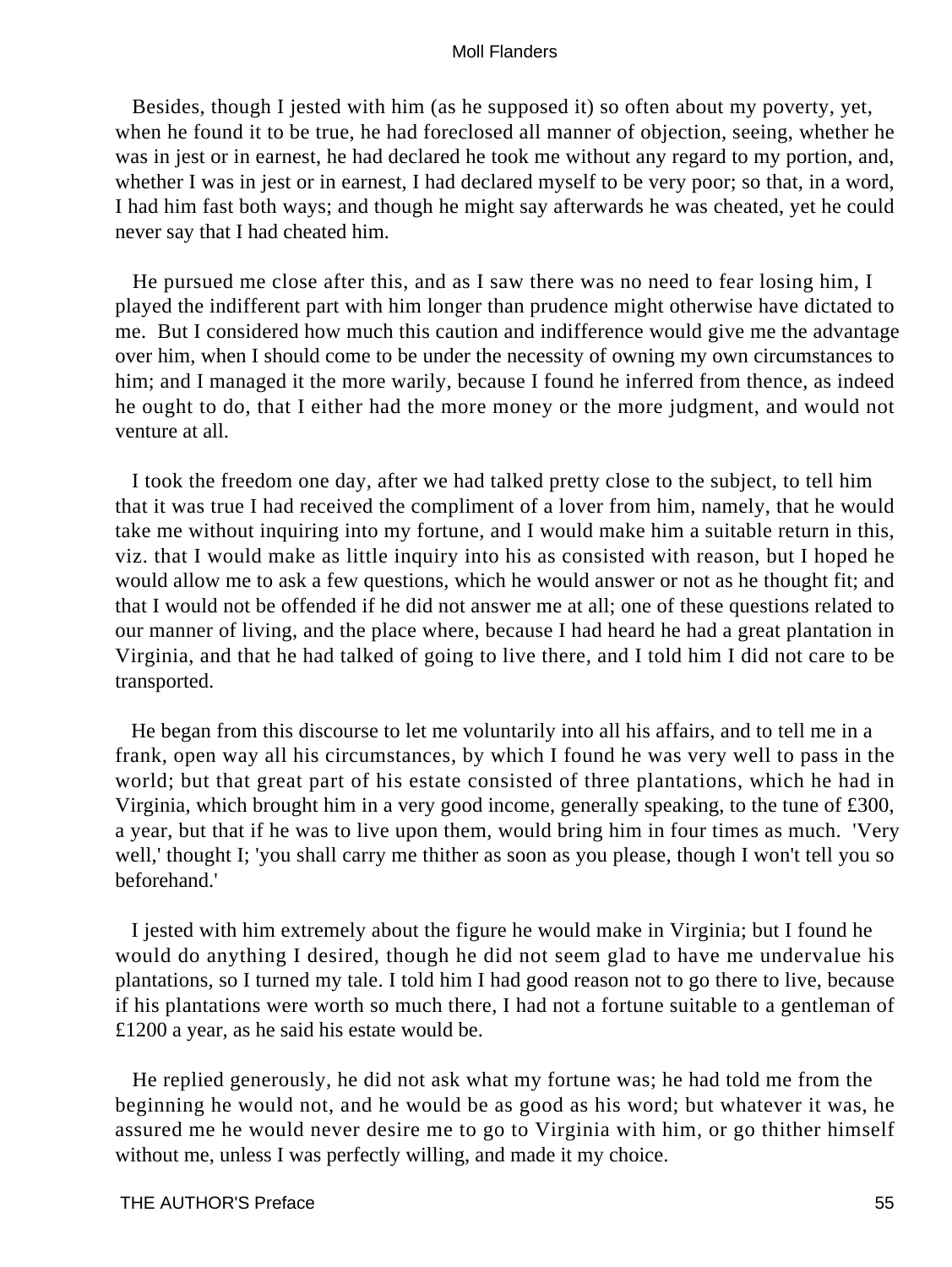All this, you may be sure, was as I wished, and indeed nothing could have happened more perfectly agreeable. I carried it on as far as this with a sort of indifferency that he often wondered at, more than at first, but which was the only support of his courtship; and I mention it the rather to intimate again to the ladies that nothing but want of courage for such an indifferency makes our sex so cheap, and prepares them to be ill−used as they are; would they venture the loss of a pretending fop now and then, who carries it high upon the point of his own merit, they would certainly be less slighted, and courted more. Had I discovered really and truly what my great fortune was, and that in all I had not full £500 when he expected £1500, yet I had hooked him so fast, and played him so long, that I was satisfied he would have had me in my worst circumstances; and indeed it was less a surprise to him when he learned the truth than it would have been, because having not the least blame to lay on me, who had carried it with an air of indifference to the last, he would not say one word, except that indeed he thought it had been more, but that if it had been less he did not repent his bargain; only that he should not be able to maintain me so well as he intended.

 In short, we were married, and very happily married on my side, I assure you, as to the man; for he was the best–humoured man that every woman had, but his circumstances were not so good as I imagined, as, on the other hand, he had not bettered himself by marrying so much as he expected.

When we were married, I was shrewdly put to it to bring him that little stock I had, and to let him see it was no more; but there was a necessity for it, so I took my opportunity one day when we were alone, to enter into a short dialogue with him about it. 'My dear,' said I, 'we have been married a fortnight; is it not time to let you know whether you have got a wife with something or with nothing?' 'Your own time for that, my dear,' says he; 'I am satisfied that I have got the wife I love; I have not troubled you much,' says he, 'with my inquiry after it.'

 'That's true,' says I, 'but I have a great difficulty upon me about it, which I scarce know how to manage.'

'What's that, m dear?' says he.

 'Why,' says I, ''tis a little hard upon me, and 'tis harder upon you. I am told that Captain – – ' (meaning my friend's husband) 'has told you I had a great deal more money than I ever pretended to have, and I am sure I never employed him to do so.'

'Well,' says he, 'Captain  $-$  – may have told me so, but what then? If you have not so much, that may lie at his door, but you never told me what you had, so I have no reason to blame you if you have nothing at all.'

 'That's is so just,' said I, 'and so generous, that it makes my having but a little a double affliction to me.'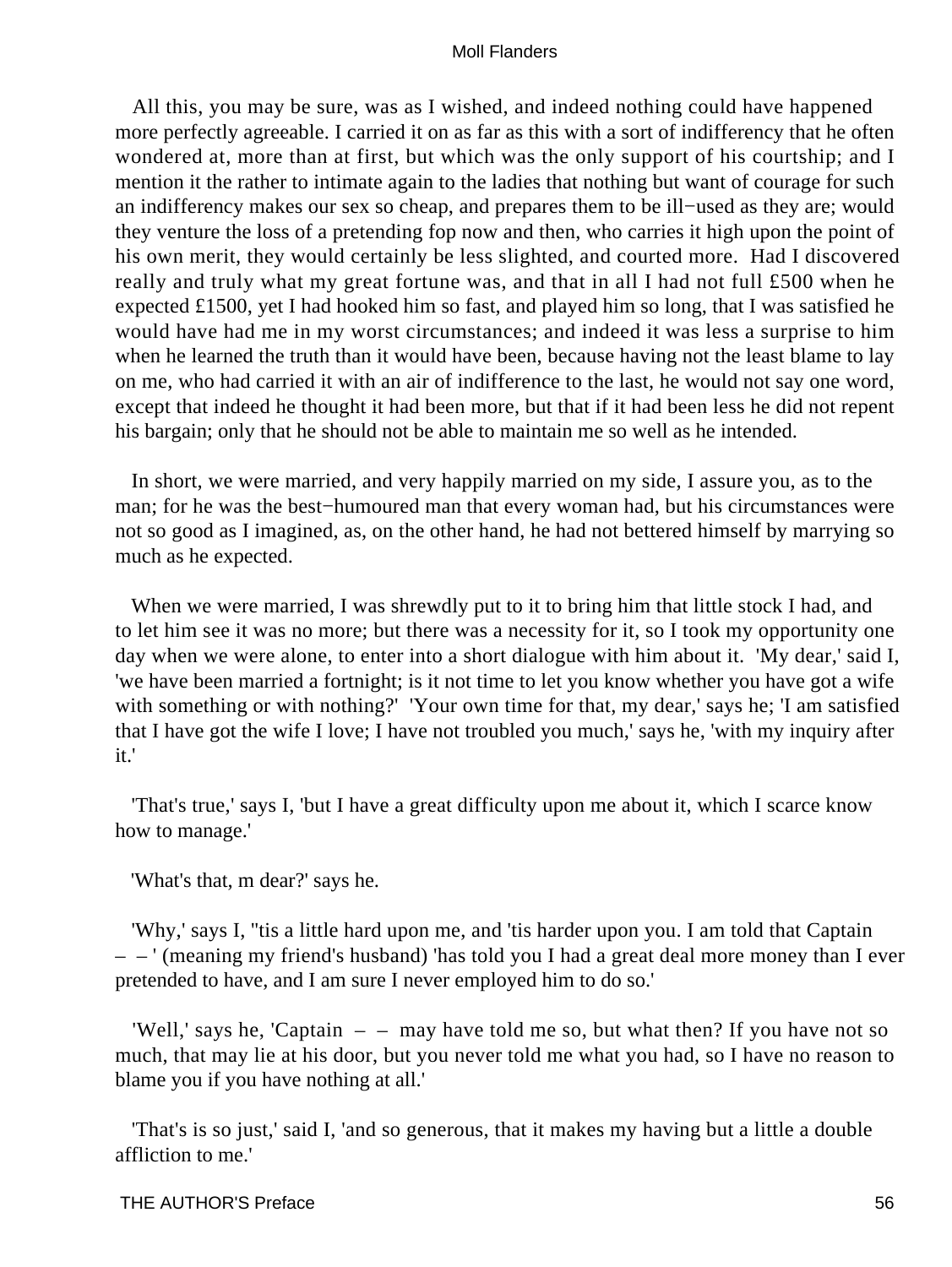'The less you have, my dear,' says he, 'the worse for us both; but I hope your affliction you speak of is not caused for fear I should be unkind to you, for want of a portion. No, no, if you have nothing, tell me plainly, and at once; I may perhaps tell the captain he has cheated me, but I can never say you have cheated me, for did you not give it under your hand that you were poor? and so I ought to expect you to be.'

 'Well,' said I, 'my dear, I am glad I have not been concerned in deceiving you before marriage. If I deceive you since, 'tis ne'er the worse; that I am poor is too true, but not so poor as to have nothing neither'; so I pulled out some bank bills, and gave him about £160. 'There's something, my dear,' said I, 'and not quite all neither.'

 I had brought him so near to expecting nothing, by what I had said before, that the money, though the sum was small in itself, was doubly welcome to him; he owned it was more than he looked for, and that he did not question by my discourse to him, but that my fine clothes, gold watch, and a diamond ring or two, had been all my fortune.

 I let him please himself with that £160 two or three days, and then, having been abroad that day, and as if I had been to fetch it, I brought him £100 more home in gold, and told him there was a little more portion for him; and, in short, in about a week more I brought him £180 more, and about £60 in linen, which I made him believe I had been obliged to take with the £100 which I gave him in gold, as a composition for a debt of £600, being little more than five shillings in the pound, and overvalued too.

 'And now, my dear,' says I to him, 'I am very sorry to tell you, that there is all, and that I have given you my whole fortune.' I added, that if the person who had my £600 had not abused me, I had been worth £1000 to him, but that as it was, I had been faithful to him, and reserved nothing to myself, but if it had been more he should have had it.

 He was so obliged by the manner, and so pleased with the sum, for he had been in a terrible fright lest it had been nothing at all, that he accepted it very thankfully. And thus I got over the fraud of passing for a fortune without money, and cheating a man into marrying me on pretence of a fortune; which, by the way, I take to be one of the most dangerous steps a woman can take, and in which she runs the most hazard of being ill−used afterwards.

 My husband, to give him his due, was a man of infinite good nature, but he was no fool; and finding his income not suited to the manner of living which he had intended, if I had brought him what he expected, and being under a disappointment in his return of his plantations in Virginia, he discovered many times his inclination of going over to Virginia, to live upon his own; and often would be magnifying the way of living there, how cheap, how plentiful, how pleasant, and the like.

 I began presently to understand this meaning, and I took him up very plainly one morning, and told him that I did so; that I found his estate turned to no account at this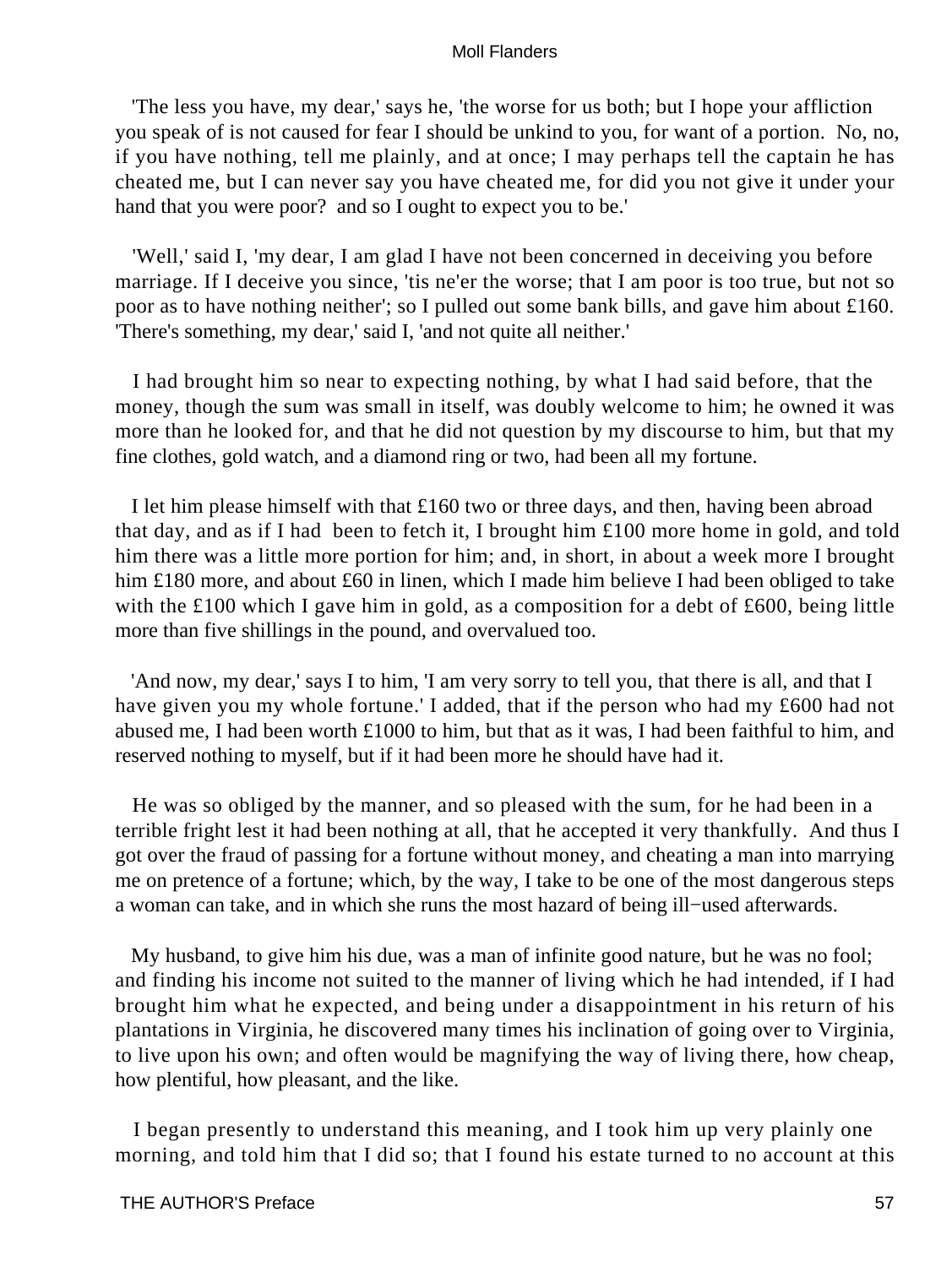distance, compared to what it would do if he lived upon the spot, and that I found he had a mind to go and live there; and I added, that I was sensible he had been disappointed in a wife, and that finding his expectations not answered that way, I could do no less, to make him amends, than tell him that I was very willing to go over to Virginia with him and live there.

 He said a thousand kind things to me upon the subject of my making such a proposal to him. He told me, that however he was disappointed in his expectations of a fortune, he was not disappointed in a wife, and that I was all to him that a wife could be, and he was more than satisfied on the whole when the particulars were put together, but that this offer was so kind, that it was more than he could express.

 To bring the story short, we agreed to go. He told me that he had a very good house there, that it was well furnished, that his mother was alive and lived in it, and one sister, which was all the relations he had; that as soon as he came there, his mother would remove to another house, which was her own for life, and his after her decease; so that I should have all the house to myself; and I found all this to be exactly as he had said.

 To make this part of the story short, we put on board the ship which we went in, a large quantity of good furniture for our house, with stores of linen and other necessaries, and a good cargo for sale, and away we went.

 To give an account of the manner of our voyage, which was long and full of dangers, is out of my way; I kept no journal, neither did my husband. All that I can say is, that after a terrible passage, frighted twice with dreadful storms, and once with what was still more terrible, I mean a pirate who came on board and took away almost all our provisions; and which would have been beyond all to me, they had once taken my husband to go along with them, but by entreaties were prevailed with to leave him; – I say, after all these terrible things, we arrived in York River in Virginia, and coming to our plantation, we were received with all the demonstrations of tenderness and affection, by my husband's mother, that were possible to be expressed.

 We lived here all together, my mother−in−law, at my entreaty, continuing in the house, for she was too kind a mother to be parted with; my husband likewise continued the same as at first, and I thought myself the happiest creature alive, when an odd and surprising event put an end to all that felicity in a moment, and rendered my condition the most uncomfortable, if not the most miserable, in the world.

 My mother was a mighty cheerful, good−humoured old woman – I may call her old woman, for her son was above thirty; I say she was very pleasant, good company, and used to entertain me, in particular, with abundance of stories to divert me, as well of the country we were in as of the people.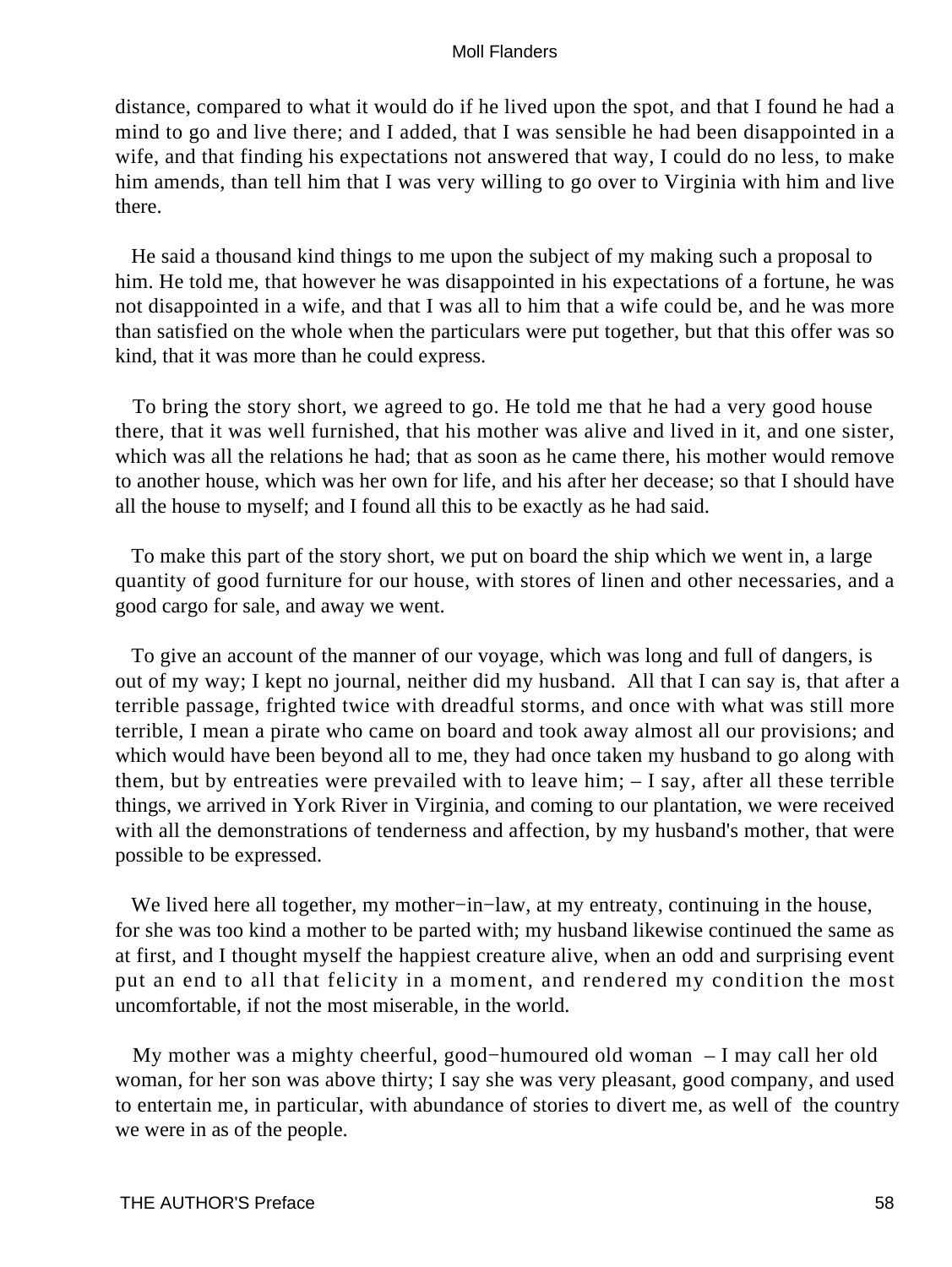Among the rest, she often told me how the greatest part of the inhabitants of the colony came thither in very indifferent circumstances from England; that, generally speaking, they were of two sorts; either, first, such as were brought over by masters of ships to be sold as servants. 'Such as we call them, my dear,' says she, 'but they are more properly called slaves.' Or, secondly, such as are transported from Newgate and other prisons, after having been found guilty of felony and other crimes punishable with death.

 'When they come here,' says she, 'we make no difference; the planters buy them, and they work together in the field till their time is out. When 'tis expired,' said she, 'they have encouragement given them to plant for themselves; for they have a certain number of acres of land allotted them by the country, and they go to work to clear and cure the land, and then to plant it with tobacco and corn for their own use; and as the tradesmen and merchants will trust them with tools and clothes and other necessaries, upon the credit of their crop before it is grown, so they again plant every year a little more than the year before, and so buy whatever they want with the crop that is before them.

 'Hence, child,' says she, 'man a Newgate−bird becomes a great man, and we have,' continued she, 'several justices of the peace, officers of the trained bands, and magistrates of the towns they live in, that have been burnt in the hand.'

 She was going on with that part of the story, when her own part in it interrupted her, and with a great deal of good−humoured confidence she told me she was one of the second sort of inhabitants herself; that she came away openly, having ventured too far in a particular case, so that she was become a criminal. 'And here's the mark of it, child,' says she; and, pulling off her glove, 'look ye here,' says she, turning up the palm of her hand, and showed me a very fine white arm and hand, but branded in the inside of the hand, as in such cases it must be.

 This story was very moving to me, but my mother, smiling, said, 'You need not thing a thing strange, daughter, for as I told you, some of the best men in this country are burnt in the hand, and they are not ashamed to own it. There's Major  $-$ , says she, 'he was an eminent pickpocket; there's Justice  $Ba - -r$ , was a shoplifter, and both of them were burnt in the hand; and I could name you several such as they are.'

 We had frequent discourses of this kind, and abundance of instances she gave me of the like. After some time, as she was telling some stories of one that was transported but a few weeks ago, I began in an intimate kind of way to ask her to tell me something of her own story, which she did with the utmost plainness and sincerity; how she had fallen into very ill company in London in her young days, occasioned by her mother sending her frequently to carry victuals and other relief to a kinswoman of hers who was a prisoner in Newgate, and who lay in a miserable starving condition, was afterwards condemned to be hanged, but having got respite by pleading her belly, dies afterwards in the prison.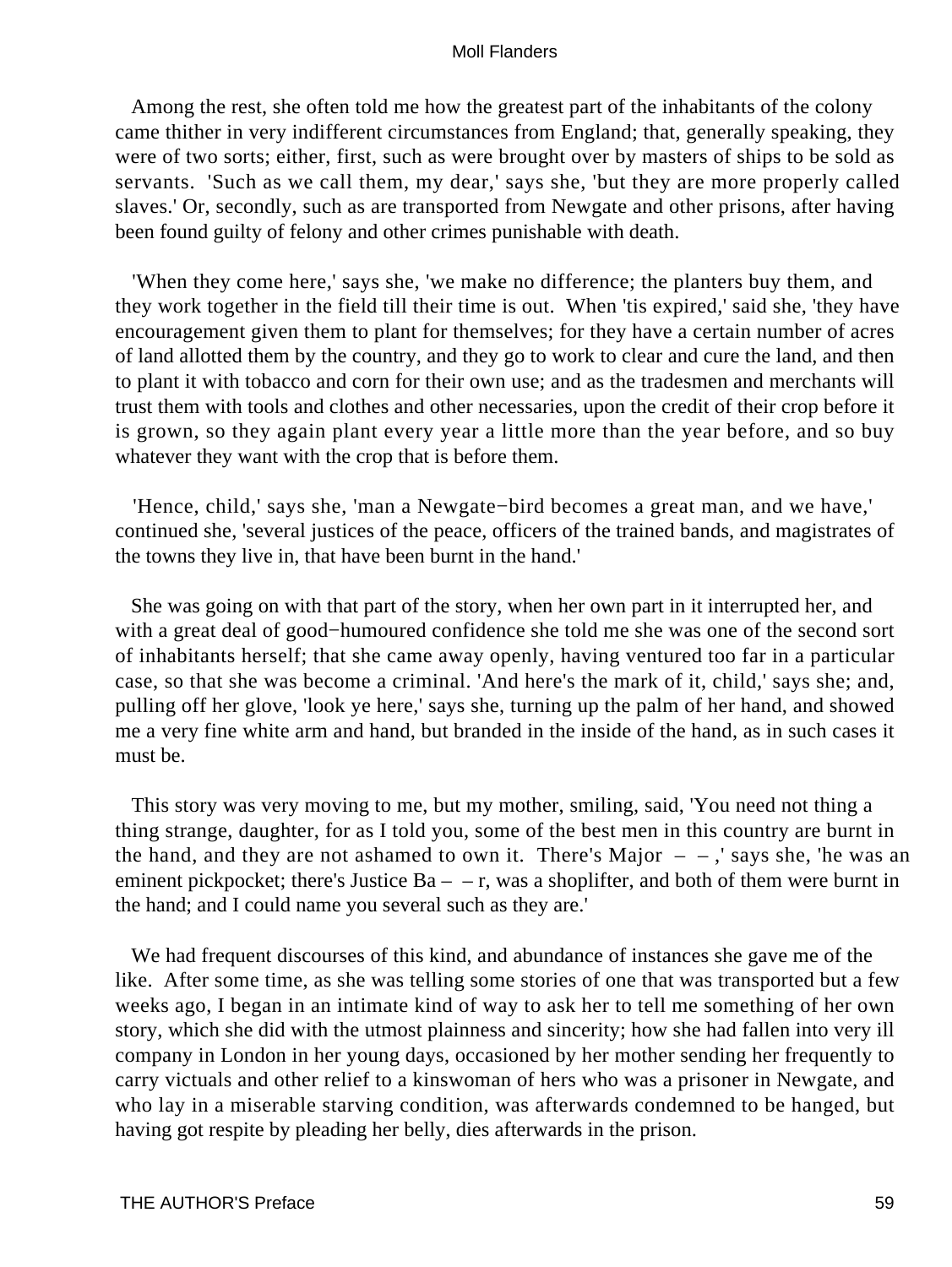Here my mother−in−law ran out in a long account of the wicked practices in that dreadful place, and how it ruined more young people that all the town besides. 'And child,' says my mother, 'perhaps you may know little of it, or, it may be, have heard nothing about it; but depend upon it,' says she, 'we all know here that there are more thieves and rogues made by that one prison of Newgate than by all the clubs and societies of villains in the nation; 'tis that cursed place,' says my mother, 'that half peopled this colony.'

 Here she went on with her own story so long, and in so particular a manner, that I began to be very uneasy; but coming to one particular that required telling her name, I thought I should have sunk down in the place. She perceived I was out of order, and asked me if I was not well, and what ailed me. I told her I was so affected with the melancholy story she had told, and the terrible things she had gone through, that it had overcome me, and I begged of her to talk no more of it. 'Why, my dear,' says she very kindly, 'what need these things trouble you? These passages were long before your time, and they give me no trouble at all now; nay, I look back on them with a particular satisfaction, as they have been a means to bring me to this place.' Then she went on to tell me how she very luckily fell into a good family, where, behaving herself well, and her mistress dying, her master married her, by whom she had my husband and his sister, and that by her diligence and good management after her husband's death, she had improved the plantations to such a degree as they then were, so that most of the estate was of her getting, not her husband's, for she had been a widow upwards of sixteen years.

 I heard this part of they story with very little attention, because I wanted much to retire and give vent to my passions, which I did soon after; and let any one judge what must be the anguish of my mind, when I came to reflect that this was certainly no more or less than my own mother, and I had now had two children, and was big with another by my own brother, and lay with him still every night.

 I was now the most unhappy of all women in the world. Oh! had the story never been told me, all had been well; it had been no crime to have lain with my husband, since as to his being my relation I had known nothing of it.

 I had now such a load on my mind that it kept me perpetually waking; to reveal it, which would have been some ease to me, I could not find would be to any purpose, and yet to conceal it would be next to impossible; nay, I did not doubt but I should talk of it in my sleep, and tell my husband of it whether I would or no. If I discovered it, the least thing I could expect was to lose my husband, for he was too nice and too honest a man to have continued my husband after he had known I had been his sister; so that I was perplexed to the last degree.

 I leave it to any man to judge what difficulties presented to my view. I was away from my native country, at a distance prodigious, and the return to me unpassable. I lived very well, but in a circumstance insufferable in itself. If I had discovered myself to my mother, it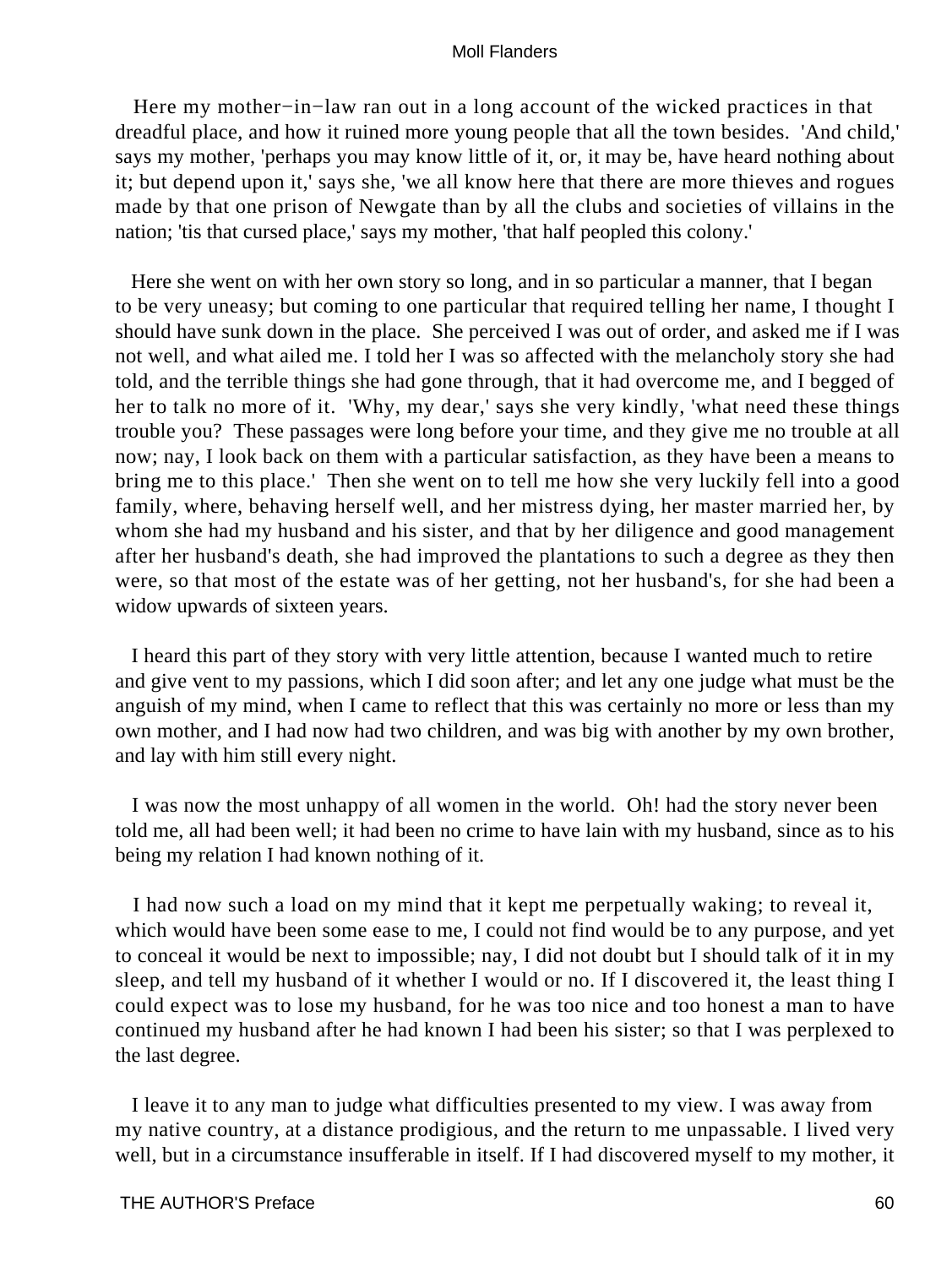might be difficult to convince her of the particulars, and I had no way to prove them. On the other hand, if she had questioned or doubted me, I had been undone, for the bare suggestion would have immediately separated me from my husband, without gaining my mother or him, who would have been neither a husband nor a brother; so that between the surprise on one hand, and the uncertainty on the other, I had been sure to be undone.

 In the meantime, as I was but too sure of the fact, I lived therefore in open avowed incest and whoredom, and all under the appearance of an honest wife; and though I was not much touched with the crime of it, yet the action had something in it shocking to nature, and made my husband, as he thought himself, even nauseous to me.

 However, upon the most sedate consideration, I resolved that it was absolutely necessary to conceal it all and not make the least discovery of it either to mother or husband; and thus I lived with the greatest pressure imaginable for three years more, but had no more children.

 During this time my mother used to be frequently telling me old stories of her former adventures, which, however, were no ways pleasant to me; for by it, though she did not tell it me in plain terms, yet I could easily understand, joined with what I had heard myself, of my first tutors, that in her younger days she had been both whore and thief; but I verily believed she had lived to repent sincerely of both, and that she was then a very pious, sober, and religious woman.

 Well, let her life have been what it would then, it was certain that my life was very uneasy to me; for I lived, as I have said, but in the worst sort of whoredom, and as I could expect no good of it, so really no good issue came of it, and all my seeming prosperity wore off, and ended in misery and destruction. It was some time, indeed, before it came to this, for, but I know not by what ill fate guided, everything went wrong with us afterwards, and that which was worse, my husband grew strangely altered, forward, jealous, and unkind, and I was as impatient of bearing his carriage, as the carriage was unreasonable and unjust. These things proceeded so far, that we came at last to be in such ill terms with one another, that I claimed a promise of him, which he entered willingly into with me when I consented to come from England with him, viz. that if I found the country not to agree with me, or that I did not like to live there, I should come away to England again when I pleased, giving him a year's warning to settle his affairs.

 I say, I now claimed this promise of him, and I must confess I did it not in the most obliging terms that could be in the world neither; but I insisted that he treated me ill, that I was remote from my friends, and could do myself no justice, and that he was jealous without cause, my conversation having been unblamable, and he having no pretense for it, and that to remove to England would take away all occasion from him.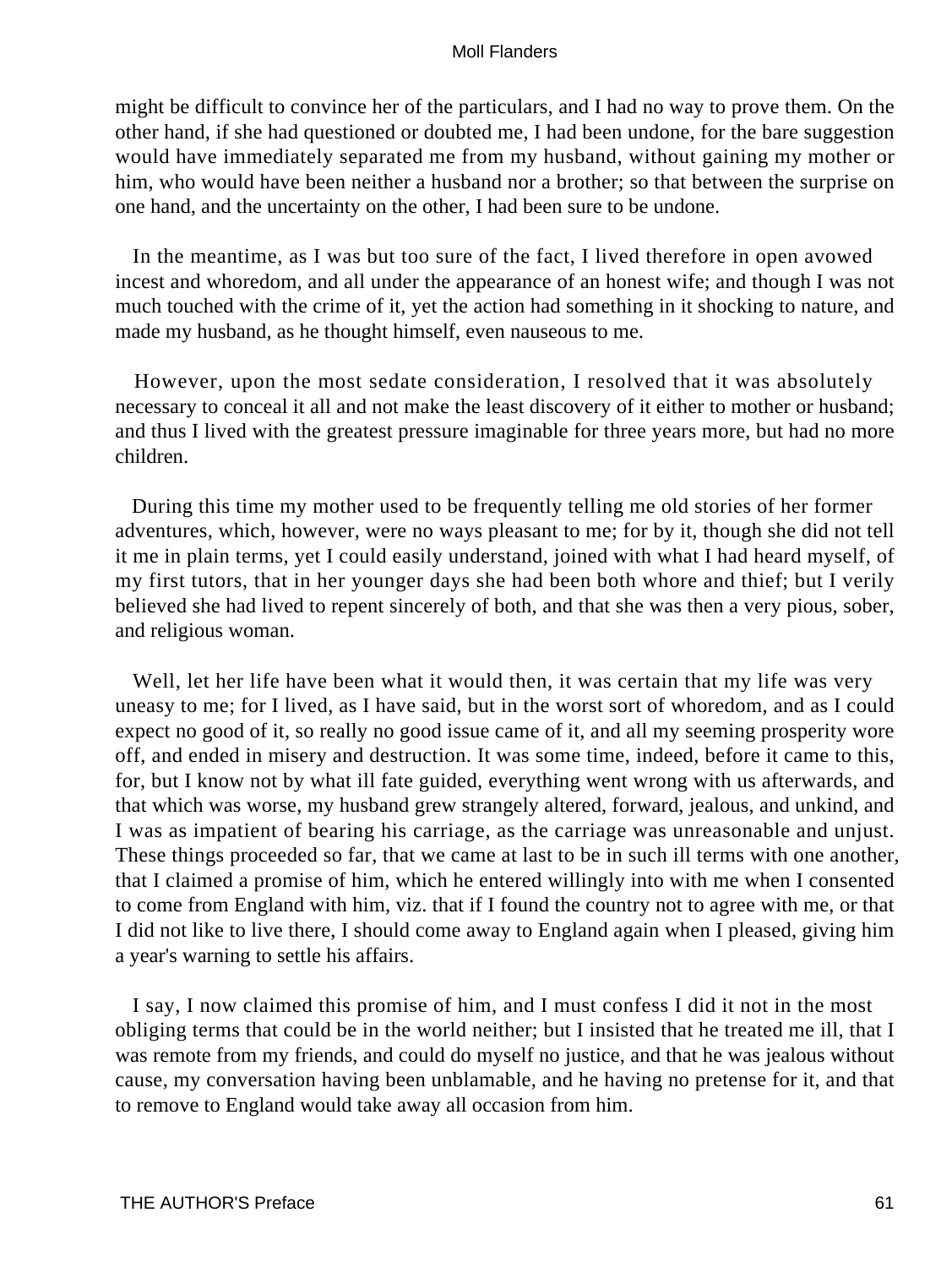I insisted so peremptorily upon it, that he could not avoid coming to a point, either to keep his word with me or to break it; and this, notwithstanding he used all the skill he was master of, and employed his mother and other agents to prevail with me to alter my resolutions; indeed, the bottom of the thing lay at my heart, and that made all his endeavours fruitless, for my heart was alienated from him as a husband. I loathed the thoughts of bedding with him, and used a thousand pretenses of illness and humour to prevent his touching me, fearing nothing more than to be with child by him, which to be sure would have prevented, or at least delayed, my going over to England.

 However, at last I put him so out of humour, that he took up a rash and fatal resolution; in short, I should not go to England; and though he had promised me, yet it was an unreasonable thing for me to desire it; that it would be ruinous to his affairs, would unhinge his whole family, and be next to an undoing him in the world; that therefore I ought not to desire it of him, and that no wife in the world that valued her family and her husband's prosperity would insist upon such a thing.

 This plunged me again, for when I considered the thing calmly, and took my husband as he really was, a diligent, careful man in the main work of laying up an estate for his children, and that he knew nothing of the dreadful circumstances that he was in, I could not but confess to myself that my proposal was very unreasonable, and what no wife that had the good of her family at heart would have desired.

 But my discontents were of another nature; I looked upon him no longer as a husband, but as a near relation, the son of my own mother, and I resolved somehow or other to be clear of him, but which way I did not know, nor did it seem possible.

 It is said by the ill−natured world, of our sex, that if we are set on a thing, it is impossible to turn us from our resolutions; in short, I never ceased poring upon the means to bring to pass my voyage, and came that length with my husband at last, as to propose going without him. This provoked him to the last degree, and he called me not only an unkind wife, but an unnatural mother, and asked me how I could entertain such a thought without horror, as that of leaving my two children (for one was dead) without a mother, and to be brought up by strangers, and never to see them more. It was true, had things been right, I should not have done it, but now it was my real desire never to see them, or him either, any more; and as to the charge of unnatural, I could easily answer it to myself, while I knew that the whole relation was unnatural in the highest degree in the world.

 However, it was plain there was no bringing my husband to anything; he would neither go with me nor let me go without him, and it was quite out of my power to stir without his consent, as any one that knows the constitution of the country I was in, knows very well.

 We had many family quarrels about it, and they began in time to grow up to a dangerous height; for as I was quite estranged form my husband (as he was called) in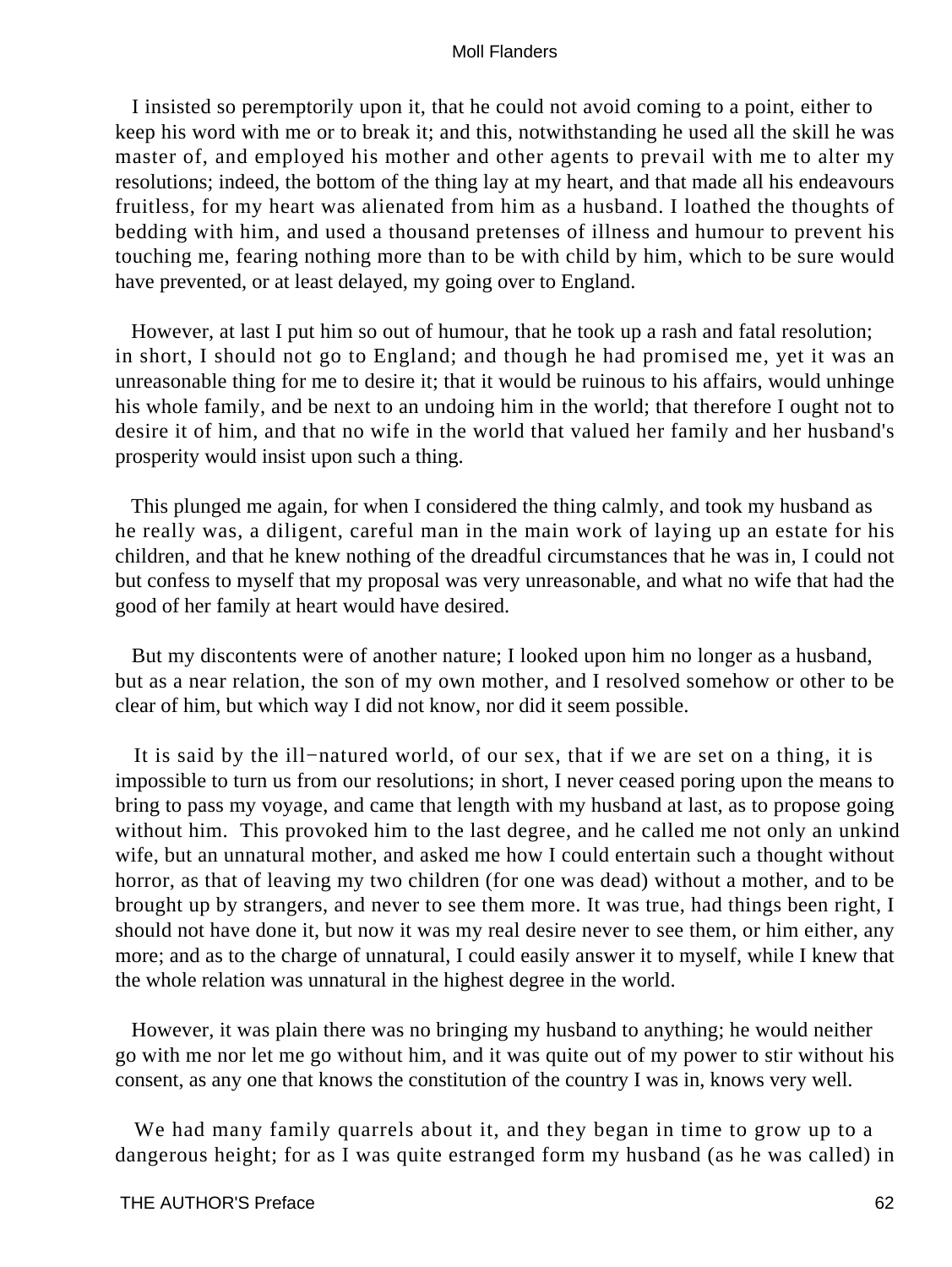affection, so I took no heed to my words, but sometimes gave him language that was provoking; and, in short, strove all I could to bring him to a parting with me, which was what above all things in the world I desired most.

 He took my carriage very ill, and indeed he might well do so, for at last I refused to bed with him, and carrying on the breach upon all occasions to extremity, he told me once he thought I was mad, and if I did not alter my conduct, he would put me under cure; that is to say, into a madhouse. I told him he should find I was far enough from mad, and that it was not in his power, or any other villain's, to murder me. I confess at the same time I was heartily frighted at his thoughts of putting me into a madhouse, which would at once have destroyed all the possibility of breaking the truth out, whatever the occasion might be; for that then no one would have given credit to a word of it.

 This therefore brought me to a resolution, whatever came of it, to lay open my whole case; but which way to do it, or to whom, was an inextricable difficulty, and took me many months to resolve. In the meantime, another quarrel with my husband happened, which came up to such a mad extreme as almost pushed me on to tell it him all to his face; but though I kept it in so as not to come to the particulars, I spoke so much as put him into the utmost confusion, and in the end brought out the whole story.

 He began with a calm expostulation upon my being so resolute to go to England; I defended it, and one hard word bringing on another, as is usual in all family strife, he told me I did not treat him as if he was my husband, or talk of my children as if I was a mother; and, in short, that I did not deserve to be used as a wife; that he had used all the fair means possible with me; that he had argued with all the kindness and calmness that a husband or a Christian ought to do, and that I made him such a vile return, that I treated him rather like a dog than a man, and rather like the most contemptible stranger than a husband; that he was very loth to use violence with me, but that, in short, he saw a necessity of it now, and that for the future he should be obliged to take such measures as should reduce me to my duty.

 My blood was now fired to the utmost, though I knew what he had said was very true, and nothing could appear more provoked. I told him, for his fair means and his foul, they were equally contemned by me; that for my going to England, I was resolved on it, come what would; and that as to treating him not like a husband, and not showing myself a mother to my children, there might be something more in it than he understood at present; but, for his further consideration, I thought fit to tell him thus much, that he neither was my lawful husband, nor they lawful children, and that I had reason to regard neither of them more than I did.

 I confess I was moved to pity him when I spoke it, for he turned pale as death, and stood mute as one thunderstruck, and once or twice I thought he would have fainted; in short, it put him in a fit something like an apoplex; he trembled, a sweat or dew ran off his face, and yet he was cold as a clod, so that I was forced to run and fetch something for him to keep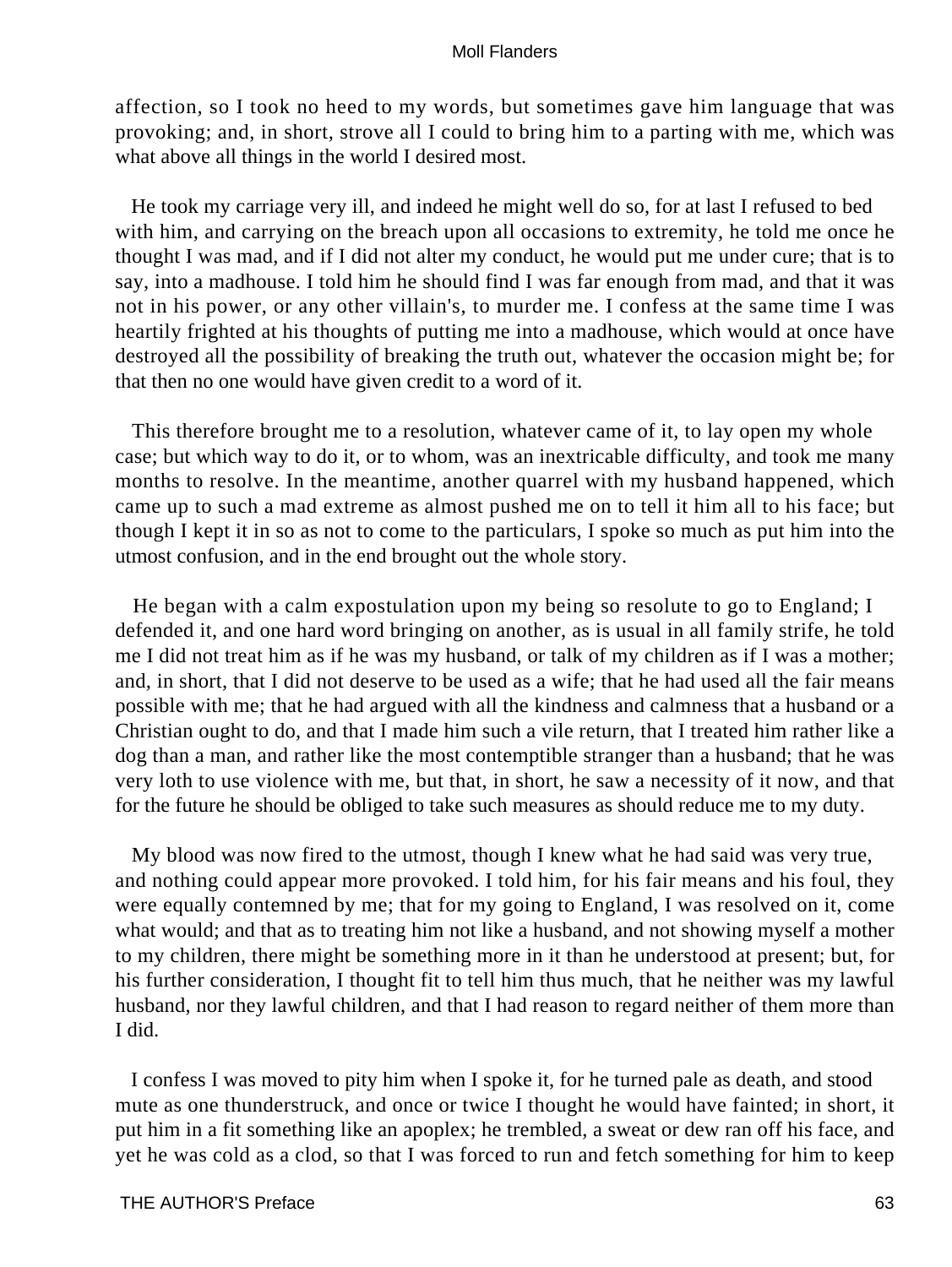life in him. When he recovered of that, he grew sick and vomited, and in a little after was put to bed, and the next morning was, as he had been indeed all night, in a violent fever.

 However, it went off again, and he recovered, though but slowly, and when he came to be a little better, he told me I had given him a mortal wound with my tongue, and he had only one thing to ask before he desired an explanation. I interrupted him, and told him I was sorry I had gone so far, since I saw what disorder it put him into, but I desired him not to talk to me of explanations, for that would but make things worse.

 This heightened his impatience, and, indeed, perplexed him beyond all bearing; for now he began to suspect that there was some mystery yet unfolded, but could not make the least guess at the real particulars of it; all that ran in his brain was, that I had another husband alive, which I could not say in fact might not be true, but I assured him, however, there was not the least of that in it; and indeed, as to my other husband, he was effectually dead in law to me, and had told me I should look on him as such, so I had not the least uneasiness on that score.

 But now I found the thing too far gone to conceal it much longer, and my husband himself gave me an opportunity to ease myself of the secret, much to my satisfaction. He had laboured with me three or four weeks, but to no purpose, only to tell him whether I had spoken these words only as the effect of my passion, to put him in a passion, or whether there was anything of truth in the bottom of them. But I continued inflexible, and would explain nothing, unless he would first consent to my going to England, which he would never do, he said, while he lived; on the other hand, I said it was in my power to make him willing when I pleased – nay, to make him entreat me to go; and this increased his curiosity, and made him importunate to the highest degree, but it was all to no purpose.

 At length he tells all this story to his mother, and sets her upon me to get the main secret out of me, and she used her utmost skill with me indeed; but I put her to a full stop at once by telling her that the reason and mystery of the whole matter lay in herself, and that it was my respect to her that had made me conceal it; and that, in short, I could go no farther, and therefore conjured her not to insist upon it.

 She was struck dumb at this suggestion, and could not tell what to say or to think; but, laying aside the supposition as a policy of mine, continued her importunity on account of her son, and, if possible, to make up the breach between us two. As to that, I told her that it was indeed a good design in her, but that it was impossible to be done; and that if I should reveal to her the truth of what she desired, she would grant it to be impossible, and cease to desire it. At last I seemed to be prevailed on by her importunity, and told her I dared trust her with a secret of the greatest importance, and she would soon see that this was so, and that I would consent to lodge it in her breast, if she would engage solemnly not to acquaint her son with it without my consent.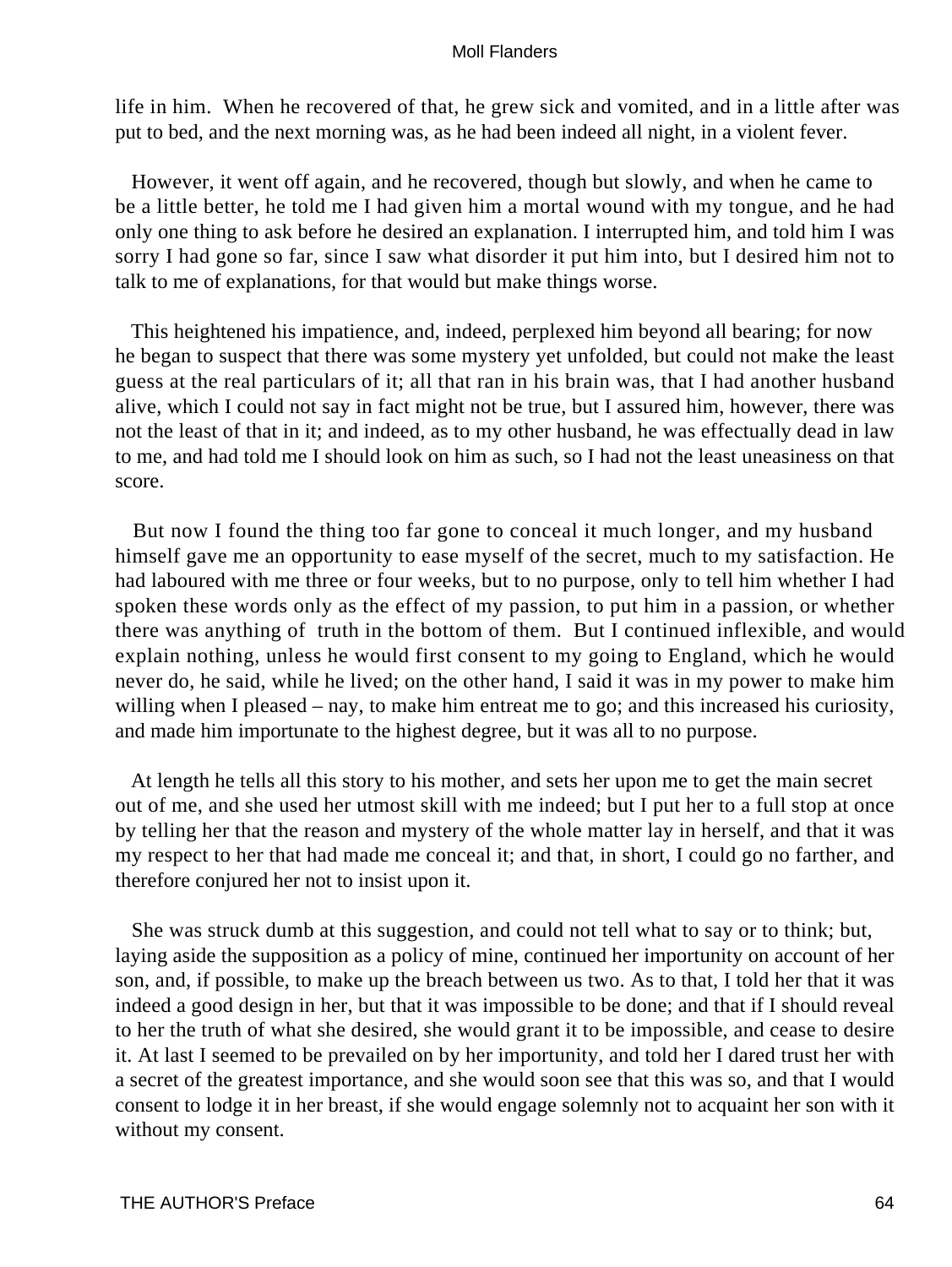She was long in promising this part, but rather than not come at the main secret, she agreed to that too, and after a great many other preliminaries, I began, and told her the whole story. First I told her how much she was concerned in all the unhappy breach which had happened between her son and me, by telling me her own story and her London name; and that the surprise she saw I was in was upon that occasion. The I told her my own story, and my name, and assured her, by such other tokens as she could not deny, that I was no other, nor more or less, than her own child, her daughter, born of her body in Newgate; the same that had saved her from the gallows by being in her belly, and the same that she left in such−and−such hands when she was transported.

 It is impossible to express the astonishment she was in; she was not inclined to believe the story, or to remember the particulars, for she immediately foresaw the confusion that must follow in the family upon it. But everything concurred so exactly with the stories she had told me of herself, and which, if she had not told me, she would perhaps have been content to have denied, that she had stopped her own mouth, and she had nothing to do but to take me about the neck and kiss me, and cry most vehemently over me, without speaking one word for a long time together. At last she broke out: 'Unhappy child!' says she, 'what miserable chance could bring thee hither? and in the arms of my own son, too! Dreadful girl,' says she, 'why, we are all undone! Married to thy own brother! Three children, and two alive, all of the same flesh and blood! My son and my daughter lying together as husband and wife! All confusion and distraction for ever! Miserable family! what will become of us? What is to be said? What is to be done?' And thus she ran on for a great while; nor had I any power to speak, or if I had, did I know what to say, for every word wounded me to the soul. With this kind of amazement on our thoughts we parted for the first time, though my mother was more surprised than I was, because it was more news to her than to me. However, she promised again to me at parting, that she would say nothing of it to her son, till we had talked of it again.

 It was not long, you may be sure, before we had a second conference upon the same subject; when, as if she had been willing to forget the story she had told me of herself, or to suppose that I had forgot some of the particulars, she began to tell them with alterations and omissions; but I refreshed her memory and set her to rights in many things which I supposed she had forgot, and then came in so opportunely with the whole history, that it was impossible for her to go from it; and then she fell into her rhapsodies again, and exclamations at the severity of her misfortunes. When these things were a little over with her, we fell into a close debate about what should be first done before we gave an account of the matter to my husband. But to what purpose could be all our consultations? We could neither of us see our way through it, nor see how it could be safe to open such a scene to him. It was impossible to make any judgment, or give any guess at what temper he would receive it in, or what measures he would take upon it; and if he should have so little government of himself as to make it public, we easily foresaw that it would be the ruin of the whole family, and expose my mother and me to the last degree; and if at last he should take the advantage the law would give him, he might put me away with disdain and leave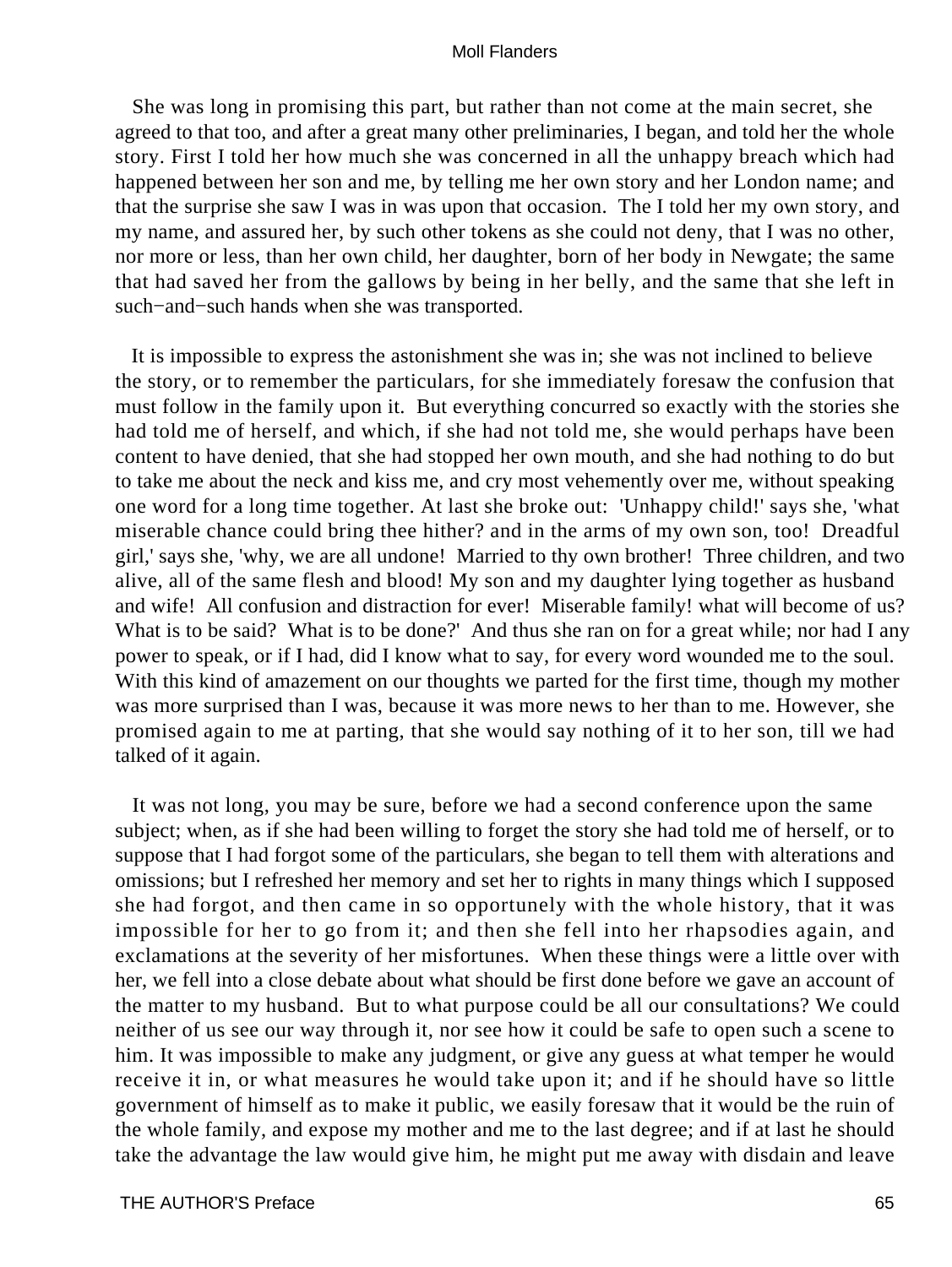me to sue for the little portion that I had, and perhaps waste it all in the suit, and then be a beggar; the children would be ruined too, having no legal claim to any of his effects; and thus I should see him, perhaps, in the arms of another wife in a few months, and be myself the most miserable creature alive.

 My mother was as sensible of this as I; and, upon the whole, we knew not what to do. After some time we came to more sober resolutions, but then it was with this misfortune too, that my mother's opinion and mine were quite different from one another, and indeed inconsistent with one another; for my mother's opinion was, that I should bury the whole thing entirely, and continue to live with him as my husband till some other event should make the discovery of it more convenient; and that in the meantime she would endeavour to reconcile us together again, and restore our mutual comfort and family peace; that we might lie as we used to do together, and so let the whole matter remain a secret as close as death. 'For, child,' says she, 'we are both undone if it comes out.'

 To encourage me to this, she promised to make me easy in my circumstances, as far as she was able, and to leave me what she could at her death, secured for me separately from my husband; so that if it should come out afterwards, I should not be left destitute, but be able to stand on my own feet and procure justice from him.

 This proposal did not agree at all with my judgment of the thing, though it was very fair and kind in my mother; but my thoughts ran quite another way.

 As to keeping the thing in our own breasts, and letting it all remain as it was, I told her it was impossible; and I asked her how she could think I could bear the thoughts of lying with my own brother. In the next place, I told her that her being alive was the only support of the discovery, and that while she owned me for her child, and saw reason to be satisfied that I was so, nobody else would doubt it; but that if she should die before the discovery, I should be taken for an impudent creature that had forged such a thing to go away from my husband, or should be counted crazed and distracted. Then I told her how he had threatened already to put me into a madhouse, and what concern I had been in about it, and how that was the thing that drove me to the necessity of discovering it to her as I had done.

 From all which I told her, that I had, on the most serious reflections I was able to make in the case, come to this resolution, which I hoped she would like, as a medium between both, viz. that she should use her endeavours with her son to give me leave to go to England, as I had desired, and to furnish me with a sufficient sum of money, either in goods along with me, or in bills for my support there, all along suggesting that he might one time or other think it proper to come over to me.

 That when I was gone, she should then, in cold blood, and after first obliging him in the solemnest manner possible to secrecy, discover the case to him, doing it gradually, and as her own discretion should guide her, so that he might not be surprised with it, and fly out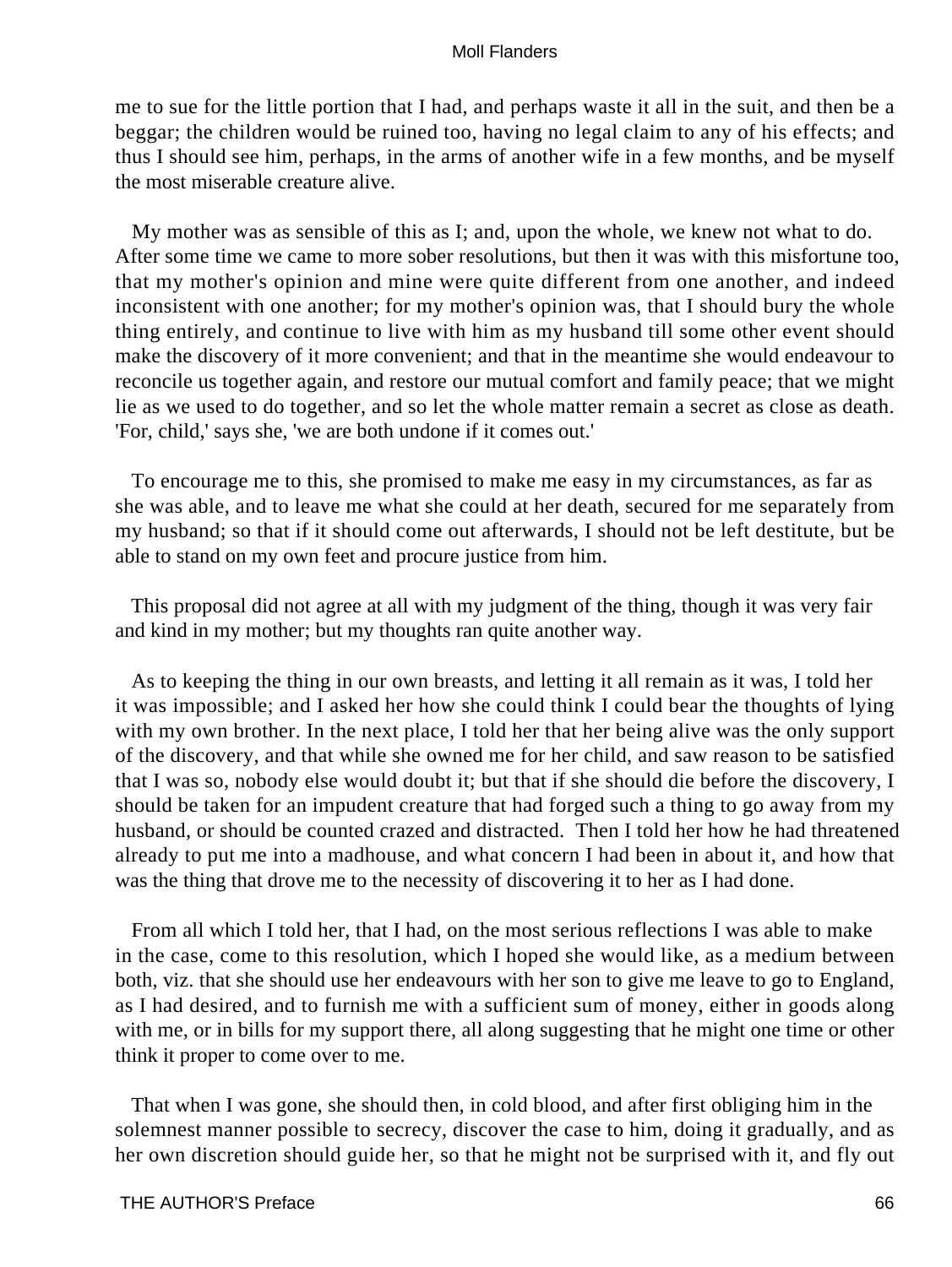into any passions and excesses on my account, or on hers; and that she should concern herself to prevent his slighting the children, or marrying again, unless he had a certain account of my being dead.

 This was my scheme, and my reasons were good; I was really alienated from him in the consequences of these things; indeed, I mortally hated him as a husband, and it was impossible to remove that riveted aversion I had to him. At the same time, it being an unlawful, incestuous living, added to that aversion, and though I had no great concern about it in point of conscience, yet everything added to make cohabiting with him the most nauseous thing to me in the world; and I think verily it was come to such a height, that I could almost as willingly have embraced a dog as have let him offer anything of that kind to me, for which reason I could not bear the thoughts of coming between the sheets with him. I cannot say that I was right in point of policy in carrying it such a length, while at the same time I did not resolve to discover the thing to him; but I am giving an account of what was, not of what ought or ought not to be.

 In their directly opposite opinion to one another my mother and I continued a long time, and it was impossible to reconcile our judgments; many disputes we had about it, but we could never either of us yield our own, or bring over the other.

 I insisted on my aversion to lying with my own brother, and she insisted upon its being impossible to bring him to consent to my going from him to England; and in this uncertainty we continued, not differing so as to quarrel, or anything like it, but so as not to be able to resolve what we should do to make up that terrible breach that was before us.

 At last I resolved on a desperate course, and told my mother my resolution, viz. that, in short, I would tell him of it myself. My mother was frighted to the last degree at the very thoughts of it; but I bid her be easy, told her I would do it gradually and softly, and with all the art and good−humour I was mistress of, and time it also as well as I could, taking him in good−humour too. I told her I did not question but, if I could be hypocrite enough to feign more affection to him than I really had, I should succeed in all my design, and we might part by consent, and with a good agreement, for I might live him well enough for a brother, though I could not for a husband.

 All this while he lay at my mother to find out, if possible, what was the meaning of that dreadful expression of mine, as he called it, which I mentioned before: namely, that I was not his lawful wife, nor my children his legal children. My mother put him off, told him she could bring me to no explanations, but found there was something that disturbed me very much, and she hoped she should get it out of me in time, and in the meantime recommended to him earnestly to use me more tenderly, and win me with his usual good carriage; told him of his terrifying and affrighting me with his threats of sending me to a madhouse, and the like, and advised him not to make a woman desperate on any account whatever.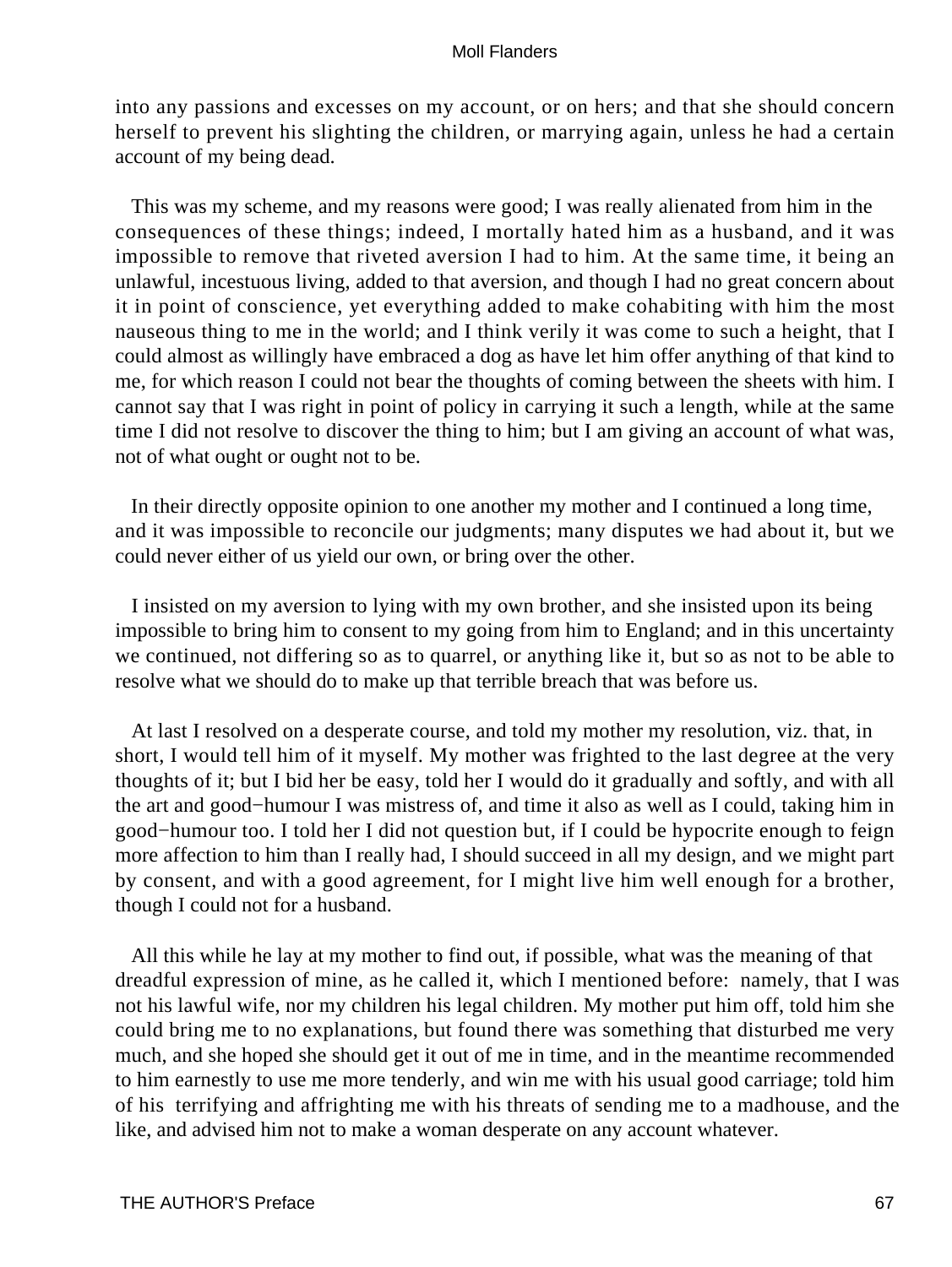He promised her to soften his behaviour, and bid her assure me that he loved me as well as ever, and that he had so such design as that of sending me to a madhouse, whatever he might say in his passion; also he desired my mother to use the same persuasions to me too, that our affections might be renewed, and we might lie together in a good understanding as we used to do.

 I found the effects of this treaty presently. My husband's conduct was immediately altered, and he was quite another man to me; nothing could be kinder and more obliging than he was to me upon all occasions; and I could do no less than make some return to it, which I did as well as I could, but it was but in an awkward manner at best, for nothing was more frightful to me than his caresses, and the apprehensions of being with child again by him was ready to throw me into fits; and this made me see that there was an absolute necessity of breaking the case to him without any more delay, which, however, I did with all the caution and reserve imaginable.

 He had continued his altered carriage to me near a month, and we began to live a new kind of life with one another; and could I have satisfied myself to have gone on with it, I believe it might have continued as long as we had continued alive together. One evening, as we were sitting and talking very friendly together under a little awning, which served as an arbour at the entrance from our house into the garden, he was in a very pleasant, agreeable humour, and said abundance of kind things to me relating to the pleasure of our present good agreement, and the disorders of our past breach, and what a satisfaction it was to him that we had room to hope we should never have any more of it.

 I fetched a deep sigh, and told him there was nobody in the world could be more delighted than I was in the good agreement we had always kept up, or more afflicted with the breach of it, and should be so still; but I was sorry to tell him that there was an unhappy circumstance in our case, which lay too close to my heart, and which I knew not how to break to him, that rendered my part of it very miserable, and took from me all the comfort of the rest.

 He importuned me to tell him what it was. I told him I could not tell how to do it; that while it was concealed from him I alone was unhappy, but if he knew it also, we should be both so; and that, therefore, to keep him in the dark about it was the kindest thing that I could do, and it was on that account alone that I kept a secret from him, the very keeping of which, I thought, would first or last be my destruction.

 It is impossible to express his surprise at this relation, and the double importunity which he used with me to discover it to him. He told me I could not be called kind to him, nay, I could not be faithful to him if I concealed it from him. I told him I thought so too, and yet I could not do it. He went back to what I had said before to him, and told me he hoped it did not relate to what I had said in my passion, and that he had resolved to forget all that as the effect of a rash, provoked spirit. I told him I wished I could forget it all too, but that it was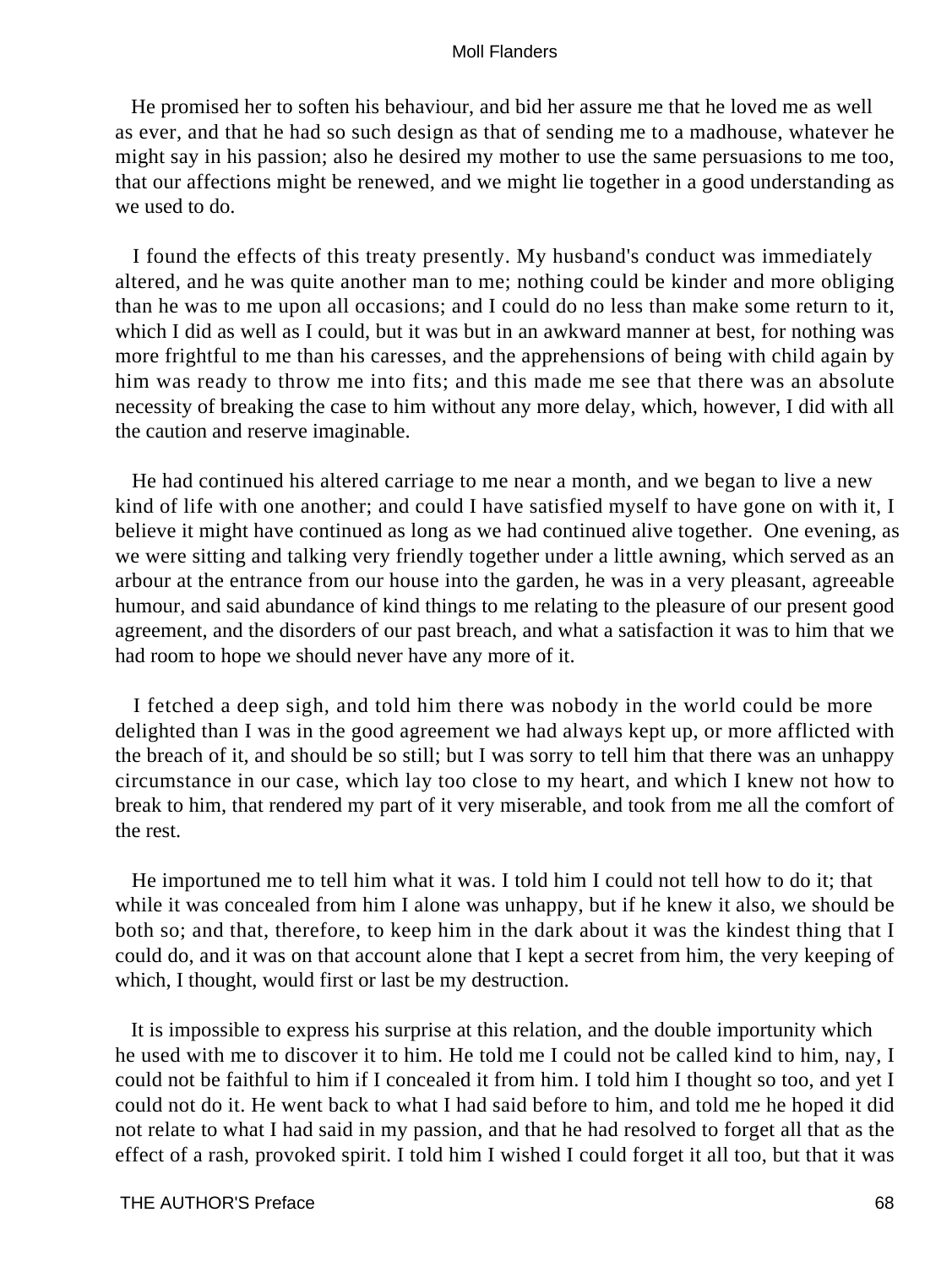not to be done, the impression was too deep, and I could not do it: it was impossible.

 He then told me he was resolved not to differ with me in anything, and that therefore he would importune me no more about it, resolving to acquiesce in whatever I did or said; only begged I should then agree, that whatever it was, it should no more interrupt our quiet and our mutual kindness.

 This was the most provoking thing he could have said to me, for I really wanted his further importunities, that I might be prevailed with to bring out that which indeed it was like death to me to conceal; so I answered him plainly that I could not say I was glad not to be importuned, thought I could not tell how to comply. 'But come, my dear,' said I, 'what conditions will you make with me upon the opening this affair to you?'

 'Any conditions in the world,' said he, 'that you can in reason desire of me.' 'Well,' said I, 'come, give it me under your hand, that if you do not find I am in any fault, or that I am willingly concerned in the causes of the misfortune that is to follow, you will not blame me, use me the worse, do my any injury, or make me be the sufferer for that which is not my fault.'

 'That,' says he, 'is the most reasonable demand in the world: not to blame you for that which is not your fault. Give me a pen and ink,' says he; so I ran in and fetched a pen, ink, and paper, and he wrote the condition down in the very words I had proposed it, and signed it with his name. "Well,' says he, 'what is next, my dear?'

 'Why,' says I, 'the next is, that you will not blame me for not discovering the secret of it to you before I knew it.'

'Very just again,' says he; 'with all my heart'; so he wrote down that also, and signed it.

 'Well, my dear,' says I, 'then I have but one condition more to make with you, and that is, that as there is nobody concerned in it but you and I, you shall not discover it to any person in the world, except your own mother; and that in all the measures you shall take upon the discovery, as I am equally concerned in it with you, though as innocent as yourself, you shall do nothing in a passion, nothing to my prejudice or to your mother's prejudice, without my knowledge and consent.'

 This a little amazed him, and he wrote down the words distinctly, but read them over and over before he signed them, hesitating at them several times, and repeating them: "My mother's prejudice! and your prejudice! What mysterious thing can this be?' However, at last he signed it.

 'Well, says I, 'my dear, I'll ask you no more under your hand; but as you are to hear the most unexpected and surprising thing that perhaps ever befell any family in the world, I beg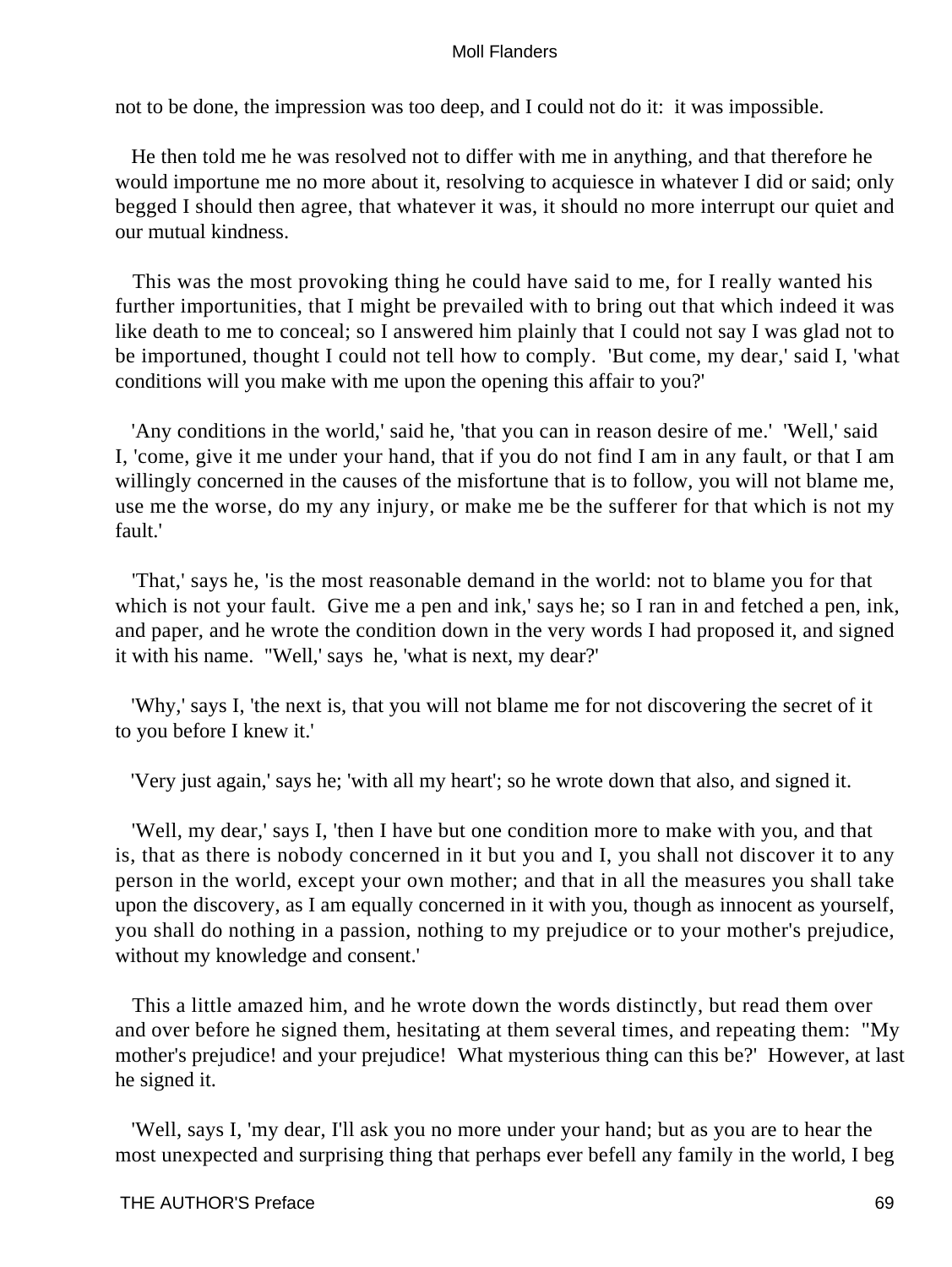you to promise me you will receive it with composure and a presence of mind suitable to a man of sense.'

 'I'll do my utmost,' says he, 'upon condition you will keep me no longer in suspense, for you terrify me with all these preliminaries.'

 "Well, then,' says I, 'it is this: as I told you before in a heat, that I was not your lawful wife, and that our children were not legal children, so I must let you know now in calmness and in kindness, but with affliction enough, that I am your own sister, and you my own brother, and that we are both the children of our mother now alive, and in the house, who is convinced of the truth of it, in a manner not to be denied or contradicted.'

 I saw him turn pale and look wild; and I said, 'Now remember your promise, and receive it with presence of mind; for who could have said more to prepare you for it than I have done? However, I called a servant, and got him a little glass of rum (which is the usual dram of that country), for he was just fainting away. When he was a little recovered, I said to him, 'This story, you may be sure, requires a long explanation, and therefore, have patience and compose your mind to hear it out, and I'll make it as short as I can'; and with this, I told him what I thought was needful of the fact, and particularly how my mother came to discover it to me, as above. 'And now, my dear,' says I, 'you will see reason for my capitulations, and that I neither have been the cause of this matter, nor could be so, and that I could know nothing of it before now.'

 'I am fully satisfied of that,' says he, 'but 'tis a dreadful surprise to me; however, I know a remedy for it all, and a remedy that shall put an end to your difficulties, without your going to England.' 'That would be strange,' said I, 'as all the rest.' 'No, no,' says he, 'I'll make it easy; there's nobody in the way of it but myself.' He looked a little disordered when he said this, but I did not apprehend anything from it at that time, believing, as it used to be said, that they who do those things never talk of them, or that they who talk of such things never do them.

 But things were not come to their height with him, and I observed he became pensive and melancholy; and in a word, as I thought, a little distempered in his head. I endeavoured to talk him into temper, and to reason him into a kind of scheme for our government in the affair, and sometimes he would be well, and talk with some courage about it; but the weight of it lay too heavy upon his thoughts, and, in short, it went so far that he made attempts upon himself, and in one of them had actually strangled himself and had not his mother come into the room in the very moment, he had died; but with the help of a Negro servant she cut him down and recovered him.

 Things were now come to a lamentable height in the family. My pity for him now began to revive that affection which at first I really had for him, and I endeavoured sincerely, by all the kind carriage I could, to make up the breach; but, in short, it had gotten too great a head,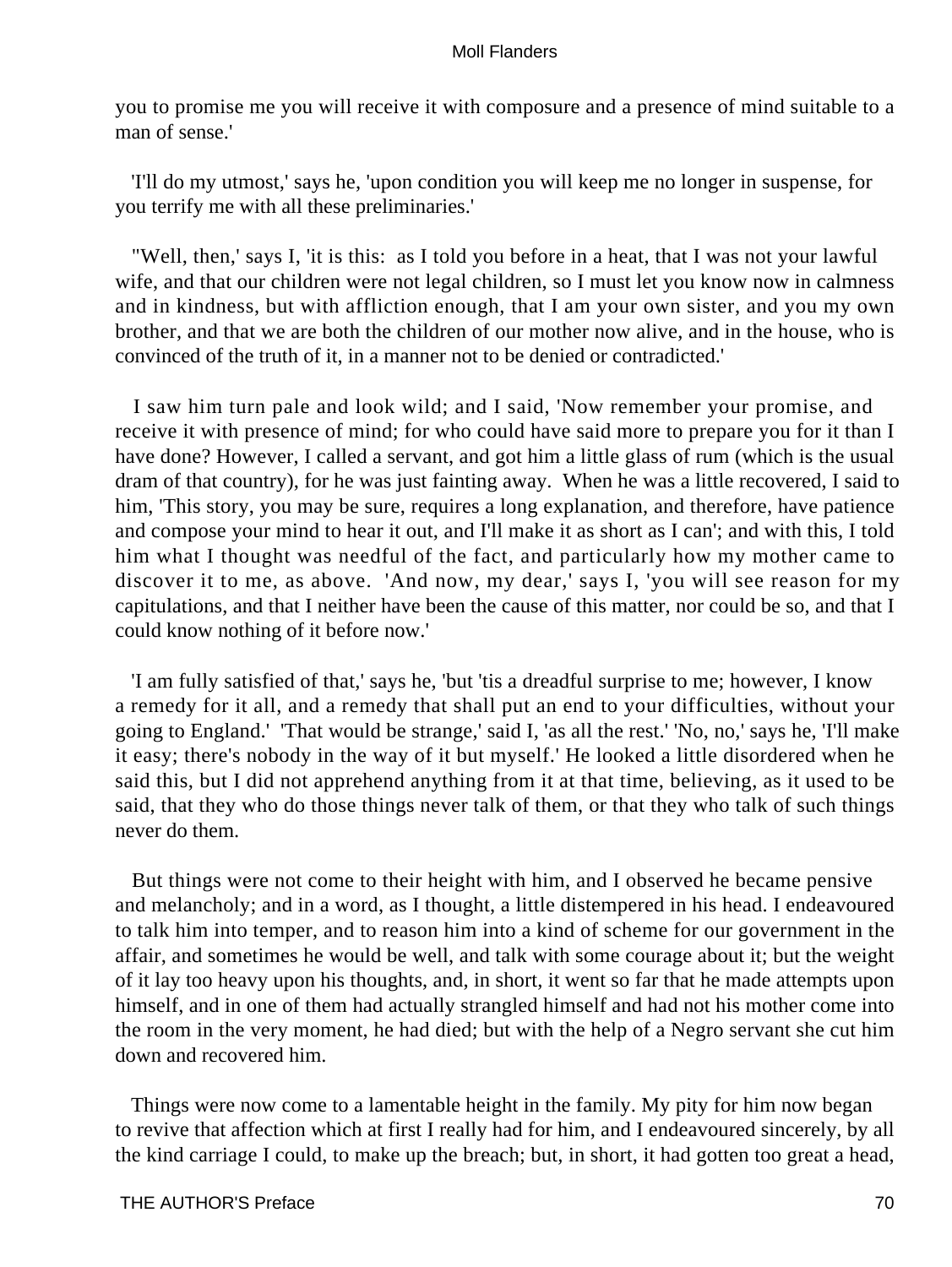it preyed upon his spirits, and it threw him into a long, lingering consumption, though it happened not to be mortal. In this distress I did not know what to do, as his life was apparently declining, and I might perhaps have married again there, very much to my advantage; it had been certainly my business to have stayed in the country, but my mind was restless too, and uneasy; I hankered after coming to England, and nothing would satisfy me without it.

 In short, by an unwearied importunity, my husband, who was apparently decaying, as I observed, was at last prevailed with; and so my own fate pushing me on, the way was made clear for me, and my mother concurring, I obtained a very good cargo for my coming to England.

When I parted with my brother (for such I am now to call him), we agreed that after I arrived he should pretend to have an account that I was dead in England, and so might marry again when he would. He promised, and engaged to me to correspond with me as a sister, and to assist and support me as long as I lived; and that if he died before me, he would leave sufficient to his mother to take care of me still, in the name of asister, and he was in some respects careful of me, when he heard of me; but it was so oddly managed that I felt the disappointments very sensibly afterwards, as you shall hear in its time.

 I came away for England in the month of August, after I had been eight years in that country; and now a new scene of misfortunes attended me, which perhaps few women have gone through the life of.

We had an indifferent good voyage till we came just upon the coast of England, and where we arrived in two−and−thirty days, but were then ruffled with two or three storms, one of which drove us away to the coast of Ireland, and we put in at Kinsdale. We remained there about thirteen days, got some refreshment on shore, and put to sea again, though we met with very bad weather again, in which the ship sprung her mainmast, as they called it, for I knew not what they meant. But we got at last into Milford Haven, in Wales, where, though it was remote from our port, yet having my foot safe upon the firm ground of my native country, the isle of Britain, I resolved to venture it no more upon the waters, which had been so terrible to me; so getting my clothes and money on shore, with my bills of loading and other papers, I resolved to come for London, and leave the ship to get to her port as she could; the port whither she was bound was to Bristol, where my brother's chief correspondent lived.

 I got to London in about three weeks, where I heard a little while after that the ship was arrived in Bristol, but at the same time had the misfortune to know that by the violent weather she had been in, and the breaking of her mainmast, she had great damage on board, and that a great part of her cargo was spoiled.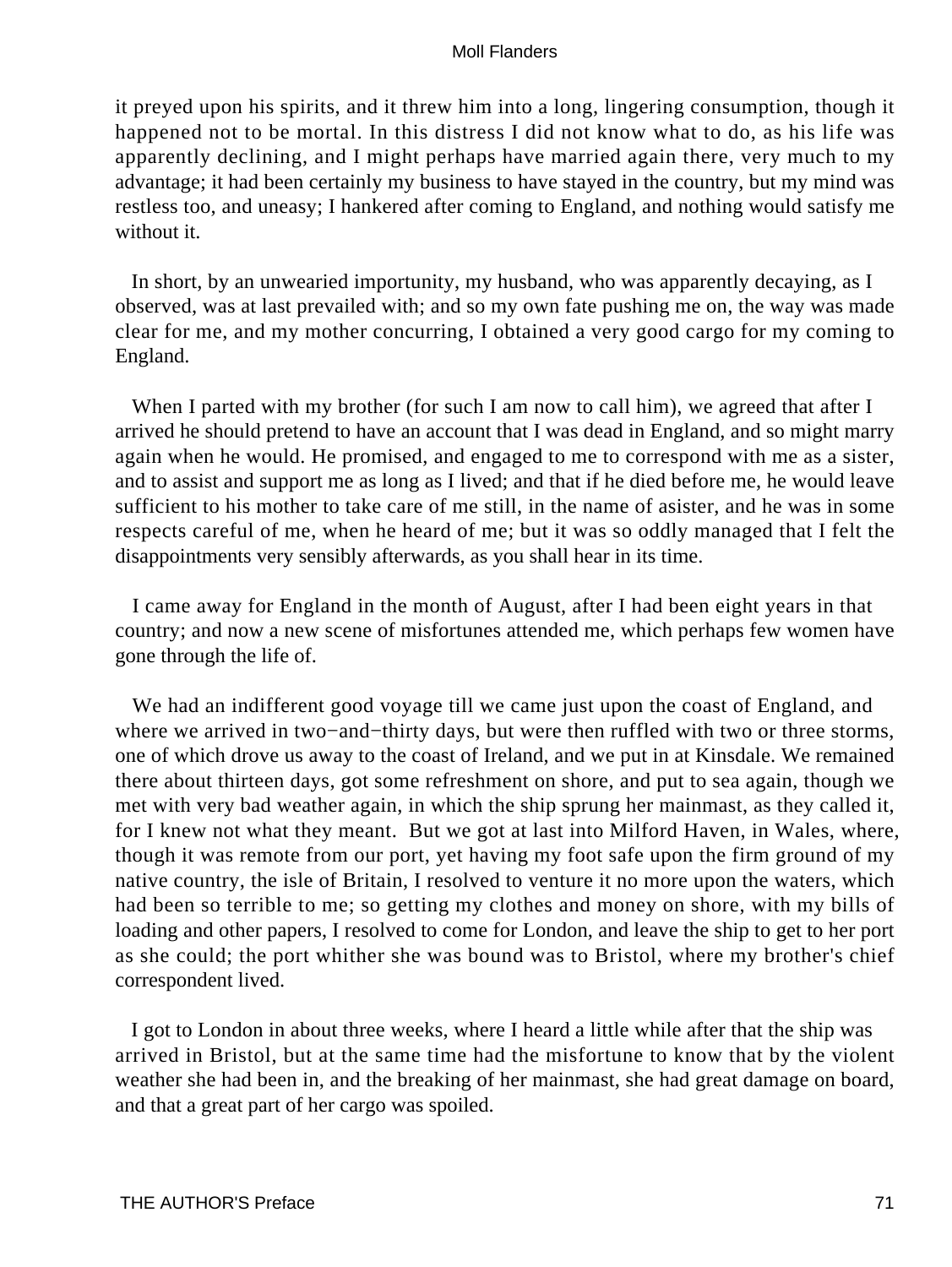I had now a new scene of life upon my hands, and a dreadful appearance it had. I was come away with a kind of final farewell. What I brought with me was indeed considerable, had it come safe, and by the help of it, I might have married again tolerably well; but as it was, I was reduced to between two or three hundred pounds in the whole, and this without any hope of recruit. I was entirely without friends, nay, even so much as without acquaintance, for I found it was absolutely necessary not to revive former acquaintances; and as for my subtle friend that set me up formerly for a fortune, she was dead, and her husband also; as I was informed, upon sending a person unknown to inquire.

 The looking after my cargo of goods soon after obliged me to take a journey to Bristol, and during my attendance upon that affair I took the diversion of going to the Bath, for as I was still far from being old, so my humour, which was always gay, continued so to an extreme; and being now, as it were, a woman of fortune though I was a woman without a fortune, I expected something or other might happen in my way that might mend my circumstances, as had been my case before.

 The Bath is a place of gallantry enough; expensive, and full of snares. I went thither, indeed, in the view of taking anything that might offer, but I must do myself justice, as to protest I knew nothing amiss; I meant nothing but in an honest way, nor had I any thoughts about me at first that looked the way which afterwards I suffered them to be guided.

 Here I stayed the whole latter season, as it is called there, and contracted some unhappy acquaintances, which rather prompted the follies I fell afterwards into than fortified me against them. I lived pleasantly enough, kept good company, that is to say, gay, fine company; but had the discouragement to find this way of living sunk me exceedingly, and that as I had no settled income, so spending upon the main stock was but a certain kind of bleeding to death; and this gave me many sad reflections in the interval of my other thoughts. However, I shook them off, and still flattered myself that something or other might offer for my advantage.

 But I was in the wrong place for it. I was not now at Redriff, where, if I had set myself tolerably up, some honest sea captain or other might have talked with me upon the honourable terms of matrimony; but I was at the Bath, where men find a mistress sometimes, but very rarely look for a wife; and consequently all the particular acquaintances a woman can expect to make there must have some tendency that way.

 I had spent the first season well enough; for though I had contracted some acquaintance with a gentleman who came to the Bath for his diversion, yet I had entered into no felonious treaty, as it might be called. I had resisted some casual offers of gallantry, and had managed that way well enough. I was not wicked enough to come into the crime for the mere vice of it, and I had no extraordinary offers made me that tempted me with the main thing which I wanted.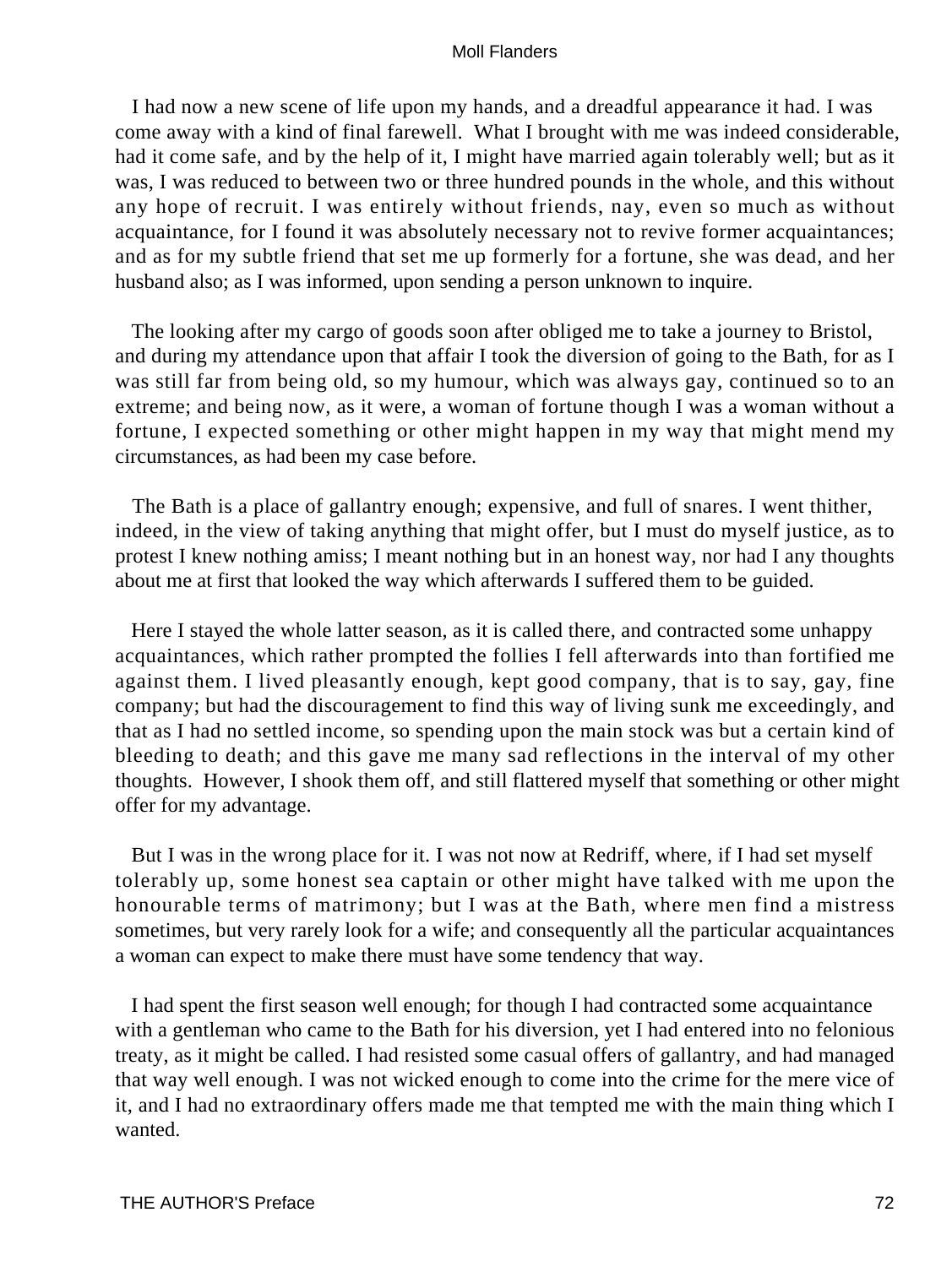However, I went this length the first season, viz. I contracted an acquaintance with a woman in whose house I lodged, who, though she did not keep an ill house, as we call it, yet had none of the best principles in herself. I had on all occasions behaved myself so well as not to get the least slur upon my reputation on any account whatever, and all the men that I had conversed with were of so good reputation that I had not given the least reflection by conversing with them; nor did any of them seem to think there was room for a wicked correspondence, if they had any of them offered it; yet there was one gentleman, as above, who always singled me out for the diversion of my company, as he called it, which, as he was pleased to say, was very agreeable to him, but at that time there was no more in it.

 I had many melancholy hours at the Bath after the company was gone; for though I went to Bristol sometime for the disposing my effects, and for recruits of money, yet I chose to come back to Bath for my residence, because being on good terms with the woman in whose house I lodged in the summer, I found that during the winter I lived rather cheaper there than I could do anywhere else. Here, I say, I passed the winter as heavily as I had passed the autumn cheerfully; but having contracted a nearer intimacy with the said woman in whose house I lodged, I could not avoid communicating to her something of what lay hardest upon my mind and particularly the narrowness of my circumstances, and the loss of my fortune by the damage of my goods at sea. I told her also, that I had a mother and a brother in Virginia in good circumstances; and as I had really written back to my mother in particular to represent my condition, and the great loss I had received, which indeed came to almost £500, so I did not fail to let my new friend know that I expected a supply from thence, and so indeed I did; and as the ships went from Bristol to York River, in Virginia, and back again generally in less time from London, and that my brother corresponded chiefly at Bristol, I thought it was much better for me to wait here for my returns than to go to London, where also I had not the least acquaintance.

 My new friend appeared sensibly affected with my condition, and indeed was so very kind as to reduce the rate of my living with her to so low a price during the winter, that she convinced me she got nothing by me; and as for lodging, during the winter I paid nothing at all.

When the spring season came on, she continued to be as king to me as she could, and I lodged with her for a time, till it was found necessary to do otherwise. She had some persons of character that frequently lodged in her house, and in particular the gentleman who, as I said, singled me out for his companion the winter before; and he came down again with another gentleman in his company and two servants, and lodged in the same house. I suspected that my landlady had invited him thither, letting him know that I was still with her; but she denied it, and protested to me that she did not, and he said the same.

 In a word, this gentleman came down and continued to single me out for his peculiar confidence as well as conversation. He was a complete gentleman, that must be confessed, and his company was very agreeable to me, as mine, if I might believe him, was to him. He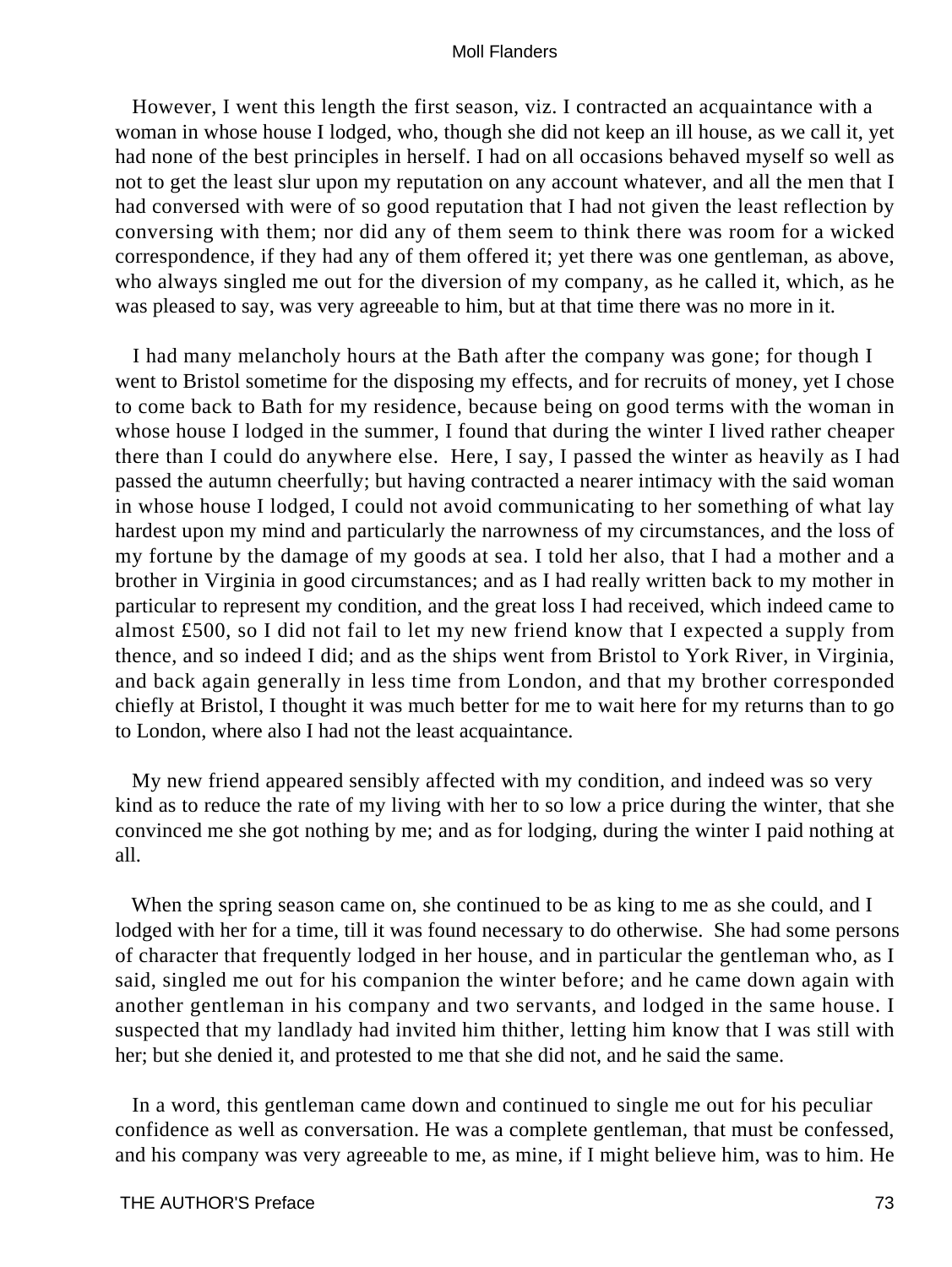made no professions to be but of an extraordinary respect, and he had such an opinion of my virtue, that, as he often professed, he believed if he should offer anything else, I should reject him with contempt. He soon understood from me that I was a widow; that I had arrived at Bristol from Virginia by the last ships; and that I waited at Bath till the next Virginia fleet should arrive, by which I expected considerable effects. I understood by him, and by others of him, that he had a wife, but that the lady was distempered in her head, and was under the conduct of her own relations, which he consented to, to avoid any reflections that might (as was not unusual in such cases) be cast on him for mismanaging her cure; and in the meantime he came to the Bath to divert his thoughts from the disturbance of such a melancholy circumstance as that was.

 My landlady, who of her own accord encouraged the correspondence on all occasions, gave me an advantageous character of him, as a man of honour and of virtue, as well as of great estate. And indeed I had a great deal of reason to say so of him too; for though we lodged both on a floor, and he had frequently come into my chamber, even when I was in bed, and I also into his when he was in bed, yet he never offered anything to me further than a kiss, or so much as solicited me to anything till long after, as you shall hear.

 I frequently took notice to my landlady of his exceeding modesty, and she again used to tell me, she believed it was so from the beginning; however, she used to tell me that she thought I ought to expect some gratification from him for my company, for indeed he did, as it were, engross me, and I was seldom from him. I told her I had not given him the least occasion to think I wanted it, or that I would accept of it from him. She told me she would take that part upon her, and she did so, and managed it so dexterously, that the first time we were together alone, after she had talked with him, he began to inquire a little into my circumstances, as how I had subsisted myself since I came on shore, and whether I did not want money. I stood off very boldly. I told him that though my cargo of tobacco was damaged, yet that it was not quite lost; that the merchant I had been consigned to had so honestly managed for me that I had not wanted, and that I hoped, with frugal management, I should make it hold out till more would come, which I expected by the next fleet; that in the meantime I had retrenched my expenses, and whereas I kept a maid last season, now I lived without; and whereas I had a chamber and a dining–room then on the first floor, as he knew, I now had but one room, two pair of stairs, and the like. 'But I live,' said I, 'as well satisfied now as I did then'; adding, that his company had been a means to make me live much more cheerfully than otherwise I should have done, for which I was much obliged to him; and so I put off all room for any offer for the present. However, it was not long before he attacked me again, and told me he found that I was backward to trust him with the secret of my circumstances, which he was sorry for; assuring me that he inquired into it with no design to satisfy his own curiosity, but merely to assist me, if there was any occasion; but since I would not own myself to stand in need of any assistance, he had but one thing more to desire of me, and that was, that I would promise him that when I was any way straitened, or like to be so, I would frankly tell him of it, and that I would make use of him with the same freedom that he made the offer; adding, that I should always find I had a true friend, though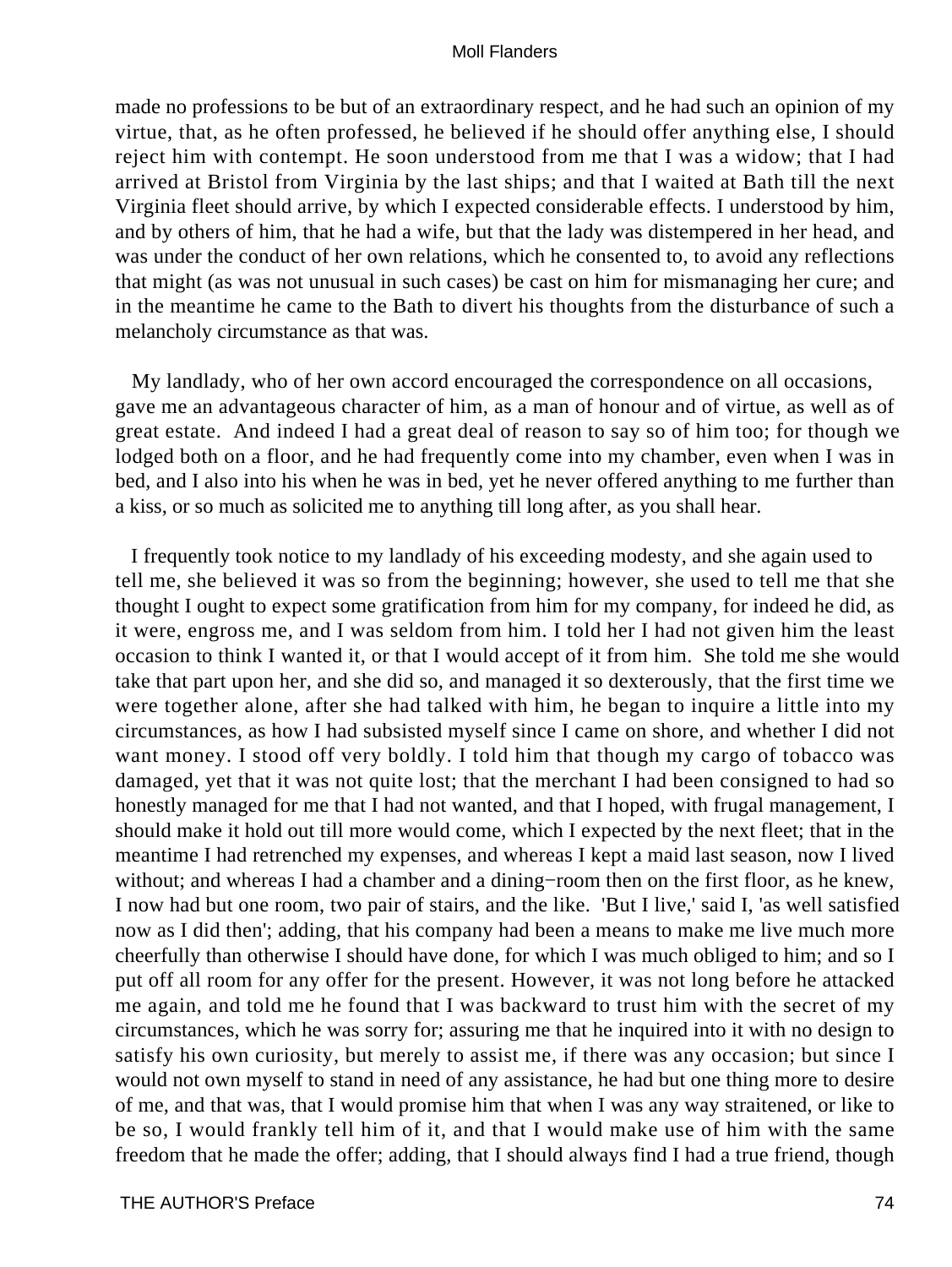perhaps I was afraid to trust him.

 I omitted nothing that was fit to be said by one infinitely obliged, to let him know that I had a due sense of his kindness; and indeed from that time I did not appear so much reserved to him as I had done before, though still within the bounds of the strictest virtue on both sides; but how free soever our conversation was, I could not arrive to that sort of freedom which he desired, viz. to tell him I wanted money, though I was secretly very glad of his offer.

 Some weeks passed after this, and still I never asked him for money; when my landlady, a cunning creature, who had often pressed me to it, but found that I could not do it, makes a story of her own inventing, and comes in bluntly to me when we were together. 'Oh, widow!' says she, 'I have bad news to tell you this morning.' 'What is that?' said I; 'are the Virginia ships taken by the French?' – for that was my fear. 'No, no,' says she, 'but the man you sent to Bristol yesterday for money is come back, and says he has brought none.'

 Now I could by no means like her project; I though it looked too much like prompting him, which indeed he did not want, and I clearly that I should lose nothing by being backward to ask, so I took her up short. 'I can't image why he should say so to you,' said I, 'for I assure you he brought me all the money I sent him for, and here it is,' said I (pulling out my purse with about twelve guineas in it); and added, 'I intend you shall have most of it by and by.'

 He seemed distasted a little at her talking as she did at first, as well as I, taking it, as I fancied he would, as something forward of her; but when he saw me give such an answer, he came immediately to himself again. The next morning we talked of it again, when I found he was fully satisfied, and, smiling, said he hoped I would not want money and not tell him of it, and that I had promised him otherwise. I told him I had been very much dissatisfied at my landlady's talking so publicly the day before of what she had nothing to do with; but I supposed she wanted what I owed her, which was about eight guineas, which I had resolved to give her, and had accordingly given it her the same night she talked so foolishly.

 He was in a might good humour when he heard me say I had paid her, and it went off into some other discourse at that time. But the next morning, he having heard me up about my room before him, he called to me, and I answering, he asked me to come into his chamber. He was in bed when I came in, and he made me come and sit down on his bedside, for he said he had something to say to me which was of some moment. After some very kind expressions, he asked me if I would be very honest to him, and give a sincere answer to one thing he would desire of me. After some little cavil at the word 'sincere,' and asking him if I had ever given him any answers which were not sincere, I promised him I would. Why, then, his request was, he said, to let him see my purse. I immediately put my hand into my pocket, and, laughing to him, pulled it out, and there was in it three guineas and a half. Then he asked me if there was all the money I had. I told him No, laughing again, not by a great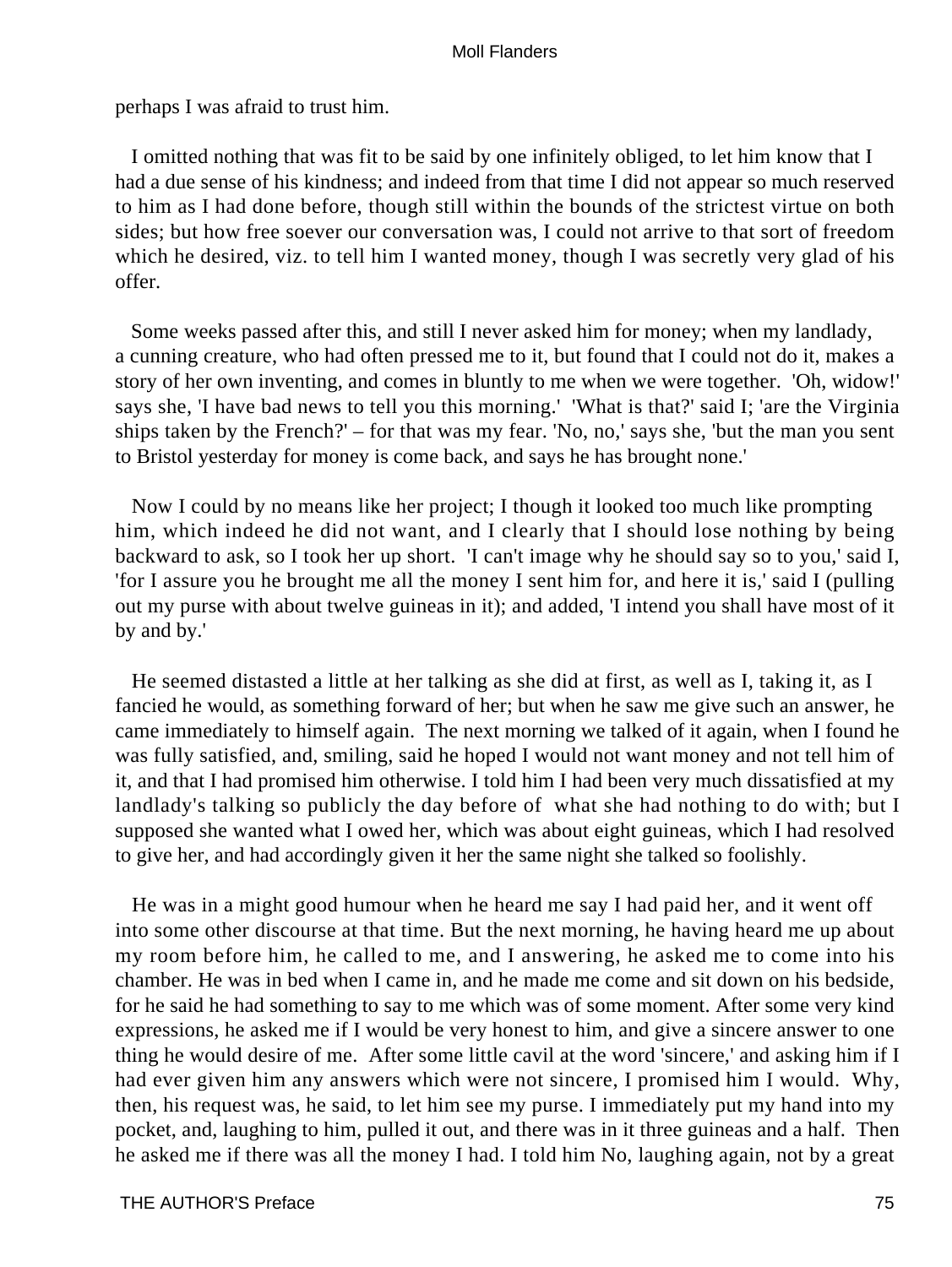deal.

Well, then, he said, he would have me promise to go and fetch him all the money I had, every farthing. I told him I would, and I went into my chamber and fetched him a little private drawer, where I had about six guineas more, and some silver, and threw it all down upon the bed, and told him there was all my wealth, honestly to a shilling. He looked a little at it, but did not tell it, and huddled it all into the drawer again, and then reaching his pocket, pulled out a key, and bade me open a little walnut−tree box he had upon the table, and bring him such a drawer, which I did. In which drawer there was a great deal of money in gold, I believe near two hundred guineas, but I knew not how much. He took the drawer, and taking my hand, made me put it in and take a whole handful. I was backward at that, but he held my hand hard in his hand, and put it into the drawer, and made me take out as many guineas almost as I could well take up at once.

 When I had done so, he made me put them into my lap, and took my little drawer, and poured out all my money among his, and bade me get me gone, and carry it all home into my own chamber.

 I relate this story the more particularly because of the good−humour there was in it, and to show the temper with which we conversed. It was not long after this but he began every day to find fault with my clothes, with my laces and headdresses, and, in a word, pressed me to buy better; which, by the way, I was willing enough to do, though I did not seem to be so, for I loved nothing in the world better than fine clothes. I told him I must housewife the money he had lent me, or else I should not be able to pay him again. He then told me, in a few words, that as he had a sincere respect for me, and knew my circumstances, he had not lent me that money, but given it me, and that he thought I had merited it from him by giving him my company so entirely as I had done. After this he made me take a maid, and keep house, and his friend that come with him to Bath being gone, he obliged me to diet him, which I did very willingly, believing, as it appeared, that I should lose nothing by it, not did the woman of the house fail to find her account in it too.

 We had lived thus near three months, when the company beginning to wear away at the Bath, he talked of going away, and fain he would have me to go to London with him. I was not very easy in that proposal, not knowing what posture I was to live in there, or how he might use me. But while this was in debate he fell very sick; he had gone out to a place in Somersetshire, called Shepton, where he had some business and was there taken very ill, and so ill that he could not travel; so he sent his man back to Bath, to beg me that I would hire a coach and come over to him. Before he went, he had left all his money and other things of value with me, and what to do with them I did not know, but I secured them as well as I could, and locked up the lodgings and went to him, where I found him very ill indeed; however, I persuaded him to be carried in a litter to the Bath, where there was more help and better advice to be had.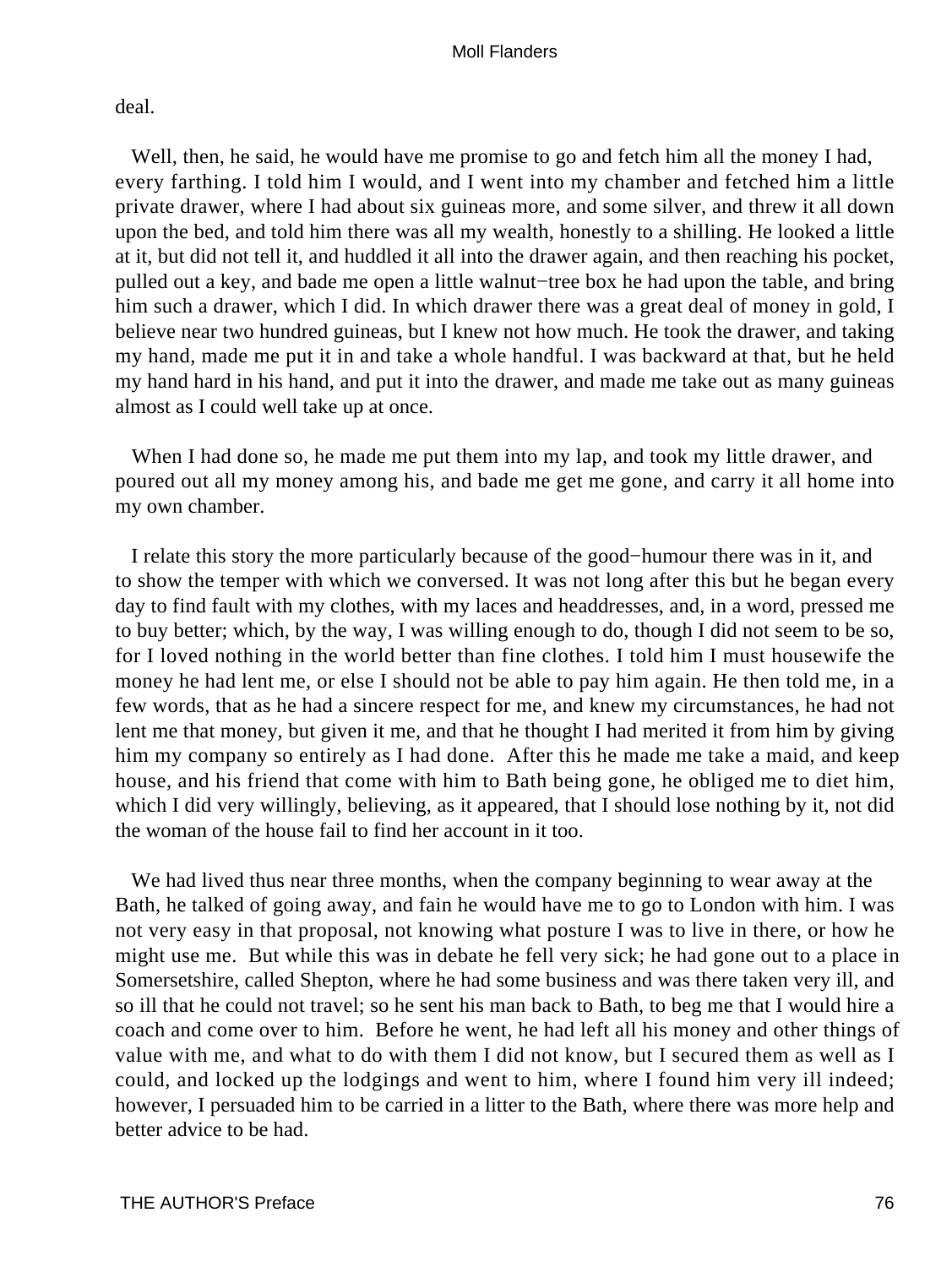He consented, and I brought him to the Bath, which was about fifteen miles, as I remember. Here he continued very ill of a fever, and kept his bed five weeks, all which time I nursed him and tended him myself, as much and as carefully as if I had been his wife; indeed, if I had been his wife I could not have done more. I sat up with him so much and so often, that at last, indeed, he would not let me sit up any longer, and then I got a pallet−bed into his room, and lay in it just at his bed's feet.

 I was indeed sensibly affected with his condition, and with the apprehension of losing such a friend as he was, and was like to be to me, and I used to sit and cry by him many hours together. However, at last he grew better, and gave hopes that he would recover, as indeed he did, though very slowly.

Were it otherwise than what I am going to say, I should not be backward to disclose it, as it is apparent I have done in other cases in this account; but I affirm, that through all this conversation, abating the freedom of coming into the chamber when I or he was in bed, and abating the necessary offices of attending him night and day when he was sick, there had not passed the least immodest word or action between us. Oh that it had been so to the last!

 After some time he gathered strength and grew well apace, and I would have removed my pallet−bed, but he would not let me, till he was able to venture himself without anybody to sit up with him, and then I removed to my own chamber.

 He took many occasions to express his sense of my tenderness and concern for him; and when he grew quite well, he made me a present of fifty guineas for my care and, as he called it, for hazarding my life to save his.

 And now he made deep protestations of a sincere inviolable affection for me, but all along attested it to be with the utmost reserve for my virtue and his own. I told him I was fully satisfied of it. He carried it that length that he protested to me, that if he was naked in bed with me, he would as sacredly preserve my virtue as he would defend it if I was assaulted by a ravisher. I believed him, and told him I did so; but this did not satisfy him, he would, he said, wait for some opportunity to give me an undoubted testimony of it.

 It was a great while after this that I had occasion, on my own business, to go to Bristol, upon which he hired me a coach, and would go with me, and did so; and now indeed our intimacy increased. From Bristol he carried me to Gloucester, which was merely a journey of pleasure, to take the air; and here it was our hap to have no lodging in the inn but in one large chamber with two beds in it. The master of the house going up with us to show his rooms, and coming into that room, said very frankly to him, 'Sir, it is none of my business to inquire whether the lady be your spouse or no, but if not, you may lie as honestly in these two beds as if you were in two chambers,' and with that he pulls a great curtain which drew quite across the room and effectually divided the beds. 'Well,' says my friend, very readily, 'these beds will do, and as for the rest, we are too near akin to lie together, though we may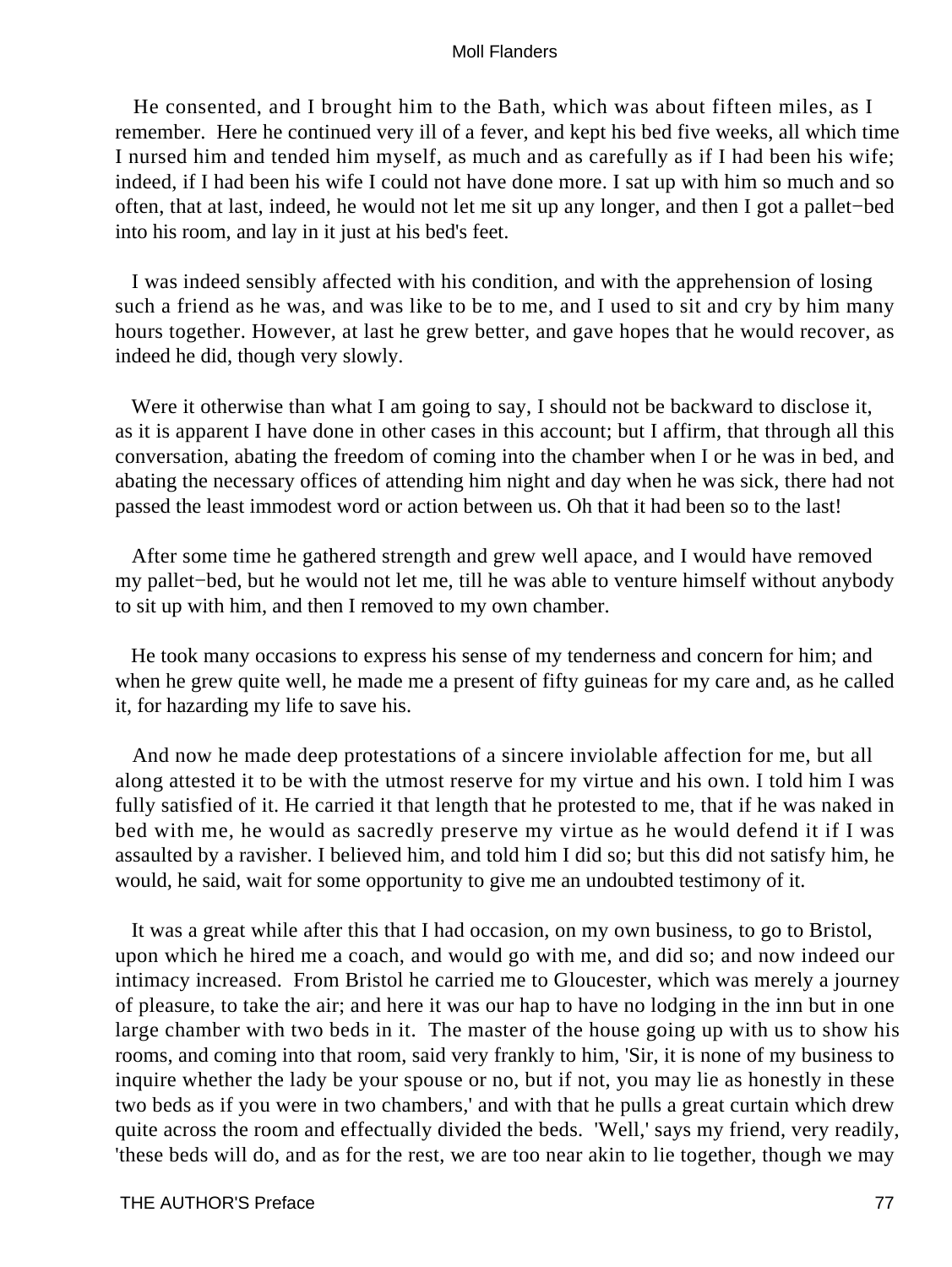lodge near one another'; and this put an honest face on the thing too. When we came to go to bed, he decently went out of the room till I was in bed, and then went to bed in the bed on his own side of the room, but lay there talking to me a great while.

 At last, repeating his usual saying, that he could lie naked in the bed with me and not offer me the least injury, he starts out of his bed. 'And now, my dear,' says he, 'you shall see how just I will be to you, and that I can keep my word,' and away he comes to my bed.

 I resisted a little, but I must confess I should not have resisted him much if he had not made those promises at all; so after a little struggle, as I said, I lay still and let him come to bed. When he was there he took me in his arms, and so I lay all night with him, but he had no more to do with me, or offered anything to me, other than embracing me, as I say, in his arms, no, not the whole night, but rose up and dressed him in the morning, and left me as innocent for him as I was the day I was born.

 This was a surprising thing to me, and perhaps may be so to others, who know how the laws of nature work; for he was a strong, vigorous, brisk person; nor did he act thus on a principle of religion at all, but of mere affection; insisting on it, that though I was to him to most agreeable woman in the world, yet, because he loved me, he could not injure me.

 I own it was a noble principle, but as it was what I never understood before, so it was to me perfectly amazing. We traveled the rest of the journey as we did before, and came back to the Bath, where, as he had opportunity to come to me when he would, he often repeated the moderation, and I frequently lay with him, and he with me, and although all the familiarities between man and wife were common to us, yet he never once offered to go any farther, and he valued himself much upon it. I do not say that I was so wholly pleased with it as he thought I was, for I own much wickeder than he, as you shall hear presently.

 We lived thus near two years, only with this exception, that he went three times to London in that time, and once he continued there four months; but, to do him justice, he always supplied me with money to subsist me very handsomely.

 Had we continued thus, I confess we had had much to boast of; but as wise men say, it is ill venturing too near the brink of a command, so we found it; and here again I must do him the justice to own that the first breach was not on his part. It was one night that we were in bed together warm and merry, and having drunk, I think, a little more wine that night, both of us, than usual, although not in the least to disorder either of us, when, after some other follies which I cannot name, and being clasped close in his arms, I told him (I repeat it with shame and horror of soul) that I could find in my heart to discharge him of his engagement for one night and no more.

 He took me at my word immediately, and after that there was no resisting him; neither indeed had I any mind to resist him any more, let what would come of it.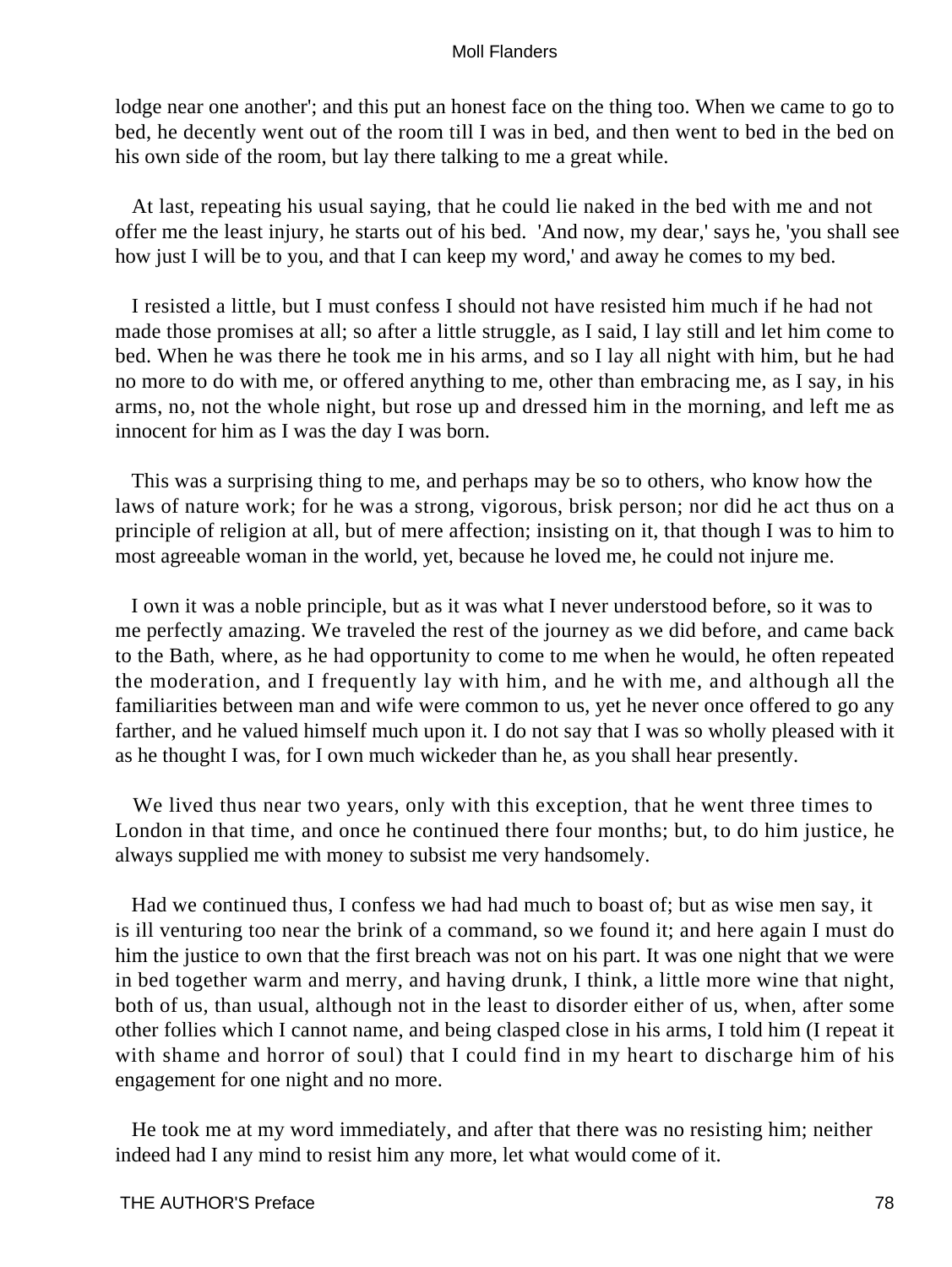Thus the government of our virtue was broken, and I exchanged the place of friend for that unmusical, harsh−sounding title of whore. In the morning we were both at our penitentials; I cried very heartily, he expressed himself very sorry; but that was all either of us could do at that time, and the way being thus cleared, and the bars of virtue and conscience thus removed, we had the less difficult afterwards to struggle with.

 It was but a dull kind of conversation that we had together for all the rest of that week; I looked on him with blushes, and every now and then started that melancholy objection, 'What if I should be with child now? What will become of me then?' He encouraged me by telling me, that as long as I was true to him, he would be so to me; and since it was gone such a length (which indeed he never intended), yet if I was with child, he would take care of that, and of me too. This hardened us both. I assured him if I was with child, I would die for want of a midwife rather than name him as the father of it; and he assured me I should never want if I should be with child. These mutual assurances hardened us in the thing, and after this we repeated the crime as often as we pleased, till at length, as I had feared, so it came to pass, and I was indeed with child.

 After I was sure it was so, and I had satisfied him of it too, we began to think of taking measures for the managing it, and I proposed trusting the secret to my landlady, and asking her advice, which he agreed to. My landlady, a woman (as I found) used to such things, made light of it; she said she knew it would come to that at last, and made us very merry about it. As I said above, we found her an experienced old lady at such work; she undertook everything, engaged to procure a midwife and a nurse, to satisfy all inquiries, and bring us off with reputation, and she did so very dexterously indeed.

 When I grew near my time she desired my gentleman to go away to London, or make as if he did so. When he was gone, she acquainted the parish officers that there was a lady ready to lie in at her house, but that she knew her husband very well, and gave them, as she pretended, an account of his name, which she called Sir Walter Cleve; telling them he was a very worthy gentleman, and that she would answer for all inquiries, and the like. This satisfied the parish officers presently, and I lay in with as much credit as I could have done if I had really been my Lady Cleve, and was assisted in my travail by three or four of the best citizens' wives of Bath who lived in the neighbourhood, which, however, made me a little the more expensive to him. I often expressed my concern to him about it, but he bid me not be concerned at it.

 As he had furnished me very sufficiently with money for the extraordinary expenses of my lying in, I had everything very handsome about me, but did not affect to be gay or extravagant neither; besides, knowing my own circumstances, and knowing the world as I had done, and that such kind of things do not often last long, I took care to lay up as much money as I could for a wet day, as I called it; making him believe it was all spent upon the extraordinary appearance of things in my lying in.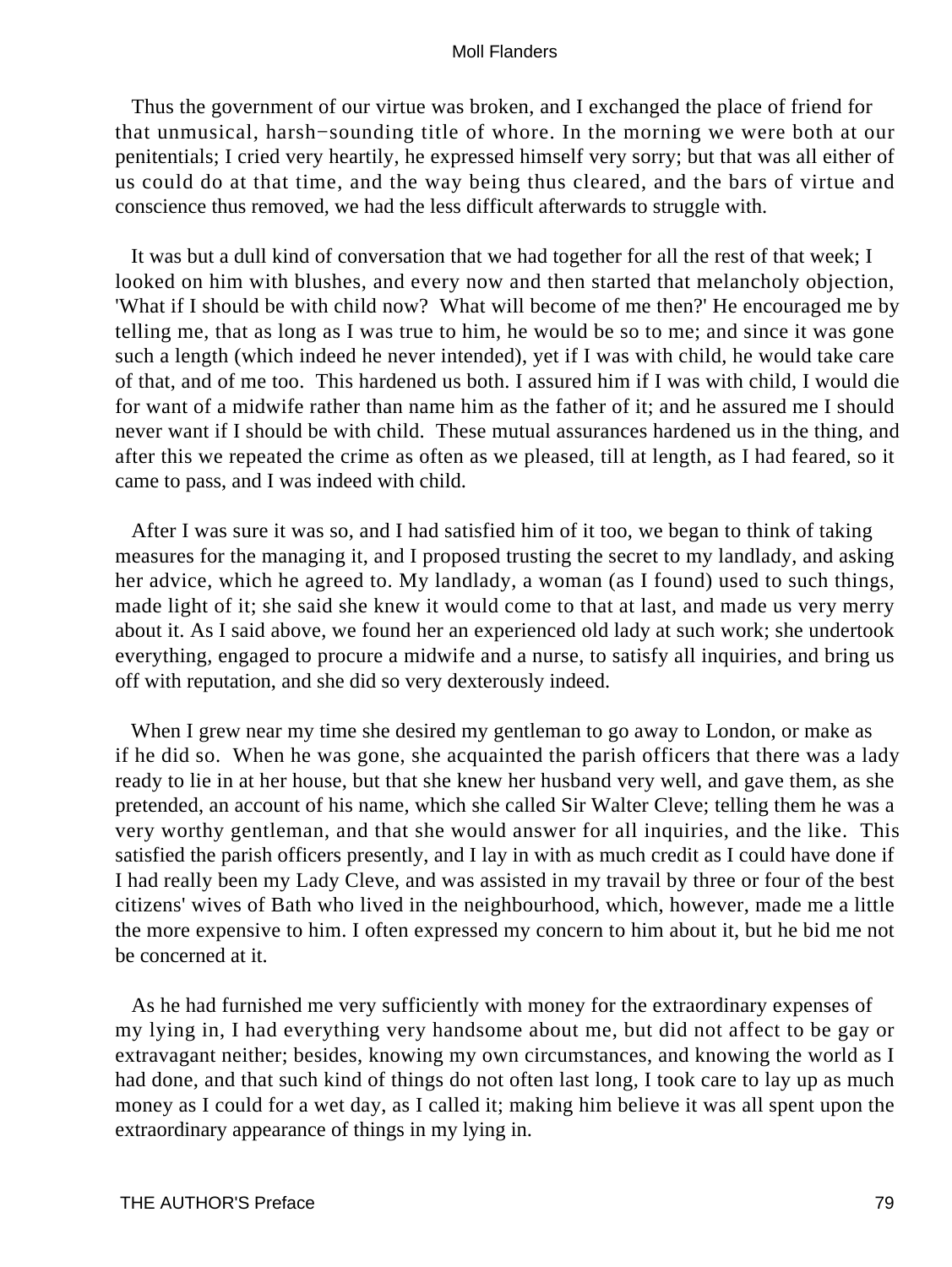By this means, and including what he had given me as above, I had at the end of my lying in about two hundred guineas by me, including also what was left of my own.

 I was brought to bed of a fine boy indeed, and a charming child it was; and when he heard of it he wrote me a very kind, obliging letter about it, and then told me, he thought it would look better for me to come away for London as soon as I was up and well; that he had provided apartments for me at Hammersmith, as if I came thither only from London; and that after a little while I should go back to the Bath, and he would go with me.

 I liked this offer very well, and accordingly hired a coach on purpose, and taking my child, and a wet−nurse to tend and suckle it, and a maid−servant with me, away I went for London.

 He met me at Reading in his own chariot, and taking me into that, left the servant and the child in the hired coach, and so he brought me to my new lodgings at Hammersmith; with which I had abundance of reason to be very well pleased, for they were very handsome rooms, and I was very well accommodated.

 And now I was indeed in the height of what I might call my prosperity, and I wanted nothing but to be a wife, which, however, could not be in this case, there was no room for it; and therefore on all occasions I studied to save what I could, as I have said above, against a time of scarcity, knowing well enough that such things as these do not always continue; that men that keep mistresses often change them, grow weary of them, or jealous of them, or something or other happens to make them withdraw their bounty; and sometimes the ladies that are thus well used are not careful by a prudent conduct to preserve the esteem of their persons, or the nice article of their fidelity, and then they are justly cast off with contempt.

 But I was secured in this point, for as I had no inclination to change, so I had no manner of acquaintance in the whole house, and so no temptation to look any farther. I kept no company but in the family when I lodged, and with the clergyman's lady at next door; so that when he was absent I visited nobody, nor did he ever find me out of my chamber or parlour whenever he came down; if I went anywhere to take the air, it was always with him.

 The living in this manner with him, and his with me, was certainly the most undesigned thing in the world; he often protested to me, that when he became first acquainted with me, and even to the very night when we first broke in upon our rules, he never had the least design of lying with me; that he always had a sincere affection for me, but not the least real inclination to do what he had done. I assured him I never suspected him; that if I had I should not so easily have yielded to the freedom which brought it on, but that it was all a surprise, and was owing to the accident of our having yielded too far to our mutual inclinations that night; and indeed I have often observed since, and leave it as a caution to the readers of this story, that we ought to be cautious of gratifying our inclinations in loose and lewd freedoms, lest we find our resolutions of virtue fail us in the junction when their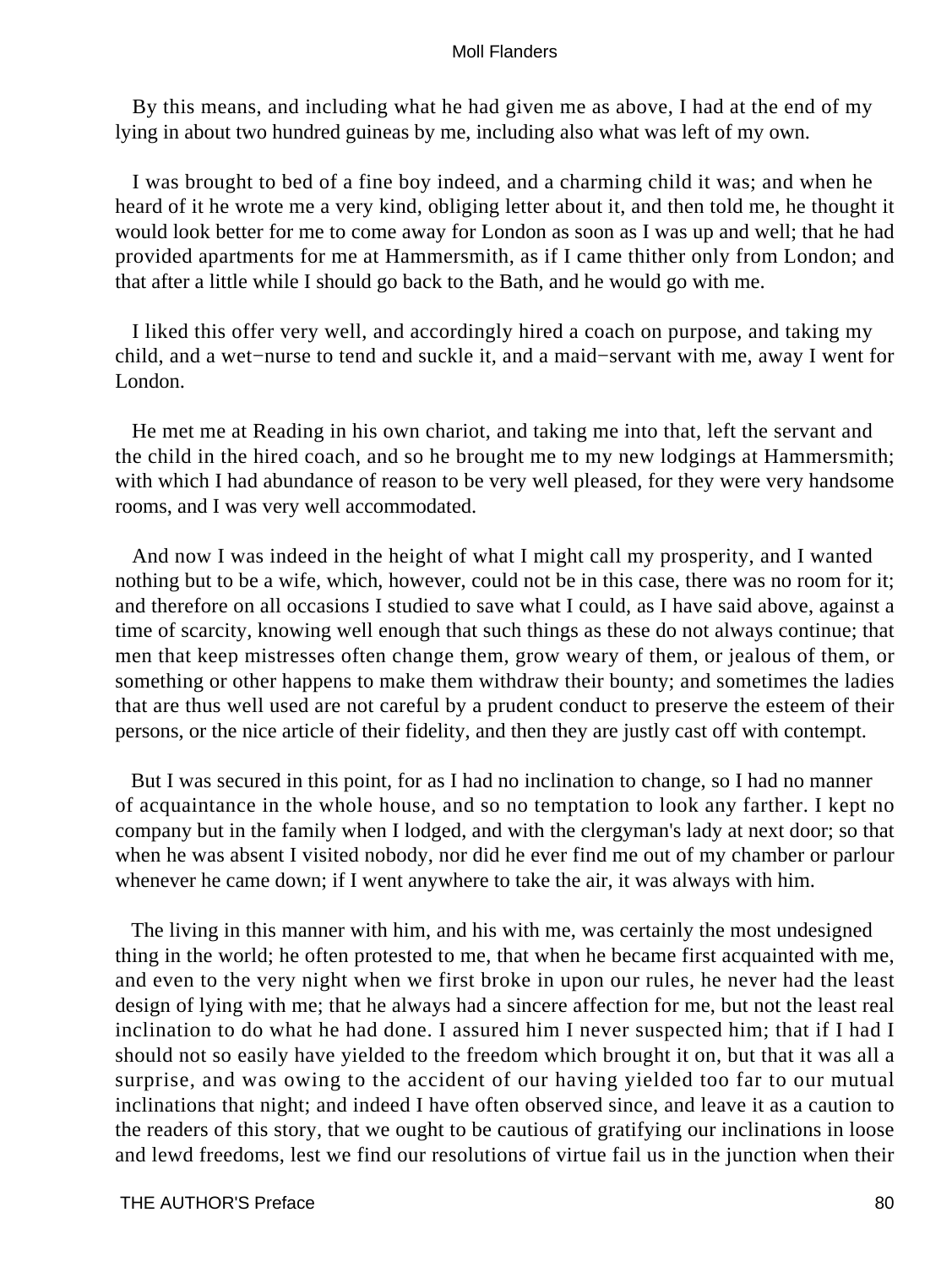assistance should be most necessary.

 It is true, and I have confessed it before, that from the first hour I began to converse with him, I resolved to let him lie with me, if he offered it; but it was because I wanted his help and assistance, and I knew no other way of securing him than that. But when were that night together, and, as I have said, had gone such a length, I found my weakness; the inclination was not to be resisted, but I was obliged to yield up all even before he asked it.

 However, he was so just to me that he never upbraided me with that; nor did he ever express the least dislike of my conduct on any other occasion, but always protested he was as much delighted with my company as he was the first hour we came together: I mean, came together as bedfellows.

 It is true that he had no wife, that is to say, she was as no wife to him, and so I was in no danger that way, but the just reflections of conscience oftentimes snatch a man, especially a man of sense, from the arms of a mistress, as it did him at last, though on another occasion.

 On the other hand, though I was not without secret reproaches of my own conscience for the life I led, and that even in the greatest height of the satisfaction I ever took, yet I had the terrible prospect of poverty and starving, which lay on me as a frightful spectre, so that there was no looking behind me. But as poverty brought me into it, so fear of poverty kept me in it, and I frequently resolved to leave it quite off, if I could but come to lay up money enough to maintain me. But these were thoughts of no weight, and whenever he came to me they vanished; for his company was so delightful, that there was no being melancholy when he was there; the reflections were all the subject of those hours when I was alone.

 I lived six years in this happy but unhappy condition, in which time I brought him three children, but only the first of them lived; and though I removed twice in those six years, yet I came back the sixth year to my first lodgings at Hammersmith. Here it was that I was one morning surprised with a kind but melancholy letter from my gentleman, intimating that he was very ill, and was afraid he should have another fit of sickness, but that his wife's relations being in the house with him, it would not be practicable to have me with him, which, however, he expressed his great dissatisfaction in, and that he wished I could be allowed to tend and nurse him as I did before.

 I was very much concerned at this account, and was very impatient to know how it was with him. I waited a fortnight or thereabouts, and heard nothing, which surprised me, and I began to be very uneasy indeed. I think, I may say, that for the next fortnight I was near to distracted. It was my particular difficulty that I did not know directly when he was; for I understood at first he was in the lodgings of his wife's mother; but having removed myself to London, I soon found, by the help of the direction I had for writing my letters to him, how to inquire after him, and there I found that he was at a house in Bloomsbury, whither he had, a little before he fell sick, removed his whole family; and that his wife and wife's mother were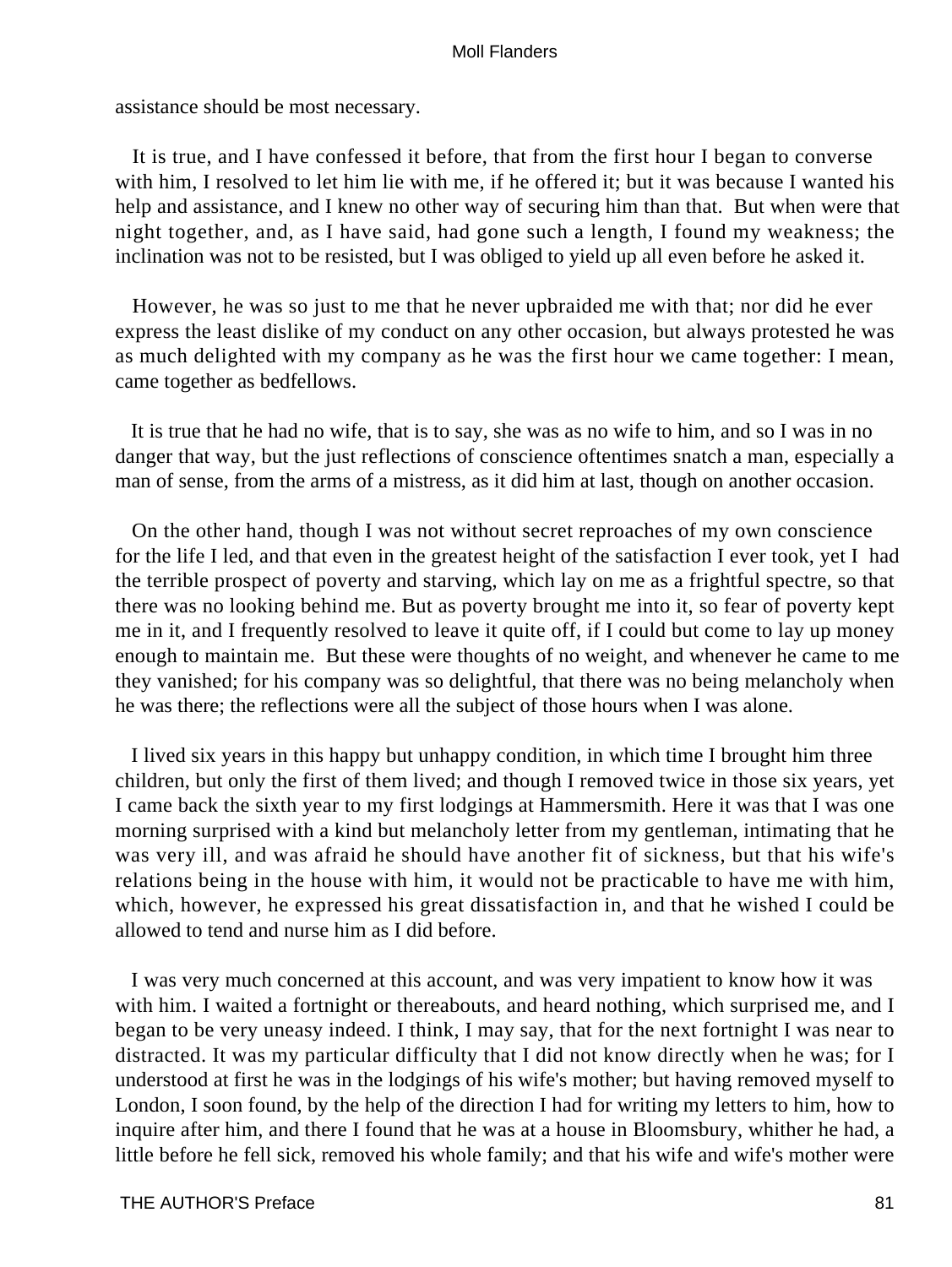in the same house, though the wife was not suffered to know that she was in the same house with her husband.

 Here I also soon understood that he was at the last extremity, which made me almost at the last extremity too, to have a true account. One night I had the curiosity to disguise myself like a servant−maid, in a round cap and straw hat, and went to the door, as sent by a lady of his neighbourhood, where he lived before, and giving master and mistress's service, I said I was sent to know how Mr.  $-$  – did, and how he had rested that night. In delivering this message I got the opportunity I desired; for, speaking with one of the maids, I held a long gossip's tale with her, and had all the particulars of his illness, which I found was a pleurisy, attended with a cough and a fever. She told me also who was in the house, and how his wife was, who, by her relation, they were in some hopes might recover her understanding; but as to the gentleman himself, in short she told me the doctors said there was very little hopes of him, that in the morning they thought he had been dying, and that he was but little better then, for they did not expect that he could live over the next night.

 This was heavy news for me, and I began now to see an end of my prosperity, and to see also that it was very well I had played to good housewife, and secured or saved something while he was alive, for that now I had no view of my own living before me.

 It lay very heavy upon my mind, too, that I had a son, a fine lovely boy, about five years old, and no provision made for it, at least that I knew of. With these considerations, and a sad heart, I went home that evening, and began to cast with myself how I should live, and in what manner to bestow myself, for the residue of my life.

 You may be sure I could not rest without inquiring again very quickly what was become of him; and not venturing to go myself, I sent several sham messengers, till after a fortnight's waiting longer, I found that there was hopes of his life, though he was still very ill; then I abated my sending any more to the house, and in some time after I learned in the neighbourhood that he was about house, and then that he was abroad again.

 I made no doubt then but that I should soon hear of him, and began to comfort myself with my circumstances being, as I thought, recovered. I waited a week, and two weeks, and with much surprise and amazement I waited near two months and heard nothing, but that, being recovered, he was gone into the country for the air, and for the better recovery after his distemper. After this it was yet two months more, and then I understood he was come to his city house again, but still I heard nothing from him.

 I had written several letters for him, and directed them as usual, and found two or three of them had been called for, but not the rest. I wrote again in a more pressing manner than ever, and in one of them let him know, that I must be forced to wait on him myself, representing my circumstances, the rent of lodgings to pay, and the provision for the child wanting, and my own deplorable condition, destitute of subsistence for his most solemn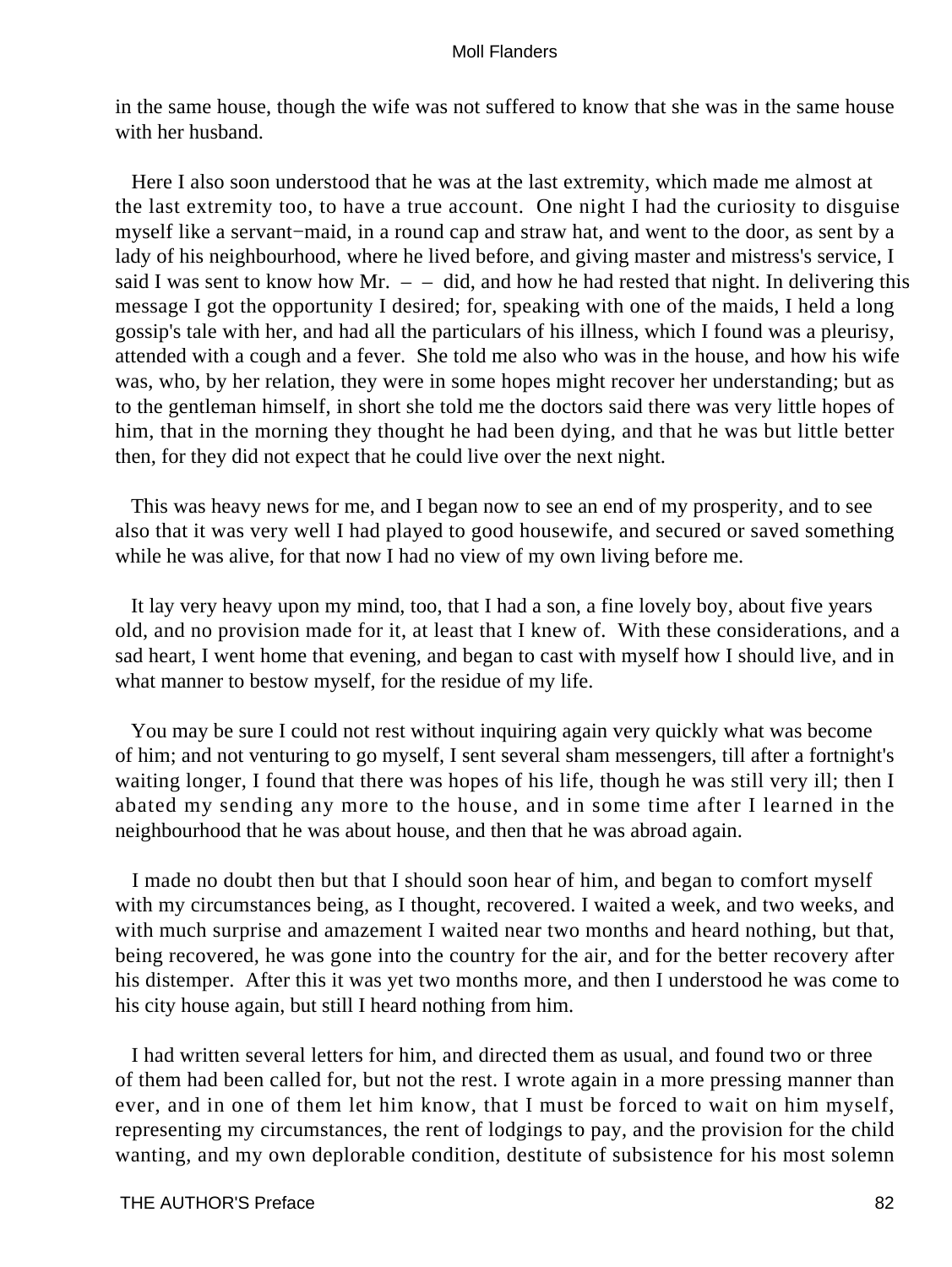engagement to take care of and provide for me. I took a copy of this letter, and finding it lay at the house near a month and was not called for, I found means to have the copy of it put into his own hands at a coffee−house, where I had by inquiry found he used to go.

 This letter forced an answer from him, by which, though I found I was to be abandoned, yet I found he had sent a letter to me some time before, desiring me to go down to the Bath again. Its contents I shall come to presently.

 It is true that sick−beds are the time when such correspondences as this are looked on with different countenances, and seen with other eyes than we saw them with, or than they appeared with before. My lover had been at the gates of death, and at the very brink of eternity; and, it seems, had been struck with a due remorse, and with sad reflections upon his past life of gallantry and levity; and among the rest, criminal correspondence with me, which was neither more nor less than a long−continued life of adultery, and represented itself as it really was, not as it had been formerly thought by him to be, and he looked upon it now with a just and religious abhorrence.

 I cannot but observe also, and leave it for the direction of my sex in such cases of pleasure, that whenever sincere repentance succeeds such a crime as this, there never fails to attend a hatred of the object; and the more the affection might seem to be before, the hatred will be the more in proportion. It will always be so, indeed it can be no otherwise; for there cannot be a true and sincere abhorrence of the offence, and the love to the cause of it remain; there will, with an abhorrence of the sin, be found a detestation of the fellow−sinner; you can expect no other.

 I found it so here, though good manners and justice in this gentleman kept him from carrying it on to any extreme but the short history of his part in this affair was thus: he perceived by my last letter, and by all the rest, which he went for after, that I was not gone to Bath, that his first letter had not come to my hand; upon which he write me this following: –

 'MADAM, – I am surprised that my letter, dated the 8th of last month, did not come to your hand; I give you my word it was delivered at your lodgings, and to the hands of your maid.

 'I need not acquaint you with what has been my condition for some time past; and how, having been at the edge of the grave, I am, by the unexpected and undeserved mercy of Heaven, restored again. In the condition I have been in, it cannot be strange to you that our unhappy correspondence had not been the least of the burthens which lay upon my conscience. I need say no more; those things that must be repented of, must be also reformed.

 I wish you would think of going back to the Bath. I enclose you here a bill for £50 for clearing yourself at your lodgings, and carrying you down, and hope it will be no surprise to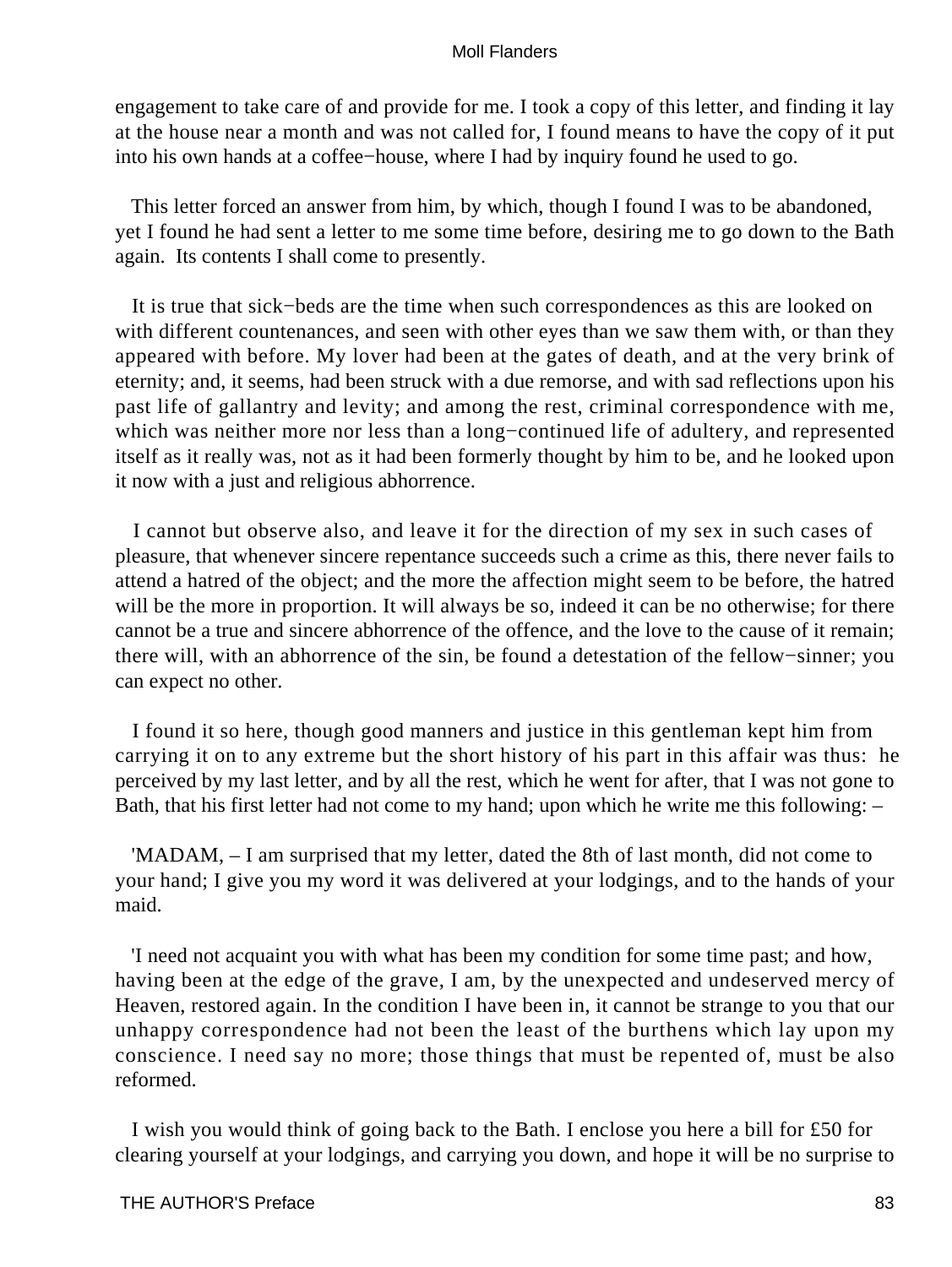you to add, that on this account only, and not for any offence given me on your side, I can see you no more. I will take due care of the child; leave him where he is, or take him with you, as you please. I wish you the like reflections, and that they may be to your advantage. – I am,' etc.

 I was struck with this letter as with a thousand wounds, such as I cannot describe; the reproaches of my own conscience were such as I cannot express, for I was not blind to my own crime; and I reflected that I might with less offence have continued with my brother, and lived with him as a wife, since there was no crime in our marriage on that score, neither of us knowing it.

But I never once reflected that I was all this while a married woman, a wife to Mr.  $$ the linen−draper, who, though he had left me by the necessity of his circumstances, had no power to discharge me from the marriage contract which was between us, or to give me a legal liberty to marry again; so that I had been no less than a whore and an adulteress all this while. I then reproached myself with the liberties I had taken, and how I had been a snare to this gentleman, and that indeed I was principal in the crime; that now he was mercifully snatched out of the gulf by a convincing work upon his mind, but that I was left as if I was forsaken of God's grace, and abandoned by Heaven to a continuing in my wickedness.

 Under these reflections I continued very pensive and sad for near month, and did not go down to the Bath, having no inclination to be with the woman whom I was with before; lest, as I thought, she should prompt me to some wicked course of life again, as she had done; and besides, I was very loth she should know I was cast off as above.

 And now I was greatly perplexed about my little boy. It was death to me to part with the child, and yet when I considered the danger of being one time or other left with him to keep without a maintenance to support him, I then resolved to leave him where he was; but then I concluded also to be near him myself too, that I then might have the satisfaction of seeing him, without the care of providing for him.

 I sent my gentleman a short letter, therefore, that I had obeyed his orders in all things but that of going back to the Bath, which I could not think of for many reasons; that however parting from him was a wound to me that I could never recover, yet that I was fully satisfied his reflections were just, and would be very far from desiring to obstruct his reformation or repentance.

 Then I represented my own circumstances to him in the most moving terms that I was able. I told him that those unhappy distresses which first moved him to a generous and an honest friendship for me, would, I hope, move him to a little concern for me now, though the criminal part of our correspondence, which I believed neither of us intended to fall into at the time, was broken off; that I desired to repent as sincerely as he had done, but entreated him to put me in some condition that I might not be exposed to the temptations which the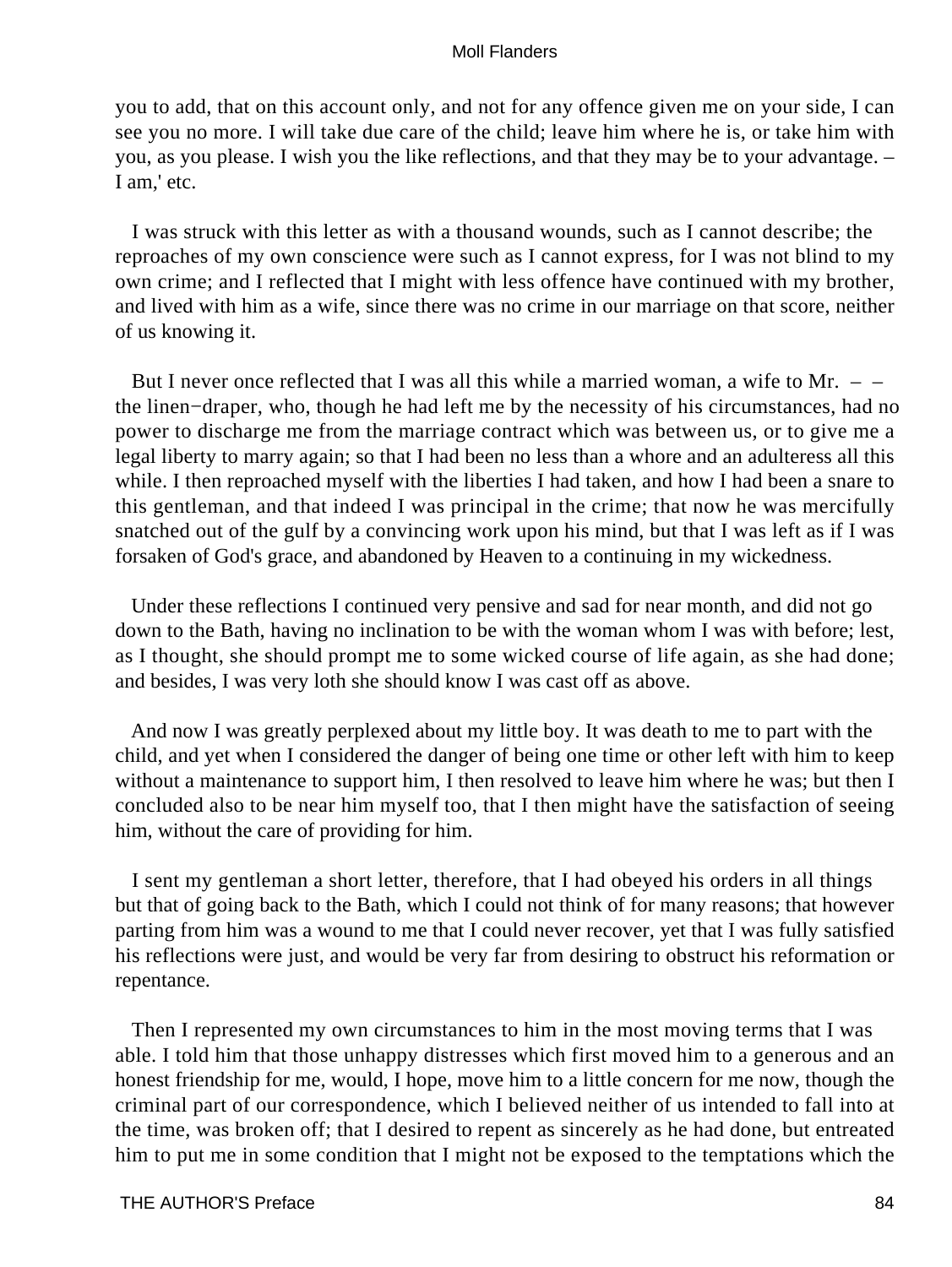devil never fails to excite us to from the frightful prospect of poverty and distress; and if he had the least apprehensions of my being troublesome to him, I begged he would put me in a posture to go back to my mother in Virginia, from when he knew I came, and that would put an end to all his fears on that account. I concluded, that if he would send me £50 more to facilitate my going away, I would send him back a general release, and would promise never to disturb him more with any importunities; unless it was to hear of the well−doing of the child, whom, if I found my mother living and my circumstances able, I would send for to come over to me, and take him also effectually off his hands.

 This was indeed all a cheat thus far, viz. that I had no intention to go to Virginia, a the account of my former affairs there may convince anybody of; but the business was to get this last £50 of him, if possible, knowing well enough it would be the last penny I was ever to expect.

 However, the argument I used, namely, of giving him a general release, and never troubling him any more, prevailed effectually with him, and he sent me a bill for the money by a person who brought with him a general release for me to sign, and which I frankly signed, and received the money; and thus, though full sore against my will, a final end was put to this affair.

 And here I cannot but reflect upon the unhappy consequence of too great freedoms between persons stated as we were, upon the pretence of innocent intentions, love of friendship, and the like; for the flesh has generally so great a share in those friendships, that is great odds but inclination prevails at last over the most solemn resolutions; and that vice breaks in at the breaches of decency, which really innocent friendship ought to preserve with the greatest strictness. But I leave the readers of these things to their own just reflections, which they will be more able to make effectual than I, who so soon forgot myself, and am therefore but a very indifferent monitor.

 I was now a single person again, as I may call myself; I was loosed from all the obligations either of wedlock or mistress−ship in the world, except my husband the linen−draper, whom, I having not now heard from in almost fifteen years, nobody could blame me for thinking myself entirely freed from; seeing also he had at his going away told me, that if I did not hear frequently from him, I should conclude he was dead, and I might freely marry again to whom I pleased.

 I now began to cast up my accounts. I had by many letters and much importunity, and with the intercession of my mother too, had a second return of some goods from my brother (as I now call him) in Virginia, to make up the damage of the cargo I brought away with me, and this too was upon the condition of my sealing a general release to him, and to send it him by his correspondent at Bristol, which, though I thought hard of, yet I was obliged to promise to do. However, I managed so well in this case, that I got my goods away before the release was signed, and then I always found something or other to say to evade the thing,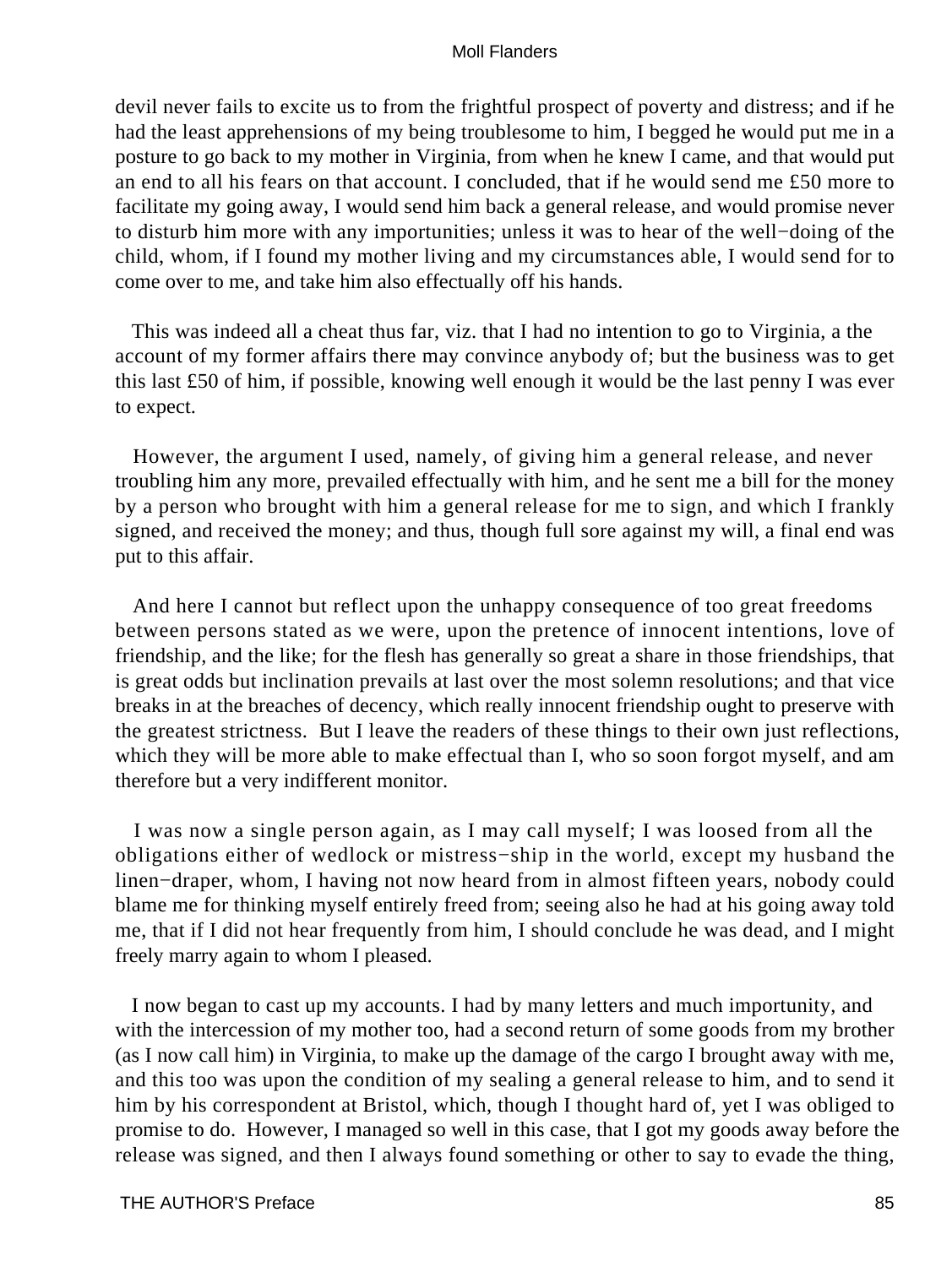and to put off the signing it at all; till at length I pretended I must write to my brother, and have his answer, before I could do it.

Including this recruit, and before I got the last £50, I found my strength to amount, put all together, to about £400, so that with that I had about £450. I had saved above £100 more, but I met with a disaster with that, which was this – that a goldsmith in whose hands I had trusted it, broke, so I lost £70 of my money, the man's composition not making above £30 out of his £100. I had a little plate, but not much, and was well enough stocked with clothes and linen.

With this stock I had the world to begin again; but you are to consider that I was not now the same woman as when I lived at Redriff; for, first of all, I was near twenty years older, and did not look the better for my age, nor for my rambles to Virginia and back again; and though I omitted nothing that might set me out to advantage, except painting, for that I never stooped to, and had pride enough to think I did not want it, yet there would always be some difference seen between five−and−twenty and two−and−forty.

 I cast about innumerable ways for my future state of life, and began to consider very seriously what I should do, but nothing offered. I took care to make the world take me for something more than I was, and had it given out that I was a fortune, and that my estate was in my own hands; the last of which was very true, the first of it was as above. I had no acquaintance, which was one of my worst misfortunes, and the consequence of that was, I had no adviser, at least who could assist and advise together; and above all, I had nobody to whom I could in confidence commit the secret of my circumstances to, and could depend upon for their secrecy and fidelity; and I found by experience, that to be friendless in the worst condition, next to being in want that a woman can be reduced to: I say a woman, because 'tis evident men can be their own advisers, and their own directors, and know how to work themselves out of difficulties and into business better than women; but if a woman has no friend to communicate her affairs to, and to advise and assist her, 'tis ten to one but she is undone; nay, and the more money she has, the more danger she is in of being wronged and deceived; and this was my case in the affair of the £100 which I left in the hands of the goldsmith, as above, whose credit, it seems, was upon the ebb before, but I, that had no knowledge of things and nobody to consult with, knew nothing of it, and so lost my money.

 In the next place, when a woman is thus left desolate and void of counsel, she is just like a bag of money or a jewel dropped on the highway, which is a prey to the next comer; if a man of virtue and upright principles happens to find it, he will have it cried, and the owner may come to hear of it again; but how many times shall such a thing fall into hands that will make no scruple of seizing it for their own, to once that it shall come into good hands?

 This was evidently my case, for I was now a loose, unguided creature, and had no help, no assistance, no guide for my conduct; I knew what I aimed at and what I wanted, but knew nothing how to pursue the end by direct means. I wanted to be placed in a settle state of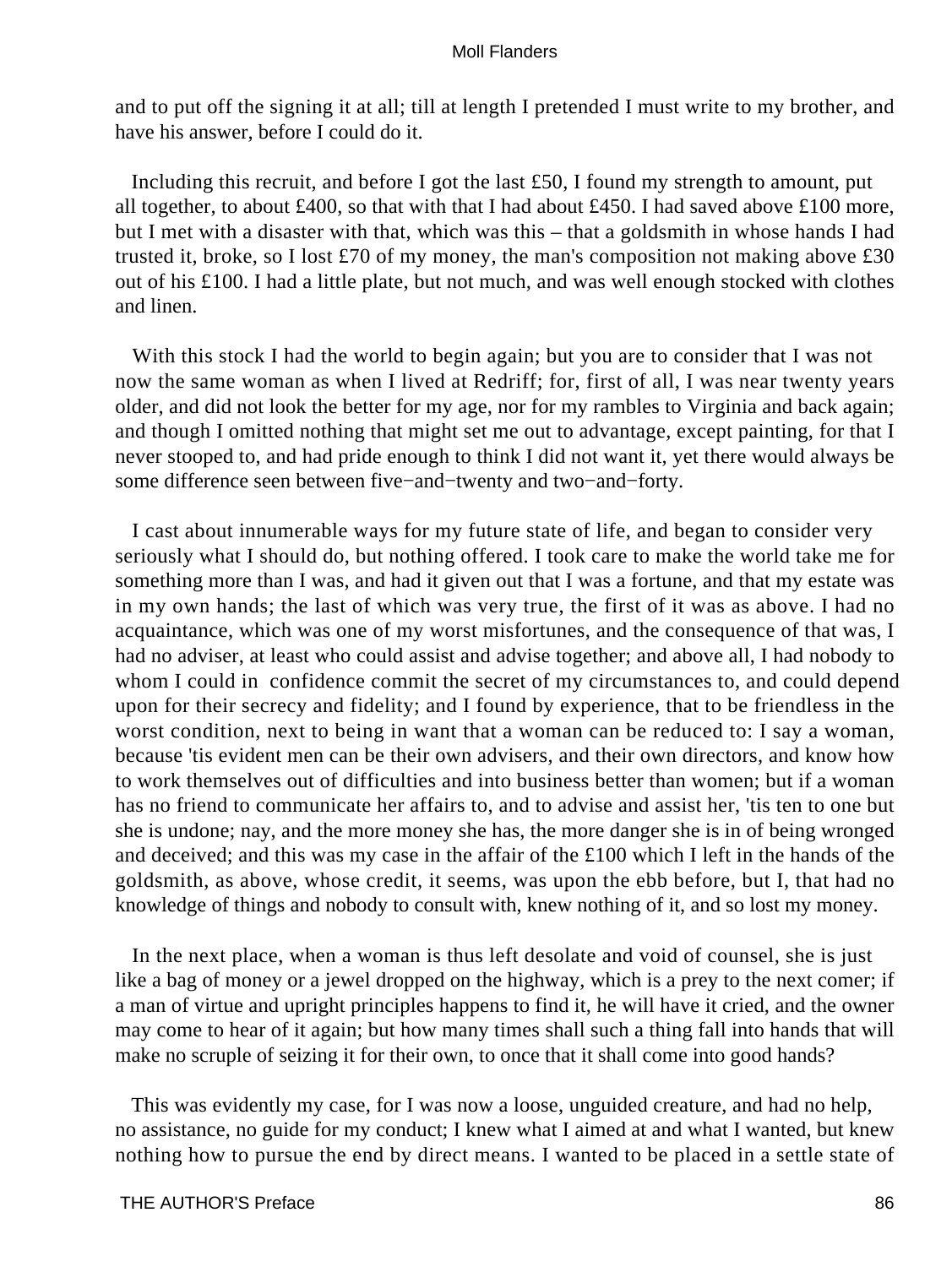living, and had I happened to meet with a sober, good husband, I should have been as faithful and true a wife to him as virtue itself could have formed. If I had been otherwise, the vice came in always at the door of necessity, not at the door of inclination; and I understood too well, by the want of it, what the value of a settled life was, to do anything to forfeit the felicity of it; nay, I should have made the better wife for all the difficulties I had passed through, by a great deal; nor did I in any of the time that I had been a wife give my husbands the least uneasiness on account of my behaviour.

 But all this was nothing; I found no encouraging prospect. I waited; I lived regularly, and with as much frugality as became my circumstances, but nothing offered, nothing presented, and the main stock wasted apace. What to do I knew not; the terror of approaching poverty lay hard upon my spirits. I had some money, but where to place it I knew not, nor would the interest of it maintain me, at least not in London.

 At length a new scene opened. There was in the house where I lodged a north−country woman that went for a gentlewoman, and nothing was more frequent in her discourse than her account of the cheapness of provisions, and the easy way of living in her country; how plentiful and how cheap everything was, what good company they kept, and the like; till at last I told her she almost tempted me to go and live in her country; for I that was a widow, though I had sufficient to live on, yet had no way of increasing it; and that I found I could not live here under £100 a year, unless I kept no company, no servant, made no appearance, and buried myself in privacy, as if I was obliged to it by necessity.

 I should have observed, that she was always made to believe, as everybody else was, that I was a great fortune, or at least that I had three or four thousand pounds, if not more, and all in my own hands; and she was mighty sweet upon me when she thought me inclined in the least to go into her country. She said she had a sister lived near Liverpool, that her brother was a considerable gentleman there, and had a great estate also in Ireland; that she would go down there in about two months, and if I would give her my company thither, I should be as welcome as herself for a month or more as I pleased, till I should see how I liked the country; and if I thought fit to live there, she would undertake they would take care, though they did not entertain lodgers themselves, they would recommend me to some agreeable family, where I should be placed to my content.

 If this woman had known my real circumstances, she would never have laid so many snares, and taken so many weary steps to catch a poor desolate creature that was good for little when it was caught; and indeed I, whose case was almost desperate, and thought I could not be much worse, was not very anxious about what might befall me, provided they did me no personal injury; so I suffered myself, though not without a great deal of invitation and great professions of sincere friendship and real kindness – I say, I suffered myself to be prevailed upon to go with her, and accordingly I packed up my baggage, and put myself in a posture for a journey, though I did not absolutely know whither I was to go.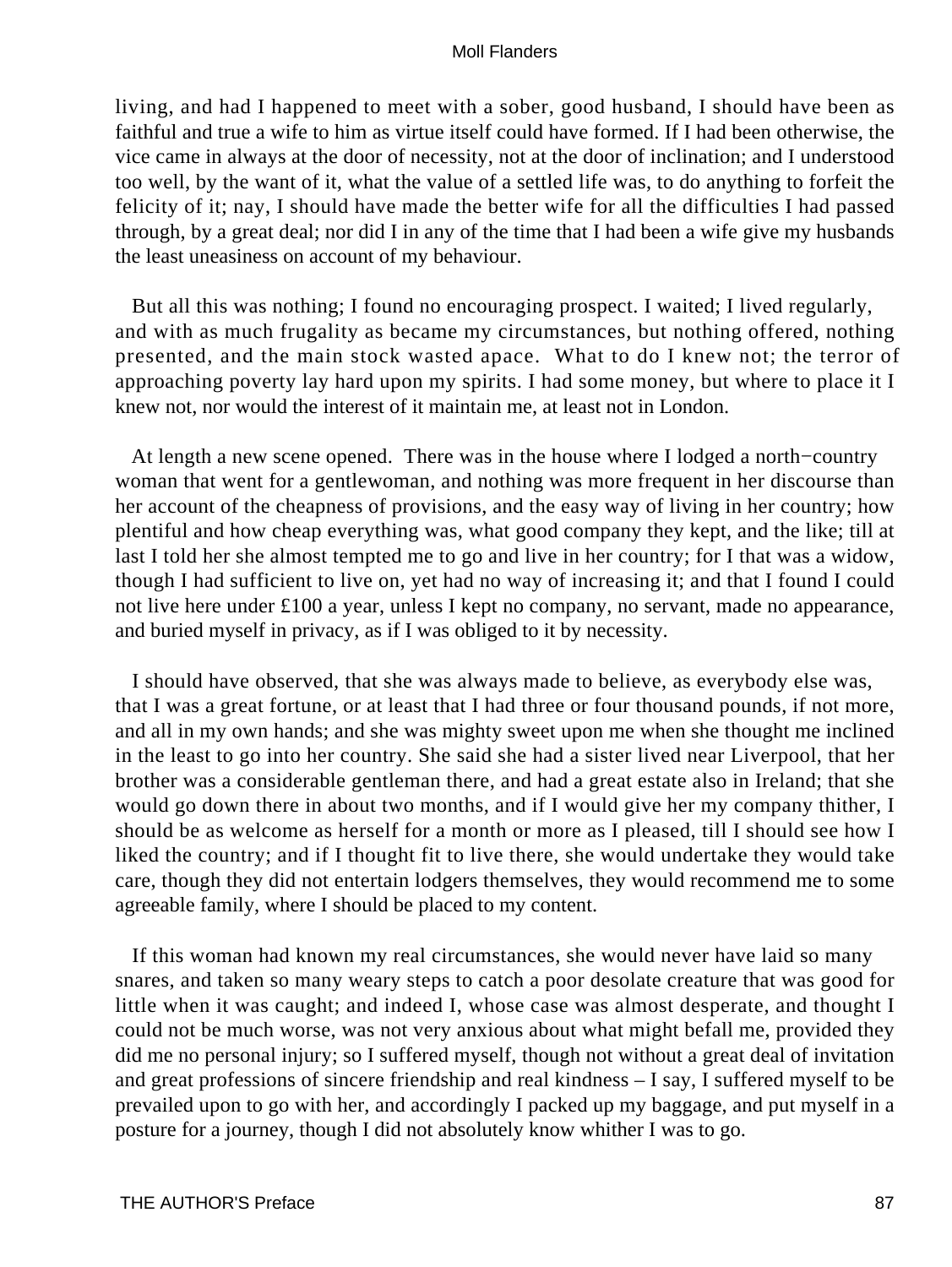And now I found myself in great distress; what little I had in the world was all in money, except as before, a little plate, some linen, and my clothes; as for my household stuff, I had little or none, for I had lived always in lodgings; but I had not one friend in the world with whom to trust that little I had, or to direct me how to dispose of it, and this perplexed me night and day. I thought of the bank, and of the other companies in London, but I had no friend to commit the management of it to, and keep and carry about with me bank bills, tallies, orders, and such things, I looked upon at as unsafe; that if they were lost, my money was lost, and then I was undone; and, on the other hand, I might be robbed and perhaps murdered in a strange place for them. This perplexed me strangely, and what to do I knew not.

 It came in my thoughts one morning that I would go to the bank myself, where I had often been to receive the interest of some bills I had, which had interest payable on them, and where I had found a clerk, to whom I applied myself, very honest and just to me, and particularly so fair one time that when I had mistold my money, and taken less than my due, and was coming away, he set me to rights and gave me the rest, which he might have put into his own pocket.

 I went to him and represented my case very plainly, and asked if he would trouble himself to be my adviser, who was a poor friendless widow, and knew not what to do. He told me, if I desired his opinion of anything within the reach of his business, he would do his endeavour that I should not be wronged, but that he would also help me to a good sober person who was a grave man of his acquaintance, who was a clerk in such business too, though not in their house, whose judgment was good, and whose honesty I might depend upon. 'For,' added he, 'I will answer for him, and for every step he takes; if he wrongs you, madam, of one farthing, it shall lie at my door, I will make it good; and he delights to assist people in such cases – he does it as an act of charity.'

 I was a little at a stand in this discourse; but after some pause I told him I had rather have depended upon him, because I had found him honest, but if that could not be, I would take his recommendation sooner than any one's else. 'I dare say, madam,' says he, 'that you will be as well satisfied with my friend as with me, and he is thoroughly able to assist you, which I am not.' It seems he had his hands full of the business of the bank, and had engaged to meddle with no other business that that of his office, which I heard afterwards, but did not understand then. He added, that his friend should take nothing of me for his advice or assistance, and this indeed encouraged me very much.

 He appointed the same evening, after the bank was shut and business over, for me to meet him and his friend. And indeed as soon as I saw his friend, and he began but to talk of the affair, I was fully satisfied that I had a very honest man to deal with; his countenance spoke it, and his character, as I heard afterwards, was everywhere so good, that I had no room for any more doubts upon me.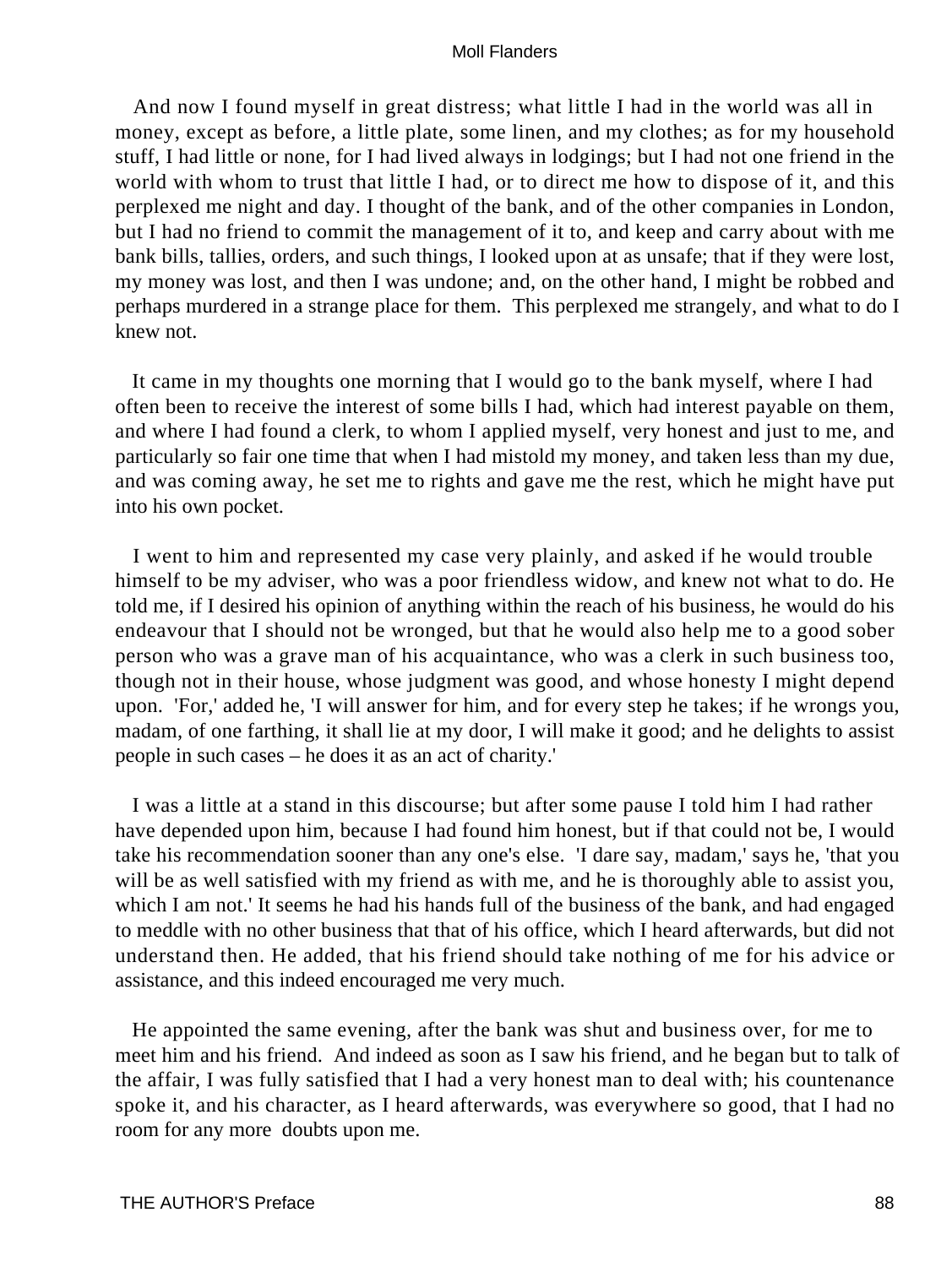After the first meeting, in which I only said what I had said before, we parted, and he appointed me to come the next day to him, telling me I might in the meantime satisfy myself of him by inquiry, which, however, I knew not how well to do, having no acquaintance myself.

 Accordingly I met him the next day, when I entered more freely with him into my case. I told him my circumstances at large: that I was a widow come over from American, perfectly desolate and friendless; that I had a little money, and but a little, and was almost distracted for fear of losing it, having no friend in the world to trust with the management of it; that I was going into the north of England to live cheap, that my stock might not waste; that I would willingly lodge my money in the bank, but that I durst not carry the bills about me, and the like, as above; and how to correspond about it, or with whom, I knew not.

 He told me I might lodge the money in the bank as an account, and its being entered into the books would entitle me to the money at any time, and if I was in the north I might draw bills on the cashier and receive it when I would; but that then it would be esteemed as running cash, and the bank would give no interest for it; that I might buy stock with it, and so it would lie in store for me, but that then if I wanted to dispose if it, I must come up to town on purpose to transfer it, and even it would be with some difficulty I should receive the half−yearly dividend, unless I was here in person, or had some friend I could trust with having the stock in him name to do it for me, and that would have the same difficulty in it as before; and with that he looked hard at me and smiled a little. At last, says he, 'Why do you not get a head steward, madam, that may take you and your money together into keeping, and then you would have the trouble taken off your hands?' 'Ay, sir, and the money too, it may be,' said I; 'for truly I find the hazard that way is as much as 'tis t'other way'; but I remember I said secretly to myself, 'I wish you would ask me the question fairly, I would consider very seriously on it before I said No.'

 He went on a good way with me, and I thought once or twice he was in earnest, but to my real affliction, I found at last he had a wife; but when he owned he had a wife he shook his head, and said with some concern, that indeed he had a wife, and no wife. I began to think he had been in the condition of my late lover, and that his wife had been distempered or lunatic, or some such thing. However, we had not much more discourse at that time, but he told me he was in too much hurry of business then, but that if I would come home to his house after their business was over, he would by that time consider what might be done for me, to put my affairs in a posture of security. I told him I would come, and desired to know where he lived. He gave me a direction in writing, and when he gave it me he read it to me, and said, 'There 'tis, madam, if you dare trust yourself with me.' 'Yes, sir,' said I, 'I believe I may venture to trust you with myself, for you have a wife, you say, and I don't want a husband; besides, I dare trust you with my money, which is all I have in the world, and if that were gone, I may trust myself anywhere.'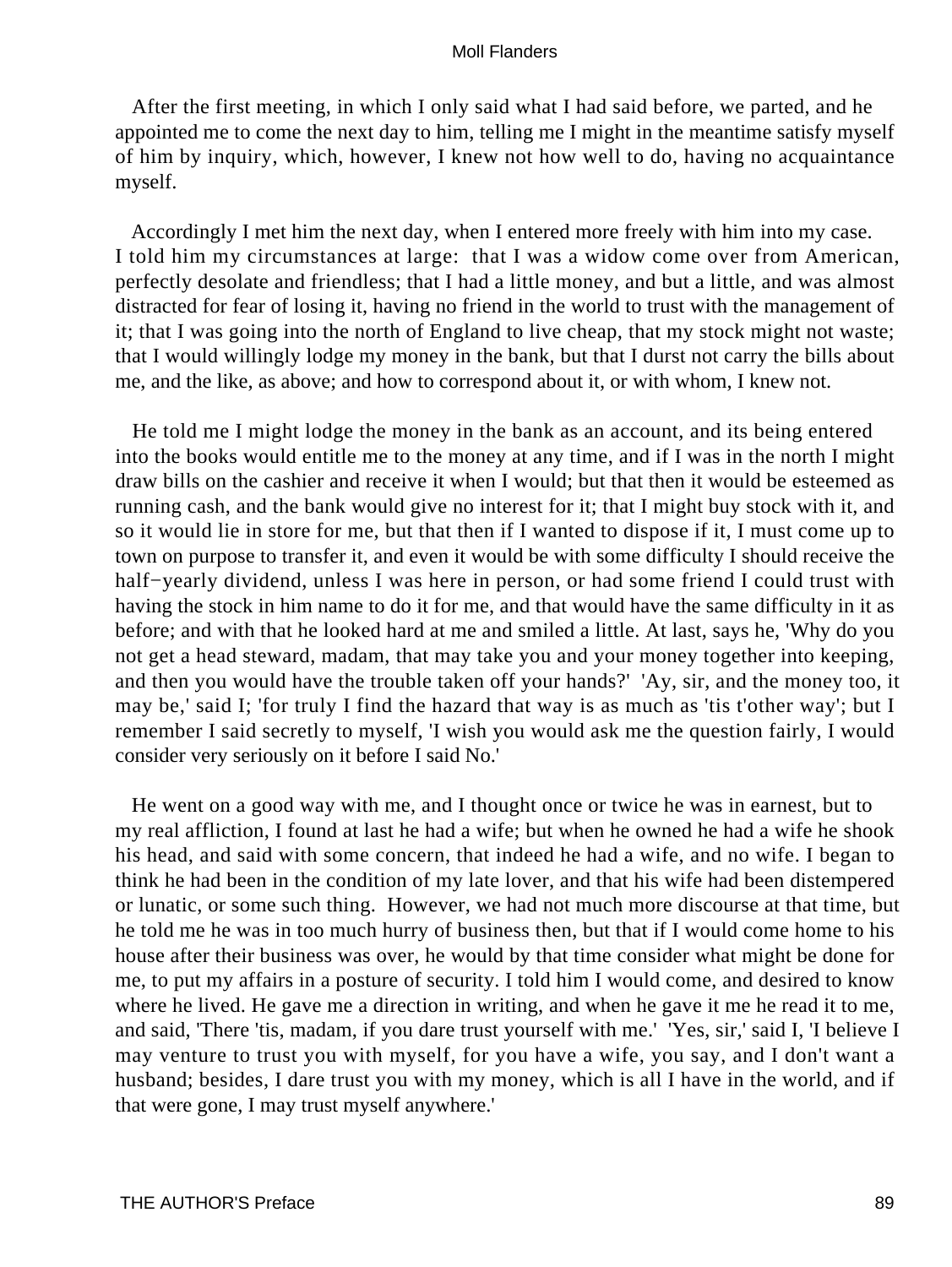He said some things in jest that were very handsome and mannerly, and would have pleased me very well if they had been in earnest; but that passed over, I took the directions, and appointed to attend him at his house at seven o'clock the same evening.

When I came he made several proposals for my placing my money in the bank, in order to my having interest for it; but still some difficult or other came in the way, which he objected as not safe; and I found such a sincere disinterested honesty in him, that I began to muse with myself, that I had certainly found the honest man I wanted, and that I could never put myself into better hands; so I told him with a great deal of frankness that I had never met with a man or woman yet that I could trust, or in whom I could think myself safe, but that I saw he was so disinterestedly concerned for my safety, that I said I would freely trust him with the management of that little I had, if he would accept to be steward for a poor widow that could give him no salary.

 He smiled and, standing up, with great respect saluted me. He told me he could not but take it very kindly that I had so good an opinion of him; that he would not deceive me, that he would do anything in his power to serve me, and expect no salary; but that he could not by any means accept of a trust, that it might bring him to be suspected of self−interest, and that if I should die he might have disputes with my executors, which he should be very loth to encumber himself with.

 I told him if those were all his objections I would soon remove them, and convince him that there was not the least room for any difficulty; for that, first, as for suspecting him, if ever I should do it, now is the time to suspect him, and not put the trust into his hands, and whenever I did suspect him, he could but throw it up then and refuse to go any further. Then, as to executors, I assured him I had no heirs, nor any relations in England, and I should alter my condition before I died, and then his trust and trouble should cease together, which, however, I had no prospect of yet; but I told him if I died as I was, it should be all his own, and he would deserve it by being so faithful to me as I was satisfied he would be.

 He changed his countenance at this discourse, and asked me how I came to have so much good−will for him; and, looking very much pleased, said he might very lawfully wish he was a single man for my sake. I smiled, and told him as he was not, my offer could have no design upon him in it, and to wish, ashe did, was not to be allowed, 'twas criminal to his wife.

 He told me I was wrong. 'For,' says he, 'madam, as I said before, I have a wife and no wife, and 'twould be no sin to me to wish her hanged, if that were all.' 'I know nothing of your circumstances that way, sir,' said I; 'but it cannot be innocent to wish your wife dead.' 'I tell you,' says he again, 'she is a wife and no wife; you don't know what I am, or what she is.'

 'That's true,' said I; 'sir, I do not know what you are, but I believe you to be an honest man, and that's the cause of all my confidence in you.'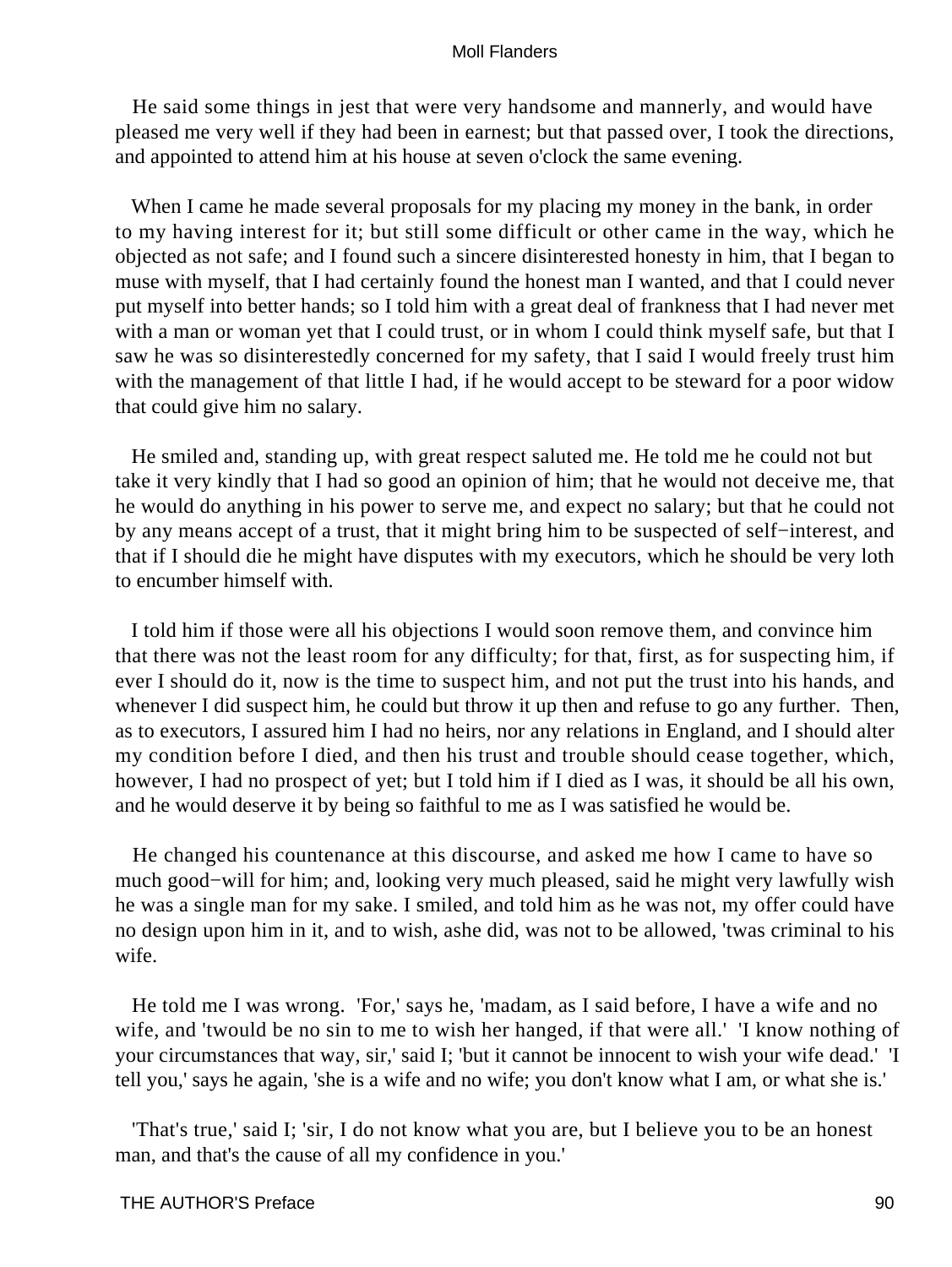'Well, well,' says he, 'and so I am, I hope, too. but I am something else too, madam; for,' says he, 'to be plain with you, I am a cuckold, and she is a whore.' He spoke it in a kind of jest, but it was with such an awkward smile, that I perceived it was what struck very close to him, and he looked dismally when he said it.

 'That alters the case indeed, sir,' said I, 'as to that part you were speaking of; but a cuckold, you know, may be an honest man; it does not alter that case at all. Besides, I think,' said I, 'since your wife is so dishonest to you, you are too honest to her to own her for your wife; but that,' said I, 'is what I have nothing to do with.'

 'Nay,' says he, 'I do not think to clear my hands of her; for, to be plain with you, madam,' added he, 'I am no contended cuckold neither: on the other hand, I assure you it provokes me the highest degree, but I can't help myself; she that will be a whore, will be a whore.'

 I waived the discourse and began to talk of my business; but I found he could not have done with it, so I let him alone, and he went on to tell me all the circumstances of his case, too long to relate here; particularly, that having been out of England some time before he came to the post he was in, she had had two children in the meantime by an officer of the army; and that when he came to England and, upon her submission, took her again, and maintained her very well, yet she ran away from him with a linen−draper's apprentice, robbed him of what she could come at, and continued to live from him still. 'So that, madam,' says he, 'she is a whore not by necessity, which is the common bait of your sex, but by inclination, and for the sake of the vice.'

 Well, I pitied him, and wished him well rid of her, and still would have talked of my business, but it would not do. At last he looks steadily at me. 'Look you, madam,' says he, 'you came to ask advice of me, and I will serve you as faithfully as if you were my own sister; but I must turn the tables, since you oblige me to do it, and are so friendly to me, and I think I must ask advice of you. Tell me, what must a poor abused fellow do with a whore? What can I do to do myself justice upon her?'

 'Alas! sir,' says I, ''tis a case too nice for me to advise in, but it seems she has run away from you, so you are rid of her fairly; what can you desire more?' 'Ay, she is gone indeed,' said he, 'but I am not clear of her for all that.'

 'That's true,' says I; 'she may indeed run you into debt, but the law has furnished you with methods to prevent that also; you may cry her down, as they call it.'

 'No, no,' says he, 'that is not the case neither; I have taken care of all that; 'tis not that part that I speak of, but I would be rid of her so that I might marry again.'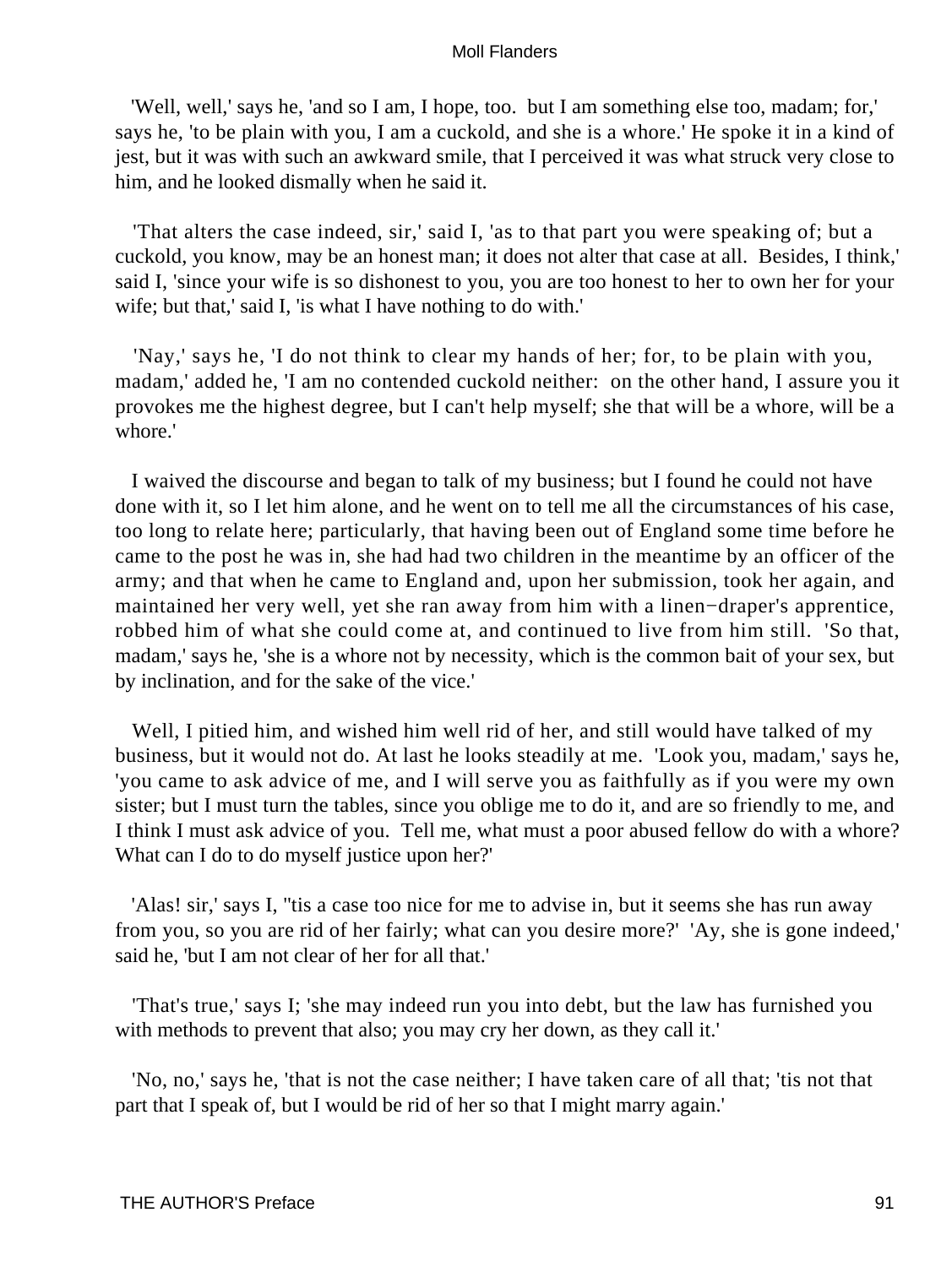'Well, sir,' says I, 'then you must divorce her. If you can prove what you say, you may certainly get that done, and then, I suppose, you are free.'

'That's very tedious and expensive,' says he.

 'Why,' says I, 'if you can get any woman you like to take your word, I suppose your wife would not dispute the liberty with you that she takes herself.'

 'Ay,' says he, 'but 'twould be hard to bring an honest woman to do that; and for the other sort,' says he, 'I have had enough of her to meddle with any more whores.'

 It occurred to me presently, 'I would have taken your word with all my heart, if you had but asked me the question'; but that was to myself. To him I replied, 'Why, you shut the door against any honest woman accepting you, for you condemn all that should venture upon you at once, and conclude, that really a woman that takes you now can't be honest.'

 'Why,' says he, 'I wish you would satisfy me that an honest woman would take me; I'd venture it'; and then turns short upon me, 'Will you take me, madam?'

 'That's not a fair question,' says I, 'after what you have said; however, lest you should think I wait only for a recantation of it, I shall answer you plainly, No, not I; my business is of another kind with you, and I did not expect you would have turned my serious application to you, in my own distracted case, into a comedy.'

 'Why, madam,' says he, 'my case is as distracted as yours can be, and I stand in as much need of advice as you do, for I think if I have not relief somewhere, I shall be made myself, and I know not what course to take, I protest to you.'

 'Why, sir,' says I, ''tis easy to give advice in your case, much easier than it is in mine.' 'Speak then,' says he, 'I beg of you, for now you encourage me.'

 'Why,' says I, 'if your case is so plain as you say it is, you may be legally divorced, and then you may find honest women enough to ask the question of fairly; the sex is not so scarce that you can want a wife.'

'Well, then,' said he, 'I am in earnest; I'll take your advice; but shall I ask you one question seriously beforehand?'

'Any question,' said I, 'but that you did before.'

'No, that answer will not do,' said he, 'for, in short, that is the question I shall ask.'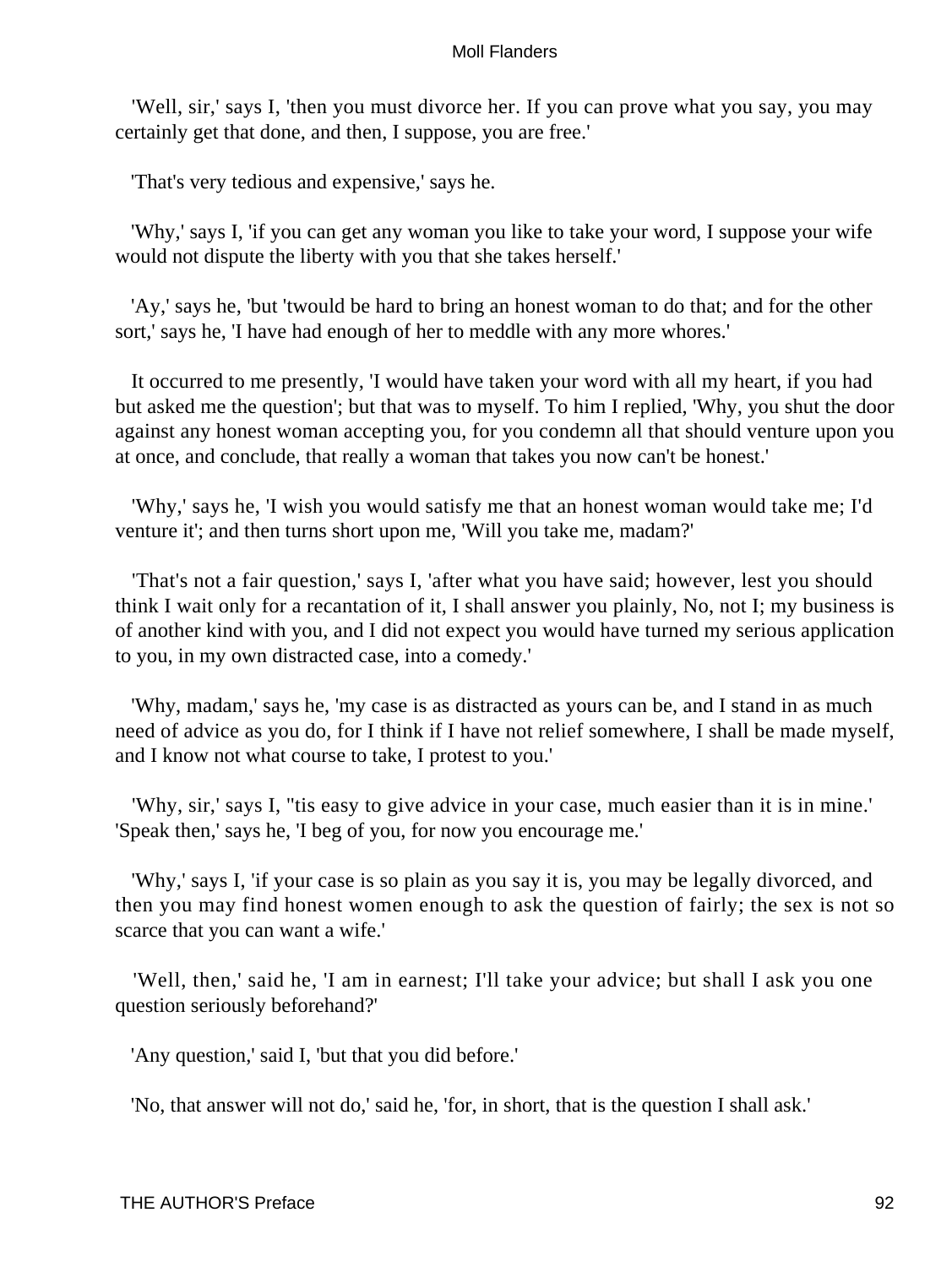'You may ask what questions you please, but you have my answer to that already,' said I. 'Besides, sir,' said I, 'can you think so ill of me as that I would give any answer to such a question beforehand? Can any woman alive believe you in earnest, or think you design anything but to banter her?'

'Well, well,' says he, 'I do not banter you, I am in earnest; consider of it.'

 'But, sir,' says I, a little gravely, 'I came to you about my own business; I beg of you to let me know, what you will advise me to do?'

'I will be prepared,' says he, 'against you come again.'

'Nay,' says I, 'you have forbid my coming any more.'

'Why so?' said he, and looked a little surprised.

'Because,' said I, 'you can't expect I should visit you on the account you talk of.'

 'Well,' says he, 'you shall promise me to come again, however, and I will not say any more of it till I have gotten the divorce, but I desire you will prepare to be better conditioned when that's done, for you shall be the woman, or I will not be divorced at all; why, I owe it to your unlooked−for kindness, if it were to nothing else, but I have other reasons too.'

 He could not have said anything in the world that pleased me better; however, I knew that the way to secure him was to stand off while the thing was so remote, as it appeared to be, and that it was time enough to accept of it when he was able to perform it; so I said very respectfully to him, it was time enough to consider of these things when he was in a condition to talk of them; in the meantime, I told him, I was going a great way from him, and he would find objects enough to please him better. We broke off here for the present, and he made me promise him to come again the next day, for his resolutions upon my own business, which after some pressing I did; though had he seen farther into me, I wanted no pressing on that account.

 I came the next evening, accordingly, and brought my maid with me, to let him see that I kept a maid, but I sent her away as soon as I was gone in. He would have had me let the maid have stayed, but I would not, but ordered her aloud to come for me again about nine o'clock. But he forbade that, and told me he would see me safe home, which, by the way, I was not very well please with, supposing he might do that to know where I lived and inquire into my character and circumstances. However, I ventured that, for all that the people there or thereabout knew of me, was to my advantage; and all the character he had of me, after he had inquired, was that I was a woman of fortune, and that I was a very modest, sober body; which, whether true or not in the main, yet you may see how necessary it is for all women who expect anything in the world, to preserve the character of their virtue, even when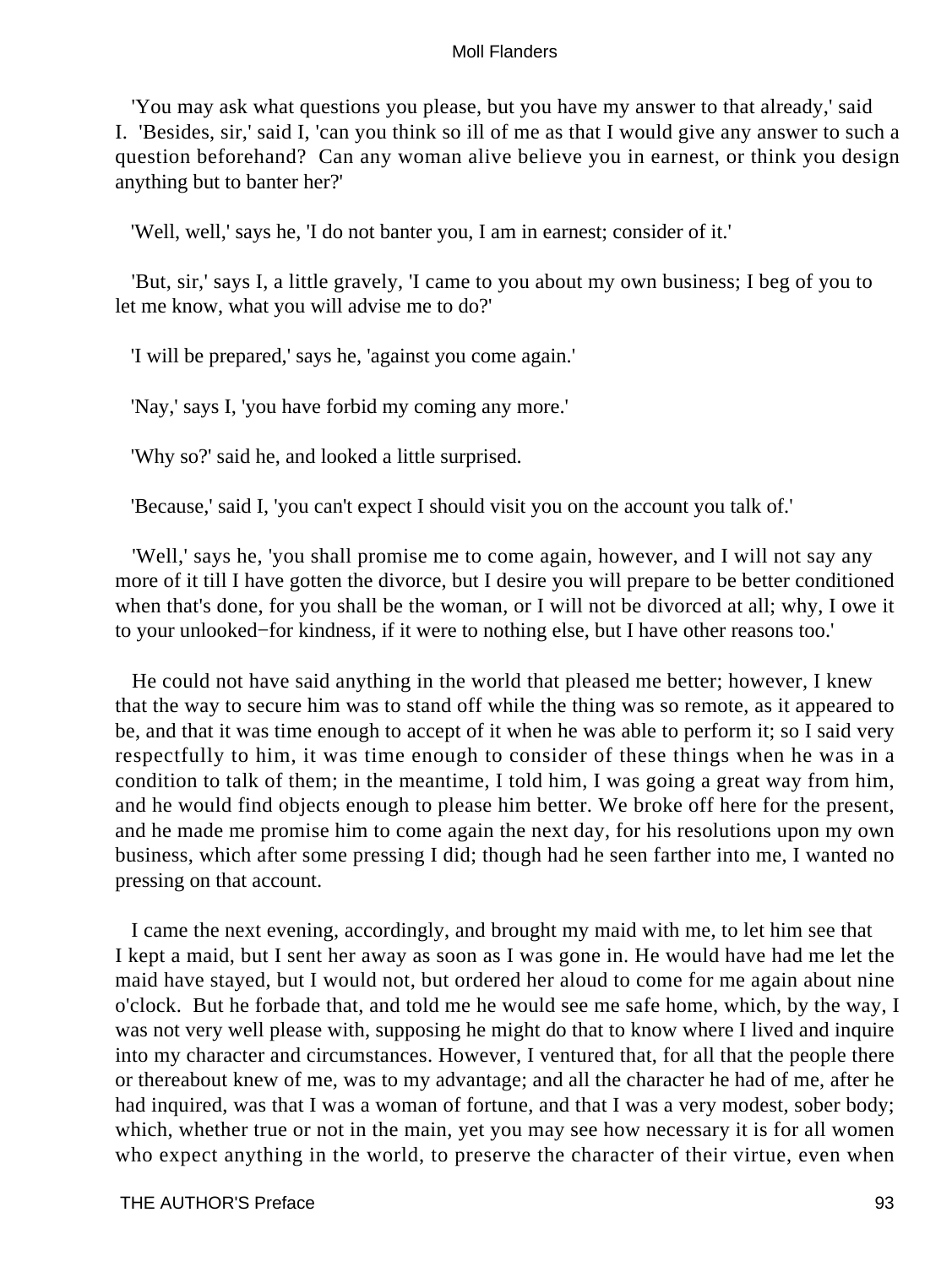perhaps they may have sacrificed the thing itself.

 I found, and was not a little please with it, that he had provided a supper for me. I found also he lived very handsomely, and had a house very handsomely furnished; all of which I was rejoiced at indeed, for I looked upon it as all my own.

 We had now a second conference upon the subject−matter of the last conference. He laid his business very home indeed; he protested his affection to me, and indeed I had no room to doubt it; he declared that it began from the first moment I talked with him, and long before I had mentioned leaving my effects with him. ''Tis no matter when it began,' thought I; 'if it will but hold, 'twill be well enough.' He then told me how much the offer I had made of trusting him with my effects, and leaving them to him, had enraged him. 'So I intended it should,' thought I, 'but then I thought you had been a single man too.' After we had supped, I observed he pressed me very hard to drink two or three glasses of wine, which, however, I declined, but drank one glass or two. He then told me he had a proposal to make to me, which I should promise him I would not take ill if I should not grant it. I told him I hoped he would make no dishonourable proposal to me, especially in his own house, and that if it was such, I desired he would not propose it, that I might not be obliged to offer any resentment to him that did not become the respect I professed for him, and the trust I had placed in him in coming to his house; and begged of him he would give me leave to go away, and accordingly began to put on my gloves and prepare to be gone, though at the same time I no more intended it than he intended to let me.

 Well, he importuned me not to talk of going; he assured me he had no dishonourable thing in his thoughts about me, and was very far from offering anything to me that was dishonourable, and if I thought so, he would choose to say no more of it.

 That part I did not relish at all. I told him I was ready to hear anything that he had to say, depending that he would say nothing unworthy of himself, or unfit for me to hear. Upon this, he told me his proposal was this: that I would marry him, though he had not yet obtained the divorce from the whore his wife; and to satisfy me that he meant honourably, he would promise not to desire me to live with him, or go to bed with him till the divorce was obtained. My heart said yet to this offer at first word, but it was necessary to play the hypocrite a little more with him; so I seemed to decline the motion with some warmth, and besides a little condemning the thing as unfair, told him that such a proposal could be of no signification, but to entangle us both in great difficulties; for if he should not at last obtain the divorce, yet we could not dissolve the marriage, neither could we proceed in it; so that if he was disappointed in the divorce, I left him to consider what a condition we should both be in.

 In short, I carried on the argument against this so far, that I convinced him it was not a proposal that had any sense in it. Well, then he went from it to another, and that was, that I would sign and seal a contract with him, conditioning to marry him as soon as the divorce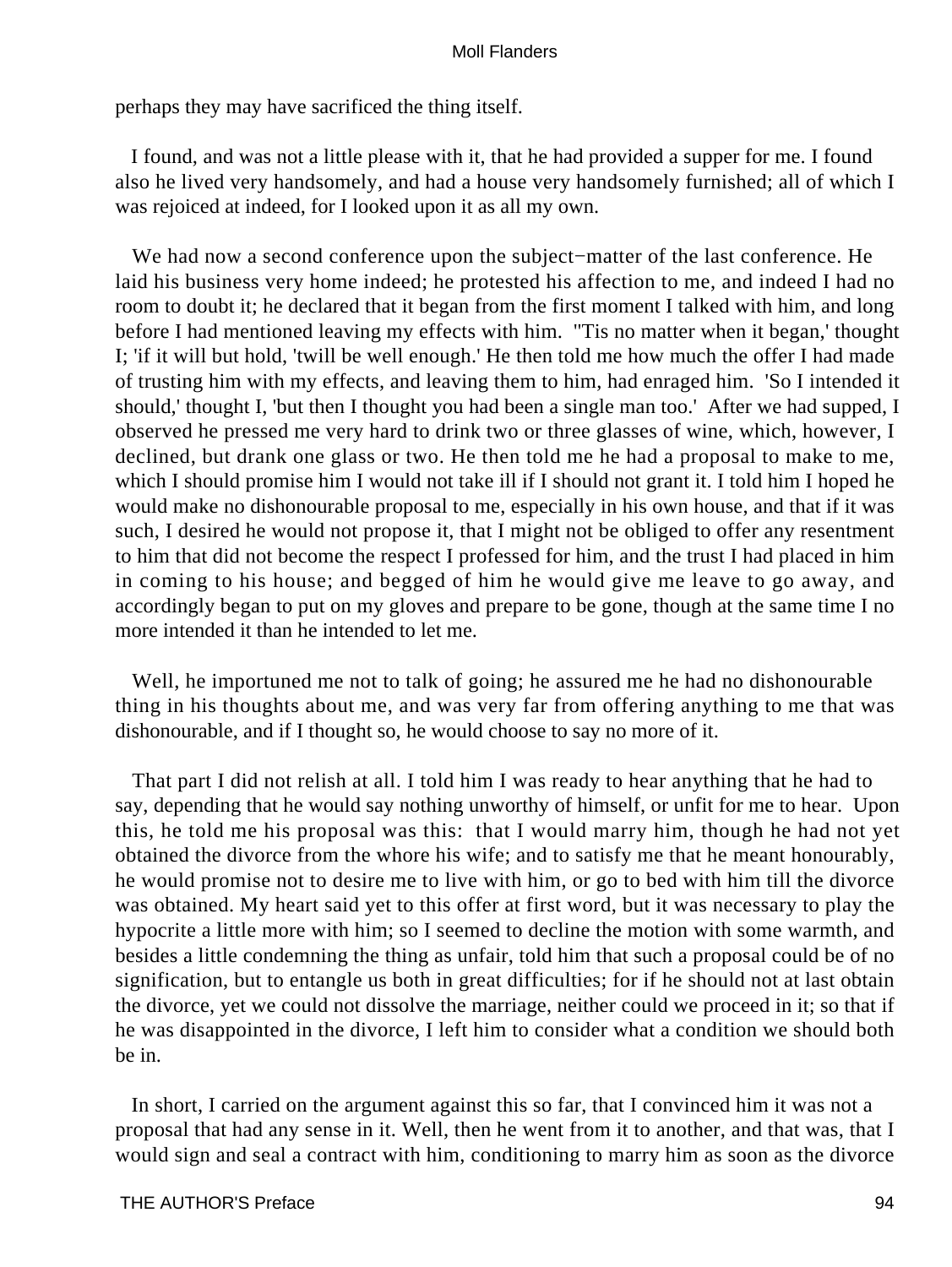was obtained, and to be void if he could not obtain it.

 I told him such a thing was more rational than the other; but as this was the first time that ever I could imagine him weak enough to be in earnest in this affair, I did not use to say Yes at first asking; I would consider of it.

 I played with this lover as an angler does with a trout. I found I had him fast on the hook, so I jested with his new proposal, and put him off. I told him he knew little of me, and bade him inquire about me; I let him also go home with me to my lodging, though I would not ask him to go in, for I told him it was not decent.

 In short, I ventured to avoid signing a contract of marriage, and the reason why I did it was because the lady that had invited me so earnestly to go with her into Lancashire insisted so positively upon it, and promised me such great fortunes, and such fine things there, that I was tempted to go and try. 'Perhaps,' said I, 'I may mend myself very much'; and then I made no scruple in my thoughts of quitting my honest citizen, whom I was not so much in love with as not to leave him for a richer.

 In a word, I avoided a contract; but told him I would go into the north, that he should know where to write to me by the consequence of the business I had entrusted with him; that I would give him a sufficient pledge of my respect for him, for I would leave almost all I had in the world in his hands; and I would thus far give him my word, that as soon as he had sued out a divorce from his first wife, he would send me an account of it, I would come up to London, and that then we would talk seriously of the matter.

 It was a base design I went with, that I must confess, though I was invited thither with a design much worse than mine was, as the sequel will discover. Well, I went with my friend, as I called her, into Lancashire. All the way we went she caressed me with the utmost appearance of a sincere, undissembled affection; treated me, except my coach−hire, all the way; and her brother brought a gentleman's coach to Warrington to receive us, and we were carried from thence to Liverpool with as much ceremony as I could desire. We were also entertained at a merchant's house in Liverpool three or four days very handsomely; I forbear to tell his name, because of what followed. Then she told me she would carry me to an uncle's house of hers, where we should be nobly entertained. She did so; her uncle, as she called him, sent a coach and four horses for us, and we were carried near forty miles I know not whither.

 We came, however, to a gentleman's seat, where was a numerous family, a large park, extraordinary company indeed, and where she was called cousin. I told her if she had resolved to bring me into such company as this, she should have let me have prepared myself, and have furnished myself with better clothes. The ladies took notice of that, and told me very genteelly they did not value people in their country so much by their clothes as they did in London; that their cousin had fully informed them of my quality, and that I did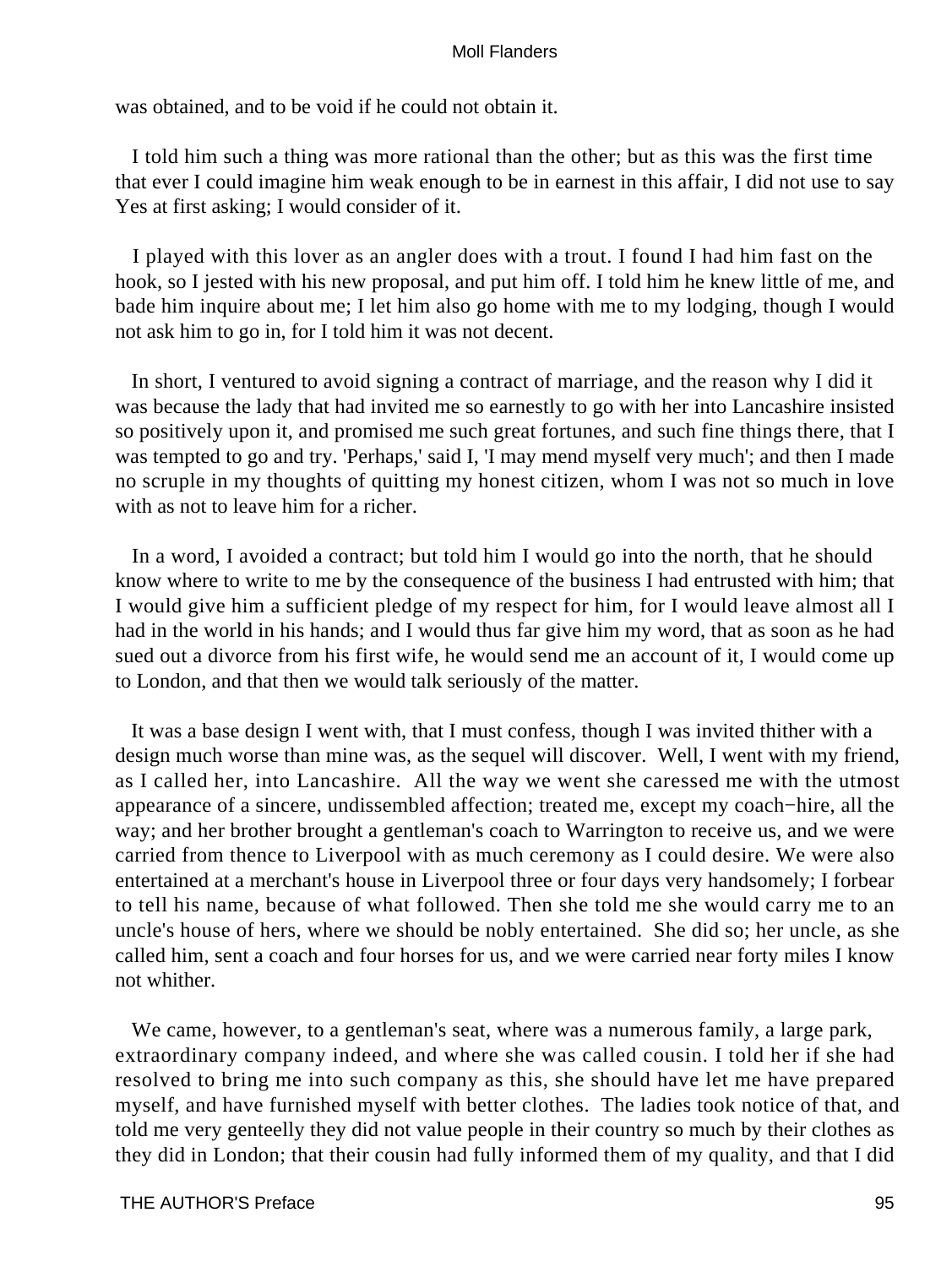not want clothes to set me off; in short, they entertained me, not like what I was, but like what they thought I had been, namely, a widow lady of a great fortune.

 The first discovery I made here was, that the family were all Roman Catholics, and the cousin too, whom I called my friend; however, I must say that nobody in the world could behave better to me, and I had all the civility shown me that I could have had if I had been of their opinion. The truth is, I had not so much principle of any kind as to be nice in point of religion, and I presently learned to speak favourably of the Romish Church; particularly, I told them I saw little but the prejudice of education in all the difference that were among Christians about religion, and if it had so happened that my father had been a Roman Catholic, I doubted not but I should have been as well pleased with their religion as my own.

 This obliged them in the highest degree, and as I was besieged day and night with good company and pleasant discourse, so I had two or three old ladies that lay at me upon the subject of religion too. I was so complaisant, that though I would not completely engage, yet I made no scruple to be present at their mass, and to conform to all their gestures as they showed me the pattern, but I would not come too cheap; so that I only in the main encouraged them to expect that I would turn Roman Catholic, if I was instructed in the Catholic doctrine as they called it, and so the matter rested.

 I stayed here about six weeks; and then my conductor led me back to a country village, about six miles from Liverpool, where her brother (as she called him) came to visit me in his own chariot, and in a very good figure, with two footmen in a good livery; and the next thing was to make love to me. As it had happened to me, one would think I could not have been cheated, and indeed I thought so myself, having a safe card at home, which I resolved not to quit unless I could mend myself very much. However, in all appearance this brother was a match worth my listening to, and the least his estate was valued at was £1000 a year, but the sister said it was worth £1500 a year, and lay most of it in Ireland.

 I that was a great fortune, and passed for such, was above being asked how much my estate was; and my false friend taking it upon a foolish hearsay, had raised it from £500 to £5000, and by the time she came into the country she called it £15,000. The Irishman, for such I understood him to be, was stark mad at this bait; in short, he courted me, made me presents, and ran in debt like a madman for the expenses of his equipage and of his courtship. He had, to give him his due, the appearance of an extraordinary fine gentleman; he was tall, well−shaped, and had an extraordinary address; talked as naturally of his park and his stables, of his horses, his gamekeepers, his woods, his tenants, and his servants, as if we had been in the mansion−house, and I had seen them all about me.

 He never so much as asked me about my fortune or estate, but assured me that when we came to Dublin he would jointure me in £600 a year good land; and that we could enter into a deed of settlement or contract here for the performance of it.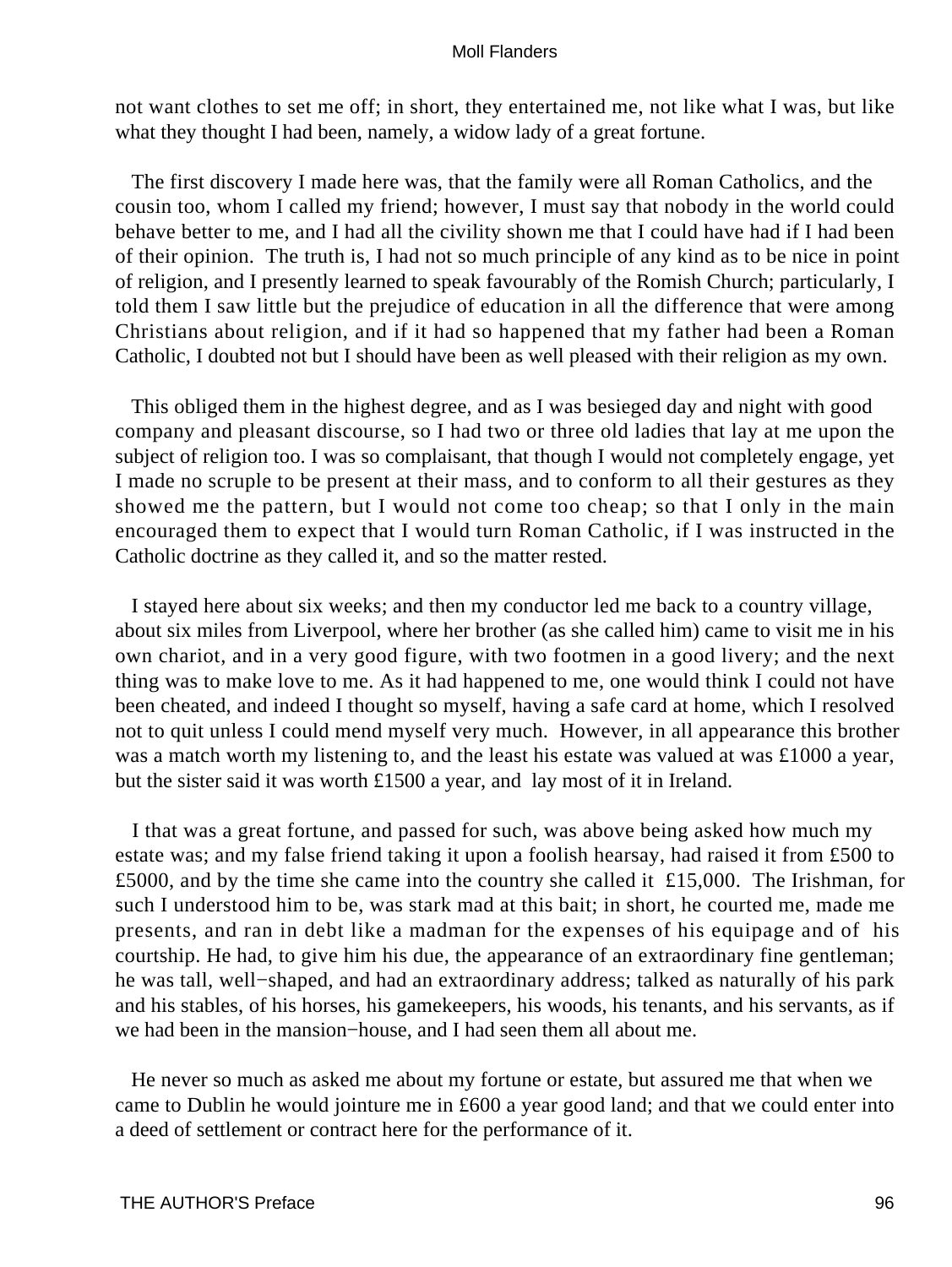This was such language indeed as I had not been used to, and I was here beaten out of all my measures; I had a she−devil in my bosom, every hour telling me how great her brother lived. One time she would come for my orders, how I would have my coaches painted, and how lined; and another time what clothes my page should wear; in short, my eyes were dazzled. I had now lost my power of saying No, and, to cut the story short, I consented to be married; but to be the more private, we were carried farther into the country, and married by a Romish clergyman, who I was assured would marry us as effectually as a Church of England parson.

 I cannot say but I had some reflections in this affair upon the dishonourable forsaking my faithful citizen, who loved me sincerely, and who was endeavouring to quit himself of a scandalous whore by whom he had been indeed barbarously used, and promised himself infinite happiness in his new choice; which choice was now giving up herself to another in a manner almost as scandalous as hers could be.

 But the glittering shoe of a great estate, and of fine things, which the deceived creature that was now my deceiver represented every hour to my imagination, hurried me away, and gave me no time to think of London, or of anything there, much less of the obligation I had to a person of infinitely more real merit than what was now before me.

 But the thing was done; I was now in the arms of my new spouse, who appeared still the same as before; great even to magnificence, and nothing less than £1000 a year could support the ordinary equipage he appeared in.

 After we had been married about a month, he began to talk of my going to West Chester in order to embark for Ireland. However, he did not hurry me, for we stayed near three weeks longer, and then he sent to Chester for a coach to meet us at the Black Rock, as they call it, over against Liverpool. Thither we went in a fine boat they call a pinnace, with six oars; his servants, and horses, and baggage going in the ferry−boat. He made his excuse to me that he had no acquaintance in Chester, but he would go before and get some handsome apartment for me at a private house. I asked him how long we should stay at Chester. He said, not at all, any longer than one night or two, but he would immediately hire a coach to go to Holyhead. Then I told him he should by no means give himself the trouble to get private lodgings for one night or two, for that Chester being a great place, I made no doubt but there would be very good inns and accommodation enough; so we lodged at an inn in the West Street, not far from the Cathedral; I forget what sign it was at.

 Here my spouse, talking of my going to Ireland, asked me if I had no affairs to settle at London before we went off. I told him No, not of any great consequence, but what might be done as well by letter from Dublin. 'Madam,' says he, very respectfully, 'I suppose the greatest part of your estate, which my sister tells me is most of it in money in the Bank of England, lies secure enough, but in case it required transferring, or any way altering its property, it might be necessary to go up to London and settle those things before we went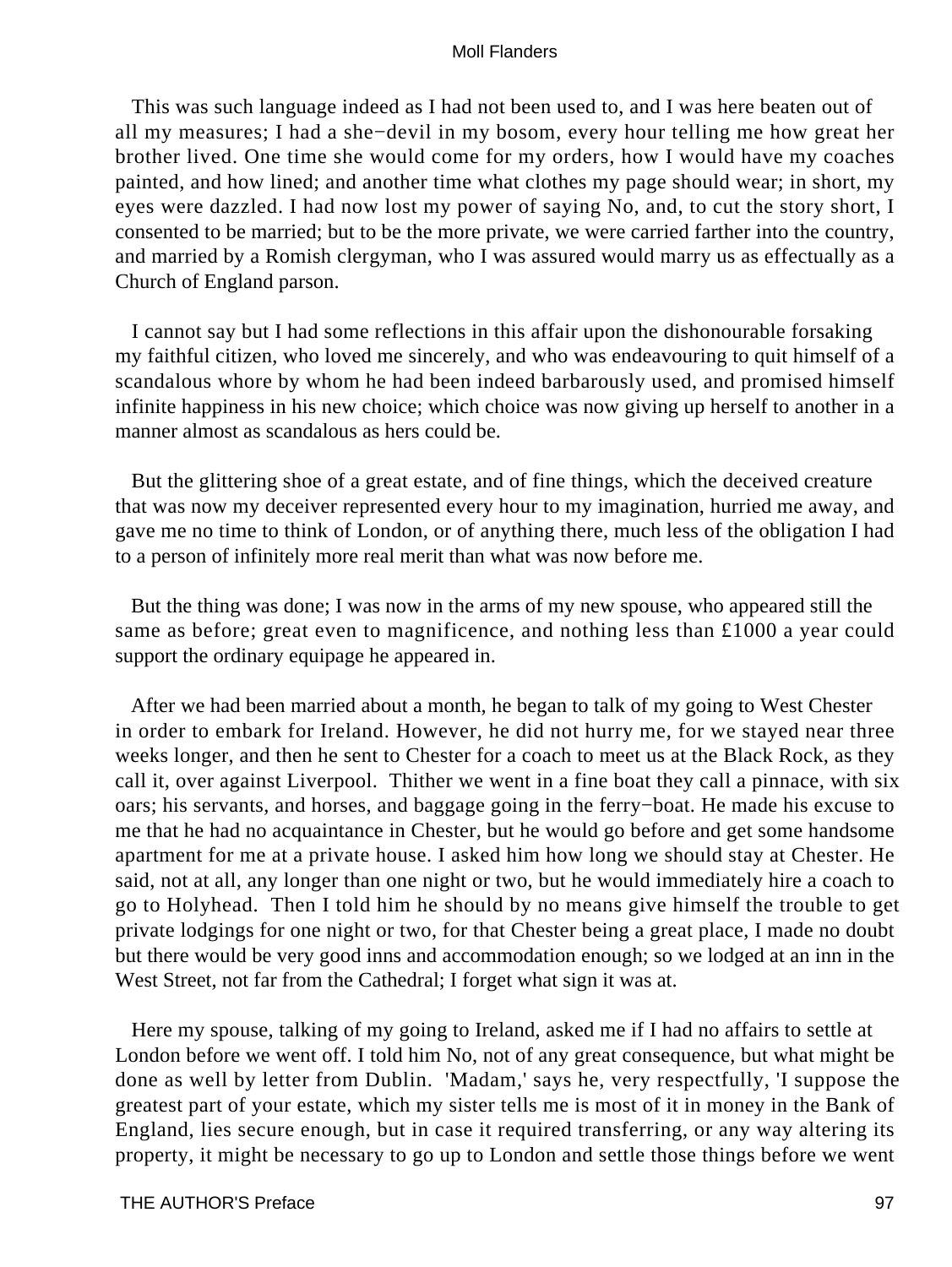over.'

 I seemed to look strange at it, and told him I knew not what he meant; that I had no effects in the Bank of England that I knew of; and I hoped he could not say that I had ever told him I had. No, he said, I had not told him so, but his sister had said the greatest part of my estate lay there. 'And I only mentioned it, me dear,' said he, 'that if there was any occasion to settle it, or order anything about it, we might not be obliged to the hazard and trouble of another voyage back again'; for he added, that he did not care to venture me too much upon the sea.

 I was surprised at this talk, and began to consider very seriously what the meaning of it must be; and it presently occurred to me that my friend, who called him brother, had represented me in colours which were not my due; and I thought, since it was come to that pitch, that I would know the bottom of it before I went out of England, and before I should put myself into I knew not whose hands in a strange country.

 Upon this I called his sister into my chamber the next morning, and letting her know the discourse her brother and I had been upon the evening before, I conjured her to tell me what she had said to him, and upon what foot it was that she had made this marriage. She owned that she had told him that I was a great fortune, and said that she was told so at London. 'Told so!' says I warmly; 'did I ever tell you so?' No, she said, it was true I did not tell her so, but I had said several times that what I had was in my own disposal. 'I did so,' returned I very quickly and hastily, 'but I never told you I had anything called a fortune; no, not that I had £100, or the value of £100, in the world. Any how did it consist with my being a fortune,; said I, 'that I should come here into the north of England with you, only upon the account of living cheap?' At these words, which I spoke warm and high, my husband, her brother (as she called him), came into the room, and I desired him to come and sit down, for I had something of moment to say before them both, which it was absolutely necessary he should hear.

 He looked a little disturbed at the assurance with which I seemed to speak it, and came and sat down by me, having first shut the door; upon which I began, for I was very much provoked, and turning myself to him, 'I am afraid,' says I, 'my dear' (for I spoke with kindness on his side), 'that you have a very great abuse put upon you, and an injury done you never to be repaired in your marrying me, which, however, as I have had no hand in it, I desire I may be fairly acquitted of it, and that the blame may lie where it ought to lie, and nowhere else, for I wash my hands of every part of it.'

 'What injury can be done me, my dear,' says he, 'in marrying you. I hope it is to my honour and advantage every way.' 'I will soon explain it to you,' says I, 'and I fear you will have no reason to think yourself well used; but I will convince you, my dear,' says I again, 'that I have had no hand in it'; and there I stopped a while.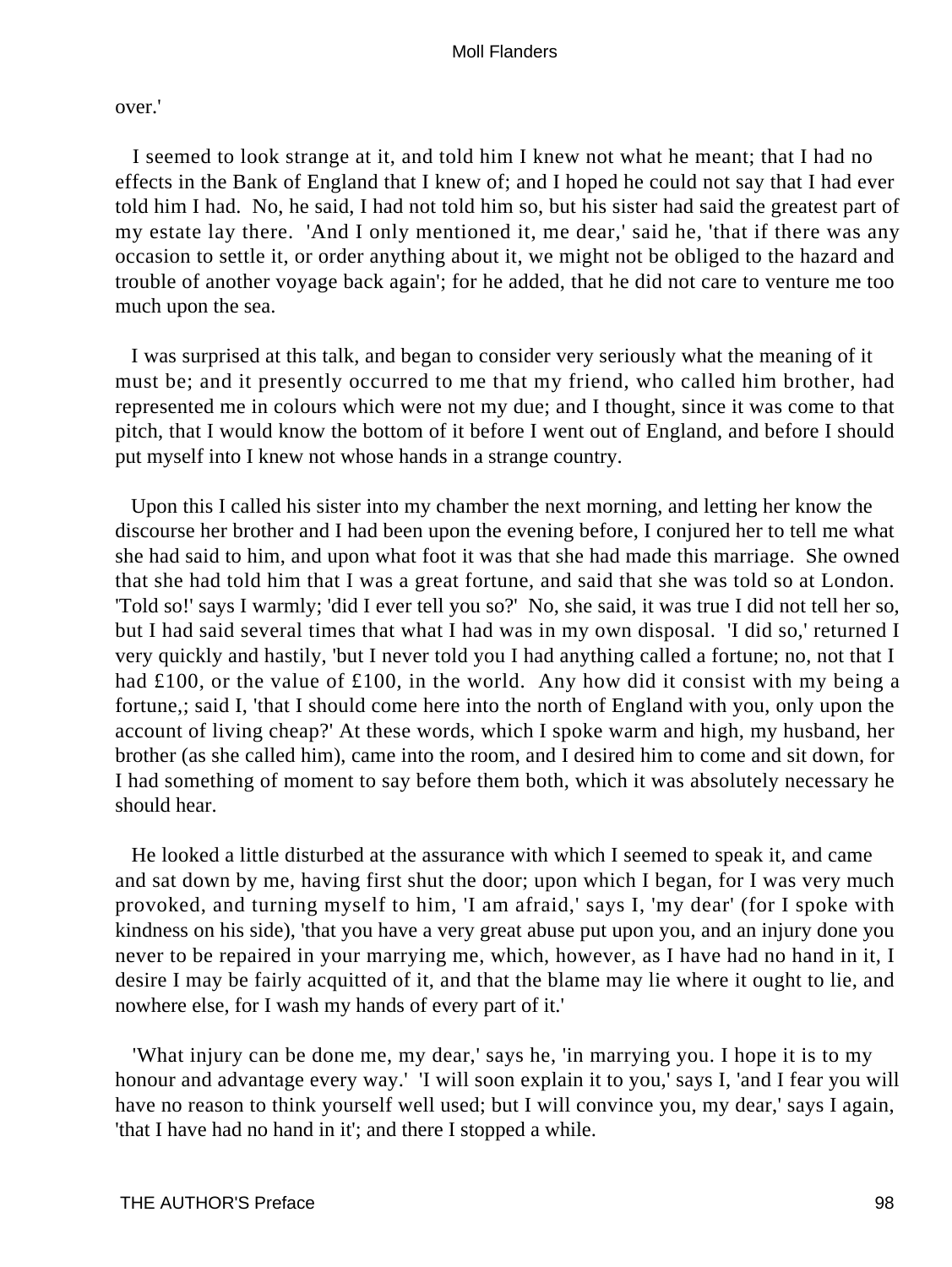He looked now scared and wild, and began, I believe, to suspect what followed; however, looking towards me, and saying only, 'Go on,' he sat silent, as if to hear what I had more to say; so I went on. 'I asked you last night,' said I, speaking to him, 'if ever I made any boast to you of my estate, or ever told you I had any estate in the Bank of England or anywhere else, and you owned I had not, as is most true; and I desire you will tell me here, before your sister, if ever I gave you any reason from me to think so, or that ever we had any discourse about it'; and he owned again I had not, but said I had appeared always as a woman of fortune, and he depended on it that I was so, and hoped he was not deceived. 'I am not inquiring yet whether you have been deceived or not,' said I; 'I fear you have, and I too; but I am clearing myself from the unjust charge of being concerned in deceiving you.

 'I have been now asking your sister if ever I told her of any fortune or estate I had, or gave her any particulars of it; and she owns I never did. Any pray, madam,' said I, turning myself to her, 'be so just to me, before your brother, to charge me, if you can, if ever I pretended to you that I had an estate; and why, if I had, should I come down into this country with you on purpose to spare that little I had, and live cheap?' She could not deny one word, but said she had been told in London that I had a very great fortune, and that it lay in the Bank of England.

 'And now, dear sir,' said I, turning myself to my new spouse again, 'be so just to me as to tell me who has abused both you and me so much as to make you believe I was a fortune, and prompt you to court me to this marriage?' He could not speak a word, but pointed to her; and, after some more pause, flew out in the most furious passion that ever I saw a man in my life, cursing her, and calling her all the whores and hard names he could think of; and that she had ruined him, declaring that she had told him I had £15,000, and that she was to have £500 of him for procuring this match for him. He then added, directing his speech to me, that she was none of his sister, but had been his whore for two years before, that she had had £100 of him in part of this bargain, and that he was utterly undone if things were as I said; and in his raving he swore he would let her heart's blood out immediately, which frightened her and me too. She cried, said she had been told so in the house where I lodged. But this aggravated him more than before, that she should put so far upon him, and run things such a length upon no other authority than a hearsay; and then, turning to me again, said very honestly, he was afraid we were both undone. 'For, to be plain, my dear, I have no estate,' says he; 'what little I had, this devil has made me run out in waiting on you and putting me into this equipage.' She took the opportunity of his being earnest in talking with me, and got out of the room, and I never saw her more.

 I was confounded now as much as he, and knew not what to say. I thought many ways that I had the worst of it, but his saying he was undone, and that he had no estate neither, put me into a mere distraction. 'Why,' says I to him, 'this has been a hellish juggle, for we are married here upon the foot of a double fraud; you are undone by the disappointment, it seems; and if I had had a fortune I had been cheated too, for you say you have nothing.'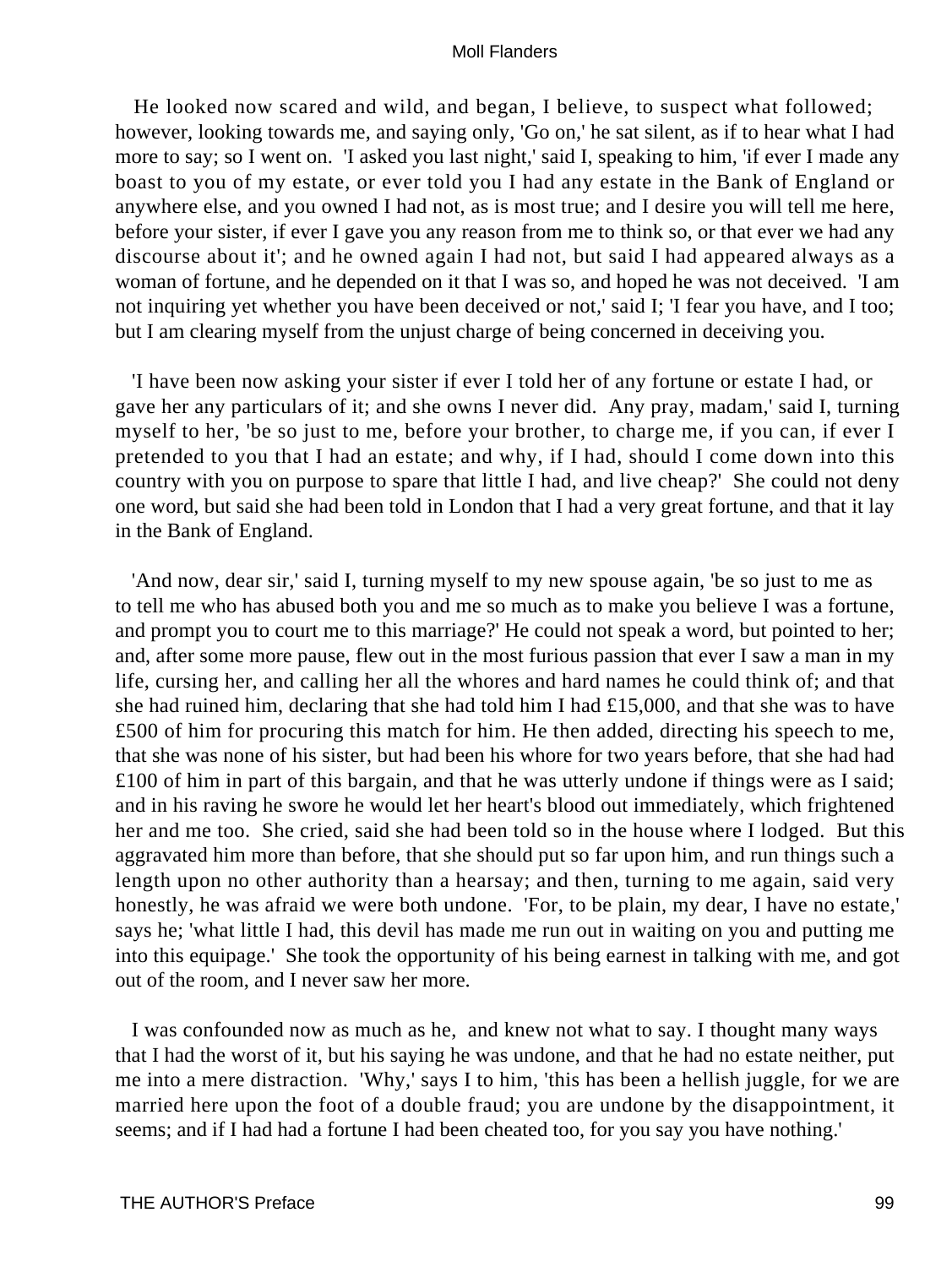'You would indeed have been cheated, my dear,' says he, 'but you would not have been undone, for £15,000 would have maintained us both very handsomely in this country; and I assure you,' added he, 'I had resolved to have dedicated every groat of it to you; I would not have wronged you of a shilling, and the rest I would have made up in my affection to you, and tenderness of you, as long as I lived.'

 This was very honest indeed, and I really believe he spoke as he intended, and that he was a man that was as well qualified to make me happy, as to his temper and behaviour, as any man ever was; but his having no estate, and being run into debt on this ridiculous account in the country, made all the prospect dismal and dreadful, and I knew not what to say, or what to think of myself.

 I told him it was very unhappy that so much love, and so much good nature as I discovered in him, should be thus precipitated into misery; that I saw nothing before us but ruin; for as to me, it was my unhappiness that what little I had was not able to relieve us week, and with that I pulled out a bank bill of £20 and eleven guineas, which I told him I had saved out of my little income, and that by the account that creature had given me of the way of living in that country, I expected it would maintain me three or four years; that if it was taken from me, I was left destitute, and he knew what the condition of a woman among strangers must be, if she had no money in her pocket; however, I told him, if he would take it, there it was.

 He told me with a great concern, and I thought I saw tears stand in his eyes, that he would not touch it; that he abhorred the thoughts of stripping me and make me miserable; that, on the contrary, he had fifty guineas left, which was all he had in the world, and he pulled it out and threw it down on the table, bidding me take it, though he were to starve for want of it.

 I returned, with the same concern for him, that I could not bear to hear him talk so; that, on the contrary, if he could propose any probable method of living, I would do anything that became me on my part, and that I would live as close and as narrow as he could desire.

 He begged of me to talk no more at that rate, for it would make him distracted; he said he was bred a gentleman, though he was reduced to a low fortune, and that there was but one way left which he could think of, and that would not do, unless I could answer him one question, which, however, he said he would not press me to. I told him I would answer it honestly; whether it would be to his satisfaction or not, that I could not tell.

 'Why, then, my dear, tell me plainly,' says he, 'will the little you have keep us together in any figure, or in any station or place, or will it not?'

 It was my happiness hitherto that I had not discovered myself or my circumstances at all – no, not so much as my name; and seeing these was nothing to be expected from him,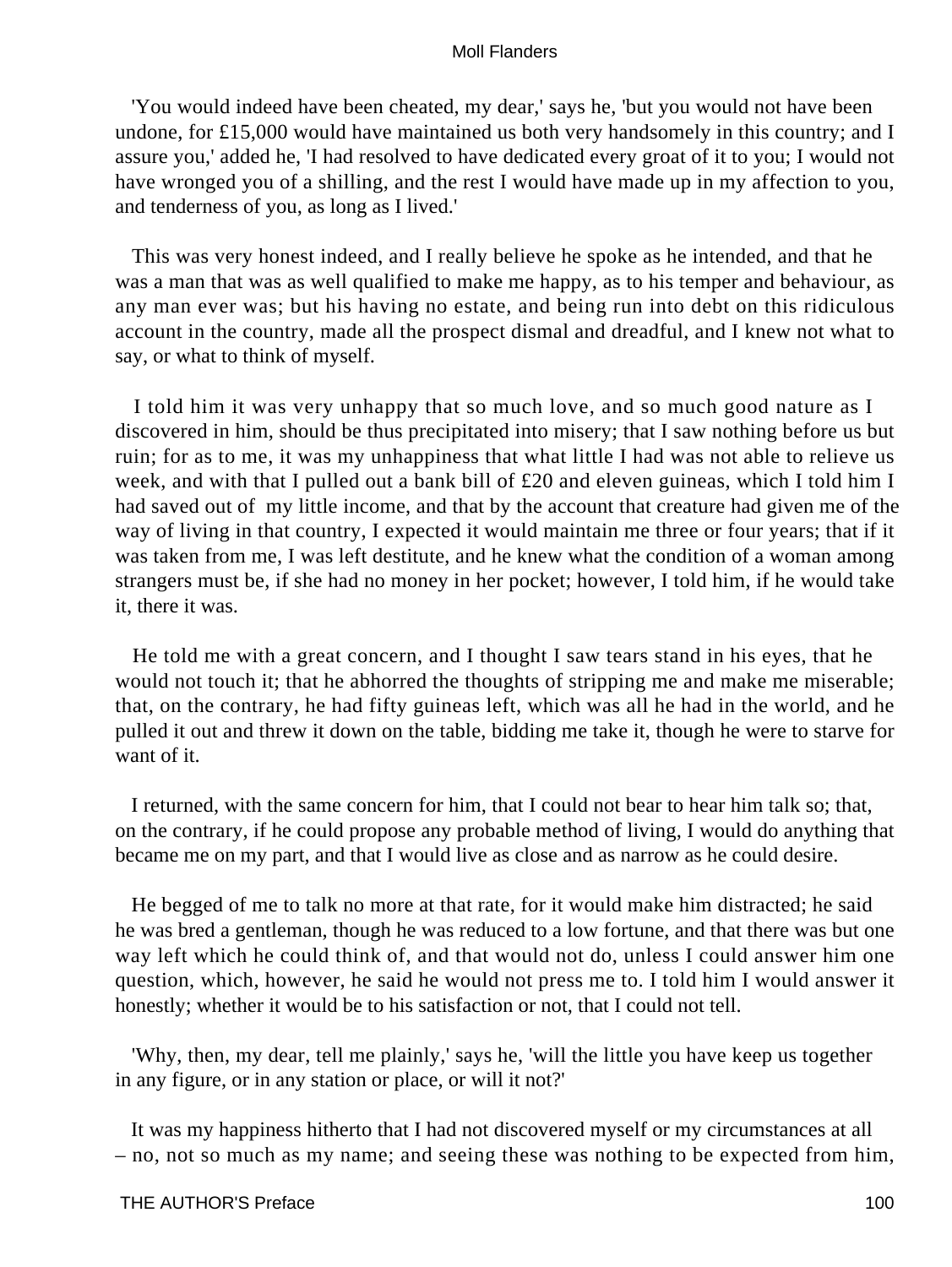however good−humoured and however honest he seemed to be, but to live on what I knew would soon be wasted, I resolved to conceal everything but the bank bill and the eleven guineas which I had owned; and I would have been very glad to have lost that and have been set down where he took me up. I had indeed another bank bill about me of £30, which was the whole of what I brought with me, as well to subsist on in the country, as not knowing what might offer; because this creature, the go−between that had thus betrayed us both, had made me believe strange things of my marrying to my advantage in the country, and I was not willing to be without money, whatever might happen. This bill I concealed, and that made me the freer of the rest, in consideration of his circumstances, for I really pitied him heartily.

 But to return to his question, I told him I never willingly deceived him, and I never would. I was very sorry to tell him that the little I had would not subsist us; that it was not sufficient to subsist me alone in the south country, and that this was the reason that made me put myself into the hands of that woman who called him brother, she having assured me that I might board very handsomely at a town called Manchester, where I had not yet been, for about £6 a year; and my whole income not being about £15 a year, I thought I might live easy upon it, and wait for better things.

 He shook his head and remained silent, and a very melancholy evening we had; however, we supped together, and lay together that night, and when we had almost supped he looked a little better and more cheerful, and called for a bottle of wine. 'Come, my dear,' says he, ' though the case is bad, it is to no purpose to be dejected. come, be as easy as you can; I will endeavour to find out some way or other to live; if you can but subsist yourself, that is better than nothing. I must try the world again; a man ought to think like a man; to be discouraged is to yield to the misfortune.' With this he filled a glass and drank to me, holding my hand and pressing it hard in his hand all the while the wine went down, and protesting afterwards his main concern was for me.

 It was really a true, gallant spirit he was of, and it was the more grievous to me. 'Tis something of relief even to be undone by a man of honour, rather than by a scoundrel; but here the greatest disappointment was on his side, for he had really spent a great deal of money, deluded by this madam the procuress; and it was very remarkable on what poor terms he proceeded. First the baseness of the creature herself is to be observed, who, for the getting £100 herself, could be content to let him spend three or four more, though perhaps it was all he had in the world, and more than all; when she had not the least ground, more than a little tea−table chat, to say that I had any estate, or was a fortune, or the like. It is true the design of deluding a woman of fortune, I f I had been so, was base enough; the putting the face of great things upon poor circumstances was a fraud, and bad enough; but the case a little differed too, and that in his favour, for he was not a rake that made a trade to delude women, and, as some have done, get six or seven fortunes after one another, and then rifle and run away from them; but he was really a gentleman, unfortunate and low, but had lived well; and though, if I had had a fortune, I should have been enraged at the slut for betraying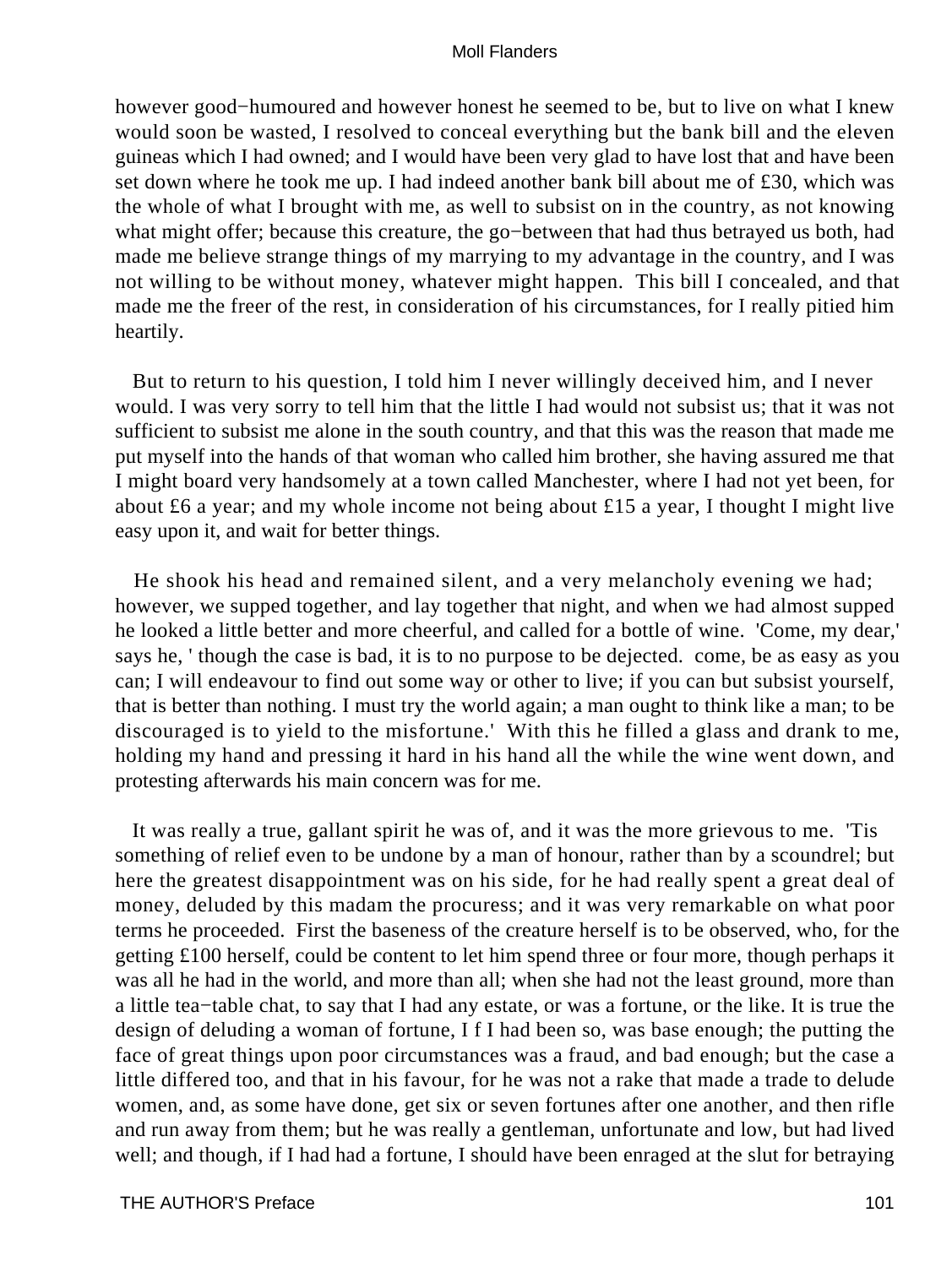me, yet really for the man, a fortune would not have been ill bestowed on him, for he was a lovely person indeed, of generous principles, good sense, and of abundance of good−humour.

 We had a great deal of close conversation that night, for we neither of us slept much; he was as penitent for having put all those cheats upon me as if it had been felony, and that he was going to execution; he offered me again every shilling of the money he had about him, and said he would go into the army and seek the world for more.

 I asked him why he would be so unkind to carry me into Ireland, when I might suppose he could not have subsisted me there. He took me in his arms. 'My dear,' said he, 'depend upon it, I never designed to go to Ireland at all, much less to have carried you thither, but came hither to be out of the observation of the people, who had heard what I pretended to, and withal, that nobody might ask me for money before I was furnished to supply them.'

'But where, then,' said I, 'were we to have gone next?'

 'Why, my dear,' said he, 'I'll confess the whole scheme to you as I had laid it; I purposed here to ask you something about your estate, as you see I did, and when you, as I expected you would, had entered into some account with me of the particulars, I would have made an excuse to you to have put off our voyage to Ireland for some time, and to have gone first towards London.

 'Then, my dear,' said he, 'I resolved to have confessed all the circumstances of my own affairs to you, and let you know I had indeed made use of these artifices to obtain your consent to marry me, but had now nothing to do but ask to your pardon, and to tell you how abundantly, as I have said above, I would endeavour to make you forget what was past, by the felicity of the days to come.'

 'Truly,' said I to him, 'I find you would soon have conquered me; and it is my affliction now, that I am not in a condition to let you see how easily I should have been reconciled to you, and have passed by all the tricks you had put upon me, in recompense of so much good−humour. But, my dear,' said I, 'what can we do now? We are both undone, and what better are we for our being reconciled together, seeing we have nothing to live on?'

 We proposed a great many things, but nothing could offer where there was nothing to begin with. He begged me at last to talk no more of it, for, he said, I would break his heart; so we talked of other things a little, till at last he took a husband's leave of me, and so we went to sleep.

 He rose before me in the morning; and indeed, having lain awake almost all night, I was very sleepy, and lay till near eleven o'clock. In this time he took his horses and three servants, and all his linen and baggage, and away he went, leaving a short but moving letter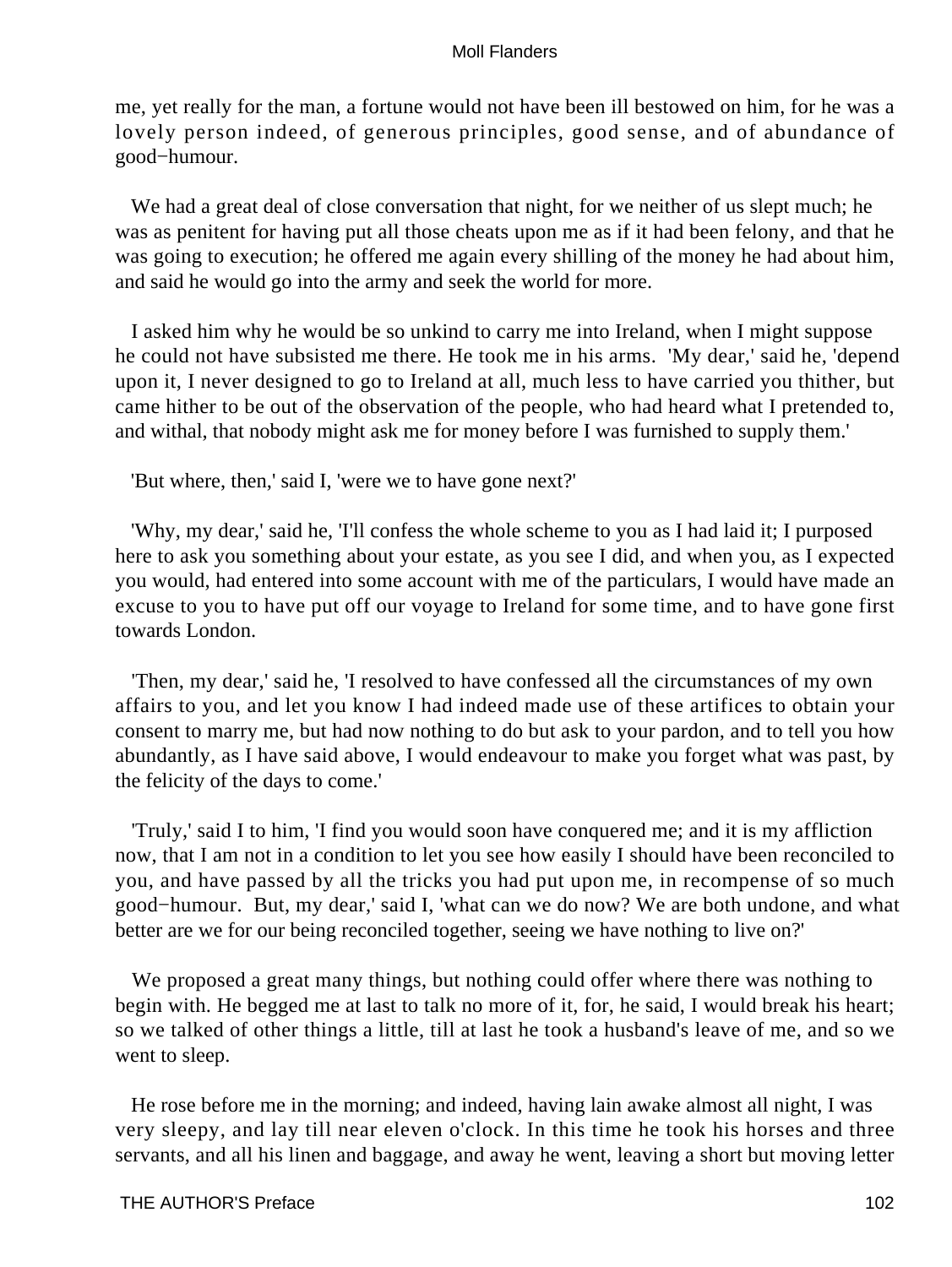for me on the table, as follows: –

 'MY **Dear** – I am a dog; I have abused you; but I have been drawn into do it by a base creature, contrary to my principle and the general practice of my life. Forgive me, my dear! I ask your pardon with the greatest sincerity; I am the most miserable of men, in having deluded you. I have been so happy to posses you, and now am so wretched as to be forced to fly from you. Forgive me, my dear; once more I say, forgive me! I am not able to see you ruined by me, and myself unable to support you. Our marriage is nothing; I shall never be able to see you again; I here discharge you from it; if you can marry to your advantage, do not decline it on my account; I here swear to you on my faith, and on the word of a man of honour, I will never disturb your repose if I should know of it, which, however, is not likely. On the other hand, if you should not marry, and if good fortune should befall me, it shall be all yours, wherever you are.

 'I have put some of the stock of money I have left into your pocket; take places for yourself and your maid in the stage−coach, and go for London; I hope it will bear your charges thither, without breaking into your own. Again I sincerely ask your pardon, and will do so as often as I shall ever think of you. Adieu, my dear, for ever! – I am, your most affectionately, J.E.'

 Nothing that ever befell me in my life sank so deep into my heart as this farewell. I reproached him a thousand times in my thoughts for leaving me, for I would have gone with him through the world, if I had begged my bread. I felt in my pocket, and there found ten guineas, his gold watch, and two little rings, one a small diamond ring worth only about £6, and the other a plain gold ring.

 I sat me down and looked upon these things two hours together, and scarce spoke a word, till my maid interrupted me by telling me my dinner was ready. I ate but little, and after dinner I fell into a vehement fit of crying, every now and then calling him by his name, which was James. 'O Jemmy!' said I, 'come back, come back. I'll give you all I have; I'll beg, I'll starve with you.' And thus I ran raving about the room several times, and then sat down between whiles, and then walking about again, called upon him to come back, and then cried again; and thus I passed the afternoon, till about seven o'clock, when it was near dusk, in the evening, being August, when, to my unspeakable surprise, he comes back into the inn, but without a servant, and comes directly up into my chamber.

 I was in the greatest confusion imaginable, and so was he too. I could not imagine what should be the occasion of it, and began to be at odds with myself whether to be glad or sorry; but my affection biassed all the rest, and it was impossible to conceal my joy, which was too great for smiles, for it burst out into tears. He was no sooner entered the room but he ran to me and took me in his arms, holding me fast, and almost stopping my breath with his kisses, but spoke not a word. At length I began. 'My dear,' said I, 'how could you go away from me?' to which he gave no answer, for it was impossible for him to speak.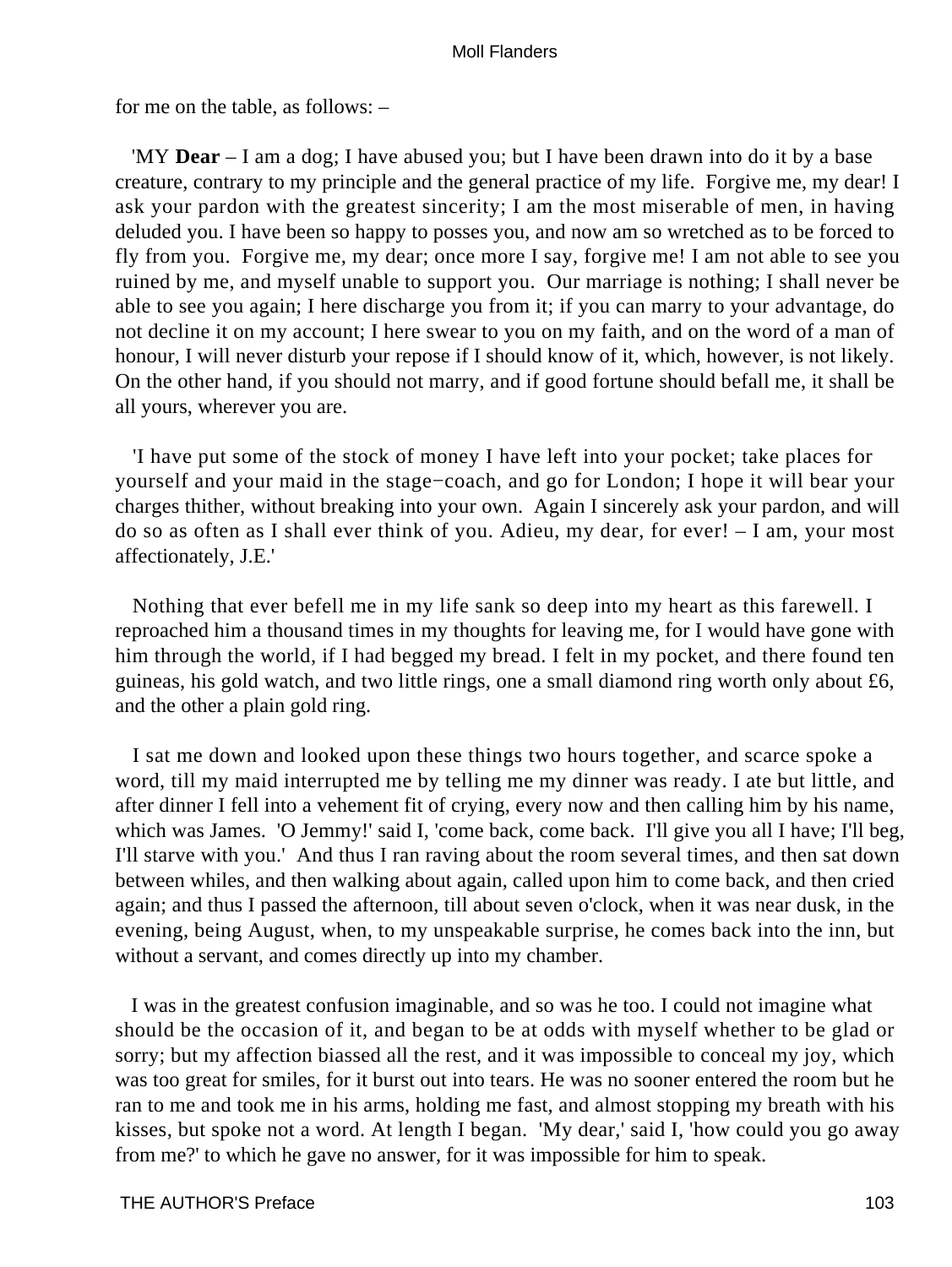When our ecstasies were a little over, he told me he was gone about fifteen miles, but it was not in his power to go any farther without coming back to see me again, and to take his leave of me once more.

 I told him how I had passed my time, and how loud I had called him to come back again. He told me he heard me very plain upon Delamere Forest, at a place about twelve miles off. I smiled. 'Nay,' says he, 'do not think I am in jest, for if ever I heard your voice in my life, I heard you call me aloud, and sometimes I thought I saw you running after me.' 'Why,' said I, 'what did I say?' – for I had not named the words to him. 'You called aloud,' says he, 'and said, O Jemmy! O Jemmy! come back, come back.'

 I laughed at him. 'My dear,' says he, 'do not laugh, for, depend upon it, I heard your voice as plain as you hear mine now; if you please, I'll go before a magistrate and make oath of it.' I then began to be amazed and surprised, and indeed frightened, and told him what I had really done, and how I had called after him, as above.

 When we had amused ourselves a while about this, I said to him: 'Well, you shall go away from me no more; I'll go all over the world with you rather.' He told me it would be very difficult thing for him to leave me, but since it must be, he hoped I would make it as easy to me as I could; but as for him, it would be his destruction that he foresaw.

 However, he told me that he considered he had left me to travel to London alone, which was too long a journey; and that as he might as well go that way as any way else, he was resolved to see me safe thither, or near it; and if he did go away then without taking his leave, I should not take it ill of him; and this he made me promise.

 He told me how he had dismissed his three servants, sold their horses, and sent the fellows away to seek their fortunes, and all in a little time, at a town on the road, I know not where. 'And,' says he, 'it cost me some tears all alone by myself, to think how much happier they were than their master, for they could go to the next gentleman's house to see for a service, whereas,' said he, 'I knew not wither to go, or what to do with myself.'

 I told him I was so completely miserable in parting with him, that I could not be worse; and that now he was come again, I would not go from him, if he would take me with him, let him go whither he would, or do what he would. And in the meantime I agreed that we would go together to London; but I could not be brought to consent he should go away at last and not take his leave of me, as he proposed to do; but told him, jesting, that if he did, I would call him back again as loud as I did before. Then I pulled out his watch and gave it him back, and his two rings, and his ten guineas; but he would not take them, which made me very much suspect that he resolved to go off upon the road and leave me.

 The truth is, the circumstances he was in, the passionate expressions of his letter, the kind, gentlemanly treatment I had from him in all the affair, with the concern he showed for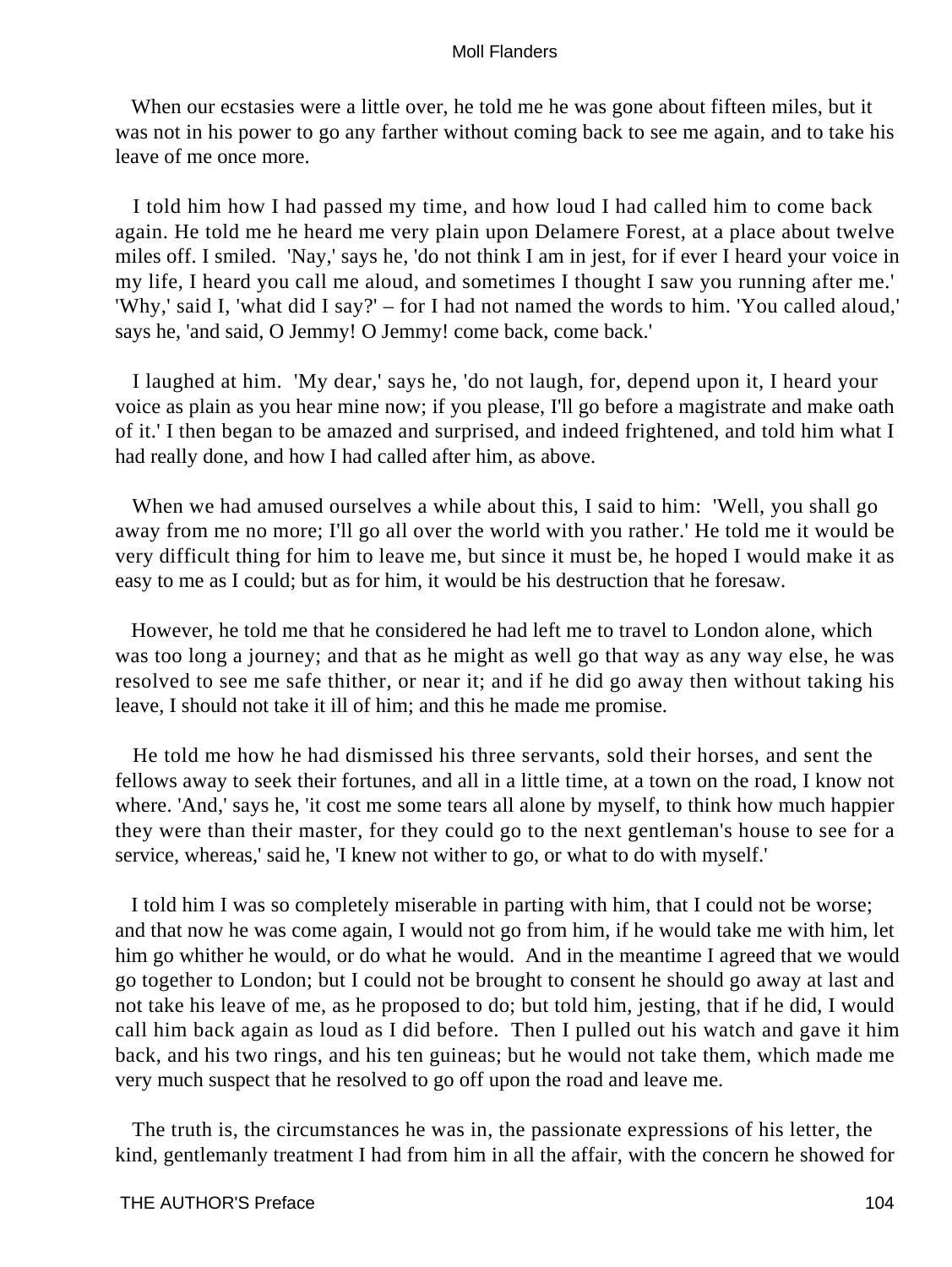me in it, his manner of parting with that large share which he gave me of his little stock left – all these had joined to make such impressions on me, that I really loved him most tenderly, and could not bear the thoughts of parting with him.

 Two days after this we quitted Chester, I in the stage−coach, and he on horseback. I dismissed my maid at Chester. He was very much against my being without a maid, but she being a servant hired in the country, and I resolving to keep no servant at London, I told him it would have been barbarous to have taken the poor wench and have turned her away as soon as I came to town; and it would also have been a needless charge on the road, so I satisfied him, and he was easy enough on the score.

 He came with me as far as Dunstable, within thirty miles of London, and then he told me fate and his own misfortunes obliged him to leave me, and that it was not convenient for him to go to London, for reasons which it was of no value to me to know, and I saw him preparing to go. The stage−coach we were in did not usually stop at Dunstable, but I desiring it but for a quart of an hour, they were content to stand at an inndoor a while, and we went into the house.

 Being in the inn, I told him I had but one favour more to as of him, and that was, that since he could not go any farther, he would give me leave to stay a week or two in the town with him, that we might in that time think of something to prevent such a ruinous thing to us both, as a final separation would be; and that I had something of moment to offer him, that I had never said yet, and which perhaps he might find practicable to our mutual advantage.

 This was too reasonable a proposal to be denied, so he called the landlady of the house, and told her his wife was taken ill, and so ill that she could not think of going any farther in the stage−coach, which had tired her almost to death, and asked if she could not get us a lodging for two or three days in a private house, where I might rest me a little, for the journey had been too much for me. The landlady, a good sort of woman, well−bred and very obliging, came immediately to see me; told me she had two or three very good rooms in a part of the house quite out of the noise, and if I saw them, she did not doubt but I would like them, and I should have one of her maids, that should do nothing else but be appointed to wait on me. This was so very kind, that I could not but accept of it, and thank her; so I went to look on the rooms and liked them very well, and indeed they were extraordinarily furnished, and very pleasant lodgings; so we paid the stage−coach, took out our baggage, and resolved to stay here a while.

 Here I told him I would live with him now till all my money was spent, but would not let him spend a shilling of his own. We had some kind squabble about that, but I told him it was the last time I was like to enjoy his company, and I desired he would let me be master in that thing only, and he should govern in everything else; so he acquiesced.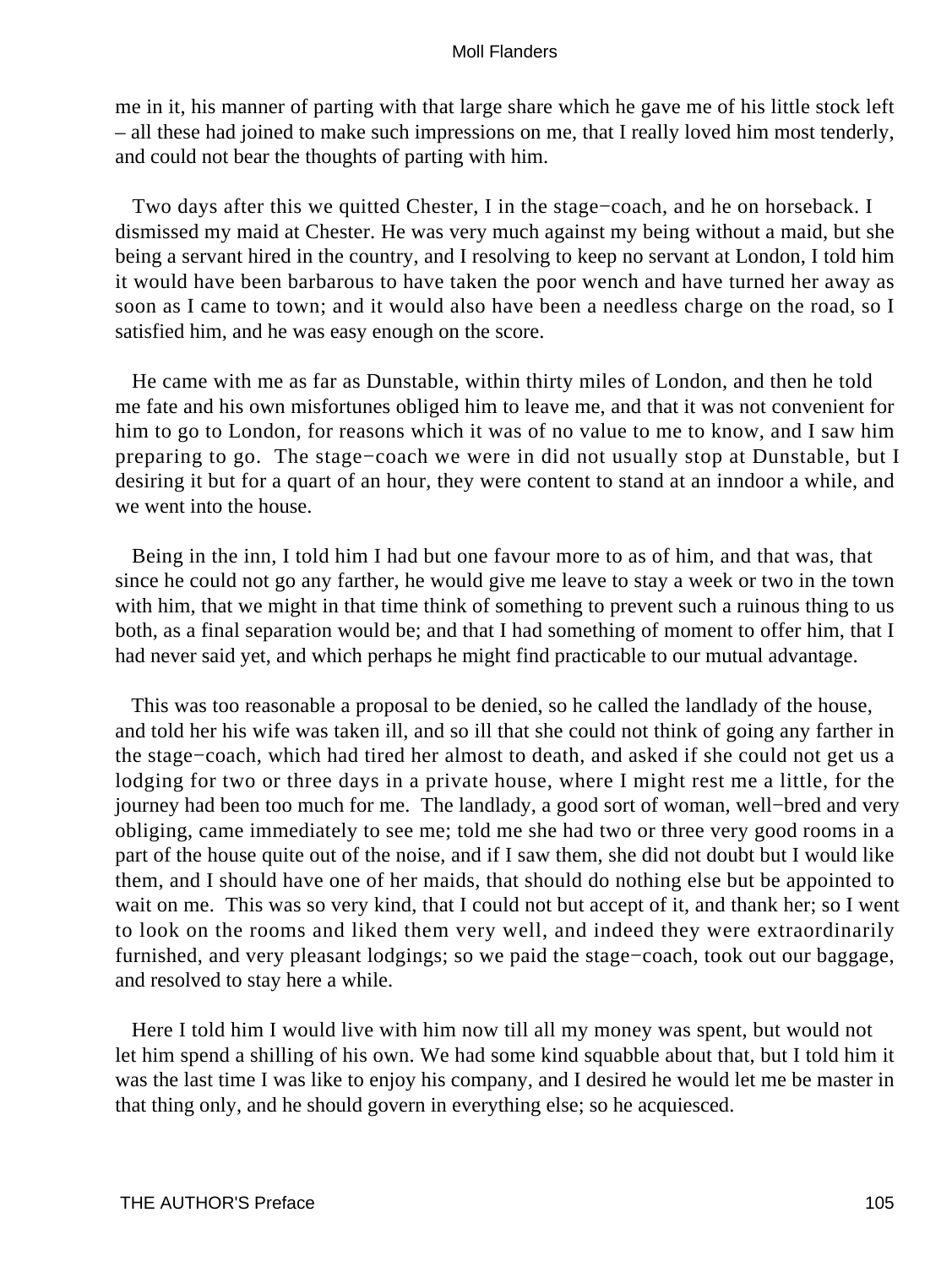Here one evening, taking a walk into the fields, I told him I would now make the proposal to him I had told him of; accordingly I related to him how I had lived in Virginia, that I had a mother I believed was alive there still, though my husband was dead some years. I told him that had not my effects miscarried, which, by the way, I magnified pretty much, I might have been fortune good enough to him to have kept us from being parted in this manner. Then I entered into the manner of peoples going over to those countries to settle, how they had a quantity of land given them by the Constitution of the place; and if not, that it might be purchased at so easy a rate this it was not worth naming.

 I then gave him a full and distinct account of the nature of planting; how with carrying over but two or three hundred pounds value in English goods, with some servants and tools, a man of application would presently lay a foundation for a family, and in a very few years be certain to raise an estate.

 I let him into the nature of the product of the earth; how the ground was cured and prepared, and what the usual increase of it was; and demonstrated to him, that in a very few years, with such a beginning, we should be as certain of being rich as we were now certain of being poor.

 He was surprised at my discourse; for we made it the whole subject of our conversation for near a week together, in which time I laid it down in black and white, as we say, that it was morally impossible, with a supposition of any reasonable good conduct, but that we must thrive there and do very well.

Then I told him what measures I would take to raise such a sum of  $\pounds 300$  or thereabouts; and I argued with him how good a method it would be to put an end to our misfortunes and restore our circumstances in the world, to what we had both expected; and I added, that after seven years, if we lived, we might be in a posture to leave our plantations in good hands, and come over again and receive the income of it, and live here and enjoy it; and I gave him examples of some that had done so, and lived now in very good circumstances in London.

 In short, I pressed him so to it, that he almost agreed to it, but still something or other broke it off again; till at last he turned the tables, and he began to talk almost to the same purpose of Ireland.

 He told me that a man that could confine himself to country life, and that could find but stock to enter upon any land, should have farms there for £50 a year, as good as were here let for £200 a year; that the produce was such, and so rich the land, that if much was not laid up, we were sure to live as handsomely upon it as a gentleman of £3000 a year could do in England and that he had laid a scheme to leave me in London, and go over and try; and if he found he could lay a handsome foundation of living suitable to the respect he had for me, as he doubted not he should do, he would come over and fetch me.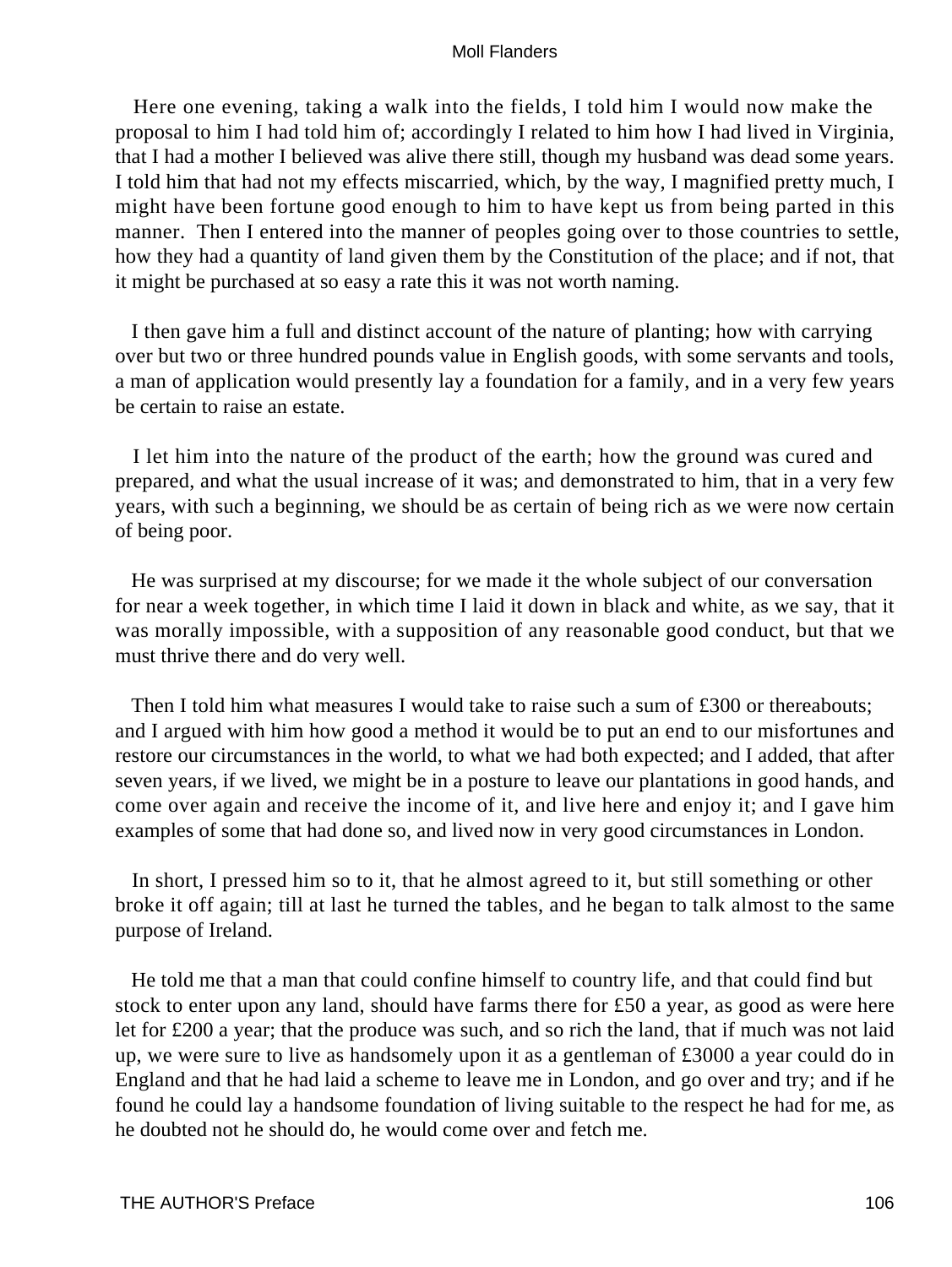I was dreadfully afraid that upon such a proposal he would have taken me at my word, viz. to sell my little income as I called it, and turn it into money, and let him carry it over into Ireland and try his experiment with it; but he was too just to desire it, or to have accepted it if I had offered it; and he anticipated me in that, for he added, that he would go and try his fortune that way, and if he found he could do anything at it to live, then, by adding mine to it when I went over, we should live like ourselves; but that he would not hazard a shilling of mine till he had made the experiment with a little, and he assured me that if he found nothing to be done in Ireland, he would then come to me and join in my project for Virginia.

 He was so earnest upon his project being to be tried first, that I could not withstand him; however, he promised to let me hear from him in a very little time after his arriving there, to let me know whether his prospect answered his design, that if there was not a possibility of success, I might take the occasion to prepare for our other voyage, and then, he assured me, he would go with me to America with all his heart.

 I could bring him to nothing further than this. However, those consultations entertained us near a month, during which I enjoyed his company, which indeed was the most entertaining that ever I met in my life before. In this time he let me into the whole story of his own life, which was indeed surprising, and full of an infinite variety sufficient to fill up a much brighter history, for its adventures and incidents, than any I ever say in print; but I shall have occasion to say more of him hereafter.

We parted at last, though with the utmost reluctance on my side; and indeed he took his leave very unwillingly too, but necessity obliged him, for his reasons were very good why he would not come to London, as I understood more fully some time afterwards.

 I gave him a direction how to write to me, though still I reserved the grand secret, and never broke my resolution, which was not to let him ever know my true name, who I was, or where to be found; he likewise let me know how to write a letter to him, so that, he said, he would be sure to receive it.

 I came to London the next day after we parted, but did not go directly to my old lodgings; but for another nameless reason took a private lodging in St. John's Street, or, as it is vulgarly called, St. Jones's, near Clerkenwell; and here, being perfectly alone, I had leisure to sit down and reflect seriously upon the last seven months' ramble I had made, for I had been abroad no less. The pleasant hours I had with my last husband I looked back on with an infinite deal of pleasure; but that pleasure was very much lessened when I found some time after that I was really with child.

 This was a perplexing thing, because of the difficulty which was before me where I should get leave to lie in; it being one of the nicest things in the world at that time of day for a woman that was a stranger, and had no friends, to be entertained in that circumstance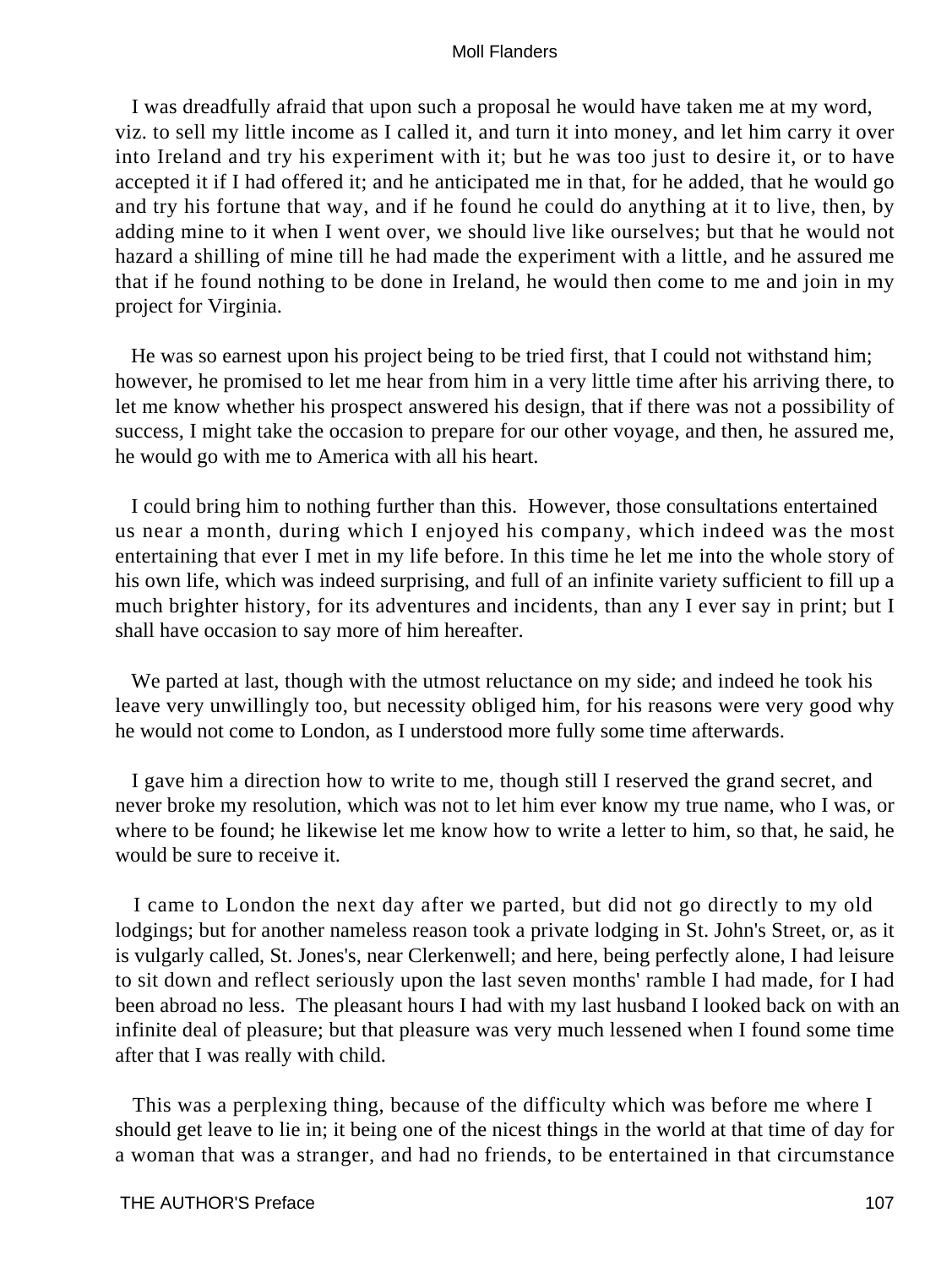without security, which, by the way, I had not, neither could I procure any.

 I had taken care all this while to preserve a correspondence with my honest friend at the bank, or rather he took care to correspond with me, for he wrote to me once a week; and though I had not spent my money so fast as to want any from him, yet I often wrote also to let him know I was alive. I had left directions in Lancashire, so that I had these letters, which he sent, conveyed to me; and during my recess at St. Jones's received a very obliging letter from him, assuring me that his process for a divorce from his wife went on with success, though he met with some difficulties in it that he did not expect.

 I was not displeased with the news that his process was more tedious than he expected; for though I was in no condition to have him yet, not being so foolish to marry him when I knew myself to be with child by another man, as some I know have ventured to do, yet I was not willing to lose him, and, in a word, resolved to have him if he continued in the same mind, as soon as I was up again; for I saw apparently I should hear no more from my husband; and as he had all along pressed to marry, and had assured me he would not be at all disgusted at it, or ever offer to claim me again, so I made no scruple to resolve to do it if I could, and if my other friend stood to his bargain; and I had a great deal of reason to be assured that he would stand to it, by the letters he wrote to me, which were the kindest and most obliging that could be.

 I now grew big, and the people where I lodged perceived it, and began to take notice of it to me, and, as far as civility would allow, intimated that I must think of removing. This put me to extreme perplexity, and I grew very melancholy, for indeed I knew not what course to take. I had money, but no friends, and was like to have a child upon my hands to keep, which was a difficult I had never had upon me yet, as the particulars of my story hitherto make appear.

 In the course of this affair I fell very ill, and my melancholy really increased my distemper; my illness proved at length to be only an ague, but my apprehensions were really that I should miscarry. I should not say apprehensions, for indeed I would have been glad to miscarry, but I could never be brought to entertain so much as a thought of endeavouring to miscarry, or of taking any thing to make me miscarry; I abhorred, I say, so much as the thought of it.

 However, speaking of it in the house, the gentlewoman who kept the house proposed to me to send for a midwife. I scrupled it at first, but after some time consented to it, but told her I had no particular acquaintance with any midwife, and so left it to her.

 It seems the mistress of the house was not so great a stranger to such cases as mine was as I thought at first she had been, as will appear presently, and she sent for a midwife of the right sort – that is to say, the right sort for me.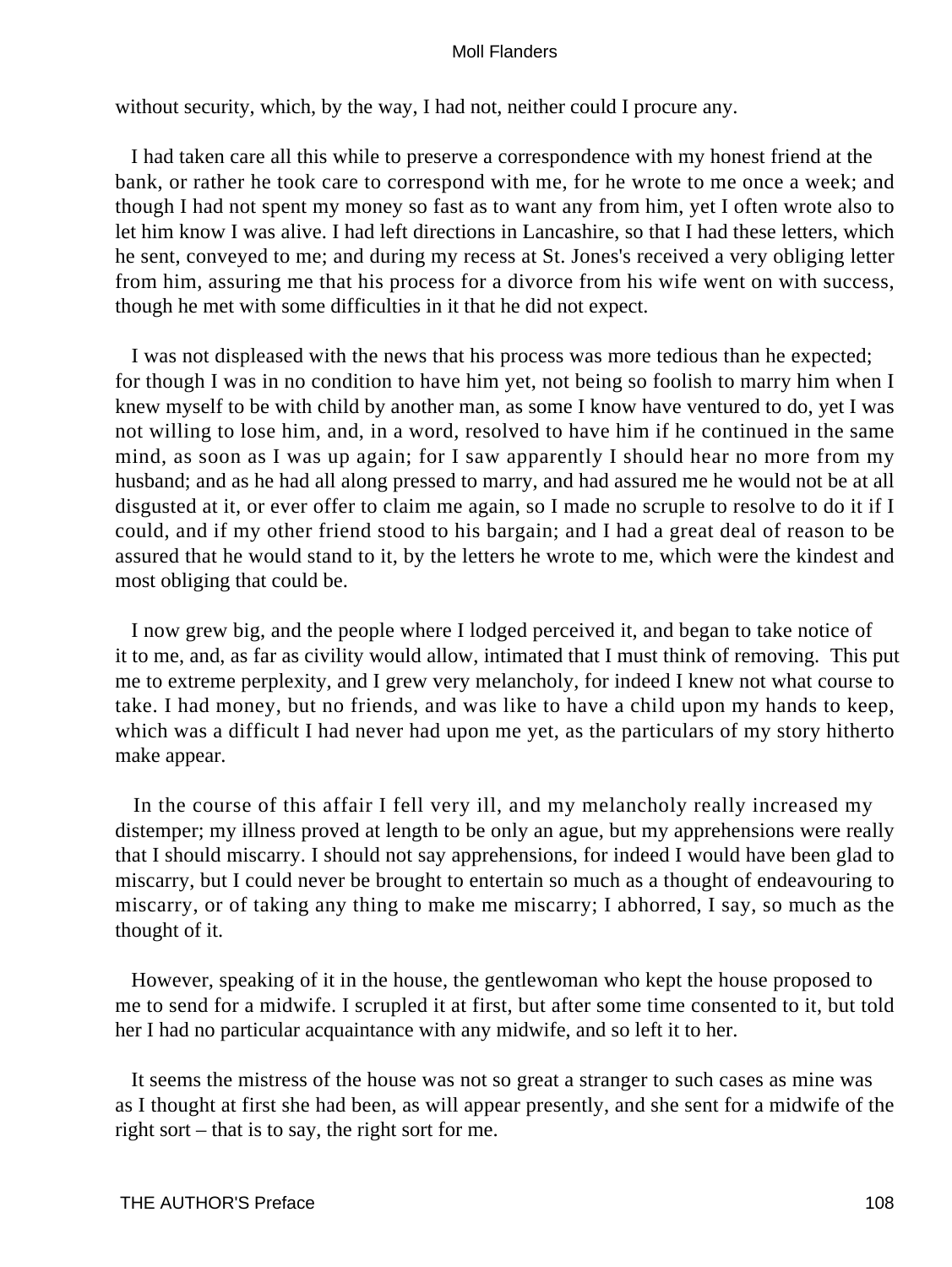The woman appeared to be an experienced woman in her business, I mean as a midwife; but she had another calling too, in which she was as expert as most women if not more. My landlady had told her I was very melancholy, and that she believed that had done me harm; and once, before me, said to her, 'Mrs.  $B - -$ ' (meaning the midwife), 'I believe this lady's trouble is of a kind that is pretty much in your way, and therefore if you can do anything for her, pray do, for she is a very civil gentlewoman'; and so she went out of the room.

 I really did not understand her, but my Mother Midnight began very seriously to explain what she mean, as soon as she was gone. 'Madam,' says she, 'you seem not to understand what your landlady means; and when you do understand it, you need not let her know at all that you do so.

 'She means that you are under some circumstances that may render your lying in difficult to you, and that you are not willing to be exposed. I need say no more, but to tell you, that if you think fit to communicate so much of your case to me, if it be so, as is necessary, for I do not desire to pry into those things, I perhaps may be in a position to help you and to make you perfectly easy, and remove all your dull thoughts upon that subject.'

 Every word this creature said was a cordial to me, and put new life and new spirit into my heart; my blood began to circulate immediately, and I was quite another body; I ate my victuals again, and grew better presently after it. She said a great deal more to the same purpose, and then, having pressed me to be free with her, and promised in the solemnest manner to be secret, she stopped a little, as if waiting to see what impression it made on me, and what I would say.

 I was to sensible too the want I was in of such a woman, not to accept her offer; I told her my case was partly as she guessed, and partly not, for I was really married, and had a husband, though he was in such fine circumstances and so remote at that time, as that he could not appear publicly.

 She took me short, and told me that was none of her business; all the ladies that came under her care were married women to her. 'Every woman,' she says, 'that is with child has a father for it,' and whether that father was a husband or no husband, was no business of hers; her business was to assist me in my present circumstances, whether I had a husband or no. 'For, madam,' says she, 'to have a husband that cannot appear, is to have no husband in the sense of the case; and, therefore, whether you are a wife or a mistress is all one to me.'

 I found presently, that whether I was a whore or a wife, I was to pass for a whore here, so I let that go. I told her it was true, as she said, but that, however, if I must tell her my case, I must tell it her as it was; so I related it to her as short as I could, and I concluded it to her thus. 'I trouble you with all this, madam,' said I, 'not that, as you said before, it is much to the purpose in your affair, but this is to the purpose, namely, that I am not in any pain about being seen, or being public or concealed, for 'tis perfectly indifferent to me; but my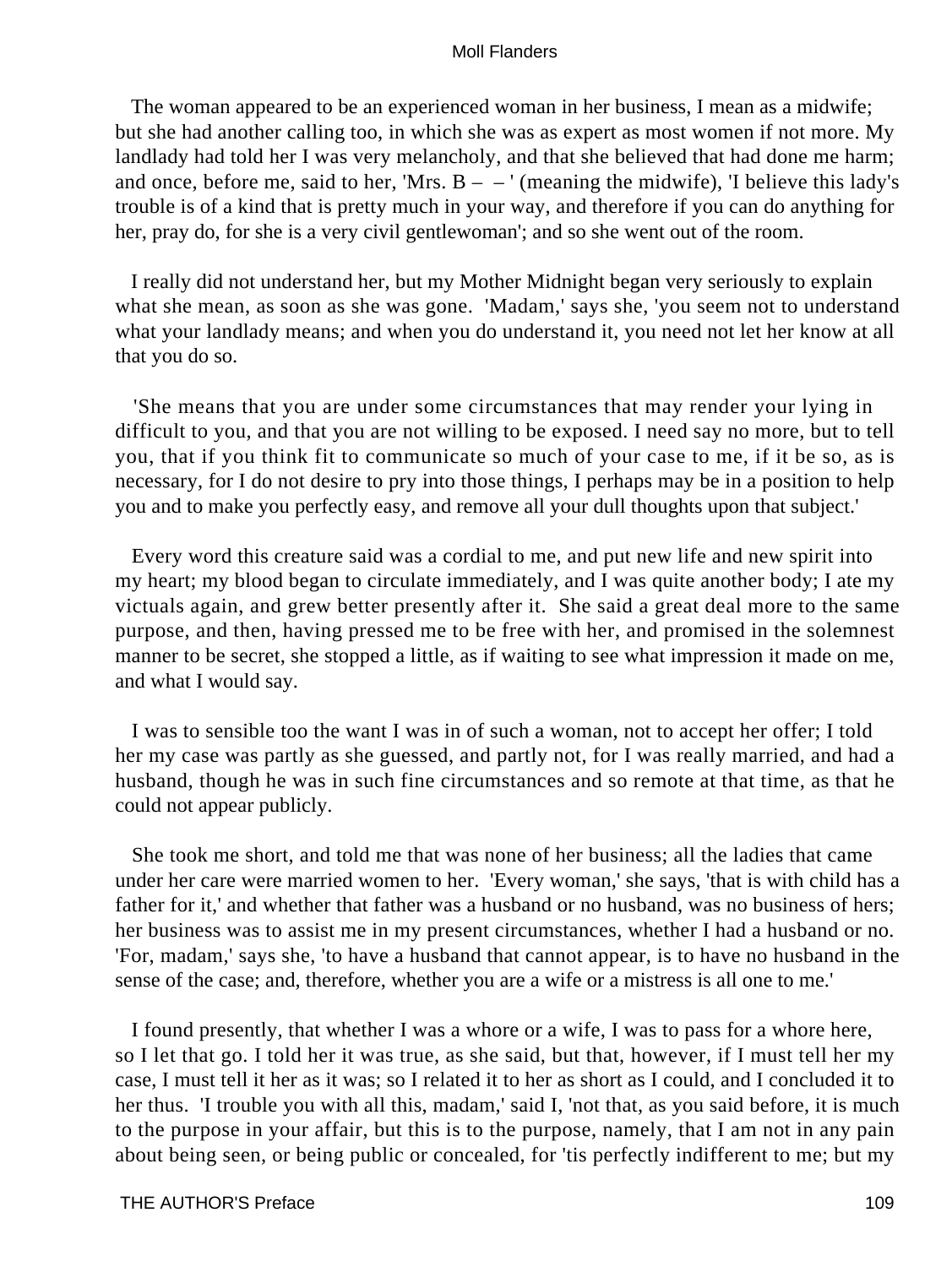difficulty is, that I have no acquaintance in this part of the nation.'

 'I understand you, madam' says she; 'you have no security to bring to prevent the parish impertinences usual in such cases, and perhaps,' says she, 'do not know very well how to dispose of the child when it comes.' 'The last,' says I, 'is not so much my concern as the first.' 'Well, madam,' answered the midwife, 'dare you put yourself into my hands? I live in such a place; though I do not inquire after you, you may inquire after me. My name is  $B - -$ ; I live in such a street' – naming the street – ' at the sign of the Cradle. My profession is a midwife, and I have many ladies that come to my house to lie in. I have given security to the parish in general terms to secure them from any charge from whatsoever shall come into the world under my roof. I have but one question to ask in the whole affair, madam,' says she, 'and if that be answered you shall be entirely easy for all the rest.'

 I presently understood what she meant, and told her, 'Madam, I believe I understand you. I thank God, though I want friends in this part of the world, I do not want money, so far as may be necessary, though I do not abound in that neither': this I added because I would not make her expect great things. 'Well, madam,' says she, 'that is the thing indeed, without which nothing can be done in these cases; and yet,' says she, 'you shall see that I will not impose upon you, or offer anything that is unkind to you, and if you desire it, you shall know everything beforehand, that you may suit yourself to the occasion, and be neither costly or sparing as you see fit.'

 I told her she seemed to be so perfectly sensible of my condition, that I had nothing to ask of her but this, that as I had told her that I had money sufficient, but not a great quantity, she would order it so that I might be at as little superfluous charge as possible.

 She replied that she would bring in an account of the expenses of it in two or three shapes, and like a bill of fare, I should choose as I pleased; and I desired her to do so.

The next day she brought it, and the copy of her three bills was a follows: –

 1. For three months' lodging in her house, including my diet, at 10s. a week . . . . . .6#, 0s., 0d.

 2. For a nurse for the month, and use of childbed linen . . . . . . . . . . . . . . . . . . . .1#, 10s., 0d.

 3. For a minister to christen the child, and to the godfathers and clerk . . . . . . . .1#, 10s., 0d.

 4. For a supper at the christening if I had five friends at it . . . . . . . . . . . . . . . . . . . . .1#, 0s., 0d.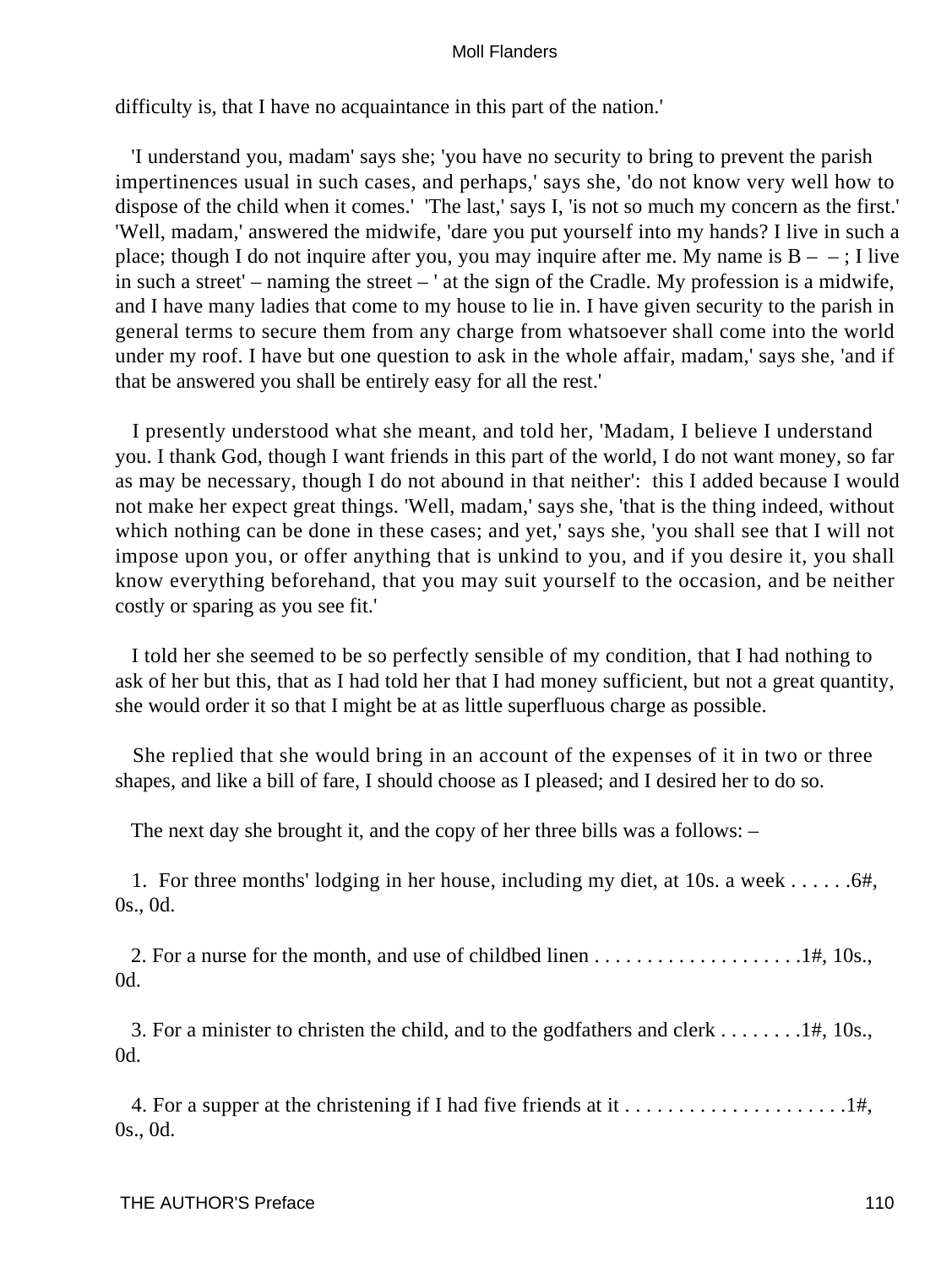For her fees as a midwife, and the taking off the trouble of the parish . . . . . . . . 3#, 3s., 0d.

To her maid servant attending . 0#, 10s., 0d.

13#, 13s. 0d

This was the first bill; the second was the same terms: –

 1. For three months' lodging and diet, etc., at 20s. per week . . . . . . . . . . . . . . . .13#, 0s., 0d.

2. For a nurse for the month, and the use of linen and lace  $\dots \dots \dots \dots \dots \dots \dots \dots \dots \dots \dots \dots \dots$ 0d.

3. For the minister to christen the child, etc., as above  $\dots \dots \dots \dots \dots \dots \dots$  2#, 0s., 0d.

4. For supper and for sweetmeats . . . . . . . . . . . . . . . . . . . . . . . 3#, 3s., 0d.

For her fees as above  $\dots \dots 5#$ , 5s., 0d.

For a servant−maid . . . . . . . . 1#, 0s., 0d. *\_*

26#, 18s., 0d

 This was the second−rate bill; the third, she said, was for a degree higher, and when the father or friends appeared: –

 1. For three months' lodging and diet, having two rooms and a garret for a servant . . 30#, 0s., 0d.,

2. For a nurse for the month, and the finest suit of childbed linen  $\dots \dots \dots \dots$  . 4#, 4s., 0d.

 3. For the minister to christen the child, etc. . . . . . . . . . . . . . . . . . . . . . . . . . . . 2#, 10s., 0d.

 4. For a super, the gentlemen to send in the wine . . . . . . . . . . . . . . . . . . . . . . . 6#, 0s., 0d.

For my fees, etc. . . . . . . . . . . . . . . 10#, 10s., 0d.

The maid, besides their own maid, only . . . . . . . . . . . . . . . . . . . . . . . . . . . 0#, 10s., 0d. *\_*

THE AUTHOR'S Preface 111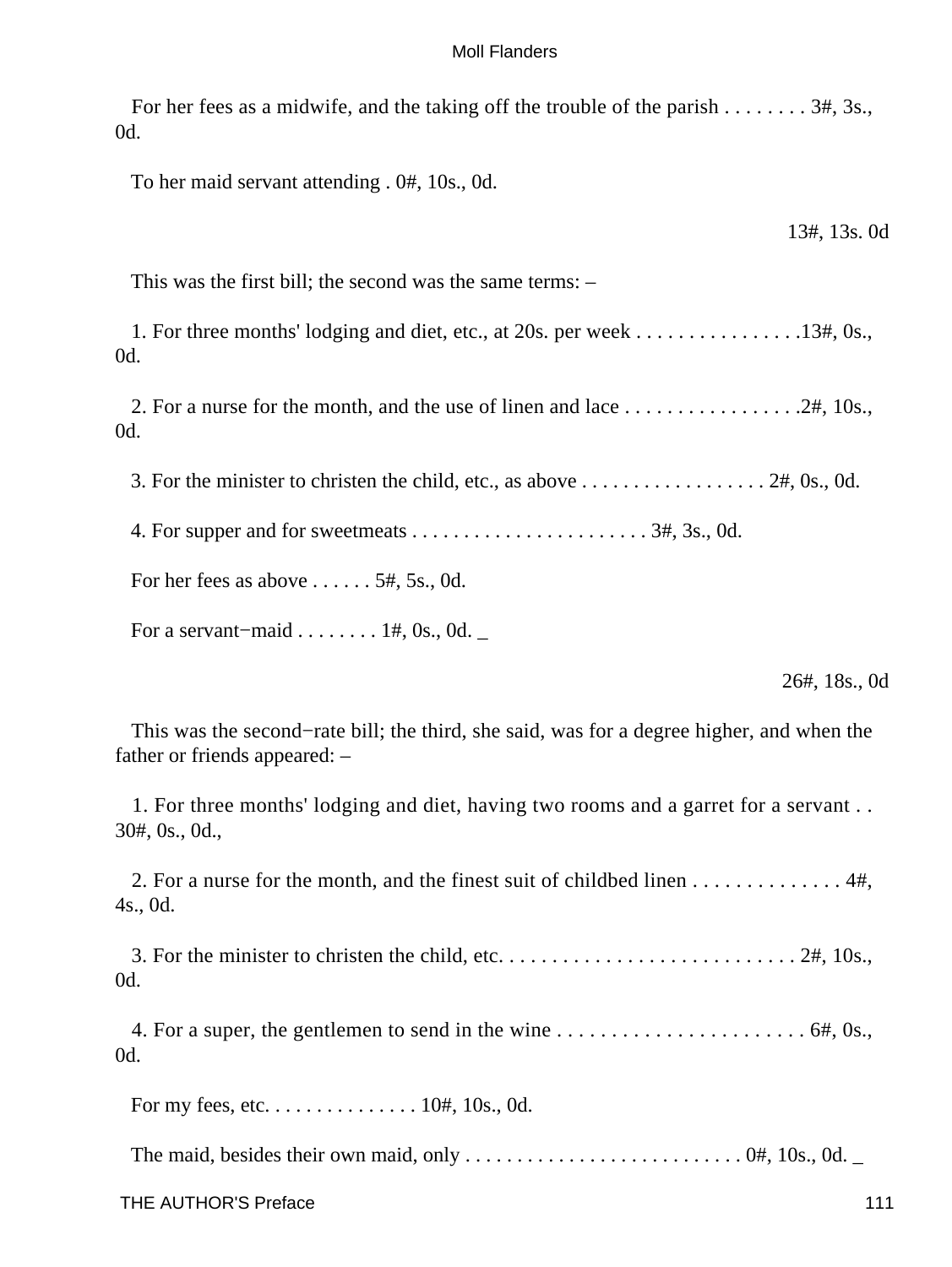I looked upon all three bills, and smiled, and told her I did not see but that she was very reasonable in her demands, all things considered, and for that I did not doubt but her accommodations were good.

 She told me I should be judge of that when I saw them. I told her I was sorry to tell her that I geared I must be her lowest− rated customer. 'And perhaps, madam,' said I, 'you will make me the less welcome upon that account.' 'No, not at all,' said she; 'for where I have one of the third sort I have two of the second, and four to one of the first, and I get as much by them in proportion as by any; but if you doubt my care of you, I will allow any friend you have to overlook and see if you are well waited on or no.'

 Then she explained the particulars of her bill. 'In the first place, madam,' said she, 'I would have you observe that here is three months' keeping; you are but ten shillings a week; I undertake to say you will not complain of my table. I suppose,' says she, 'you do not live cheaper where you are now?' 'No, indeed,' said I, 'not so cheap, for I give six shillings per week for my chamber, and find my own diet as well as I can, which costs me a great deal more.'

 'Then, madam,' says she, 'if the child should not live, or should be dead−born, as you know sometimes happens, then there is the minister's article saved; and if you have no friends to come to you, you may save the expense of a supper; so that take those articles out, madam,' says she, 'your lying in will not cost you above £5, 3s. in all more than your ordinary charge of living.'

 This was the most reasonable thing that I ever heard of; so I smiled, and told her I would come and be her customer; but I told her also, that as I had two months and more to do, I might perhaps be obliged to stay longer with her than three months, and desired to know if she would not be obliged to remove me before it was proper. No, she said; her house was large, and besides, she never put anybody to remove, that had lain in, till they were willing to go; and if she had more ladies offered, she was not so ill−beloved among her neighbours but she could provide accommodations for twenty, if there was occasion.

 I found she was an eminent lady in her way; and, in short, I agreed to put myself into her hands, and promised her. She then talked of other things, looked about into my accommodations where I was, found fault with my wanting attendance and conveniences, and that I should not be used so at her house. I told her I was shy of speaking, for the woman of the house looked stranger, or at least I thought so, since I had been ill, because I was with child; and I was afraid she would put some affront or other upon me, supposing that I had been able to give but a slight account of myself.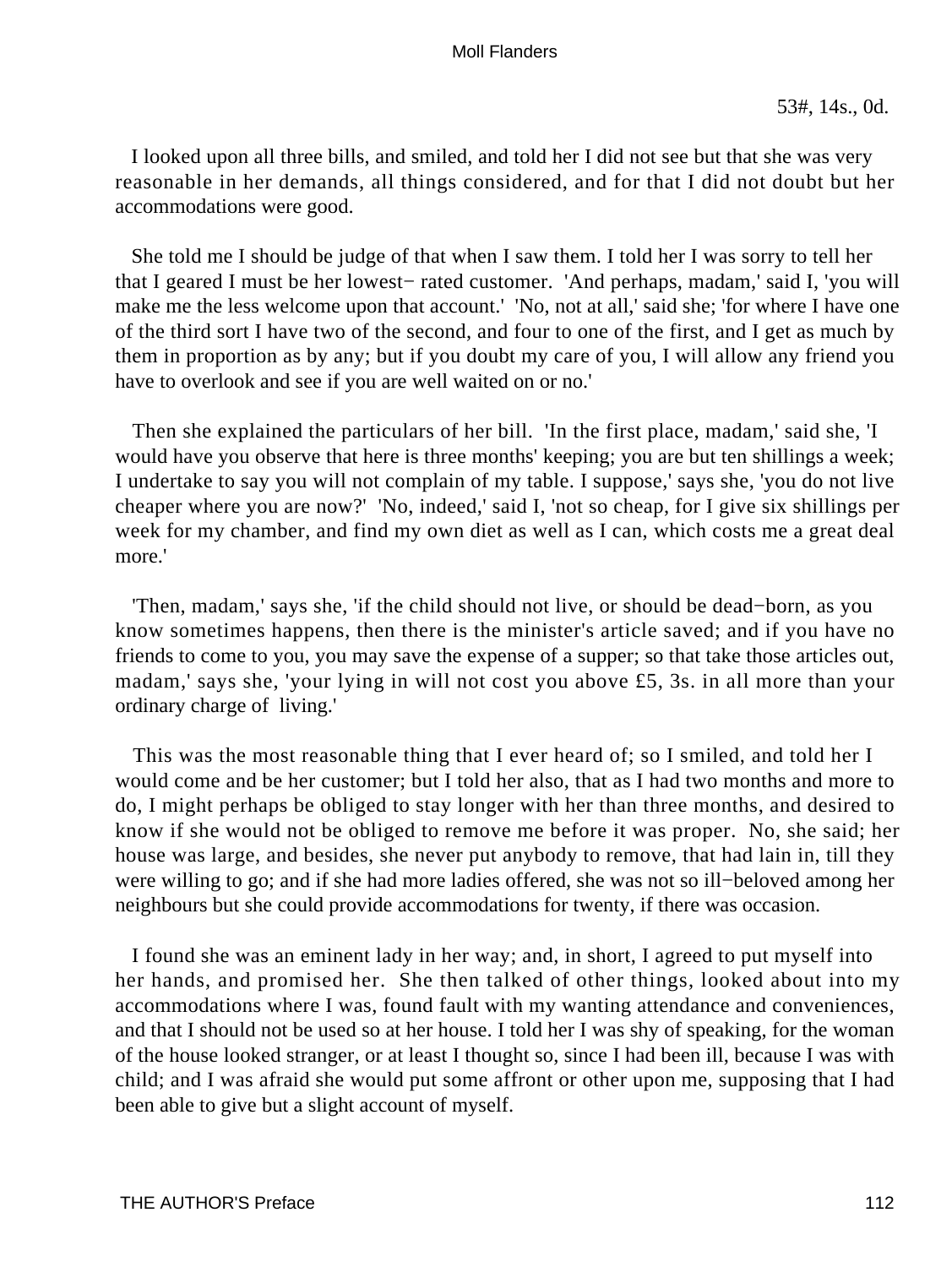'Oh dear,' said she, 'her ladyship is no stranger to these things; she has tried to entertain ladies in your condition several times, but she could not secure the parish; and besides, she is not such a nice lady as you take her to be; however, since you are a−going, you shall not meddle with her, but I'll see you are a little better looked after while you are here than I think you are, and it shall not cost you the more neither.'

 I did not understand her at all; however, I thanked her, and so we parted. The next morning she sent me a chicken roasted and hot, and a pint bottle of sherry, and ordered the maid to tell me that she was to wait on me every day as long as I stayed there.

 This was surprisingly good and kind, and I accepted it very willingly. At night she sent to me again, to know if I wanted anything, and how I did, and to order the maid to come to her in the morning with my dinner. The maid had orders to make me some chocolate in the morning before she came away, and did so, and at noon she brought me the sweetbread of a breast of veal, whole, and a dish of soup for my dinner; and after this manner she nursed me up at a distance, so that I was mightily well pleased, and quickly well, for indeed my dejections before were the principal part of my illness.

 I expected, as is usually the case among such people, that the servant she sent me would have been some imprudent brazen wench of Drury Lane breeding, and I was very uneasy at having her with me upon that account; so I would not let her lie in that house the first night by any means, but had my eyes about me as narrowly as if she had been a public thief.

 My gentlewoman guessed presently what was the matter, and sent her back with a short note, that I might depend upon the honesty of her maid; that she would be answerable for her upon all accounts; and that she took no servants into her house without very good security for their fidelity. I was then perfectly easy; and indeed the maid's behaviour spoke for itself, for a modester, quieter, soberer girl never came into anybody's family, and I found her so afterwards.

 As soon as I was well enough to go abroad, I went with the maid to see the house, and to see the apartment I was to have; and everything was so handsome and so clean and well, that, in short, I had nothing to say, but was wonderfully pleased and satisfied with what I had met with, which, considering the melancholy circumstances I was in, was far beyond what I looked for.

 It might be expected that I should give some account of the nature of the wicked practices of this woman, in whose hands I was now fallen; but it would be too much encouragement to the vice, to let the world see what easy measures were here taken to rid the women's unwelcome burthen of a child clandestinely gotten. This grave matron had several sorts of practice, and this was one particular, that if a child was born, though not in her house (for she had occasion to be called to many private labours), she had people at hand, who for a piece of money would take the child off their hands, and off from the hands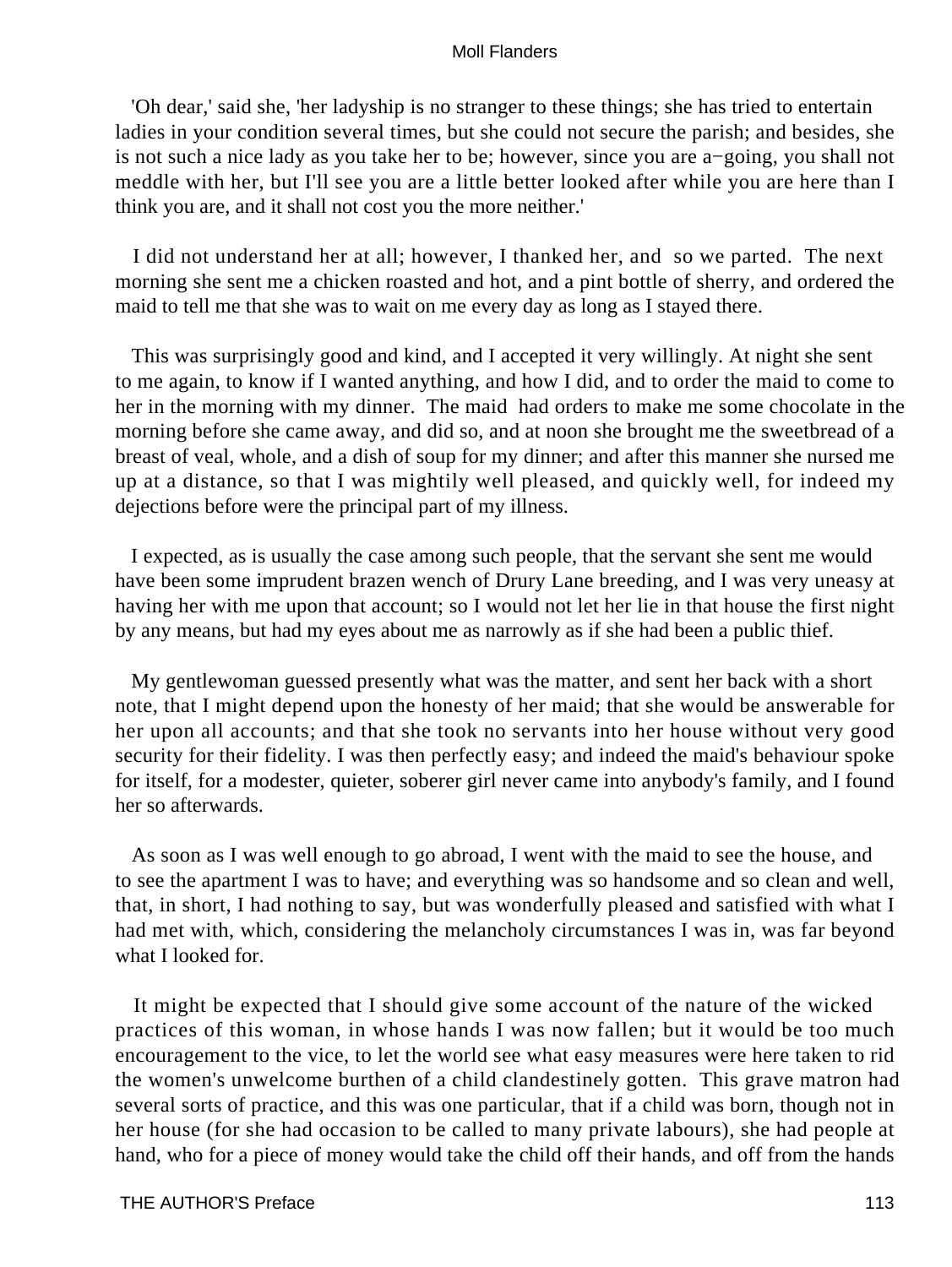of the parish too; and those children, as she said, were honestly provided for and taken care of. What should become of them all, considering so many, as by her account she was concerned with, I cannot conceive.

 I had many times discourses upon that subject with her; but she was full of this argument, that she save the life of many an innocent lamb, as she called them, which would otherwise perhaps have been murdered; and of many women who, made desperate by the misfortune, would otherwise be tempted to destroy their children, and bring themselves to the gallows. I granted her that this was true, and a very commendable thing, provided the poor children fell into good hands afterwards, and were not abused, starved, and neglected by the nurses that bred them up. She answered, that she always took care of that, and had no nurses in her business but what were very good, honest people, and such as might be depended upon.

 I could say nothing to the contrary, and so was obliged to say, 'Madam, I do not question you do your part honestly, but what those people do afterwards is the main question'; and she stopped my mouth again with saying that she took the utmost care about it.

 The only thing I found in all her conversation on these subjects that gave me any distaste, was, that one time in discouraging about my being far gone with child, and the time I expected to come, she said something that looked as if she could help me off with my burthen sooner, if I was willing; or, in English, that she could give me something to make me miscarry, if I had a desire to put an end to my troubles that way; but I soon let her see that I abhorred the thoughts of it; and, to do her justice, she put it off so cleverly, that I could not say she really intended it, or whether she only mentioned the practice as a horrible thing; for she couched her words so well, and took my meaning so quickly, that she gave her negative before I could explain myself.

 To bring this part into as narrow a compass as possible, I quitted my lodging at St. Jones's and went to my new governess, for so they called her in the house, and there I was indeed treated with so much courtesy, so carefully looked to, so handsomely provided, and everything so well, that I was surprised at it, and could not at first see what advantage my governess made of it; but I found afterwards that she professed to make no profit of lodgers' diet, nor indeed could she get much by it, but that her profit lay in the other articles of her management, and she made enough that way, I assure you; for 'tis scarce credible what practice she had, as well abroad as at home, and yet all upon the private account, or, in plain English, the whoring account.

While I was in her house, which was near four months, she had no less than twelve ladies of pleasure brought to bed within the doors, and I think she had two−and−thirty, or thereabouts, under her conduct without doors, whereof one, as nice as she was with me, was lodged with my old landlady at St. Jones's.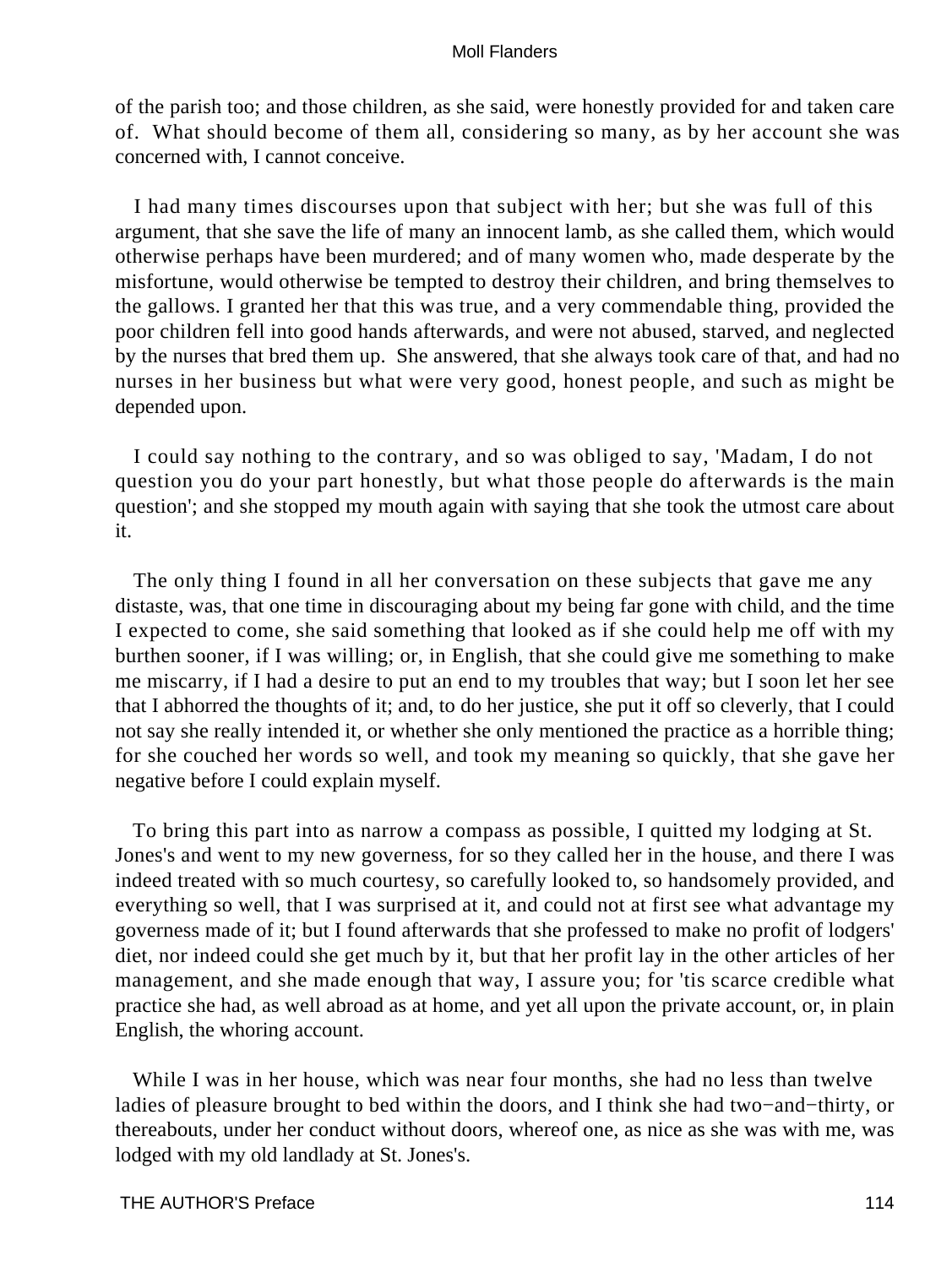This was a strange testimony of the growing vice of the age, and such a one, that as bad as I had been myself, it shocked my very senses. I began to nauseate the place I was in and, about all, the wicked practice; and yet I must say that I never saw, or do I believe there was to be seen, the least indecency in the house the whole time I was there.

 Not a man was ever seen to come upstairs, except to visit the lying−in ladies within their month, nor then without the old lady with them, who made it a piece of honour of her management that no man should touch a woman, no, not his own wife, within the month; nor would she permit any man to lie in the house upon any pretence whatever, no, not though she was sure it was with his own wife; and her general saying for it was, that she cared not how many children were born in her house, but she would have none got there if she could help it.

 It might perhaps be carried further than was needful, but it was an error of the right hand if it was an error, for by this she kept up the reputation, such as it was, of her business, and obtained this character, that though she did take care of the women when they were debauched, yet she was not instrumental to their being debauched at all; and yet it was a wicked trade she drove too.

 While I was there, and before I was brought to bed, I received a letter from my trustee at the bank, full of kind, obliging things, and earnestly pressing me to return to London. It was near a fortnight old when it came to me, because it had been first sent into Lancashire, and then returned to me. He concludes with telling me that he had obtained a decree, I think he called it, against his wife, and that he would be ready to make good his engagement to me, if I would accept of him, adding a great many protestations of kindness and affection, such as he would have been far from offering if he had known the circumstances I had been in, and which as it was I had been very far from deserving.

 I returned an answer to his letter, and dated it at Liverpool, but sent it by messenger, alleging that it came in cover to a friend in town. I gave him joy of his deliverance, but raised some scruples at the lawfulness of his marrying again, and told him I supposed he would consider very seriously upon that point before he resolved on it, the consequence being too great for a man of his judgment to venture rashly upon a thing of that nature; so concluded, wishing him very well in whatever he resolved, without letting him into anything of my own mind, or giving any answer to his proposal of my coming to London to him, but mentioned at a distance my intention to return the latter end of the year, this being dated in April.

 I was brought to bed about the middle of May and had another brave boy, and myself in as good condition as usual on such occasions. My governess did her part as a midwife with the greatest art and dexterity imaginable, and far beyond all that ever I had had any experience of before.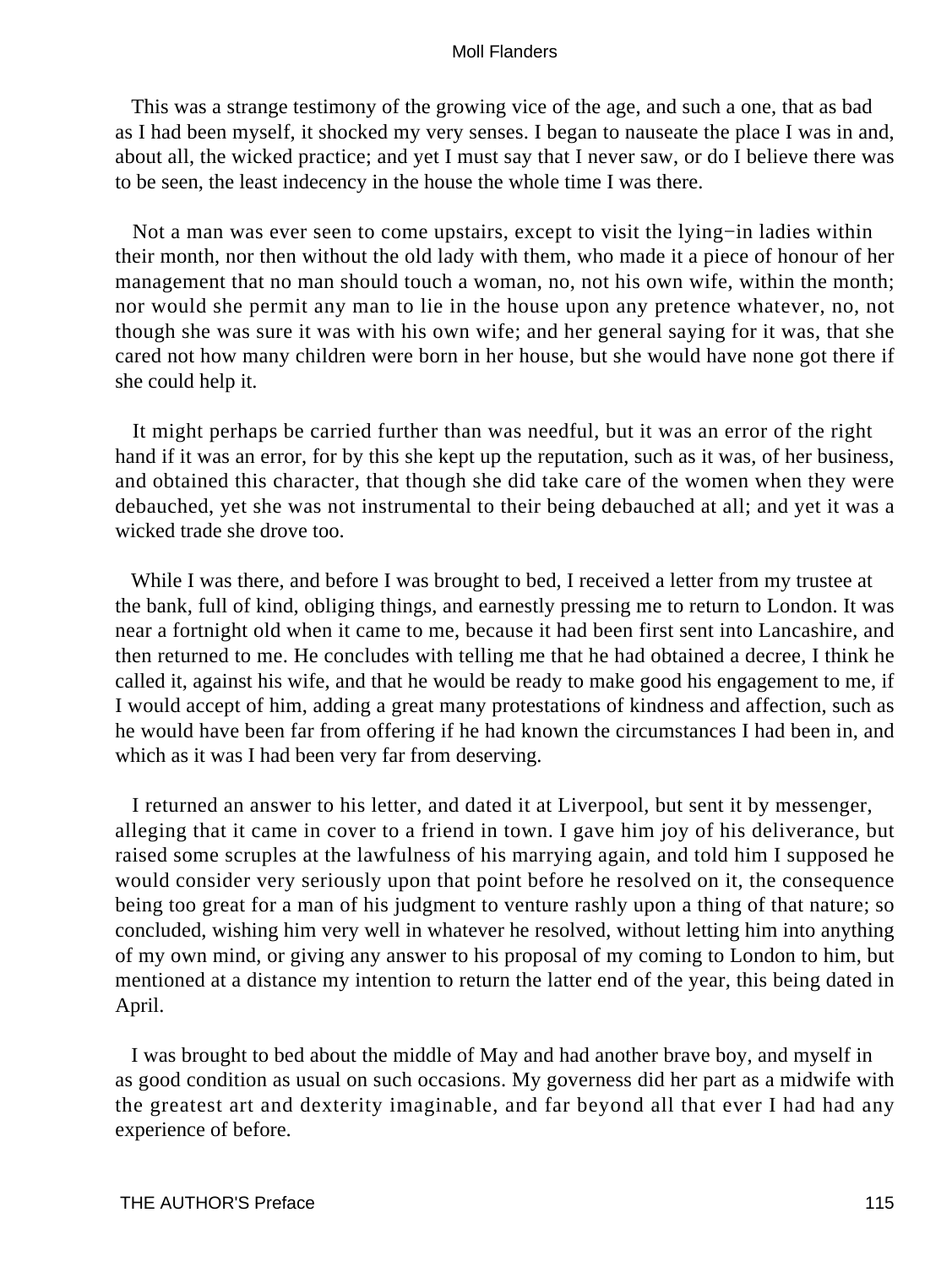Her care of me in my travail, and after in my lying in, was such, that if she had been my own mother it could not have been better. Let none be encouraged in their loose practices from this dexterous lady's management, for she is gone to her place, and I dare say has left nothing behind her that can or will come up on it.

 I think I had been brought to bed about twenty−two days when I received another letter from my friend at the bank, with the surprising news that he had obtained a final sentence of divorce against his wife, and had served her with it on such a day, and that he had such an answer to give to all my scruples about his marrying again, as I could not expect, and as he had no desire of; for that his wife, who had been under some remorse before for her usage of him, as soon as she had the account that he had gained his point, had very unhappily destroyed herself that same evening.

 He expressed himself very handsomely as to his being concerned at her disaster, but cleared himself of having any hand in it, and that he had only done himself justice in a case in which he was notoriously injured and abused. However, he said that he was extremely afflicted at it, and had no view of any satisfaction left in his world, but only in the hope that I would come and relieve him by my company; and then he pressed me violently indeed to give him some hopes that I would at least come up to town and let him see me, when he would further enter into discourse about it.

 I was exceedingly surprised at the news, and began now seriously to reflect on my present circumstances, and the inexpressible misfortune it was to me to have a child upon my hands, and what to do in it I knew not. At last I opened my case at a distance to my governess. I appeared melancholy and uneasy for several days, and she lay at me continually to know what trouble me. I could not for my life tell her that I had an offer of marriage, after I had so often told her that I had a husband, so that I really knew not what to say to her. I owned I had something which very much troubled me, but at the same time told her I could not speak of it to any one alive.

 She continued importuning me several days, but it was impossible, I told her, for me to commit the secret to anybody. This, instead of being an answer to her, increased her importunities; she urged her having been trusted with the greatest secrets of this nature, that it was her business to conceal everything, and that to discover things of that nature would be her ruin. She asked me if ever I had found her tattling to me of other people's affairs, and how could I suspect her? She told me, to unfold myself to her was telling it to nobody; that she was silent as death; that it must be a very strange case indeed that she could not help me out of; but to conceal it was to deprive myself of all possible help, or means of help, and to deprive her of the opportunity of serving me. In short, she had such a bewitching eloquence, and so great a power of persuasion that there was no concealing anything from her.

 So I resolved to unbosom myself to her. I told her the history of my Lancashire marriage, and how both of us had been disappointed; how we came together, and how we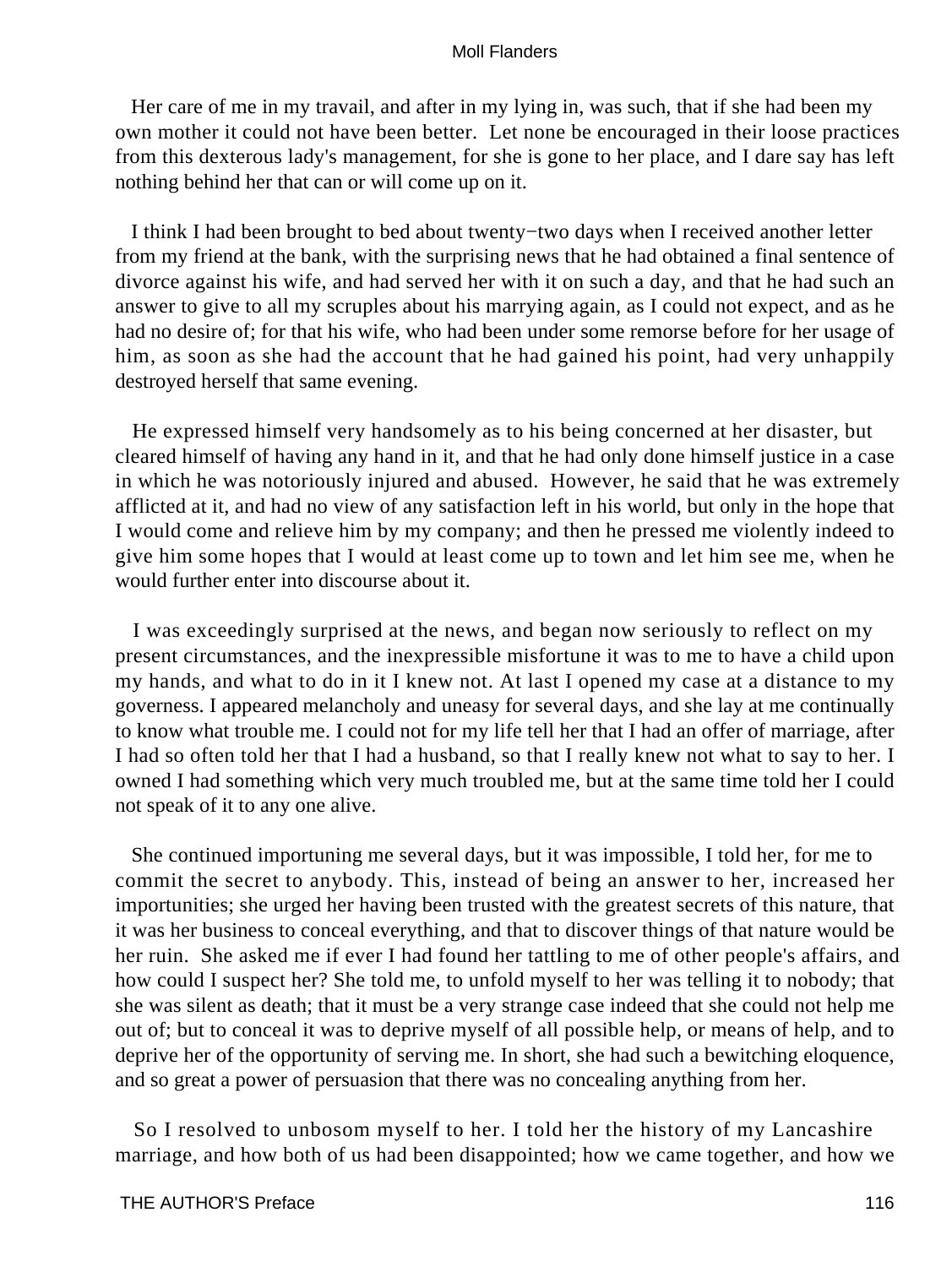parted; how he absolutely discharged me, as far as lay in him, free liberty to marry again, protesting that if he knew it he would never claim me, or disturb or expose me; that I thought I was free, but was dreadfully afraid to venture, for fear of the consequences that might follow in case of a discovery.

 Then I told her what a good offer I had; showed her my friend's two last letters, inviting me to come to London, and let her see with what affection and earnestness they were written, but blotted out the name, and also the story about the disaster of his wife, only that she was dead.

 She fell a−laughing at my scruples about marrying, and told me the other was no marriage, but a cheat on both sides; and that, as we were parted by mutual consent, the nature of the contract was destroyed, and the obligation was mutually discharged. She had arguments for this at the tip of her tongue; and, in short, reasoned me out of my reason; not but that it was too by the help of my own inclination.

 But then came the great and main difficulty, and that was the child; this, she told me in so many words, must be removed, and that so as that it should never be possible for any one to discover it. I knew there was no marrying without entirely concealing that I had had a child, for he would soon have discovered by the age of it that it was born, nay, and gotten too, since my parley with him, and that would have destroyed all the affair.

 But it touched my heart so forcibly to think of parting entirely with the child, and, for aught I knew, of having it murdered, or starved by neglect and ill−usage (which was much the same), that I could not think of it without horror. I wish all those women who consent to the disposing their children out of the way, as it is called, for decency sake, would consider that 'tis only a contrived method for murder; that is to say, a−killing their children with safety.

 It is manifest to all that understand anything of children, that we are born into the world helpless, and incapable either to supply our own wants or so much as make them known; and that without help we must perish; and this help requires not only an assisting hand, whether of the mother or somebody else, but there are two things necessary in that assisting hand, that is, care and skill; without both which, half the children that are born would die, nay, thought they were not to be denied food; and one half more of those that remained would be cripples or fools, lose their limbs, and perhaps their sense. I question not but that these are partly the reasons why affection was placed by nature in the hearts of mothers to their children; without which they would never be able to give themselves up, as 'tis necessary they should, to the care and waking pains needful to the support of their children.

 Since this care is needful to the life of children, to neglect them is to murder them; again, to give them up to be managed by those people who have none of that needful affection placed by nature in them, is to neglect them in the highest degree; nay, in some it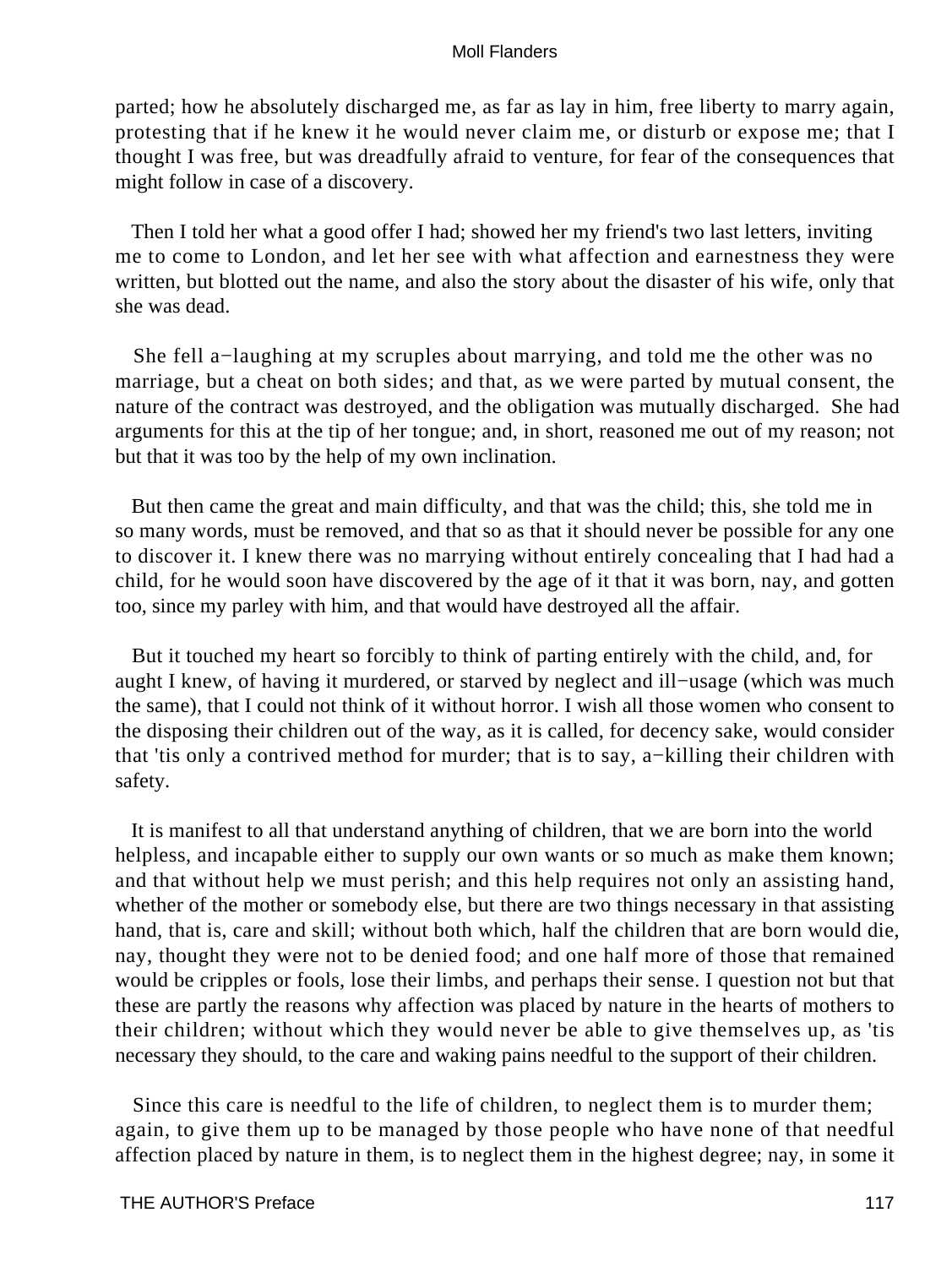goes farther, and is a neglect in order to their being lost; so that 'tis even an intentional murder, whether the child lives or dies.

 All those things represented themselves to my view, and that is the blackest and most frightful form: and as I was very free with my governess, whom I had now learned to call mother, I represented to her all the dark thoughts which I had upon me about it, and told her what distress I was in. She seemed graver by much at this part than at the other; but as she was hardened in these things beyond all possibility of being touched with the religious part, and the scruples about the murder, so she was equally impenetrable in that part which related to affection. She asked me if she had not been careful and tender to me in my lying in, as if I had been her own child. I told her I owned she had. 'Well, my dear,' says she, 'and when you are gone, what are you to me? And what would it be to me if you were to be hanged? Do you think there are not women who, as it is their trade and they get their bread by it, value themselves upon their being as careful of children as their own mothers can be, and understand it rather better? Yes, yes, child,' says she, 'fear it not; how were we nursed ourselves? Are you sure you was nursed up by your own mother? and yet you look fat and fair, child,' says the old beldam; and with that she stroked me over the face. 'Never be concerned, child,' says she, going on in her drolling way; 'I have no murderers about me; I employ the best and the honestest nurses that can be had, and have as few children miscarry under their hands as there would if they were all nursed by mothers; we want neither care nor skill.'

 She touched me to the quick when she asked if I was sure that I was nursed by my own mother; on the contrary I was sure I was not; and I trembled, and looked pale at the very expression. 'Sure,' said I to myself, 'this creature cannot be a witch, or have any conversation with a spirit, that can inform her what was done with me before I was able to know it myself'; and I looked at her as if I had been frightened; but reflecting that it could not be possible for her to know anything about me, that disorder went off, and I began to be easy, but it was not presently.

 She perceived the disorder I was in, but did not know the meaning of it; so she ran on in her wild talk upon the weakness of my supposing that children were murdered because they were not all nursed by the mother, and to persuade me that the children she disposed of were as well used as if the mothers had the nursing of them themselves.

 'It may be true, mother,' says I, 'for aught I know, but my doubts are very strongly grounded indeed.' 'Come, then,' says she, 'let's hear some of them.' 'Why, first,' says I, 'you give a piece of money to these people to take the child off the parent's hands, and to take care of it as long as it lives. Now we know, mother,' said I, 'that those are poor people, and their gain consists in being quit of the charge as soon as they can; how can I doubt but that, as it is best for them to have the child die, they are not over solicitous about life?'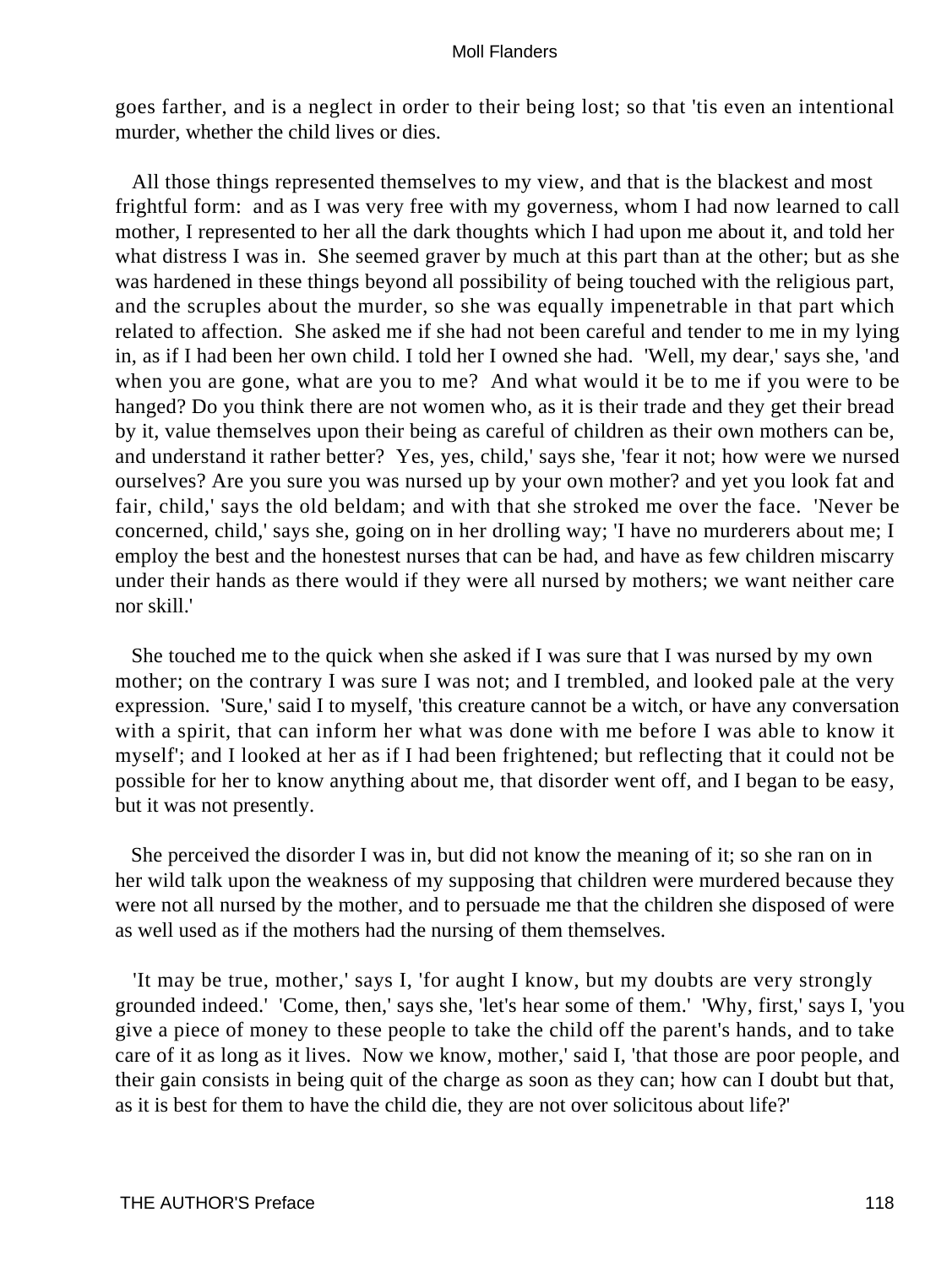'This is all vapours and fancy,' says the old woman; 'I tell you their credit depends upon the child's life, and they are as careful as any mother of you all.'

 'O mother,' says I, 'if I was but sure my little baby would be carefully looked to, and have justice done it, I should be happy indeed; but it is impossible I can be satisfied in that point unless I saw it, and to see it would be ruin and destruction to me, as now my case stands; so what to do I know not.'

 'A fine story!' says the governess. 'You would see the child, and you would not see the child; you would be concealed and discovered both together. These are things impossible, my dear; so you must e'en do as other conscientious mothers have done before you, and be contented with things as they must be, though they are not as you wish them to be.'

 I understood what she meant by conscientious mothers; she would have said conscientious whores, but she was not willing to disoblige me, for really in this case I was not a whore, because legally married, the force of former marriage excepted.

 However, let me be what I would, I was not come up to that pitch of hardness common to the profession; I mean, to be unnatural, and regardless of the safety of my child; and I preserved this honest affection so long, that I was upon the point of giving up my friend at the bank, who lay so hard at me to come to him and marry him, that, in short, there was hardly any room to deny him.

 At last my old governess came to me, with her usual assurance. 'Come, my dear,' says she, 'I have found out a way how you shall be at a certainty that your child shall be used well, and yet the people that take care of it shall never know you, or who the mother of the child is.'

 'Oh mother,' says I, 'if you can do so, you will engage me to you for ever.' 'Well,' says she, 'are you willing to be a some small annual expense, more than what we usually give to the people we contract with?' 'Ay,' says I, 'with all my heart, provided I may be concealed.' 'As to that,' says the governess, 'you shall be secure, for the nurse shall never so much as dare to inquire about you, and you shall once or twice a year go with me and see yourchild, and see how 'tis used, and be satisfied that it is in good hands, nobody knowing who you are.'

 'Why,' said I, 'do you think, mother, that when I come to see my child, I shall be able to conceal my being the mother of it? Do you think that possible?'

 'Well, well,' says my governess, 'if you discover it, the nurse shall be never the wiser; for she shall be forbid to ask any questions about you, or to take any notice. If she offers it, she shall lose the money which you are suppose to give her, and the child shall be taken from her too.'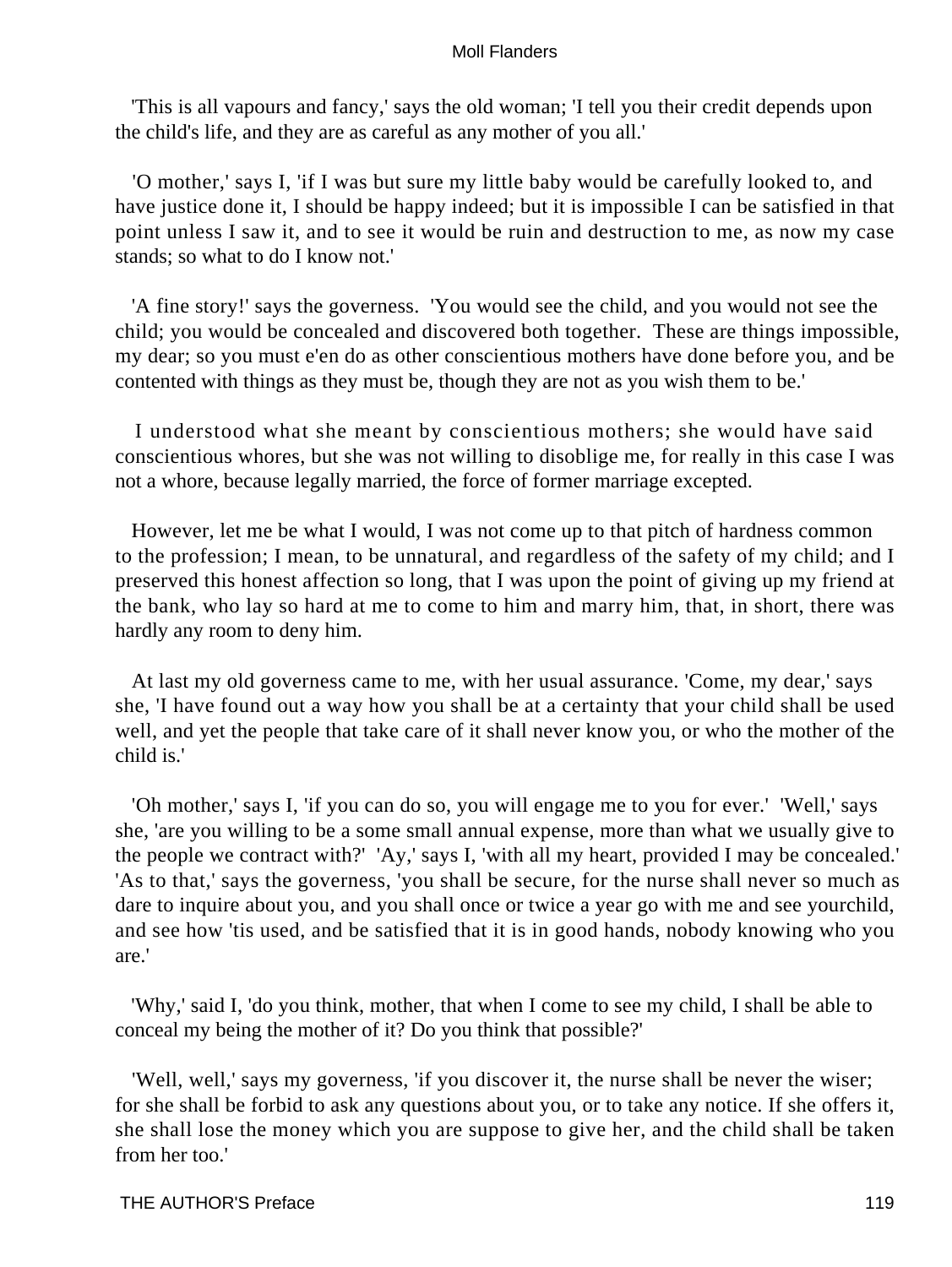I was very well pleased with this. So the next week a countrywoman was brought from Hertford, or thereabouts, who was to take the child off our hands entirely for £10 in money. But if I would allow £5 a year more of her, she would be obliged to bring the child to my governess's house as often as we desired, or we should come down and look at it, and see how well she used it.

 The woman was very wholesome−looking, a likely woman, a cottager's wife, but she had very good clothes and linen, and everything well about her; and with a heavy heart and many a tear, I let her have my child. I had been down at Hertford, and looked at her and at her dwelling, which I liked well enough; and I promised her great things if she would be kind to the child, so she knew at first word that I was the child's mother. But she seemed to be so much out of the way, and to have no room to inquire after me, that I thought I was safe enough. So, in short, I consented to let her have the child, and I gave her £10; that is to say, I gave it to my governess, who gave it the poor woman before my face, she agreeing never to return the child back to me, or to claim anything more for its keeping or bringing up; only that I promised, if she took a great deal of care of it, I would give her something more as often as I came to see it; so that I was not bound to pay the £5, only that I promised my governess I would do it. And thus my great care was over, after a manner, which though it did not at all satisfy my mind, yet was the most convenient for me, as my affairs then stood, of any that could be thought of at that time.

 I then began to write to my friend at the bank in a more kindly style, and particularly about the beginning of July I sent him a letter, that I proposed to be in town some time in August. He returned me an answer in the most passionate terms imaginable, and desired me to let him have timely notice, and he would come and meet me, two day's journey. This puzzled me scurvily, and I did not know what answer to make of it. Once I resolved to take the stage−coach to West Chester, on purpose only to have the satisfaction of coming back, that he might see me really come in the same coach; for I had a jealous thought, though I had no ground for it at all, lest he should think I was not really in the country. And it was no ill−grounded thought as you shall hear presently.

 I endeavoured to reason myself out of it, but it was in vain; the impression lay so strong on my mind, that it was not to be resisted. At last it came as an addition to my new design of going into the country, that it would be an excellent blind to my old governess, and would cover entirely all my other affairs, for she did not know in the least whether my new lover lived in London or in Lancashire; and when I told her my resolution, she was fully persuaded it was in Lancashire.

 Having taken my measure for this journey I let her know it, and sent the maid that tended me, from the beginning, to take a place for me in the coach. She would have had me let the maid have waited on me down to the last stage, and come up again in the waggon, but I convinced her it would not be convenient. When I went away, she told me she would enter into no measures for correspondence, for she saw evidently that my affection to my child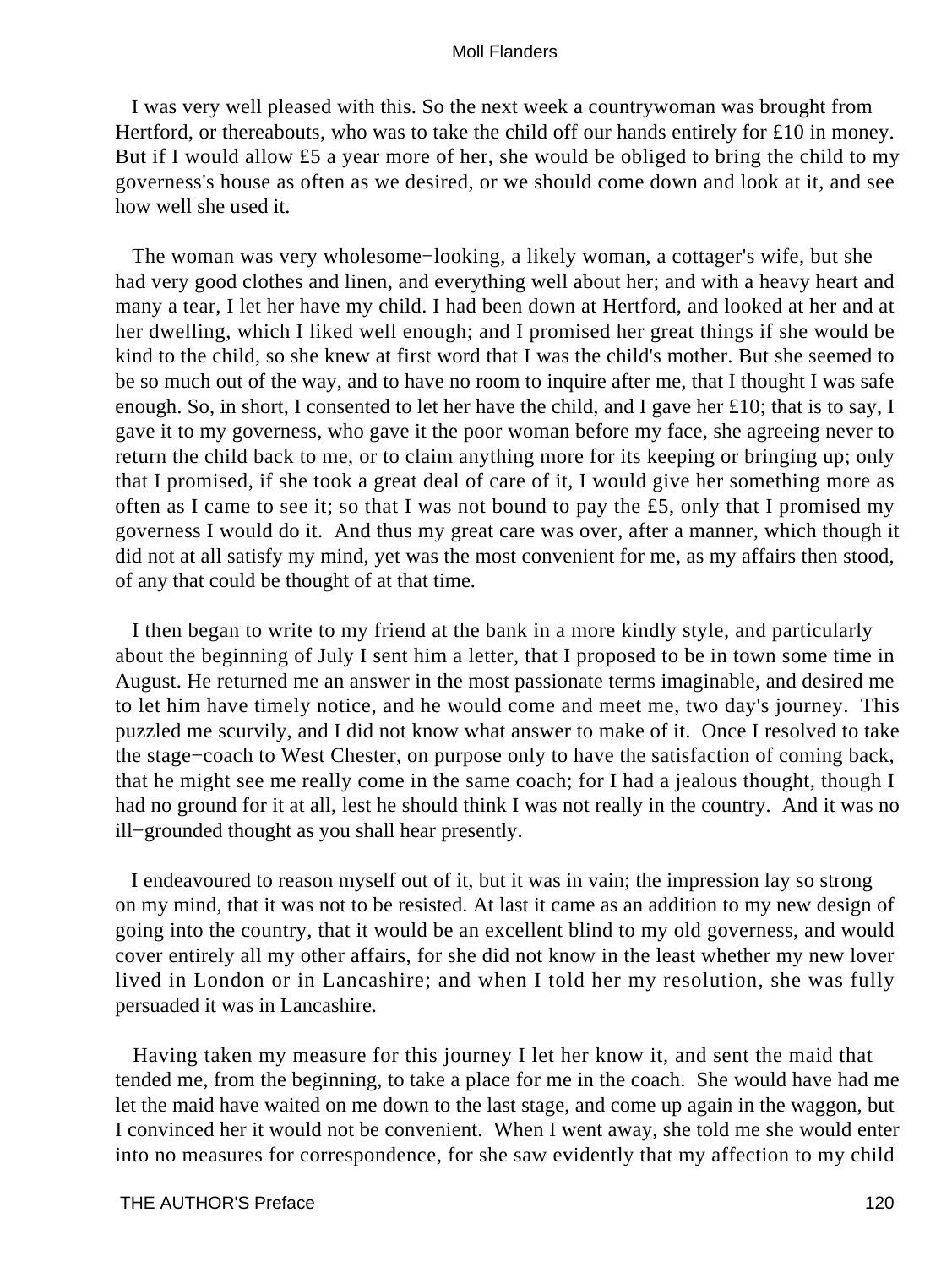would cause me to write to her, and to visit her too when I came to town again. I assured her it would, and so took my leave, well satisfied to have been freed from such a house, however good my accommodations there had been, as I have related above.

 I took the place in the coach not to its full extent, but to a place called Stone, in Cheshire, I think it is, where I not only had no manner of business, but not so much as the least acquaintance with any person in the town or near it. But I knew that with money in the pocket one is at home anywhere; so I lodged there two or three days, till, watching my opportunity, I found room in another stage−coach, and took passage back again for London, sending a letter to my gentleman that I should be such a certain day at Stony−Stratford, where the coachman told me he was to lodge.

 It happened to be a chance coach that I had taken up, which, having been hired on purpose to carry some gentlemen to West Chester who were going for Ireland, was now returning, and did not tie itself to exact times or places as the stages did; so that, having been obliged to lie still on Sunday, he had time to get himself ready to come out, which otherwise he could not have done.

 However, his warning was so short, that he could not reach to Stony−Stratford time enough to be with me at night, but he met me at a place called Brickhill the next morning, as we were just coming in to tow.

 I confess I was very glad to see him, for I had thought myself a little disappointed over−night, seeing I had gone so far to contrive my coming on purpose. He pleased me doubly too by the figure he came in, for he brought a very handsome (gentleman's) coach and four horses, with a servant to attend him.

He took me out of the stage–coach immediately, which stopped at an inn in Brickhill; and putting into the same in, he set up his own coach, and bespoke his dinner. I asked him what he meant by that, for I was for going forward with the journey. He said, No, I had need of a little rest upon the road, and that was a very good sort of a house, though it was but a little town; so we would go no farther that night, whatever came of it.

 I did not press him much, for since he had come so to meet me, and put himself to so much expense, it was but reasonable I should oblige him a little too; so I was easy as to that point.

 After dinner we walked to see the town, to see the church, and to view the fields, and the country, as is usual for strangers to do; and our landlord was our guide in going to see the church. I observed my gentleman inquired pretty much about the parson, and I took the hint immediately that he certainly would propose to be married; and though it was a sudden thought, it followed presently, that, in short, I would not refuse him; for, to be plain, with my circumstances I was in no condition now to say No; I had no reason now to run any more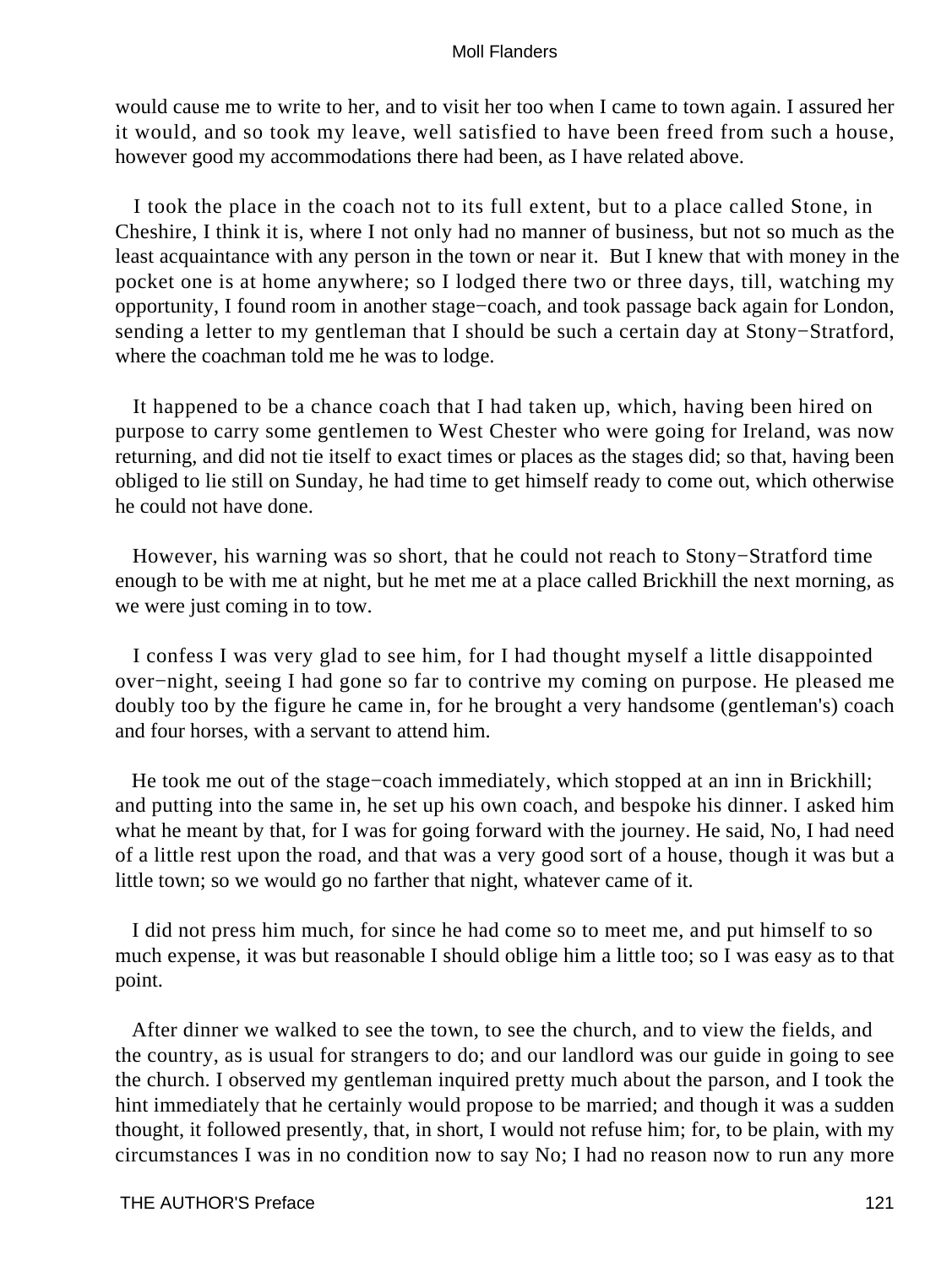# such hazards.

 But while these thoughts ran round in my head, which was the work but of a few moments, I observed my landlord took him aside and whispered to him, though not very softly neither, for so much I overheard: 'Sir, if you shall have occasion  $-$  – ' the rest I could not hear, but it seems it was to this purpose: 'Sir, if you shall have occasion for a minister, I have a friend a little way off that will serve you, and be as private as you please.' My gentleman answered loud enough for me to hear, 'Very well, I believe I shall.'

 I was no sooner come back to the inn but he fell upon me with irresistible words, that since he had had the good fortune to meet me, and everything concurred, it would be hastening his felicity if I would put an end to the matter just there. 'What do you mean?' says I, colouring a little. 'What, in an inn, and upon the road! Bless us all,' said I, as if I had been surprised, 'how can you talk so?' 'Oh, I can talk so very well,' says he, 'I came a−purpose to talk so, and I'll show you that I did'; and with that he pulls out a great bundle of papers. 'You fright me,' said I; 'what are all these?' 'Don't be frighted, my dear,' said he, and kissed me. This was the first time that he had been so free to call me 'my dear'; then he repeated it, 'Don't be frighted; you shall see what it is all'; then he laid them all abroad. There was first the deed or sentence of divorce from his wife, and the full evidence of her playing the whore; then there were the certificates of the minister and churchwardens of the parish where she lived, proving that she was buried, and intimating the manner of her death; the copy of the coroner's warrant for a jury to sit upon her, and the verdict of the jury, who brought it in Non compos mentis. All this was indeed to the purpose, and to give me satisfaction, though, by the way, I was not so scrupulous, had he known all, but that I might have taken him without it. However, I looked them all over as well as I could, and told him that this was all very clear indeed, but that he need not have given himself the trouble to have brought them out with him, for it was time enough. Well, he said, it might be time enough for me, but notime but the present time was time enough for him.

 There were other papers rolled up, and I asked him what they were. 'Why, ay,' says he, 'that's the question I wanted to have you ask me'; so he unrolls them and takes out a little shagreen case, and gives me out of it a very fine diamond ring. I could not refuse it, if I had a mind to do so, for he put it upon my finger; so I made him a curtsy and accepted it. Then he takes out another ring: 'And this,' says he, 'is for another occasion,' so he puts that in his pocket. 'Well, but let me see it, though,' says I, and smiled; 'I guess what it is; I think you are mad.' 'I should have been mad if I had done less,' says he, and still he did not show me, and I had a great mind to see it; so I says, 'Well, but let me see it.' 'Hold,' says he, 'first look here'; then he took up the roll again and read it, and behold! it was a licence for us to be married. 'Why,' says I, 'are you distracted? Why, you were fully satisfied that I would comply and yield at first word, or resolved to take no denial.' 'The last is certainly the case,' said he. 'But you may be mistaken,' said I. 'No, no,' says he, 'how can you think so? I must not be denied, I can't be denied'; and with that he fell to kissing me so violently, I could not get rid of him.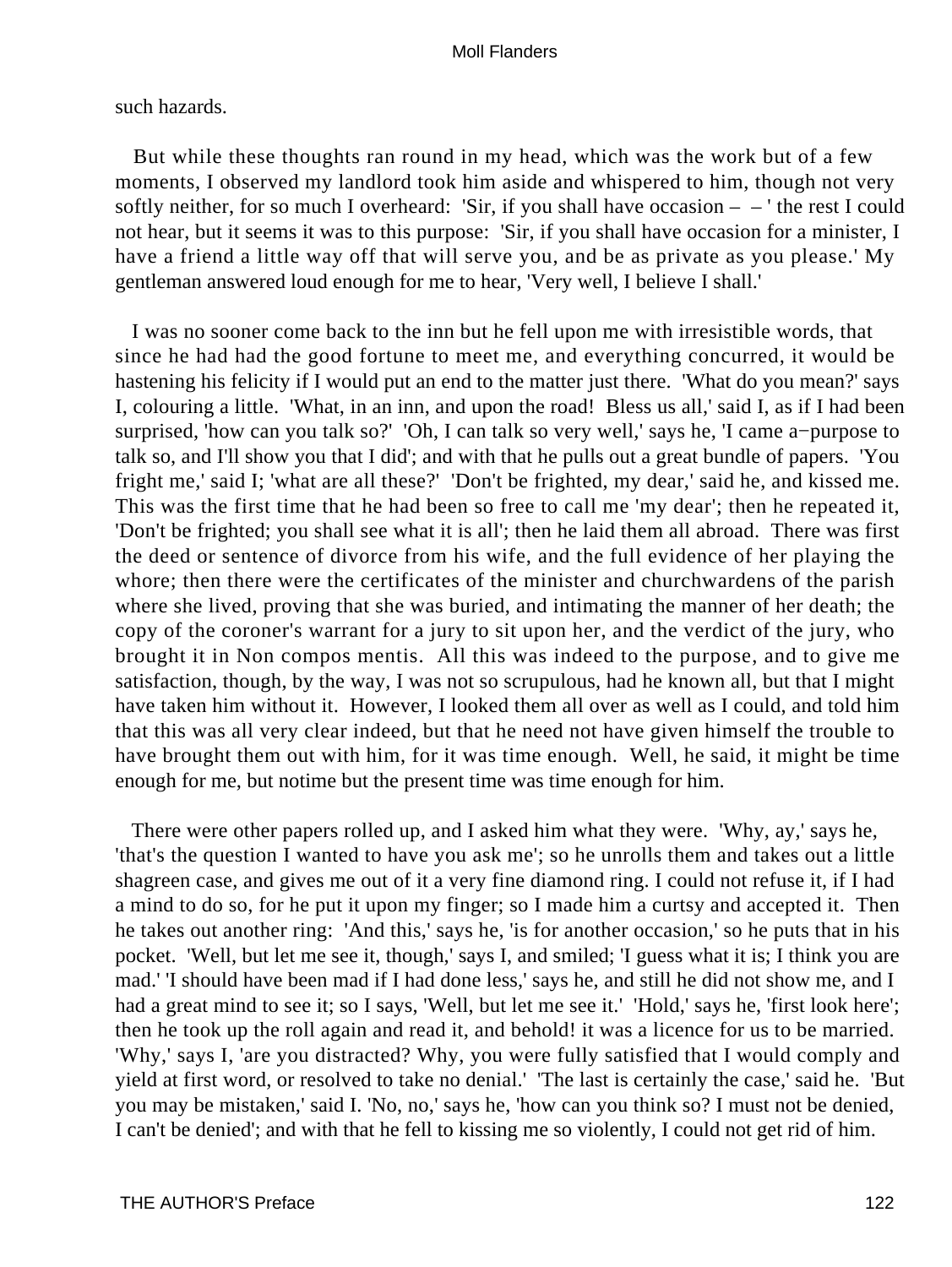There was a bed in the room, and we were walking to and again, eager in the discourse; at last he takes me by surprise in his arms, and threw me on the bed and himself with me, and holding me fast in his arms, but without the least offer of any indecency, courted me to consent with such repeated entreaties and arguments, protesting his affection, and vowing he would not let me go till I had promised him, that at last I said, 'Why, you resolve not to be denied, indeed, I can't be denied.' 'Well, well,' said I, and giving him a slight kiss, 'then you shan't be denied,' said I; 'let me get up.'

 He was so transported with my consent, and the kind manner of it, that I began to think once he took it for a marriage, and would not stay for the form; but I wronged him, for he gave over kissing me, and then giving me two or three kisses again, thanked me for my kind yielding to him; and was so overcome with the satisfaction and joy of it, that I saw tears stand in his eyes.

 I turned from him, for it filled my eyes with tears too, and I asked him leave to retire a little to my chamber. If ever I had a grain of true repentance for a vicious and abominable life for twenty−four years past, it was then. On, what a felicity is it to mankind, said I to myself, that they cannot see into the hearts of one another! How happy had it been for me if I had been wife to a man of so much honesty, and so much affection from the beginning!

 Then it occurred to me, 'What an abominable creature am I! and how is this innocent gentleman going to be abused by me! How little does he think, that having divorced a whore, he is throwing himself into the arms of another! that he is going to marry one that has lain with two brothers, and has had three children by her own brother! one that was born in Newgate, whose mother was a whore, and is now a transported thief! one that has lain with thirteen men, and has had a child since he saw me! Poor gentleman!' said I, 'what is he going to do?' After this reproaching myself was over, it following thus: 'Well, if I must be his wife, if it please God to give me grace, I'll be a true wife to him, and love him suitably to the strange excess of his passion for me; I will make him amends if possible, by what he shall see, for the cheats and abuses I put upon him, which he does not see.'

 He was impatient for my coming out of my chamber, but finding me long, he went downstairs and talked with my landlord about the parson.

 My landlord, an officious though well−meaning fellow, had sent away for the neighbouring clergyman; and when my gentleman began to speak of it to him, and talk of sending for him, 'Sir,' says he to him, 'my friend is in the house'; so without any more words he brought them together. When he came to the minister, he asked him if he would venture to marry a couple of strangers that were both willing. The parson said that  $Mr. - -$  had said something to him of it; that he hoped it was no clandestine business; that he seemed to be a grave gentleman, and he supposed madam was not a girl, so that the consent of friends should be wanted. 'To put you out of doubt of that,' says my gentleman, 'read this paper'; and out he pulls the license. 'I am satisfied,' says the minister; 'where is the lady?' 'You shall see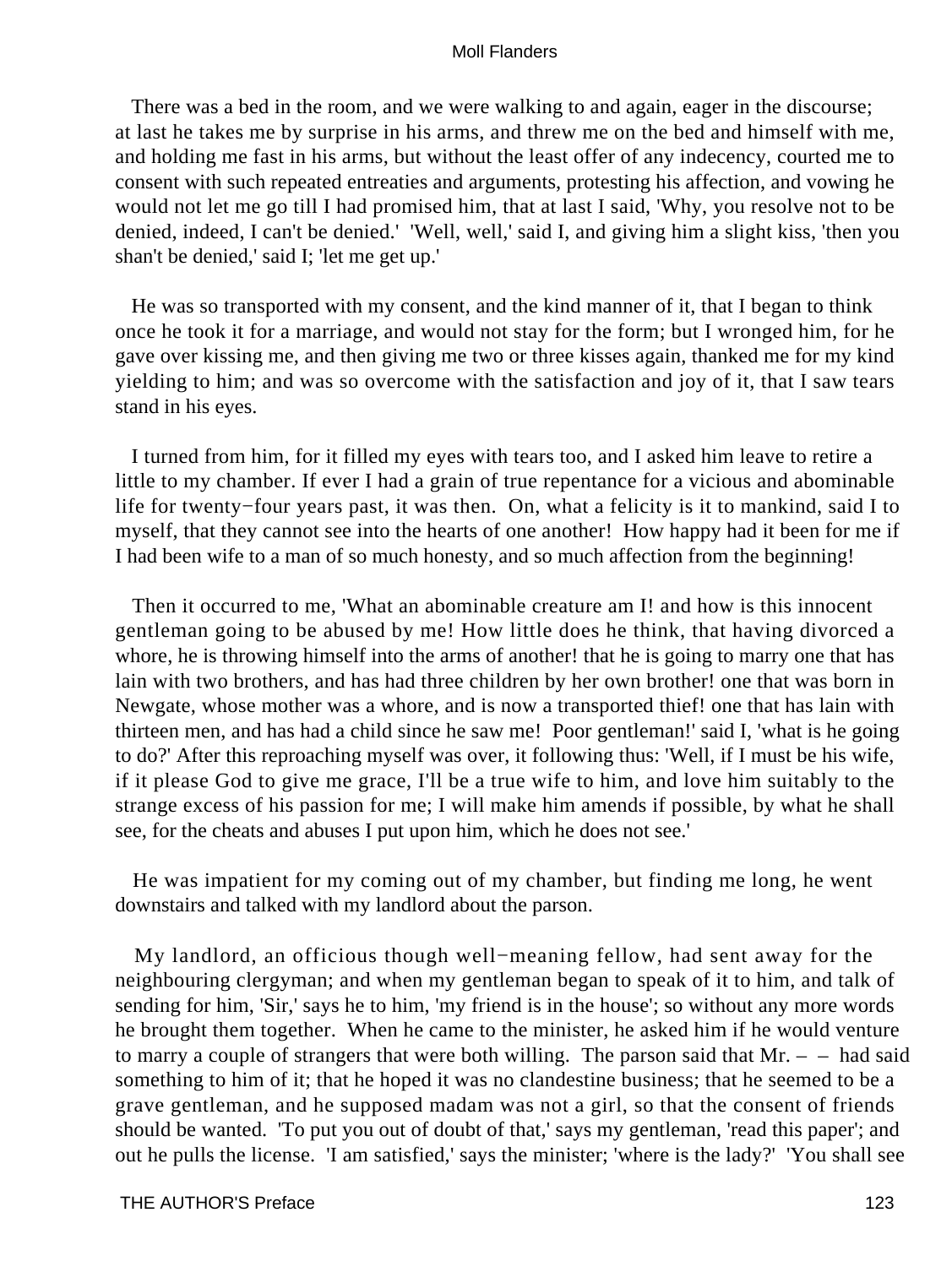her presently,' says my gentleman.

 When he had said thus he comes upstairs, and I was by that time come out of my room; so he tells me the minister was below, and that he had talked with him, and that upon showing him the license, he was free to marry us with all his heart, 'but he asks to see you'; so he asked if I would let him come up.

 ''Tis time enough,' said I, 'in the morning, is it not?' 'Why,' said he, 'my dear, he seemed to scruple whether it was not some young girl stolen from her parents, and I assured him we were both of age to command our own consent; and that made him ask to see you.' 'Well,' said I, 'do as you please'; so up they brings the parson, and a merry, good sort of gentleman he was. He had been told, it seems, that we had met there by accident, that I came in the Chester coach, and my gentleman in his own coach to meet me; that we were to have met last night at Stony−Stratford, but that he could not reach so far. 'Well, sir,' says the parson, 'every ill turn has some good in it. The disappointment, sir,' says he to my gentleman, 'was yours, and the good turn is mine, for if you had met at Stony−Stratford I had not had the honour to marry you. Landlord, have you a Common Prayer Book?'

 I started as if I had been frightened. 'Lord, sir,' says I, 'what do you mean? What, to marry in an inn, and at night too?' 'Madam,' says the minister, 'if you will have it be in the church, you shall; but I assure you your marriage will be as firm here as in the church; we are not tied by the canons to marry nowhere but in the church; and if you will have it in the church, it will be a public as a county fair; and as for the time of day, it does not at all weigh in this case; our princes are married in their chambers, and at eight or ten o'clock at night.'

 I was a great while before I could be persuaded, and pretended not to be willing at all to be married but in the church. But it was all grimace; so I seemed at last to be prevailed on, and my landlord and his wife and daughter were called up. My landlord was father and clerk and all together, and we were married, and very merry we were; though I confess the self−reproaches which I had upon me before lay close to me, and extorted every now and then a deep sigh from me, which my bridegroom took notice of, and endeavoured to encourage me, thinking, poor man, that I had some little hesitations at the step I had taken so hastily.

We enjoyed ourselves that evening completely, and yet all was kept so private in the inn that not a servant in the house knew of it, for my landlady and her daughter waited on me, and would not let any of the maids come upstairs, except while we were at supper. My landlady's daughter I called my bridesmaid; and sending for a shopkeeper the next morning, I gave the young woman a good suit of knots, as good as the town would afford, and finding it was a lace−making town, I gave her mother a piece of bone−lace for a head.

 One reason that my landlord was so close was, that he was unwilling the minister of the parish should hear of it; but for all that somebody heard of it, so at that we had the bells set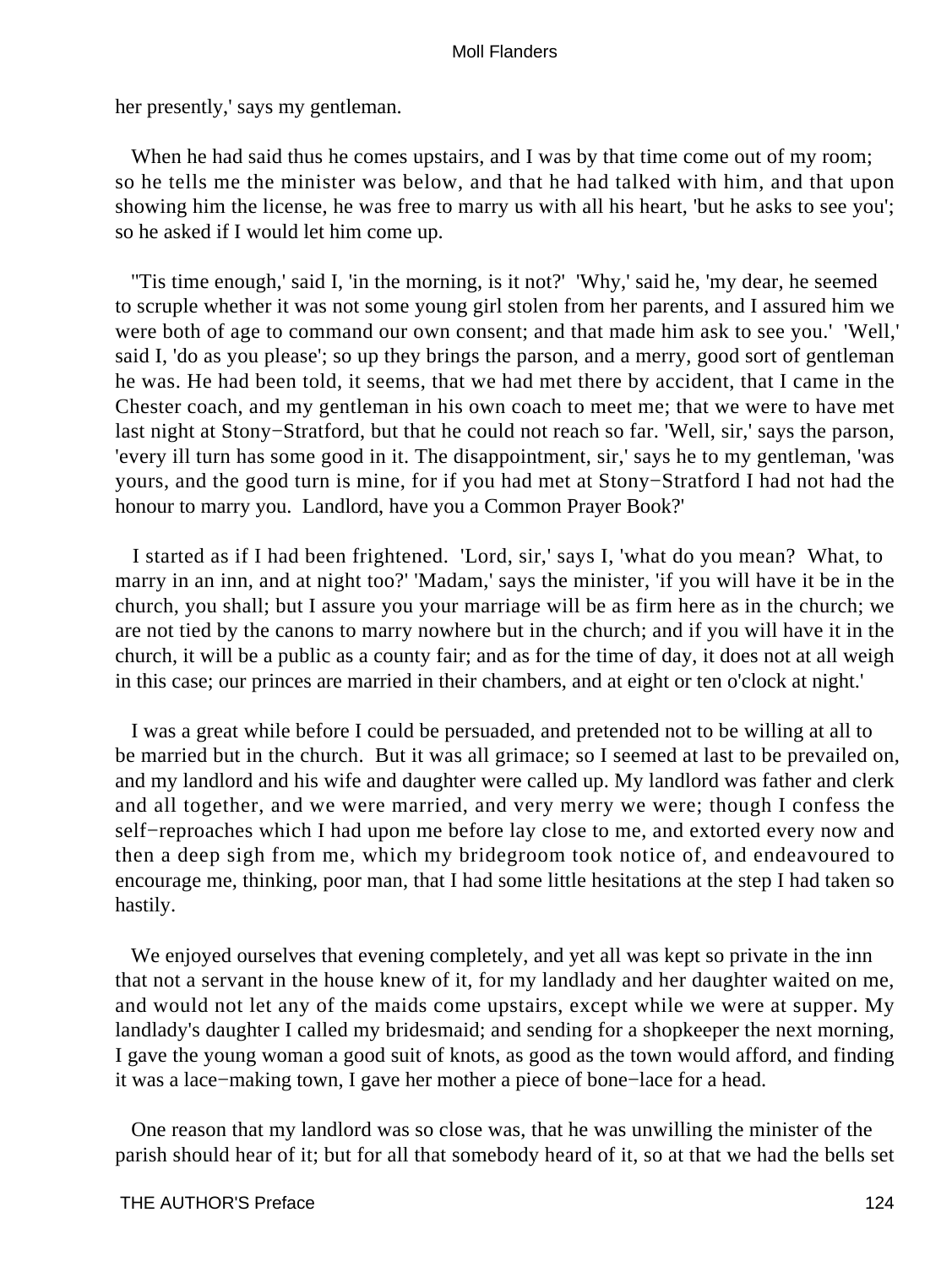a−ringing the next morning early, and the music, such as the town would afford, under our window; but my landlord brazened it out, that we were married before we came thither, only that, being his former guests, we would have our wedding−supper at his house.

 We could not find in our hearts to stir the next day; for, in short, having been disturbed by the bells in the morning, and having perhaps not slept overmuch before, we were so sleepy afterwards that we lay in bed till almost twelve o'clock.

 I begged my landlady that we might not have any more music in the town, nor ringing of bells, and she managed it so well that we were very quiet; but an odd passage interrupted all my mirth for a good while. The great room of the house looked into the street, and my new spouse being belowstairs, I had walked to the end of the room; and it being a pleasant, warm day, I had opened the window, and was standing at it for some air, when I saw three gentlemen come by on horseback and go into an inn just against us.

 It was not to be concealed, nor was it so doubtful as to leave me any room to question it, but the second of the three was my Lancashire husband. I was frightened to death; I never was in such a consternation in my life; I though I should have sunk into the ground; my blood ran chill in my veins, and I trembled as if I had been in a cold fit of ague. I say, there was no room to question the truth of it; I knew his clothes, I knew his horse, and I knew his face.

 The first sensible reflect I made was, that my husband was not by to see my disorder, and that I was very glad of it. The gentlemen had not been long in the house but they came to the window of their room, as is usual; but my window was shut, you may be sure. However, I could not keep from peeping at them, and there I saw him again, heard him call out to one of the servants of the house for something he wanted, and received all the terrifying confirmations of its being the same person that were possible to be had.

 My next concern was to know, if possible, what was his business there; but that was impossible. Sometimes my imagination formed an idea of one frightful thing, sometimes of another; sometime I thought he had discovered me, and was come to upbraid me with ingratitude and breach of honour; and every moment I fancied he was coming up the stairs to insult me; and innumerable fancies came into my head of what was never in his head, nor ever could be, unless the devil had revealed it to him.

 I remained in this fright nearly two hours, and scarce ever kept my eye from the window or door of the inn where they were. At last, hearing a great clatter in the passage of their inn, I ran to the window, and, to my great satisfaction, saw them all three go out again and travel on westward. Had they gone towards London, I should have been still in a fright, lest I should meet him on the road again, and that he should know me; but he went the contrary way, and so I was eased of that disorder.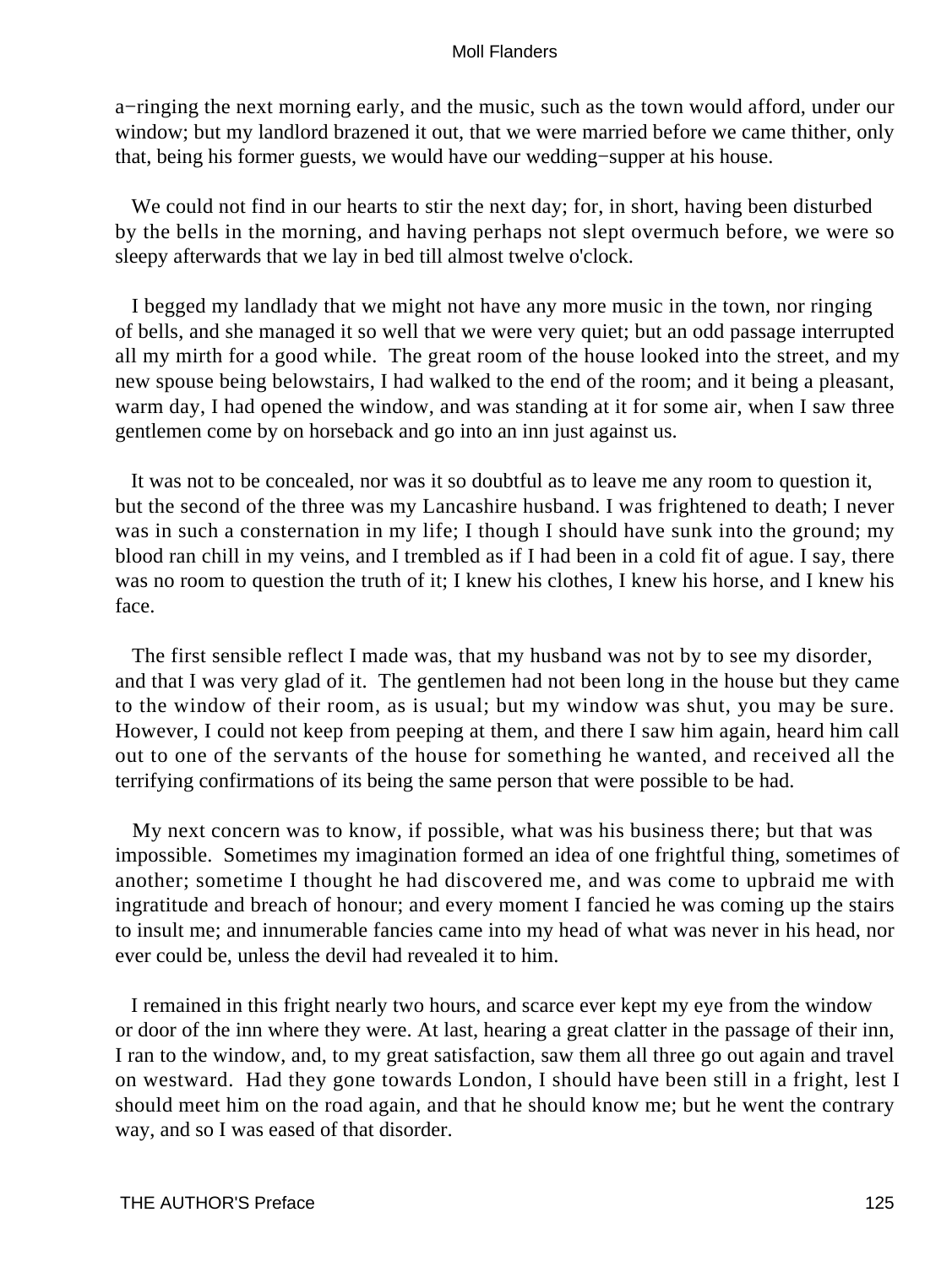We resolved to be going the next day, but about six o'clock at night we were alarmed with a great uproar in the street, and people riding as if they had been out of their wits; and what was it but a hue−and−cry after three highwaymen that had robbed two coaches and some other travellers near Dunstable Hill, and notice had, it seems, been given that they had been seen at Brickhill at such a house, meaning the house where those gentlemen had been.

 The house was immediately beset and searched, but there were witnesses enough that the gentlemen had been gone over three hours. The crowd having gathered about, we had the news presently; and I was heartily concerned now another way. I presently told the people of the house, that I durst to say those were not the persons, for that I knew one of the gentlemen to be a very honest person, and of a good estate in Lancashire.

The constable who came with the hue−and−cry was immediately informed of this, and came over to me to be satisfied from my own mouth, and I assured him that I saw the three gentlemen as I was at the window; that I saw them afterwards at the windows of the room they dined in; that I saw them afterwards take horse, and I could assure him I knew one of them to be such a man, that he was a gentleman of a very good estate, and an undoubted character in Lancashire, from whence I was just now upon my journey.

 The assurance with which I delivered this gave the mob gentry a check, and gave the constable such satisfaction, that he immediately sounded a retreat, told his people these were not the men, but that he had an account they were very honest gentlemen; and so they went all back again. What the truth of the matter was I knew not, but certain it was that the coaches were robbed at Dunstable Hill, and £560 in money taken; besides, some of the lace merchants that always travel that way had been visited too. As to the three gentlemen, that remains to be explained hereafter.

 Well, this alarm stopped us another day, though my spouse was for travelling, and told me that it was always safest travelling after a robbery, for that the thieves were sure to be gone far enough off when they had alarmed the country; but I was afraid and uneasy, and indeed principally lest my old acquaintance should be upon the road still, and should chance to see me.

 I never lived four pleasanter days together in my life. I was a mere bride all this while, and my new spouse strove to make me entirely easy in everything. Oh could this state of life have continued, how had all my past troubles been forgot, and my future sorrows avoided! But I had a past life of a most wretched kind to account for, some if it in this world as well as in another.

 We came away the fifth day; and my landlord, because he saw me uneasy, mounted himself, his son, and three honest country fellows with good firearms, and, without telling us of it, followed the coach, and would see us safe into Dunstable. We could do no less than treat them very handsomely at Dunstable, which cost my spouse about ten or twelve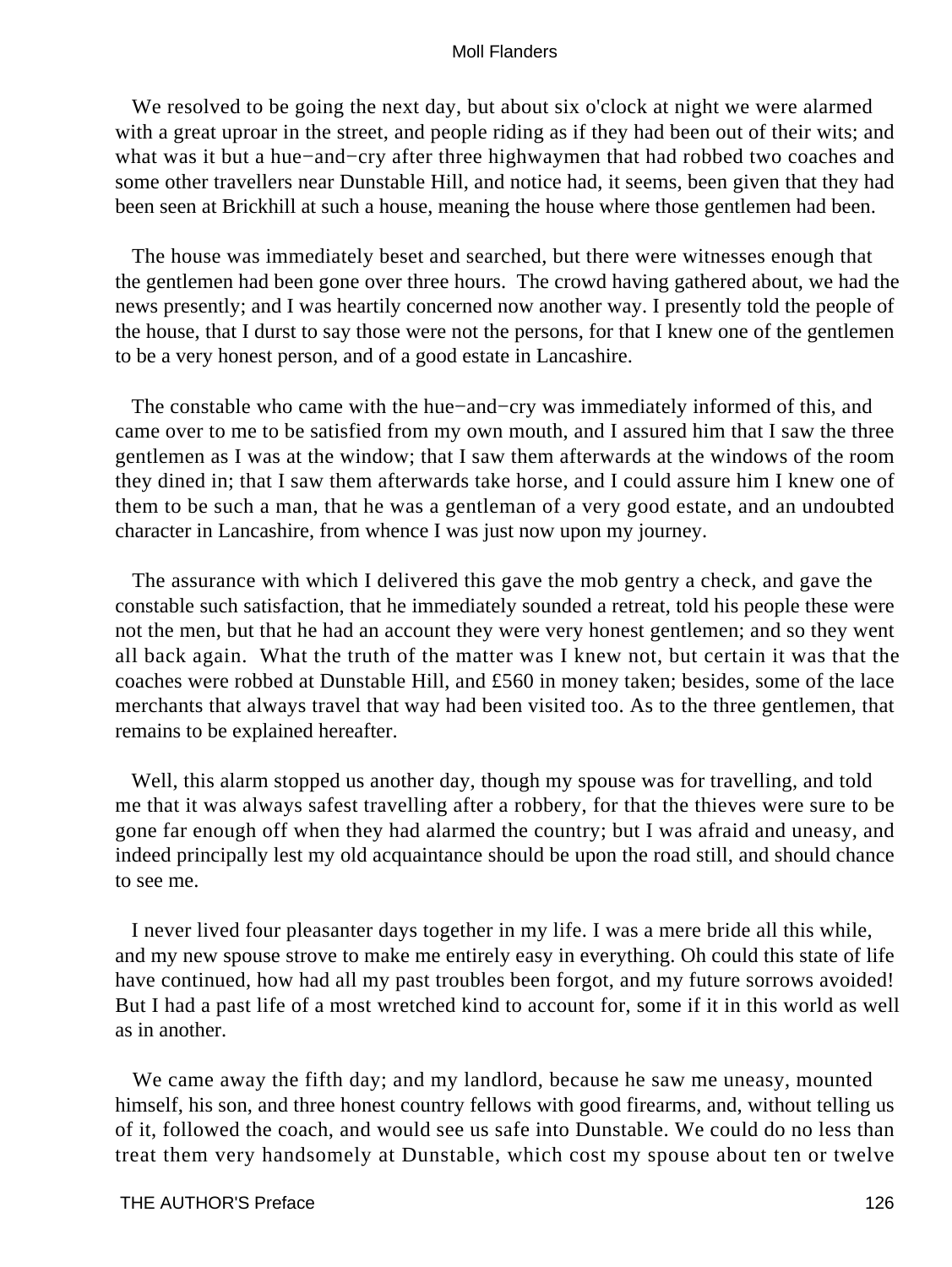shillings, and something he gave the men for their time too, but my landlord would take nothing for himself.

 This was the most happy contrivance for me that could have fallen out; for had I come to London unmarried, I must either have come to him for the first night's entertainment, or have discovered to him that I had not one acquaintance in the whole city of London that could receive a poor bridge for the first night's lodging with her spouse. But now, being an old married woman, I made no scruple of going directly home with him, and there I took possession at once of a house well furnished, and a husband in very good circumstances, so that I had a prospect of a very happy life, if I knew how to manage it; and I had leisure to consider of the real value of the life I was likely to live. How different it was to be from the loose ungoverned part I had acted before, and how much happier a life of virtue and sobriety is, than that which we call a life of pleasure.

 Oh had this particular scene of life lasted, or had I learned from that time I enjoyed it, to have tasted the true sweetness of it, and had I not fallen into that poverty which is the sure bane of virtue, how happy had I been, not only here, but perhaps for ever! for while I lived thus, I was really a penitent for all my life past. I looked back on it with abhorrence, and might truly be said to hate myself for it. I often reflected how my lover at the Bath, struck at the hand of God, repented and abandoned me, and refused to see me any more, though he loved me to an extreme; but I, prompted by that worst of devils, poverty, returned to the vile practice, and made the advantage of what they call a handsome face to be the relief to my necessities, and beauty be a pimp to vice.

 Now I seemed landed in a safe harbour, after the stormy voyage of life past was at an end, and I began to be thankful for my deliverance. I sat many an hour by myself, and wept over the remembrance of past follies, and the dreadful extravagances of a wicked life, and sometimes I flattered myself that I had sincerely repented.

 But there are temptations which it is not in the power of human nature to resist, and few know what would be their case if driven to the same exigencies. As covetousness is the root of all evil, so poverty is, I believe, the worst of all snares. But I waive that discourse till I come to an experiment.

 I live with this husband with the utmost tranquillity; he was a quiet, sensible, sober man; virtuous, modest, sincere, and in his business diligent and just. His business was in a narrow compass, and his income sufficient to a plentiful way of living in the ordinary way. I do not say to keep an equipage, and make a figure, as the world calls it, nor did I expect it, or desire it; for as I abhorred the levity and extravagance of my former life, so I chose now to live retired, frugal, and within ourselves. I kept no company, made no visits; minded my family, and obliged my husband; and this kind of life became a pleasure to me.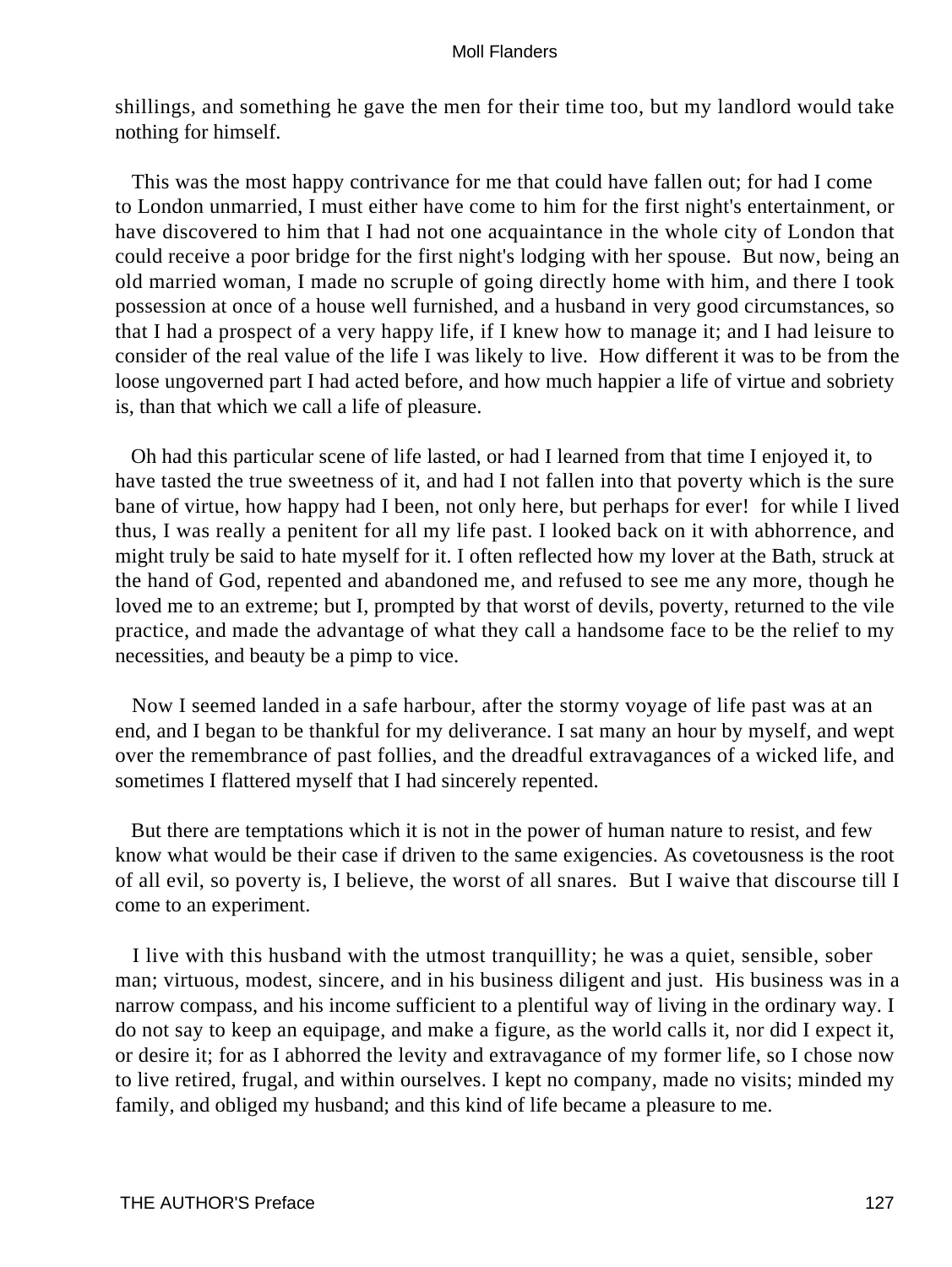We lived in an uninterrupted course of ease and content for five years, when a sudden blow from an almost invisible hand blasted all my happiness, and turned me out into the world in a condition the reverse of all that had been before it.

 My husband having trusted one of his fellow−clerks with a sum of money, too much for our fortunes to bear the loss of, the clerk failed, and the loss fell very heavy on my husband, yet it was not so great neither but that, if he had had spirit and courage to have looked his misfortunes in the face, his credit was so good that, as I told him, he would easily recover it; for to sink under trouble is to double the weight, and he that will die in it, shall die in it.

 It was in vain to speak comfortably to him; the wound had sunk too deep; it was a stab that touched the vitals; he grew melancholy and disconsolate, and from thence lethargic, and died. I foresaw the blow, and was extremely oppressed in my mind, for I saw evidently that if he died I was undone.

 I had had two children by him and no more, for, to tell the truth, it began to be time for me to leave bearing children, for I was now eight−and−forty, and I suppose if he had lived I should have had no more.

 I was now left in a dismal and disconsolate case indeed, and in several things worse than ever. First, it was past the flourishing time with me when I might expect to be courted for a mistress; that agreeable part had declined some time, and the ruins only appeared of what had been; and that which was worse than all this, that I was the most dejected, disconsolate creature alive. I that had encouraged my husband, and endeavoured to support his spirits under his trouble, could not support my own; I wanted that spirit in trouble which I told him was so necessary to him for bearing the burthen.

 But my case was indeed deplorable, for I was left perfectly friendless and helpless, and the loss my husband had sustained had reduced his circumstances so low, that though indeed I was not in debt, yet I could easily foresee that what was left would not support me long; that while it wasted daily for subsistence, I had not way to increase it one shilling, so that it would be soon all spent, and then I saw nothing before me but the utmost distress; and this represented itself so lively to my thoughts, that it seemed as if it was come, before it was really very near; also my very apprehensions doubled the misery, for I fancied every sixpence that I paid for a loaf of bread was the last that I had in the world, and that to−morrow I was to fast, and be starved to death.

 In this distress I had no assistant, no friend to comfort or advise me; I sat and cried and tormented myself night and day, wringing my hands, and sometimes raving like a distracted woman; and indeed I have often wondered it had not affected my reason, for I had the vapours to such a degree, that my understanding was sometimes quite lost in fancies and imaginations.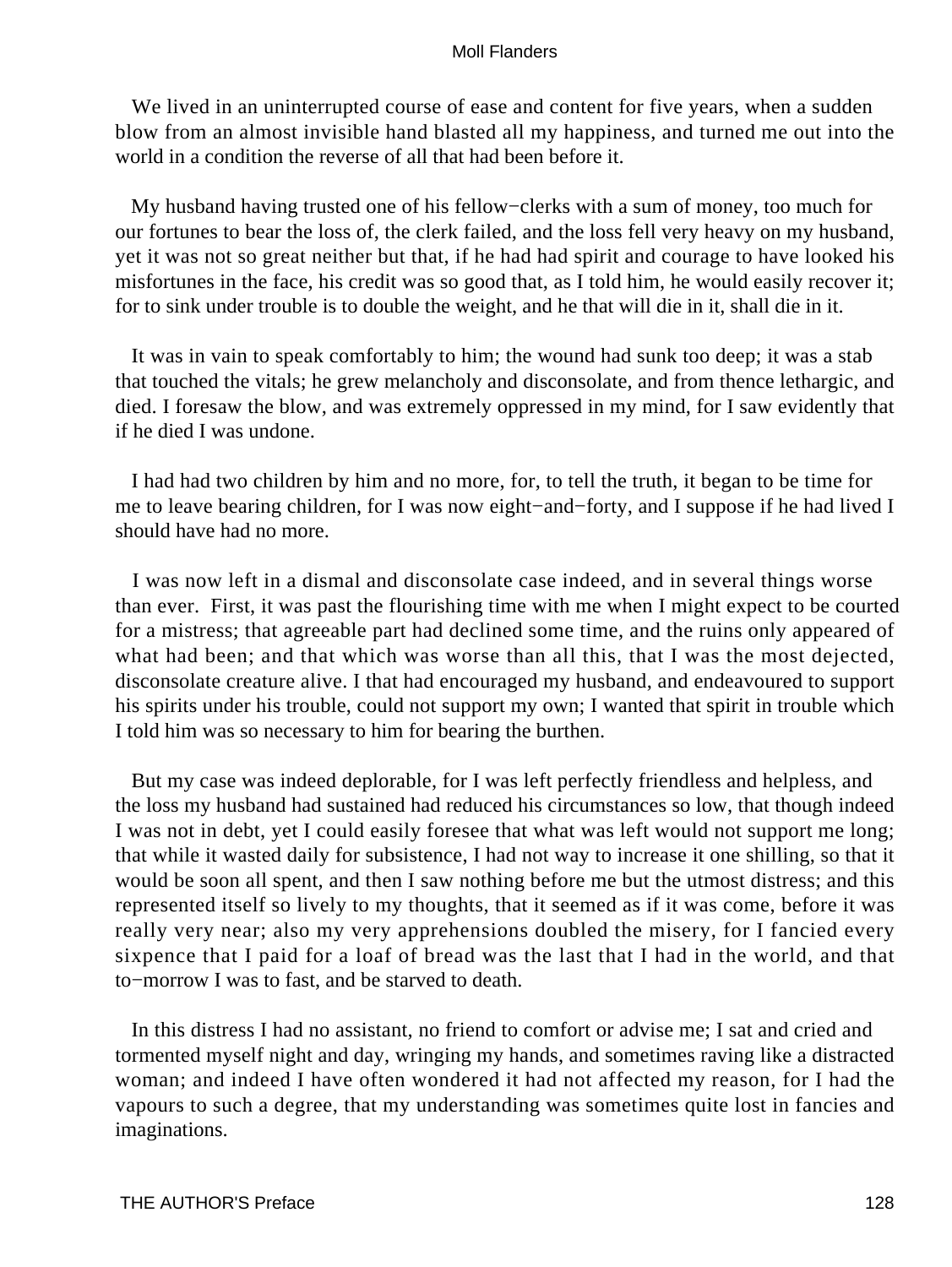I lived two years in this dismal condition, wasting that little I had, weeping continually over my dismal circumstances, and, as it were, only bleeding to death, without the least hope or prospect of help from God or man; and now I had cried too long, and so often, that tears were, as I might say, exhausted, and I began to be desperate, for I grew poor apace.

 For a little relief I had put off my house and took lodgings; and as I was reducing my living, so I sold off most of my goods, which put a little money in my pocket, and I lived near a year upon that, spending very sparingly, an eking things out to the utmost; but still when I looked before me, my very heart would sink within me at the inevitable approach of misery and want. Oh let none read this part without seriously reflecting on the circumstances of a desolate state, and how they would grapple with mere want of friends and want of bread; it will certainly make them think not of sparing what they have only, but of looking up to heaven for support, and of the wise man's prayer, 'Give me not poverty, lest I steal.'

 Let them remember that a time of distress is a time of dreadful temptation, and all the strength to resist is taken away; poverty presses, the soul is made desperate by distress, and what can be done? It was one evening, when being brought, as I may say, to the last gasp, I think I may truly say I was distracted and raving, when prompted by I know not what spirit, and, as it were, doing I did not know what or why, I dressed me (for I had still pretty good clothes) and went out. I am very sure I had no manner of design in my head when I went out; I neither knew nor considered where to go, or on what business; but as the devil carried me out and laid his bait for me, so he brought me, to be sure, to the place, for I knew not whither I was going or what I did.

 Wandering thus about, I knew not whither, I passed by an apothecary's shop in Leadenhall Street, when I saw lie on a stool just before the counter a little bundle wrapped in a white cloth; beyond it stood a maid−servant with her back to it, looking towards the top of the shop, where the apothecary's apprentice, as I suppose, was standing upon the counter, with his back also to the door, and a candle in his hand, looking and reaching up to the upper shelf for something he wanted, so that both were engaged mighty earnestly, and nobody else in the shop.

 This was the bait; and the devil, who I said laid the snare, as readily prompted me as if he had spoke, for I remember, and shall never forget it, 'twas like a voice spoken to me over my shoulder, 'Take the bundle; be quick; do it this moment.' It was no sooner said but I stepped into the shop, and with my back to the wench, as if I had stood up for a cart that was going by, I put my hand behind me and took the bundle, and went off with it, the maid or the fellow not perceiving me, or any one else.

 It is impossible to express the horror of my soul al the while I did it. When I went away I had no heart to run, or scarce to mend my pace. I crossed the street indeed, and went down the first turning I came to, and I think it was a street that went through into Fenchurch Street. From thence I crossed and turned through so many ways an turnings, that I could never tell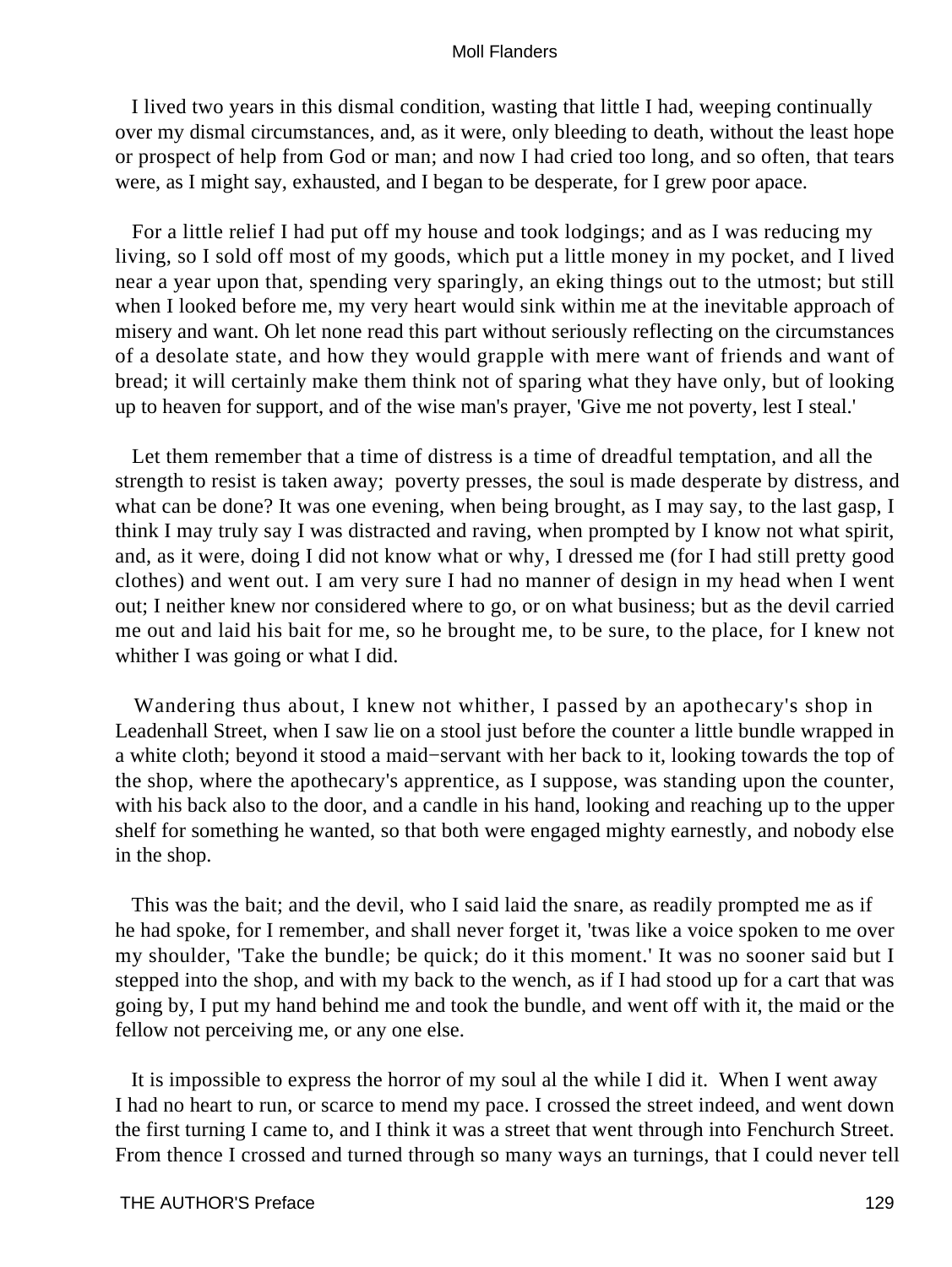which way it was, not where I went; for I felt not the ground I stepped on, and the farther I was out of danger, the faster I went, till, tired and out of breath, I was forced to sit down on a little bench at a door, and then I began to recover, and found I was got into Thames Street, near Billingsgate. I rested me a little and went on; my blood was all in a fire; my heart beat as if I was in a sudden fright. In short, I was under such a surprise that I still knew not wither I was going, or what to do.

 After I had tired myself thus with walking a long way about, and so eagerly, I began to consider and make home to my lodging, where I came about nine o'clock at night.

When the bundle was made up for, or on what occasion laid where I found it, I knew not, but when I came to open it I found there was a suit of childbed−linen in it, very good and almost new, the lace very fine; there was a silver porringer of a pint, a small silver mug and six spoons, with some other linen, a good smock, and three silk handkerchiefs, and in the mug, wrapped up in a paper, 18s. 6d. in money.

 All the while I was opening these things I was under such dreadful impressions of fear, and I such terror of mind, though I was perfectly safe, that I cannot express the manner of it. I sat me down, and cried most vehemently. 'Lord,' said I, 'what am I now? a thief! Why, I shall be take next time, and be carried to Newgate and be tried for my life!' And with that I cried again a long time, and I am sure, as poor as I was, if I had durst for fear, I would certainly have carried the things back again; but that went off after a while. Well, I went to bed for that night, but slept little; the horror of the fact was upon my mind, and I knew not what I said or did all night, and all the next day. Then I was impatient to hear some news of the loss; and would fain know how it was, whether they were a poor body's goods, or a rich. 'Perhaps,' said I, 'it may be some poor widow like me, that had packed up these goods to go and sell them for a little bread for herself and a poor child, and are now starving and breaking their hearts for want of that little they would have fetched.' And this thought tormented me worse than all the rest, for three or four days' time.

 But my own distresses silenced all these reflections, and the prospect of my own starving, which grew every day more frightful to me, hardened my heart by degrees. It was then particularly heavy upon my mind, that I had been reformed, and had, as I hoped, repented of all my past wickedness; that I had lived a sober, grave, retired life for several years, but now I should be driven by the dreadful necessity of my circumstances to the gates of destruction, soul and body; and two or three times I fell upon my knees, praying to God, as well as I could, for deliverance; but I cannot but say, my prayers had no hope in them. I knew not what to do; it was all fear without, and dark within; and I reflected on my past life as not sincerely repented of, that Heaven was now beginning to punish me on this side the grave, and would make me as miserable as I had been wicked.

 Had I gone on here I had perhaps been a true penitent; but I had an evil counsellor within, and he was continually prompting me to relieve myself by the worst means; so one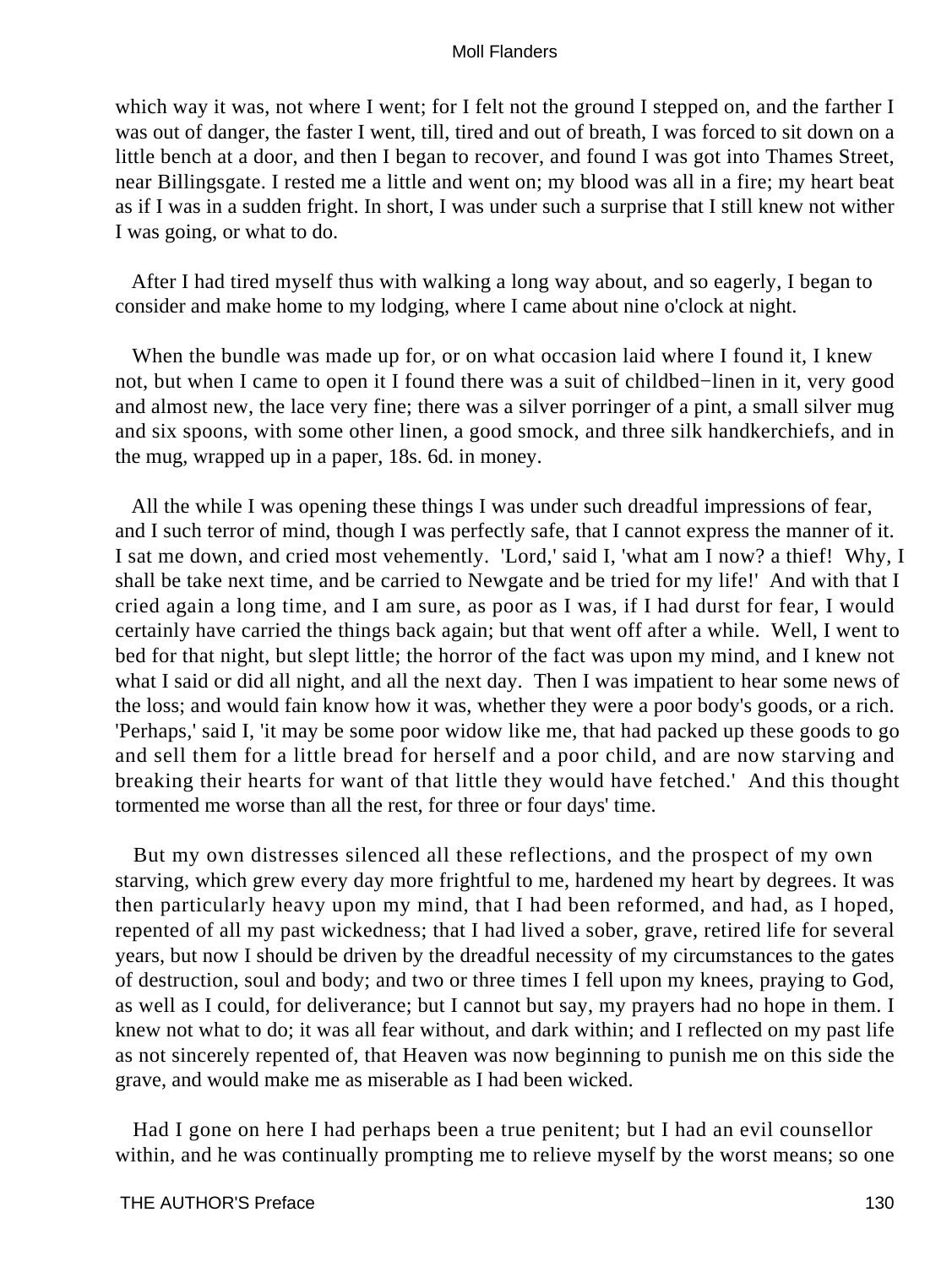evening he tempted me again, by the same wicked impulse that had said 'Take that bundle,' to go out again and seek for what might happen.

 I went out now by daylight, and wandered about I knew not whither, and in search of I knew not what, when the devil put a snare in my way of a dreadful nature indeed, and such a one as I have never had before or since. Going through Aldersgate Street, there was a pretty little child who had been at a dancing− school, and was going home, all alone; and my prompter, like a true devil, set me upon this innocent creature. I talked to it, and it prattled to me again, and I took it by the hand and led it along till I came to a paved alley that goes into Bartholomew Close, and I led it in there. The child said that was not its way home. I said, 'Yes, my dear, it is; I'll show you the way home.' The child had a little necklace on of gold beads, and I had my eye upon that, and in the dark of the alley I stooped, pretending to mend the child's clog that was loose, and took off her necklace, and the child never felt it, and so led the child on again. Here, I say, the devil put me upon killing the child in the dark alley, that it might not cry, but the very thought frighted me so that I was ready to drop down; but I turned the child about and bade it go back again, for that was not its way home. The child said, so she would, and I went through into Bartholomew Close, and then turned round to another passage that goes into St. John Street; then, crossing into Smithfield, went down Chick Lane and into Field Lane to Holborn Bridge, when, mixing with the crowd of people usually passing there, it was not possible to have been found out; and thus I enterprised my second sally into the world.

 The thoughts of this booty put out all the thoughts of the first, and the reflections I had made wore quickly off; poverty, as I have said, hardened my heart, and my own necessities made me regardless of anything. The last affair left no great concern upon me, for as I did the poor child no harm, I only said to myself, I had given the parents a just reproof for their negligence in leaving the poor little lamb to come home by itself, and it would teach them to take more care of it another time.

 This string of beads was worth about twelve or fourteen pounds. I suppose it might have been formerly the mother's, for it was too big for the child's wear, but that perhaps the vanity of the mother, to have her child look fine at the dancing−school, had made her let the child wear it; and no doubt the child had a maid sent to take care of it, but she, careless jade, was taken up perhaps with some fellow that had met her by the way, and so the poor baby wandered till it fell into my hands.

 However, I did the child no harm; I did not so much as fright it, for I had a great many tender thoughts about me yet, and did nothing but what, as I may say, mere necessity drove me to.

 I had a great many adventures after this, but I was young in the business, and did not know how to manage, otherwise than as the devil put things into my head; and indeed he was seldom backward to me. One adventure I had which was very lucky to me. I was going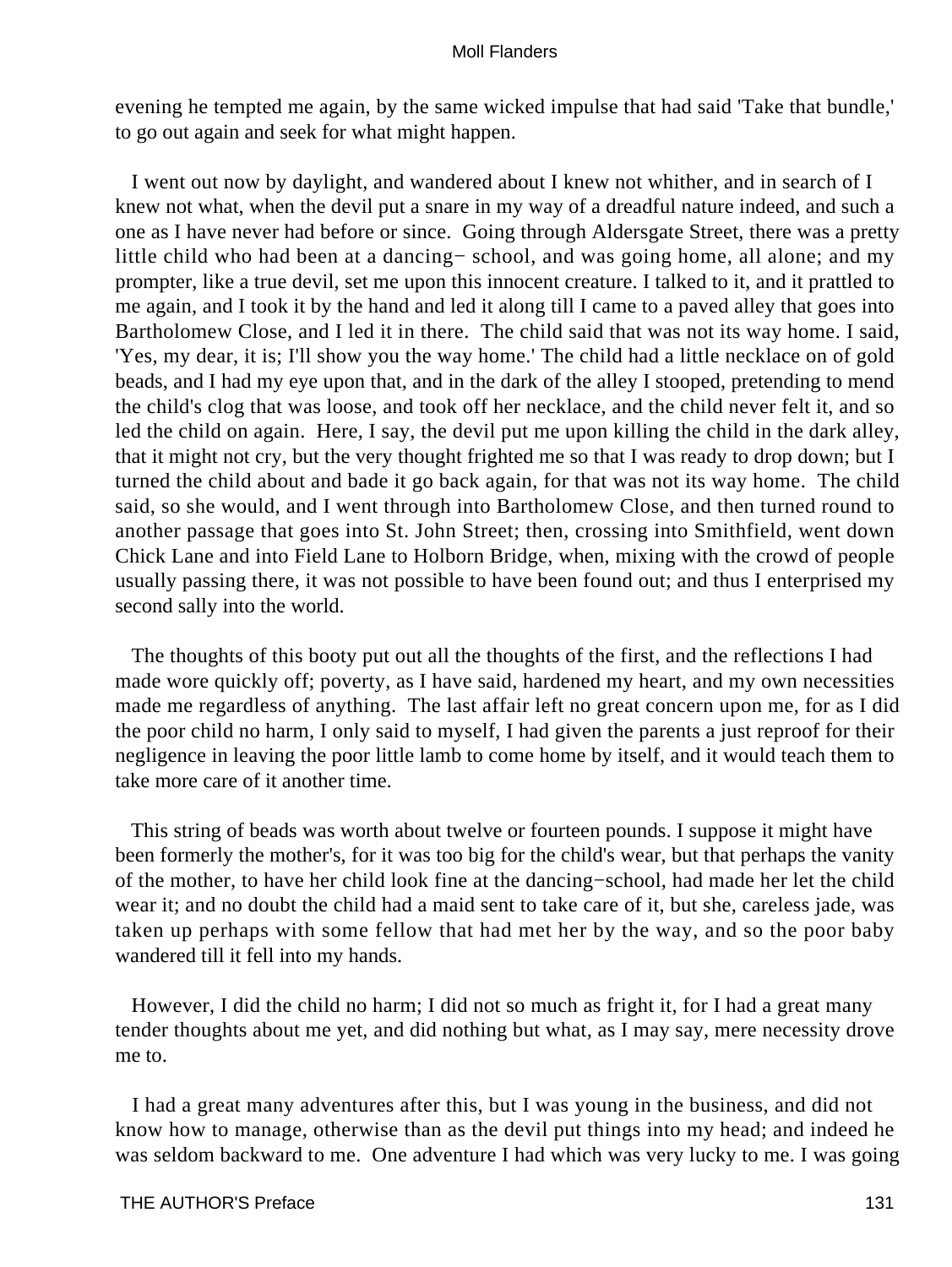through Lombard Street in the duck of the evening, just by the end of Three King court, when on a sudden comes a fellow running by me as swift as lightning, and throws a bundle that was in his hand, just behind me, as I stood up against the corner of the house at the turning into the alley. Just as he threw it in he said, 'God bless you, mistress, let it lie there a little,' and away he runs swift as the wind. After him comes two more, and immediately a young fellow without his hat, crying 'Stop thief!' and after him two or three more. They pursued the two last fellows so close, that they were forced to drop what they had got, and one of them was taken into the bargain, and other got off free.

 I stood stock−still all this while, till they came back, dragging the poor fellow they had taken, and lugging the things they had found, extremely well satisfied that they had recovered the booty and taken the thief; and thus they passed by me, for I looked only like one who stood up while the crowd was gone.

 Once or twice I asked what was the matter, but the people neglected answering me, and I was not very importunate; but after the crowd was wholly past, I took my opportunity to turn about and take up what was behind me and walk away. This, indeed, I did with less disturbance than I had done formerly, for these things I did not steal, but they were stolen to my hand. I got safe to my lodgings with this cargo, which was a piece of fine black lustring silk, and a piece of velvet; the latter was but part of a piece of about eleven yards; the former was a whole piece of near fifty yards. It seems it was a mercer's shop that they had rifled. I say rifled, because the goods were so considerable that they had lost; for the goods that they recovered were pretty many, and I believe came to about six or seven several pieces of silk. How they came to get so many I could not tell; but as I had only robbed the thief, I made no scruple at taking these goods, and being very glad of them too.

 I had pretty good luck thus far, and I made several adventures more, though with but small purchase, yet with good success, but I went in daily dread that some mischief would befall me, and that I should certainly come to be hanged at last. The impression this made on me was too strong to be slighted, and it kept me from making attempts that, for ought I knew, might have been very safely performed; but one thing I cannot omit, which was a bait to me many a day. I walked frequently out into the villages round the town, to see if nothing would fall in my way there; and going by a house near Stepney, I saw on the window−board two rings, one a small diamond ring, and the other a gold ring, to be sure laid there by some thoughtless lady, that had more money then forecast, perhaps only till she washed her hands.

 I walked several times by the window to observe if I could see whether there was anybody in the room or no, and I could see nobody, but still I was not sure. It came presently into my thoughts to rap at the glass, as if I wanted to speak with somebody, and if anybody was there they would be sure to come to the window, and then I would tell them to remove those rings, for that I had seen two suspicious fellows take notice of them. This was a ready thought. I rapped once or twice and nobody came, when, seeing the coast clear, I thrust hard against the square of the glass, and broke it with very little noise, and took out the two rings,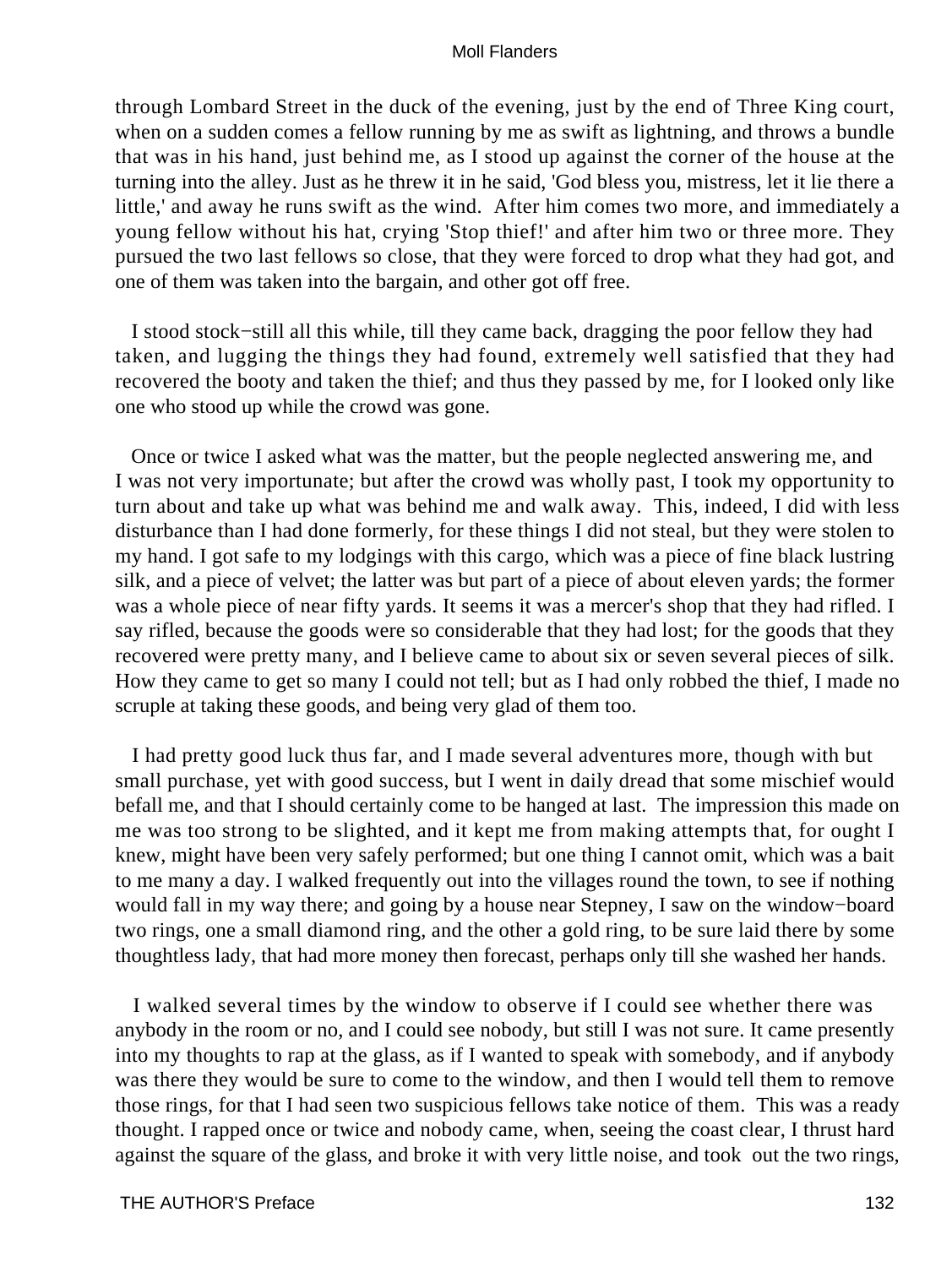and walked away with them very safe. The diamond ring was worth about £3, and the other about 9s.

 I was now at a loss for a market for my goods, and especially for my two pieces of silk. I was very loth to dispose of them for a trifle, as the poor unhappy thieves in general do, who, after they have ventured their lives for perhaps a thing of value, are fain to sell it for a song when they have done; but I was resolved I would not do thus, whatever shift I made, unless I was driven to the last extremity. However, I did not well know what course to take. At last I resolved to go to my old governess, and acquaint myself with her again. I had punctually supplied the £5 a year to her for my little boy as long as I was able, but at last was obliged to put a stop to it. However, I had written a letter to her, wherein I had told her that my circumstances were reduced very low; that I had lost my husband, and that I was not able to do it any longer, and so begged that the poor child might not suffer too much for its mother's misfortunes.

 I now made her a visit, and I found that she drove something of the old trade still, but that she was not in such flourishing circumstances as before; for she had been sued by a certain gentleman who had had his daughter stolen from him, and who, it seems, she had helped to convey away; and it was very narrowly that she escaped the gallows. The expense also had ravaged her, and she was become very poor; her house was but meanly furnished, and she was not in such repute for her practice as before; however, she stood upon her legs, as they say, and a she was a stirring, bustling woman, and had some stock left, she was turned pawnbroker, and lived pretty well.

 She received me very civilly, and with her usual obliging manner told me she would not have the less respect for me for my being reduced; that she had taken care my boy was very well looked after, though I could not pay for him, and that the woman that had him was easy, so that I needed not to trouble myself about him till I might be better able to do it effectually.

 I told her that I had not much money left, but that I had some things that were money's worth, if she could tell me how I might turn them into money. She asked me what it was I had. I pulled out the string of gold beads, and told her it was one of my husband's presents to me; then I showed her the two parcels of silk, which I told her I had from Ireland, and brought up to town with me; and the little diamond ring. As to the small parcel of plate and spoons, I had found means to dispose of them myself before; and as for the childbed−linen I had, she offered me to take it herself, believing it to have been my own. She told me that she was turned pawnbroker, and that she would sell those things for me as pawn to her; and so she sent presently for proper agents that bought them, being in her hands, without any scruple, and gave good prices too.

 I now began to think this necessary woman might help me a little in my low condition to some business, for I would gladly have turned my hand to any honest employment if I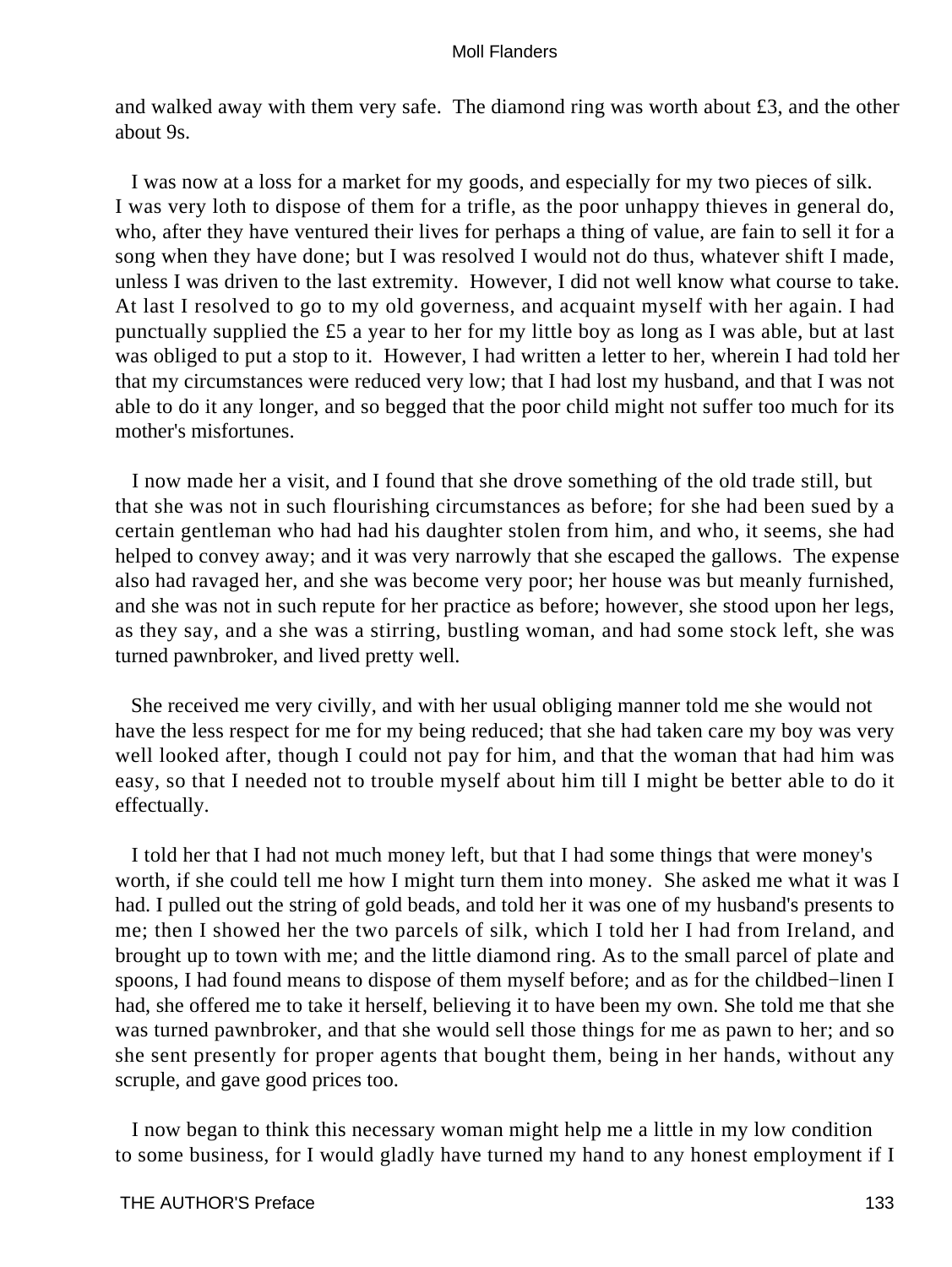could have got it. But here she was deficient; honest business did not come within her reach. If I had been younger, perhaps she might have helped me to a spark, but my thoughts were off that kind of livelihood, as being quite out of the way after fifty, which was my case, and so I told her.

 She invited me at last to come, and be at her house till I could find something to do, and it should cost me very little, and this I gladly accepted of. And now living a little easier, I entered into some measures to have my little son by my last husband taken off; and this she made easy too, reserving a payment only of £5 a year, if I could pay it. This was such a help to me, that for a good while I left off the wicked trade that I had so newlytaken up; and gladly I would have got my bread by the help of my needle if I could have got work, but that was very hard to do for one that had no manner of acquaintance in the world.

 However, at last I got some quilting work for ladies' beds, petticoats, and the like; and this I liked very well, and worked very hard, and with this I began to live; but the diligent devil, who resolved I should continue in his service, continually prompted me to go out and take a walk, that is to say, to see if anything would offer in the old way.

 One evening I blindly obeyed his summons, and fetched a long circuit through the streets, but met with no purchase, and came home very weary and empty; but not content with that, I went out the next evening too, when going by an alehouse I saw the door of a little room open, next the very street, and on the table a silver tankard, things much in use in public−houses at that time. It seems some company had been drinking there, and the careless boys had forgot to take it away.

 I went into the box frankly, and setting the silver tankard on the corner of the bench, I sat down before it, and knocked with my foot; a boy came presently, and I bade him fetch me a pint of warm ale, for it was cold weather; the boy ran, and I heard him go down the cellar to draw the ale. While the boy was gone, another boy came into the room, and cried, 'D' ye call?' I spoke with a melancholy air, and said, 'No, child; the boy is gone for a pint of ale for me.'

While I sat here, I heard the woman in the bar say, 'Are they all gone in the five?' which was the box I sat in, and the boy said, 'Yes.' 'Who fetched the tankard away?' says the woman. 'I did,' says another boy; 'that's it,' pointing, it seems, to another tankard, which he had fetched from another box by mistake; or else it must be, that the rogue forgot that he had not brought it in, which certainly he had not.

 I heard all this, much to my satisfaction, for I found plainly that the tankard was not missed, and yet they concluded it was fetched away; so I drank my ale, called to pay, and as I went away I said, 'Take care of your plate, child,' meaning a silver pint mug, which he brought me drink in. The boy said, 'Yes, madam, very welcome,' and away I came.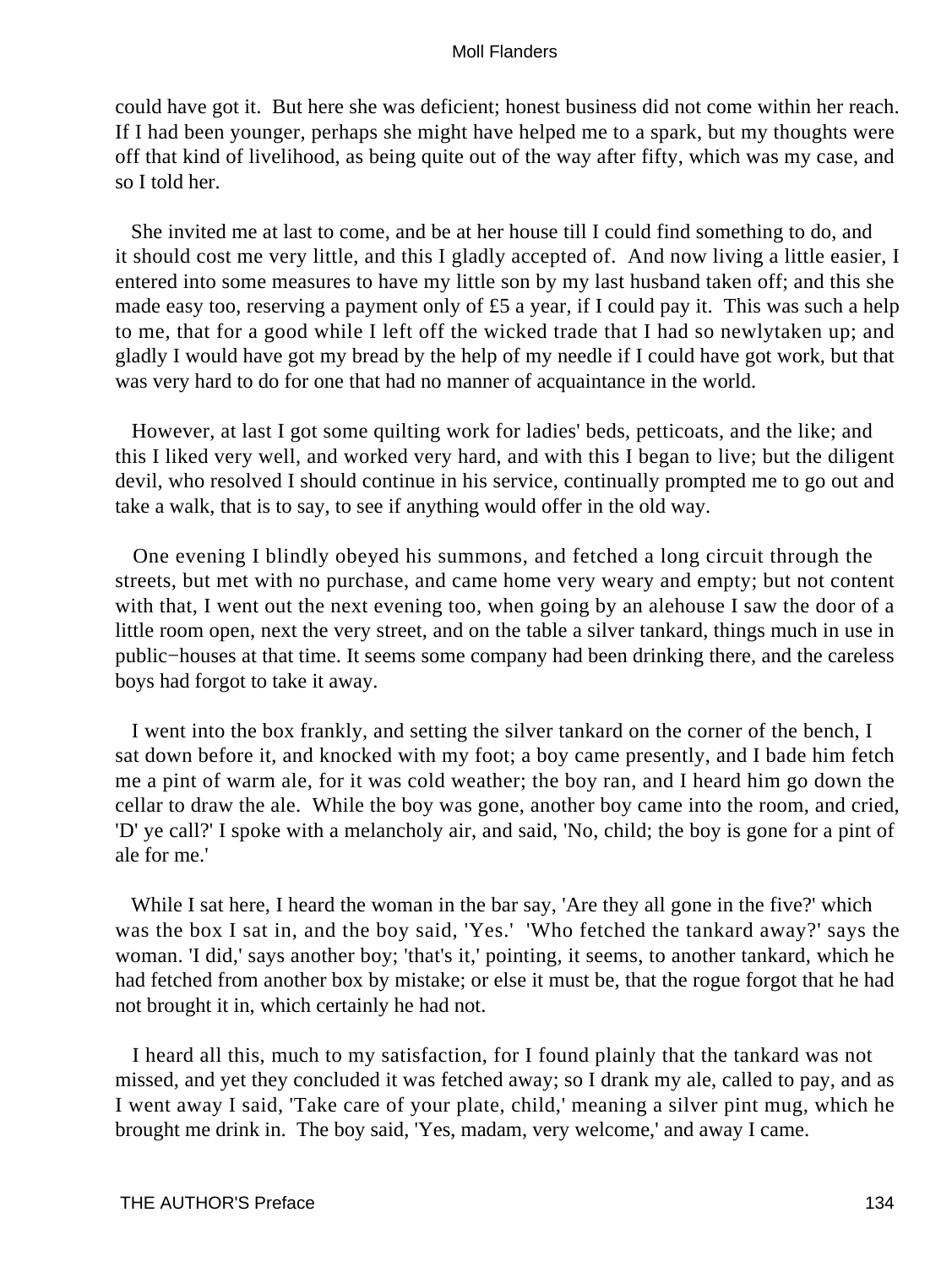I came home to my governess, and now I thought it was a time to try her, that if I might be put to the necessity of being exposed, she might offer me some assistance. When I had been at home some time, and had an opportunity of talking to her, I told her I had a secret of the greatest consequence in the world to commit to her, if she had respect enough for me to keep it a secret. She told me she had kept one of my secrets faithfully; why should I doubt her keeping another? I told her the strangest thing in the world had befallen me, and that it had made a thief of me, even without any design, and so told her the whole story of the tankard. 'And have you brought it away with you, my dear?' says she. 'To be sure I have,' says I, and showed it her. 'But what shall I do now,' says I; 'must not carry it again?'

 'Carry it again!' says she. 'Ay, if you are minded to be sent to Newgate for stealing it.' 'Why,' says I, 'they can't be so base to stop me, when I carry it to them again?' 'You don't know those sort of people, child,' says she; 'they'll not only carry you to Newgate, but hang you too, without any regard to the honesty of returning it; or bring in an account of all the other tankards they have lost, for you to pay for.' 'What must I do, then?' says I. 'Nay,' says she, 'as you have played the cunning part and stole it, you must e'en keep it; there's no going back now. Besides, child,' says she, 'don't you want it more than they do? I wish you could light of such a bargain once a week.'

 This gave me a new notion of my governess, and that since she was turned pawnbroker, she had a sort of people about her that were none of the honest ones that I had met with there before.

 I had not been long there but I discovered it more plainly than before, for every now and then I saw hilts of swords, spoons, forks, tankards, and all such kind of ware brought in, not to be pawned, but to be sold downright; and she bought everything that came without asking any questions, but had very good bargains, as I found by her discourse.

 I found also that in following this trade she always melted down the plate she bought, that it might not be challenged; and she came to me and told me one morning that she was going to melt, and if I would, she would put my tankard in, that it might not be seen by anybody. I told her, with all my heart; so she weighed it, and allowed me the full value in silver again; but I found she did not do the same to the rest of her customers.

 Some time after this, as I was at work, and very melancholy, she begins to ask me what the matter was, as she was used to do. I told her my heart was heavy; I had little work, and nothing to live on, and knew not what course to take. She laughed, and told me I must go out again and try my fortune; it might be that I might meet with another piece of plate. 'O mother!' says I, 'that is a trade I have no skill in, and if I should be taken I am undone at once.' Says she, 'I could help you to a schoolmistress that shall make you as dexterous as herself.' I trembled at that proposal, for hitherto I had had no confederates, nor any acquaintance among that tribe. But she conquered all my modesty, and all my fears; and in a little time, by the help of this confederate, I grew as impudent a thief, and as dexterous as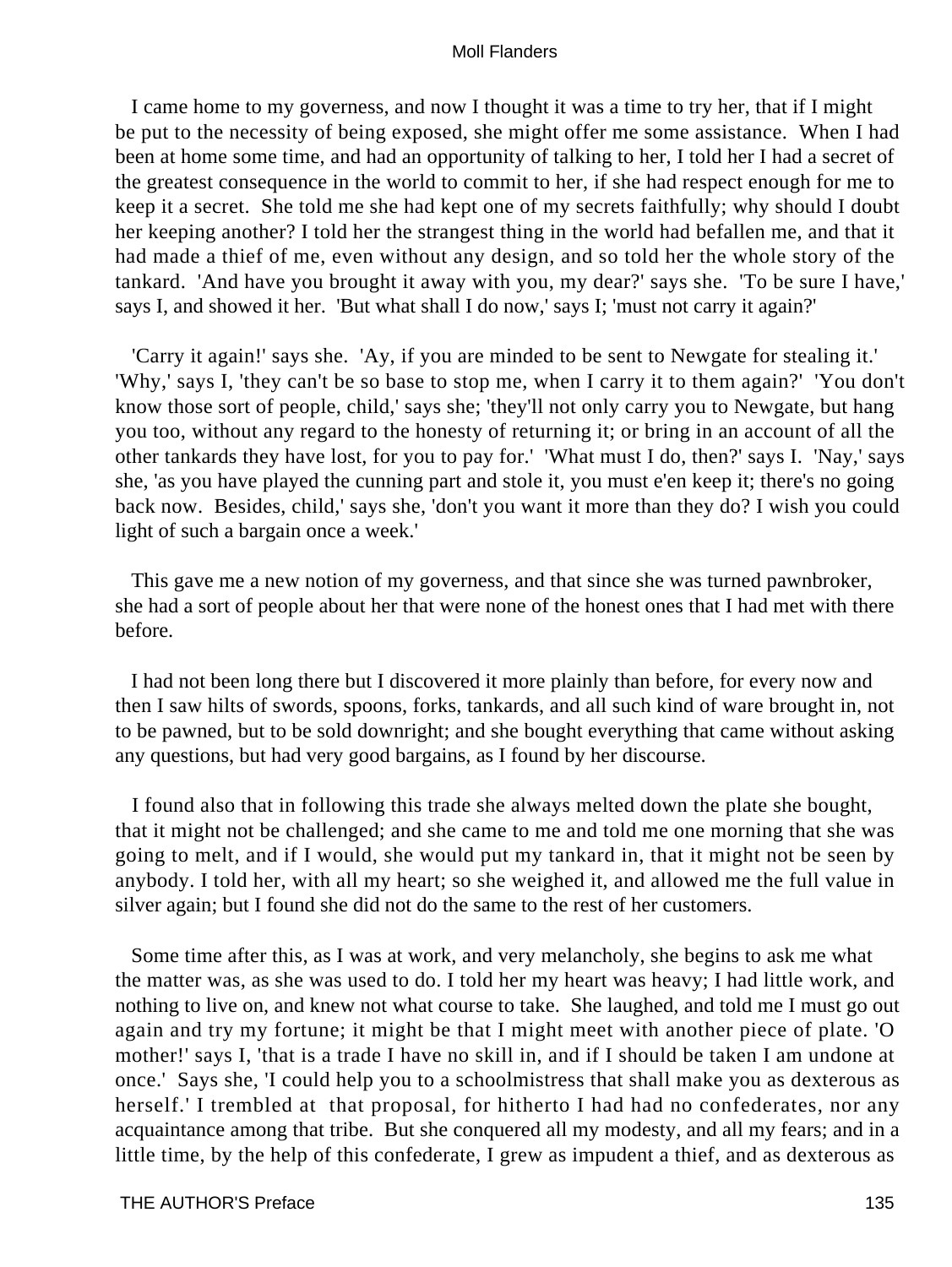ever Moll Cutpurse was, though, if fame does not belie her, not half so handsome.

 The comrade she helped me to dealt in three sorts of craft, viz. shoplifting, stealing of shop−books and pocket−books, and taking off gold watches from the ladies' sides; and this last she did so dexterously that no woman ever arrived to the performance of that art so as to do it like her. I liked the first and the last of these things very well, and I attended her some time in the practice, just as a deputy attends a midwife, without any pay.

 At length she put me to practice. She had shown me her art, and I had several times unhooked a watch from her own side with great dexterity. At last she showed me a prize, and this was a young lady big with child, who had a charming watch. The thing was to be done as she came out of church. She goes on one side of the lady, and pretends, just as she came to the steps, to fall, and fell against the lady with so much violence as put her into a great fright, and both cried out terribly. In the very moment that she jostled the lady, I had hold of the watch, and holding it the right way, the start she gave drew the hook out, and she never felt it. I made off immediately, and left my schoolmistress to come out of her pretended fright gradually, and the lady too; and presently the watch was missed. 'Ay,' says my comrade, 'then it was those rogues that thrust me down, I warrant ye; I wonder the gentlewoman did not miss her watch before,then we might have taken them.'

 She humoured the thing so well that nobody suspected her, and I was got home a full hour before her. This was my first adventure in company. The watch was indeed a very fine one, and had a great many trinkets about it, and my governess allowed us £20 for it, of which I had half. And thus I was entered a complete thief, hardened to the pitch above all the reflections of conscience or modesty, and to a degree which I must acknowledge I never thought possible in me.

 Thus the devil, who began, by the help of an irresistible poverty, to push me into this wickedness, brought me on to a height beyond the common rate, even when my necessities were not so great, or the prospect of my misery so terrifying; for I had now got into a little vein of work, and as I was not at a loss to handle my needle, it was very probable, as acquaintance came in, I might have got my bread honestly enough.

 I must say, that if such a prospect of work had presented itself at first, when I began to feel the approach of my miserable circumstances – I say, had such a prospect of getting my bread by working presented itself then, I had never fallen into this wicked trade, or into such a wicked gang as I was now embarked with; but practice had hardened me, and I grew audacious to the last degree; and the more so because I had carried it on so long, and had never been taken; for, in a word, my new partner in wickedness and I went on together so long, without being ever detected, that we not only grew bold, but we grew rich, and we had at one time one−and−twenty gold watches in our hands.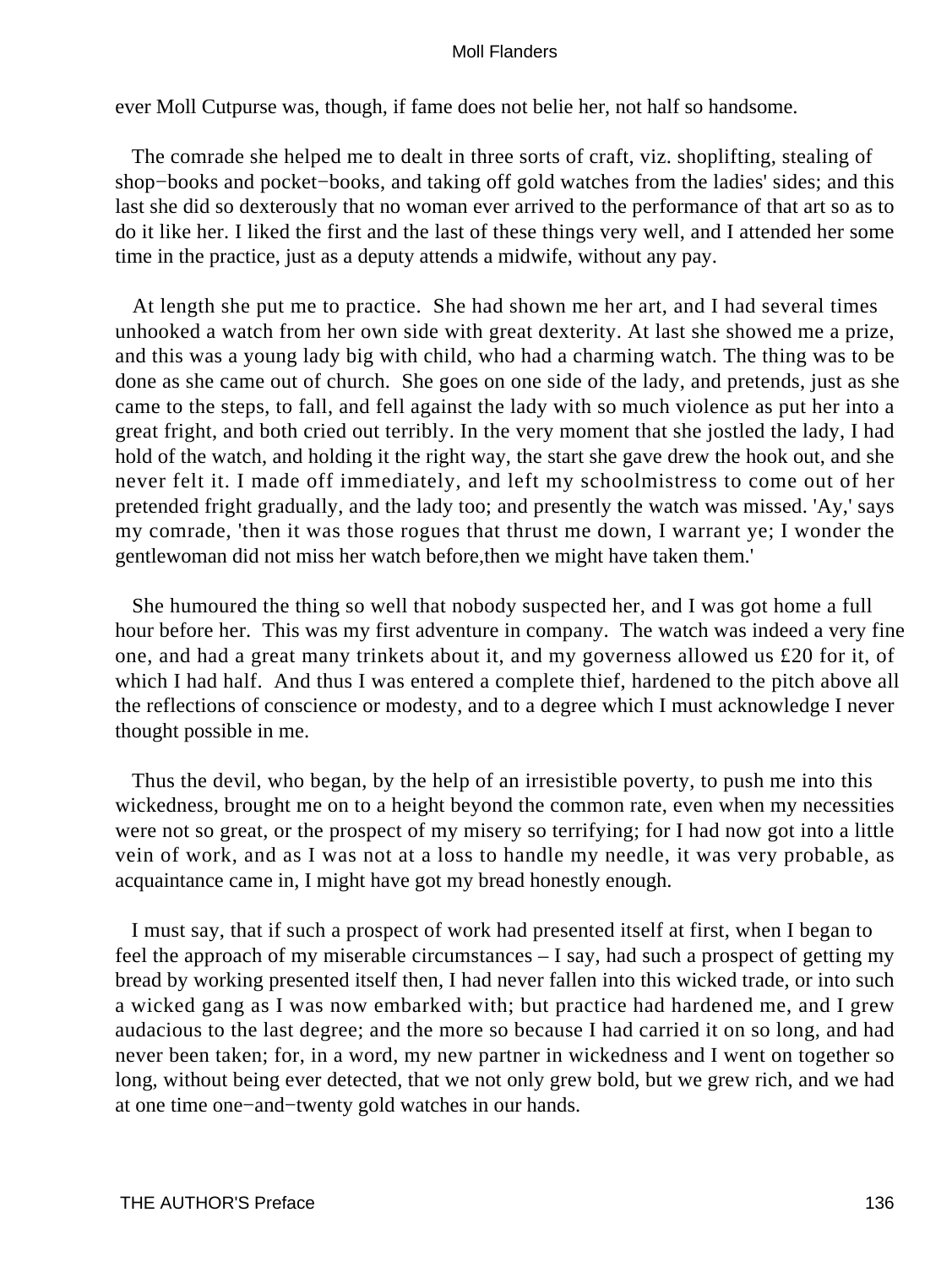I remember that one day being a little more serious than ordinary, and finding I had so good a stock beforehand as I had, for I had near £200 in money for my share, it came strongly into my mind, no doubt from some kind spirit, if such there be, that at first poverty excited me, and my distresses drove me to these dreadful shifts; so seeing those distresses were now relieved, and I could also get something towards a maintenance by working, and had so good a bank to support me, why should I now not leave off, as they say, while I was well? that I could not expect to go always free; and if I was once surprised, and miscarried, I was undone.

 This was doubtless the happy minute, when, if I had hearkened to the blessed hint, from whatsoever had it came, I had still a cast for an easy life. But my fate was otherwise determined; the busy devil that so industriously drew me in had too fast hold of me to let me go back; but as poverty brought me into the mire, so avarice kept me in, till there was no going back. As to the arguments which my reason dictated for persuading me to lay down, avarice stepped in and said, 'Go on, go on; you have had very good luck; go on till you have gotten four or five hundred pounds, and they you shall leave off, and then you may live easy without working at all.'

 Thus I, that was once in the devil's clutches, was held fast there as with a charm, and had no power to go without the circle, till I was engulfed in labyrinths of trouble too great to get out at all.

 However, these thoughts left some impression upon me, and made me act with some more caution than before, and more than my directors used for themselves. My comrade, as I called her, but rather she should have been called my teacher, with another of her scholars, was the first in the misfortune; for, happening to be upon the hunt for purchase, they made an attempt upon a linen−draper in Cheapside, but were snapped by a hawk's−eyed journeyman, and seized with two pieces of cambric, which were taken also upon them.

 This was enough to lodge them both in Newgate, where they had the misfortune to have some of their former sins brought to remembrance. Two other indictments being brought against them, and the facts being proved upon them, they were both condemned to die. They both pleaded their bellies, and were both voted quick with child; though my tutoress was no more with child than I was.

 I went frequently to see them, and condole with them, expecting that it would be my turn next; but the place gave me so much horror, reflecting that it was the place of my unhappy birth, and of my mother's misfortunes, and that I could not bear it, so I was forced to leave off going to see them.

 And oh! could I have but taken warning by their disasters, I had been happy still, for I was yet free, and had nothing brought against me; but it could not be, my measure was not yet filled up.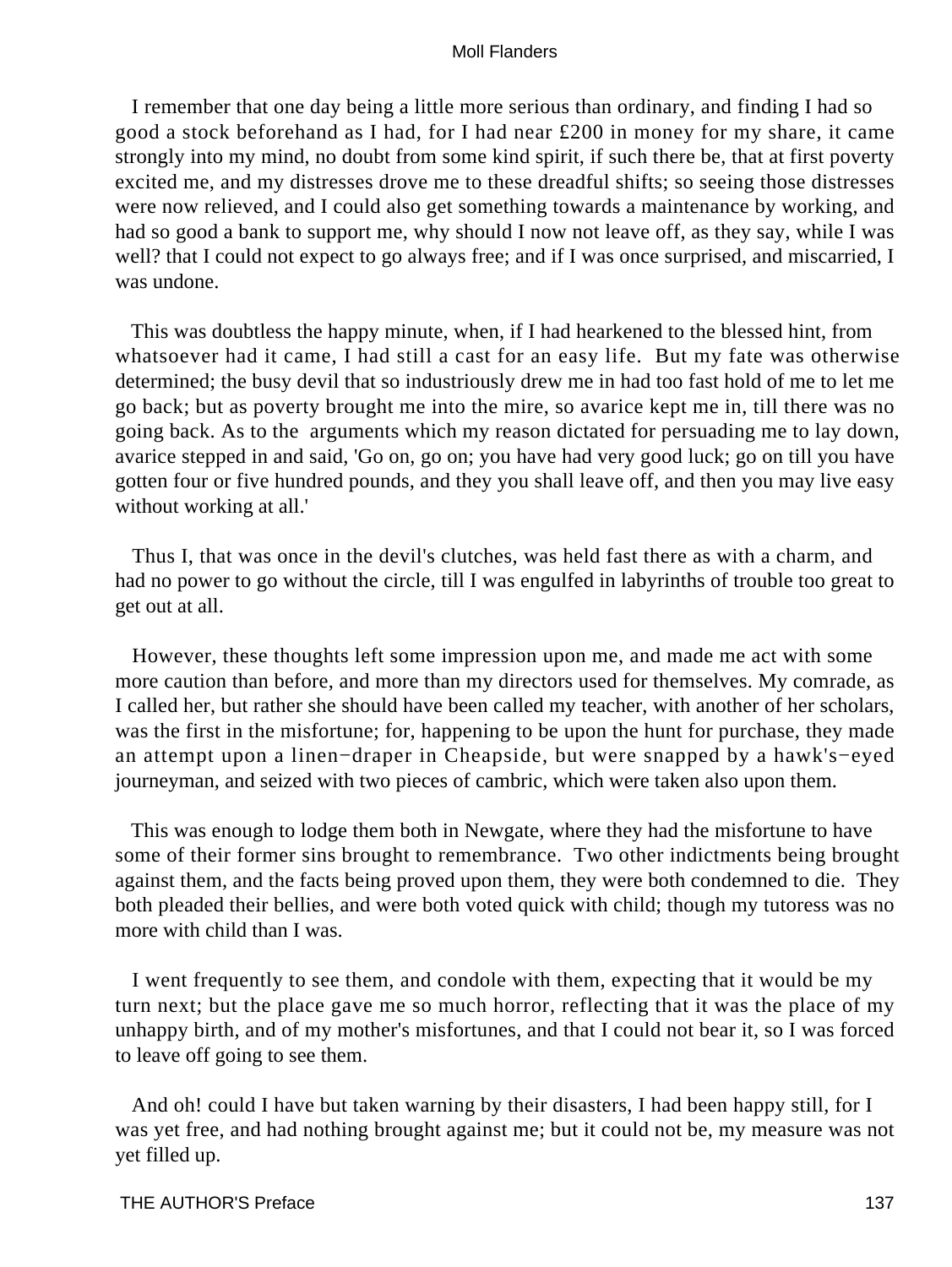My comrade, having the brand of an old offender, was executed; the young offender was spared, having obtained a reprieve, but lay starving a long while in prison, till at last she got her name into what they call a circuit pardon, and so came off.

 This terrible example of my comrade frighted me heartily, and for a good while I made no excursions; but one night, in the neighbourhood of my governess's house, they cried "Fire.' My governess looked out, for we were all up, and cried immediately that such a gentlewoman's house was all of a light fire atop, and so indeed it was. Here she gives me a job. 'Now, child,' says she, 'there is a rare opportunity, for the fire being so near that you may go to it before the street is blocked up with the crowd.' She presently gave me my cue. 'Go, child,' says she, 'to the house, and run in and tell the lady, or anybody you see, that you come to help them, and that you came from such a gentlewoman (that is, one of her acquaintance farther up the street).' She gave me the like cue to the next house, naming another name that was also an acquaintance of the gentlewoman of the house.

 Away I went, and, coming to the house, I found them all in confusion, you may be sure. I ran in, and finding one of the maids, 'Lord! sweetheart,' says I, 'how came this dismal accident? Where is your mistress? Any how does she do? Is she safe? And where are the children? I come from Madam – – to help you.' Away runs the maid. 'Madam, madam,' says she, screaming as loud as she could yell, 'here is a gentlewoman come from Madam  $- -$  to help us.' The poor woman, half out of her wits, with a bundle under her arm, an two little children, comes toward me. 'Lord! madam,' says I, 'let me carry the poor children to Madam – – ,' she desires you to send them; she'll take care of the poor lambs;' and immediately I takes one of them out of her hand, and she lifts the other up into my arms. 'Ay, do, for God's sake,' says she, 'carry them to her. Oh! thank her for her kindness.' 'Have you anything else to secure, madam?' says I; 'she will take care of it.' 'Oh dear! ay,' says she, 'God bless her, and thank her. Take this bundle of plate and carry it to her too. Oh, she is a good woman. Oh Lord! we are utterly ruined, utterly undone!' And away she runs from me out of her wits, and the maids after her; and away comes I with the two children and the bundle.

 I was no sooner got into the street but I saw another woman come to me. 'Oh!' says she, 'mistress,' in a piteous tone, 'you will let fall the child. Come, this is a sad time; let me help you'; and immediately lays hold of my bundle to carry it for me. 'No,' says I; 'if you will help me, take the child by the hand, and lead it for me but to the upper end of the street; I'll go with you and satisfy you for your pains.'

 She could not aviod going, after what I said; but the creature, in short, was one of the same business with me, and wanted nothing but the bundle; however, she went with me to the door, for she could not help it. When we were come there I whispered her, 'Go, child,' said I, 'I understand your trade; you may meet with purchase enough.'

 She understood me and walked off. I thundered at the door with the children, and as the people were raised before by the noise of the fire, I was soon let in, and I said, 'Is madam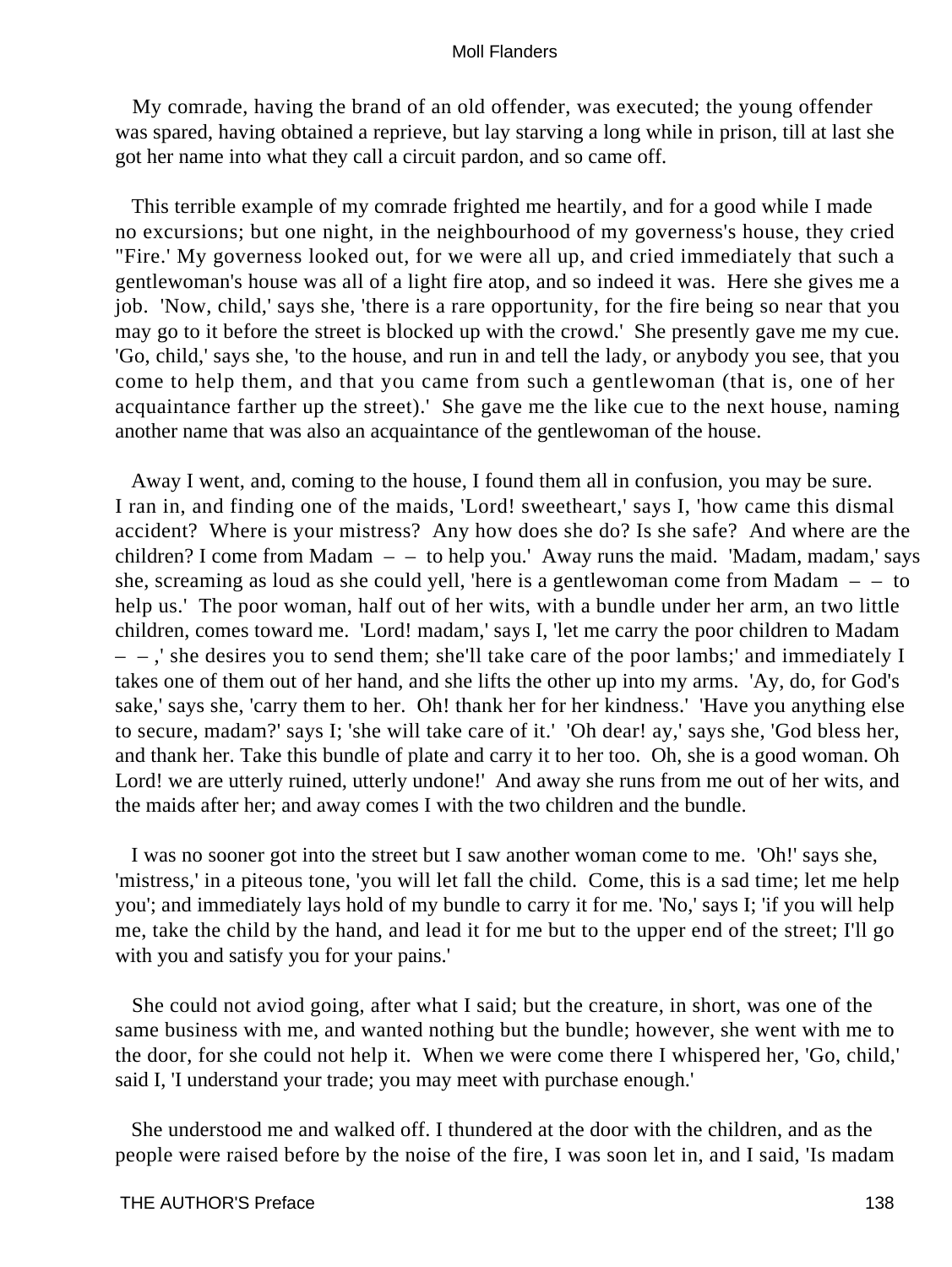awake? Pray tell her Mrs.  $-$  – desires the favour of her to take the two children in; poor lady, she will be undone, their house is all of a flame,' They took the children in very civilly, pitied the family in distress, and away came I with my bundle. One of the maids asked me if I was not to leave the bundle too. I said, 'No, sweetheart, 'tis to go to another place; it does not belong to them.'

 I was a great way out of the hurry now, and so I went on, clear of anybody's inquiry, and brought the bundle of plate, which was very considerable, straight home, and gave it to my old governess. She told me she would not look into it, but bade me go out again to look for more.

 She gave me the like cue to the gentlewoman of the next house to that which was on fire, and I did my endeavour to go, but by this time the alarm of fire was so great, and so many engines playing, and the street so thronged with people, that I could not get near the house whatever I would do; so I came back again to my governess's, and taking the bundle up into my chamber, I began to examine it. It is with horror that I tell what a treasure I found there; 'tis enough to say, that besides most of the family plate, which was considerable, I found a gold chain, an old−fashioned thing, the locket of which was broken, so that I suppose it had not been used some years, but the gold was not the worse for that; also a little box of burying−rings, the lady's wedding−ring, and some broken bits of old lockets of gold, a gold watch, and a purse with about £24 value in old pieces of gold coin, and several other things of value.

 This was the greatest and the worst prize that ever I was concerned in; for indeed, though, as I have said above, I was hardened now beyond the power of all reflection in other cases, yet it really touched me to the very soul when I looked into this treasure, to think of the poor disconsolate gentlewoman who had lost so much by the fire besides; and who would think, to be sure, that she had saved her plate and best things; how she would be surprised and afflicted when she should find that she had been deceived, and should find that the person that took her children and her goods, had not come, as was pretended, from the gentlewoman in the next street, but that the children had been put upon her without her own knowledge.

 I say, I confess the inhumanity of this action moved me very much, and made me relent exceedingly, and tears stood in my eyes upon that subject; but with all my sense of its being cruel and inhuman, I could never find in my heart to make any restitution. The reflection wore off, and I began quickly to forget the circumstances that attended the taking them.

 Now was this all; for though by this job I was become considerably richer than before, yet the resolution I had formerly taken, of leaving off this horrid trade when I had gotten a little more, did not return, but I must still get farther, and more; and the avarice joined so with the success, that I had no more thought of coming to a timely alteration of life, though without it I could expect no safety, no tranquillity in the possession of what I had so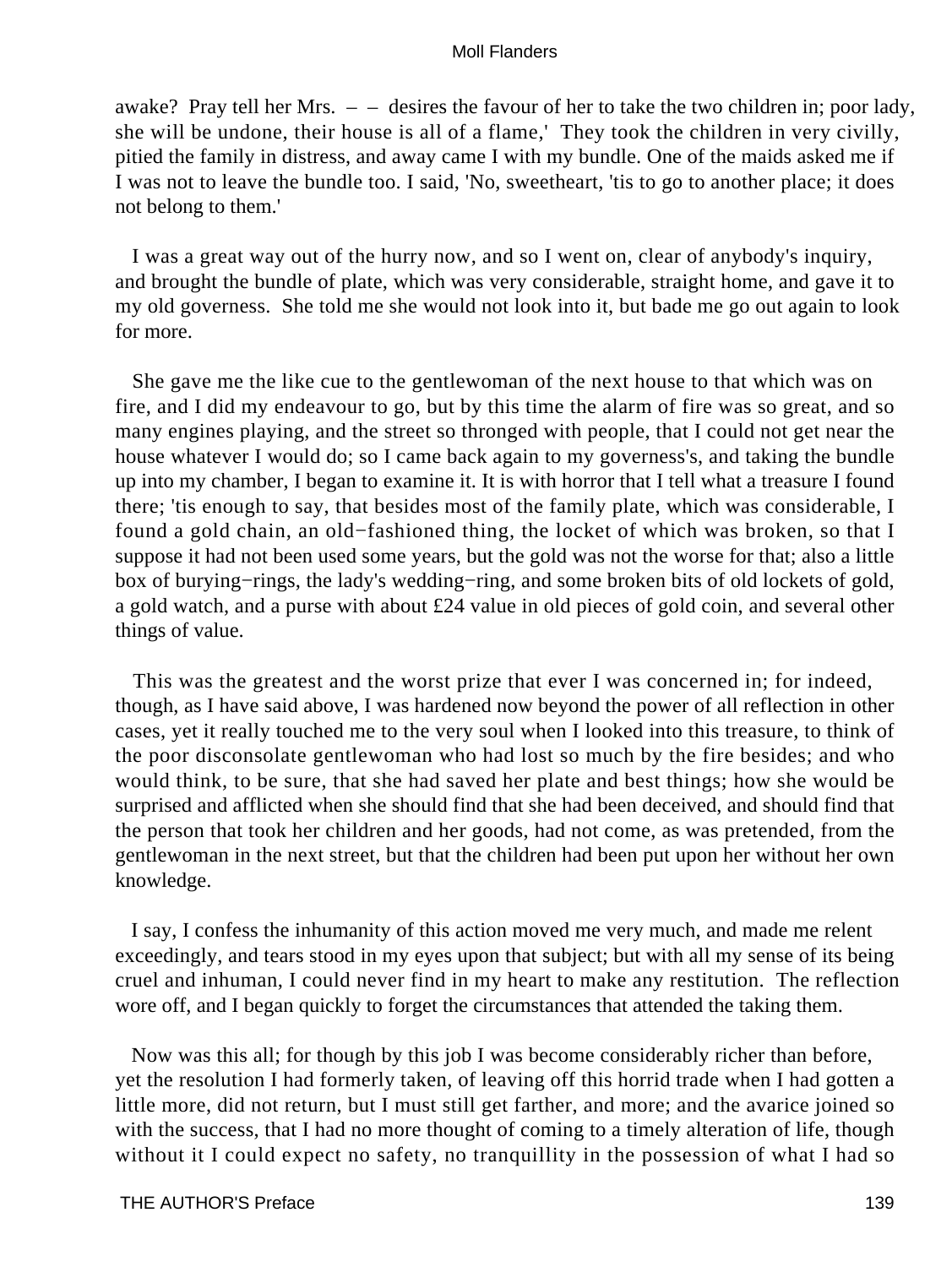wickedly gained; but a little more, and a little more, was the case still.

 At length, yielding to the importunities of my crime, I cast off all remorse and repentance, and all the reflections on that head turned to no more than this, that I might perhaps come to have one booty more that might complete my desires; but though I certainly had that one booty, yet every hit looked towards another, and was so encouraging to me to go on with the trade, that I had no gust to the thought of laying it down.

 In this condition, hardened by success, and resolving to go on, I fell into the snare in which I was appointed to meet with my last reward for this kind of life. But even this was not yet, for I met with several successful adventures more in this way of being undone.

 I remained still with my governess, who was for a while really concerned for the misfortune of my comrade that had been hanged, and who, it seems, knew enough of my governess to have sent her the same way, and which made her very uneasy; indeed, she was in a very great fright.

 It is true that when she was gone, and had not opened mouth to tell what she knew, my governess was easy as to that point, and perhaps glad she was hanged, for it was in her power to have obtained a pardon at the expense of her friends; but on the other hand, the loss of her, and the sense of her kindness in not making her market of what she knew, moved my governess to mourn very sincerely for her. I comforted her as well as I could, and she in return hardened me to merit more completely the same fate.

 However, as I have said, it made me the more wary, and particularly I was very shy of shoplifting, especially among the mercers and drapers, who are a set of fellows that have their eyes very much about them. I made a venture or two among the lace folks and the milliners, and particularly at one shop where I got notice of two young women who were newly set up, and had not been bred to the trade. There I think I carried off a piece of bone−lace, worth six or seven pounds, and a paper of thread. But this was but once; it was a trick that would not serve again.

 It was always reckoned a safe job when we heard of a new shop, and especially when the people were such as were not bred to shops. Such may depend upon it that they will be visited once or twice at their beginning, and they must be very sharp indeed if they can prevent it.

 I made another adventure or two, but they were but trifles too, though sufficient to live on. After this nothing considerable offering for a good while, I began to think that I must give over the trade in earnest; but my governess, who was not willing to lose me, and expected great things of me, brought me one day into company with a young woman and a fellow that went for her husband, though as it appeared afterwards, she was not his wife, but they were partners, it seems, in the trade they carried on, and partners in something else. In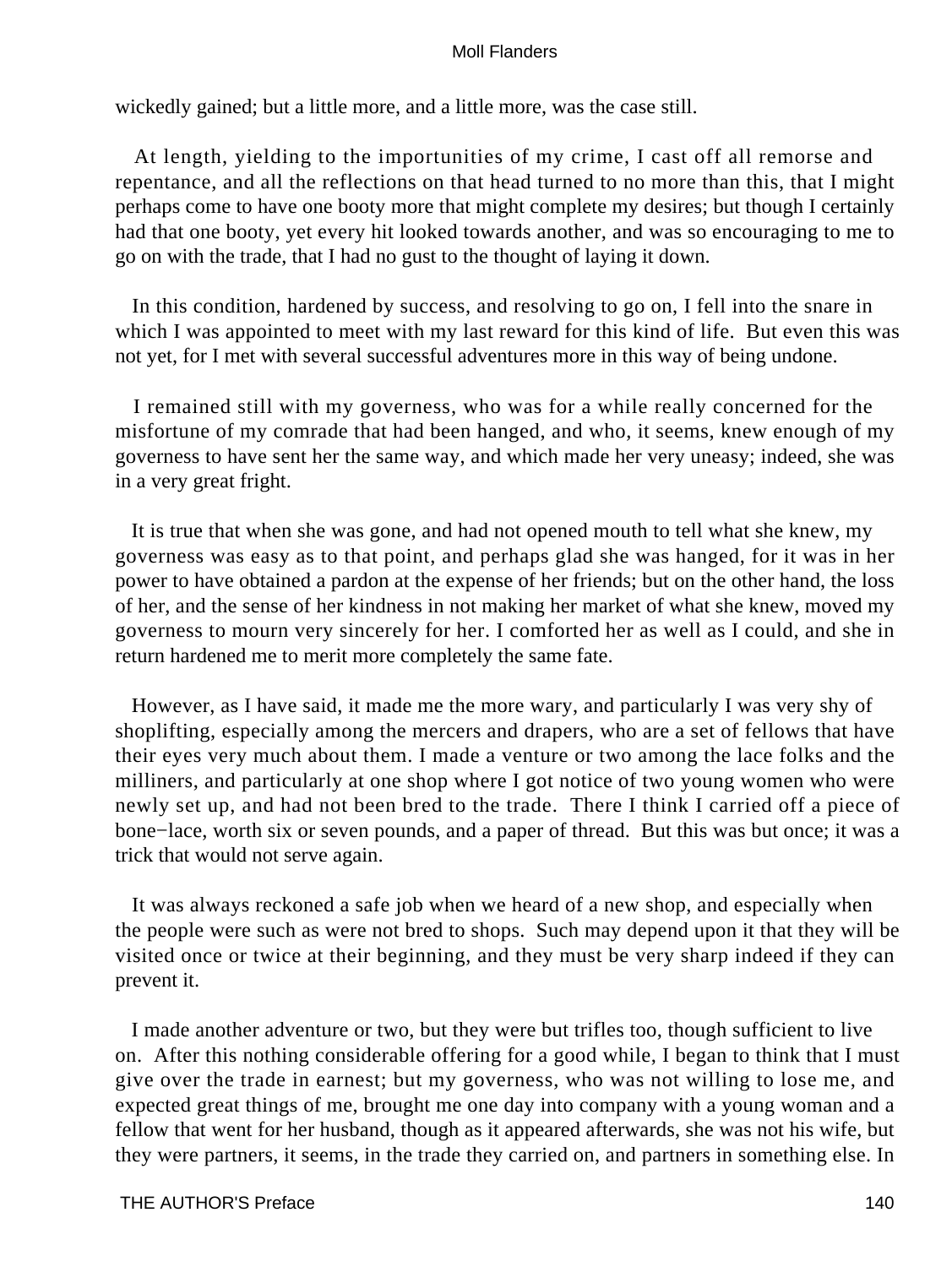short, they robbed together, lay together, were taken together, and at last were hanged together.

 I came into a kind of league with these two by the help of my governess, and they carried me out into three or four adventures, where I rather saw them commit some coarse and unhandy robberies, in which nothing but a great stock of impudence on their side, and gross negligence on the people's side who were robbed, could have made them successful. so I resolved from that time forward to be very cautious how I adventured upon anything with them; and indeed, when two or three unlucky projects were proposed by them, I declined the offer, and persuaded them against it. One time they particularly proposed robbing a watchmaker of three gold watches, which they had eyed in the daytime, and found the place where he laid them. One of them had so many keys of all kinds, that he made no question to open the place where the watchmaker had laid them; and so we made a kind of an appointment; but when I came to look narrowly into the thing, I found they proposed breaking open the house, and this, as a thing out of my way, I would not embark in, so they went without me. They did get into the house by main force, and broke up the locked place where the watches were, but found but one of the gold watches, and a silver one, which they took, and got out of the house again very clear. But the family, being alarmed, cried out 'Thieves,' and the man was pursued and taken; the young woman had got off too, but unhappily was stopped at a distance, and the watches found upon her. And thus I had a second escape, for they were convicted, and both hanged, being old offenders, though but young people. As I said before that they robbed together and lay together, so now they hanged together, and there ended my new partnership.

 I began now to be very wary, having so narrowly escaped a scouring, and having such an example before me; but I had a new tempter, who prompted me every day – I mean my governess; and now a prize presented, which as it came by her management, so she expected a good share of the booty. There was a good quantity of Flanders lace lodged in a private house, where she had gotten intelligence of it, and Flanders lace being prohibited, it was a good booty to any custom−house officer that could come at it. I had a full account from my governess, as well of the quantity as of the very place where it was concealed, and I went to a custom−house officer, and told him I had such a discovery to make to him of such a quantity of lace, if he would assure me that I should have my due share of the reward. This was so just an offer, that nothing could be fairer; so he agreed, and taking a constable and me with him, we beset the house. As I told him I could go directly to the place, he left it to me; and the hole being very dark, I squeezed myself into it, with a candle in my hand, and so reached the pieces out to him, taking care as I gave him some so to secure as much about myself as I could conveniently dispose of. There was near £300 worth of lace in the hole, and I secured about £50 worth of it to myself. The people of the house were not owners of the lace, but a merchant who had entrusted them with it; so that they were not so surprised as I thought they would be.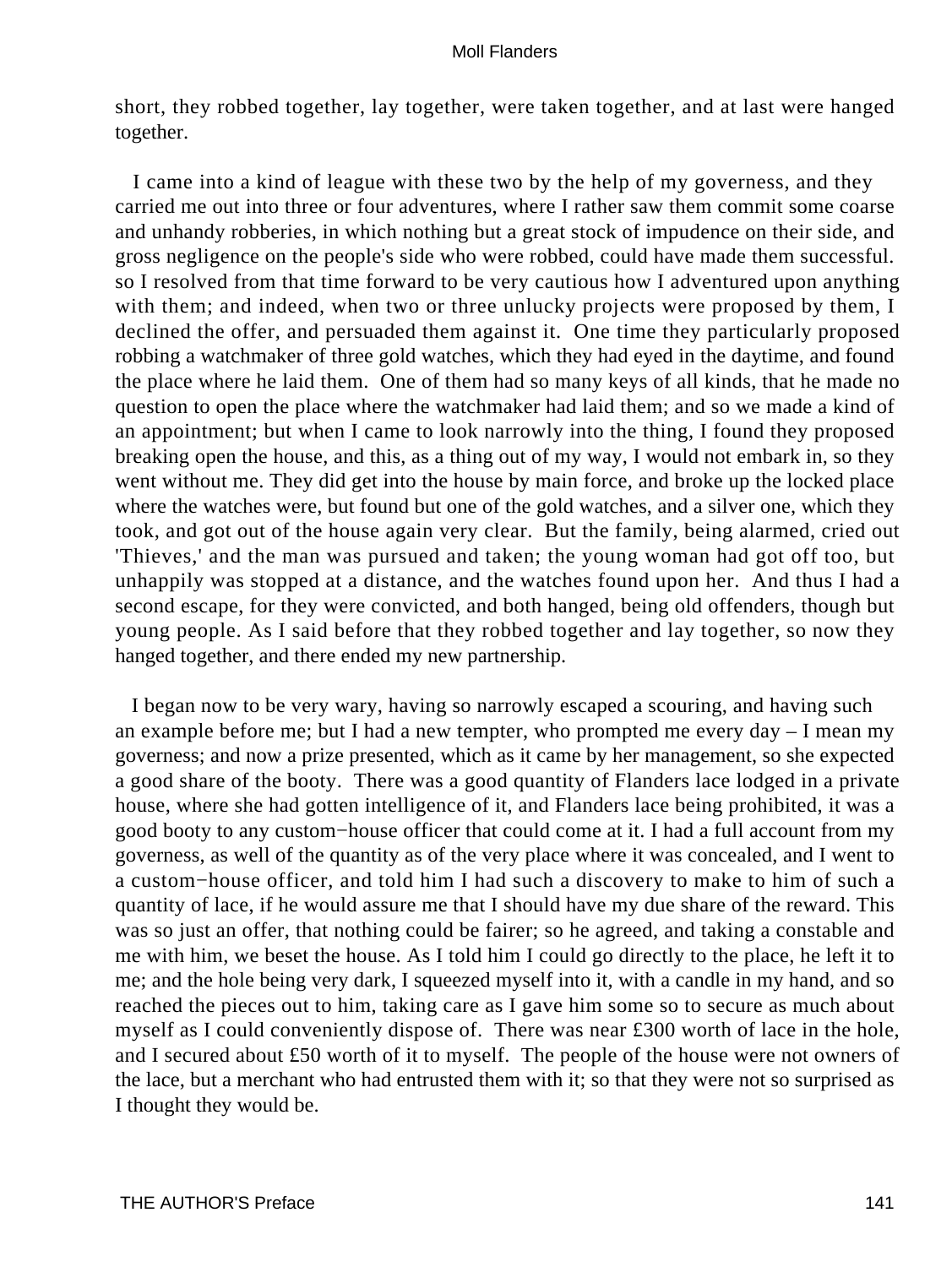I left the officer overjoyed with his prize, and fully satisfied with what he had got, and appointed to meet him at a house of his own directing, where I came after I had disposed of the cargo I had about me, of which he had not the least suspicion. When I came to him he began to capitulate with me, believing I did not understand the right I had to a share in the prize, and would fain have put me off with £20, but I let him know that I was not so ignorant as he supposed I was; and yet I was glad, too, that he offered to bring me to a certainty.

 I asked £100, and he rose up to £30; I fell to £80, and he rose again to £40; in a word, he offered £50, and I consented, only demanding a piece of lace, which I though came to about £8 or £9, as if it had been for my own wear, and he agreed to it. So I got £50 in money paid me that same night, and made an end of the bargain; nor did he ever know who I was, or where to inquire for me, so that if it had been discovered that part of the goods were embezzled, he could have made no challenge upon me for it.

 I very punctually divided this spoil with my governess, and I passed with her from this time for a very dexterous manager in the nicest cases. I found that this last was the best and easiest sort of work that was in my way, and I made it my business to inquire out prohibited goods, and after buying some, usually betrayed them, but none of these discoveries amounted to anything considerable, not like that I related just now; but I was willing to act safe, and was still cautious of running the great risks which I found others did, and in which they miscarried every day.

 The next thing of moment was an attempt at a gentlewoman's good watch. It happened in a crowd, at a meeting−house, where I was in very great danger of being taken. I had full hold of her watch, but giving a great jostle, as if somebody had thrust me against her, and in the juncture giving the watch a fair pull, I found it would not come, so I let it go that moment, and cried out as if I had been killed, that somebody had trod upon my foot, and that there were certainly pickpockets there, for somebody or other had given a pull at my watch; for you are to observe that on these adventures we always went very well dressed, and I had very good clothes on, and a gold watch by my side, as like a lady as other fold.

 I had no sooner said so, but the other gentlewoman cried out 'A pickpocket' too, for somebody, she said, had tried to pull her watch away.

When I touched her watch I was close to her, but when I cried out I stopped as it were short, and the crowd bearing her forward a little, she made a noise too, but it was at some distance from me, so that she did not in the least suspect me; but when she cried out 'A pickpocket,' somebody cried, 'Ay, and here has been another! this gentlewoman has been attempted too.'

 At that very instance, a little farther in the crowd, and very luckily too, they cried out 'A pickpocket,' again, and really seized a young fellow in the very act. This, though unhappy for the wretch, was very opportunely for my case, though I had carried it off handsomely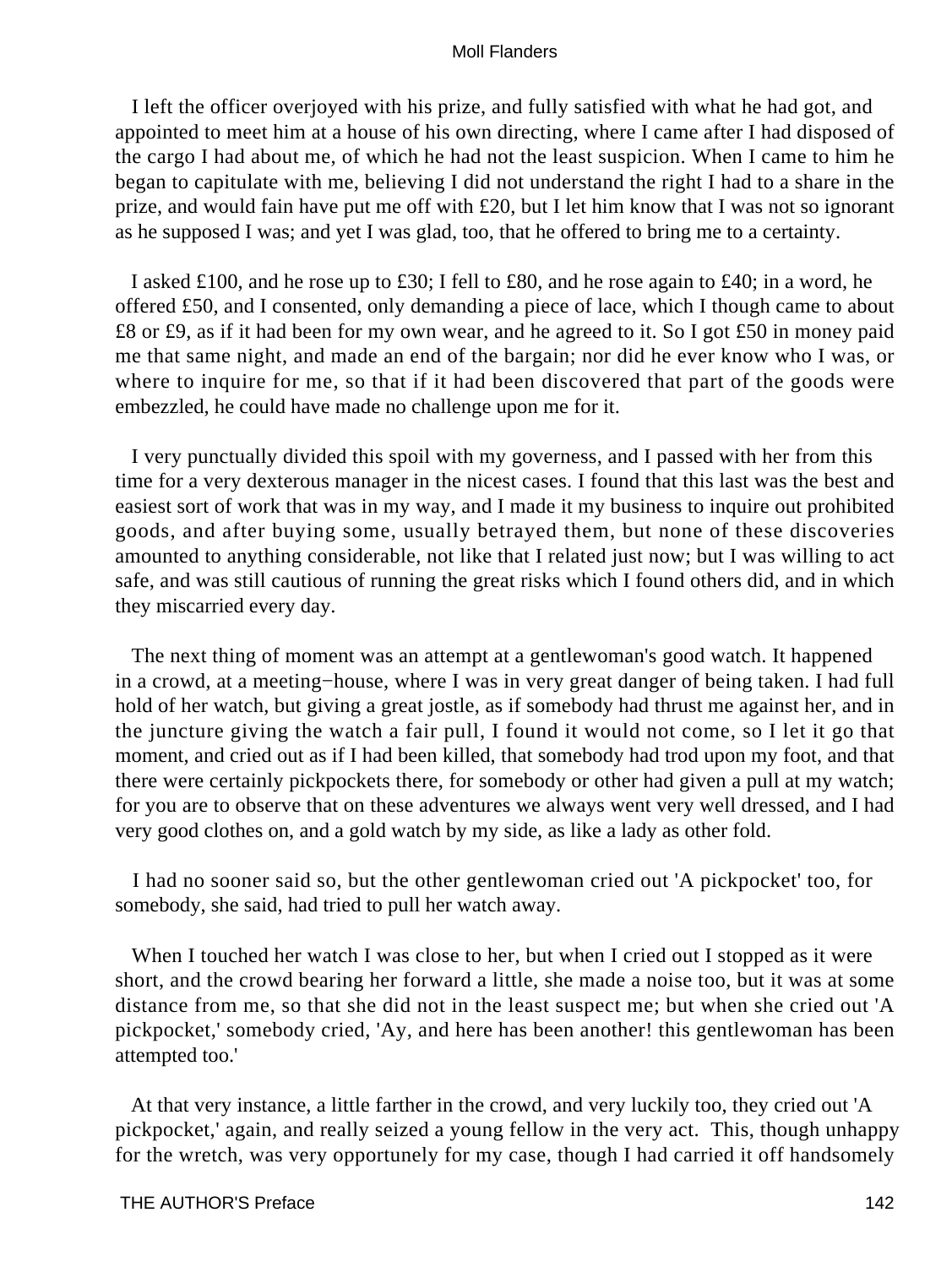enough before; but now it was out of doubt, and all the loose part of the crowd ran that way, and the poor boy was delivered up to the rage of the street, which is a cruelty I need not describe, and which, however, they are always glad of, rather than to be sent to Newgate, where they lie often a long time, till they are almost perished, and sometimes they are hanged, and the best they can look for, if they are convicted, is to be transported.

 This was a narrow escape to me, and I was so frighted that I ventured no more at gold watches a great while. There was indeed a great many concurring circumstances in this adventure which assisted to my escape; but the chief was, that the woman whose watch I had pulled at was a fool; that is to say, she was ignorant of the nature of the attempt, which one would have thought she should not have been, seeing she was wise enough to fasten her watch so that it could not be slipped up. But she was in such a fright that she had no thought about her proper for the discovery; for she, when she felt the pull, screamed out, and pushed herself forward, and put all the people about her into disorder, but said not a word of her watch, or of a pickpocket, for a least two minutes' time, which was time enough for me, and to spare. For as I had cried out behind her, as I have said, and bore myself back in the crowd as she bore forward, there were several people, at least seven or eight, the throng being still moving on, that were got between me and her in that time, and then I crying out 'A pickpocket,' rather sooner than she, or at least as soon, she might as well be the person suspected as I, and the people were confused in their inquiry; whereas, had she with a presence of mind needful on such an occasion, as soon as she felt the pull, not screamed out as she did, but turned immediately round and seized the next body that was behind her, she had infallibly taken me.

 This is a direction not of the kindest sort to the fraternity, but 'tis certainly a key to the clue of a pickpocket's motions, and whoever can follow it will as certainly catch the thief as he will be sure to miss if he does not.

 I had another adventure, which puts this matter out of doubt, and which may be an instruction for posterity in the case of a pickpocket. My good old governess, to give a short touch at her history, though she had left off the trade, was, as I may say, born a pickpocket, and, as I understood afterwards, had run through all the several degrees of that art, and yet had never been taken but once, when she was so grossly detected, that she was convicted and ordered to be transported; but being a woman of a rare tongue, and withal having money in her pocket, she found means, the ship putting into Ireland for provisions, to get on shore there, where she lived and practised her old trade for some years; when falling into another sort of bad company, she turned midwife and procuress, and played a hundred pranks there, which she gave me a little history of in confidence between us as we grew more intimate; and it was to this wicked creature that I owed all the art and dexterity I arrived to, in which there were few that ever went beyond me, or that practised so long without any misfortune.

 It was after those adventures in Ireland, and when she was pretty well known in that country, that she left Dublin and came over to England, where, the time of her transportation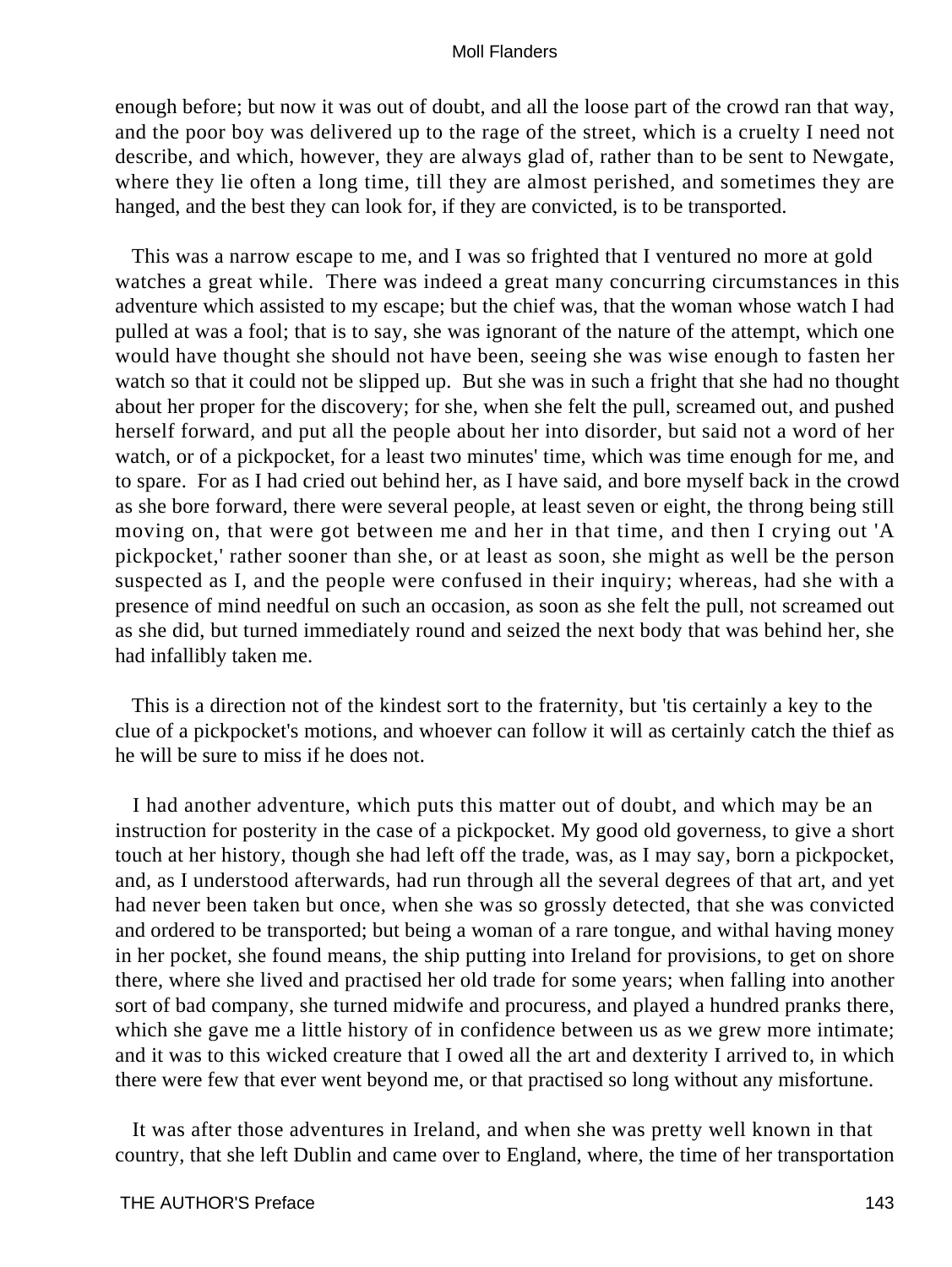being not expired, she left her former trade, for fear of falling into bad hands again, for then she was sure to have gone to wreck. Here she set up the same trade she had followed in Ireland, in which she soon, by her admirable management and good tongue, arrived to the height which I have already described, and indeed began to be rich, though her trade fell off again afterwards, as I have hinted before.

 I mentioned thus much of the history of this woman here, the better to account for the concern she had in the wicked life I was now leading, into all the particulars of which she led me, as it were, by the hand, and gave me such directions, and I so well followed them, that I grew the greatest artist of my time and worked myself out of every danger with such dexterity, that when several more of my comrades ran themselves into Newgate presently, and by that time they had been half a year at the trade, I had now practised upwards of five years, and the people at Newgate did not so much as know me; they had heard much of me indeed, and often expected me there, but I always got off, though many times in the extremest danger.

 One of the greatest dangers I was now in, was that I was too well known among the trade, and some of them, whose hatred was owing rather to envy than any injury I had done them, began to be angry that I should always escape when they were always catched and hurried to Newgate. These were they that gave me the name of Moll Flanders; for it was no more of affinity with my real name or with any of the name I had ever gone by, than black is of kin to white, except that once, as before, I called myself Mrs. Flanders; when I sheltered myself in the Mint; but that these rogues never knew, nor could I ever learn how they came to give me the name, or what the occasion of it was.

 I was soon informed that some of these who were gotten fast into Newgate had vowed to impeach me; and as I knew that two or three of them were but too able to do it, I was under a great concern about it, and kept within doors for a good while. But my governess – whom I always made partner in my success, and who now played a sure game with me, for that she had a share of the gain and no share in the hazard – I say, my governess was something impatient of my leading such a useless, unprofitable life, as she called it; and she laid a new contrivance for my going abroad, and this was to dress me up in men's clothes, and so put me into a new kind of practice.

 I was tall and personable, but a little too smooth−faced for a man; however, I seldom went abroad but in the night, it did well enough; but it was a long time before I could behave in my new clothes – I mean, as to my craft. It was impossible to be so nimble, so ready, so dexterous at these things in a dress so contrary to nature; and I did everything clumsily, so I had neither the success nor the easiness of escape that I had before, and I resolved to leave it off; but that resolution was confirmed soon after by the following accident.

 As my governess disguised me like a man, so she joined me with a man, a young fellow that was nimble enough at his business, and for about three weeks we did very well together.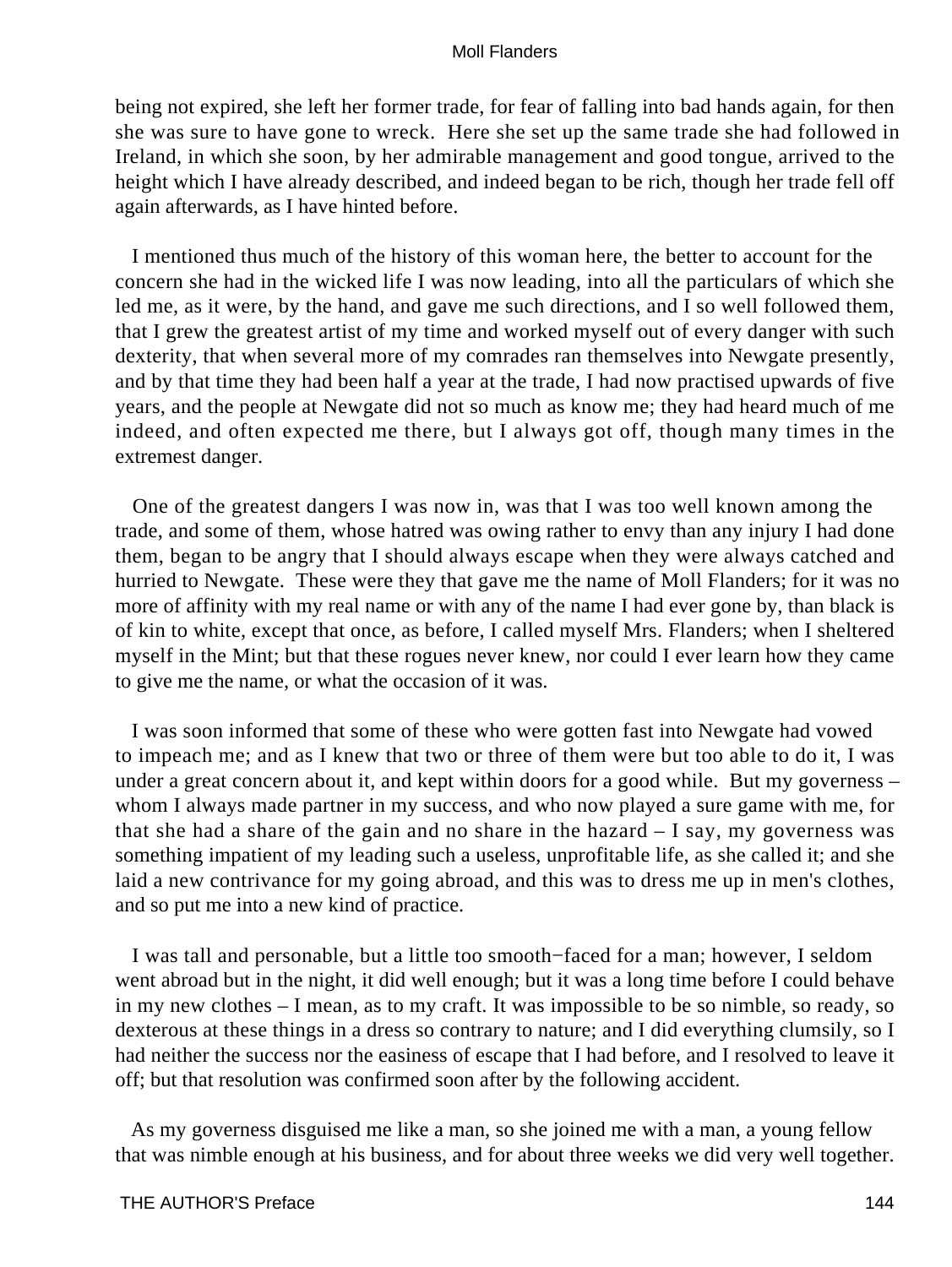Our principal trade was watching shopkeepers' counters, and slipping off any kind of goods we could see carelessly laid anywhere, and we made several good bargains, as we called them, at this work. And as we kept always together, so we grew very intimate, yet he never knew that I was not a man, nay, though I several times went home with him to his lodgings, according as our business directed, and four or five times lay with him all night. But our design lay another way, and it was absolutely necessary to me to conceal my sex from him, as appeared afterwards. The circumstances of our living, coming in late, and having such and such business to do as required that nobody should be trusted with the coming into our lodgings, were such as made it impossible to me to refuse lying with him, unless I would have owned my sex; and as it was, I effectually concealed myself. But his ill, and my good fortune, soon put an end to this life, which I must own I was sick of too, on several other accounts. We had made several prizes in this new way of business, but the last would be extraordinary. There was a shop in a certain street which had a warehouse behind it that looked into another street, the house making the corner of the turning.

 Through the window of the warehouse we say, lying on the counter or showboard, which was just before it, five pieces of silks, besides other stuffs, and though it was almost dark, yet the people, being busy in the fore−shop with customers, had not had time to shut up those windows, or else had forgot it.

 This the young fellow was so overjoyed with, that he could not restrain himself. It lay all within his reach he said, and he swore violently to me that he would have it, if he broke down the house for it. I dissuaded him a little, but saw there was no remedy; so he ran rashly upon it, slipped out a square of the sash window dexterously enough, and without noise, and got out four pieces of the silks, and came with them towards me, but was immediately pursued with a terrible clutter and noise. We were standing together indeed, but I had not taken any of the goods out of his hand, when I said to him hastily, 'You are undone, fly, for God's sake!' He ran like lightning, and I too, but the pursuit was hotter after him because he had the goods, than after me. He dropped two of the pieces, which stopped them a little, but the crowd increased and pursued us both. They took him soon after with the other two pieces upon him, and then the rest followed me. I ran for it and got into my governess's house whither some quick−eyed people followed me to warmly as to fix me there. They did not immediately knock, at the door, by which I got time to throw off my disguise and dress me in my own clothes; besides, when they came there, my governess, who had her tale ready, kept her door shut, and called out to them and told them there was no man come in there. The people affirmed there did a man come in there, and swore they would break open the door.

 My governess, not at all surprised, spoke calmly to them, told them they should very freely come and search her house, if they should bring a constable, and let in none but such as the constable would admit, for it was unreasonable to let in a whole crowd. This they could not refuse, though they were a crowd. So a constable was fetched immediately, and she very freely opened the door; the constable kept the door, and the men he appointed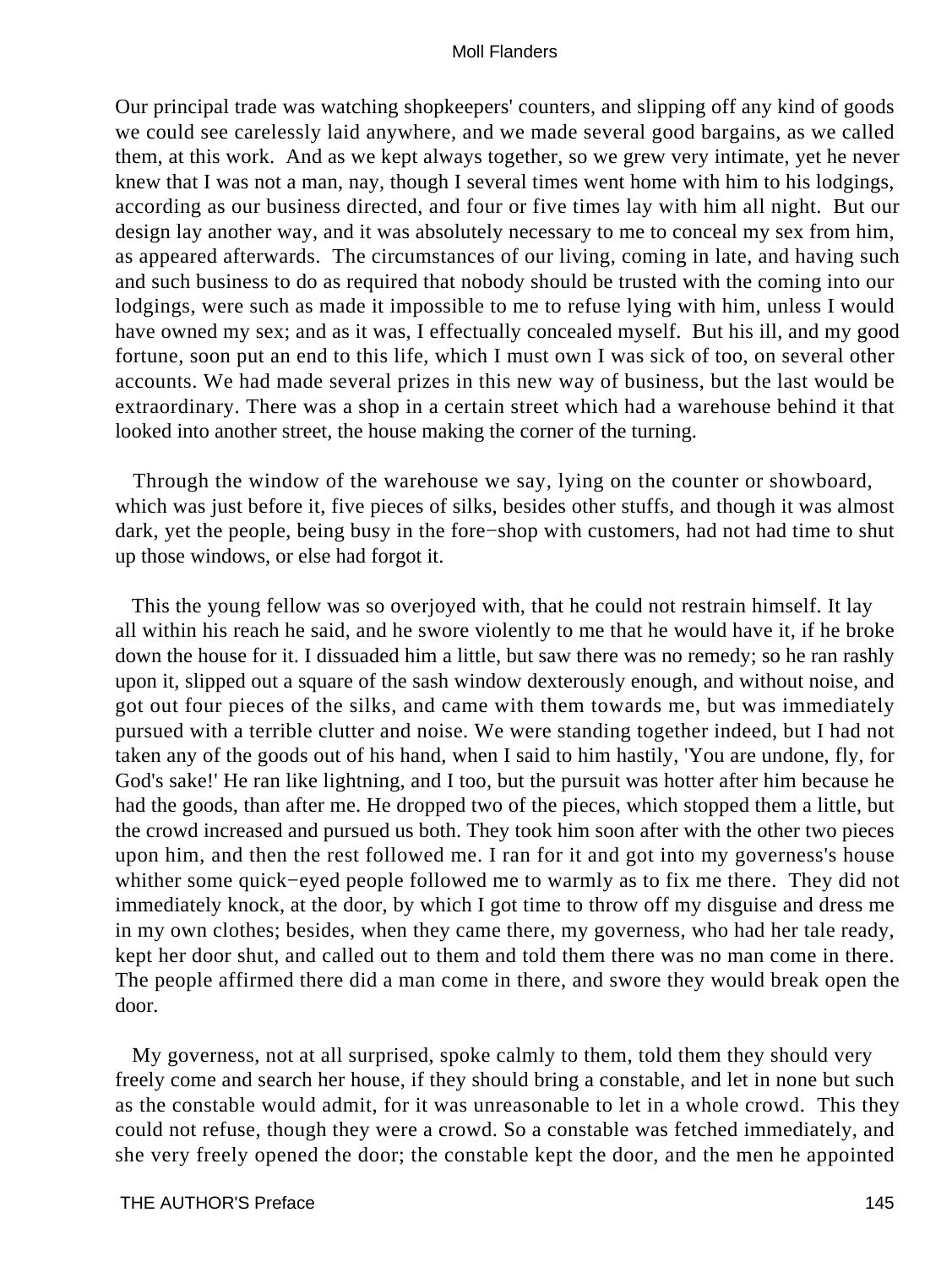searched the house, my governess going with them from room to room. When she came to my room she called to me, and said aloud, 'Cousin, pray open the door; here's some gentlemen that must come and look into your room.'

 I had a little girl with me, which was my governess's grandchild, as she called her; and I bade her open the door, and there sat I at work with a great litter of things about me, as if I had been at work all day, being myself quite undressed, with only night−clothes on my head, and a loose morning−gown wrapped about me. My governess made a kind of excuse for their disturbing me, telling me partly the occasion of it, and that she had no remedy but to open the doors to them, and let them satisfy themselves, for all she could say to them would not satisfy them. I sat still, and bid them search the room if they pleased, for if there was anybody in the house, I was sure they were not in my room; and as for the rest of the house, I had nothing to say to that, I did not understand what they looked for.

 Everything looked so innocent and to honest about me, that they treated me civiller than I expected, but it was not till they had searched the room to a nicety, even under the bed, in the bed, and everywhere else where it was possible anything could be hid. When they had done this, and could find nothing, they asked my pardon for troubling me, and went down.

 When they had thus searched the house from bottom to top, and then top to bottom, and could find nothing, they appeased the mob pretty well; but they carried my governess before the justice. Two men swore that they saw the man whom they pursued go into her house. My governess rattled and made a great noise that her house should be insulted, and that she should be used thus for nothing; that if a man did come in, he might go out again presently for aught she knew, for she was ready to make oath that no man had been within her doors all that day as she knew of (and that was very true indeed); that is might be indeed that as she was abovestairs, any fellow in a fright might find the door open and run in for shelter when he was pursued, but that she knew nothing of it; and if it had been so, he certainly went out again, perhaps at the other door, for she had another door into an alley, and so had made his escape and cheated them all.

 This was indeed probable enough, and the justice satisfied himself with giving her an oath that she had not received or admitted any man into her house to conceal him, or protect or hide him from justice. This oath she might justly take, and did so, and so she was dismissed.

 It is easy to judge what a fright I was in upon this occasion, and it was impossible for my governess ever to bring me to dress in that disguise again; for, as I told her, I should certainly betray myself.

 My poor partner in this mischief was now in a bad case, for he was carried away before my Lord Mayor, and by his worship committed to Newgate, and the people that took him were so willing, as well as able, to prosecute him, that they offered themselves to enter into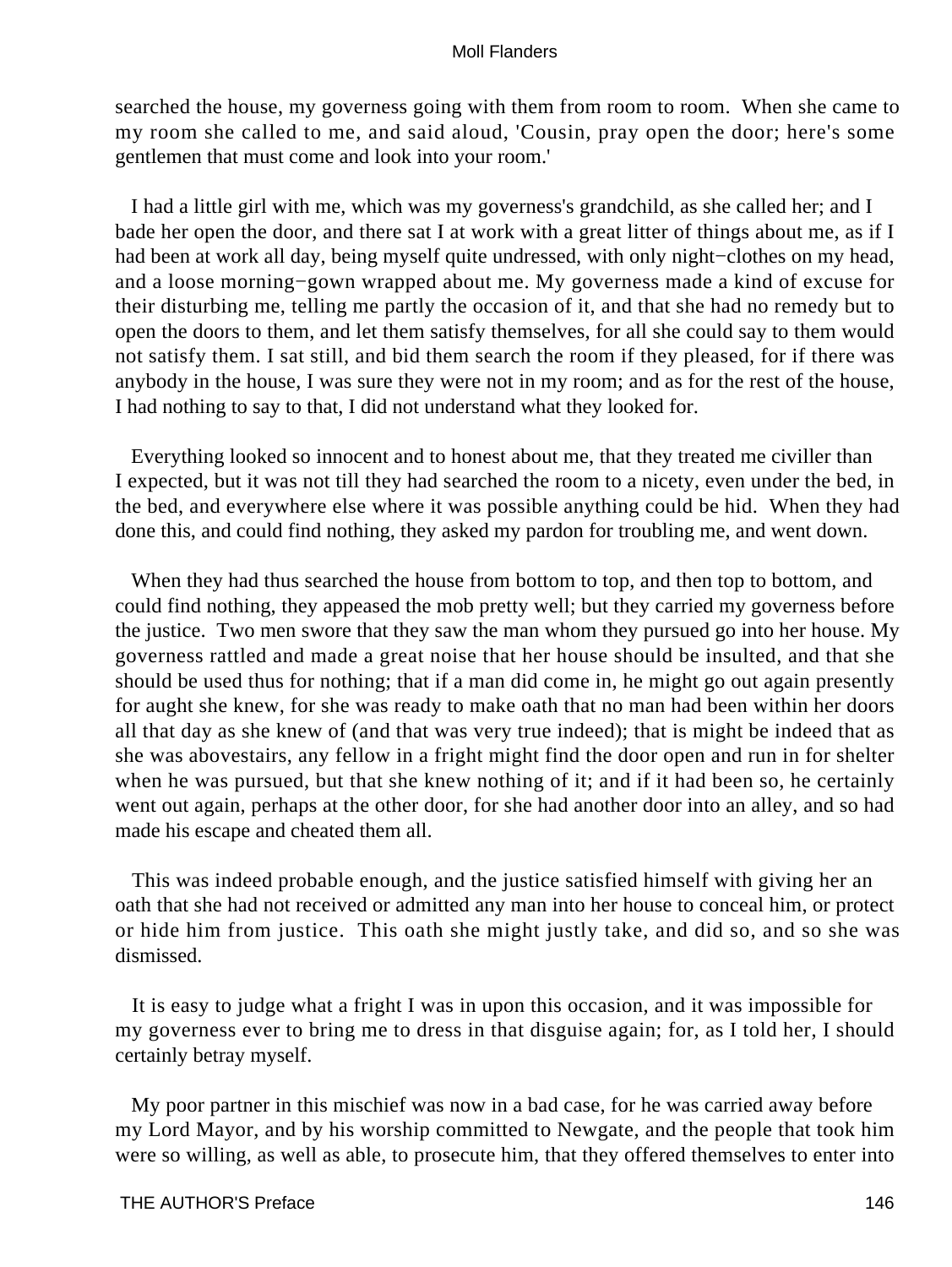recognisances to appear at the sessions and pursue the charge against him.

 However, he got his indictment deferred, upon promise to discover his accomplices, and particularly the man that was concerned with him in his robbery; and he failed not to do his endeavour, for he gave in my name, whom he called Gabriel Spencer, which was the name I went by to him; and here appeared the wisdom of my concealing my name and sex from him, which, if he had ever known I had been undone.

 He did all he could to discover this Gabriel Spencer; he described me, he discovered the place where he said I lodged, and, in a word, all the particulars that he could of my dwelling; but having concealed the main circumstances of my sex from him, I had a vast advantage, and he never could hear of me. He brought two or three families into trouble by his endeavouring to find me out, but they knew nothing of me, any more than that I had a fellow with me that they had seen, but knew nothing of. And as for my governess, though she was the means of his coming to me, yet it was done at second−hand, and he knew nothing of her.

 This turned to his disadvantage; for having promised discoveries, but not being able to make it good, it was looked upon as trifling with the justice of the city, and he was the more fiercely pursued by the shopkeepers who took him.

 I was, however, terribly uneasy all this while, and that I might be quite out of the way, I went away from my governess's for a while; but not knowing wither to wander, I took a maid−servant with me, and took the stage−coach to Dunstable, to my old landlord and landlady, where I had lived so handsomely with my Lancashire husband. Here I told her a formal story, that I expected my husband every day from Ireland, and that I had sent a letter to him that I would meet him at Dunstable at her house, and that he would certainly land, if the wind was fair, in a few days, so that I was come to spend a few days with them till he should come, for he was either come post, or in the West Chester coach, I knew not which; but whichsoever it was, he would be sure to come to that house to meet me.

 My landlady was mighty glad to see me, and my landlord made such a stir with me, that if I had been a princess I could not have been better used, and here I might have been welcome a month or two if I had thought fit.

 But my business was of another nature. I was very uneasy (though so well disguised that it was scarce possible to detect me) lest this fellow should somehow or other find me out; and though he could not charge me with this robbery, having persuaded him not to venture, and having also done nothing in it myself but run away, yet he might have charged me with other things, and have bought his own life at the expense of mine.

 This filled me with horrible apprehensions. I had no recourse, no friend, no confidante but my old governess, and I knew no remedy but to put my life in her hands, and so I did, for I let her know where to send to me, and had several letters from her while I stayed here.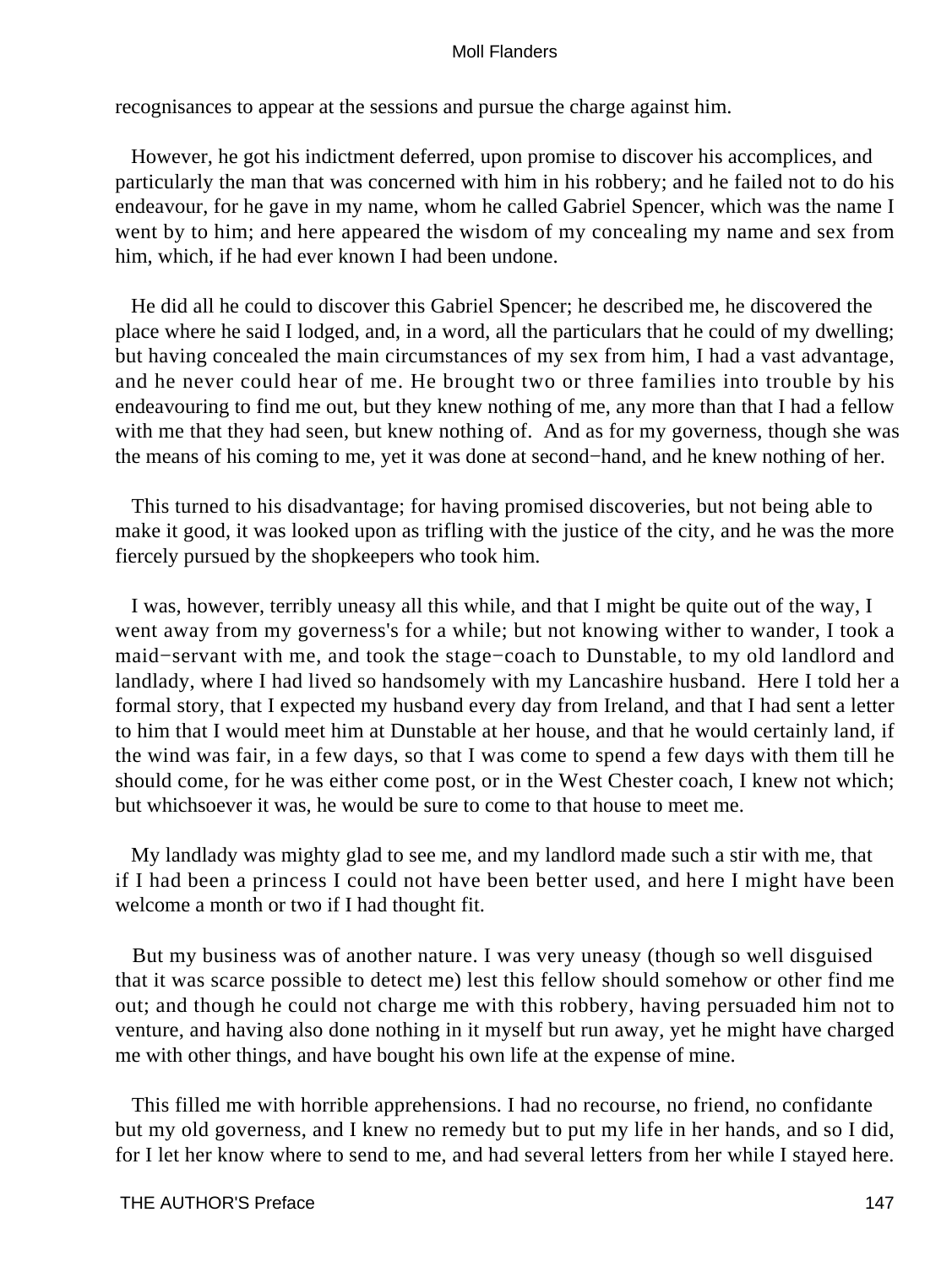Some of them almost scared me out my wits but at last she sent me the joyful news that he was hanged, which was the best news to me that I had heard a great while.

 I had stayed here five weeks, and lived very comfortably indeed (the secret anxiety of my mind excepted); but when I received this letter I looked pleasantly again, an told my landlady that I had received a letter from my spouse in Ireland, that I had the good news of his being very well, but had the bad news that his business would not permit him to come away so soon as he expected, and so I was like to go back again without him.

 My landlady complimented me upon the good news however, that I had heard he was well. 'For I have observed, madam,' says she, 'you hadn't been so pleasant as you used to be; you have been over head and ears in care for him, I dare say,' says the good woman; ''tis easy to be seen there's an alteration in you for the better,' says she. 'Well, I am sorry the esquire can't come yet,' says my landlord; 'I should have been heartily glad to have seen him. But I hope, when you have certain news of his coming, you'll take a step hither again, madam,' says he; 'you shall be very welcome whenever you please to come.;

 With all these fine compliments we parted, and I came merry enough to London, and found my governess as well pleased as I was. And now she told me she would never recommend any partner to me again, for she always found, she said, that I had the best luck when I ventured by myself. And so indeed I had, for I was seldom in any danger when I was by myself, or if I was, I got out of it with more dexterity than when I was entangled with the dull measures of other people, who had perhaps less forecast, and were more rash and impatient than I; for though I had as much courage to venture as any of them, yet I used more caution before I undertook a thing, and had more presence of mind when I was to bring myself off.

 I have often wondered even at my own hardiness another way, that when all my companions were surprised and fell so suddenly into the hand of justice, and that I so narrowly escaped, yet I could not all this while enter into one serious resolution to leave off this trade, and especially considering that I was now very far from being poor; that the temptation of necessity, which is generally the introduction of all such wickedness, was now removed; for I had near £500 by me in ready money, on which I might have lived very well, if I had thought fit to have retired; but I say, I had not so much as the least inclination to leave off; no, not so much as I had before when I had but £200 beforehand, and when I had no such frightful examples before my eyes as these were. From hence 'tis evident to me, that when once we are hardened in crime, no fear can affect us, no example give us any warning.

 I had indeed one comrade whose fate went very near me for a good while, though I wore it off too in time. That case was indeed very unhappy. I had made a prize of a piece of very good damask in a mercer's shop, and went clear off myself, but had conveyed the piece to this companion of mine when we went out of the shop, and she went one way and I went another. We had not been long out of the shop but the mercer missed his piece of stuff, and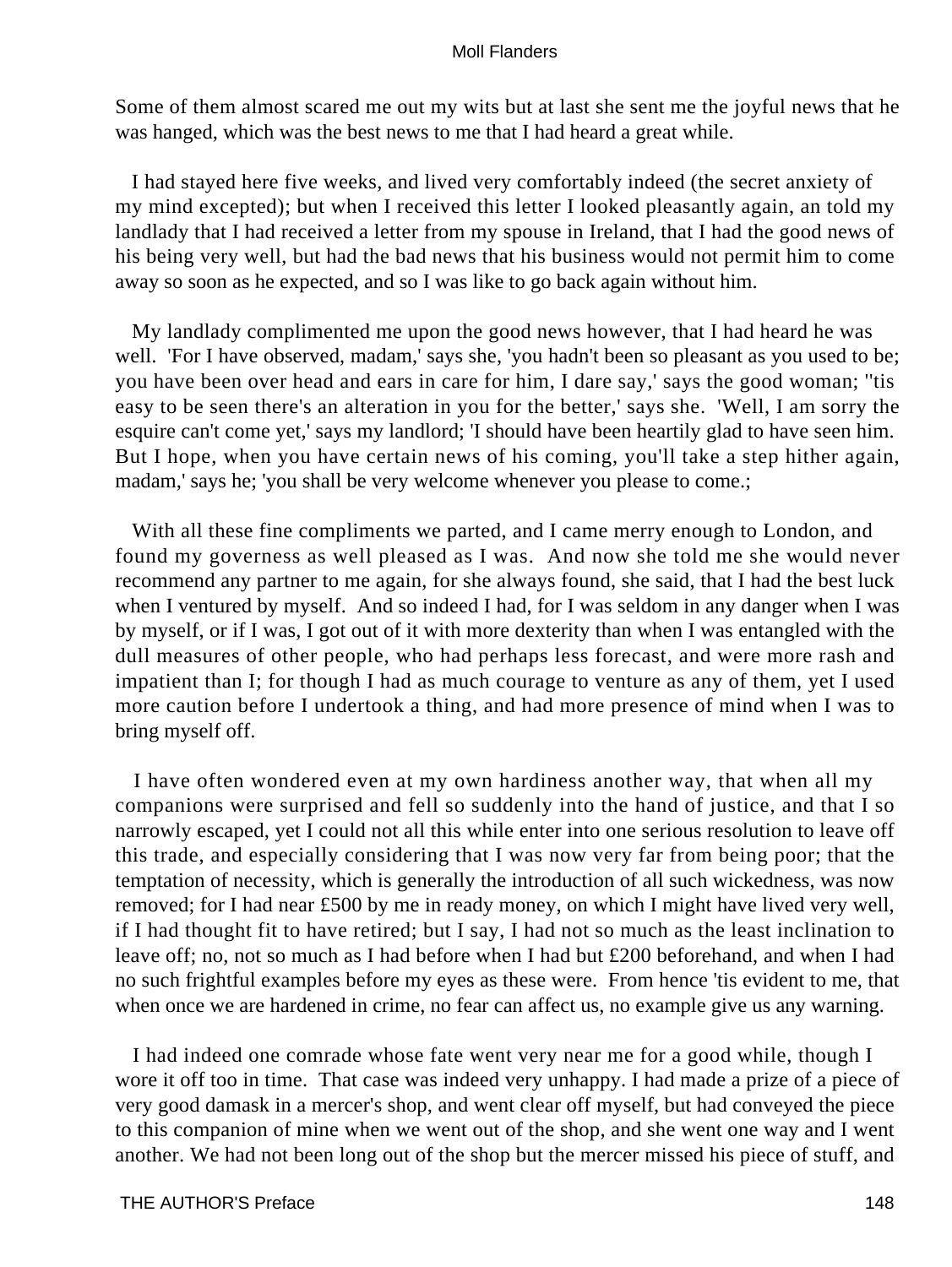sent his messengers, one one way and one another, and they presently seized her that had the piece, with the damask upon her. As for me, I had very luckily stepped into a house where there was a lace chamber, up one pair of stairs, and had the satisfaction, or the terror indeed, of looking out of the window upon the noise they made, and seeing the poor creature dragged away in triumph to the justice, who immediately committed her to Newgate.

 I was careful to attempt nothing in the lace chamber, but tumbled their goods pretty much to spend time; then bought a few yards of edging and paid for it, and came away very sad−hearted indeed for the poor woman, who was in tribulation for what I only had stolen.

 Here again my old caution stood me in good stead; namely, that though I often robbed with these people, yet I never let them know who I was, or where I lodged, nor could they ever find out my lodging, though they often endeavoured to watch me to it. They all knew me by the name of Moll Flanders, though even some of them rather believed I was she than knew me to be so. My name was public among them indeed, but how to find me out they knew not, nor so much as how to guess at my quarters, whether they were at the east end of the town or the west; and this wariness was my safety upon all these occasions.

 I kept close a great while upon the occasion of this woman's disaster. I knew that if I should do anything that should miscarry, and should be carried to prison, she would be there and ready to witness against me, and perhaps save her life at my expense. I considered that I began to be very well known by name at the Old Bailey, though they did not know my face, and that if I should fall into their hands, I should be treated as an old offender; and for this reason I was resolved to see what this poor creature's fate should be before I stirred abroad, though several times in her distress I conveyed money to her for her relief.

 At length she came to her trial. She pleaded she did not steal the thing, but that one Mrs. Flanders, as she heard her called (for she did not know her), gave the bundle to her after they came out of the shop, and bade her carry it home to her lodging. They asked her where this Mrs. Flanders was, but she could not produce her, neither could she give the least account of me; and the mercer's men swearing positively that she was in the shop when the goods were stolen, that they immediately missed them, and pursued her, and found them upon her, thereupon the jury brought her in guilty; but the Court, considering that she was really not the person that stole the goods, an inferior assistant, and that it was very possible she could not find out this Mrs. Flanders, meaning me, though it would save her life, which indeed was true – I say, considering all this, they allowed her to be transported, which was the utmost favour she could obtain, only that the Court told her that if she could in the meantime produce the said Mrs. Flanders, they would intercede for her pardon; that is to say, if she could find me out, and hand me, she should not be transported. This I took care to make impossible to her, and so she was shipped off in pursuance of her sentence a little while after.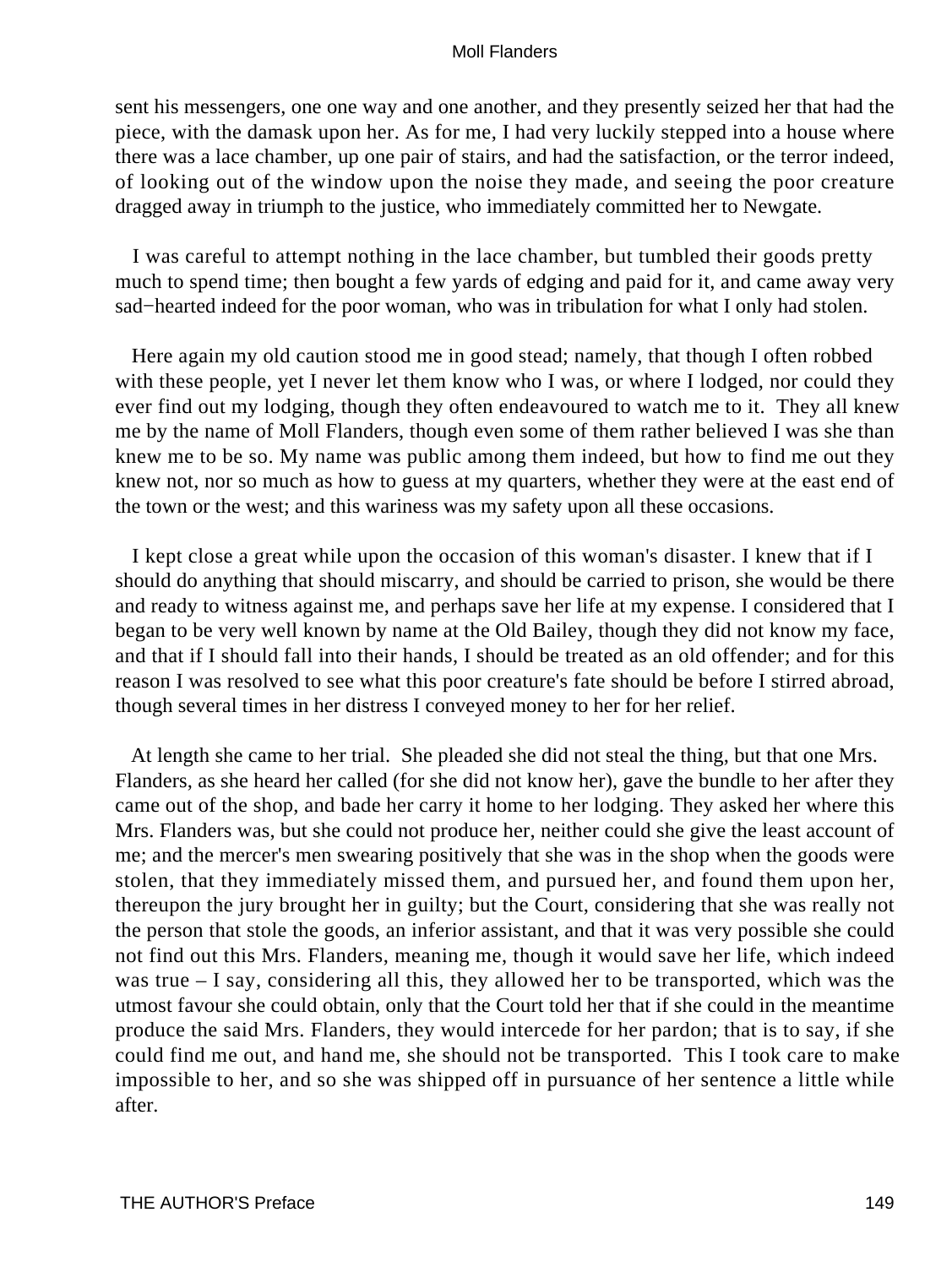I must repeat it again, that the fate of this poor woman troubled me exceedingly, and I began to be very pensive, knowing that I was really the instrument of her disaster; but the preservation of my own life, which was so evidently in danger, took off all my tenderness; and seeing that she was not put to death, I was very easy at her transportation, because she was then out of the way of doing me any mischief, whatever should happen.

 The disaster of this woman was some months before that of the last−recited story, and was indeed partly occasion of my governess proposing to dress me up in men's clothes, that I might go about unobserved, as indeed I did; but I was soon tired of that disguise, as I have said, for indeed it exposed me to too many difficulties.

 I was now easy as to all fear of witnesses against me, for all those that had either been concerned with me, or that knew me by the name of Moll Flanders, were either hanged or transported; and if I should have had the misfortune to be taken, I might call myself anything else, as well as Moll Flanders, and no old sins could be placed into my account; so I began to run a−tick again with the more freedom, and several successful adventures I made, though not such as I had made before.

 We had at that time another fire happened not a great way off from the place where my governess lived, and I made an attempt there, as before, but as I was not soon enough before the crowd of people came in, and could not get to the house I aimed at, instead of a prize, I got a mischief, which had almost put a period to my life and all my wicked doings together; for the fire being very furious, and the people in a great fright in removing their goods, and throwing them out of window, a wench from out of a window threw a feather−bed just upon me. It is true, the bed being soft, it broke no bones; but as the weight was great, and made greater by the fall, it beat me down, and laid me dead for a while. Nor did the people concern themselves much to deliver me from it, or to recover me at all; but I lay like one dead and neglected a good while, till somebody going to remove the bed out of the way, helped me up. It was indeed a wonder the people in the house had not thrown other goods out after it, and which might have fallen upon it, and then I had been inevitably killed; but I was reserved for further afflictions.

 This accident, however, spoiled my market for that time, and I came home to my governess very much hurt and bruised, and frighted to the last degree, and it was a good while before she could set me upon my feet again.

 It was now a merry time of the year, and Bartholomew Fair was begun. I had never made any walks that way, nor was the common part of the fair of much advantage to me; but I took a turn this year into the cloisters, and among the rest I fell into one of the raffling shops. It was a thing of no great consequence to me, nor did I expect to make much of it; but there came a gentleman extremely well dressed and very rich, and as 'tis frequent to talk to everybody in those shops, he singled me out, and was very particular with me. First he told me he would put in for me to raffle, and did so; and some small matter coming to his lot, he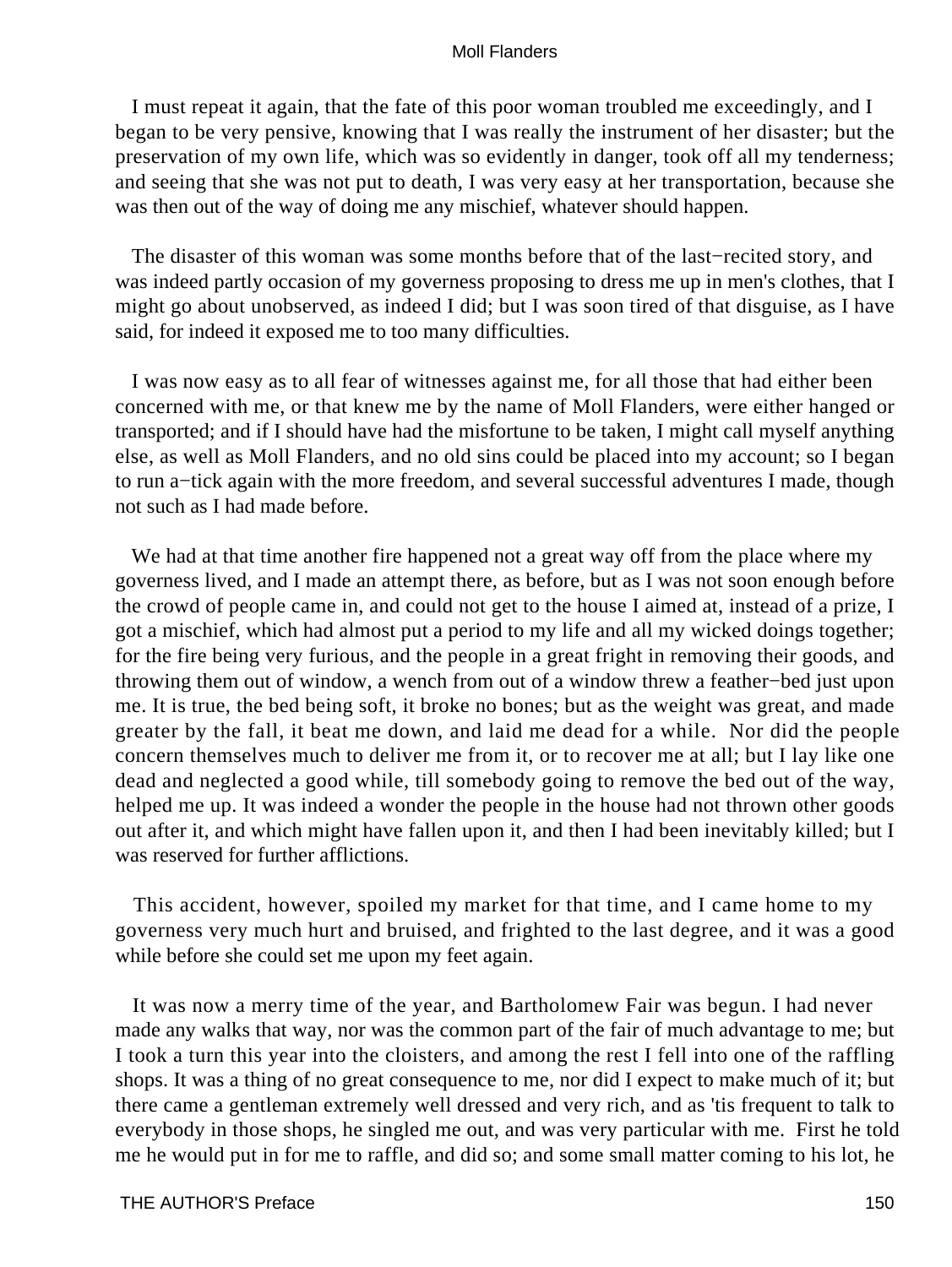presented it to me (I think it was a feather muff); then he continued to keep talking to me with a more than common appearance of respect, but still very civil, and much like a gentleman.

 He held me in talk so long, till at last he drew me out of the raffling place to the shop−door, and then to a walk in the cloister, still talking of a thousand things cursorily without anything to the purpose. At last he told me that, without compliment, he was charmed with my company, and asked me if I durst trust myself in a coach with him; he told me he was a man of honour, and would not offer anything to me unbecoming him as such. I seemed to decline it a while, but suffered myself to be importuned a little, and then yielded.

 I was at a loss in my thoughts to conclude at first what this gentleman designed; but I found afterwards he had had some drink in his head, and that he was not very unwilling to have some more. He carried me in the coach to the Spring Garden, at Knightsbridge, where we walked in the gardens, and he treated me very handsomely; but I found he drank very freely. He pressed me also to drink, but I decline it.

 Hitherto he kept his word with me, and offered me nothing amiss. We came away in the coach again, and he brought me into the streets, and by this time it was near ten o'clock at night, and he stopped the coach at a house where, it seems, he was acquainted, and where they made no scruple to show us upstairs into a room with a bed in it. At first I seemed to be unwilling to go up, but after a few words I yielded to that too, being willing to see the end of it, and in hope to make something of it at last. As for the bed, etc., I was not much concerned about that part.

 Here he began to be a little freer with me than he had promised; and I by little and little yielded to everything, so that, in a word, he did what he pleased with me; I need say no more. All this while he drank freely too, and about one in the morning we went into the coach again. The air and the shaking of the coach made the drink he had get more up in his head than it was before, and he grew uneasy in the coach, and was for acting over again what he had been doing before; but as I thought my game now secure, I resisted him, and brought him to be a little still, which had not lasted five minutes but he fell fast asleep.

 I took this opportunity to search him to a nicety. I took a gold watch, with a silk purse of gold, his fine full−bottom periwig and silver−fringed gloves, his sword and fine snuff−box, and gently opening the coach door, stood ready to jump out while the coach was going on; but the coach stopped in the narrow street beyond Temple Bar to let another coach pass, I got softly out, fastened the door again, and gave my gentleman and the coach the slip both together, and never heard more of them.

 This was an adventure indeed unlooked for, and perfectly undesigned by me; though I was not so past the merry part of life, as to forget how to behave, when a fop so blinded by his appetite should not know an old woman from a young. I did not indeed look so old as I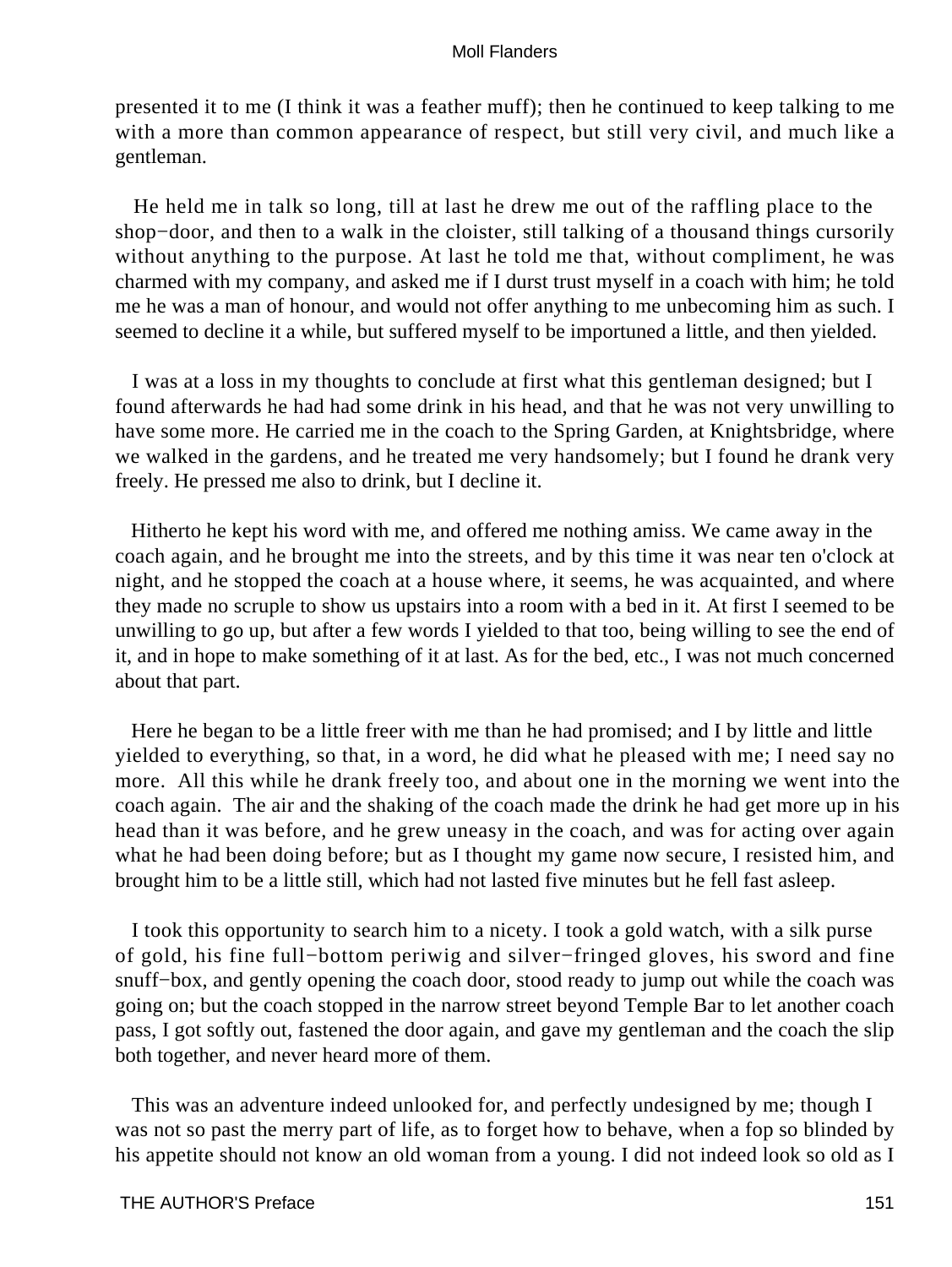was by ten or twelve years; yet I was not a young wench of seventeen, and it was easy enough to be distinguished. There is nothing so absurd, so surfeiting, so ridiculous, as a man heated by wine in his head, and wicked gust in his inclination together; he is in the possession of two devils at once, and can no more govern himself by his reason than a mill can grind without water; his vice tramples upon all that was in him that had any good in it, if any such thing there was; nay, his very sense is blinded by its own rage, and he acts absurdities even in his views; such a drinking more, when he is drunk already; picking up a common woman, without regard to what she is or who she is, whether sound or rotten, clean or unclean, whether ugly or handsome, whether old or young, and so blinded as not really to distinguish. Such a man is worse than a lunatic; prompted by his vicious, corrupted head, he no more knows what he is doing than this wretch of mine knew when I picked his pocket of his watch and his purse of gold.

 These are the men of whom Solomon says, 'They go like an ox to the slaughter, till a dart strikes through their liver'; an admirable description, by the way, of the foul disease, which is a poisonous deadly contagion mingling with the blood, whose centre or foundation is in the liver; from whence, by the swift circulation of the whole mass, that dreadful nauseous plague strikes immediately through his liver, and his spirits are infected, his vitals stabbed through as with a dart.

 It is true this poor unguarded wretch was in no danger from me, though I was greatly apprehensive at first of what danger I might be in from him; but he was really to be pitied in one respect, that he seemed to be a good sort of man in himself; a gentleman that had no harm in his design; a man of sense, and of a fine behaviour, a comely handsome person, a sober solid countenance, a charming beautiful face, and everything that could be agreeable; only had unhappily had some drink the night before, had not been in bed, as he told me when we were together; was hot, and his blood fired with wine, and in that condition his reason, as it were asleep, had given him up.

 As for me, my business was his money, and what I could make of him; and after that, if I could have found out any way to have done it, I would have sent him safe home to his house and to his family, for 'twas ten to one but he had an honest, virtuous wife and innocent children, that were anxious for his safety, and would have been glad to have gotten him home, and have taken care of him till he was restored to himself. And then with what shame and regret would he look back upon himself! how would he reproach himself with associating himself with a whore! picked up in the worst of all holes, the cloister, among the dirt and filth of all the town! how would he be trembling for fear he had got the pox, for fear a dart had struck through his liver, and hate himself every time he looked back upon the madness and brutality of his debauch! how would he, if he had any principles of honour, as I verily believe he had – I say, how would he abhor the thought of giving any ill distemper, if he had it, as for aught he knew he might, to his modest and virtuous wife, and thereby sowing the contagion in the life−blood of his prosterity.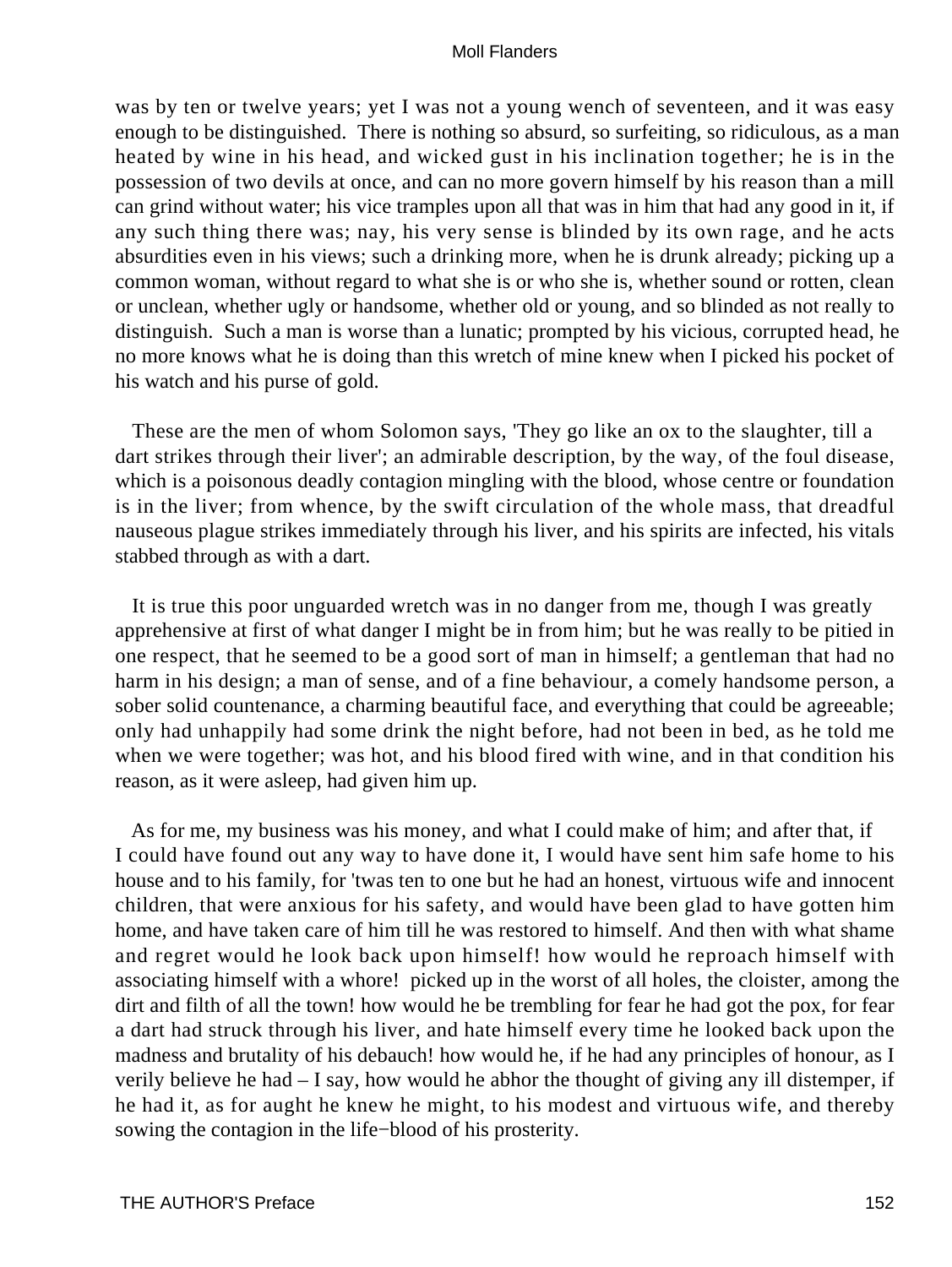Would such gentlemen but consider the contemptible thoughts which the very women they are concerned with, in such cases as these, have of them, it would be a surfeit to them. As I said above, they value not the pleasure, they are raised by no inclination to the man, the passive jade thinks of no pleasure but the money; and when he is, as it were, drunk in the ecstasies of his wicked pleasure, her hands are in his pockets searching for what she can find there, and of which he can no more be sensible in the moment of his folly that he can forethink of it when he goes about it.

 I knew a woman that was so dexterous with a fellow, who indeed deserved no better usage, that while he was busy with her another way, conveyed his purse with twenty guineas in it out of his fob−pocket, where he had put it for fear of her, and put another purse with gilded counters in it into the room of it. After he had done, he says to her, 'Now han't you picked my pocket?' She jested with him, and told him she supposed he had not much to lose; he put his hand to his fob, and with his fingers felt that his purse was there, which fully satisfied him, and so she brought off his money. And this was a trade with her; she kept a sham gold watch, that is, a watch of silver gilt, and a purse of counters in her pocket to be ready on all such occasions, and I doubt not practiced it with success.

 I came home with this last booty to my governess, and really when I told her the story, it so affected her that she was hardly able to forbear tears, to know how such a gentleman ran a daily risk of being undone every time a glass of wine got into his head.

 But as to the purchase I got, and how entirely I stripped him, she told me it please her wonderfully. 'Nay child,' says she, 'the usage may, for aught I know, do more to reform him than all the sermons that ever he will hear in his life.' And if the remainder of the story be true, so it did.

 I found the next day she was wonderful inquisitive about this gentleman; the description I had given her of him, his dress, his person, his face, everything concurred to make her think of a gentleman whose character she knew, and family too. She mused a while, and I going still on with the particulars, she starts up; says she, 'I'll lay £100 I know the gentleman.'

 'I am sorry you do,' says I, 'for I would not have him exposed on any account in the world; he has had injury enough already by me, and I would not be instrumental to do him any more.' 'No, no,' says she, 'I will do him no injury, I assure you, but you may let me satisfy my curiosity a little, for if it is he, I warrant you I find it out.' I was a little startled at that, and told her, with an apparent concern in my face, that by the same rule he might find me out, and then I was undone. She returned warmly, 'Why, do you think I will betray you, child? No, no,' says she, 'not for all he is worth in the world. I have kept your counsel in worse things than these; sure you may trust me in this.' So I said no more at that time.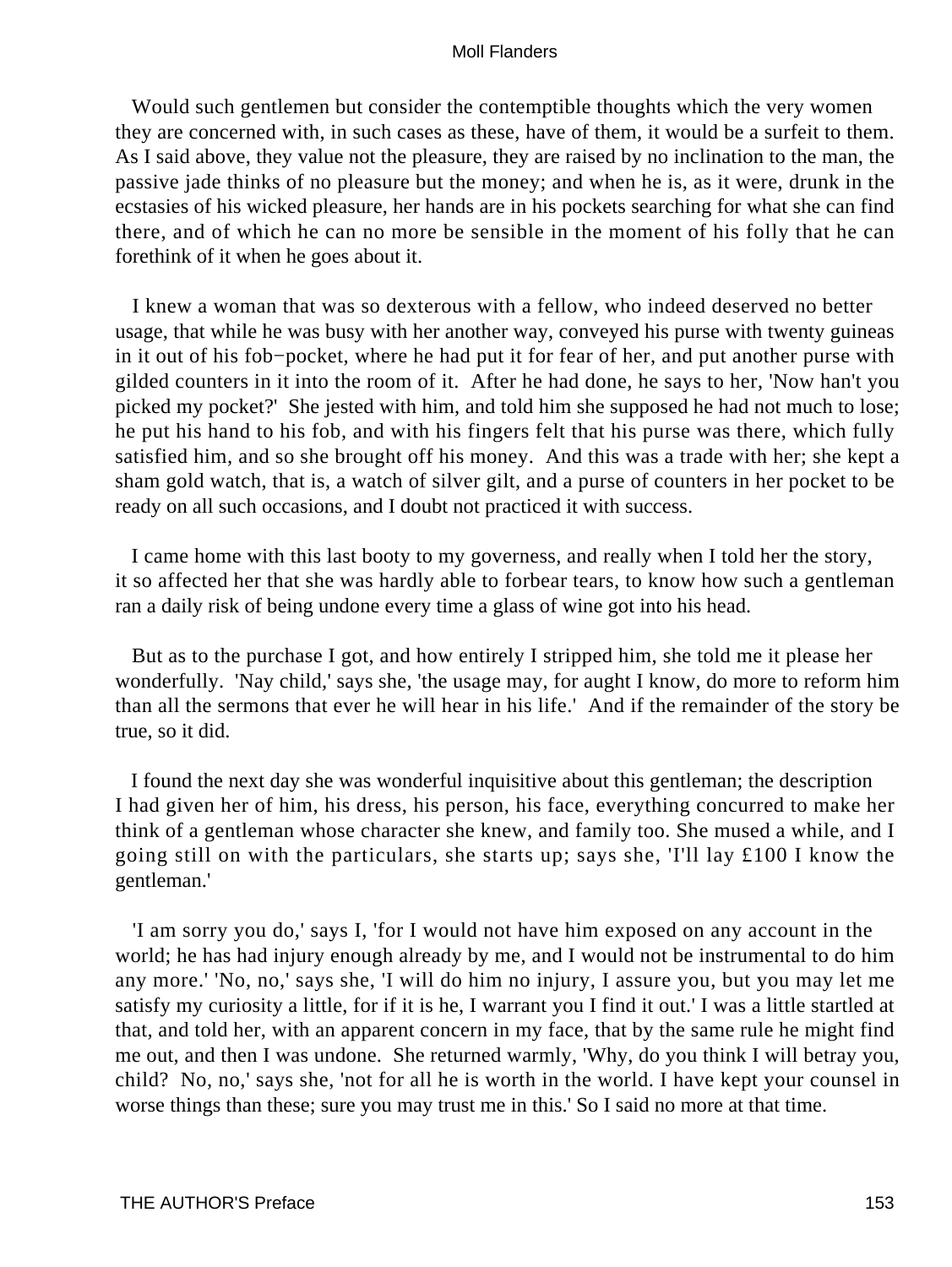She laid her scheme another way, and without acquainting me of it, but she was resolved to find it out if possible. So she goes to a certain friend of hers who was acquainted in the family that she guessed at, and told her friend she had some extraordinary business with such a gentleman (who, by the way, was no less than a baronet, and of a very good family), and that she knew not how to come at him without somebody to introduce her. Her friend promised her very readily to do it, and accordingly goes to the house to see if the gentleman was in town.

The next day she come to my governess and tells her that  $Sir - -$  was at home, but that he had met with a disaster and was very ill, and there was no speaking with him. 'What disaster?' says my governess hastily, as if she was surprised at it. 'Why,' says her friend, 'he had been at Hampstead to visit a gentleman of his acquaintance, and as he came back again he was set upon and robbed; and having got a little drink too, as they suppose, the rogues abused him, and he is very ill.' 'Robbed!' says my governess, 'and what did they take from him?' 'Why,' says her friend, 'they took his gold watch and his gold snuff−box, his fine periwig, and what money he had in his pocket, which was considerable, to be sure, for Sir – – never goes without a purse of guineas about him.'

 'Pshaw!' says my old governess, jeering, 'I warrant you he has got drunk now and got a whore, and she has picked his pocket, and so he comes home to his wife and tells her he has been robbed. That's an old sham; a thousand such tricks are put upon the poor women every day.'

'Fie!' says her friend, 'I find you don't know  $Sir - -$ ; why he is a civil a gentleman, there is not a finer man, nor a soberer, graver, modester person in the whole city; he abhors such things; there's nobody that knows him will think such a thing of him.' 'Well, well,' says my governess, 'that's none of my business; if it was, I warrant I should find there was something of that kind in it; your modest men in common opinion are sometimes no better than other people, only they keep a better character, or, if you please, are the better hypocrites.'

'No, no,' says her friend, 'I can assure you Sir  $-$  – is no hypocrite, he is really an honest, sober gentleman, and he has certainly been robbed.' 'Nay,' says my governess, 'it may be he has; it is no business of mine, I tell you; I only want to speak with him; my business is of another nature.' 'But,' says her friend, 'let your business be of what nature it will, you cannot see him yet, for he is not fit to be seen, for he is very ill, and bruised very much,' 'Ay,' says my governess, 'nay, then he has fallen into bad hands, to be sure,' And then she asked gravely, 'Pray, where is he bruised?' 'Why, in the head,' says her friend, 'and one of his hands, and his face, for they used him barbarously.' 'Poor gentleman,' says my governess, 'I must wait, then, till he recovers'; and adds, 'I hope it will not be long, for I want very much to speak with him.'

 Away she comes to me and tells me this story. 'I have found out your fine gentleman, and a fine gentleman he was,' says she; 'but, mercy on him, he is in a sad pickle now. I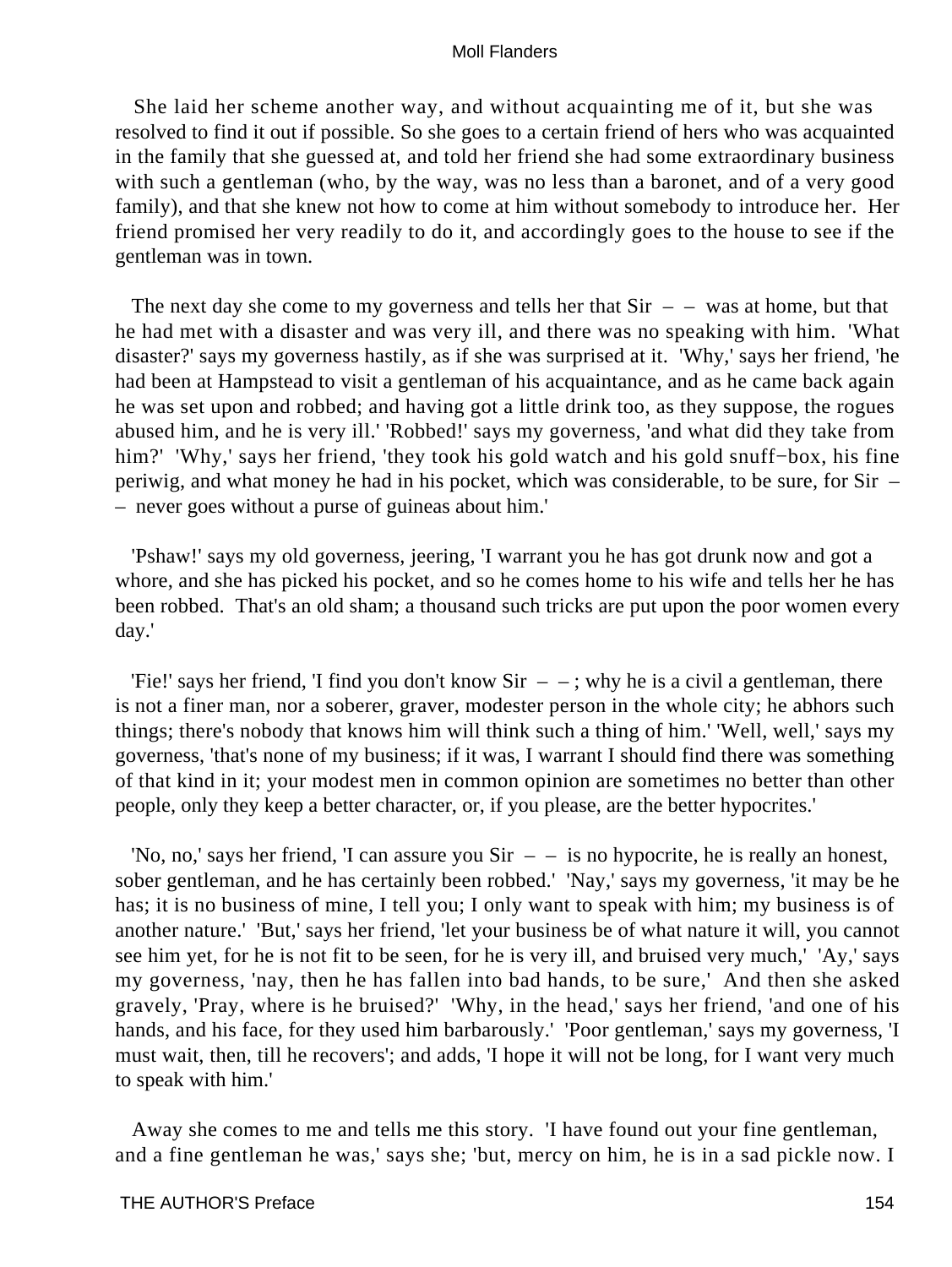wonder what the  $d - 1$  you have done to him; why, you have almost killed him.' I looked at her with disorder enough. 'I killed him!' says I; 'you must mistake the person; I am sure I did nothing to him; he was very well when I left him,' said I, 'only drunk and fast asleep.' 'I know nothing of that,' says she, 'but he is in a sad pickle now'; and so she told me all that her friend had said to her. 'Well, then,' says I, 'he fell into bad hands after I left him,for I am sure I left him safe enough.'

 About ten days after, or a little more, my governess goes again to her friend, to introduce her to this gentleman; she had inquired other ways in the meantime, and found that he was about again, if not abroad again, so she got leave to speak with him.

 She was a woman of a admirable address, and wanted nobody to introduce her; she told her tale much better than I shall be able to tell it for her, for she was a mistress of her tongue, as I have said already. She told him that she came, though a stranger, with a single design of doing him a service and he should find she had no other end in it; that as she came purely on so friendly an account, she begged promise from him, that if he did not accept what she should officiously propose he would not take it ill that she meddled with what was not her business. She assured him that as what she had to say was a secret that belonged to him only, so whether he accepted her offer or not, it should remain a secret to all the world, unless he exposed it himself; nor should his refusing her service in it make her so little show her respect as to do him the least injury, so that he should be entirely at liberty to act as he thought fit.

 He looked very shy at first, and said he knew nothing that related to him that required much secrecy; that he had never done any man any wrong, and cared not what anybody might say of him; that it was no part of his character to be unjust to anybody, nor could he imagine in what any man could render him any service; but that if it was so disinterested a service as she said, he could not take it ill from any one that they should endeavour to serve him; and so, as it were, left her a liberty either to tell him or not to tell, as she thought fit.

 She found him so perfectly indifferent, that she was almost afraid to enter into the point with him; but, however, after some other circumlocutions she told him that by a strange and unaccountable accident she came to have a particular knowledge of the late unhappy adventure he had fallen into, and that in such a manner, that there was nobody in the world but herself and him that were acquainted with it, no, not the very person that was with him.

 He looked a little angrily at first. 'What adventure?' said he. 'Why,' said she, 'of your being robbed coming from Knightbr – – ; Hampstead, sir, I should say,' says she. 'Be not surprised, sir,' says she, 'that I am able to tell you every step you took that day from the cloister in Smithfield to the Spring Garden at Knightsbridge, and thence to the  $-$  – in the Strand, and how you were left asleep in the coach afterwards. I say, let not this surprise you, for, sir, I do not come to make a booty of you, I ask nothing of you, and I assure you the woman that was with you knows nothing who you are, and never shall; and yet perhaps I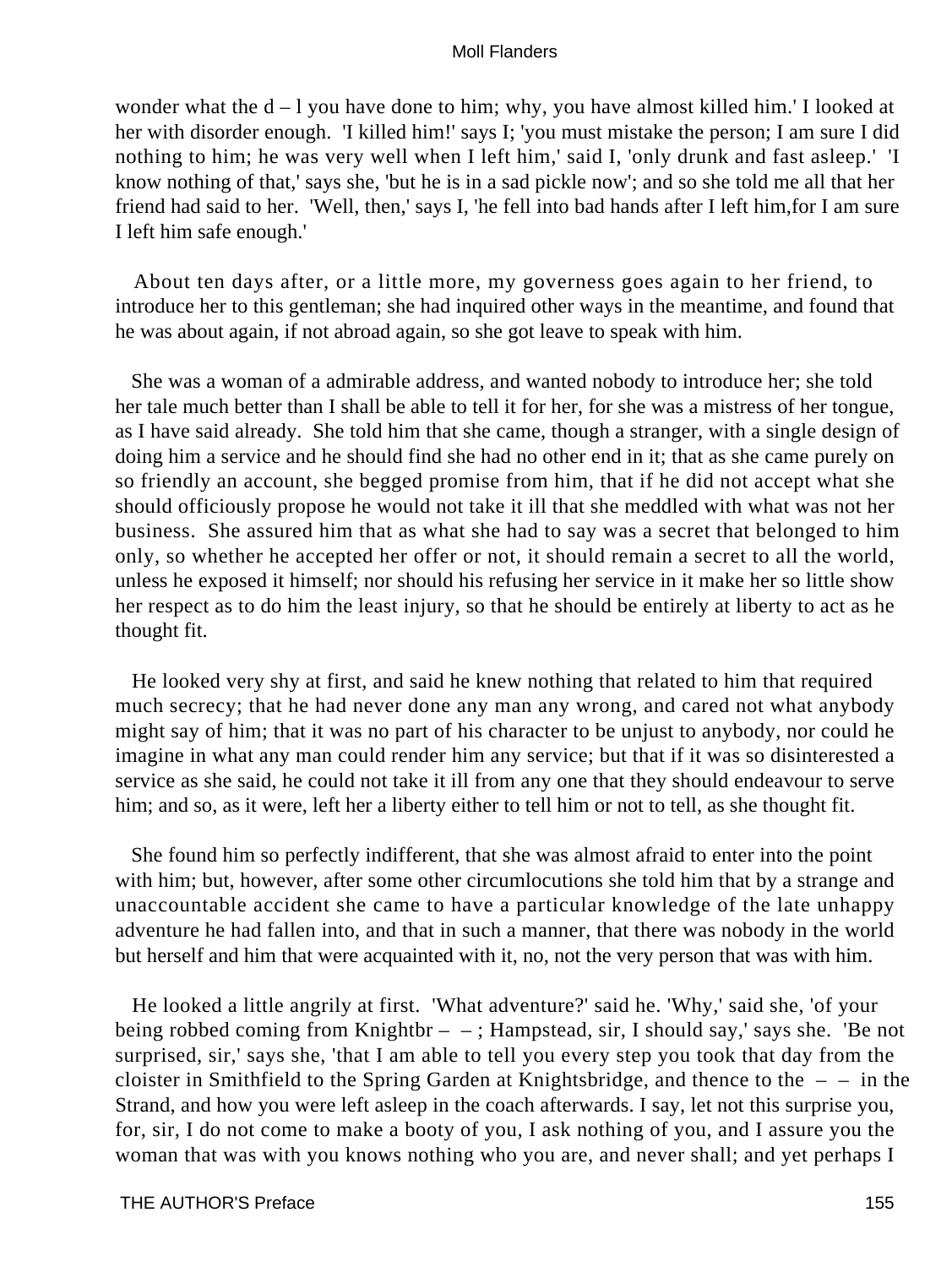may serve you further still, for I did not come barely to let you know that I was informed of these things, as if I wanted a bride to conceal them; assure yourself, sir,' said she, 'that whatever you think fit to do or say to me, it shall be all a secret as it is, as much as if I were in my grave.'

 He was astonished at her discourse, and said gravely to her, 'Madam, you are a stranger to me, but it is very unfortunate that you should be let into the secret of the worst action of my life, and a thing that I am so justly ashamed of, that the only satisfaction of it to me was, that I thought it was known only to God any my own conscience.' 'Pray, sir,' says she, 'do not reckon the discovery of it to me to be any part of your misfortune. It was a thing, I believe, you were surprised into, and perhaps the woman used some art to prompt you to it; however, you will never find any just cause,' said she, 'to repent that I came to hear of it; nor can your own mouth be more silent in it that I have been, and ever shall be.'

 'Well,' says he, 'but let me do some justice to the woman too; whoever she is, I do assure you she prompted me to nothing, she rather declined me. It was my own folly and madness that brought me into it all, ay, and brought her into it too; I must give her her due so far. As to what she took from me, I could expect no less from her in the condition I was in, and to this hour I know not whether she robbed me or the coachman; if she did it, I forgive her, and I think all gentlemen that do so should be used in the same manner; but I am more concerned for some other things that I am for all that she took from me.'

 My governess now began to come into the whole matter, and he opened himself freely to her. First she said to him, in answer to what he had said about me, 'I am glad, sir, you are so just to the person that you were with; I assure you she is a gentlewoman, and no woman of the town; and however you prevailed with her so far as you did, I am sure 'tis not her practice. You ran a great venture indeed, sir; but if that be any part of your care, I am persuaded you may be perfectly easy, for I dare assure you no man has touched her, before you, since her husband, and he has been dead now almost eight years.'

 It appeared that this was his grievance, and that he was in a very great fright about it; however, when my governess said this to him, he appeared very well pleased, and said, 'Well, madam, to be plain with you, if I was satisfied of that, I should not so much value what I lost; for, as to that, the temptation was great, and perhaps she was poor and wanted it.' 'If she had not been poor, sir  $-$ , says my governess, 'I assure you she would never have yielded to you; and as her poverty first prevailed with her to let you do as you did, so the same poverty prevailed with her to pay herself at last, when she saw you was in such a condition, that if she had not done it, perhaps the next coachman might have done it.'

 'Well,' says he, 'much good may it do her. I say again, all the gentlemen that do so ought to be used in the same manner, and then they would be cautious of themselves. I have no more concern about it, but on the score which you hinted at before, madam.' Here he entered into some freedoms with her on the subject of what passed between us, which are not so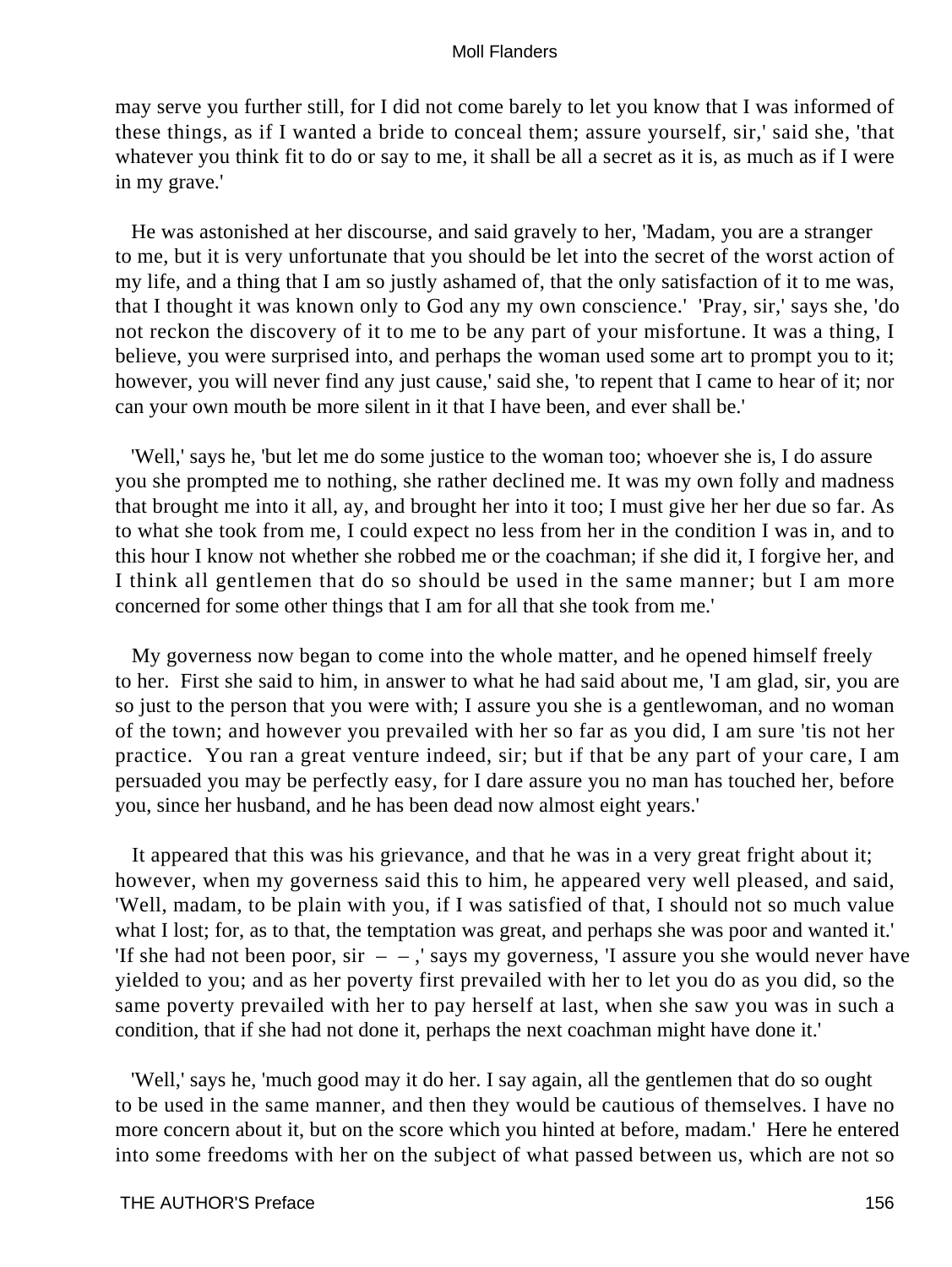proper for a woman to write, and the great terror that was upon his mind with relation to his wife, for fear he should have received any injury from me, and should communicate if farther; and asked her at last if she could not procure him an opportunity to speak with me. My governess gave him further assurances of my being a woman clear from any such thing, and that he was as entirely save in that respect as he was with his own lady; but as for seeing me, she said it might be of dangerous consequence; but, however, that she would talk with me, and let him know my answer, using at the same time some arguments to persuade him not to desire it, and that it could be of no service to him, seeing she hoped he had no desire to renew a correspondence with me, and that on my account it was a kind of putting my life in his hands.

 He told her he had a great desire to see me, that he would give her any assurances that were in his power, not to take any advantages of me, and that in the first place he would give me a general release from all demands of any kind. She insisted how it might tend to a further divulging the secret, and might in the end be injurious to him, entreating him not to press for it; so at length he desisted.

 They had some discourse upon the subject of the things he had lost, and he seemed to be very desirous of his gold watch, and told her if she could procure that for him, he would willingly give as much for it as it was worth. She told him she would endeavour to procure it for him, and leave the valuing it to himself.

 Accordingly the next day she carried the watch, and he gave her thirty guineas for it, which was more than I should have been able to make of it, though it seems it cost much more. He spoke something of his periwig, which it seems cost him threescore guineas, and his snuff−box, and in a few days more she carried them too; which obliged him very much, and he gave her thirty more. The next day I sent him his fine sword and cane gratis, and demanded nothing of him, but I had no mind to see him, unless it had been so that he might be satisfied I knew who he was, which he was not willing to.

 Then he entered into a long talk with her of the manner how she came to know all this matter. She formed a long tale of that part; how she had it from one that I had told the whole story to, and that was to help me dispose of the goods; and this confidante brought the things to her, she being by profession a pawnbroker; and she hearing of his worship's disaster, guessed at the thing in general; that having gotten the things into her hands, she had resolved to come and try as she had done. She then gave him repeated assurances that it should never go out of her mouth, and though she knew the woman very well, yet she had not let her know, meaning me, anything of it; that is to say, who the person was, which, by the way, was false; but, however, it was not to his damage, for I never opened my mouth of it to anybody.

 I had a great many thoughts in my head about my seeing him again, and was often sorry that I had refused it. I was persuaded that if I had seen him, and let him know that I knew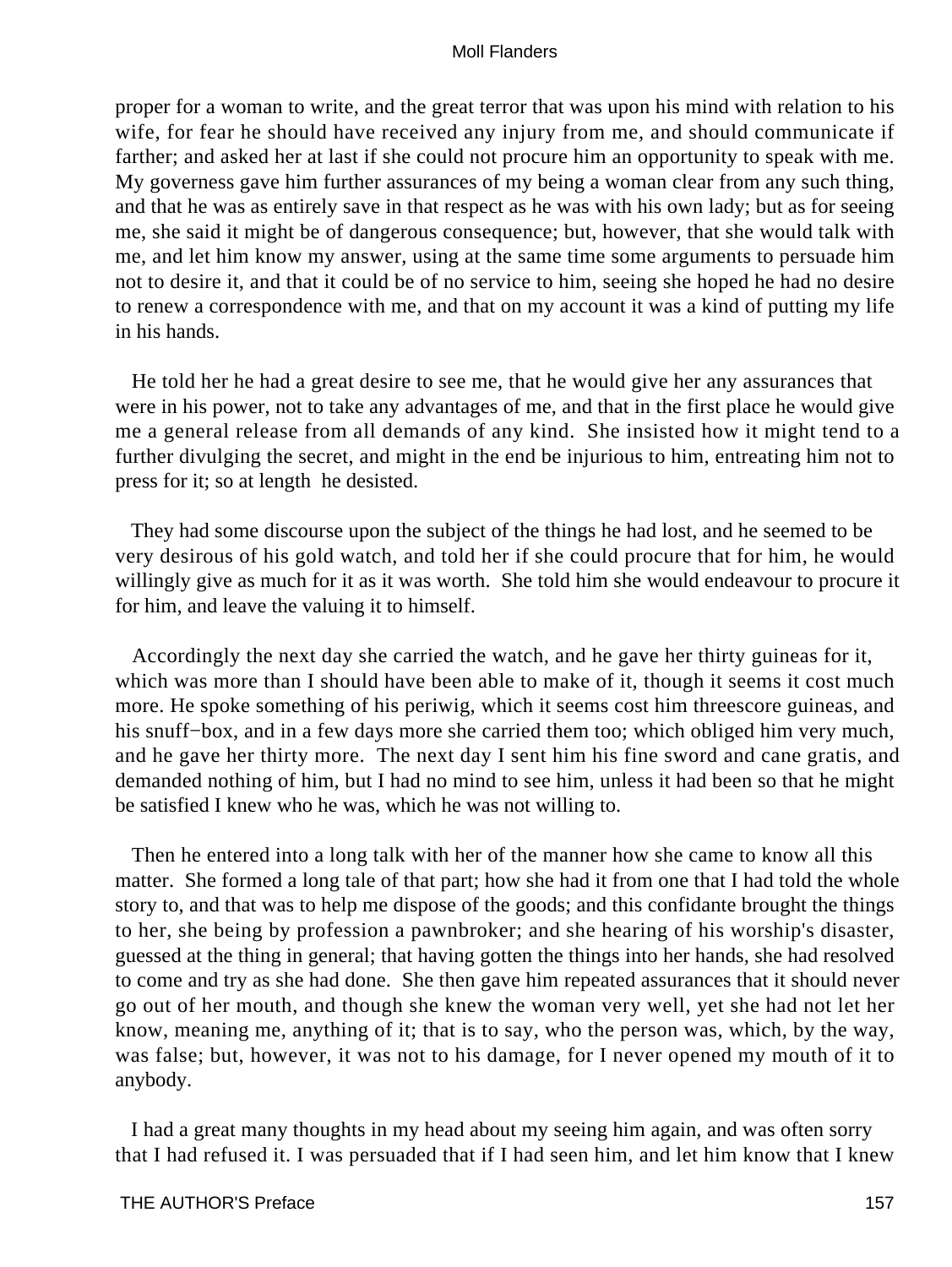him, I should have made some advantage of him, and perhaps have had some maintenance from him; and though it was a life wicked enough, yet it was not so full of danger as this I was engaged in. However, those thoughts wore off, and I declined seeing him again, for that time; but my governess saw him often, and he was very kind to her, giving her something almost every time he saw her. One time in particular she found him very merry, and as she thought he had some wine in his head, and he pressed her again very earnestly to let him see that woman that, as he said, had bewitched him so that night, my governess, who was from the beginning for my seeing him, told him he was so desirous of it that she could almost yield of it, if she could prevail upon me; adding that if he would please to come to her house in the evening, she would endeavour it, upon his repeated assurances of forgetting what was past.

 Accordingly she came to me, and told me all the discourse; in short, she soon biassed me to consent, in a case which I had some regret in my mind for declining before; so I prepared to see him. I dressed me to all the advantage possible, I assure you, and for the first time used a little art; I say for the first time, for I had never yielded to the baseness of paint before, having always had vanity enough to believe I had no need of it.

 At the hour appointed he came; and as she observed before, so it was plain still, that he had been drinking, though very far from what we call being in drink. He appeared exceeding pleased to see me, and entered into a long discourse with me upon the old affair. I begged his pardon very often for my share of it, protested I had not any such design when first I met him, that I had not gone out with him but that I took him for a very civil gentleman, and that he made me so many promises of offering no uncivility to me.

 He alleged the wine he drank, and that he scarce knew what he did, and that if it had not been so, I should never have let him take the freedom with me that he had done. He protested to me that he never touched any woman but me since he was married to his wife, and it was a surprise upon him; complimented me upon being so particularly agreeable to him, and the like; and talked so much of that kind, till I found he had talked himself almost into a temper to do the same thing over again. But I took him up short. I protested I had never suffered any man to touch me since my husband died, which was near eight years. He said he believed it to be so truly; and added that madam had intimated as much to him, and that it was his opinion of that part which made hi desire to see me again; and that since he had once broke in upon his virtue with me, and found no ill consequences, he could be safe in venturing there again; and so, in short, it went on to what I expected, and to what will not bear relating.

 My old governess had foreseen it, as well as I, and therefore led him into a room which had not a bed in it, and yet had a chamber within it which had a bed, whither we withdrew for the rest of the night; and, in short, after some time being together, he went to bed, and lay there all night. I withdrew, but came again undressed in the morning, before it was day, and lay with him the rest of the time.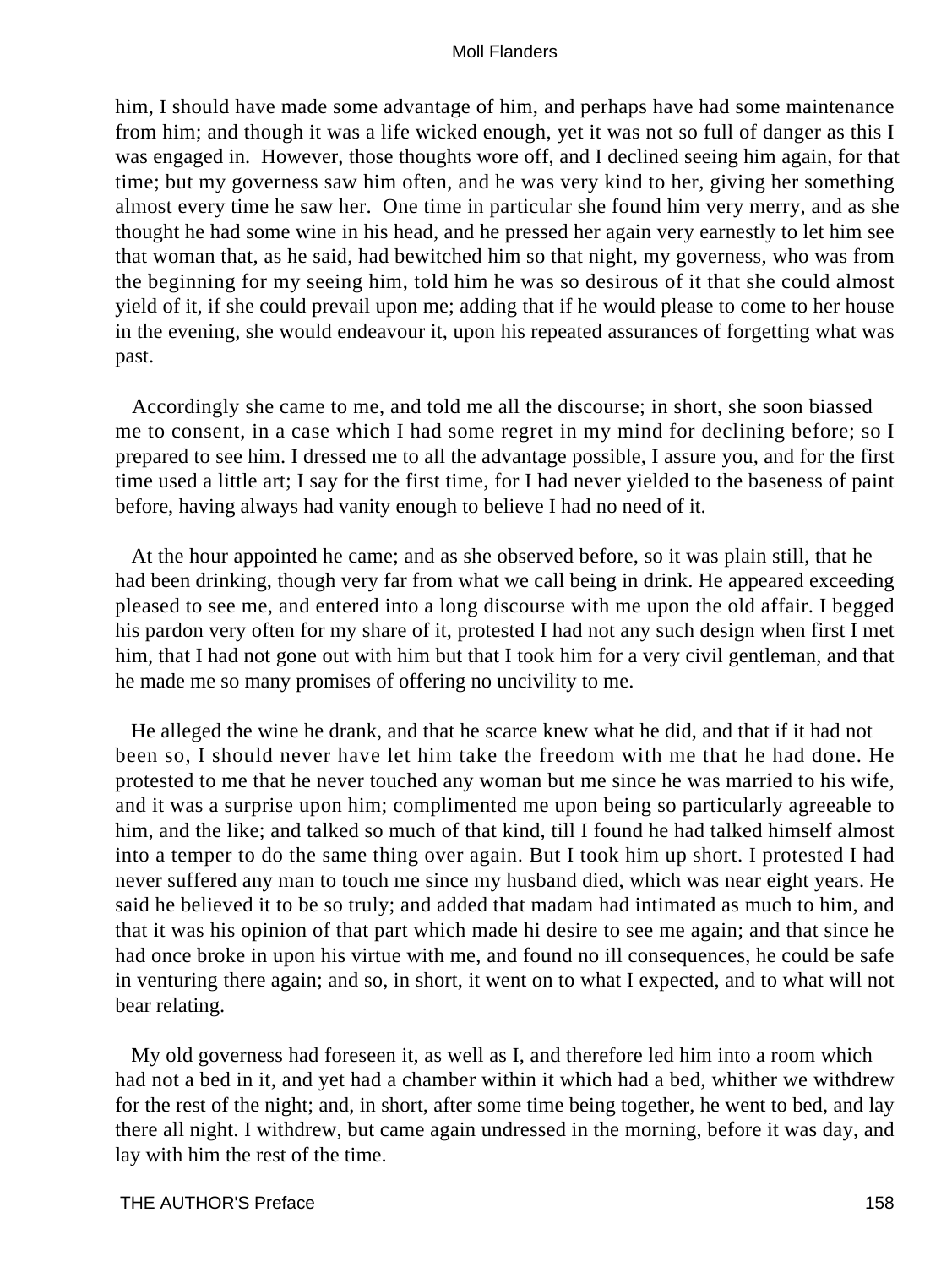Thus, you see, having committed a crime once is a sad handle to the committing of it again; whereas all the regret and reflections wear off when the temptation renews itself. Had I not yielded to see him again, the corrupt desire in him had worn off, and 'tis very probable he had never fallen into it with anybody else, as I really believe he had not done before.

 When he went away, I told him I hoped he was satisfied he had not been robbed again. He told me he was satisfied in that point, and could trust me again, and putting his hand in his pocket, gave me five guineas, which was the first money I had gained that way for many years.

 I had several visits of the like kind from him, but he never came into a settled way of maintenance, which was what I would have best pleased with. Once, indeed, he asked me how I did to live. I answered him pretty quick, that I assured him I had never taken that course that I took with him, but that indeed I worked at my needle, and could just maintain myself; that sometime it was as much as I was able to do, and I shifted hard enough.

 He seemed to reflect upon himself that he should be the first person to lead me into that, which he assured me he never intended to do himself; and it touched him a little, he said, that he should be the cause of his own sin and mine too. He would often make just reflections also upon the crime itself, and upon the particular circumstances of it with respect to himself; how wine introduced the inclinations how the devil led him to the place, and found out an object to tempt him, and he made the moral always himself.

When these thoughts were upon him he would go away, and perhaps not come again in a month's time or longer; but then as the serious part wore off, the lewd part would wear in, and then he came prepared for the wicked part. Thus we lived for some time; thought he did not keep, as they call it, yet he never failed doing things that were handsome, and sufficient to maintain me without working, and, which was better, without following my old trade.

 But this affair had its end too; for after about a year, I found that he did not come so often as usual, and at last he left if off altogether without any dislike to bidding adieu; and so there was an end of that short scene of life, which added no great store to me, only to make more work for repentance.

 However, during this interval I confined myself pretty much at home; at least, being thus provided for, I made no adventures, no, not for a quarter of a year after he left me; but then finding the fund fail, and being loth to spend upon the main stock, I began to think of my old trade, and to look abroad into the street again; and my first step was lucky enough.

 I had dressed myself up in a very mean habit, for as I had several shapes to appear in, I was now in an ordinary stuff−gown, a blue apron, and a straw hat and I placed myself at the door of the Three Cups Inn in St. John Street. There were several carriers used the inn, and the stage−coaches for Barnet, for Totteridge, and other towns that way stood always in the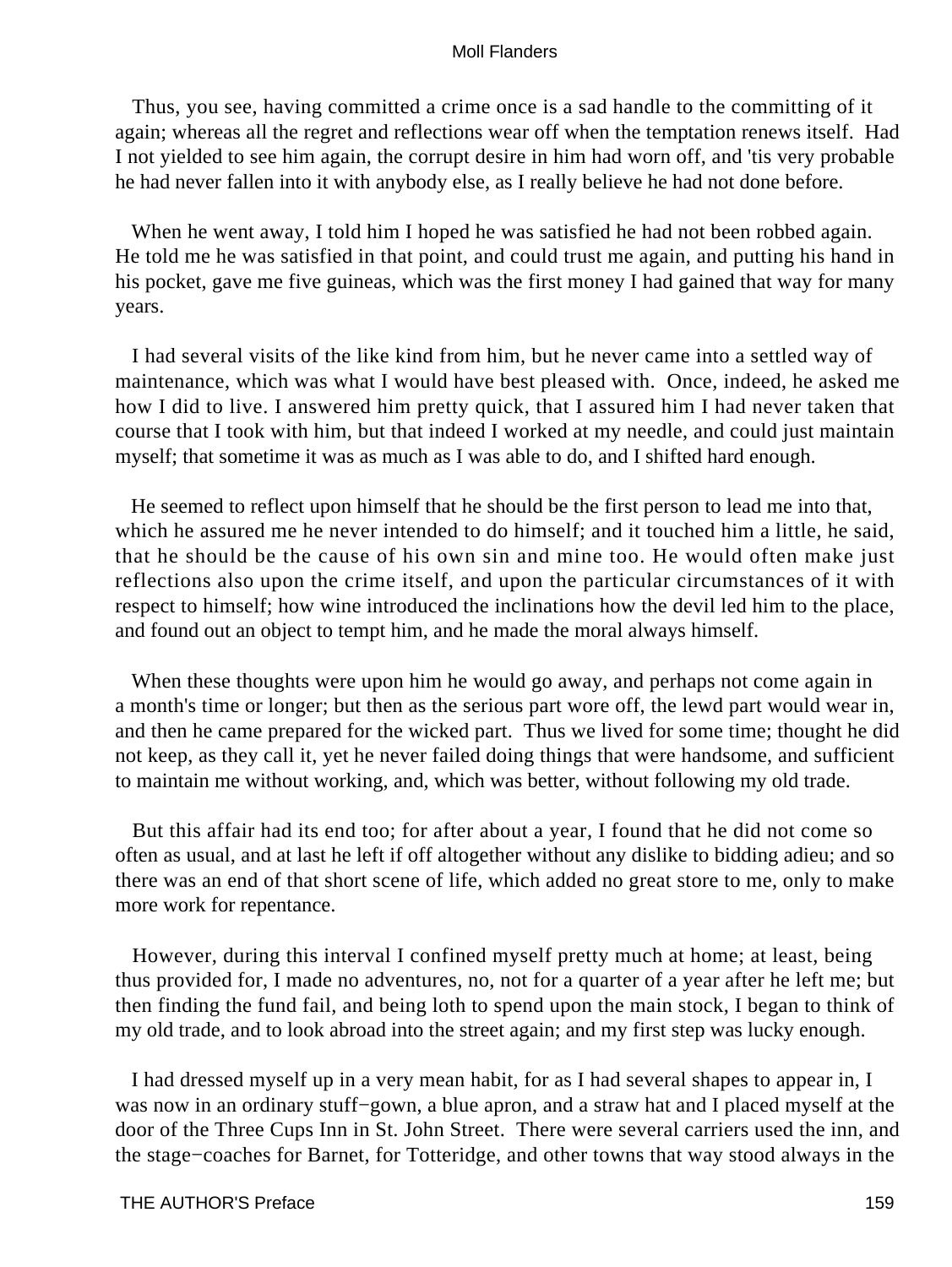street in the evening, when they prepared to set out, so that I was ready for anything that offered, for either one or other. The meaning was this; people come frequently with bundles and small parcels to those inns, and call for such carriers or coaches as they want, to carry them into the country; and there generally attend women, porters' wives or daughters, ready to take in such things for their respective people that employ them.

 It happened very oddly that I was standing at the inn gate, and a woman that had stood there before, and which was the porter's wife belonging to the Barnet stage−coach, having observed me, asked if I waited for any of the coaches. I told her Yes, I waited for my mistress, that was coming to go to Barnet. She asked me who was my mistress, and I told her any madam's name that came next me; but as it seemed, I happened upon a name, a family of which name lived at Hadley, just beyond Barnet.

 I said no more to her, or she to me, a good while; but by and by, somebody calling her at a door a little way off, she desired me that if anybody called for the Barnet coach, I would step and call her at the house, which it seems was an alehouse. I said Yes, very readily, and away she went.

 She was no sooner gone but comes a wench and a child, puffing and sweating, and asks for the Barnet coach. I answered presently, 'Here.' 'Do you belong to the Barnet coach?' says she. 'Yes, sweetheart,' said I; 'what do ye want?' 'I want room for two passengers,' says she. 'Where are they, sweetheart?' said I. 'Here's this girl, pray let her go into the coach,' says she, 'and I'll go and fetch my mistress.' 'Make haste, then, sweetheart,' says I, 'for we may be full else.' The maid had a great bundle under her arm; so she put the child into the coach, and I said, 'You had best put your bundle into the coach too.' 'No,' says she, 'I am afraid somebody should slip it away from the child.' 'Give to me, then,' said I, 'and I'll take care of it.' 'Do, then,' says she, 'and be sure you take of it.' 'I'll answer for it,' said I, 'if it were for £20 value.' "There, take it, then,' says she, and away she goes.

 As soon as I had got the bundle, and the maid was out of sight, I goes on towards the alehouse, where the porter's wife was, so that if I had met her, I had then only been going to give her the bundle, and to call her to her business, as if I was going away, and could stay no longer; but as I did not meet her, I walked away, and turning into Charterhouse Lane, then crossed into Batholomew Close, so into Little Britain, and through the Bluecoat Hospital, into Newgate Street.

 To prevent my being known, I pulled off my blue apron, and wrapped the bundle in it, which before was made up in a piece of painted calico, and very remarkable; I also wrapped up my straw hat in it, and so put the bundle upon my head; and it was very well that I did thus, for coming through the Bluecoat Hospital, who should I meet but the wench that had given me the bundle to hold. It seems she was going with her mistress, whom she had been gone to fetch, to the Barnet coaches.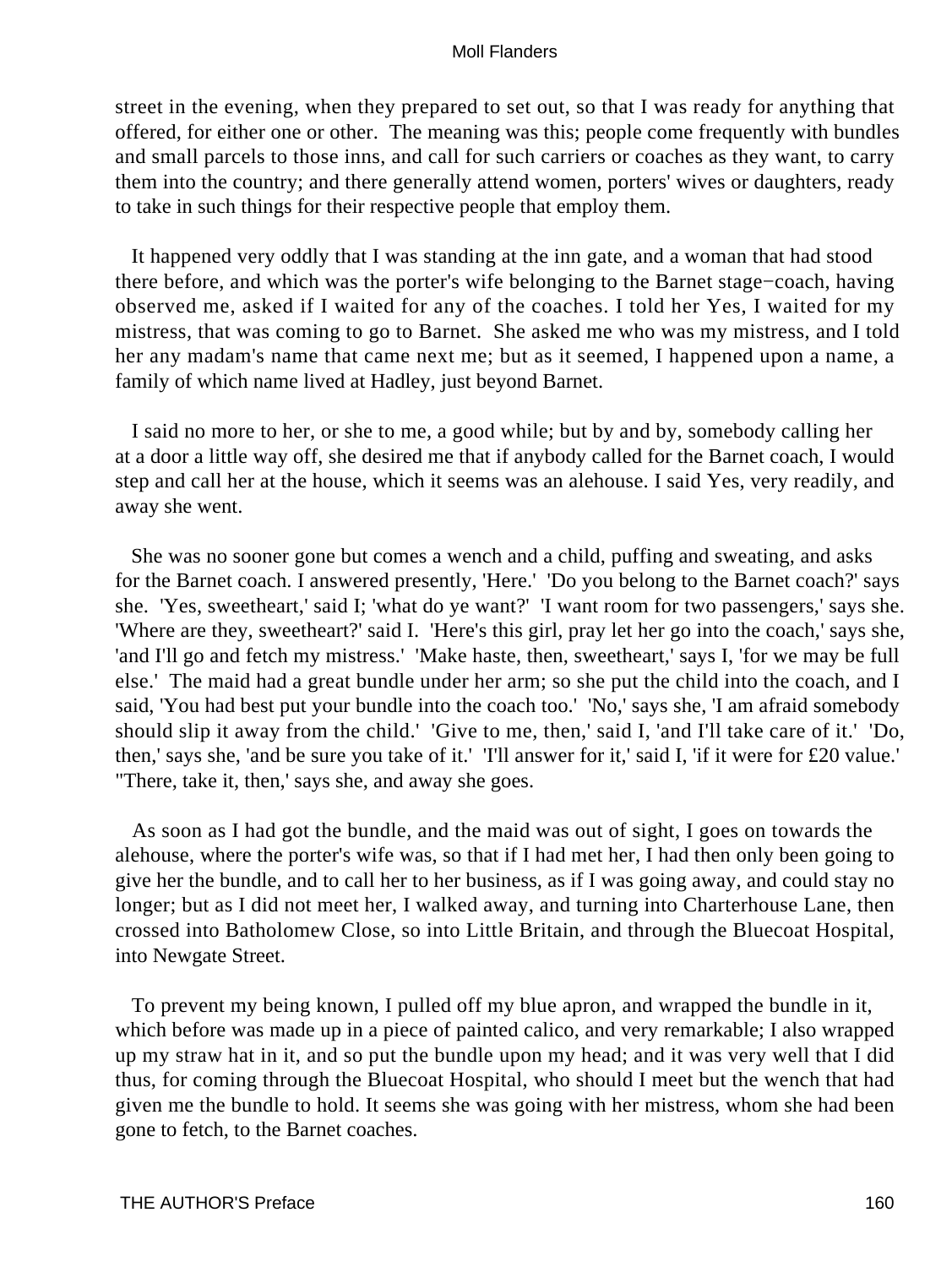I saw she was in haste, and I had no business to stop her; so away she went, and I brought my bundle safe home to my governess. There was no money, nor plate, or jewels in the bundle, but a very good suit of Indian damask, a gown and a petticoat, a laced−head and ruffles of very good Flanders lace, and some linen and other things, such as I knew very well the value of.

 This was not indeed my own invention, but was given me by one that had practised it with success, and my governess liked it extremely; and indeed I tried it again several times, though never twice near the same place; for the next time I tried it in White Chapel, just by the corner of Petticoat Lane, where the coaches stand that go out to Stratford and Bow, and that side of the country, and another time at the Flying Horse, without Bishopgate, where the Cheston coaches then lay; and I had always the good luck to come off with some booty.

 Another time I placed myself at a warehouse by the waterside, where the coasting vessels from the north come, such as from Newcastle−upon−Tyne, Sunderland, and other places. Here, the warehouses being shut, comes a young fellow with a letter; and he wanted a box and a hamper that was come from Newcastle−upon−Tyne. I asked him if he had the marks of it; so he shows me the letter, by virtue of which he was to ask for it, and which gave an account of the contents, the box being full of linen, and the hamper full of glass ware. I read the letter, and took care to see the name, and the marks, the name of the person that sent the goods, the name of the person that they were sent to; then I bade the messenger come in the morning, for that the warehouse−keeper would not be there any more that night.

 Away went I, and getting materials in a public house, I wrote a letter from Mr. John Richardson of Newcastle to his dear cousin Jemmy Cole, in London, with an account that he sent by such a vessel (for I remembered all the particulars to a title), so many pieces of huckaback linen, so many ells of Dutch holland and the like, in a box, and a hamper of flint glasses from Mr. Henzill's glasshouse; and that the box was marked I. C. No. 1, and the hamper was directed by a label on the cording.

 About an hour after, I came to the warehouse, found the warehouse−keeper, and had the goods delivered me without any scruple; the value of the linen being about £22.

 I could fill up this whole discourse with the variety of such adventures, which daily invention directed to, and which I managed with the utmost dexterity, and always with success.

 At length−as when does the pitcher come safe home that goes so very often to the well?–I fell into some small broils, which though they could not affect me fatally, yet made me known, which was the worst thing next to being found guilty that could befall me.

 I had taken up the disguise of a widow's dress; it was without any real design in view, but only waiting for anything that might offer, as I often did. It happened that while I was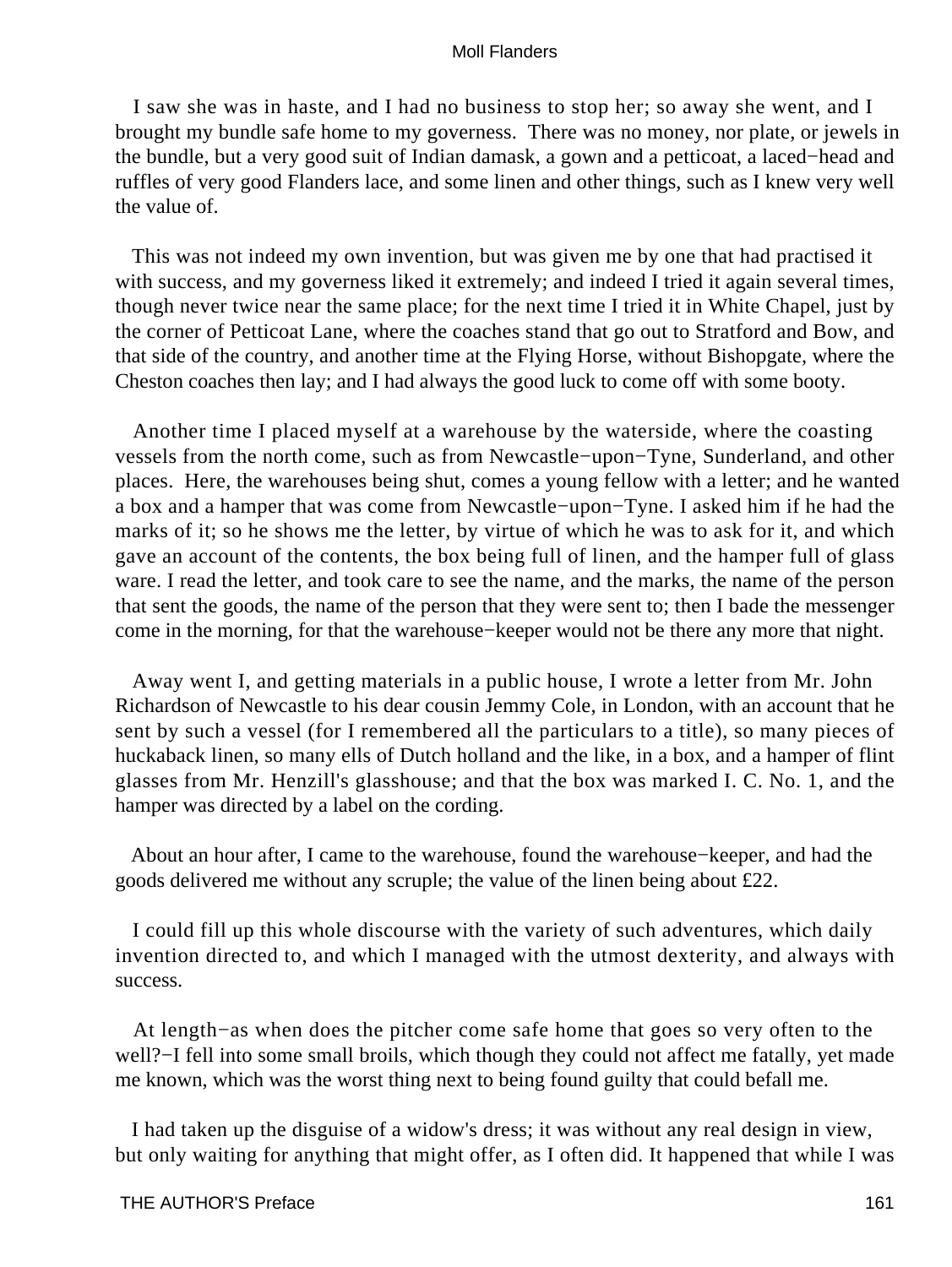going along the street in Covent Garden, there was a great cry of 'Stop thief! Stop thief!' some artists had, it seems, put a trick upon a shopkeeper, and being pursued, some of them fled one way, and some another; and one of them was, they said, dressed up in widow's weeds, upon which the mob gathered about me, and some said I was the person, others said no. Immediately came the mercer's journeyman, and he swore aloud I was the person, and so seized on me. However, when I was brought back by the mob to the mercer's shop, the master of the house said freely that I was not the woman that was in his shop, and would have let me go immediately; but another fellow said gravely, 'Pray stay till Mr. – – ' (meaning the journeyman) 'comes back, for he knows her.' So they kept me by force near half an hour. They had called a constable, and he stood in the shop as my jailer; and in talking with the constable I inquired where he lived, and what trade he was; the man not apprehending in the least what happened afterwards, readily told me his name, and trade, and where he lived; and told me as a jest, that I might be sure to hear of his name when I came to the Old Bailey.

 Some of the servants likewise used me saucily, and had much ado to keep their hands off me; the master indeed was civiller to me than they, but he would not yet let me go, though he owned he could not say I was in his shop before.

 I began to be a little surly with him, and told him I hoped he would not take it ill if I made myself amends upon him in a more legal way another time; and desired I might send for friends to see me have right done me. No, he said, he could give no such liberty; I might ask it when I came before the justice of peace; and seeing I threatened him, he would take care of me in the meantime, and would lodge me safe in Newgate. I told him it was his time now, but it would be mine by and by, and governed my passion as well as I was able. However, I spoke to the constable to call me a porter, which he did, and then I called for pen, ink, and paper, but they would let me have none. I asked the porter his name, and where he lived, and the poor man told it me very willingly. I bade him observe and remember how I was treated there; that he saw I was detained there by force. I told him I should want his evidence in another place, and it should not be the worse for him to speak. The porter said he would serve me with all his heart. 'But, madam,' says he, 'let me hear them refuse to let you go, then I may be able to speak the plainer.'

With that I spoke aloud to the master of the shop, and said, 'Sir, you know in your own conscience that I am not the person you look for, and that I was not in your shop before, therefore I demand that you detain me here no longer, or tell me the reason of your stopping me.' The fellow grew surlier upon this than before, and said he would do neither till he thought fit. 'Very well,' said I to the constable and to the porter; 'you will be pleased to remember this, gentlemen, another time.' The porter said, 'Yes, madam'; and the constable began not to like it, and would have persuaded the mercer to dismiss him, and let me go, since, as he said, he owned I was not the person. 'Good, sir,' says the mercer to him tauntingly, 'are you a justice of peace or a constable? I charged you with her; pray do you do your duty.' The constable told him, a little moved, but very handsomely, 'I know my duty,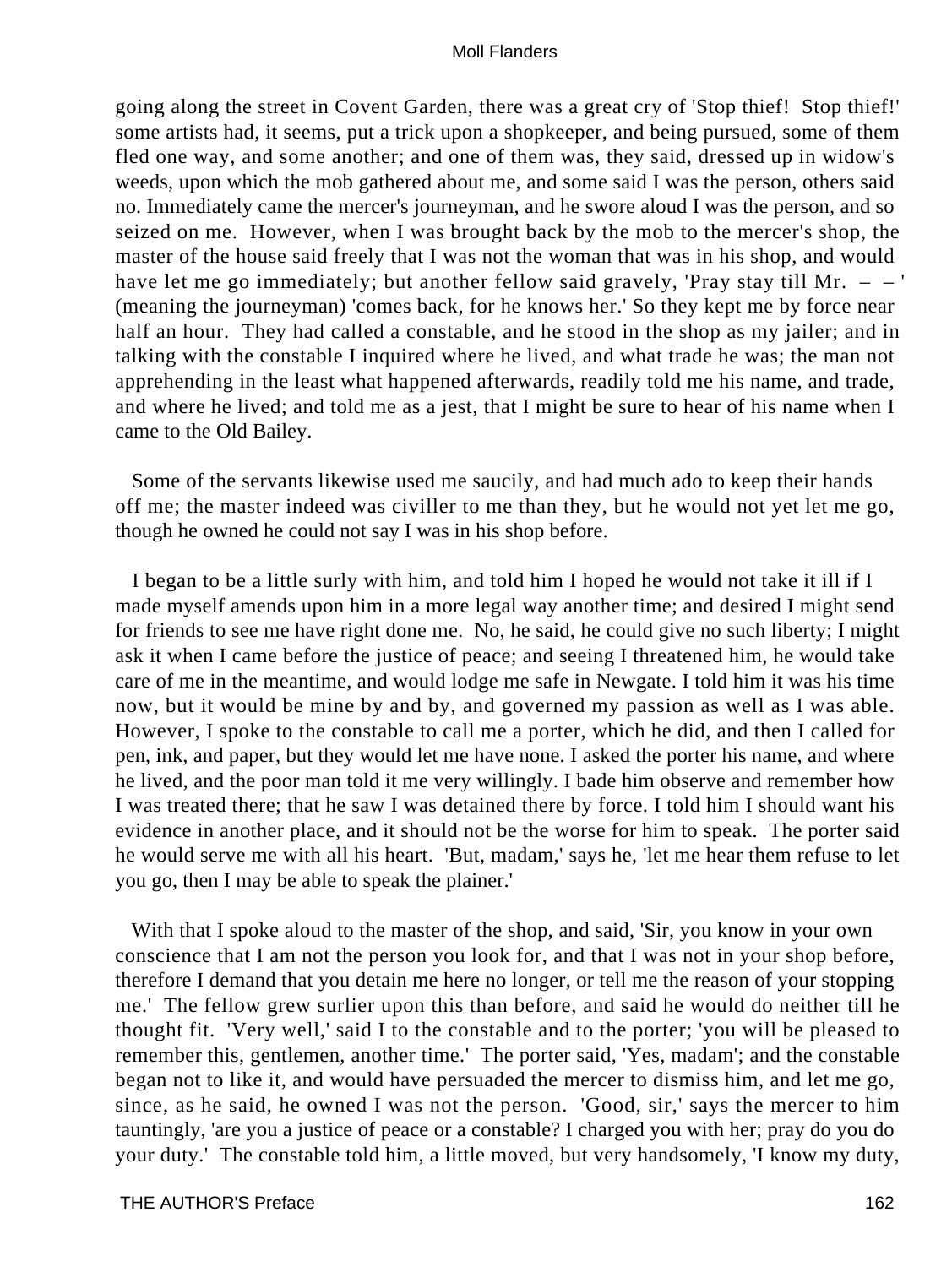and what I am, sir; I doubt you hardly know what you are doing.' They had some other hard words, and in the meantime the journeyman, impudent and unmanly to the last degree, used me barbarously, and one of them, the same that first seized upon me, pretended he would search me, and began to lay hands on me. I spit in his face, called out to the constable, and bade him to take notice of my usage. 'And pray, Mr. Constable,' said I, 'ask that villain's name,' pointing to the man. The constable reproved him decently, told him that he did not know what he did, for he knew that his master acknowledged I was not the person that was in his shop; 'and,' says the constable, 'I am afraid your master is bringing himself, and me too, into trouble, if this gentlewoman comes to prove who she is, and where she was, and it appears that she is not the woman you pretend to.' 'Damn her,' says the fellow again, with a impudent, hardened face, 'she is the lady, you may depend upon it; I'll swear she is the same body that was in the shop, and that I gave the pieces of satin that is lost into her own hand. You shall hear more of it when Mr. William and Mr. Anthony (those were other journeymen) come back; they will know her again as well as I.'

 Just as the insolent rogue was talking thus to the constable, comes back Mr. William and Mr. Anthony, as he called them, and a great rabble with them, bringing along with them the true widow that I was pretended to be; and they came sweating and blowing into the shop, and with a great deal of triumph, dragging the poor creature in the most butcherly manner up towards their master, who was in the back shop, and cried out aloud, 'Here's the widow, sir; we have catcher her at last.' 'What do ye mean by that?' says the master. 'Why, we have her already; there she sits,' says he, 'and  $Mr. - -$ ,' says he, 'can swear this is she.' The other man, whom they called Mr. Anthony, replied, 'Mr.  $-$  – may say what he will, and swear what he will, but this is the woman, and there's the remnant of satin she stole; I took it out of her clothes with my own hand.'

 I sat still now, and began to take a better heart, but smiled and said nothing; the master looked pale; the constable turned about and looked at me. 'Let 'em alone, Mr. Constable,' said I; 'let 'em go on.' The case was plain and could not be denied, so the constable was charged with the right thief, and the mercer told me very civilly he was sorry for the mistake, and hoped I would not take it ill; that they had so many things of this nature put upon them every day, that they could not be blamed for being very sharp in doing themselves justice. 'Not take it ill, sir!' said I; 'how can I take it well! If you had dismissed me when your insolent fellow seized on me it the street, and brought me to you, and when you yourself acknowledged I was not the person, I would have put it by, and not taken it ill, because of the many ill things I believe you have put upon you daily; but your treatment of me since has been insufferable, and especially that of your servant; I must and will have reparation for that.'

 Then be began to parley with me, said he would make me any reasonable satisfaction, and would fain have had me tell him what it was I expected. I told him that I should not be my own judge, the law should decide it for me; and as I was to be carried before a magistrate, I should let him hear there what I had to say. He told me there was no occasion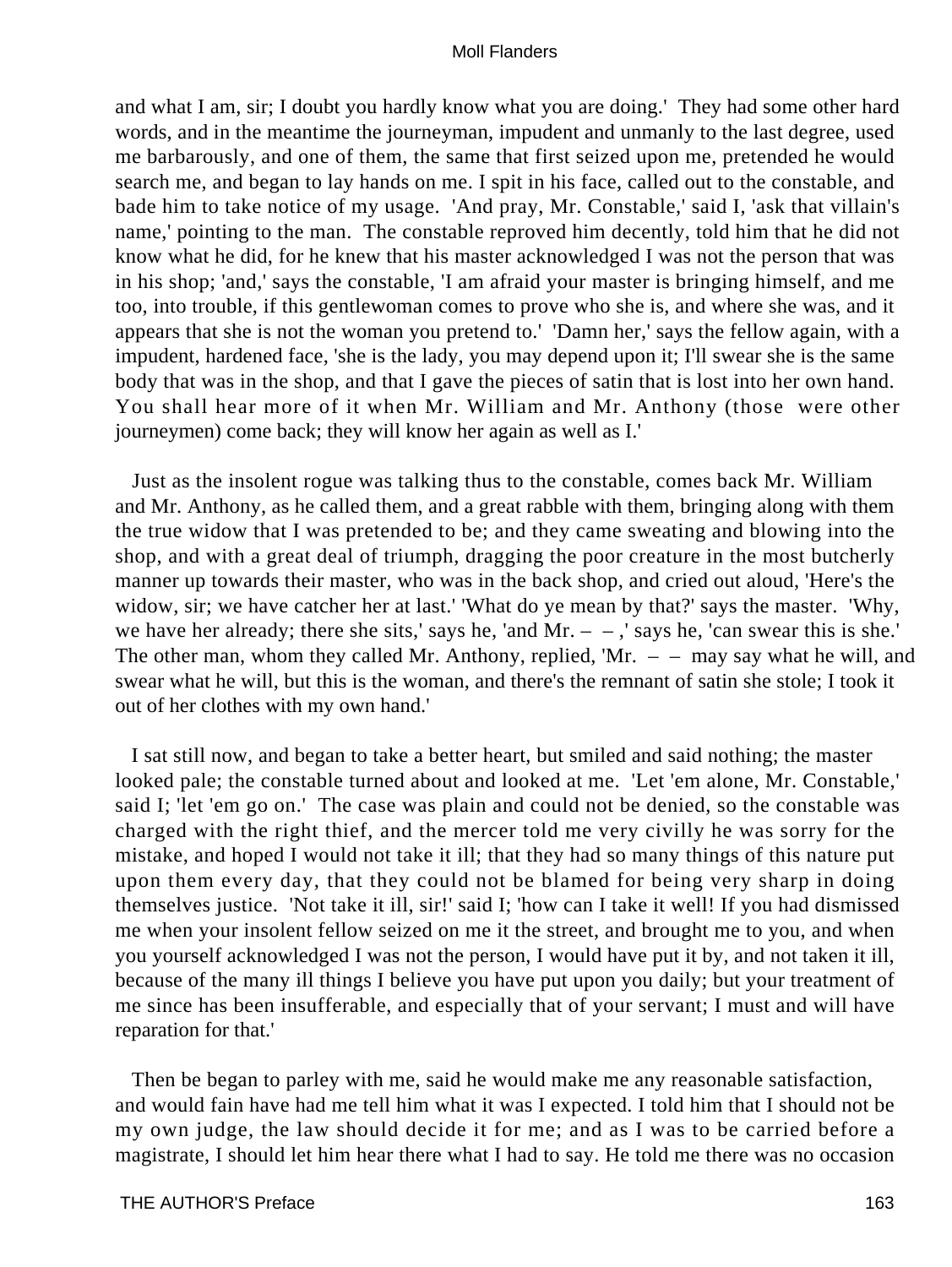to go before the justice now, I was at liberty to go where I pleased; and so, calling to the constable, told him he might let me go, for I was discharge. The constable said calmly to him, 'sir, you asked me just now if I knew whether I was a constable or justice, and bade me do my duty, and charged me with this gentlewoman as a prisoner. Now, sir, I find you do not understand what is my duty, for you would make me a justice indeed; but I must tell you it is not in my power. I may keep a prisoner when I am charged with him, but 'tis the law and the magistrate alone that can discharge that prisoner; therefore 'tis a mistake, sir; I must carry her before a justice now, whether you think well of it or not.' The mercer was very high with the constable at first; but the constable happening to be not a hired officer, but a good, substantial kind of man (I think he was a corn−handler), and a man of good sense, stood to his business, would not discharge me without going to a justice of the peace; and I insisted upon it too. When the mercer saw that, 'Well,' says he to the constable, 'you may carry her where you please; I have nothing to say to her.' 'But, sir,' says the constable, 'you will go with us, I hope, for 'tis you that charged me with her.' 'No, not I,' says the mercer; 'I tell you I have nothing to say to her.' 'But pray, sir, do,' says the constable; 'I desire it of you for your own sake, for the justice can do nothing without you.' 'Prithee, fellow,' says the mercer, 'go about your business; I tell you I have nothing to say to the gentlewoman. I charge you in the king's name to dismiss her.' 'Sir,' says the constable, 'I find you don't know what it is to be constable; I beg of you don't oblige me to be rude to you.' 'I think I need not; you are rude enough already,' says the mercer. 'No, sir,' says the constable, 'I am not rude; you have broken the peace in bringing an honest woman out of the street, when she was about her lawful occasion, confining her in your shop, and ill−using her here by your servants; and now can you say I am rude to you? I think I am civil to you in not commanding or charging you in the king's name to go with me, and charging every man I see that passes your door to aid and assist me in carrying you by force; this you cannot but know I have power to do, and yet I forbear it, and once more entreat you to go with me.' Well, he would not for all this, and gave the constable ill language. However, the constable kept his temper, and would not be provoked; and then I put in and said, 'Come, Mr. Constable, let him alone; I shall find ways enough to fetch him before a magistrate, I don't fear that; but there's the fellow,' says I, 'he was the man that seized on me as I was innocently going along the street, and you are a witness of the violence with me since; give me leave to charge you with him, and carry him before the justice.' 'Yes, madam,' says the constable; and turning to the fellow 'Come, young gentleman,' says he to the journeyman, 'you must go along with us; I hope you are not above the constable's power, though your master is.'

 The fellow looked like a condemned thief, and hung back, then looked at his master, as if he could help him; and he, like a fool, encourage the fellow to be rude, and he truly resisted the constable, and pushed him back with a good force when he went to lay hold on him, at which the constable knocked him down, and called out for help; and immediately the shop was filled with people, and the constable seized the master and man, and all his servants.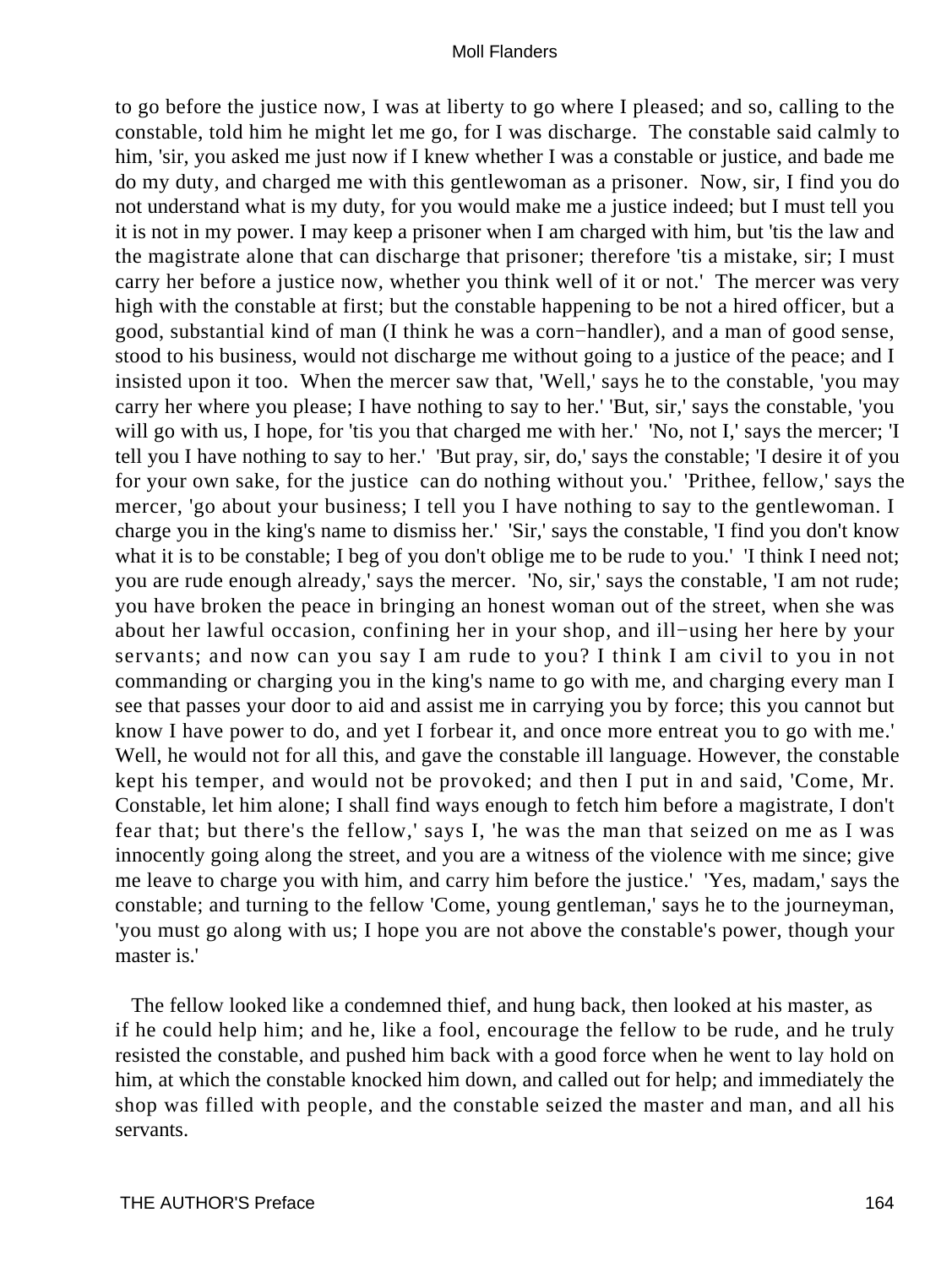This first ill consequence of this fray was, that the woman they had taken, who was really the thief, made off, and got clear away in the crowd; and two other that they had stopped also; whether they were really guilty or not, that I can say nothing to.

 By this time some of his neighbours having come in, and, upon inquiry, seeing how things went, had endeavoured to bring the hot−brained mercer to his senses, and he began to be convinced that he was in the wrong; and so at length we went all very quietly before the justice, with a mob of about five hundred people at our heels; and all the way I went I could hear the people ask what was the matter, and other reply and say, a mercer had stopped a gentlewoman instead of a thief, and had afterwards taken the thief, and now the gentlewoman had taken the mercer, and was carrying him before the justice. This pleased the people strangely, and made the crowd increase, and they cried out as they went, 'Which is the rogue? which is the mercer?' and especially the women. Then when they saw him they cried out, 'That's he, that's he'; and every now and then came a good dab of dirt at him; and thus we marched a good while, till the mercer thought fit to desire the constable to call a coach to protect himself from the rabble; so we rode the rest of the way, the constable and I, and the mercer and his man.

 When we came to the justice, which was an ancient gentleman in Bloomsbury, the constable giving first a summary account of the matter, the justice bade me speak, and tell what I had to say. And first he asked my name, which I was very loth to give, but there was no remedy, so I told him my name was Mary Flanders, that I was a widow, my husband being a sea captain, died on a voyage to Virginia; and some other circumstances I told which he could never contradict, and that I lodged at present in town with such a person, naming my governess; but that I was preparing to go over to America, where my husband's effects lay, and that I was going that day to buy some clothes to put myself into second mourning, but had not yet been in any shop, when that fellow, pointing to the mercer's journeyman, came rushing upon me with such fury as very much frighted me, and carried me back to his master's shop, where, though his master acknowledged I was not the person, yet he would not dismiss me, but charged a constable with me.

 Then I proceeded to tell how the journeyman treated me; how they would not suffer me to send for any of my friends; how afterwards they found the real thief, and took the very goods they had lost upon her, and all the particulars as before.

 Then the constable related his case: his dialogue with the mercer about discharging me, and at last his servant's refusing to go with him, when he had charged him with him, and his master encouraging him to do so, and at last his striking the constable, and the like, all as I have told it already.

 The justice then heard the mercer and his man. The mercer indeed made a long harangue of the great loss they have daily by lifters and thieves; that it was easy for them to mistake, and that when he found it he would have dismissed me, etc., as above. As to the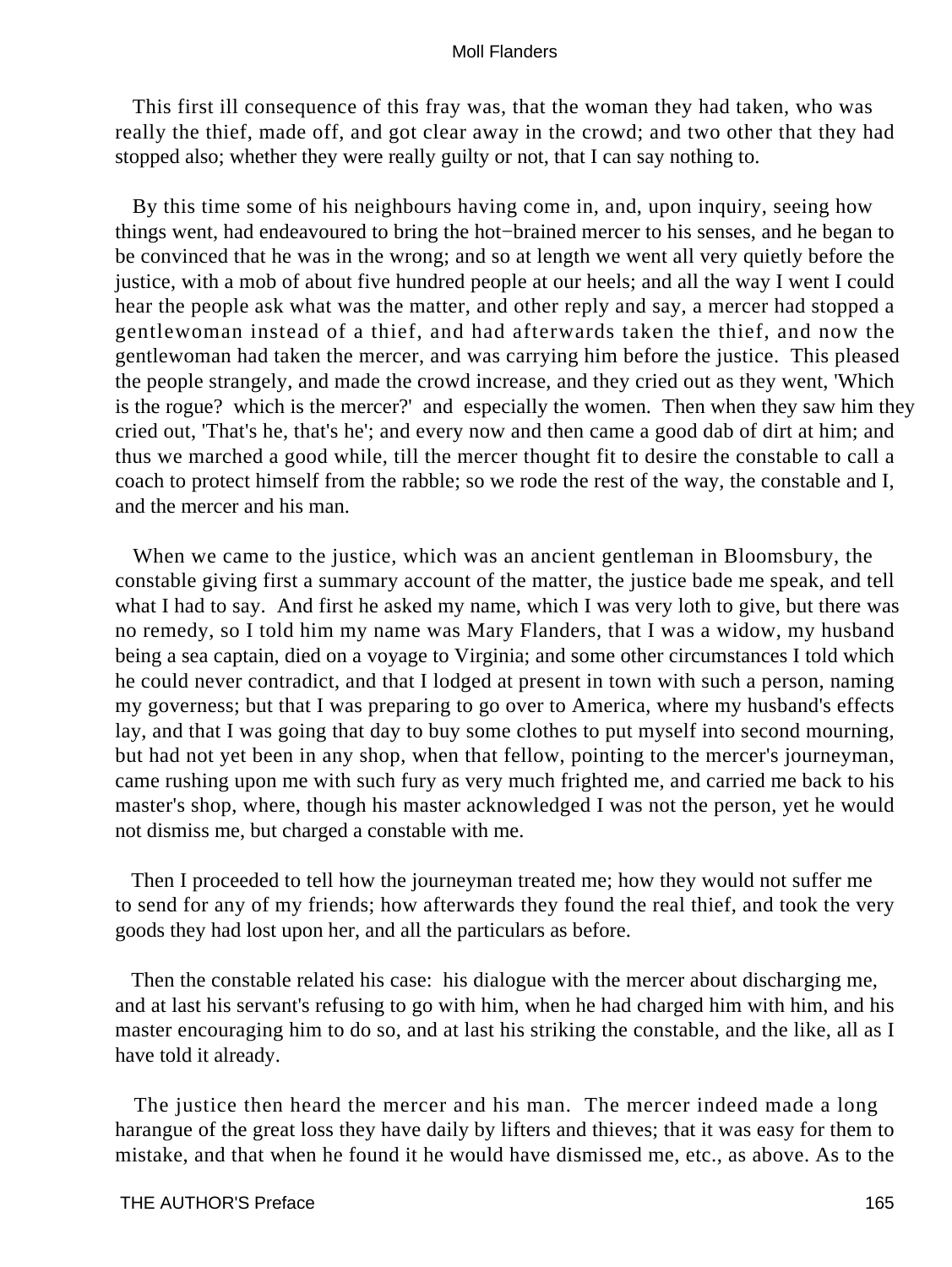journeyman, he had very little to say, but that he pretended other of the servants told him that I was really the person.

 Upon the whole, the just first of all told me very courteously I was discharged; that he was very sorry that the mercer's man should in his eager pursuit have so little discretion as to take up an innocent person for a guilty person; that if he had not been so unjust as to detain me afterward, he believed I would have forgiven the first affront; that, however, it was not in his power to award me any reparation for anything, other than by openly reproving them, which he should do; but he supposed I would apply to such methods as the law directed; in the meantime he would bind him over.

 But as to the breach of the peace committed by the journeyman, he told me he should give me some satisfaction for that, for he should commit him to Newgate for assaulting the constable, and for assaulting me also.

 Accordingly he sent the fellow to Newgate for that assault, and his master gave bail, and so we came away; but I had the satisfaction of seeing the mob wait upon them both, as they came out, hallooing and throwing stones and dirt at the coaches they rode in; and so I came home to my governess.

 After this hustle, coming home and telling my governess the story, she falls a−laughing at me. 'Why are you merry?' says I; 'the story has not so much laughing room in it as you imagine; I am sure I have had a great deal of hurry and fright too, with a pack of ugly rogues.' 'Laugh!' says my governess; 'I laugh, child, to see what a lucky creature you are; why, this job will be the best bargain to you that ever you made in your life, if you manage it well. I warrant you,' says she, 'you shall make the mercer pay you £500 for damages, besides what you shall get out of the journeyman.'

 I had other thoughts of the matter than she had; and especially, because I had given in my name to the justice of peace; and I knew that my name was so well known among the people at Hick's Hall, the Old Bailey, and such places, that if this cause came to be tried openly, and my name came to be inquired into, no court would give much damages, for the reputation of a person of such a character. However, I was obliged to begin a prosecution in form, and accordingly my governess found me out a very creditable sort of a man to manage it, being an attorney of very good business, and of a good reputation, and she was certainly in the right of this; for had she employed a pettifogging hedge solicitor, or a man not known, and not in good reputation, I should have brought it to but little.

 I met this attorney, and gave him all the particulars at large, as they are recited above; and he assured me it was a case, as he said, that would very well support itself, and that he did not question but that a jury would give very considerable damages on such an occasion; so taking his full instructions he began the prosecution, and the mercer being arrested, gave bail. A few days after his giving bail, he comes with his attorney to my attorney, to let him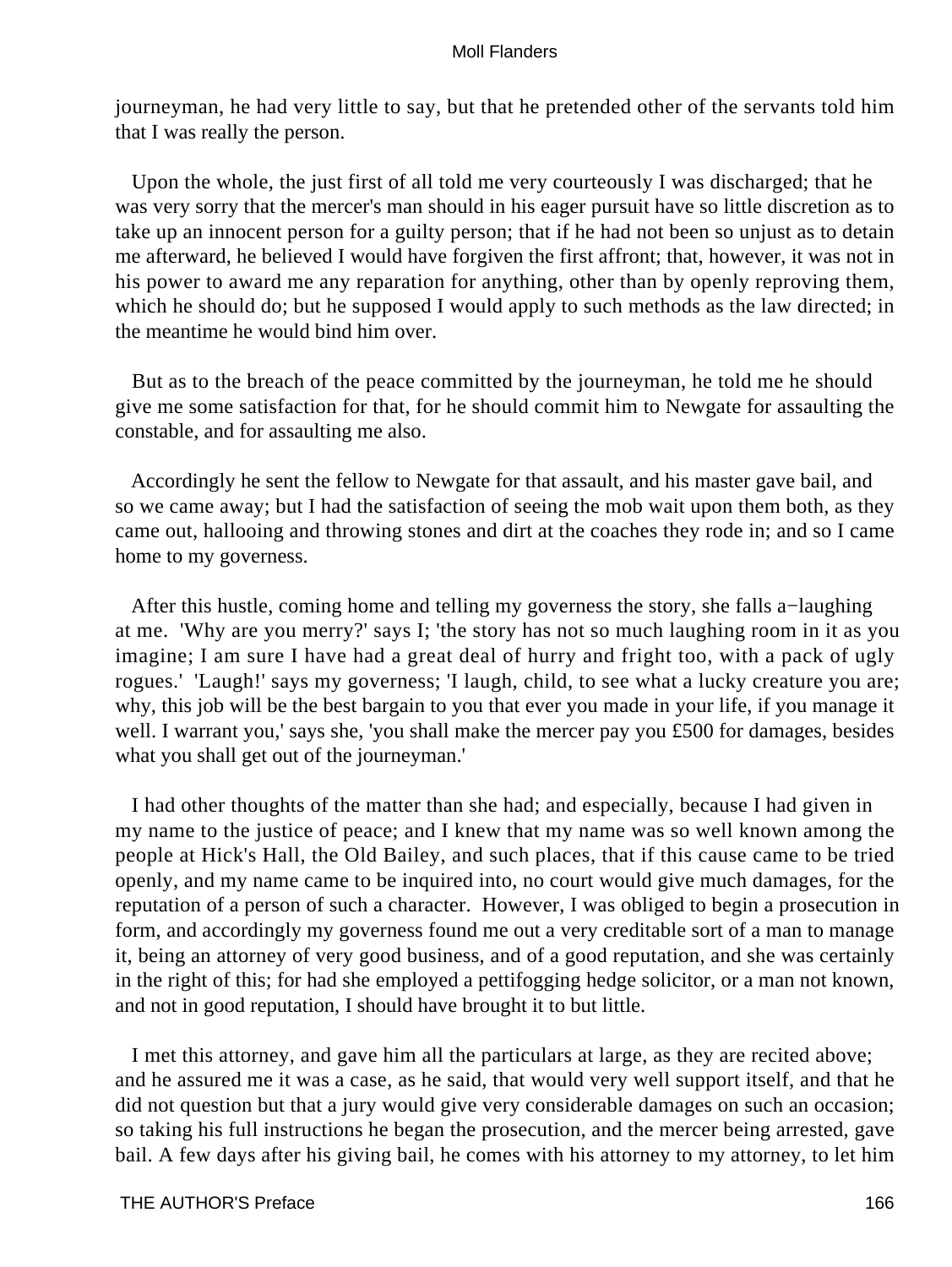know that he desired to accommodate the matter; that it was all carried on I the heat of an unhappy passion; that his client, meaning me, had a sharp provoking tongue, that I used them ill, gibing at them, and jeering them, even while they believed me to be the very person, and that I had provoked them, and the like.

 My attorney managed as well on my side; made them believe I was a widow of fortune, that I was able to do myself justice, and had great friends to stand by me too, who had all made me promise to sue to the utmost, and that if it cost me a thousand pounds I would be sure to have satisfaction, for that the affronts I had received were insufferable.

 However, they brought my attorney to this, that he promised he would not blow the coals, that if I inclined to accommodation, he would not hinder me, and that he would rather persuade me to peace than to war; for which they told him he should be no loser; all which he told me very honestly, and told me that if they offered him any bribe, I should certainly know it; but upon the whole he told me very honestly that if I would take his opinion, he would advise me to make it up with them, for that as they were in a great fright, and were desirous above all things to make it up, and knew that, let it be what it would, they would be allotted to bear all the costs of the suit; he believed they would give me freely more than any jury or court of justice would give upon a trial. I asked him what he thought they would be brought to. He told me he could not tell as to that, but he would tell me more when I saw him again. Some time after this, they came again to know if he had talked with me. He told them he had; that he found me not so averse to an accommodation as some of my friends were, who resented the disgrace offered me, and set me on; that they blowed the coals in secret, prompting me to revenge, or do myself justice, as they called it; so that he could not tell what to say to it; he told them he would do his endeavour to persuade me, but he ought to be able to tell me what proposal they made. They pretended they could not make any proposal, because it might be made use of against them; and he told them, that by the same rule he could not make any offers, for that might be pleaded in abatement of what damages a jury might be inclined to give. However, after some discourse and mutual promises that no advantage should be taken on either side, by what was transacted then or at any other of those meetings, they came to a kind of a treaty; but so remote, and so wide from one another, that nothing could be expected from it; for my attorney demanded £500 and charges, and they offered £50 without charges; so they broke off, and the mercer proposed to have a meeting with me myself; and my attorney agreed to that very readily.

 My attorney gave me notice to come to this meeting in good clothes, and with some state, that the mercer might see I was something more than I seemed to be that time they had me. Accordingly I came in a new suit of second mourning, according to what I had said at the justice's. I set myself out, too, as well as a widow's dress in second mourning would admit; my governess also furnished me with a good pearl necklace, that shut in behind with a locket of diamonds, which she had in pawn; and I had a very good figure; and as I stayed till I was sure they were come, I came in a coach to the door, with my maid with me.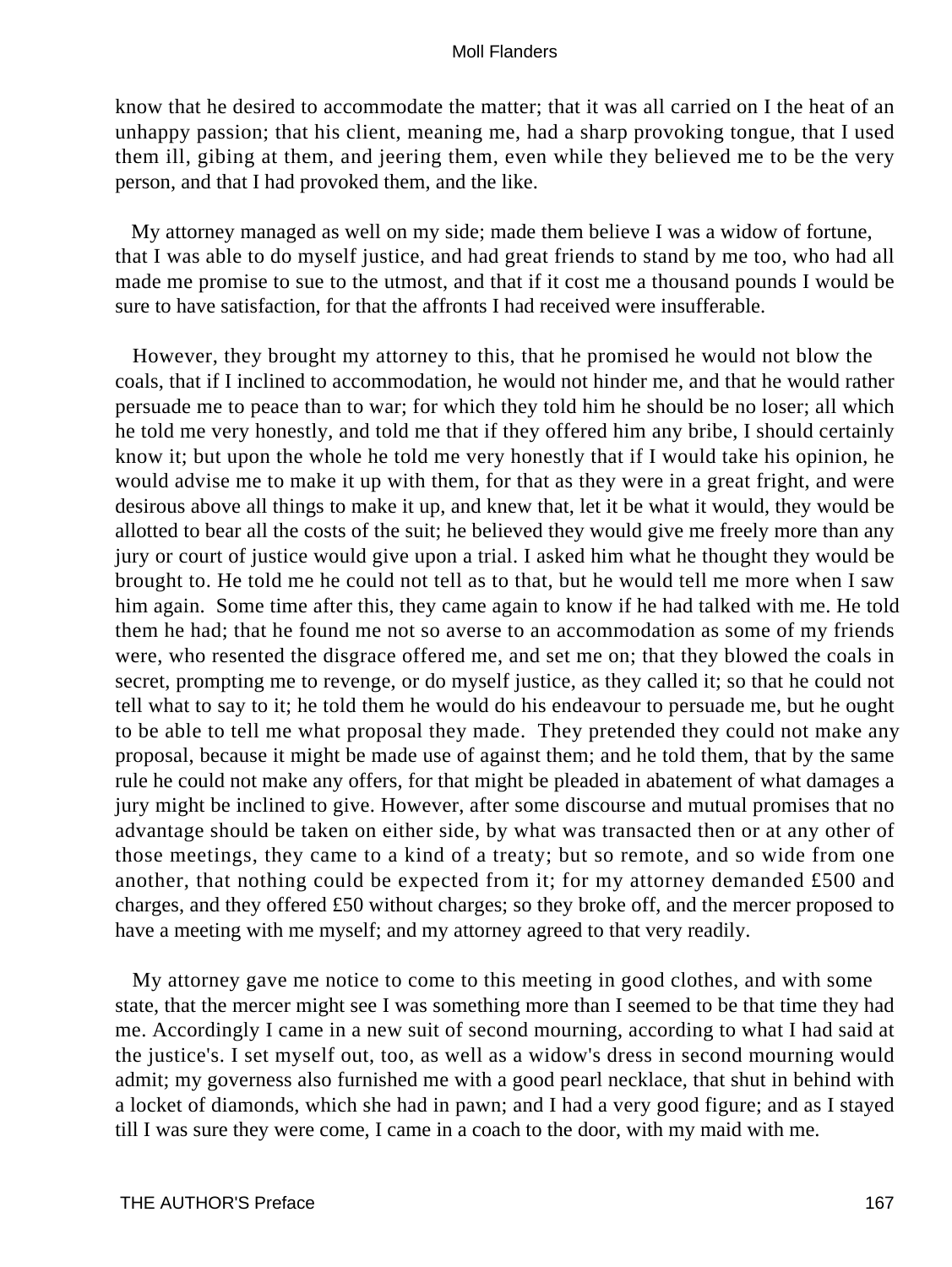When I came into the room the mercer was surprised. He stood up and made his bow, which I took a little notice of, and but a little, and went and sat down where my own attorney had pointed to me to sit, for it was his house. After a little while the mercer said, he did not know me again, and began to make some compliments his way. I told him, I believed he did not know me at first, and that if he had, I believed he would not have treated me as he did.

 He told me he was very sorry for what had happened, and that it was to testify the willingness he had to make all possible reparation that he had appointed this meeting; that he hoped I would not carry things to extremity, which might be not only too great a loss to him, but might be the ruin of his business and shop, in which case I might have the satisfaction of repaying an injury with an injury ten times greater; but that I would then get nothing, whereas he was willing to do me any justice that was in his power, without putting himself or me to the trouble or charge of a suit at law.

 I told him I was glad to hear him talk so much more like a man of sense than he did before; that it was true, acknowledgment in most cases of affronts was counted reparation sufficient; but this had gone too far to be made up so; that I was not revengeful, nor did I seek his ruin, or any man's else, but that all my friends were unanimous not to let me so far neglect my character as to adjust a thing of this kind without a sufficient reparation of honour; that to be taken up for a thief was such an indignity as could not be put up; that my character was above being treated so by any that knew me, but because in my condition of a widow I had been for some time careless of myself, and negligent of myself, I might be taken for such a creature, but that for the particular usage I had from him afterwards, – and then I repeated all as before; it was so provoking I had scarce patience to repeat it.

 Well, he acknowledged all, and was might humble indeed; he made proposals very handsome; he came up to £100 and to pay all the law charges, and added that he would make me a present of a very good suit of clothes. I came down to £300, and I demanded that I should publish an advertisement of the particulars in the common newspapers.

 This was a clause he never could comply with. However, at last he came up, by good management of my attorney, to £150 and a suit of black silk clothes; and there I agree, and as it were, at my attorney's request, complied with it, he paying my attorney's bill and charges, and gave us a good supper into the bargain.

 When I came to receive the money, I brought my governess with me, dressed like an old duchess, and a gentleman very well dressed, who we pretended courted me, but I called him cousin, and the lawyer was only to hint privately to him that his gentleman courted the widow.

 He treated us handsomely indeed, and paid the money cheerfully enough; so that it cost him £200 in all, or rather more. At our last meeting, when all was agreed, the case of the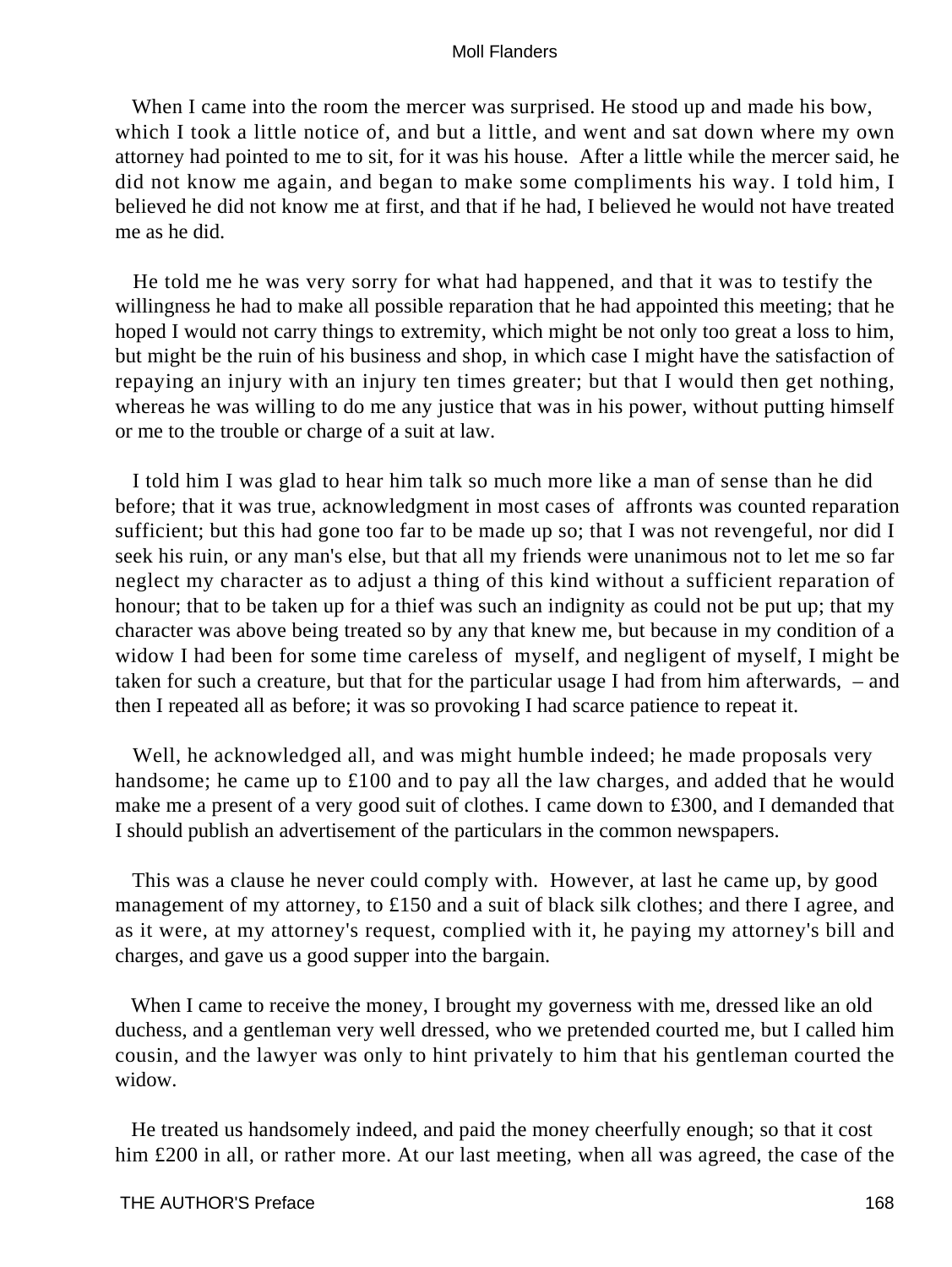journeyman came up, and the mercer begged very hard for him; told me he was a man that had kept a shop of his own, and been in good business, had a wife, and several children, and was very poor; that he had nothing to make satisfaction with, but he should come to beg my pardon on his knees, if I desired it, as openly as I pleased. I had no spleen at the saucy rogue, nor were his submissions anything to me, since there was nothing to be got by him, so I thought it was as good to throw that in generously as not; so I told him I did not desire the ruin of any man, and therefore at his request I would forgive the wretch; it was below me to seek any revenge.

When we were at supper he brought the poor fellow in to make acknowledgment, which he would have done with as much mean humility as his offence was with insulting haughtiness and pride, in which he was an instance of a complete baseness of spirit, impious, cruel, and relentless when uppermost and in prosperity, abject and low−spirited when down in affliction. However, I abated his cringes, told him I forgave him, and desired he might withdraw, as if I did not care for the sight of him, though I had forgiven him.

 I was now in good circumstances indeed, if I could have known my time for leaving off, and my governess often said I was the richest of the trade in England; and so I believe I was, for I had £700 by me in money, besides clothes, rings, some plate, and two gold watches, and all of them stolen, for I had innumerable jobs besides these I have mentioned. Oh! had I even now had the grace of repentance, I had still leisure to have looked back upon my follies, and have made some reparation; but the satisfaction I was to make for the public mischiefs I had done was yet left behind; and I could not forbear going abroad again, as I called it now, than any more I could when my extremity really drove me out for bread.

 It was not long after the affair with the mercer was made up, that I went out in an equipage quite different from any I had ever appeared in before. I dressed myself like a beggar woman, in the coarsest and most despicable rags I could get, and I walked about peering and peeping into every door and window I came near; and indeed I was in such a plight now that I knew as ill how to behave in as ever I did in any. I naturally abhorred dirt and rags; I had been bred up tight and cleanly, and could be no other, whatever condition I was in; so that this was the most uneasy disguise to me that ever I put on. I said presently to myself that this would not do, for this was a dress that everybody was shy and afraid of; and I thought everybody looked at me, as if they were afraid I should come near them, lest I should take something from them, or afraid to come near me, lest they should get something from me. I wandered about all the evening the first time I went out, and made nothing of it, but came home again wet, draggled, and tired. However, I went out again the next night, and then I met with a little adventure, which had like to have cost me dear. As I was standing near a tavern door, there comes a gentleman on horseback, and lights at the door, and wanting to go into the tavern, he calls one of the drawers to hold his horse. He stayed pretty long in the tavern, and the drawer heard his master call, and thought he would be angry with him. Seeing me stand by him, he called to me, 'Here, woman,' says he, 'hold this horse a while, till I go in; if the gentleman comes, he'll give you something.' 'Yes,' says I, and takes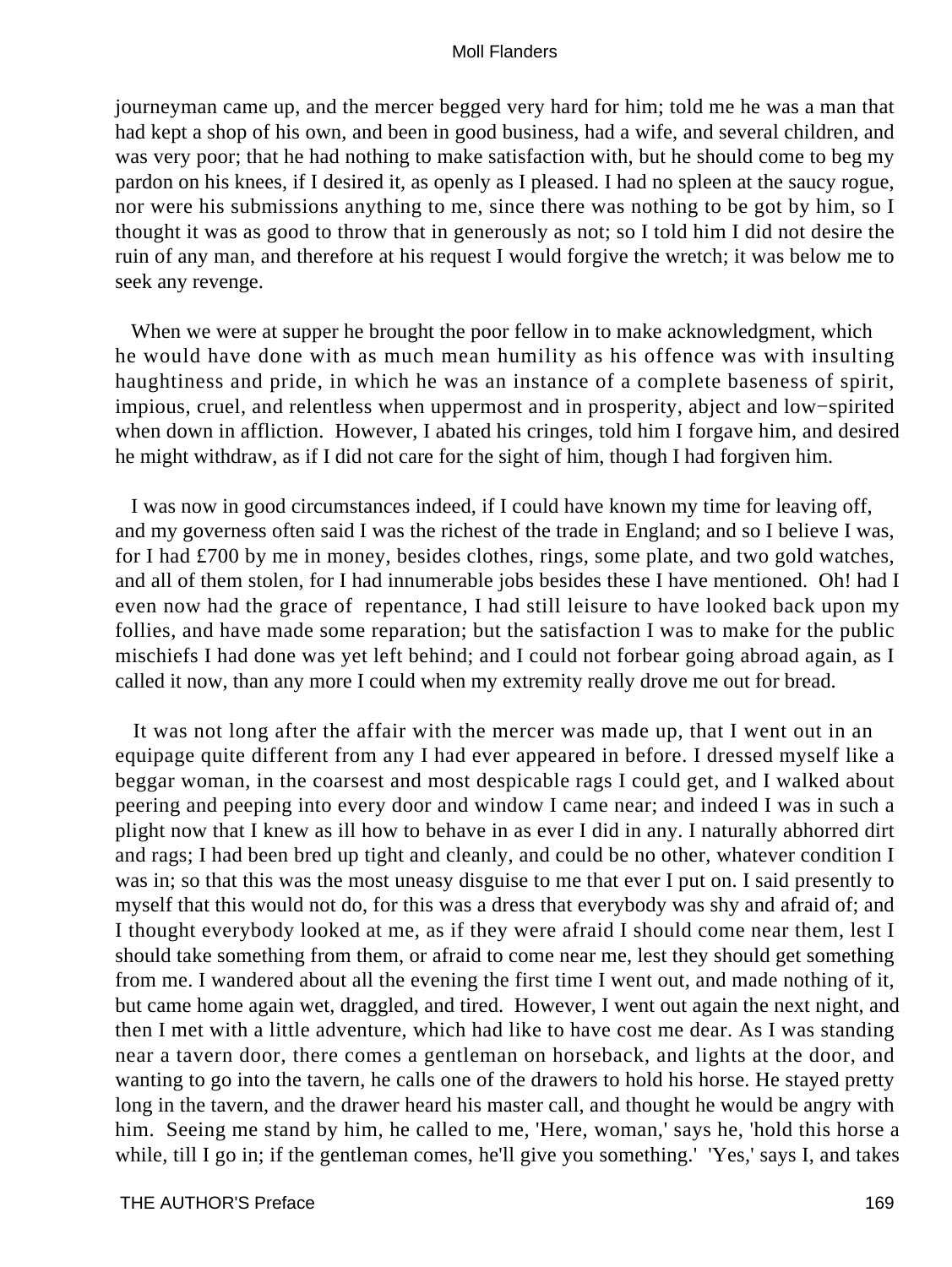the horse, and walks off with him very soberly, and carried him to my governess.

 This had been a booty to those that had understood it; but never was poor thief more at a loss to know what to do with anything that was stolen; for when I came home, my governess was quite confounded, and what to do with the creature, we neither of us knew. To send him to a sable was doing nothing, for it was certain that public notice would be given in the Gazette, and the horse described, so that we durst not go to fetch it again.

 All the remedy we had for this unlucky adventure was to go and set up the horse at an inn, and send a note by a porter to the tavern, that the gentleman's horse that was lost such a time was left at such an inn, and that he might be had there; that the poor woman that held him, having led him about the street, not being able to lead him back again, had left him there. We might have waited till the owner had published and offered a reward, but we did not care to venture the receiving the reward.

 So this was a robbery and no robbery, for little was lost by it, and nothing was got by it, and I was quite sick of going out in a beggar's dress; it did not answer at all, and besides, I thought it was ominous and threatening.

While I was in this disguise, I fell in with a parcel of folks of a worse kind than any I ever sorted with, and I saw a little into their ways too. These were coiners of money, and they made some very good offers to me, as to profit; but the part they would have had me have embarked in was the most dangerous part. I mean that of the very working the die, as they call it, which, had I been taken, had been certain death, and that at a stake – I say, to be burnt to death at a stake; so that though I was to appearance but a beggar, and they promised mountains of gold and silver to me to engage, yet it would not do. It is true, if I had been really a beggar, or had been desperate as when I began, I might perhaps have closed with it; for what care they to die that can't tell how to live? But at present this was not my condition, at least I was for no such terrible risks as those; besides, the very thoughts of being burnt at a stake struck terror into my very soul, chilled my blood, and gave me the vapours to such a degree, as I could not think of it without trembling.

 This put an end to my disguise too, for as I did not like the proposal, so I did not tell them so, but seemed to relish it, and promised to meet again. But I durst see them no more; for if I had seen them, and not complied, though I had declined it with the greatest assurance of secrecy in the world, they would have gone near to have murdered me, to make sure work, and make themselves easy, as they call it. What kind of easiness that is, they may best judge that understand how easy men are that can murder people to prevent danger.

 This and horse−stealing were things quite out of my way, and I might easily resolve I would have to more to say to them; my business seemed to lie another way, and though it had hazard enough in it too, yet it was more suitable to me, and what had more of art in it, and more room to escape, and more chances for a−coming off if a surprise should happen.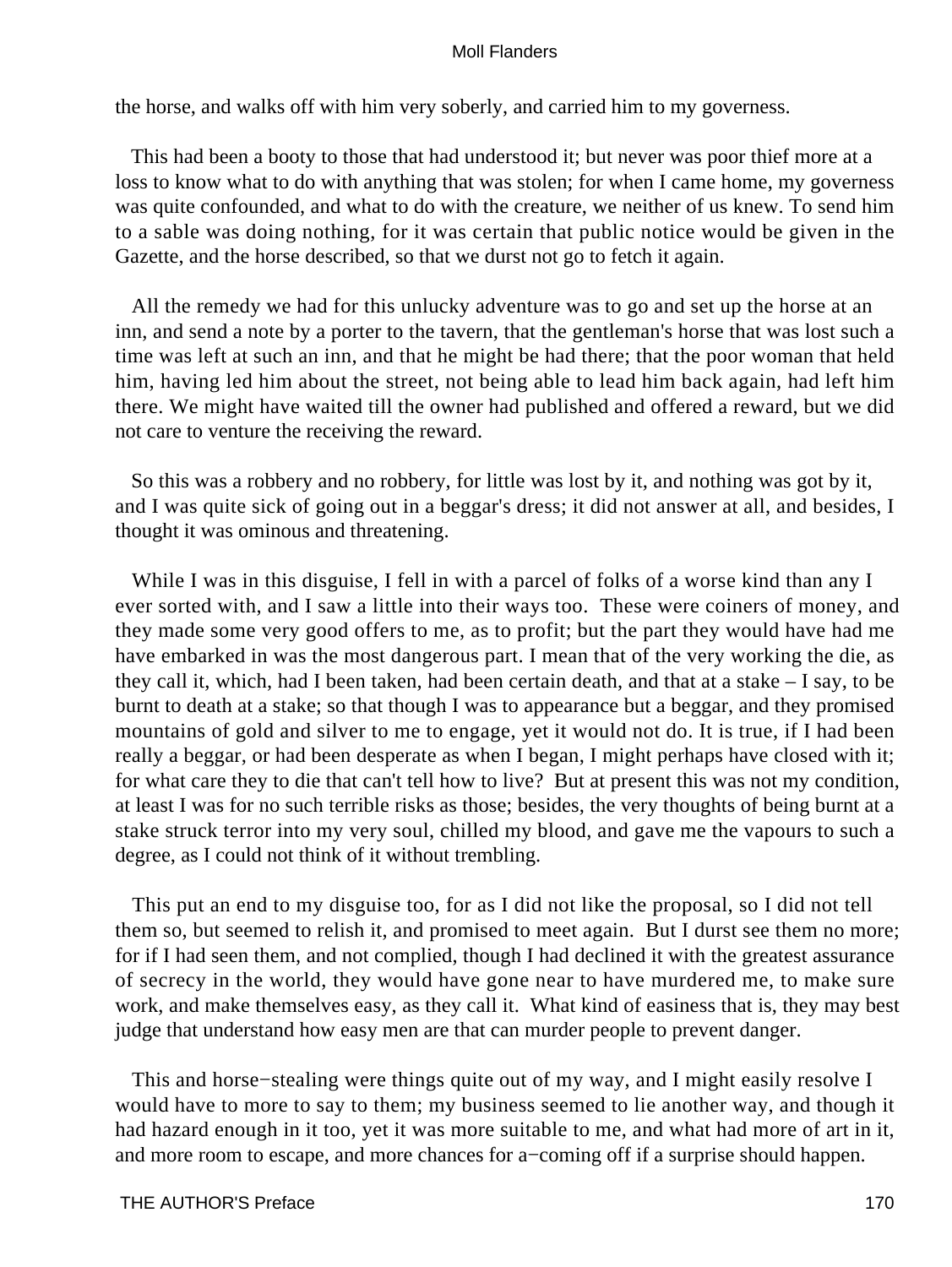I had several proposals made also to me about that time, to come into a gang of house−breakers; but that was a thing I had no mind to venture at neither, any more than I had at the coining trade. I offered to go along with two men and a woman, that made it their business to get into houses by stratagem, and with them I was willing enough to venture. But there were three of them already, and they did not care to part, nor I to have too many in a gang, so I did not close with them, but declined them, and they paid dear for their next attempt.

 But at length I met with a woman that had often told me what adventures she had made, and with success, at the waterside, and I closed with her, and we drove on our business pretty well. One day we came among some Dutch people at St. Catherine's, where we went on pretence to buy goods that were privately got on shore. I was two or three times in a house where we saw a good quantity of prohibited goods, and my companion once brought away three pieces of Dutch black silk that turned to good account, and I had my share of it; but in all the journeys I made by myself, I could not get an opportunity to do anything, so I laid it aside, for I had been so often, that they began to suspect something, and were so shy, that I saw nothing was to be done.

 This baulked me a little, and I resolved to push at something or other, for I was not used to come back so often without purchase; so the next day I dressed myself up fine, and took a walk to the other end of the town. I passed through the Exchange in the Strand, but had no notion of finding anything to do there, when on a sudden I saw a great cluttering in the place, and all the people, shopkeepers as well as others, standing up and staring; and what should it be but some great duchess come into the Exchange, and they said the queen was coming. I set myself close up to a shop−side with my back to the counter, as if to let the crowd pass by, when keeping my eye upon a parcel of lace which the shopkeeper was showing to some ladies that stood by me, the shopkeeper and her maid were so taken up with looking to see who was coming, and what shop they would go to, that I found means to slip a paper of lace into my pocket and come clear off with it; so the lady−milliner paid dear enough for her gaping after the queen.

 I went off from the shop, as if driven along by the throng, and mingling myself with the crowd, went out at the other door of the Exchange, and so got away before they missed their lace; and because I would not be followed, I called a coach and shut myself up in it. I had scarce shut the coach doors up, but I saw the milliner's maid and five or six more come running out into the street, and crying out as if they were frightened. They did not cry 'Stop thief!' because nobody ran away, but I could hear the word 'robbed,' and 'lace,' two or three times, and saw the wench wringing her hands, and run staring to and again, like one scared. The coachman that had taken me up was getting up into the box, but was not quite up, so that the horse had not begun to move; so that I was terrible uneasy, and I took the packet of lace and laid it ready to have dropped it out at the flap of the coach, which opens before, just behind the coachman; but to my great satisfaction, in less than a minute the coach began to move, that is to say, as soon as the coachman had got up and spoken to his horses; so he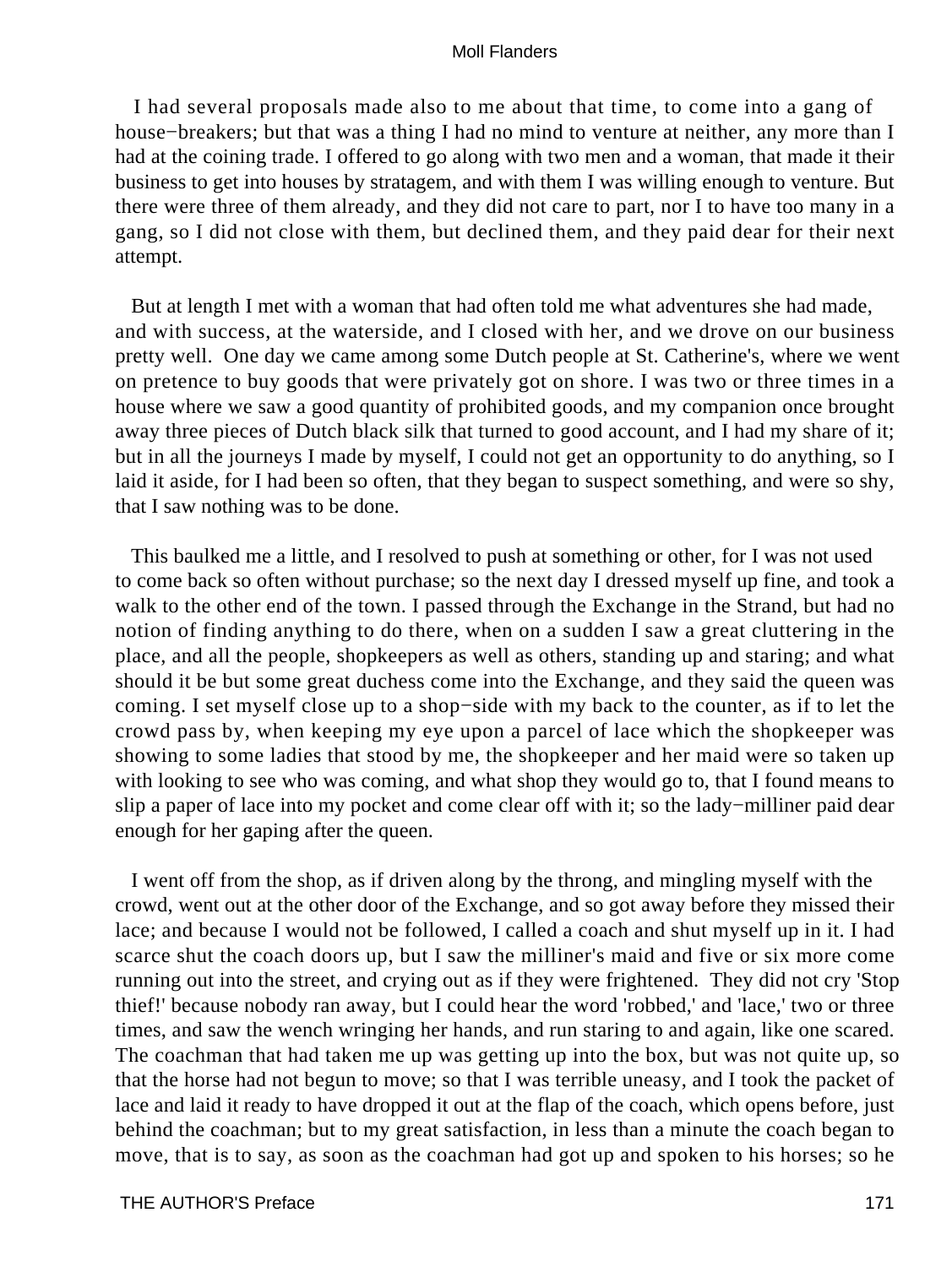drove away without any interruption, and I brought off my purchase, which was work near £20.

 The next day I dressed up again, but in quite different clothes, and walked the same way again, but nothing offered till I came into St. James's Park, where I saw abundance of fine ladies in the Park, walking in the Mall, and among the rest there was a little miss, a young lady of about twelve or thirteen years old, and she had a sister, as I suppose it was, with her, that might be about nine years old. I observed the biggest had a fine gold watch on, and a good necklace of pearl, and they had a footman in livery with them; but as it is not usual for the footman to go behind the ladies in the Mall, so I observed the footman stopped at their going into the Mall, and the biggest of the sisters spoke to him, which I perceived was to bid him be just there when they came back.

 When I heard her dismiss the footman, I stepped up to him and asked him, what little lady that was? and held a little chat with him about what a pretty child it was with her, and how genteel and well−carriaged the lady, the eldest, would be: how womanish, and how grave; and the fool of a fellow told me presently who she was; that she was Sir Thomas – – 's eldest daughter, of Essex, and that she was a great fortune; that her mother was not come to town yet; but she was with Sir William  $-$  - 's lady, of Suffolk, at her lodging in Suffolk Street, and a great deal more; that they had a maid and a woman to wait on them, besides Sir Thomas's coach, the coachman, and himself; and that young lady was governess to the whole family, as well here as at home too; and, in short, told me abundance of things enough for my business.

 I was very well dressed, and had my gold watch as well as she; so I left the footman, and I puts myself in a rank with this young lady, having stayed till she had taken one double turn in the Mall, and was going forward again; by and by I saluted her by her name, with the title of Lady Betty. I asked her when she heard from her father; when my lady her mother would be in town, and how she did.

 I talked so familiarly to her of her whole family that she could not suspect but that I knew them all intimately. I asked her why she would come abroad without Mrs. Chime with her (that was the name of her woman) to take of Mrs. Judith, that was her sister. Then I entered into a long chat with her about her sister, what a fine little lady she was, and asked her if she had learned French, and a thousand such little things to entertain her, when on a sudden we saw the guards come, and the crowd ran to see the king go by to the Parliament House.

 The ladies ran all to the side of the Mall, and I helped my lady to stand upon the edge of the boards on the side of the Mall, that she might be high enough to see; and took the little one and lifter her quite up; during which, I took care to convey the gold watch so clean away from the Lady Betty, that she never felt it, nor missed it, till all the crowd was gone, and she was gotten into the middle of the Mall among the other ladies.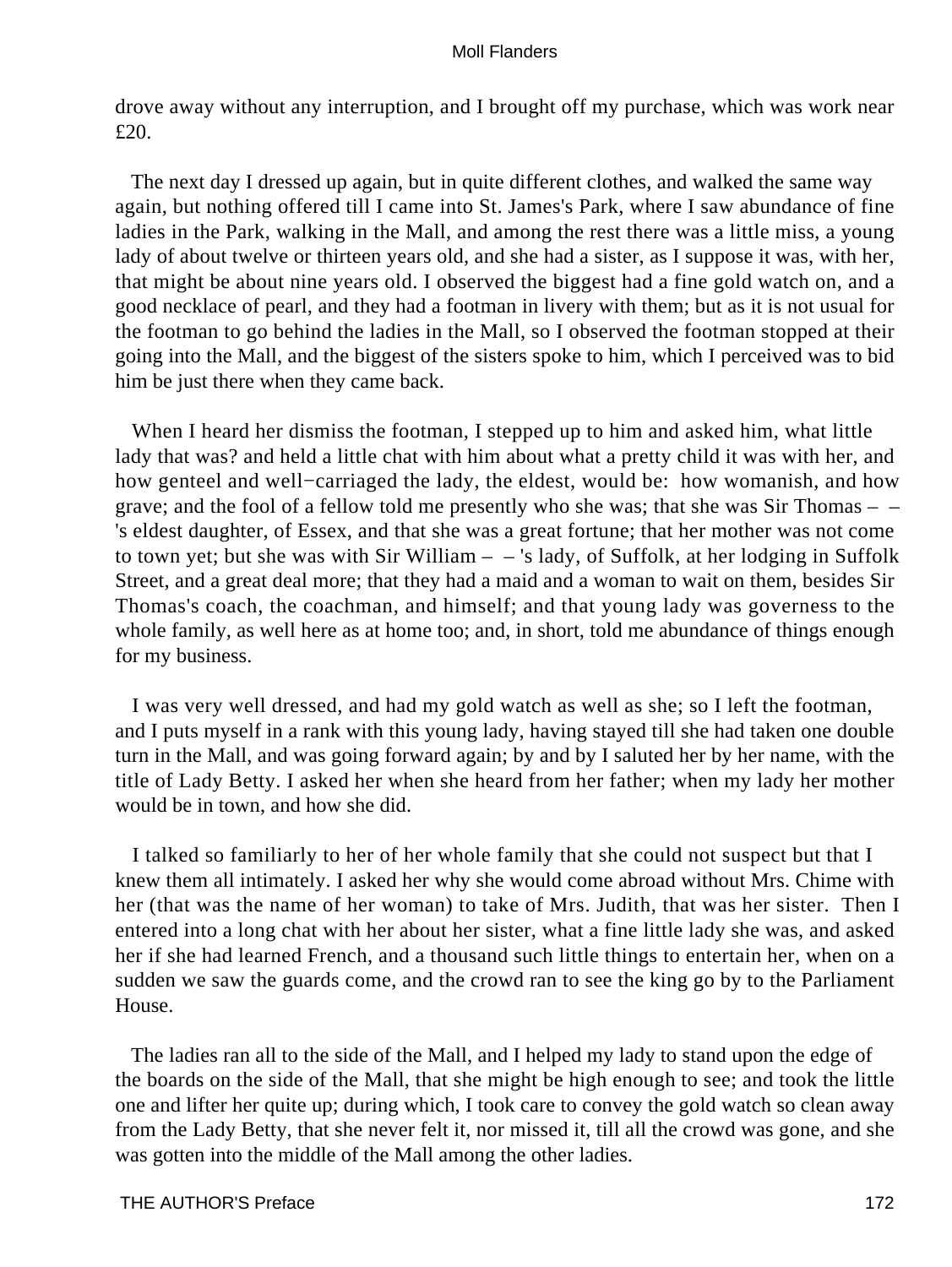I took my leave of her in the very crowd, and said to her, as if in haste, 'Dear Lady Betty, take care of your little sister.' And so the crowd did as it were thrust me away from her, and that I was obliged unwillingly to take my leave.

 The hurry in such cases is immediately over, and the place clear as soon as the king is gone by; but as there is always a great running and clutter just as the king passes, so having dropped the two little ladies, and done my business with them without any miscarriage, I kept hurrying on among the crowd, as if I ran to see the king, and so I got before the crowd and kept so till I came to the end of the Mall, when the king going on towards the Horse Guards, I went forward to the passage, which went then through against the lower end of the Haymarket, and there I bestowed a coach upon myself, and made off, and I confess I have not yet been so good as my word, viz. to go and visit my Lady Betty.

 I was once of the mind to venture staying with Lady Betty till she missed the watch, and so have made a great outcry about it with her, and have got her into the coach, and put myself in the coach with her, and have gone home with her; for she appeared so fond of me, and so perfectly deceived by my so readily talking to her of all her relations and family, that I thought it was very easy to push the thing farther, and to have got at least the necklace of pearl; but when I considered that though the child would not perhaps have suspected me, other people might, and that if I was searched I should be discovered, I thought it was best to go off with what I had got, and be satisfied.

 I came accidentally afterwards to hear, that when the young lady missed her watch, she made a great outcry in the Park, and sent her footman up and down to see if he could find me out, she having described me so perfectly that he knew presently that it was the same person that had stood and talked so long with him, and asked him so many questions about them; but I gone far enough out of their reach before she could come at her footman to tell him the story.

 I made another adventure after this, of a nature different from all I had been concerned in yet, and this was at a gaming−house near Covent Garden.

 I saw several people go in and out; and I stood in the passage a good while with another woman with me, and seeing a gentleman go up that seemed to be of more than ordinary fashion, I said to him, 'Sir, pray don't they give women leave to go up?' 'Yes, madam,' says he, 'and to play too, if they please.' 'I mean so, sir,' said I. And with that he said he would introduce me if I had a mind; so I followed him to the door, and he looking in, 'There, madam,' says he, 'are the gamesters, if you have a mind to venture.' I looked in and said to my comrade aloud, 'Here's nothing but men; I won't venture among them.' At which one of the gentlemen cried out, 'You need not be afraid, madam, here's none but fair gamesters; you are very welcome to come and set what you please.' so I went a little nearer and looked on, and some of them brought me a chair, and I sat down and saw the box and dice go round apace; then I said to my comrade, 'The gentlemen play too high for us; come, let us go.'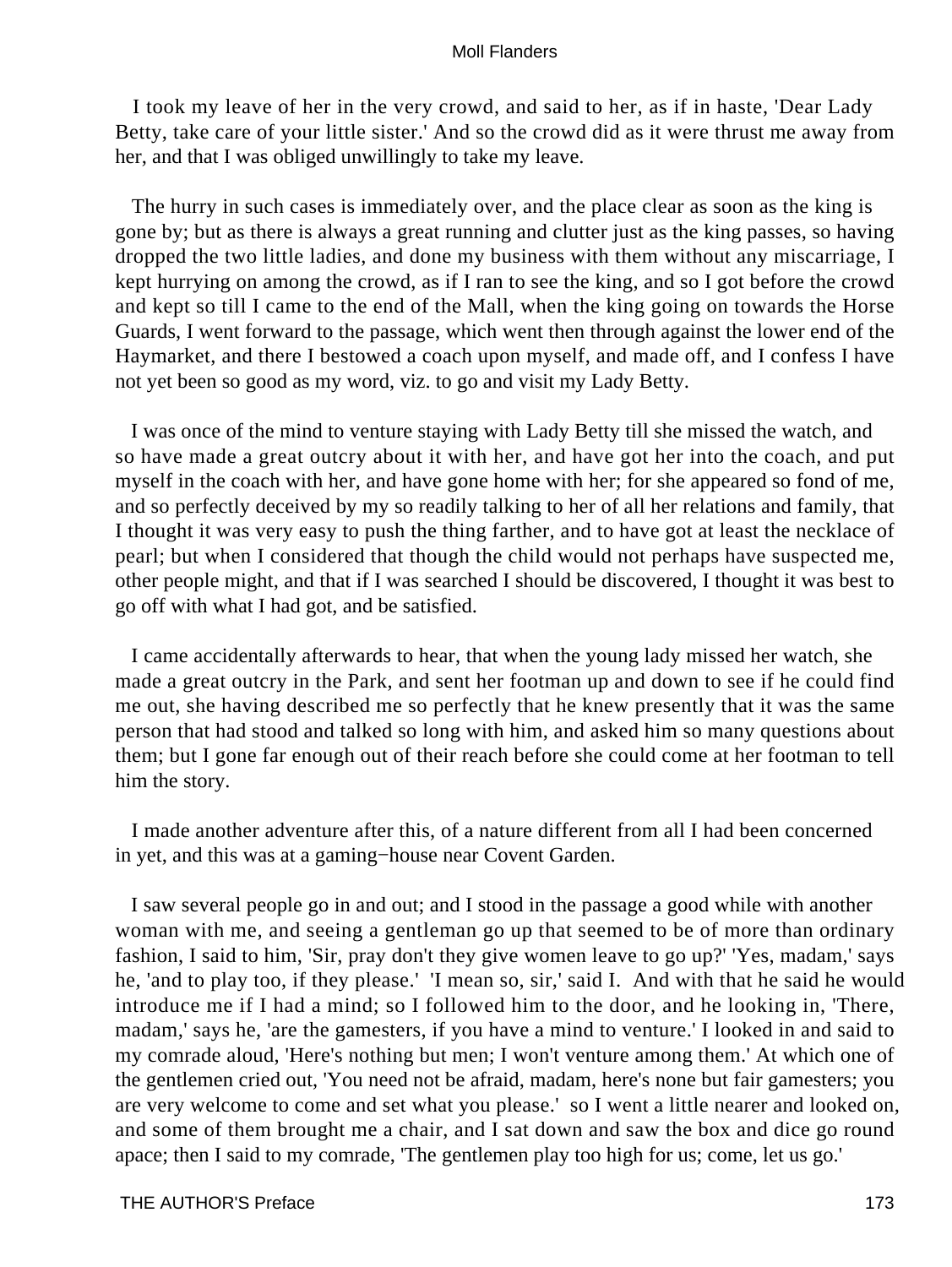The people were all very civil, and one gentleman in particular encouraged me, and said, 'Come, madam, if you please to venture, if you dare trust me, I'll answer for it you shall have nothing put upon you here.' 'No, sir,' said I, smiling, 'I hope the gentlemen would not cheat a woman.' But still I declined venturing, though I pulled out a purse with money in it, that they might see I did not want money.

 After I had sat a while, one gentleman said to me, jeering, 'Come, madam, I see you are afraid to venture for yourself; I always had good luck with the ladies, you shall set for me, if you won't set for yourself.' I told him, 'sir, I should be very loth to lose your money,' though I added, 'I am pretty lucky too; but the gentlemen play so high, that I dare not indeed venture my own.'

 'Well, well,' says he, 'there's ten guineas, madam; set them for me.' so I took his money and set, himself looking on. I ran out nine of the guineas by one and two at a time, and then the box coming to the next man to me, my gentleman gave me ten guineas more, and made me set five of them at once, and the gentleman who had the box threw out, so there was five guineas of his money again. He was encouraged at this, and made me take the box, which was a bold venture. However, I held the box so long that I had gained him his whole money, and had a good handful of guineas in my lap, and which was the better luck, when I threw out, I threw but at one or two of those that had set me, and so went off easy.

When I was come this length, I offered the gentleman all the gold, for it was his own; and so would have had him play for himself, pretending I did not understand the game well enough. He laughed, and said if I had but good luck, it was no matter whether I understood the game or no; but I should not leave off. However, he took out the fifteen guineas that he had put in at first, and bade me play with the rest. I would have told them to see how much I had got, but he said, 'No, no, don't tell them, I believe you are very honest, and 'tis bad luck to tell them'; so I played on.

 I understood the game well enough, though I pretended I did not, and played cautiously. It was to keep a good stock in my lap, out of which I every now and then conveyed some into my pocket, but in such a manner, and at such convenient times, as I was sure he could not see it.

 I played a great while, and had very good luck for him; but the last time I held the box, they set me high, and I threw boldly at all; I held the box till I gained near fourscore guineas, but lost above half of it back in the last throw; so I got up, for I was afraid I should lose it all back again, and said to him, 'Pray come, sir, now, and take it and play for yourself; I think I have done pretty well for you.' He would have had me play on, but it grew late, and I desired to be excused. When I gave it up to him, I told him I hoped he would give me leave to tell it now, that I might see what I had gained, and how lucky I had been for him; when I told them, there were threescore and three guineas. 'Ay,' says I, 'if it had not been for that unlucky throw, I had got you a hundred guineas.' So I gave him all the money, but he would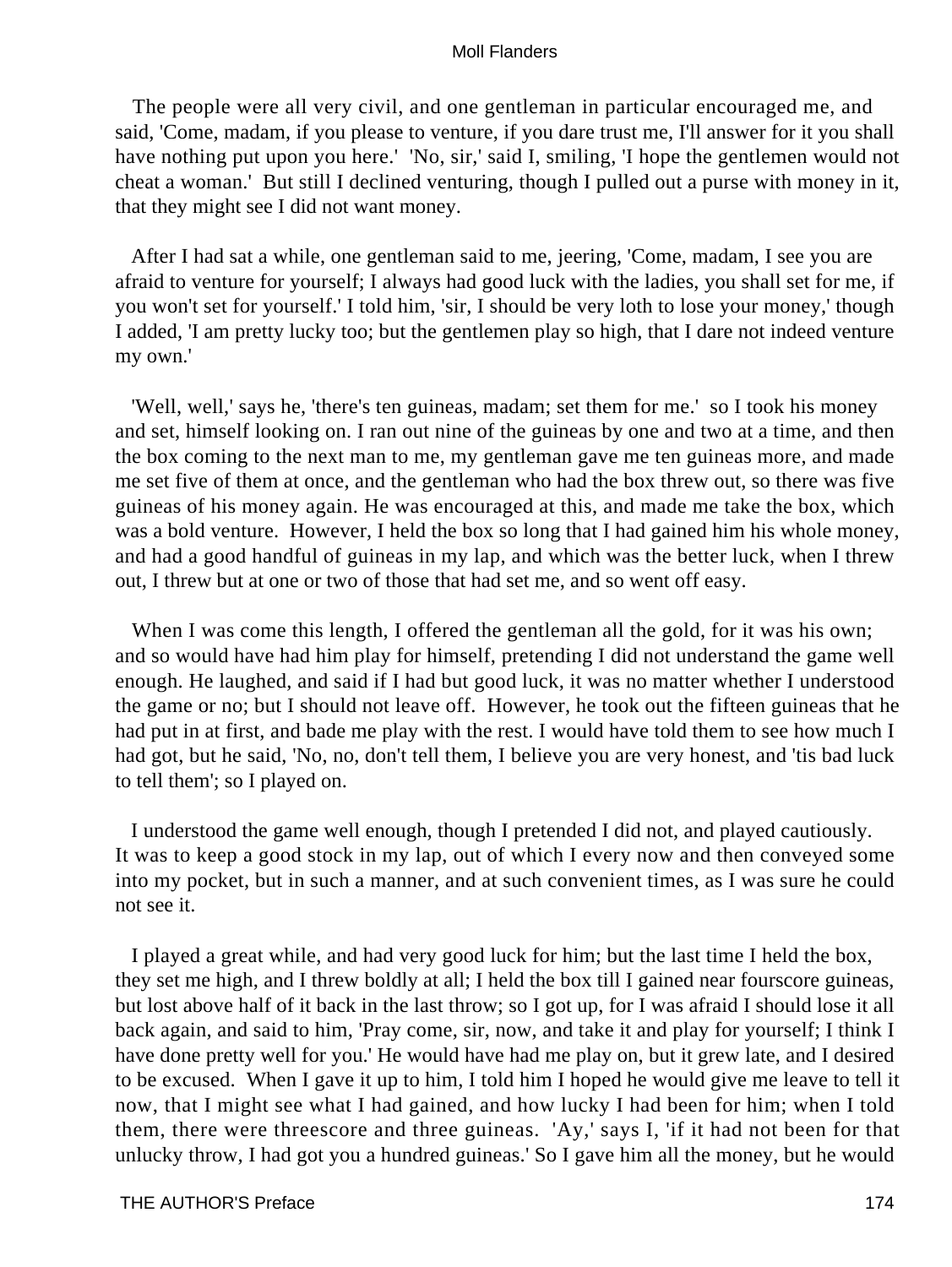not take it till I had put my hand into it, and taken some for myself, and bid me please myself. I refused it, and was positive I would not take it myself; if he had a mind to anything of that kind, it should be all his own doings.

 The rest of the gentlemen seeing us striving cried, 'Give it her all'; but I absolutely refused that. Then one of them said,  $D - n$  ye, jack, halve it with her; don't you know you should be always upon even terms with the ladies.' So, in short, he divided it with me, and I brought away thirty guineas, besides about forty−three which I had stole privately, which I was sorry for afterward, because he was so generous.

 Thus I brought home seventy−three guineas, and let my old governess see what good luck I had at play. However, it was her advice that I should not venture again, and I took her counsel, for I never went there any more; for I knew as well as she, if the itch of play came in, I might soon lose that, and all the rest of what I had got.

 Fortune had smiled upon me to that degree, and I had thriven so much, and my governess too, for she always had a share with me, that really the old gentlewoman began to talk of leaving off while we were well, and being satisfied with what we had got; but, I know not what fate guided me, I was as backward to it now as she was when I proposed it to her before, and so in an ill hour we gave over the thoughts of it for the present, and, in a word, I grew more hardened and audacious than ever, and the success I had made my name as famous as any thief of my sort ever had been at Newgate, and in the Old Bailey.

 I had sometime taken the liberty to play the same gave over again, which is not according to practice, which however succeeded not amiss; but generally I took up new figures, and contrived to appear in new shapes every time I went abroad.

 It was not a rumbling time of the year, and the gentlemen being most of them gone out of town, Tunbridge, and Epsom, and such places were full of people. But the city was thin, and I thought our trade felt it a little, as well as other; so that at the latter end of the year I joined myself with a gang who usually go every year to Stourbridge Fair, and from thence to Bury Fair, in Suffolk. We promised ourselves great things there, but when I came to see how things were, I was weary of it presently; for except mere picking of pockets, there was little worth meddling with; neither, if a booty had been made, was it so easy carrying it off, nor was there such a variety of occasion for business in our way, as in London; all that I made of the whole journey was a gold watch at Bury Fair, and a small parcel of linen at Cambridge, which gave me an occasion to take leave of the place. It was on old bite, and I though might do with a country shopkeeper, though in London it would not.

 I bought at a linen−draper's shop, not in the fair, but in the town of Cambridge, as much fine holland and other things as came to about seven pounds; when I had done, I bade them be sent to such an inn, where I had purposely taken up my being the same morning, as if I was to lodge there that night.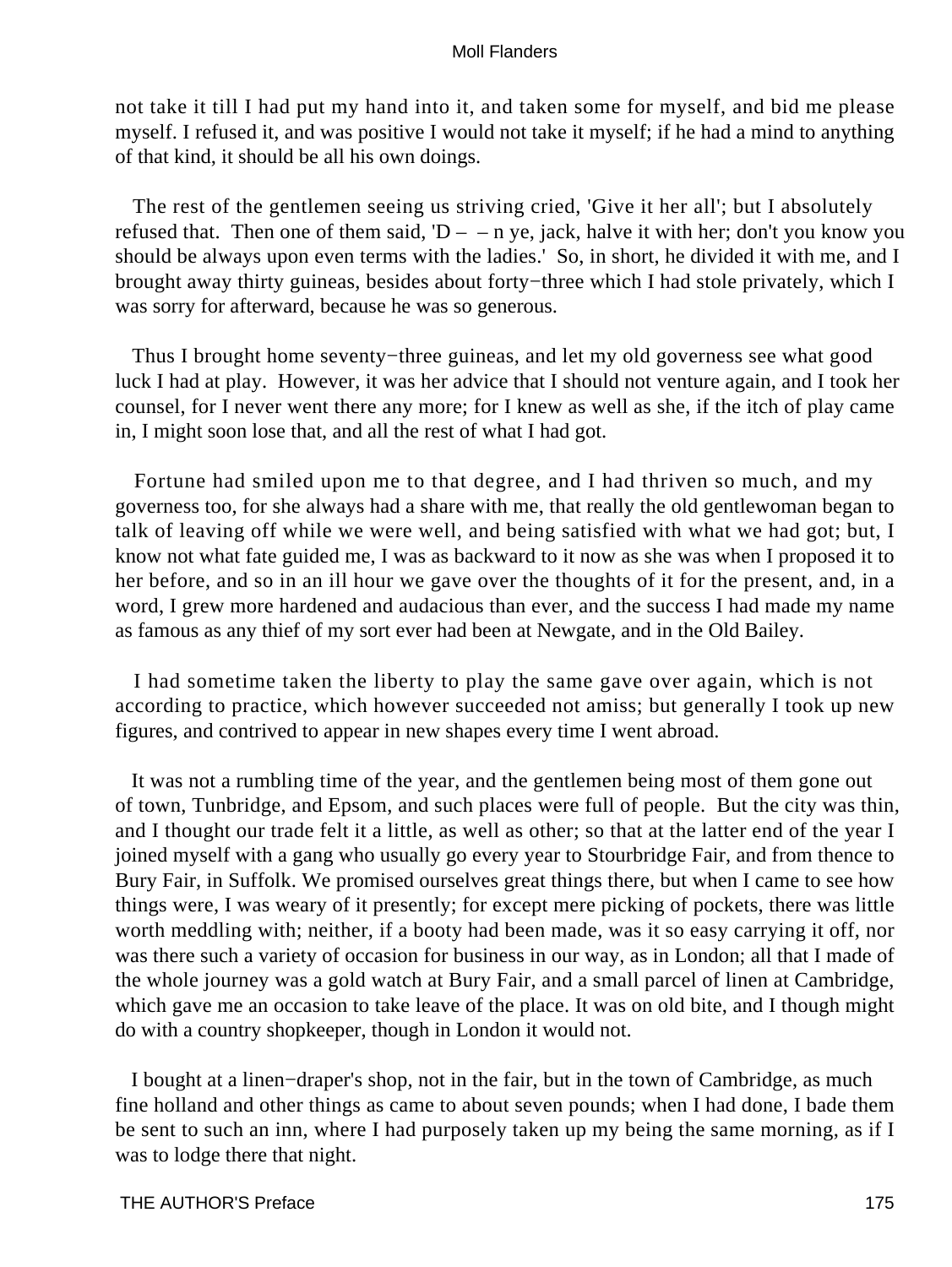I ordered the draper to send them home to me, about such an hour, to the inn where I lay, and I would pay him his money. At the time appointed the draper sends the goods, and I placed one of our gang at the chamber door, and when the innkeeper's maid brought the messenger to the door, who was a young fellow, an apprentice, almost a man, she tells him her mistress was asleep, but if he would leave the things and call in about an hour, I should be awake, and he might have the money. He left the parcel very readily, and goes his way, and in about half an hour my maid and I walked off, and that very evening I hired a horse, and a man to ride before me, and went to Newmarket, and from thence got my passage in a coach that was not quite full to St. Edmund's Bury, where, as I told you, I could make but little of my trade, only at a little country opera−house made a shift to carry off a gold watch from a lady's side, who was not only intolerably merry, but, as I thought, a little fuddled, which made my work much easier.

 I made off with this little booty to Ipswich, and from thence to Harwich, where I went into an inn, as if I had newly arrived from Holland, not doubting but I should make some purchase among the foreigners that came on shore there; but I found them generally empty of things of value, except what was in their portmanteaux and Dutch hampers, which were generally guarded by footmen; however, I fairly got one of their portmanteaux one evening out of the chamber where the gentleman lay, the footman being fast asleep on the bed, and I suppose very drunk.

 The room in which I lodged lay next to the Dutchman's, and having dragged the heavy thing with much ado out of the chamber into mine, I went out into the street, to see if I could find any possibility of carrying it off. I walked about a great while, but could see no probability either of getting out the thing, or of conveying away the goods that were in it if I had opened it, the town being so small, and I a perfect stranger in it; so I was returning with a resolution to carry it back again, and leave it where I found it. Just in that very moment I heard a man make a noise to some people to make haste, for the boat was going to put off, and the tide would be spent. I called to the fellow, 'What boat is it, friend,' says I, 'that you belong to?' 'The Ipswich wherry, madam,' says he. 'When do you go off?' says I. 'This moment, madam,' says he; 'do you want to go thither?' 'Yes,' said I, 'if you can stay till I fetch my things.' 'Where are your things, madam?' says he. 'At such an inn,' said I. 'Well, I'll go with you, madam,' says he, very civilly, 'and bring them for you.' 'Come away, then,' says I, and takes him with me.

 The people of the inn were in a great hurry, the packet−boat from Holland being just come in, and two coaches just come also with passengers from London, for another packet−boat that was going off for Holland, which coaches were to go back next day with the passengers that were just landed. In this hurry it was not much minded that I came to the bar and paid my reckoning, telling my landlady I had gotten my passage by sea in a wherry.

 These wherries are large vessels, with good accommodation for carrying passengers from Harwich to London; and though they are called wherries, which is a word used in the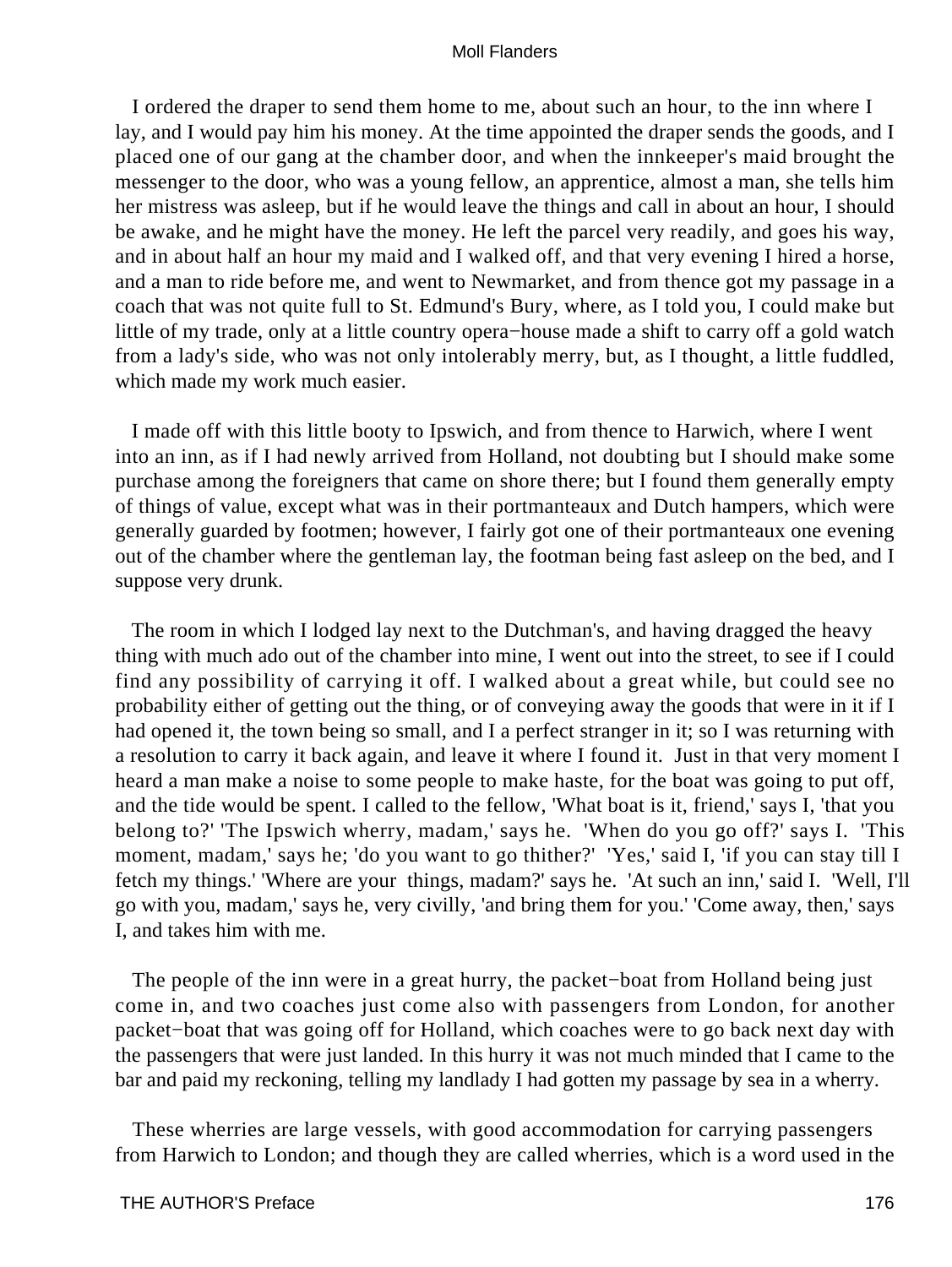Thames for a small boat rowed with one or two men, yet these are vessels able to carry twenty passengers, and ten or fifteen tons of goods, and fitted to bear the sea. All this I had found out by inquiring the night before into the several ways of going to London.

 My landlady was very courteous, took my money for my reckoning, but was called away, all the house being in a hurry. So I left her, took the fellow up to my chamber, gave him the trunk, or portmanteau, for it was like a trunk, and wrapped it about with an old apron, and he went directly to his boat with it, and I after him, nobody asking us the least question about it; as for the drunken Dutch footman he was still asleep, and his master with other foreign gentlemen at supper, and very merry below, so I went clean off with it to Ipswich; and going in the night, the people of the house knew nothing but that I was gone to London by the Harwich wherry, as I had told my landlady.

 I was plagued at Ipswich with the custom−house officers, who stopped my trunk, as I called it, and would open and search it. I was willing, I told them, they should search it, but husband had the key, and he was not yet come from Harwich; this I said, that if upon searching it they should find all the things be such as properly belonged to a man rather than a woman, it should not seem strange to them. However, they being positive to open the trunk I consented to have it be broken open, that is to say, to have the lock taken off, which was not difficult.

 They found nothing for their turn, for the trunk had been searched before, but they discovered several things very much to my satisfaction, as particularly a parcel of money in French pistols, and some Dutch ducatoons or rix−dollars, and the rest was chiefly two periwigs, wearing−linen, and razors, wash−balls, perfumes, and other useful things necessary for a gentleman, which all passed for my husband's, and so I was quit to them.

 It was now very early in the morning, and not light, and I knew not well what course to take; for I made no doubt but I should be pursued in the morning, and perhaps be taken with the things about me; so I resolved upon taking new measures. I went publicly to an inn in the town with my trunk, as I called it, and having taken the substance out, I did not think the lumber of it worth my concern; however, I gave it the landlady of the house with a charge to take great care of it, and lay it up safe till I should come again, and away I walked in to the street.

When I was got into the town a great way from the inn, I met with an ancient woman who had just opened her door, and I fell into chat with her, and asked her a great many wild questions of things all remote to my purpose and design; but in my discourse I found by her how the town was situated, that I was in a street that went out towards Hadley, but that such a street went towards the water−side, such a street towards Colchester, and so the London road lay there.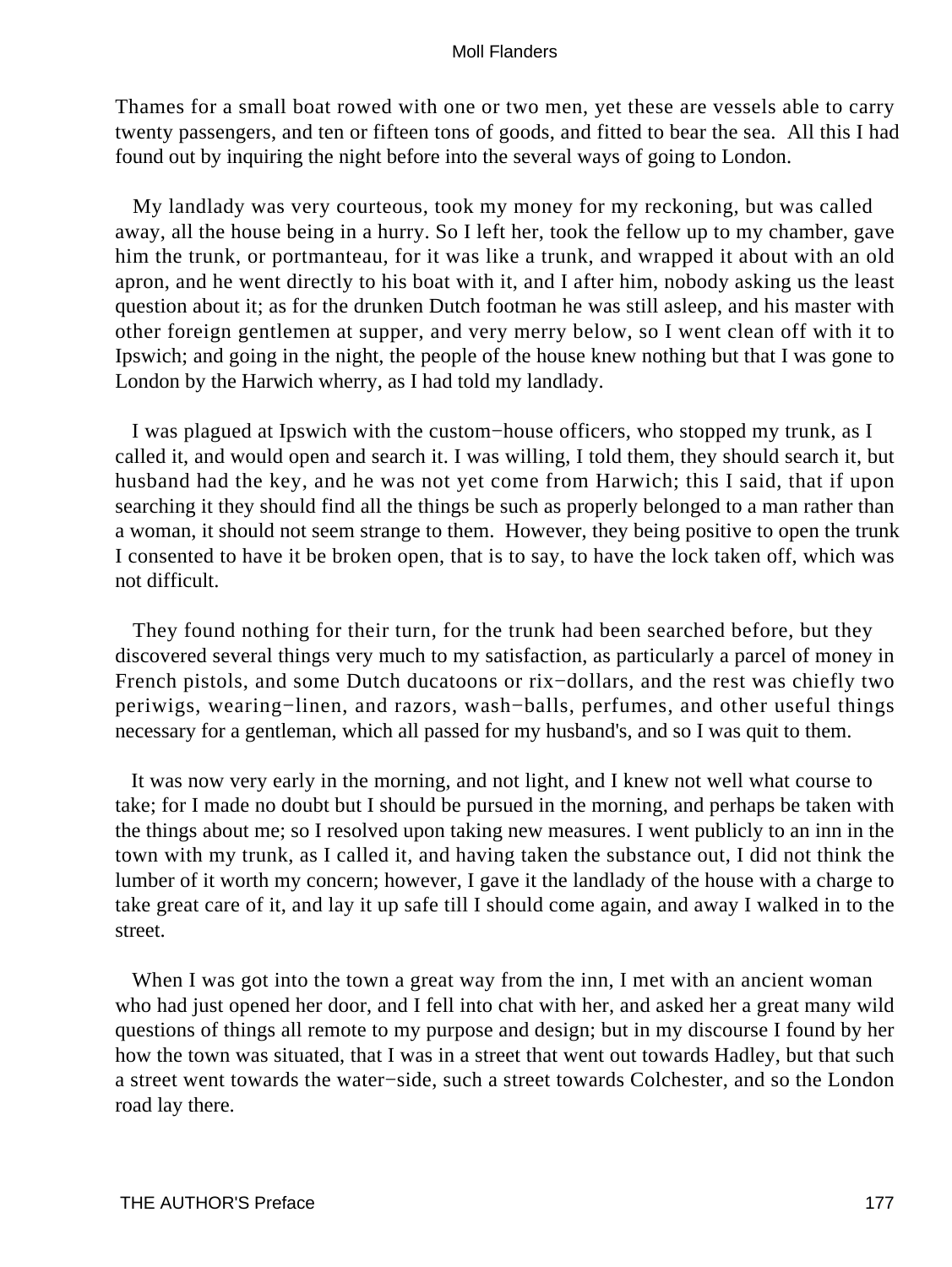I had soon my ends of this old woman, for I only wanted to know which was the London road, and away I walked as fast as I could; not that I intended to go on foot, either to London or to Colchester, but I wanted to get quietly away from Ipswich.

 I walked about two or three miles, and then I met a plain countryman, who was busy about some husbandry work, I did not know what, and I asked him a great many questions first, not much to the purpose, but at last told him I was going for London, and the coach was full, and I could not get a passage, and asked him if he could tell me where to hire a horse that would carry double, and an honest man to ride before me to Colchester, that so I might get a place there in the coaches. The honest clown looked earnestly at me, and said nothing for above half a minute, when, scratching his poll, 'A horse, say you and to Colchester, to carry double? why yes, mistress, alack−a−day, you may have horses enough for money.' 'Well, friend,' says I, 'that I take for granted; I don't expect it without money.' 'Why, but, mistress,' says he, 'how much are you willing to give?' 'Nay,' says I again, 'friend, I don't know what your rates are in the country here, for I am a stranger; but if you can get one for me, get it as cheap as you can, and I'll give you somewhat for your pains.'

 'Why, that's honestly said too,' says the countryman. 'Not so honest, neither,' said I to myself, 'if thou knewest all.' 'Why, mistress,' says he, 'I have a horse that will carry double, and I don't much care if I go myself with you,' and the like. 'Will you?' says I; 'well, I believe you are an honest man; if you will, I shall be glad of it; I'll pay you in reason.' 'Why, look ye, mistress,' says he, 'I won't be out of reason with you, then; if I carry you to Colchester, it will be worth five shillings for myself and my horse, for I shall hardly come back to−night.'

 In short, I hired the honest man and his horse; but when we came to a town upon the road (I do not remember the name of it, but it stands upon a river), I pretended myself very ill, and I could go no farther that night but if he would stay there with me, because I was a stranger, I would pay him for himself and his horse with all my heart.

 This I did because I knew the Dutch gentlemen and their servants would be upon the road that day, either in the stagecoaches or riding post, and I did not know but the drunken fellow, or somebody else that might have seen me at Harwich, might see me again, and so I thought that in one day's stop they would be all gone by.

We lay all that night there, and the next morning it was not very early when I set out, so that it was near ten o'clock by the time I got to Colchester. It was no little pleasure that I saw the town where I had so many pleasant days, and I made many inquiries after the good old friends I had once had there, but could make little out; they were all dead or removed. The young ladies had been all married or gone to London; the old gentleman and the old lady that had been my early benefacress all dead; and which troubled me most, the young gentleman my first lover, and afterwards my brother−in−law, was dead; but two sons, men grown, were left of him, but they too were transplanted to London.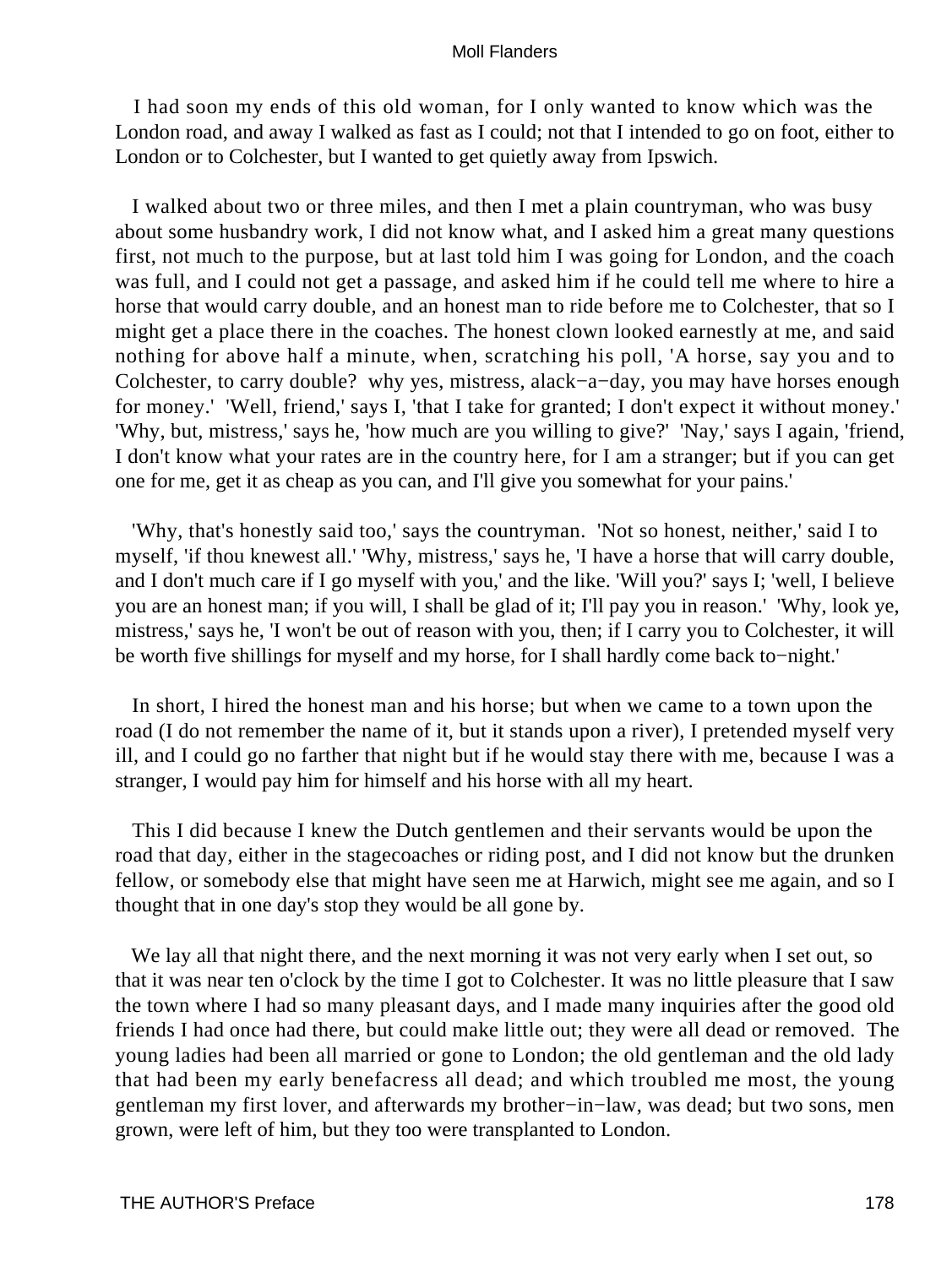I dismissed my old man here, and stayed incognito for three or four days in Colchester, and then took a passage in a waggon, because I would not venture being seen in the Harwich coaches. But I needed not have used so much caution, for there was nobody in Harwich but the woman of the house could have known me; nor was it rational to think that she, considering the hurry she was in, and that she never saw me but once, and that by candlelight, should have ever discovered me.

 I was now returned to London, and though by the accident of the last adventure I got something considerable, yet I was not fond of any more country rambles, nor should I have ventured abroad again if I had carried the trade on to the end of my days. I gave my governess a history of my travels; she liked the Harwich journey well enough, and in discoursing of these things between ourselves she observed, that a thief being a creature that watches the advantages of other people's mistakes, 'tis impossible but that to one that is vigilant and industrious many opportunities must happen, and therefore she thought that one so exquisitely keen in the trade as I was, would scarce fail of something extraordinary wherever I went.

 On the other hand, every branch of my story, if duly considered, may be useful to honest people, and afford a due caution to people of some sort or other to guard against the like surprises, and to have their eyes about them when they have to do with strangers of any kind, for 'tis very seldom that some snare or other is not in their way. The moral, indeed, of all my history is left to be gathered by the senses and judgment of the reader; I am not qualified to preach to them. Let the experience of one creature completely wicked, and completely miserable, be a storehouse of useful warning to those that read.

 I am drawing now towards a new variety of the scenes of life. Upon my return, being hardened by along race of crime, and success unparalleled, at least in the reach of my own knowledge, I had, as I have said, no thoughts of laying down a trade which, if I was to judge by the example of other, must, however, end at last in misery and sorrow.

 It was on the Christmas day following, in the evening, that, to finish a long train of wickedness, I went abroad to see what might offer in my way; when going by a working silversmith's in Foster Lane, I saw a tempting bait indeed, and not be resisted by one of my occupation, for the shop had nobody in it, as I could see, and a great deal of loose plate lay in the window, and at the seat of the man, who usually, as I suppose, worked at one side of the shop.

 I went boldly in, and was just going to lay my hand upon a piece of plate, and might have done it, and carried it clear off, for any care that the men who belonged to the shop had taken of it; but an officious fellow in a house, not a shop, on the other side of the way, seeing me go in, and observing that there was nobody in the shop, comes running over the street, and into the shop, and without asking me what I was, or who, seizes upon me, an cries out for the people of the house.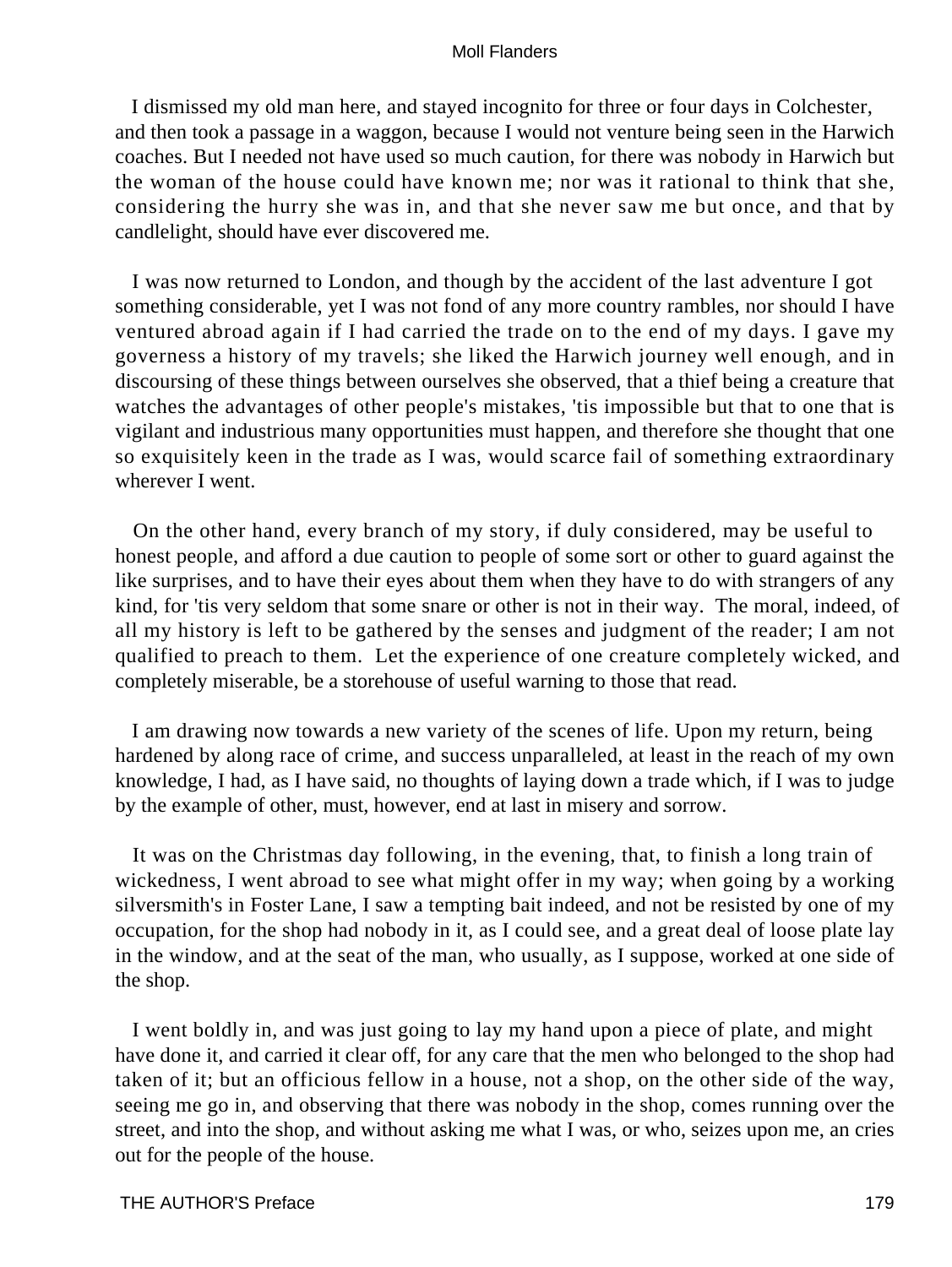I had not, as I said above, touched anything in the shop, and seeing a glimpse of somebody running over to the shop, I had so much presence of mind as to knock very hard with my foot on the floor of the house, and was just calling out too, when the fellow laid hands on me.

 However, as I had always most courage when I was in most danger, so when the fellow laid hands on me, I stood very high upon it, that I came in to buy half a dozen of silver spoons; and to my good fortune, it was a silversmith's that sold plate, as well as worked plate for other shops. The fellow laughed at that part, and put such a value upon the service that he had done his neighbour, that he would have it be that I came not to buy, but to steal; and raising a great crowd. I said to the master of the shop, who by this time was fetched home from some neighbouring place, that it was in vain to make noise, and enter into talk there of the case; the fellow had insisted that I came to steal, and he must prove it, and I desired we might go before a magistrate without any more words; for I began to see I should be too hard for the man that had seized me.

 The master and mistress of the shop were really not so violent as the man from t'other side of the way; and the man said, 'Mistress, you might come into the shop with a good design for aught I know, but it seemed a dangerous thing for you to come into such a shop as mine is, when you see nobody there; and I cannot do justice to my neighbour, who was so kind to me, as not to acknowledge he had reason on his side; though, upon the whole, I do not find you attempted to take anything, and I really know not what to do in it.' I pressed him to go before a magistrate with me, and if anything could be proved on me that was like a design of robbery, I should willingly submit, but if not, I expected reparation.

 Just while we were in this debate, and a crowd of people gathered about the door, came by Sir T. B., an alderman of the city, and justice of the peace, and the goldsmith hearing of it, goes out, and entreated his worship to come in and decide the case.

 Give the goldsmith his due, he told his story with a great deal of justice and moderation, and the fellow that had come over, and seized upon me, told his with as much heat and foolish passion, which did me good still, rather than harm. It came then to my turn to speak, and I told his worship that I was a stranger in London, being newly come out of the north; that I lodged in such a place, that I was passing this street, and went into the goldsmith's shop to buy half a dozen of spoons. By great luck I had an old silver spoon in my pocket, which I pulled out, and told him I had carried that spoon to match it with half a dozen of new ones,that it might match some I had in the country.

 That seeing nobody I the shop, I knocked with my foot very hard to make the people hear, and had also called aloud with my voice; 'tis true, there was loose plate in the shop, but that nobody could say I had touched any of it, or gone near it; that a fellow came running into the shop out of the street, and laid hands on me in a furious manner, in the very moments while I was calling for the people of the house; that if he had really had a mind to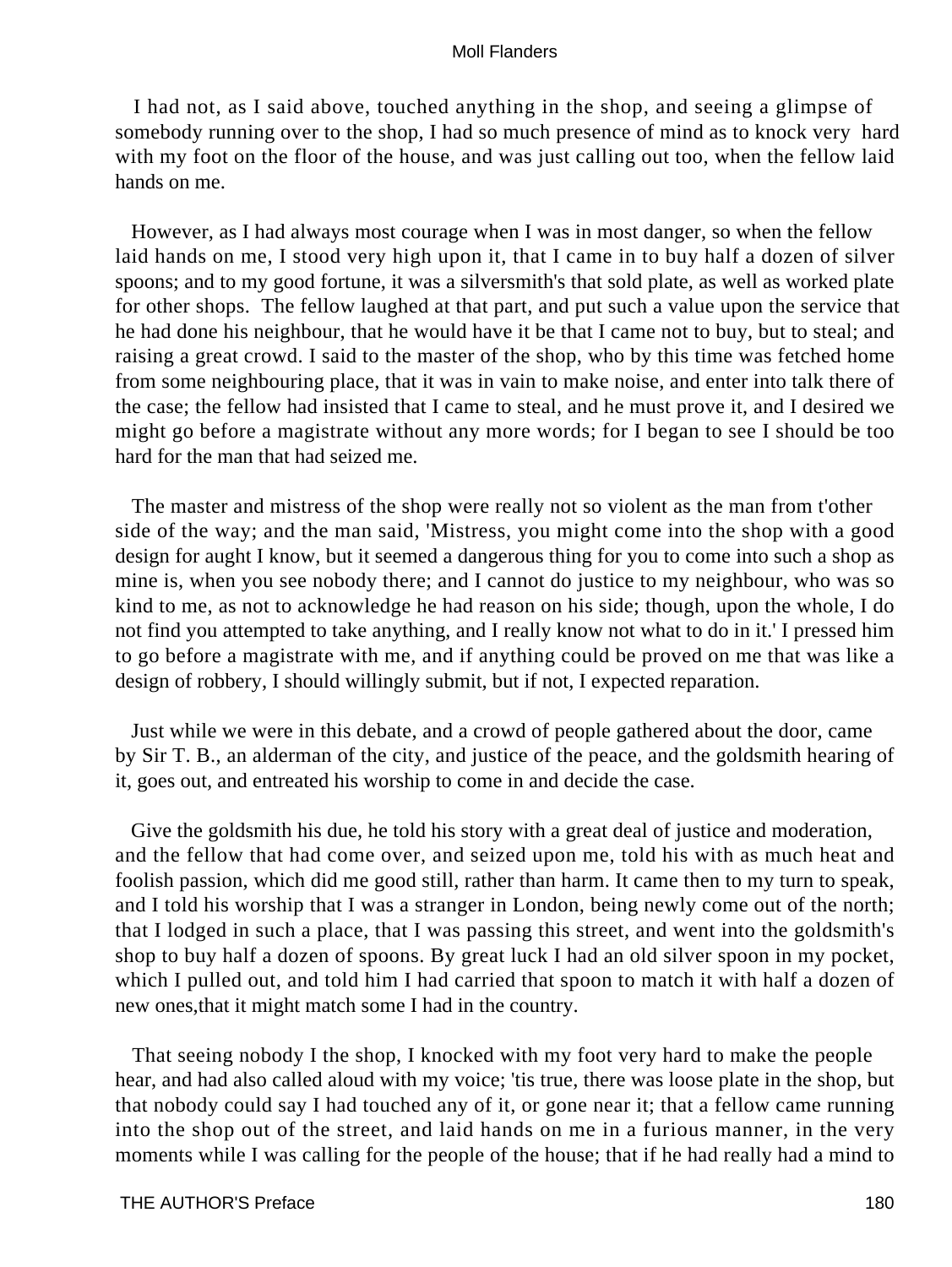have done his neighbour any service, he should have stood at a distance, and silently watched to see whether I had touched anything or no, and then have clapped in upon me, and taken me in the fact. 'That is very true,' says Mr. Alderman, and turning to the fellow that stopped me, he asked him if it was true that I knocked with my foot? He said, yes, I had knocked, but that might be because of his coming. 'Nay,' says the alderman, taking him short, 'now you contradict yourself, for just now you said she was in the shop with her back to you, and did not see you till you came upon her.' Now it was true that my back was partly to the street, but yet as my business was of a kind that required me to have my eyes every way, so I really had a glance of him running over, as I said before, though he did not perceive it.

 After a full hearing, the alderman gave it as his opinion that his neighbour was under a mistake, and that I was innocent, and the goldsmith acquiesced in it too, and his wife, and so I was dismissed; but as I was going to depart, Mr. Alderman said, 'But hold, madam, if you were designing to buy spoons, I hope you will not let my friend here lose his customer by the mistake.' I readily answered, 'No, sir, I'll buy the spoons still, if he can match my odd spoon, which I brought for a pattern'; and the goldsmith showed me some of the very same fashion. So he weighed the spoons, and they came to five−and−thirty shillings, so I pulls out my purse to pay him, in which I had near twenty guineas, for I never went without such a sum about me, whatever might happen, and I found it of use at other times as well as now.

 When Mr. Alderman saw my money, he said, 'Well, madam, now I am satisfied you were wronged, and it was for this reason that I moved you should buy the spoons, and stayed till you had bought them, for if you had not had money to pay for them, I should have suspected that you did not come into the shop with an intent to buy, for indeed the sort of people who come upon these designs that you have been charged with, are seldom troubled with much gold in their pockets, as I see you are.'

 I smiled, and told his worship, that then I owed something of his favour to my money, but I hoped he saw reason also in the justice he had done me before. He said, yes, he had, but this had confirmed his opinion, and he was fully satisfied now of my having been injured. So I came off with flying colours, though from an affair in which I was at the very brink of destruction.

 It was but three days after this, that not at all made cautious by my former danger, as I used to be, and still pursuing the art which I had so long been employed in, I ventured into a house where I saw the doors open, and furnished myself, as I though verily without being perceived, with two pieces of flowered silks, such as they call brocaded silk, very rich. It was not a mercer's shop, nor a warehouse of a mercer, but looked like a private dwelling−house, and was, it seems, inhabited by a man that sold goods for the weavers to the mercers, like a broker or factor.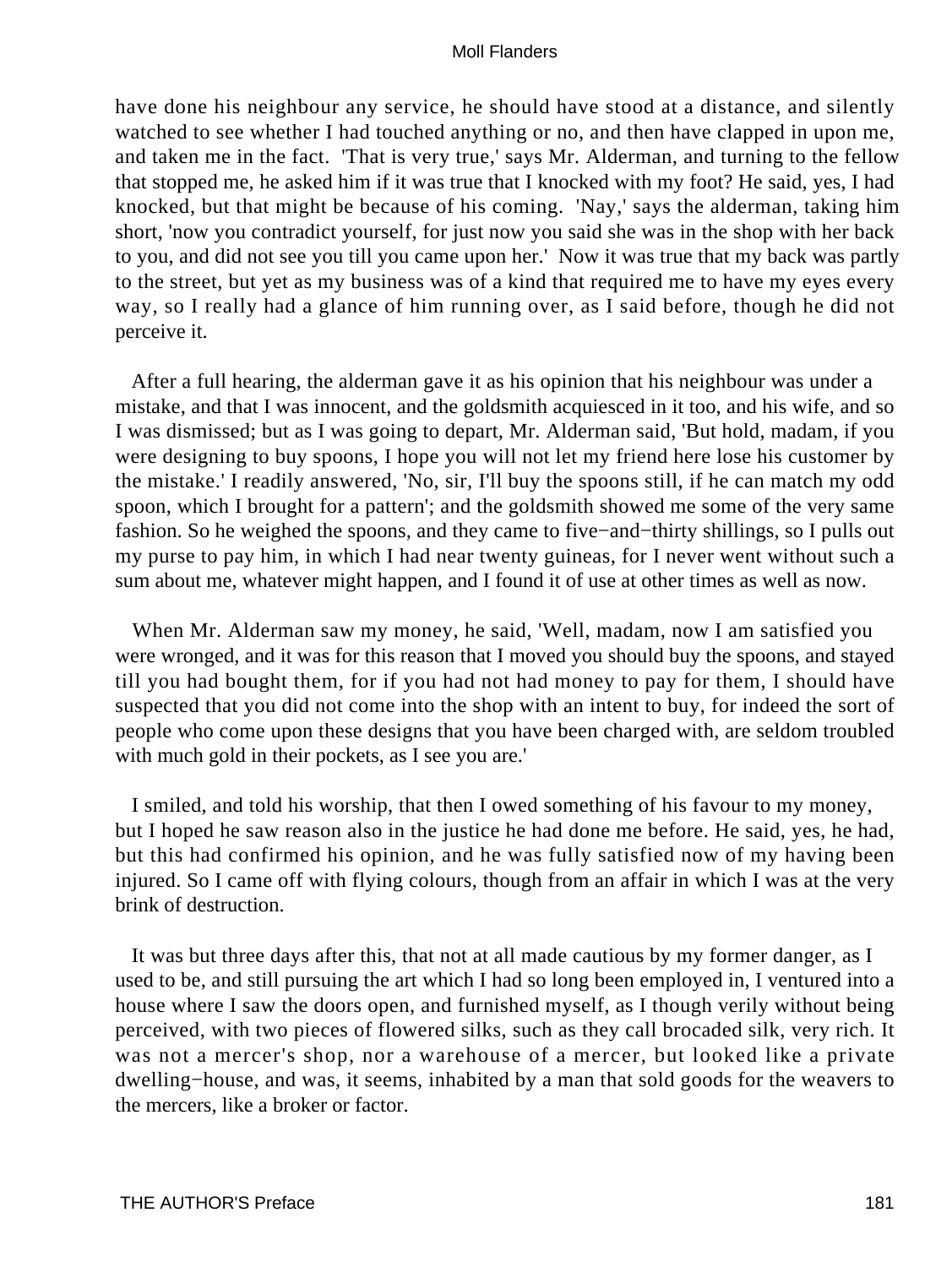That I may make short of this black part of this story, I was attacked by two wenches that came open−mouthed at me just as I was going out at the door, and one of them pulled me back into the room, while the other shut the door upon me. I would have given them good words, but there was no room for it, two fiery dragons could not have been more furious than they were; they tore my clothes, bullied and roared as if they would have murdered me; the mistress of the house came next, and then the master, and all outrageous, for a while especially.

 I gave the master very good words, told him the door was open, and things were a temptation to me, that I was poor and distressed, and poverty was when many could not resist, and begged him with tears to have pity on me. The mistress of the house was moved with compassion, and inclined to have let me go, and had almost persuaded her husband to it also, but the saucy wenches were run, even before they were sent, and had fetched a constable, and then the master said he could not go back, I must go before a justice, and answered his wife that he might come into trouble himself if he should let me go.

 The sight of the constable, indeed, struck me with terror, and I thought I should have sunk into the ground. I fell into faintings, and indeed the people themselves thought I would have died, when the woman argued again for me, and entreated her husband, seeing they had lost nothing, to let me go. I offered him to pay for the two pieces, whatever the value was, though I had not got them, and argued that as he had his goods, and had really lost nothing, it would be cruel to pursue me to death, and have my blood for the bare attempt of taking them. I put the constable in mind that I had broke no doors, nor carried anything away; and when I came to the justice, and pleaded there that I had neither broken anything to get in, nor carried anything out, the justice was inclined to have released me; but the first saucy jade that stopped me, affirming that I was going out with the goods, but that she stopped me and pulled me back as I was upon the threshold, the justice upon that point committed me, and I was carried to Newgate. That horrid place! my very blood chills at the mention of its name; the place where so many of my comrades had been locked up, and from whence they went to the fatal tree; the place where my mother suffered so deeply, where I was brought into the world, and from whence I expected no redemption but by an infamous death: to conclude, the place that had so long expected me, and which with so much art and success I had so long avoided.

 I was not fixed indeed; 'tis impossible to describe the terror of my mind, when I was first brought in, and when I looked around upon all the horrors of that dismal place. I looked on myself as lost, and that I had nothing to think of but of going out of the world, and that with the utmost infamy: the hellish noise, the roaring, swearing, and clamour, the stench and nastiness, and all the dreadful crowd of afflicting things that I saw there, joined together to make the place seem an emblem of hell itself, and a kind of an entrance into it.

 Now I reproached myself with the many hints I had had, as I have mentioned above, from my own reason, from the sense of my good circumstances, and of the many dangers I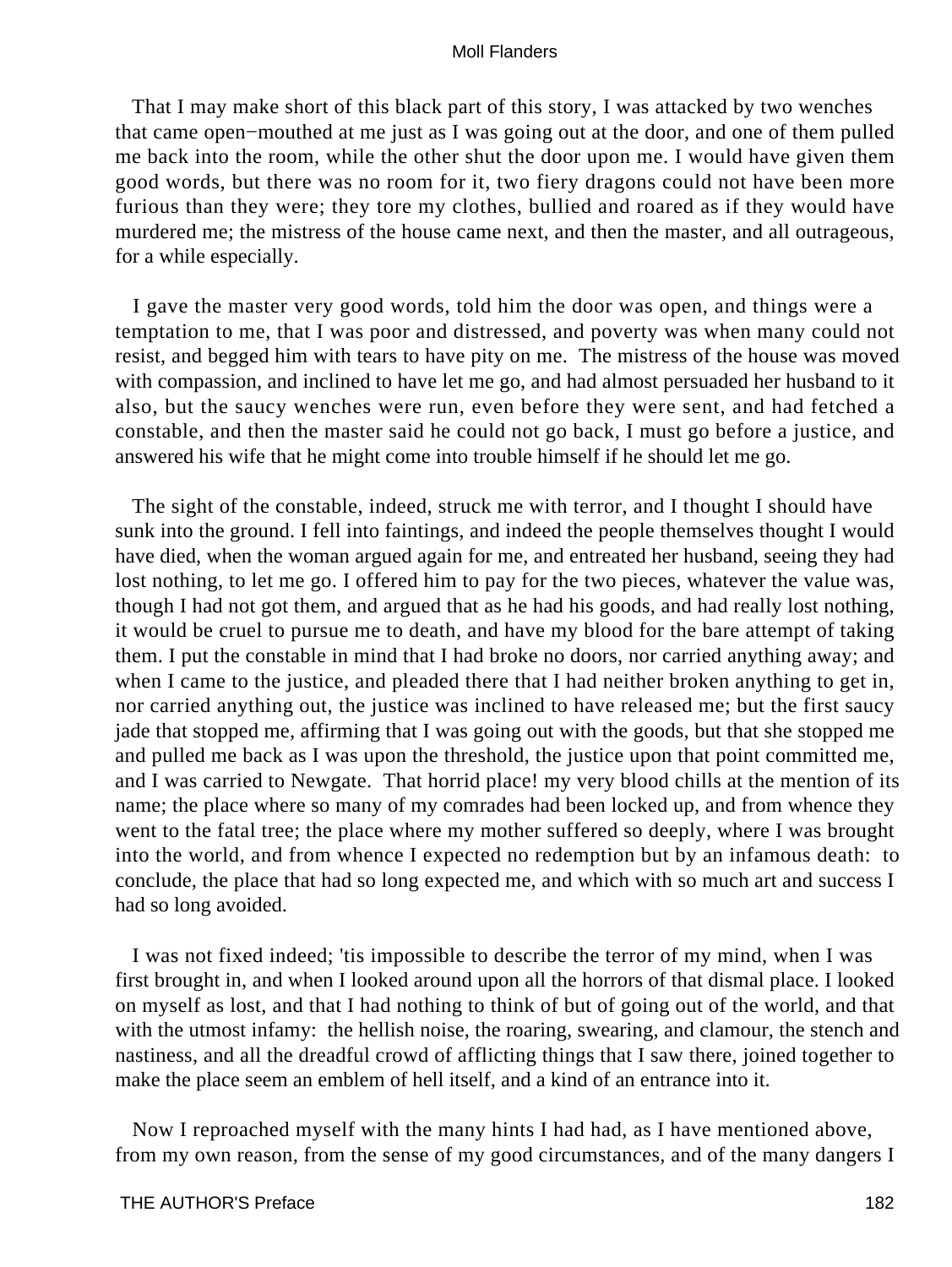had escaped, to leave off while I was well, and how I had withstood them all, and hardened my thoughts against all fear. It seemed to me that I was hurried on by an inevitable and unseen fate to this day of misery, and that now I was to expiate all my offences at the gallows; that I was now to give satisfaction to justice with my blood, and that I was come to the last hour of my life and of my wickedness together. These things poured themselves in upon my thoughts in a confused manner, and left me overwhelmed with melancholy and despair.

 Them I repented heartily of all my life past, but that repentance yielded me no satisfaction, no peace, no, not in the least, because, as I said to myself, it was repenting after the power of further sinning was taken away. I seemed not to mourn that I had committed such crimes, and for the fact as it was an offence against God and my neighbour, but I mourned that I was to be punished for it. I was a penitent, as I thought, not that I had sinned, but that I was to suffer, and this took away all the comfort, and even the hope of my repentance in my own thoughts.

 I got no sleep for several nights or days after I came into that wretched place, and glad I would have been for some time to have died there, though I did not consider dying as it ought to be considered neither; indeed, nothing could be filled with more horror to my imagination than the very place, nothing was more odious to me than the company that was there. Oh! if I had but been sent to any place in the world, and not to Newgate, I should have thought myself happy.

 In the next place, how did the hardened wretches that were there before me triumph over me! What! Mrs. Flanders come to Newgate at last? What! Mrs. Mary, Mrs. Molly, and after that plain Moll Flanders? They thought the devil had helped me, they said, that I had reigned so long; they expected me there many years ago, and was I come at last? Then they flouted me with my dejections, welcomed me to the place, wished me joy, bid me have a good heart, not to be cast down, things might not be so bad as I feared, and the like; then called for brandy, and drank to me, but put it all up to my score, for they told me I was but just come to the college, as they called it, and sure I had money in my pocket, though they had none.

 I asked one of this crew how long she had been there. She said four months. I asked her how the place looked to her when she first came into it. 'Just as it did now to you,' says she, dreadful and frightful'; that she thought she was in hell; 'and I believe so still,' adds she, 'but it is natural to me now, I don't disturb myself about it.' 'I suppose,' says I, 'you are in no danger of what is to follow?' 'Nay,' says she, 'for you are mistaken there, I assure you, for I am under sentence, only I pleaded my belly, but I am no more with child than the judge that tried me, and I expect to be called down next sessions.' This 'calling down' is calling down to their former judgment, when a woman has been respited for her belly, but proves not to be with child, or if she has been with child, and has been brought to bed. 'Well,' says I, 'are you thus easy?' 'Ay,' says she, 'I can't help myself; what signifies being sad? If I am hanged,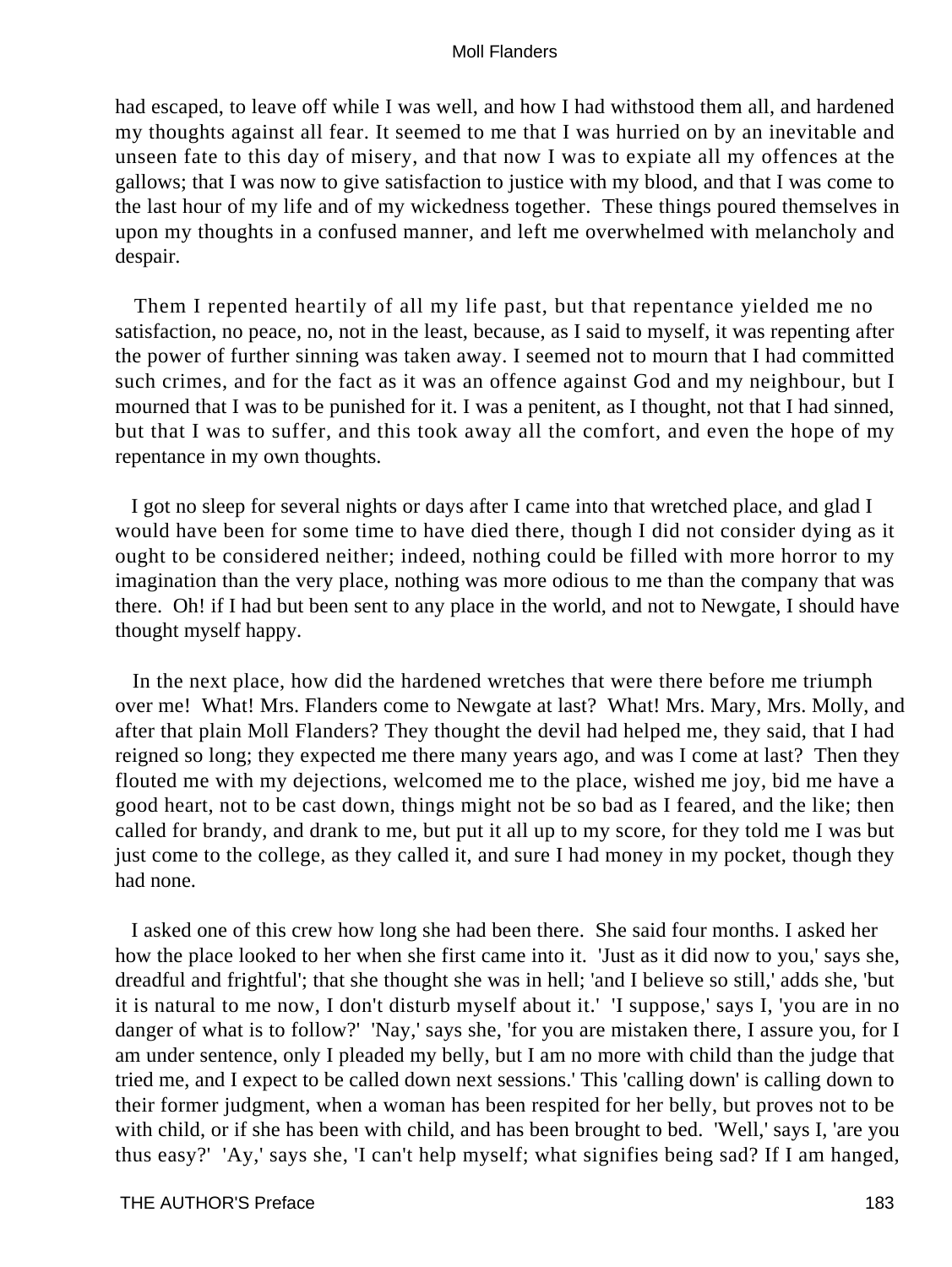there's an end of me,' says she; and away she turns dancing, and sings as she goes the following piece of Newgate wit  $-$ 

 'If I swing by the string I shall hear the bell ring1 And then there's an end of poor Jenny.'I mention this because it would be worth the observation of any prisoner, who shall hereafter fall into the same misfortune, and come to that dreadful place of Newgate, how time, necessity, and conversing with the wretches that are there familiarizes the place to them; how at last they become reconciled to that which at first was the greatest dread upon their spirits in the world, and are as impudently cheerful and merry in their misery as they were when out of it.

 I cannot say, as some do, this devil is not so black as he is painted; for indeed no colours can represent the place to the life, not any soul conceive aright of it but those who have been suffers there. But how hell should become by degree so natural, and not only tolerable, but even agreeable, is a thing unintelligible but by those who have experienced it, as I have.

 The same night that I was sent to Newgate, I sent the news of it to my old governess, who was surprised at it, you may be sure, and spent the night almost as ill out of Newgate, as I did in it.

 The next morning she came to see me; she did what she could to comfort me, but she saw that was to no purpose; however, as she said, to sink under the weight was but to increase the weight; she immediately applied herself to all the proper methods to prevent the effects of it, which we feared, and first she found out the two fiery jades that had surprised me. She tampered with them, offered them money, and, in a word, tried all imaginable ways to prevent a prosecution; she offered one of the wenches £100 to go away from her mistress, and not to appear against me, but she was so resolute, that though she was but a servant maid at £3 a year wages or thereabouts, she refused it, and would have refused it, as my governess said she believed, if she had offered her £500. Then she attacked the other maid; she was not so hard−hearted in appearance as the other, and sometimes seemed inclined to be merciful; but the first wench kept her up, and changed her mind, and would not so much as let my governess talk with her, but threatened to have her up for tampering with the evidence.

 Then she applied to the master, that is to say, the man whose goods had been stolen, and particularly to his wife, who, as I told you, was inclined at first to have some compassion for me; she found the woman the same still, but the man alleged he was bound by the justice that committed me, to prosecute, and that he should forfeit his recognisance.

 My governess offered to find friends that should get his recognisances off of the file, as they call it, and that he should not suffer; but it was not possible to convince him that could be done, or that he could be safe any way in the world but by appearing against me; so I was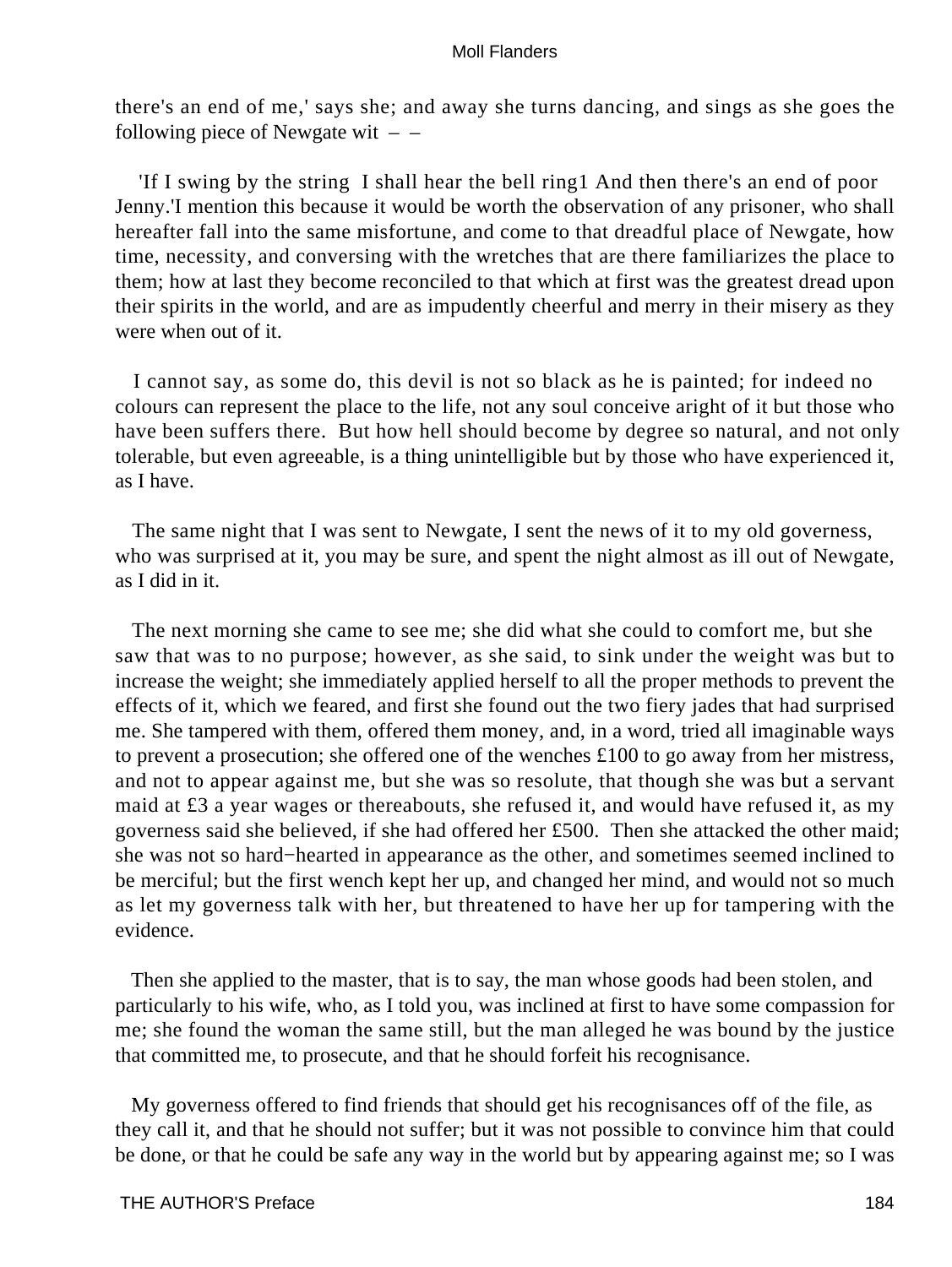to have three witnesses of fact against me, the master and his two maids; that is to say, I was as certain to be cast for my life as I was certain that I was alive, and I had nothing to do but to think of dying, and prepare for it. I had but a sad foundation to build upon, as I said before, for all my repentance appeared to me to be only the effect of my fear of death, not a sincere regret for the wicked life that I had lived, and which had brought this misery upon me, for the offending my Creator, who was now suddenly to be my judge.

 I lived many days here under the utmost horror of soul; I had death, as it were, in view, and thought of nothing night and day, but of gibbets and halters, evil spirits and devils; it is not to be expressed by words how I was harassed, between the dreadful apprehensions of death and the terror of my conscience reproaching me with my past horrible life.

 The ordinary Of Newgate came to me, and talked a little in his way, but all his divinity ran upon confessing my crime, as he called it (though he knew not what I was in for), making a full discovery, and the like, without which he told me God would never forgive me; and he said so little to the purpose, that I had no manner of consolation from him; and then to observe the poor creature preaching confession and repentance to me in the morning, and find him drunk with brandy and spirits by noon, this had something in it so shocking, that I began to nauseate the man more than his work, and his work too by degrees, for the sake of the man; so that I desired him to trouble me no more.

 I know not how it was, but by the indefatigable application of my diligent governess I had no bill preferred against me the first sessions, I mean to the grand jury, at Guildhall; so I had another month or five weeks before me, and without doubt this ought to have been accepted by me, as so much time given me for reflection upon what was past, and preparation for what was to come; or, in a word, I ought to have esteemed it as a space given me for repentance, and have employed it as such, but it was not in me. I was sorry (as before) for being in Newgate, but had very few signs of repentance about me.

 On the contrary, like the waters in the cavities and hollows of mountains, which petrify and turn into stone whatever they are suffered to drop on, so the continual conversing with such a crew of hell−hounds as I was, had the same common operation upon me as upon other people. I degenerated into stone; I turned first stupid and senseless, then brutish and thoughtless, and at last raving mad as any of them were; and, in short, I became as naturally pleased and easy with the place, as if indeed I had been born there.

 It is scarce possible to imagine that our natures should be capable of so much degeneracy, as to make that pleasant and agreeable that in itself is the most complete misery. Here was a circumstance that I think it is scarce possible to mention a worse: I was as exquisitely miserable as, speaking of common cases, it was possible for any one to be that had life and health, and money to help them, as I had.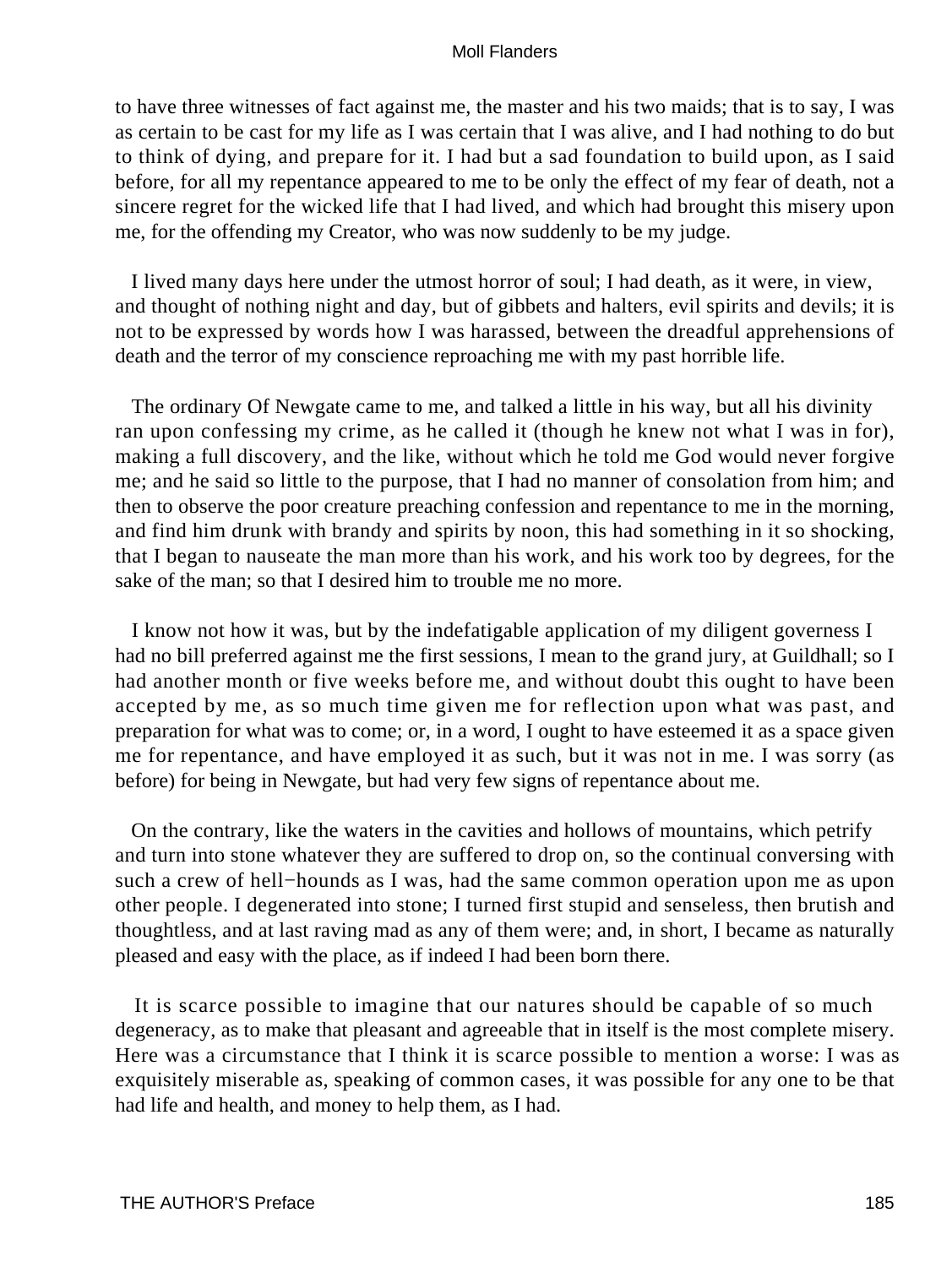I had weight of guilt upon me enough to sink any creature who had the least power of reflection left, and had any sense upon them of the happiness of this life, of the misery of another; then I had at first remorse indeed, but no repentance; I had now neither remorse nor repentance. I had a crime charged on me, the punishment of which was death by our law; the proof so evident, that there was no room for me so much as to plead not guilty. I had the name of an old offender, so that I had nothing to expect but death in a few weeks' time, neither had I myself any thoughts of escaping; and yet a certain strange lethargy of soul possessed me. I had no trouble, no apprehensions, no sorrow about me, the first surprise was gone; I was, I may well say, I know not how; my senses, my reason, nay, my conscience, were all asleep; my course of life for forty years had been a horrid complication of wickedness, whoredom, adultery, incest, lying, theft; and, in a word, everything but murder and treason had been my practice from the age of eighteen, or thereabouts, to three−score; and now I was engulfed in the misery of punishment, and had an infamous death just at the door, and yet I had no sense of my condition, no thought of heaven or hell at least, that went any farther than a bare flying touch, like the stitch or pain that gives a hint and goes off. I neither had a heart to ask God's mercy, nor indeed to think of it. And in this, I think, I have given a brief description of the completest misery on earth.

 All my terrifying thoughts were past, the horrors of the place were become familiar, and I felt no more uneasiness at the noise and clamours of the prison, than they did who made that noise; in a word, I was become a mere Newgate−bird, as wicked and as outrageous as any of them; nay, I scarce retained the habit and custom of good breeding and manners, which all along till now ran through my conversation; so thorough a degeneracy had possessed me, that I was no more the same thing that I had been, than if I had never been otherwise than what I was now.

 In the middle of this hardened part of my life I had another sudden surprise, which called me back a little to that thing called sorrow, which indeed I began to be past the sense of before. They told me one night that there was brought into the prison late the night before three highwaymen, who had committed robbery somewhere on the road to Windsor, Hounslow Heath, I think it was, and were pursued to Uxbridge by the country, and were taken there after a gallant resistance, in which I know not how many of the country people were wounded, and some killed.

 It is not to be wondered that we prisoners were all desirous enough to see these brave, topping gentlemen, that were talked up to be such as their fellows had not been known, and especially because it was said they would in the morning be removed into the press−yard, having given money to the head master of the prison, to be allowed the liberty of that better part of the prison. So we that were women placed ourselves in the way, that we would be sure to see them; but nothing could express the amazement and surprise I was in, when the very first man that came out I knew to be my Lancashire husband, the same who lived so well at Dunstable, and the same who I afterwards saw at Brickhill, when I was married to my last husband, as has been related.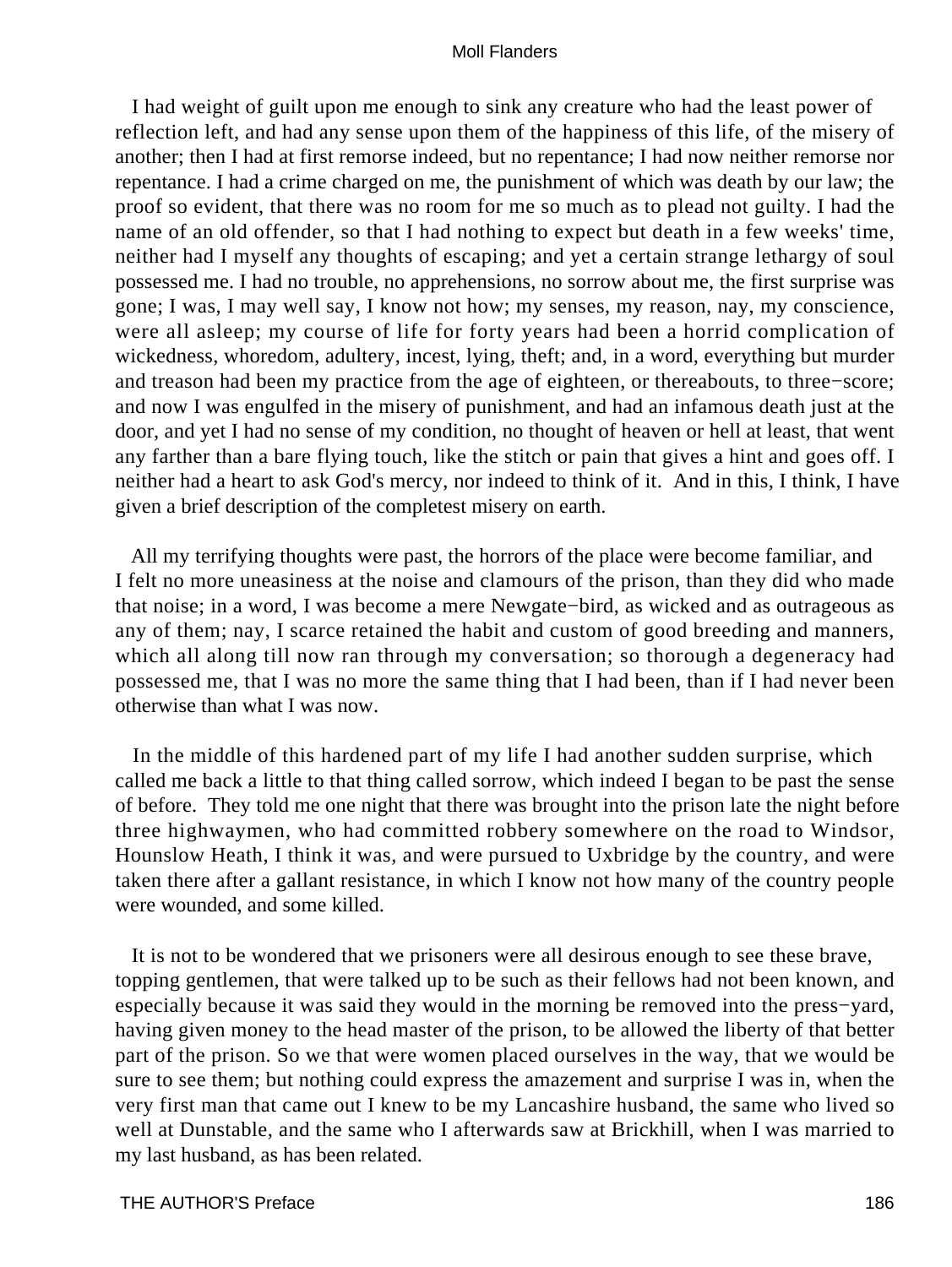I was struck dumb at the sight, and knew neither what to say nor what to do; he did not know me, and that was all the present relief I had. I quitted my company, and retired as much as that dreadful place suffers anybody to retire, and I cried vehemently for a great while. 'Dreadful creature that I am,' said I, 'how may poor people have I made miserable? How many desperate wretches have I sent to the devil?' He had told me at Chester he was ruined by that match, and that his fortunes were made desperate on my account; for that thinking I had been a fortune, he was run into debt more than he was able to pay, and that he knew not what course to take; that he would go into the army and carry a musket, or buy a horse and take a tour, as he called it; and though I never told him that I was a fortune, and so did not actually deceive him myself, yet I did encourage the having it thought that I was so, and by that means I was the occasion originally of his mischief.

 The surprise of the thing only struck deeper into my thoughts, any gave me stronger reflections than all that had befallen me before. I grieved day and night for him, and the more for that they told me he was the captain of the gang, and that he had committed so many robberies, that Hind, or Whitney, or the Golden Farmer were fools to him; that he would surely be hanged if there were no more men left in the country he was born in; and that there would abundance of people come in against him.

 I was overwhelmed with grief for him; my own case gave me no disturbance compared to this, and I loaded myself with reproaches on his account. I bewailed his misfortunes, and the ruin he was now come to, at such a rate, that I relished nothing now as I did before, and the first reflections I made upon the horrid, detestable life I had lived began to return upon me, and as these things returned, my abhorrence of the place I was in, and of the way of living in it, returned also; in a word, I was perfectly changed, and become another body.

 While I was under these influences of sorrow for him, came notice to me that the next sessions approaching there would be a bill preferred to the grand jury against me, and that I should be certainly tried for my life at the Old Bailey. My temper was touched before, the hardened, wretched boldness of spirit which I had acquired abated, and conscious in the prison, guilt began to flow in upon my mind. In short, I began to think, and to think is one real advance from hell to heaven. All that hellish, hardened state and temper of soul, which I have said so much of before, is but a deprivation of thought; he that is restored to his power of thinking, is restored to himself.

 As soon as I began, I say, to think, the first think that occurred to me broke out thus: 'Lord! what will become of me? I shall certainly die! I shall be cast, to be sure, and there is nothing beyond that but death! I have no friends; what shall I do? I shall be certainly cast! Lord, have mercy upon me! What will become of me?' This was a sad thought, you will say, to be the first, after so long a time, that had started into my soul of that kind, and yet even this was nothing but fright at what was to come; there was not a word of sincere repentance in it all. However, I was indeed dreadfully dejected, and disconsolate to the last degree; and as I had no friend in the world to communicate my distressed thoughts to, it lay so heavy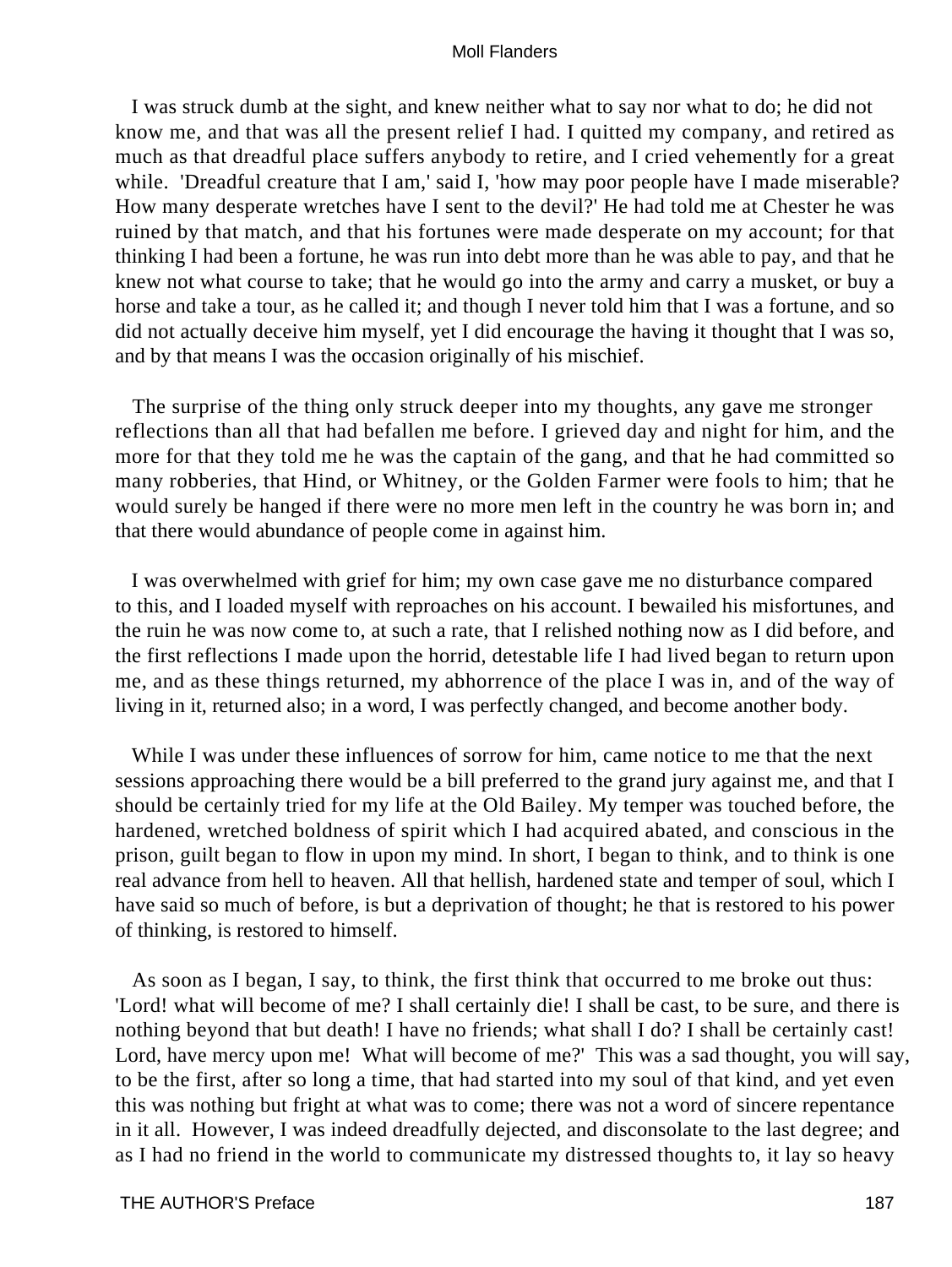upon me, that it threw me into fits and swoonings several times a day. I sent for my old governess, and she, give her her due, acted the part of a true friend. She left no stone unturned to prevent the grand jury finding the bill. She sought out one or two of the jurymen, talked with them, and endeavoured to possess them with favourable dispositions, on account that nothing was taken away, and no house broken, etc.; but all would not do, they were over−ruled by the rest; the two wenches swore home to the fact, and the jury found the bill against me for robbery and house−breaking, that is, for felony and burglary.

 I sunk down when they brought me news of it, and after I came to myself again, I thought I should have died with the weight of it. My governess acted a true mother to me; she pitied me, she cried with me, and for me, but she could not help me; and to add to the terror of it, 'twas the discourse all over the house that I should die for it. I could hear them talk it among themselves very often, and see them shake their heads and say they were sorry for it, and the like, as is usual in the place. But still nobody came to tell me their thoughts, till at last one of the keepers came to me privately, and said with a sigh, 'Well, Mrs. Flanders, you will be tried on Friday' (this was but a Wednesday); 'what do you intend to do?' I turned as white as a clout, and said, 'God knows what I shall do; for my part, I know not what to do.' 'Why,' says he, 'I won't flatter you, I would have you prepare for death, for I doubt you will be cast; and as they say you are an old offender, I doubt you will find but little mercy. They say,' added he, 'your case is very plain, and that the witnesses swear so home against you, there will be no standing it.'

 This was a stab into the very vitals of one under such a burthen as I was oppressed with before, and I could not speak to him a word, good or bad, for a great while; but at last I burst out into tears, and said to him, 'Lord! Mr.  $-$  –, what must I do?' 'Do!' says he, 'send for the ordinary; send for a minister and talk with him; for, indeed, Mrs. Flanders, unless you have very good friends, you are no woman for this world.'

 This was plain dealing indeed, but it was very harsh to me, at least I thought it so. He left me in the greatest confusion imaginable, and all that night I lay awake. And now I began to say my prayers, which I had scarce done before since my last husband's death, or from a little while after. And truly I may well call it saying my prayers, for I was in such a confusion, and had such horror upon my mind, that though I cried, and repeated several times the ordinary expression of 'Lord, have mercy upon me!' I never brought myself to any sense of my being a miserable sinner, as indeed I was, and of confessing my sins to God, and begging pardon for the sake of Jesus Christ. I was overwhelmed with the sense of my condition, being tried for my life, and being sure to be condemned, and then I was as sure to be executed, and on this account I cried out all night, 'Lord, what will become of me? Lord! what shall I do? Lord! I shall be hanged! Lord, have mercy upon me!' and the like.

 My poor afflicted governess was now as much concerned as I, and a great deal more truly penitent, though she had no prospect of being brought to trial and sentence. Not but that she deserved it as much as I, and so she said herself; but she had not done anything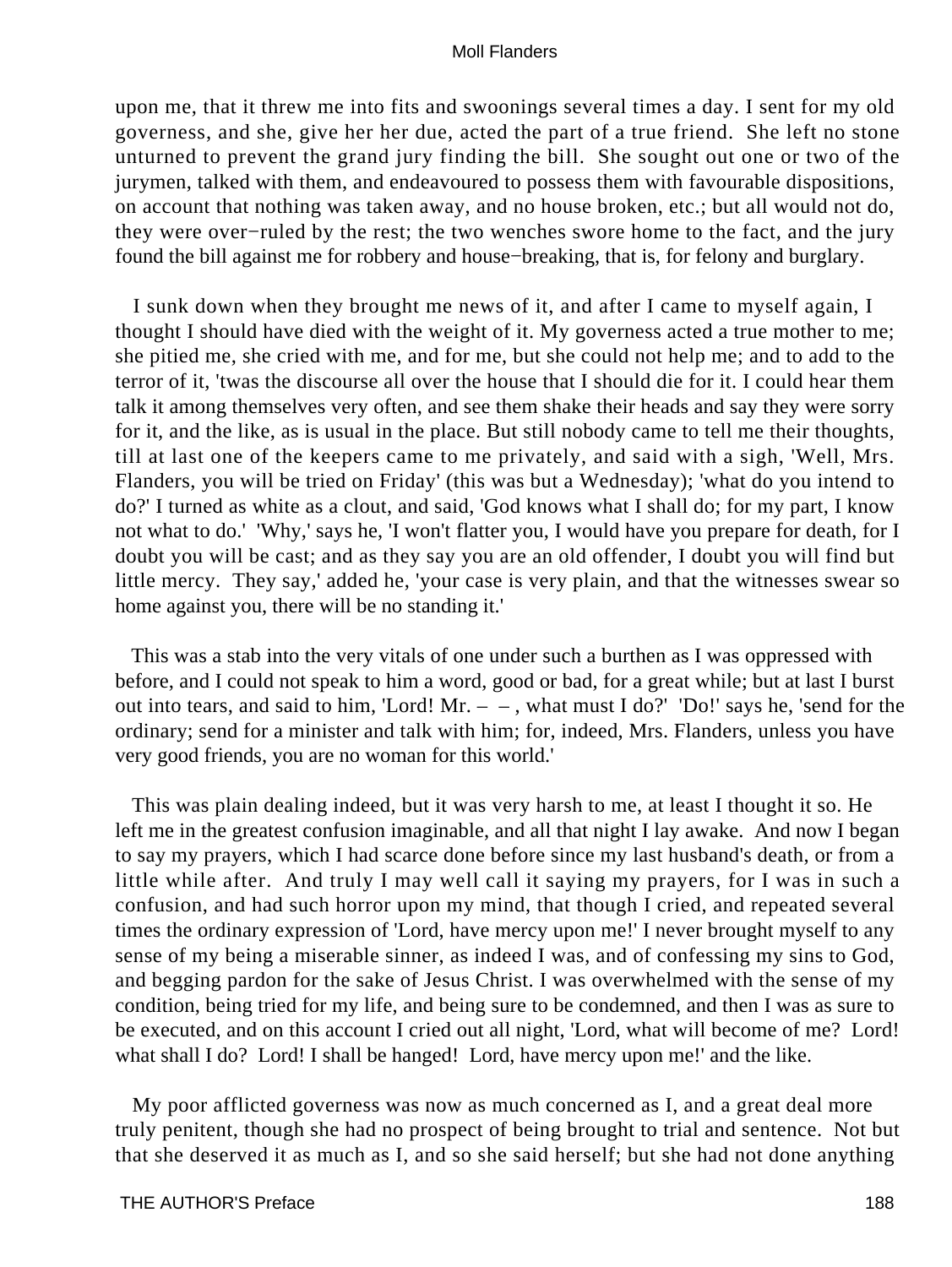herself for many years, other than receiving what I and others stole, and encouraging us to steal it. But she cried, and took on like a distracted body, wringing her hands, and crying out that she was undone, that she believed there was a curse from heaven upon her, that she should be damned, that she had been the destruction of all her friends, that she had brought such a one, and such a one, and such a one to the gallows; and there she reckoned up ten or eleven people, some of which I have given account of, that came to untimely ends; and that now she was the occasion of my ruin, for she had persuaded me to go on, when I would have left off. I interrupted her there. 'No, mother, no,' said I, 'don't speak of that, for you would have had me left off when I got the mercer's money again, and when I came home from Harwich, and I would not hearken to you; therefore you have not been to blame; it is I only have ruined myself, I have brought myself to this misery'; and thus we spent many hours together.

 Well, there was no remedy; the prosecution went on, and on the Thursday I was carried down to the sessions−house, where I was arraigned, as they called it, and the next day I was appointed to be tried. At the arraignment I pleaded 'Not guilty,' and well I might, for I was indicted for felony and burglary; that is, for feloniously stealing two pieces of brocaded silk, value £46, the goods of Anthony Johnson, and for breaking open his doors; whereas I knew very well they could not pretend to prove I had broken up the doors, or so much as lifted up a latch.

 On the Friday I was brought to my trial. I had exhausted my spirits with crying for two or three days before, so that I slept better the Thursday night than I expected, and had more courage for my trial than indeed I thought possible for me to have.

 When the trial began, the indictment was read, I would have spoke, but they told me the witnesses must be heard first, and then I should have time to be heard. The witnesses were the two wenches, a couple of hard−mouthed jades indeed, for though the thing was truth in the main, yet they aggravated it to the utmost extremity, and swore I had the goods wholly in my possession, that I had hid them among my clothes, that I was going off with them, that I had one foot over the threshold when they discovered themselves, and then I put t' other over, so that I was quite out of the house in the street with the goods before they took hold of me, and then they seized me, and brought me back again, and they took the goods upon me. The fact in general was all true, but I believe, and insisted upon it, that they stopped me before I had set my foot clear of the threshold of the house. But that did not argue much, for certain it was that I had taken the goods, and I was bringing them away, if I had not been taken.

 But I pleaded that I had stole nothing, they had lost nothing, that the door was open, and I went in, seeing the goods lie there, and with design to buy. If, seeing nobody in the house, I had taken any of them up in my hand it could not be concluded that I intended to steal them, for that I never carried them farther than the door to look on them with the better light.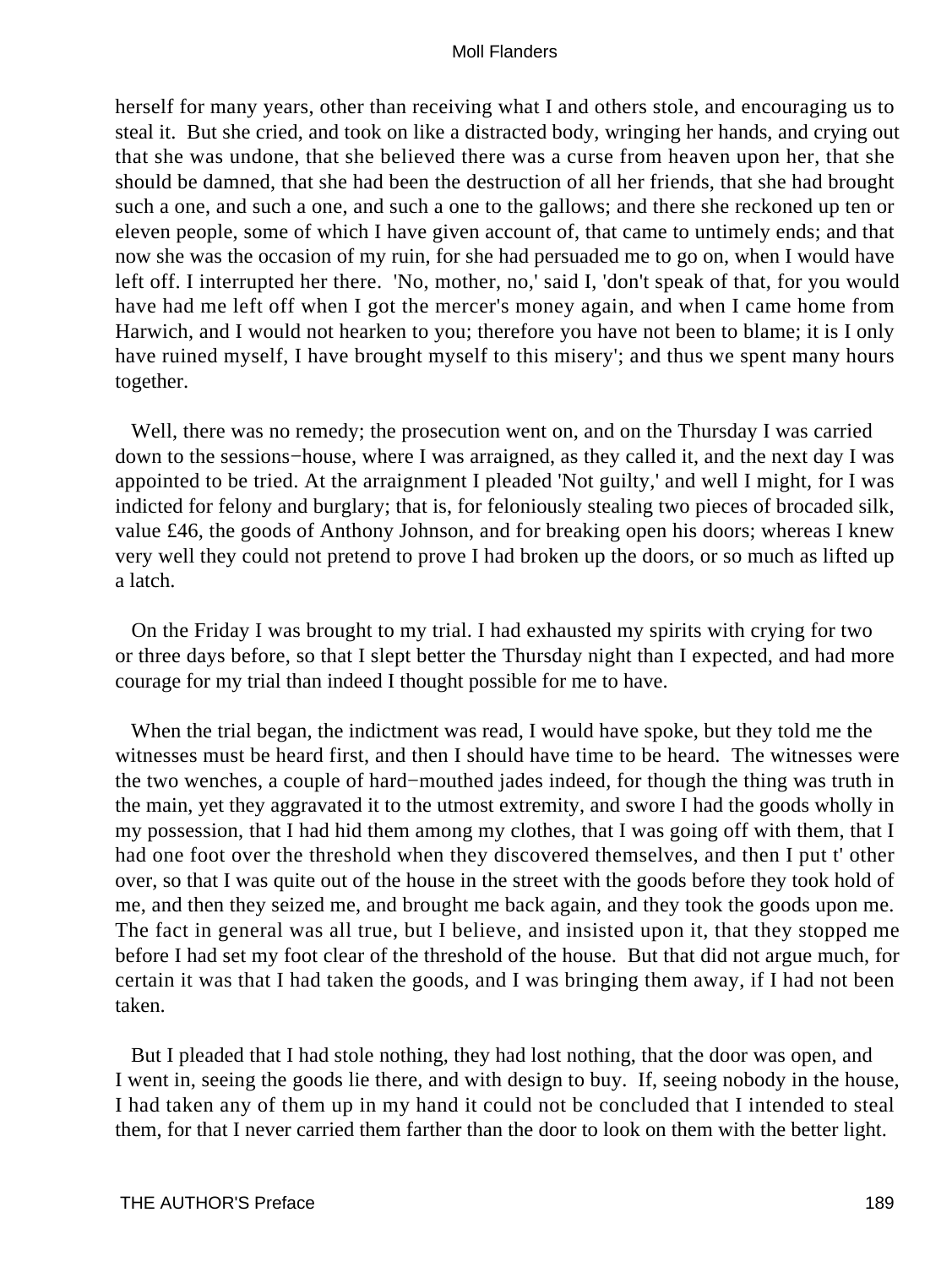The Court would not allow that by any means, and made a kind of a jest of my intending to buy the goods, that being no shop for the selling of anything, and as to carrying them to the door to look at them, the maids made their impudent mocks upon that, and spent their wit upon it very much; told the Court I had looked at them sufficiently, and approved them very well, for I had packed them up under my clothes, and was a−going with them.

 In short, I was found guilty of felony, but acquitted of the burglary, which was but small comfort to me, the first bringing me to a sentence of death, and the last would have done no more. The next day I was carried down to receive the dreadful sentence, and when they came to ask me what I had to say why sentence should not pass, I stood mute a while, but somebody that stood behind me prompted me aloud to speak to the judges, for that they could represent things favourably for me. This encouraged me to speak, and I told them I had nothing to say to stop the sentence, but that I had much to say to bespeak the mercy of the Court; that I hoped they would allow something in such a case for the circumstances of it; that I had broken no doors, had carried nothing off; that nobody had lost anything; that the person whose goods they were was pleased to say he desired mercy might be shown (which indeed he very honestly did); that, at the worst, it was the first offence, and that I had never been before any court of justice before; and, in a word, I spoke with more courage that I thought I could have done, and in such a moving tone, and though with tears, yet not so many tears as to obstruct my speech, that I could see it moved others to tears that heard me.

 The judges sat grave and mute, gave me an easy hearing, and time to say all that I would, but, saying neither Yes nor No to it, pronounced the sentence of death upon me, a sentence that was to me like death itself, which, after it was read, confounded me. I had no more spirit left in me, I had no tongue to speak, or eyes to look up either to God or man.

 My poor governess was utterly disconsolate, and she that was my comforter before, wanted comfort now herself; and sometimes mourning, sometimes raging, was as much out of herself, as to all outward appearance, as any mad woman in Bedlam. Nor was she only disconsolate as to me, but she was struck with horror at the sense of her own wicked life, and began to look back upon it with a taste quite different from mine, for she was penitent to the highest degree for her sins, as well as sorrowful for the misfortune. She sent for a minister, too, a serious, pious, good man, and applied herself with such earnestness, by his assistance, to the work of a sincere repentance, that I believe, and so did the minister too, that she was a true penitent; and, which is still more, she was not only so for the occasion, and at that juncture, but she continued so, as I was informed, to the day of her death.

 It is rather to be thought of than expressed what was now my condition. I had nothing before me but present death; and as I had no friends to assist me, or to stir for me, I expected nothing but to find my name in the dead warrant, which was to come down for the execution, the Friday afterwards, of five more and myself.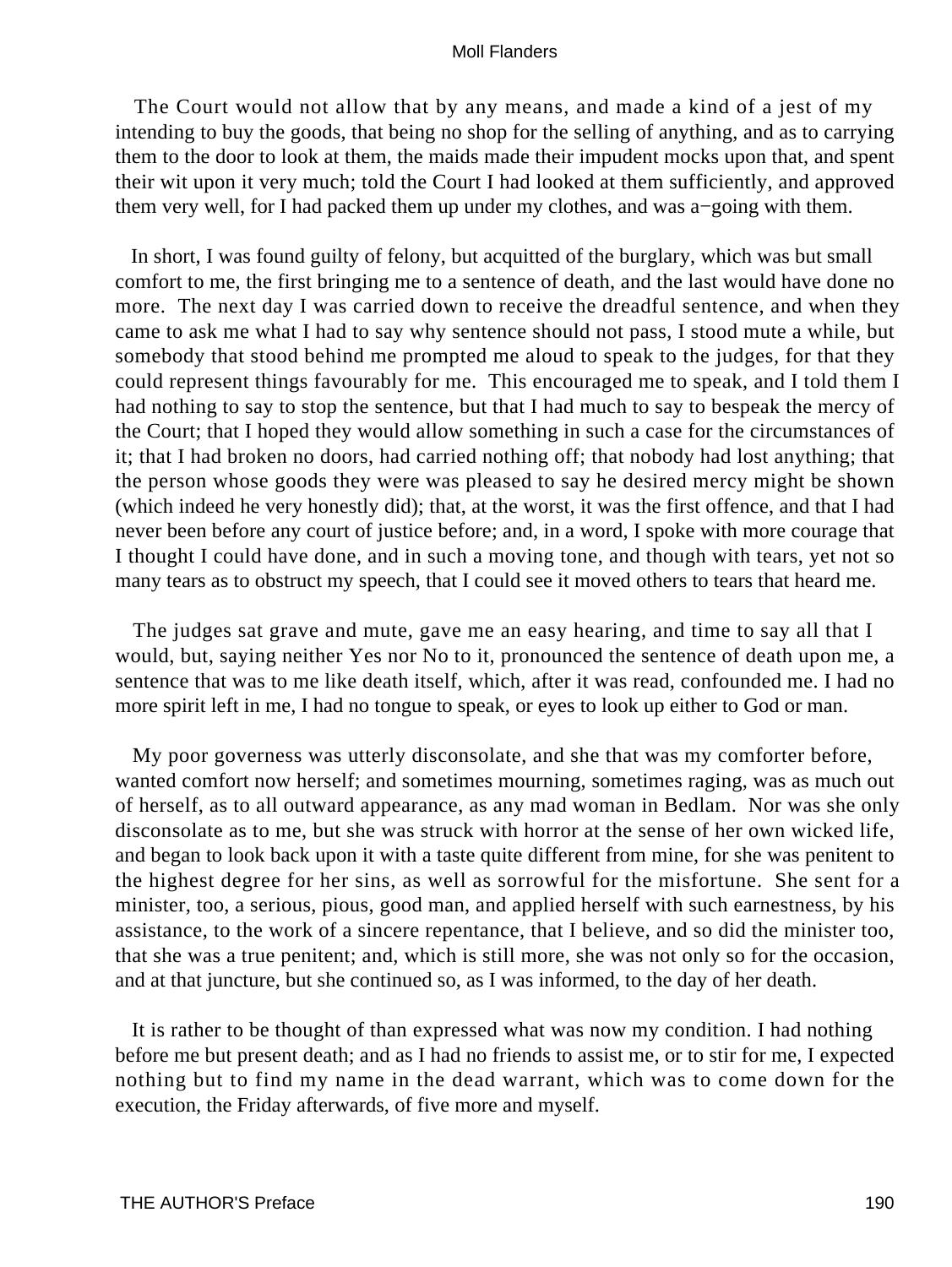In the meantime my poor distressed governess sent me a minister, who at her request first, and at my own afterwards, came to visit me. He exhorted me seriously to repent of all my sins, and to dally no longer with my soul; not flattering myself with hopes of life, which, he said, he was informed there was no room to expect, but unfeignedly to look up to God with my whole soul, and to cry for pardon in the name of Jesus Christ. He backed his discourses with proper quotations of Scripture, encouraging the greatest sinner to repent, and turn from their evil way, and when he had done, he kneeled down and prayed with me.

 It was now that, for the first time, I felt any real signs of repentance. I now began to look back upon my past life with abhorrence, and having a kind of view into the other side of time, and things of life, as I believe they do with everybody at such a time, began to look with a different aspect, and quite another shape, than they did before. The greatest and best things, the views of felicity, the joy, the griefs of life, were quite other things; and I had nothing in my thoughts but what was so infinitely superior to what I had known in life, that it appeared to me to be the greatest stupidity in nature to lay any weight upon anything, though the most valuable in this world.

 The word eternity represented itself with all its incomprehensible additions, and I had such extended notions of it, that I know not how to express them. Among the rest, how vile, how gross, how absurd did every pleasant thing look! – I mean, that we had counted pleasant before – especially when I reflected that these sordid trifles were the things for which we forfeited eternal felicity.

 With these reflections came, of mere course, severe reproaches of my own mind for my wretched behaviour in my past life; that I had forfeited all hope of any happiness in the eternity that I was just going to enter into, and on the contrary was entitled to all that was miserable, or had been conceived of misery; and all this with the frightful addition of its being also eternal.

 I am not capable of reading lectures of instruction to anybody, but I relate this in the very manner in which things then appeared to me, as far as I am able, but infinitely short of the lively impressions which they made on my soul at that time; indeed, those impressions are not to be explained by words, or if they are, I am not mistress of words enough to express them. It must be the work of every sober reader to make just reflections on them, as their own circumstances may direct; and, without question, this is what every one at some time or other may feel something of; I mean, a clearer sight into things to come than they had here, and a dark view of their own concern in them.

 But I go back to my own case. The minister pressed me to tell him, as far as I though convenient, in what state I found myself as to the sight I had of things beyond life. He told me he did not come as ordinary of the place, whose business it is to extort confessions from prisoners, for private ends, or for the further detecting of other offenders; that his business was to move me to such freedom of discourse as might serve to disburthen my own mind,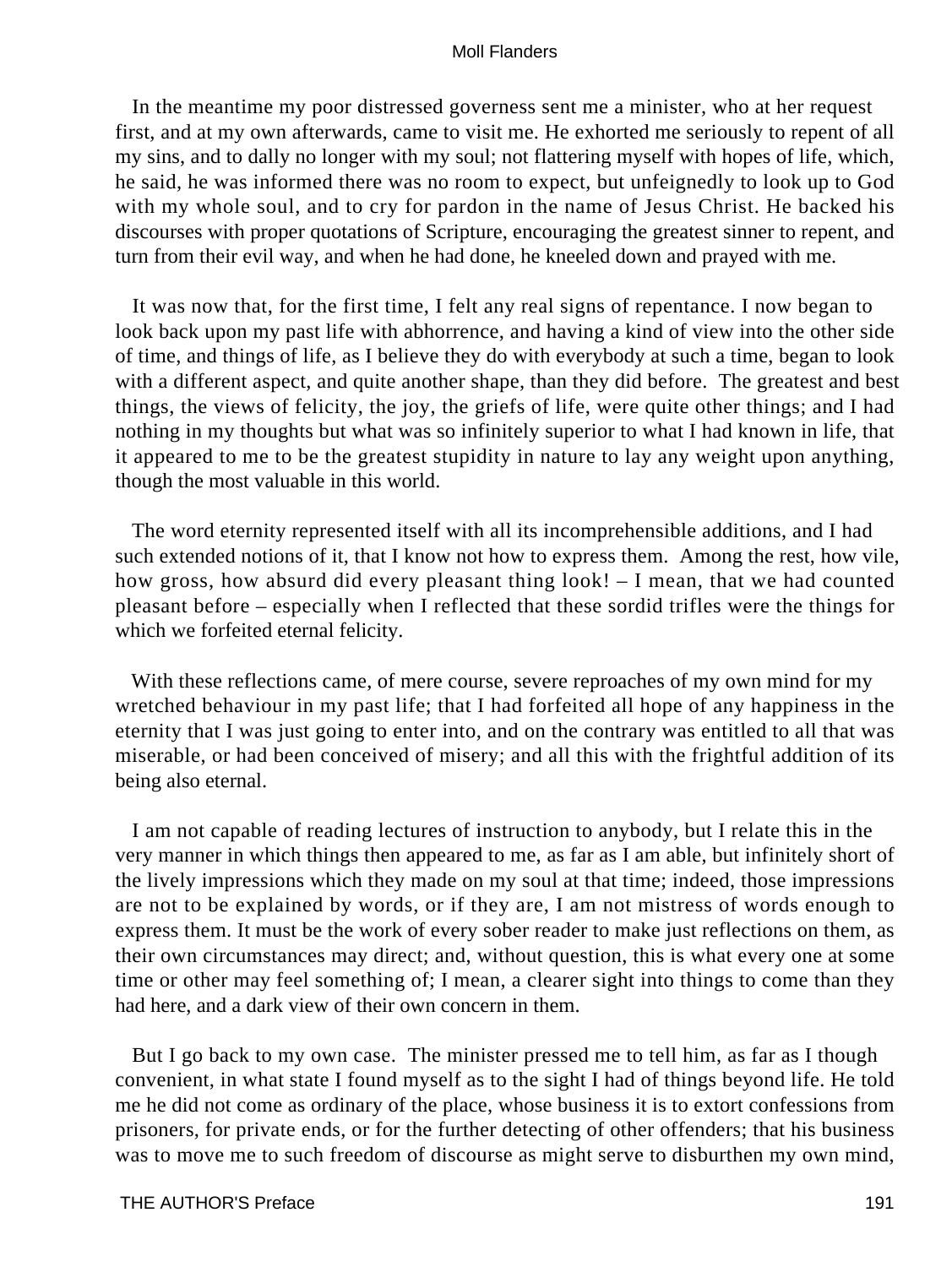and furnish him to administer comfort to me as far as was in his power; and assured me, that whatever I said to him should remain with him, and be as much a secret as if it was known only to God and myself; and that he desired to know nothing of me, but as above to qualify him to apply proper advice and assistance to me, and to pray to God for me.

 This honest, friendly way of treating me unlocked all the sluices of my passions. He broke into my very soul by it; and I unravelled all the wickedness of my life to him. In a word, I gave him an abridgment of this whole history; I gave him a picture of my conduct for fifty years in miniature.

 I hid nothing from him, and he in return exhorted me to sincere repentance, explained to me what he meant by repentance, and then drew out such a scheme of infinite mercy, proclaimed from heaven to sinners of the greatest magnitude, that he left me nothing to say, that looked like despair, or doubting of being accepted; and in this condition he left me the first night.

 He visited me again the next morning, and went on with his method of explaining the terms of divine mercy, which according to him consisted of nothing more, or more difficult, than that of being sincerely desirous of it, and willing to accept it; only a sincere regret for, and hatred of, those things I had done, which rendered me so just an object of divine vengeance. I am not able to repeat the excellent discourses of this extraordinary man; 'tis all that I am able to do, to say that he revived my heart, and brought me into such a condition that I never knew anything of in my life before. I was covered with shame and tears for things past, and yet had at the same time a secret surprising joy at the prospect of being a true penitent, and obtaining the comfort of a penitent – I mean, the hope of being forgiven; and so swift did thoughts circulate, and so high did the impressions they had made upon me run, that I thought I could freely have gone out that minute to execution, without any uneasiness at all, casting my soul entirely into the arms of infinite mercy as a penitent.

 The good gentleman was so moved also in my behalf with a view of the influence which he saw these things had on me, that he blessed God he had come to visit me, and resolved not to leave me till the last moment; that is, not to leave visiting me.

 It was no less than twelve days after our receiving sentence before any were ordered for execution, and then upon a Wednesday the dead warrant, as they call it, came down, and I found my name was among them. A terrible blow this was to my new resolutions; indeed my heart sank within me, and I swooned away twice, one after another, but spoke not a word. The good minister was sorely afflicted for me, and did what he could to comfort me with the same arguments, and the same moving eloquence that he did before, and left me not that evening so long as the prisonkeepers would suffer him to stay in the prison, unless he would be locked up with me all night, which he was not willing to be.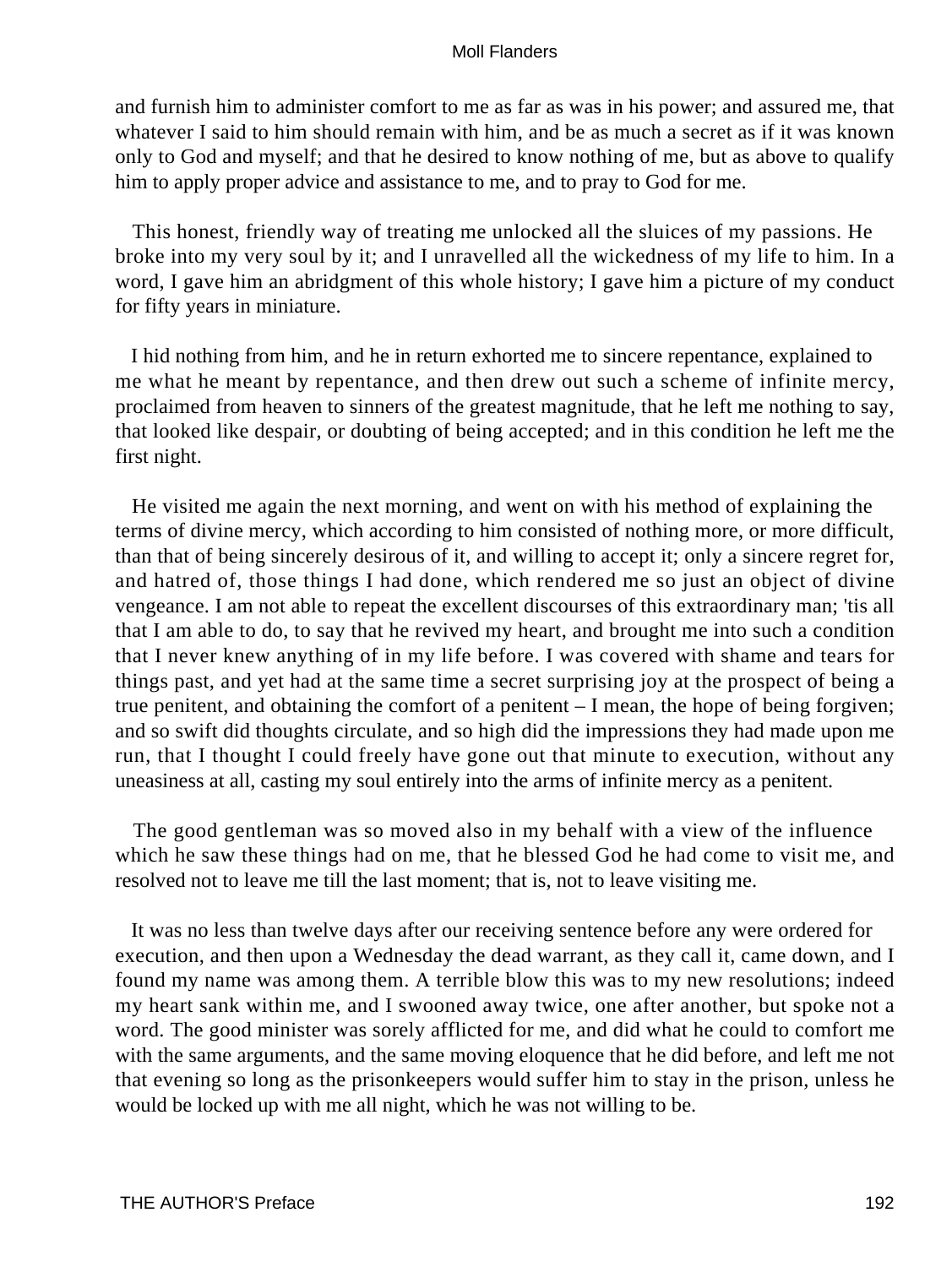I wondered much that I did not see him all the next day, it being the day before the time appointed for execution; and I was greatly discouraged, and dejected in my mind, and indeed almost sank for want of the comfort which he had so often, and with such success, yielded me on his former visits. I waited with great impatience, and under the greatest oppressions of spirits imaginable, till about four o'clock he came to my apartment; for I had obtained the favour, by the help of money, nothing being to be done in that place without it, not to be kept in the condemned hole, as they call it, among the rest of the prisoners who were to die, but to have a little dirty chamber to myself.

 My heart leaped within me for joy when I heard his voice at the door, even before I saw him; but let any one judge what kind of motion I found in my soul, when after having made a short excuse for his not coming, he showed me that his time had been employed on my account; that he had obtained a favourable report from the Recorder to the Secretary of State in my particular case, and, in short, that he had brought me a reprieve.

 He used all the caution that he was able in letting me know a thing which it would have been a double cruelty to have concealed; and yet it was too much for me; for as grief had overset me before, so did joy overset me now, and I fell into a much more dangerous swooning than I did at first, and it was not without a great difficulty that I was recovered at all.

 The good man having made a very Christian exhortation to me, not to let the joy of my reprieve put the remembrance of my past sorrow out of my mind, and having told me that he must leave me, to go and enter the reprieve in the books, and show it to the sheriffs, stood up just before his going away, and in a very earnest manner prayed to God for me, that my repentance might be made unfeigned and sincere; and that my coming back, as it were, into life again, might not be a returning to the follies of life which I had made such solemn resolutions to forsake, and to repent of them. I joined heartily in the petition, and must needs say I had deeper impressions upon my mind all that night, of the mercy of God in sparing my life, and a greater detestation of my past sins, from a sense of the goodness which I had tasted in this case, than I had in all my sorrow before.

 This may be thought inconsistent in itself, and wide from the business of this book; particularly, I reflect that many of those who may be pleased and diverted with the relation of the wild and wicked part of my story may not relish this, which is really the best part of my life, the most advantageous to myself, and the most instructive to others. Such, however, will, I hope, allow me the liberty to make my story complete. It would be a severe satire on such to say they do not relish the repentance as much as they do the crime; and that they had rather the history were a complete tragedy, as it was very likely to have been.

 But I go on with my relation. The next morning there was a sad scene indeed in the prison. The first thing I was saluted with in the morning was the tolling of the great bell at St. Sepulchre's, as they call it, which ushered in the day. As soon as it began to toll, a dismal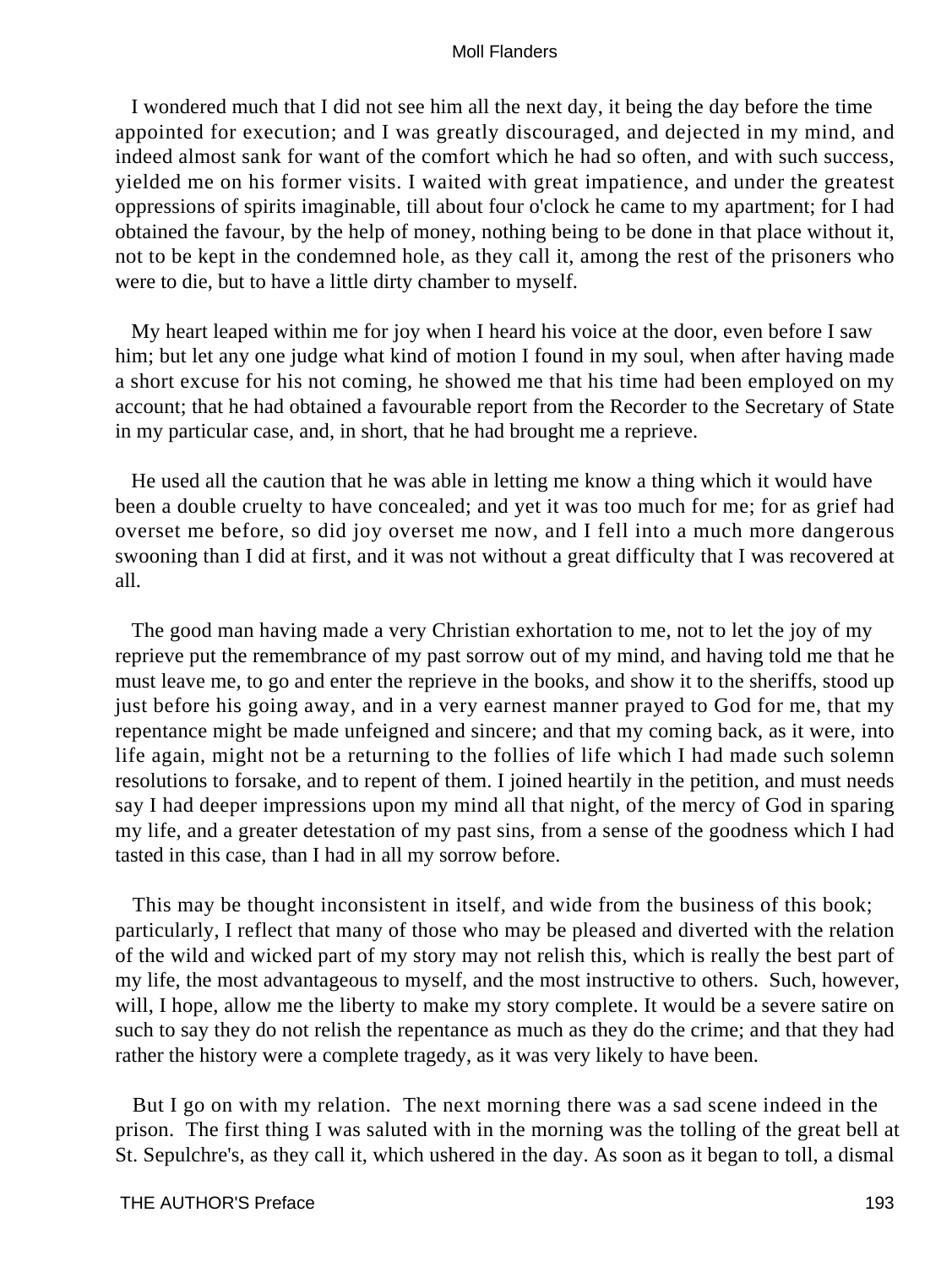groaning and crying was heard from the condemned hole, where there lay six poor souls who were to be executed that day, some from one crime, some for another, and two of them for murder.

 This was followed by a confused clamour in the house, among the several sorts of prisoners, expressing their awkward sorrows for the poor creatures that were to die, but in a manner extremely differing one from another. Some cried for them; some huzzaed, and wished them a good journey; some damned and cursed those that had brought them to it – that is, meaning the evidence, or prosecutors – many pitying them, and some few, but very few, praying for them.

 There was hardly room for so much composure of mind as was required for me to bless the merciful Providence that had, as it were, snatched me out of the jaws of this destruction. I remained, as it were, dumb and silent, overcome with the sense of it, and not able to express what I had in my heart; for the passions on such occasions as these are certainly so agitated as not to be able presently to regulate their own motions.

 All the while the poor condemned creatures were preparing to their death, and the ordinary, as they call him, was busy with them, disposing them to submit to their sentence – I say, all this while I was seized with a fit of trembling, as much as I could have been if I had been in the same condition, as to be sure the day before I expected to be; I was so violently agitated by this surprising fit, that I shook as if it had been in the cold fit of an ague, so that I could not speak or look but like one distracted. As soon as they were all put into carts and gone, which, however, I had not courage enough to see – I say, as soon as they were gone, I fell into a fit of crying involuntarily, and without design, but as a mere distemper, and yet so violent, and it held me so long, that I knew not what course to take, nor could I stop, or put a check to it, no, not with all the strength and courage I had.

 This fit of crying held me near two hours, and, as I believe, held me till they were all out of the world, and then a most humble, penitent, serious kind of joy succeeded; a real transport it was, or passion of joy and thankfulness, but still unable to give vent to it by words, and in this I continued most part of the day.

 In the evening the good minister visited me again, and then fell to his usual good discourses. He congratulated my having a space yet allowed me for repentance, whereas the state of those six poor creatures was determined, and they were now past the offers of salvation; he earnestly pressed me to retain the same sentiments of the things of life that I had when I had a view of eternity; and at the end of all told me I should not conclude that all was over, that a reprieve was not a pardon, that he could not yet answer for the effects of it; however, I had this mercy, that I had more time given me, and that it was my business to improve that time.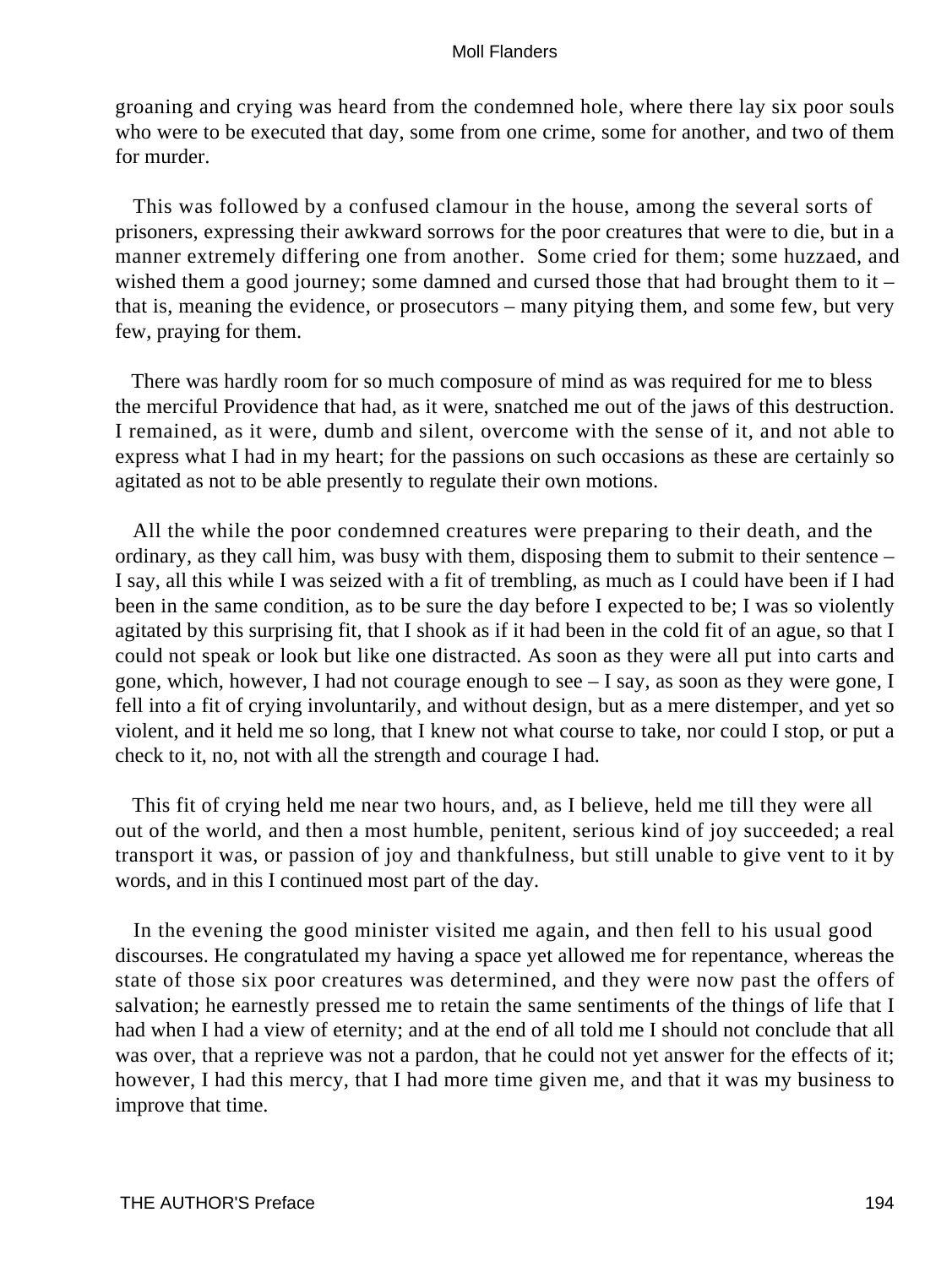This discourse, though very seasonable, left a kind of sadness on my heart, as if I might expect the affair would have a tragical issue still, which, however, he had no certainty of; and I did not indeed, at that time, question him about it, he having said that he would do his utmost to bring it to a good end, and that he hoped he might, but he would not have me be secure; and the consequence proved that he had reason for what he said.

 It was about a fortnight after this that I had some just apprehensions that I should be included in the next dead warrant at the ensuing sessions; and it was not without great difficulty, and at last a humble petition for transportation, that I avoided it, so ill was I beholding to fame, and so prevailing was the fatal report of being an old offender; though in that they did not do me strict justice, for I was not in the sense of the law an old offender, whatever I was in the eye of the judge, for I had never been before them in a judicial way before; so the judges could not charge me with being an old offender, but the Recorder was pleased to represent my case as he thought fit.

 I had now a certainty of life indeed, but with the hard conditions of being ordered for transportation, which indeed was hard condition in itself, but not when comparatively considered; and therefore I shall make no comments upon the sentence, nor upon the choice I was put to. We shall all choose anything rather than death, especially when 'tis attended with an uncomfortable prospect beyond it, which was my case.

 The good minister, whose interest, though a stranger to me, had obtained me the reprieve, mourned sincerely for this part. He was in hopes, he said, that I should have ended my days under the influence of good instruction, that I should not have been turned loose again among such a wretched crew as they generally are, who are thus sent abroad, where, as he said, I must have more than ordinary secret assistance from the grace of God, if I did not turn as wicked again as ever.

 I have not for a good while mentioned my governess, who had during most, if not all, of this part been dangerously sick, and being in as near a view of death by her disease as I was by my sentence, was a great penitent – I say, I have not mentioned her, nor indeed did I see her in all this time; but being now recovering, and just able to come abroad, she came to see me.

 I told her my condition, and what a different flux and reflux of tears and hopes I had been agitated with; I told her what I had escaped, and upon what terms; and she was present when the minister expressed his fears of my relapsing into wickedness upon my falling into the wretched companies that are generally transported. Indeed I had a melancholy reflection upon it in my own mind, for I knew what a dreadful gang was always sent away together, and I said to my governess that the good minister's fears were not without cause. 'Well, well,' says she, 'but I hope you will not be tempted with such a horrid example as that.' And as soon as the minister was gone, she told me she would not have me discouraged, for perhaps ways and means might be found out to dispose of me in a particular way, by myself,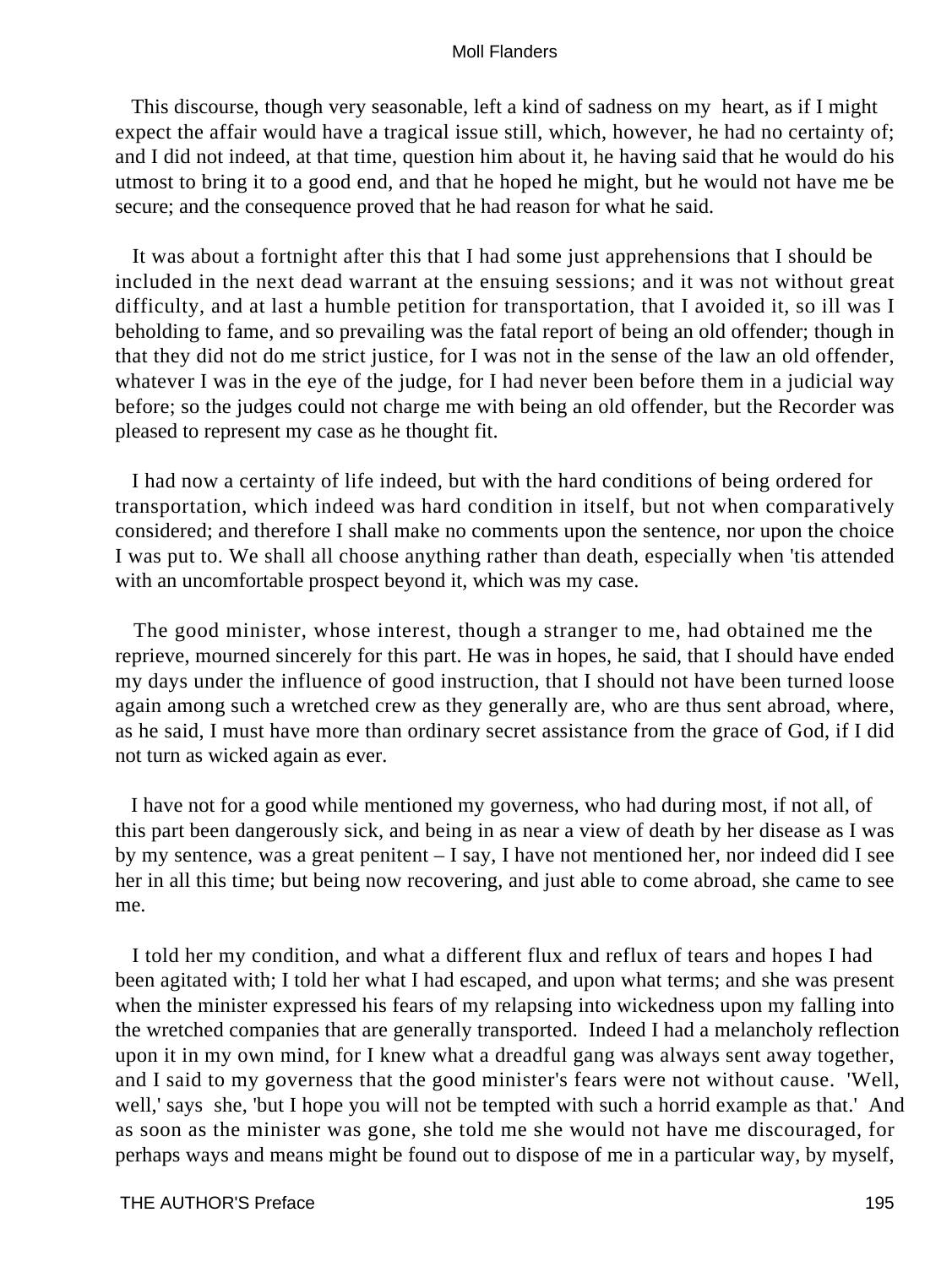of which she would talk further to me afterward.

 I looked earnestly at her, and I thought she looked more cheerful than she usually had done, and I entertained immediately a thousand notions of being delivered, but could not for my life image the methods, or think of one that was in the least feasible; but I was too much concerned in it to let her go from me without explaining herself, which, though she was very loth to do, yet my importunity prevailed, and, while I was still pressing, she answered me in a few words, thus: 'Why, you have money, have you not? Did you ever know one in your life that was transported and had a hundred pounds in his pocket, I'll warrant you, child?'says she.

 I understood her presently, but told her I would leave all that to her, but I saw no room to hope for anything but a strict execution of the order, and as it was a severity that was esteemed a mercy, there was no doubt but it would be strictly observed. She said no more but this: 'We will try what can be done,' and so we parted for that night.

 I lay in the prison near fifteen weeks after this order for transportation was signed. What the reason of it was, I know not, but at the end of this time I was put on board of a ship in the Thames, and with me a gang of thirteen as hardened vile creatures as ever Newgate produced in my time; and it would really well take up a history longer than mine to describe the degrees of impudence and audacious villainy that those thirteen were arrived to, and the manner of their behaviour in the voyage; of which I have a very diverting account by me, which the captain of the ship who carried them over gave me the minutes of, and which he caused his mate to write down at large.

 It may perhaps be thought trifling to enter here into a relation of all the little incidents which attended me in this interval of my circumstances; I mean, between the final order of my transporation and the time of my going on board the ship; and I am too near the end of my story to allow room for it; but something relating to me any my Lancashire husband I must not omit.

 He had, as I have observed already, been carried from the master's side of the ordinary prison into the press−yard, with three of his comrades, for they found another to add to them after some time; here, for what reason I knew not, they were kept in custody without being brought to trial almost three months. It seems they found means to bribe or buy off some of those who were expected to come in against them, and they wanted evidence for some time to convict them. After some puzzle on this account, at first they made a shift to get proof enough against two of them to carry them off; but the other two, of which my Lancashire husband was one, lay still in suspense. They had, I think, one positive evidence against each of them, but the law strictly obliging them to have two witnesses, they could make nothing of it. Yet it seems they were resolved not to part with the men neither, not doubting but a further evidence would at last come in; and in order to this, I think publication was made, that such prisoners being taken, any one that had been robbed by them might come to the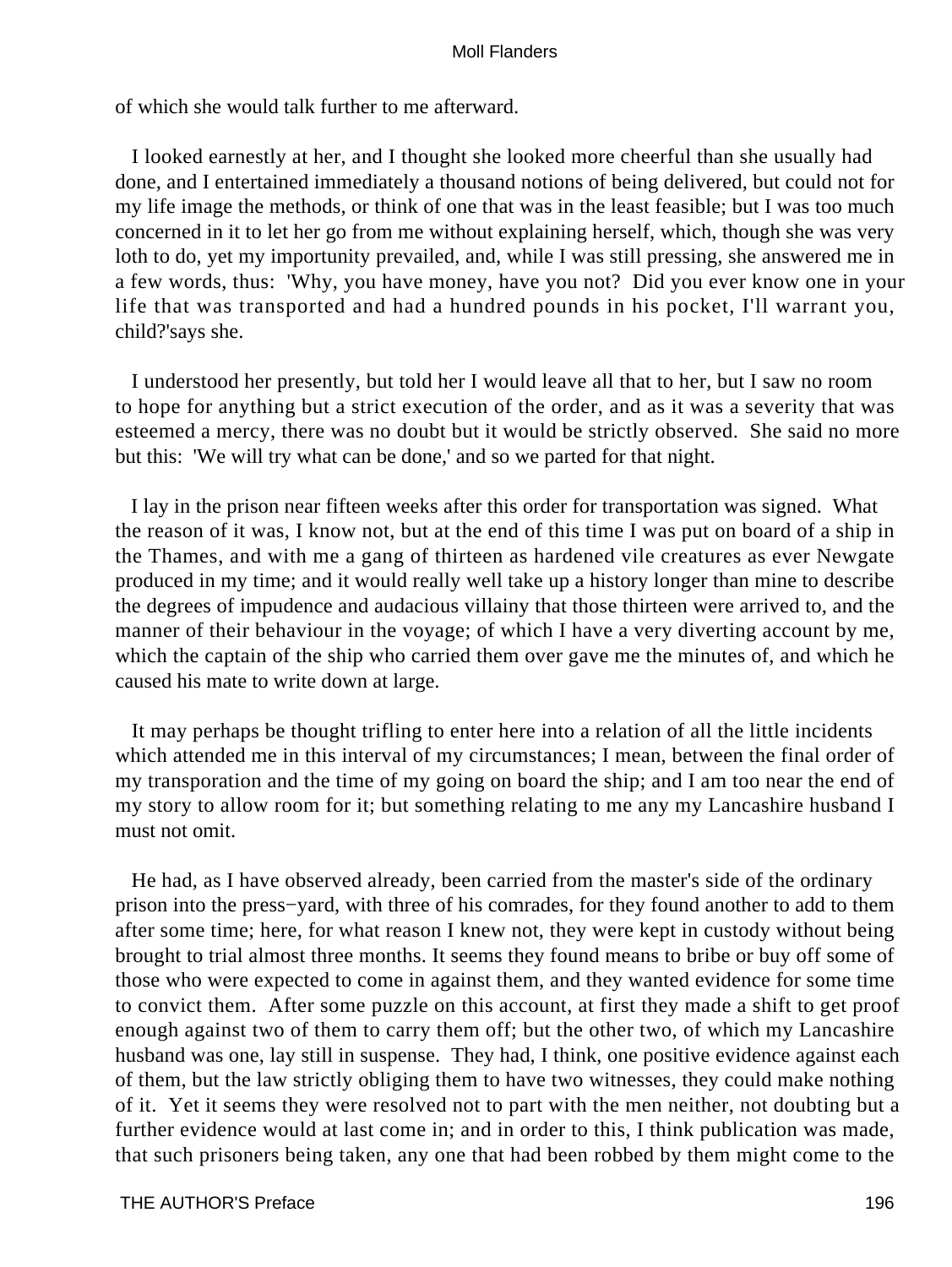prison and see them.

 I took this opportunity to satisfy my curiosity, pretending that I had been robbed in the Dunstable coach, and that I would go to see the two highwaymen. But when I came into the press−yard, I so disguised myself, and muffled my face up so, that he could see little of me, and consequently knew nothing of who I was; and when I came back, I said publicly that I knew them very well.

 Immediately it was rumoured all over the prison that Moll Flanders would turn evidence against one of the highwaymen, and that I was to come off by it from the sentence of transportation.

 They heard of it, and immediately my husband desired to see this Mrs. Flanders that knew him so well, and was to be an evidence against him; and accordingly I had leave given to go to him. I dressed myself up as well as the best clothes that I suffered myself ever to appear in there would allow me, and went to the press−yard, but had for some time a hood over my face. He said little to me at first, but asked me if I knew him. I told him, Yes, very well; but as I concealed my face, so I counterfeited my voice, that he had not the least guess at who I was. He asked me where I had seen him. I told him between Dunstable and Brickhill; but turning to the keeper that stood by, I asked if I might not be admitted to talk with him alone. He said Yes, yes, as much as I pleased, and so very civilly withdrew.

 As soon as he was gone, I had shut the door, I threw off my hood, and bursting out into tears, 'My dear,' says I, 'do you not know me?' He turned pale, and stood speechless, like one thunderstruck, and, not able to conquer the surprise, said no more but this, 'Let me sit down'; and sitting down by a table, he laid his elbow upon the table, and leaning his head on his hand, fixed his eyes on the ground as one stupid. I cried so vehemently, on the other hand, that it was a good while ere I could speak any more; but after I had given some vent to my passion by tears, I repeated the same words, 'My dear, do you not know me?' At which he answered, Yes, and said no more a good while.

 After some time continuing in the surprise, as above, he cast up his eyes towards me and said, 'How could you be so cruel?' I did not readily understand what he meant; and I answered, 'How can you call me cruel? What have I been cruel to you in?' 'To come to me,' says he, 'in such a place as this, is it not to insult me? I have not robbed you, at least not on the highway.'

 I perceived by this that he knew nothing of the miserable circumstances I was in, and thought that, having got some intelligence of his being there, I had come to upbraid him with his leaving me. But I had too much to say to him to be affronted, and told him in few words, that I was far from coming to insult him, but at best I came to condole mutually; that he would be easily satisfied that I had no such view, when I should tell him that my condition was worse than his, and that many ways. He looked a little concerned at the general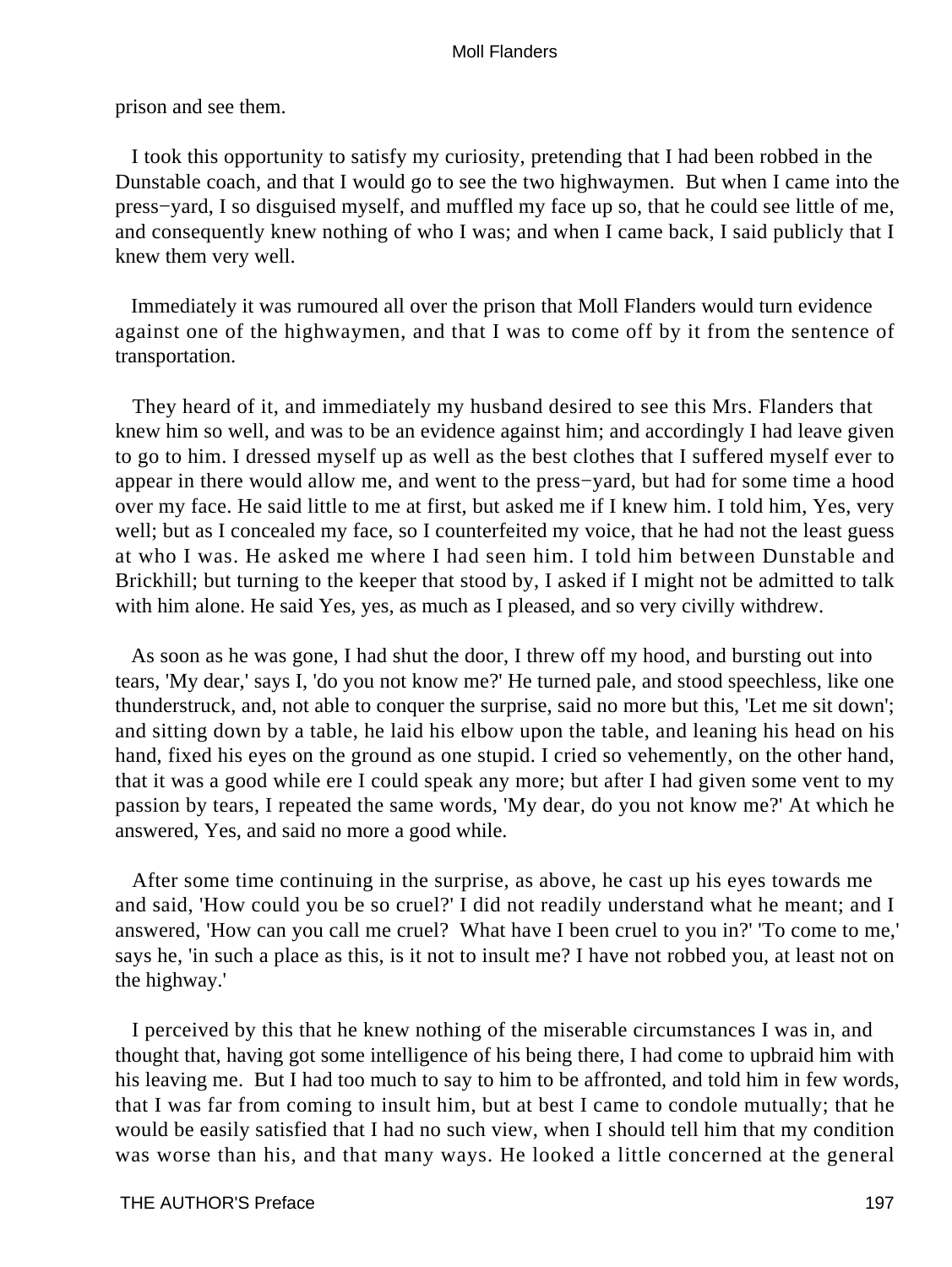expression of my condition being worse than his, but, with a kind smile, looked a little wildly, and said, 'How can that be? When you see me fettered, and in Newgate, and two of my companions executed already, can you can your condition is worse than mine?'

 'Come, my dear,' says I, 'we have along piece of work to do, if I should be to related, or you to hear, my unfortunate history; but if you are disposed to hear it, you will soon conclude with me that my condition is worse than yours.' 'How is that possible,' says he again, 'when I expect to be cast for my life the very next sessions?' 'Yes, says I, ''tis very possible, when I shall tell you that I have been cast for my life three sessions ago, and am under sentence of death; is not my case worse than yours?'

 Then indeed, he stood silent again, like one struck dumb, and after a while he starts up. 'Unhappy couple!' says he. 'How can this be possible?' I took him by the hand. 'Come, my dear,' said I, 'sit down, and let us compare our sorrows. I am a prisoner in this very house, and in much worse circumstances than you, and you will be satisfied I do not come to insult you, when I tell you the particulars.' Any with this we sat down together, and I told him so much of my story as I thought was convenient, bringing it at last to my being reduced to great poverty, and representing myself as fallen into some company that led me to relieve my distresses by way that I had been utterly unacquainted with, and that they making an attempt at a tradesman's house, I was seized upon for having been but just at the door, the maid−servant pulling me in; that I neither had broke any lock nor taken anything away, and that notwithstanding that, I was brought in guilty and sentenced to die; but that the judges, having been made sensible of the hardship of my circumstances, had obtained leave to remit the sentence upon my consenting to be transported.

 I told him I fared the worse for being taken in the prison for one Moll Flanders, who was a famous successful thief, that all of them had heard of, but none of them had ever seen; but that, as he knew well, was none of my name. But I placed all to the account of my ill fortune, and that under this name I was dealt with as an old offender, though this was the first thing they had ever known of me. I gave him a long particular of things that had befallen me since I saw him, but I told him if I had seen him since he might thing I had, and then gave him an account how I had seen him at Brickhill; how furiously he was pursued, and how, by giving an account that I knew him, and that he was a very honest gentleman, one Mr. – – , the hue−and−cry was stopped, and the high constable went back again.

 He listened most attentively to all my story, and smiled at most of the particulars, being all of them petty matters, and infinitely below what he had been at the head of; but when I came to the story of Brickhill, he was surprised. 'And was it you, my dear,' said he, 'that gave the check to the mob that was at our heels there, at Brickhill?' 'Yes,' said I, 'it was I indeed.' And then I told him the particulars which I had observed him there. 'Why, then,' said he, 'it was you that saved my life at that time, and I am glad I owe my life to you, for I will pay the debt to you now, and I'll deliver you from the present condition you are in, or I will die in the attempt.'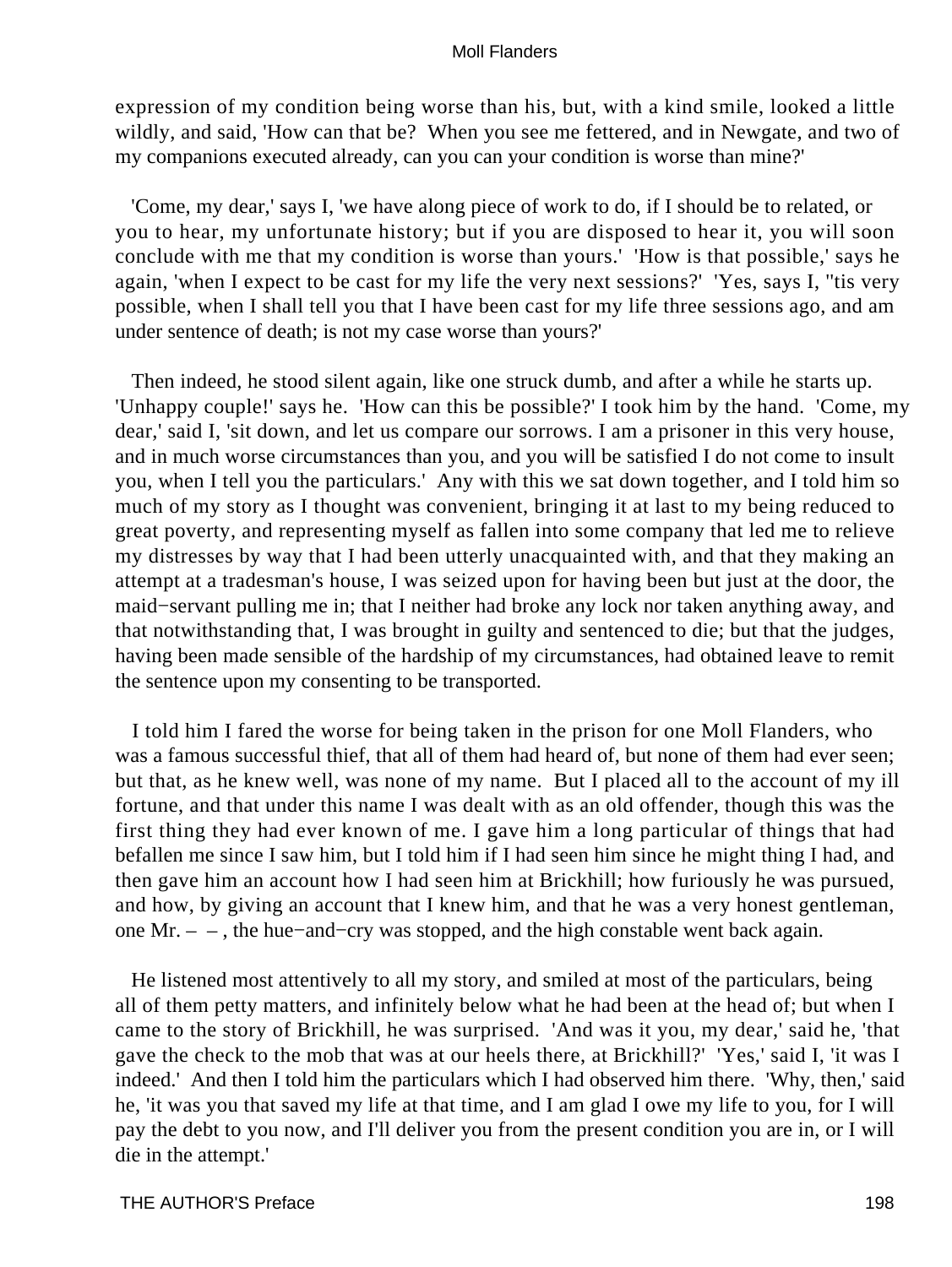I told him, by no means; it was a risk too great, not worth his running the hazard of, and for a life not worth his saving. 'Twas no matter for that, he said, it was a life worth all the world to him; a life that had given him a new life; 'for,' says he, 'I was never in real danger of being taken, but that time, till the last minute when I was taken.' Indeed, he told me his danger then lay in his believing he had not been pursued that way; for they had gone from Hockey quite another way, and had come over the enclosed country into Brickhill, not by the road, and were sure they had not been seen by anybody.

 Here he gave me a long history of his life, which indeed would make a very strange history, and be infinitely diverting. He told me he took to the road about twelve years before he married me; that the woman which called him brother was not really his sister, or any kin to him, but one that belonged to their gang, and who, keeping correspondence with him, lived always in town, having good store of acquaintance; that she gave them a perfect intelligence of persons going out of town, and that they had made several good booties by her correspondence; that she thought she had fixed a fortune for him when she brought me to him, but happened to be disappointed, which he really could not blame her for; that if it had been his good luck that I had had the estate, which she was informed I had, he had resolved to leave off the road and live a retired, sober live but never to appear in public till some general pardon had been passed, or till he could, for money, have got his name into some particular pardon, that so he might have been perfectly easy; but that, as it had proved otherwise, he was obliged to put off his equipage and take up the old trade again.

 He gave me a long account of some of his adventures, and particularly one when he robbed the West Chester coaches near Lichfield, when he got a very great booty; and after that, how he robbed five graziers, in the west, going to Burford Fair in Wiltshire to buy sheep. He told me he got so much money on those two occasions, that if he had known where to have found me, he would certainly have embraced my proposal of going with me to Virginia, or to have settled in a plantation on some other parts of the English colonies in America.

 He told me he wrote two or three letters to me, directed according to my order, but heard nothing from me. This I indeed knew to be true, but the letters coming to my hand in the time of my latter husband, I could do nothing in it, and therefore chose to give no answer, that so he might rather believe they had miscarried.

 Being thus disappointed, he said, he carried on the old trade ever since, though when he had gotten so much money, he said, he did not run such desperate risks as he did before. Then he gave me some account of several hard and desperate encounters which he had with gentlemen on the road, who parted too hardly with their money, and showed me some wounds he had received; and he had one or two very terrible wounds indeed, as particularly one by a pistol bullet, which broke his arm, and another with a sword, which ran him quite through the body, but that missing his vitals, he was cured again; one of his comrades having kept with him so faithfully, and so friendly, as that he assisted him in riding near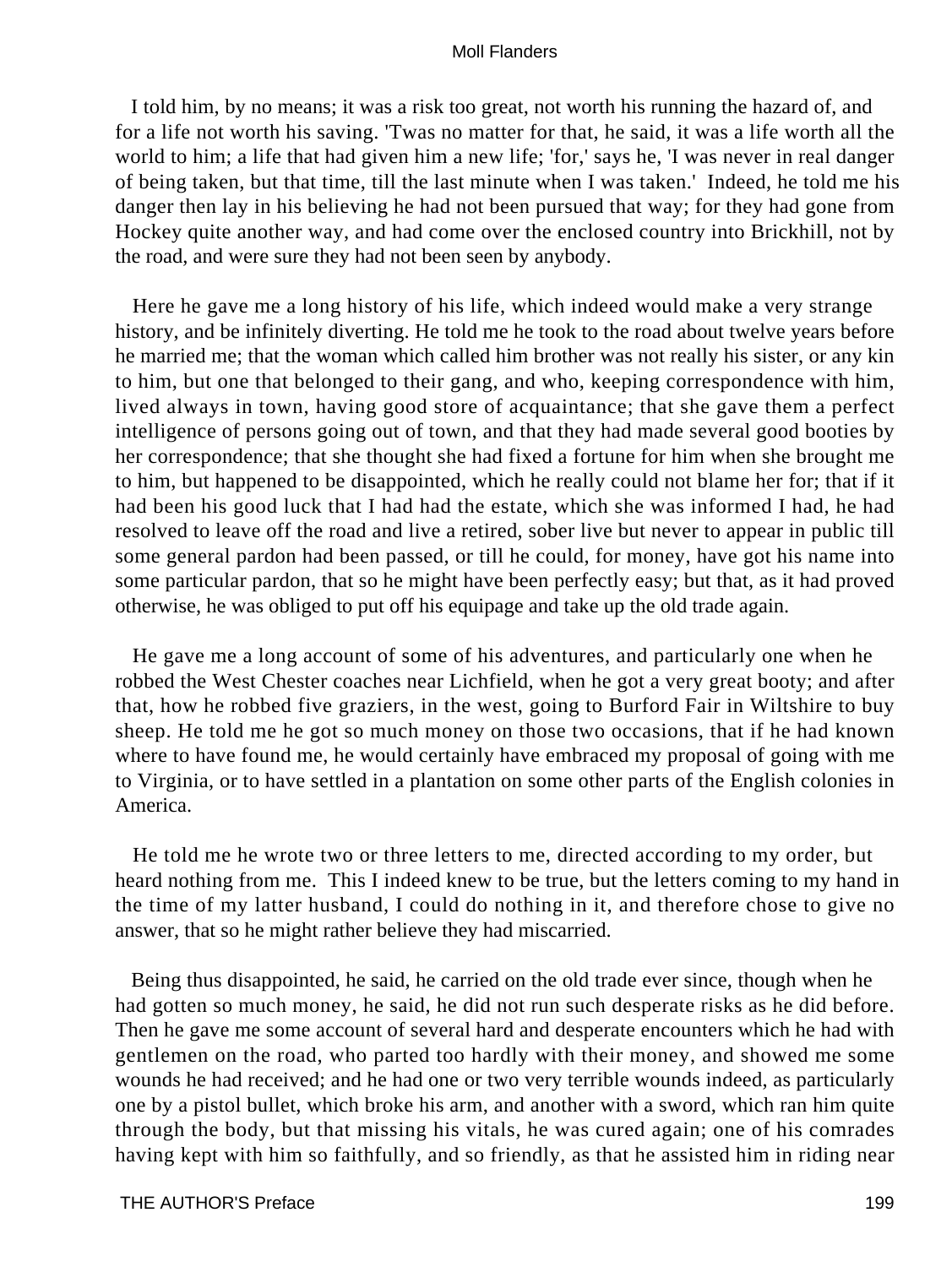eighty miles before his arm was set, and then got a surgeon in a considerable city, remote from that place where it was done, pretending they were gentlemen travelling towards Carlisle and that they had been attacked on the road by highwaymen, and that one of them had shot him into the arm and broke the bone.

 This, he said, his friend managed so well, that they were not suspected at all, but lay still till he was perfectly cured. He gave me so many distinct accounts of his adventures, that it is with great reluctance that I decline the relating them; but I consider that this is my own story, not his.

 I then inquired into the circumstances of his present case at that time, and what it was he expected when he came to be tried. He told me that they had no evidence against him, or but very little; for that of three robberies, which they were all charged with, it was his good fortune that he was but in one of them, and that there was but one witness to be had for that fact, which was not sufficient, but that it was expected some others would come in against him; that he thought indeed, when he first saw me, that I had been one that came of that errand; but that if somebody came in against him, he hoped he should be cleared; that he had had some intimation, that if he would submit to transport himself, he might be admitted to it without a trial, but that he could not think of it with any temper, and thought he could much easier submit to be hanged.

 I blamed him for that, and told him I blamed him on two accounts; first, because if he was transported, there might be a hundred ways for him that was a gentleman, and a bold enterprising man, to find his way back again, and perhaps some ways and means to come back before he went. He smiled at that part, and said he should like the last the best of the two, for he had a kind of horror upon his mind at his being sent over to the plantations, as Romans sent condemned slaves to work in the mines; that he thought the passage into another state, let it be what it would, much more tolerable at the gallows, and that this was the general notion of all the gentlemen who were driven by the exigence of their fortunes to take the road; that at the place of execution there was at least an end of all the miseries of the present state, and as for what was to follow, a man was, in his opinion, as likely to repent sincerely in the last fortnight of his life, under the pressures and agonies of a jail and the condemned hole, as he would ever be in the woods and wilderness of America; that servitude and hard labour were things gentlemen could never stoop to; that it was but the way to force them to be their own executioners afterwards, which was much worse; and that therefore he could not have any patience when he did but think of being transported.

 I used the utmost of my endeavour to persuade him, and joined that known woman's rhetoric to it – I mean, that of tears. I told him the infamy of a public execution was certainly a greater pressure upon the spirits of a gentleman than any of the mortifications that he could meet with abroad could be; that he had at least in the other a chance for his life, whereas here he had none at all; that it was the easiest thing in the world for him to manage the captain of a ship, who were, generally speaking, men of good−humour and some gallantry;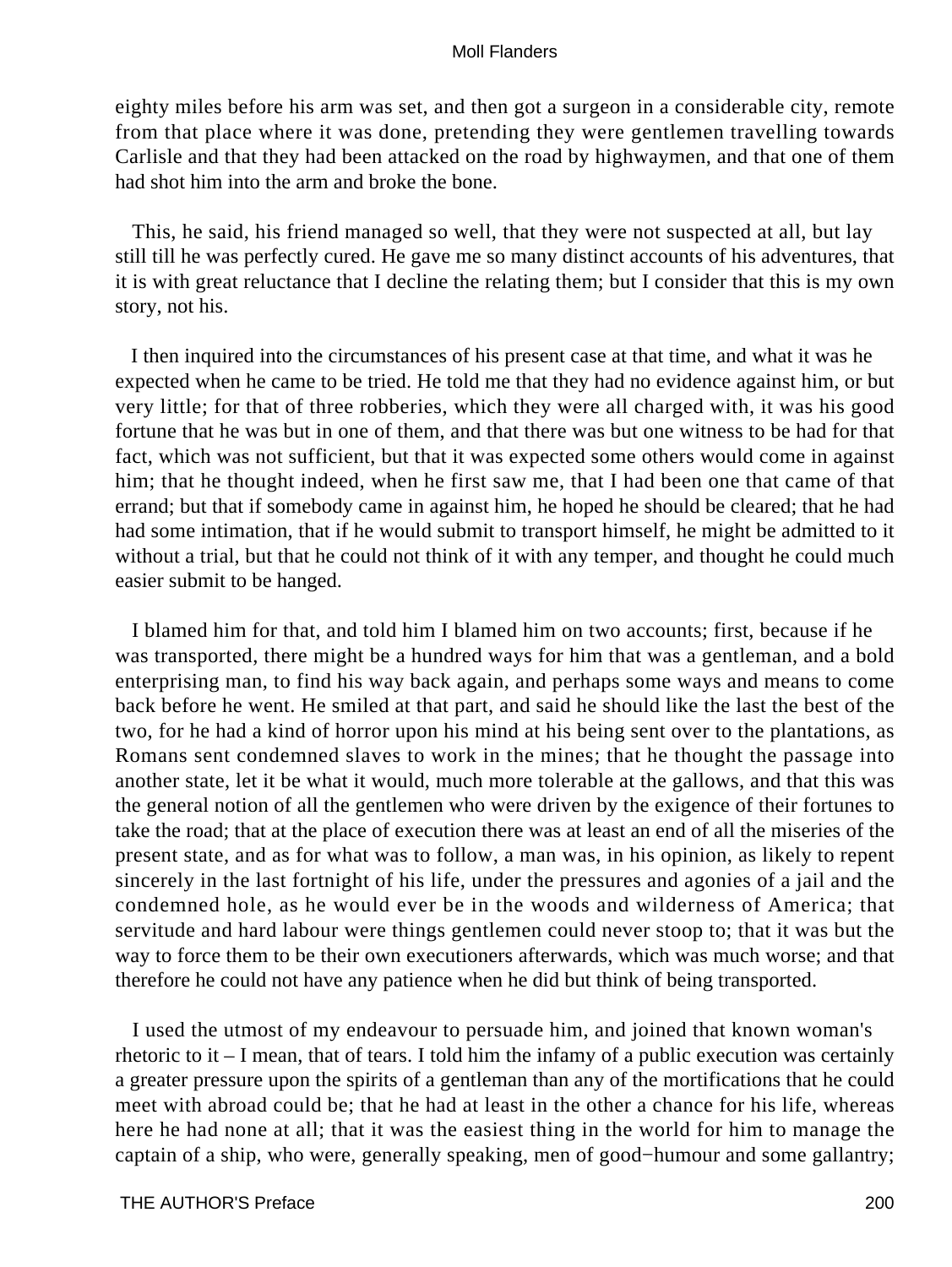and a small matter of conduct, especially if there was any money to be had, would make way for him to buy himself off when he came to Virginia.

 He looked wistfully at me, and I thought I guessed at what he meant, that is to say, that he had no money; but I was mistaken, his meaning was another way. 'You hinted just now, my dear,' said he, 'that there might be a way of coming back before I went, by which I understood you that it might be possible to buy it off here. I had rather give £200 to prevent going, than £100 to be set at liberty when I came there.' 'That is, my dear,' said I, 'because you do not know the place so well as I do.' 'That may be,' said he; 'and yet I believe, as well as you know it, you would do the same, unless it is because, as you told me, you have a mother there.'

 I told him, as to my mother, it was next to impossible but that she must be dead many years before; and as for any other relations that I might have there, I knew them not now; that since the misfortunes I had been under had reduced me to the condition I had been in for some years, I had not kept up any correspondence with them; and that he would easily believe, I should find but a cold reception from them if I should be put to make my first visit in the condition of a transported felon; that therefore, if I went thither, I resolved not to see them; but that I had many views in going there, if it should be my fate, which took off all the uneasy part of it; and if he found himself obliged to go also, I should easily instruct him how to manage himself, so as never to go a servant at all, especially since I found he was not destitute of money, which was the only friend in such a condition.

 He smiled, and said he did not tell me he had money. I took him up short, and told him I hoped he did not understand by my speaking, that I should expect any supply from him if he had money; that, on the other hand, though I had not a great deal, yet I did not want, and while I had any I would rather add to him than weaken him in that article, seeing, whatever he had, I knew in the case of transportation he would have occasion of it all.

 He expressed himself in a most tender manner upon that head. He told me what money he had was not a great deal, but that he would never hide any of it from me if I wanted it, and that he assured me he did not speak with any such apprehensions; that he was only intent upon what I had hinted to him before he went; that here he knew what to do with himself, but that there he should be the most ignorant, helpless wretch alive.

 I told him he frighted and terrified himself with that which had no terror in it; that if he had money, as I was glad to hear he had, he might not only avoid the servitude supposed to be the consequence of transportation, but begin the world upon a new foundation, and that such a one as he could not fail of success in, with the common application usual in such cases; that he could not but call to mind that is was what I had recommended to him many years before and had proposed it for our mutual subsistence and restoring our fortunes in the world; and I would tell him now, that to convince him both of the certainty of it and of my being fully acquainted with the method, and also fully satisfied in the probability of success,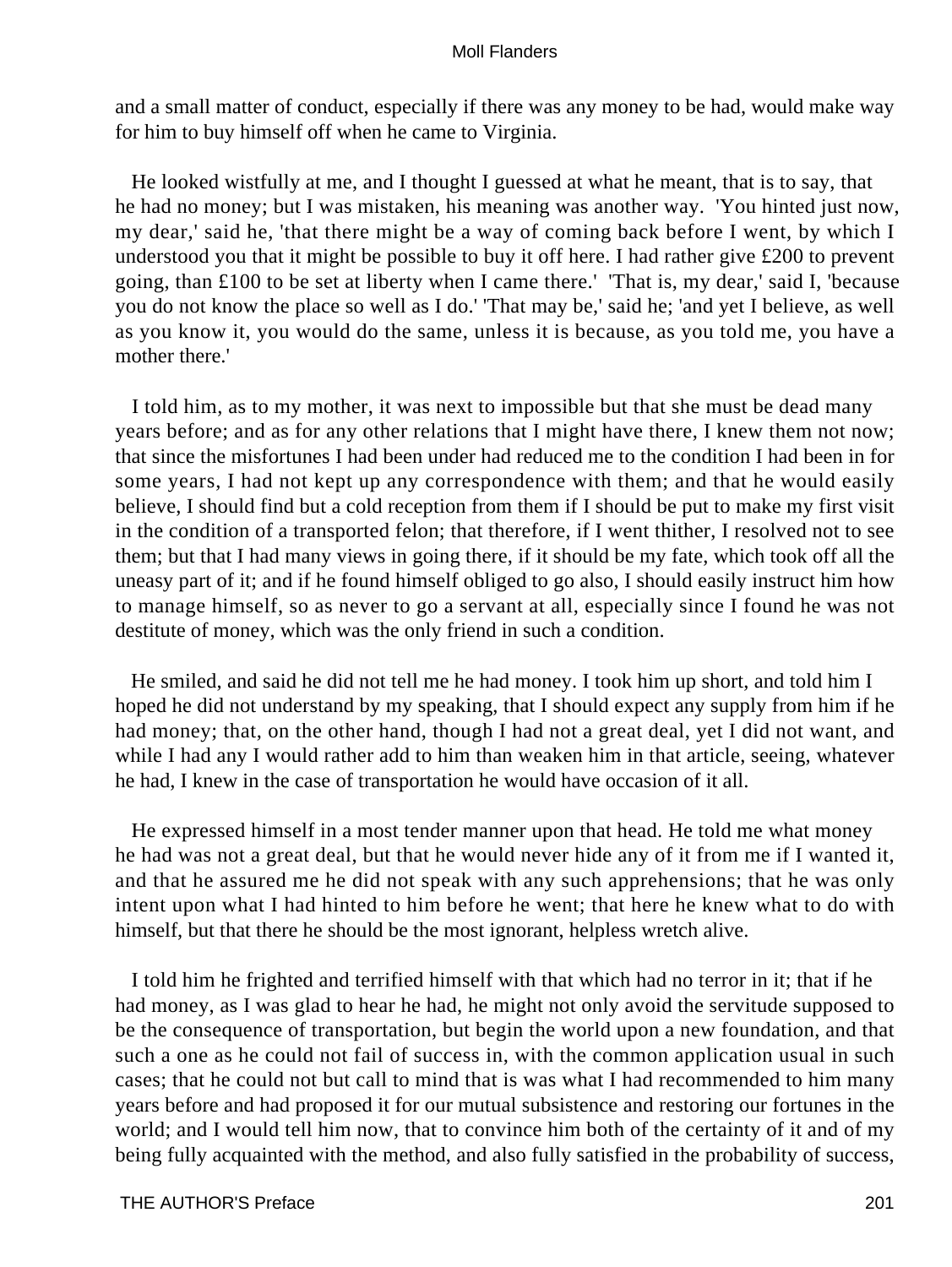he should first see me deliver myself from the necessity of going over at all, and then that I would go with him freely, and of my own choice, and perhaps carry enough with me to satisfy him that I did not offer it for want of being able to live without assistance from him, but that I thought our mutual misfortunes had been such as were sufficient to reconcile us both to quitting this part of the world, and living where nobody could upbraid us with what was past, or we be in any dread of a prison, and without agonies of a condemned hole to drive us to it; this where we should look back on all our past disasters with infinite satisfaction, when we should consider that our enemies should entirely forget us, and that we should live as new people in a new world, nobody having anything to say to us, or we to them.

 I pressed this home to him with so many arguments, and answered all his own passionate objections so effectually that he embraced me, and told me I treated him with such sincerity and affection as overcame him; that he would take my advice, and would strive to submit to his fate in hope of having the comfort of my assistance, and of so faithful a counsellor and such a companion in his misery. But still he put me in mind of what I had mentioned before, namely, that there might be some way to get off before he went, and that it might be possible to avoid going at all, which he said would be much better. I told him he should see, and be fully satisfied, that I would do my utmost in that part too, and if it did not succeed, yet that I would make good the rest.

 We parted after this long conference with such testimonies of kindness and affection as I thought were equal, if not superior, to that at our parting at Dunstable; and now I saw more plainly than before, the reason why he declined coming at that time any farther with me toward London than Dunstable, and why, when we parted there, he told me it was not convenient for him to come part of the way to London to bring me going, as he would otherwise have done. I have observed that the account of his life would have made a much more pleasing history than this of mine; and, indeed, nothing in it was more strange than this part, viz. that he carried on that desperate trade full five−and−twenty years and had never been taken, the success he had met with had been so very uncommon, and such that sometimes he had lived handsomely, and retired in place for a year or two at a time, keeping himself and a man−servant to wait on him, and had often sat in the coffee−houses and heard the very people whom he had robbed give accounts of their being robbed, and of the place and circumstances, so that he could easily remember that it was the same.

 In this manner, it seems, he lived near Liverpool at the time he unluckily married me for a fortune. Had I been the fortune he expected, I verily believe, as he said, that he would have taken up and lived honestly all his days.

 He had with the rest of his misfortunes the good luck not to be actually upon the spot when the robbery was done which he was committed for, and so none of the persons robbed could swear to him, or had anything to charge upon him. But it seems as he was taken with the gang, one hard−mouthed countryman swore home to him, and they were like to have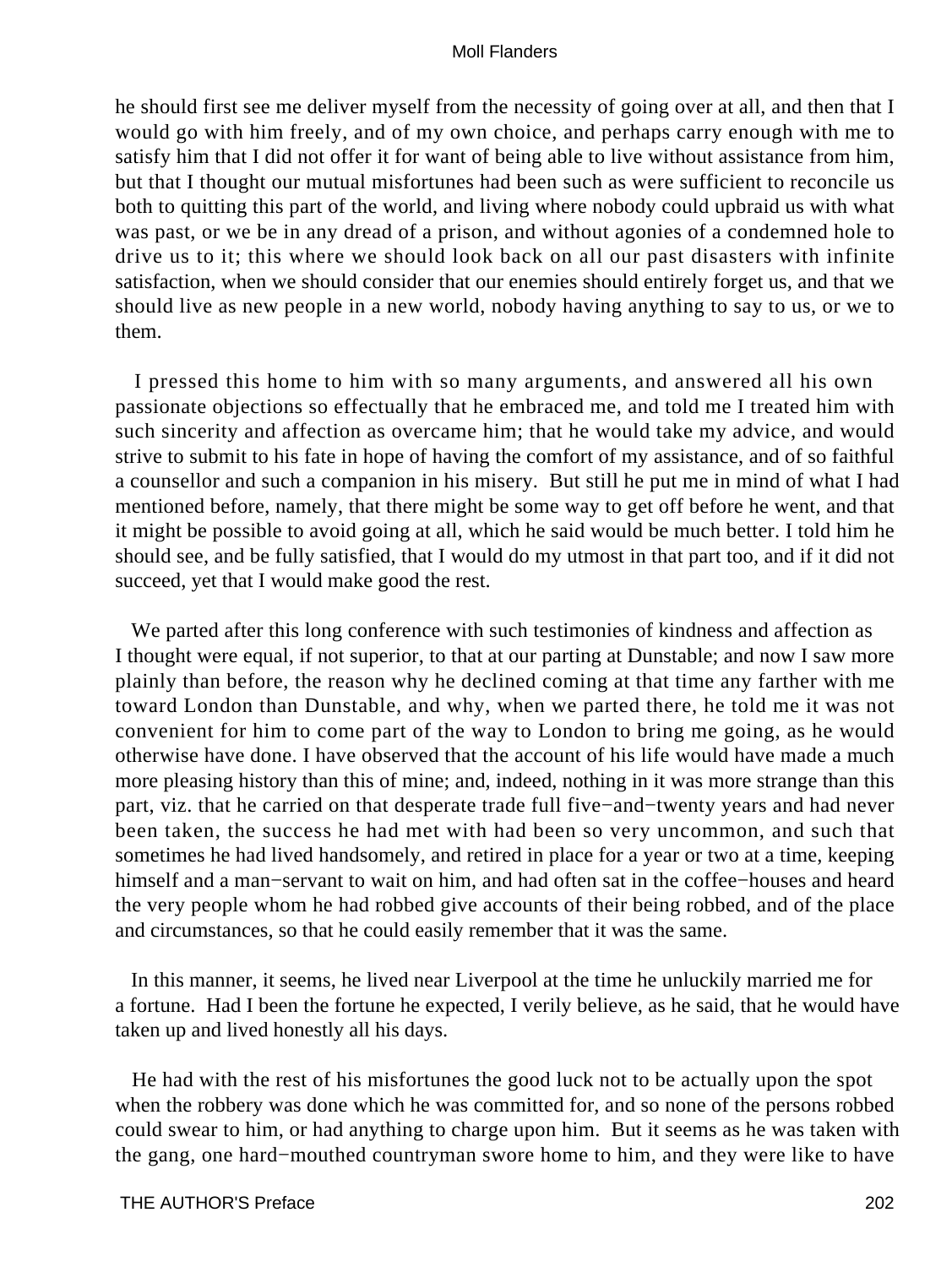others come in according to the publication they had made; so that they expected more evidence against him, and for that reason he was kept in hold.

 However, the offer which was made to him of admitting him to transportation was made, as I understood, upon the intercession of some great person who pressed him hard to accept of it before a trial; and indeed, as he knew there were several that might come in against him, I thought his friend was in the right, and I lay at him night and day to delay it no longer.

 At last, with much difficulty, he gave his consent; and as he was not therefore admitted to transportation in court, and on his petition, as I was, so he found himself under a difficulty to avoid embarking himself as I had said he might have done; his great friend, who was his intercessor for the favour of that grant, having given security for him that he should transport himself, and not return within the term.

 This hardship broke all my measures, for the steps I took afterwards for my own deliverance were hereby rendered wholly ineffectual, unless I would abandon him, and leave him to go to America by himself; than which he protested he would much rather venture, although he were certain to go directly to the gallows.

 I must now return to my case. The time of my being transported according to my sentence was near at hand; my governess, who continued my fast friend, had tried to obtain a pardon, but it could not be done unless with an expense too heavy for my purse, considering that to be left naked and empty, unless I had resolved to return to my old trade again, had been worse than my transportation, because there I knew I could live, here I could not. The good minister stood very hard on another account to prevent my being transported also; but he was answered, that indeed my life had been given me at his first solicitations, and therefore he ought to ask no more. He was sensibly grieved at my going, because, as he said, he feared I should lose the good impressions which a prospect of death had at first made on me, and which were since increased by his instructions; and the pious gentleman was exceedingly concerned about me on that account.

 On the other hand, I really was not so solicitous about it as I was before, but I industriously concealed my reasons for it from the minister, and to the last he did not know but that I went with the utmost reluctance and affliction.

 It was in the month of February that I was, with seven other convicts, as they called us, delivered to a merchant that traded to Virginia, on board a ship, riding, as they called it, in Deptford Reach. The officer of the prison delivered us on board, and the master of the vessel gave a discharge for us.

We were for that night clapped under hatches, and kept so close that I thought I should have been suffocated for want of air; and the next morning the ship weighed, and fell down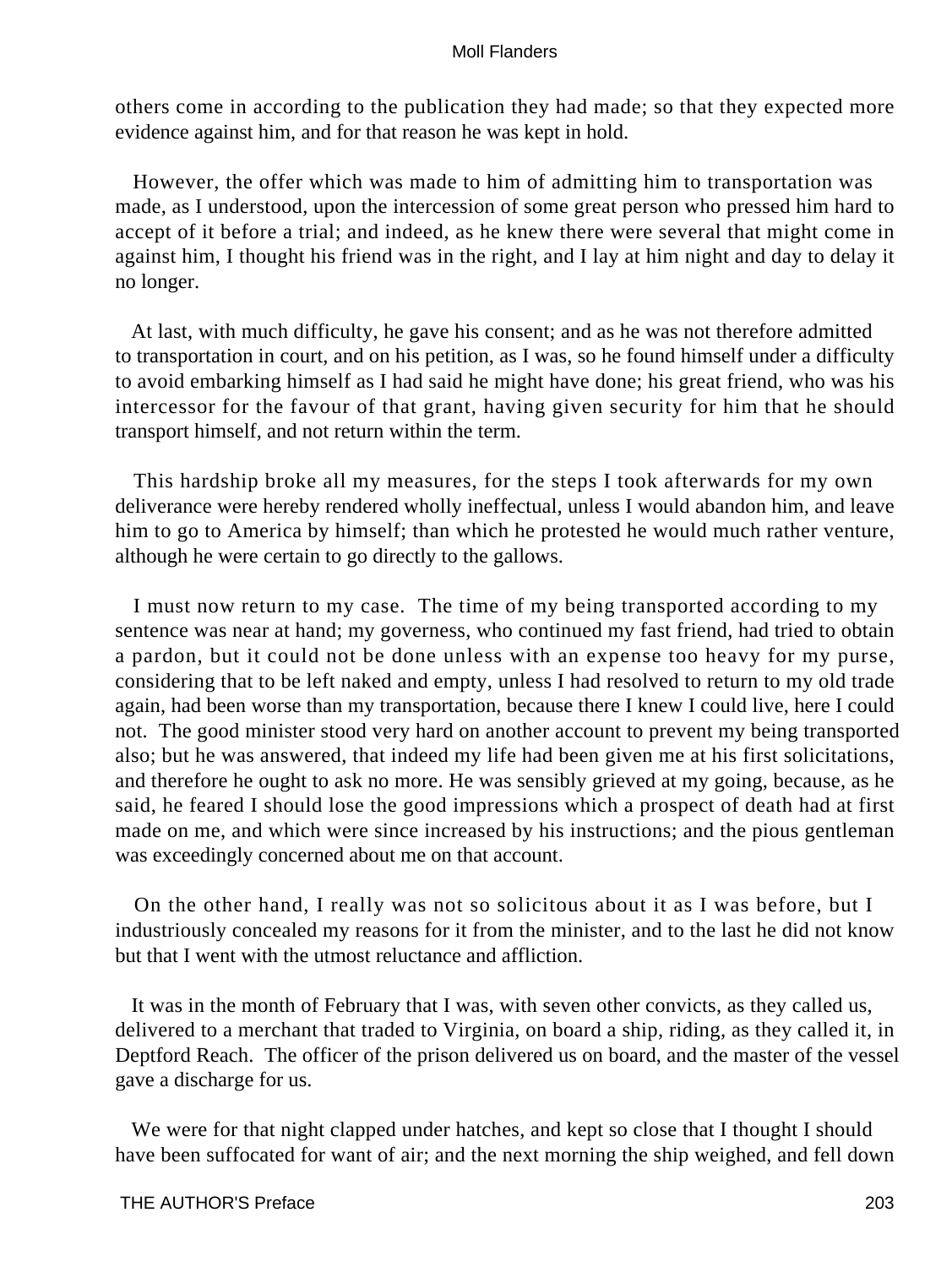the river to a place they call Bugby's Hole, which was done, as they told us, by the agreement of the merchant, that all opportunity of escape should be taken from us. However, when the ship came thither and cast anchor, we were allowed more liberty, and particularly were permitted to come up on the deck, but not up on the quarter−deck, that being kept particularly for the captain and for passengers.

When by the noise of the men over my head, and the motion of the ship, I perceived that they were under sail, I was at first greatly surprised, fearing we should go away directly, and that our friends would not be admitted to see us any more; but I was easy soon after, when I found they had come to an anchor again, and soon after that we had notice given by some of the men where we were, that the next morning we should have the liberty to come up on deck, and to have our friends come and see us if we had any.

 All that night I lay upon the hard boards of the deck, as the passengers did, but we had afterwards the liberty of little cabins for such of us as had any bedding to lay in them, and room to stow any box or trunk for clothes and linen, if we had it (which might well be put in), for some of them had neither shirt nor shift or a rag of linen or woollen, but what was on their backs, or a farthing of money to help themselves; and yet I did not find but they fared well enough in the ship, especially the women, who got money from the seamen for washing their clothes, sufficient to purchase any common things that they wanted.

 When the next morning we had the liberty to come up on the deck, I asked one of the officers of the ship, whether I might not have the liberty to send a letter on shore, to let my friends know where the ship lay, and to get some necessary things sent to me. This was, it seems, the boatswain, a very civil, courteous sort of man, who told me I should have that, or any other liberty that I desired, that he could allow me with safety. I told him I desired no other; and he answered that the ship's boat would go up to London the next tide, and he would order my letter to be carried.

 Accordingly, when the boat went off, the boatswain came to me and told me the boat was going off, and that he went in it himself, and asked me if my letter was ready he would take care of it. I had prepared myself, you may be sure, pen, ink, and paper beforehand, and I had gotten a letter ready directed to my governess, and enclosed another for my fellow−prisoner, which, however, I did not let her know was my husband, not to the last. In that to my governess, I let her know where the ship lay, and pressed her earnestly to send me what things I knew she had got ready for me for my voyage.

When I gave the boatswain the letter, I gave him a shilling with it, which I told him was for the charge of a messenger or porter, which I entreated him to send with the letter as soon as he came on shore, that if possible I might have an answer brought back by the same hand, that I might know what was become of my things; 'for sir,' says I, 'if the ship should go away before I have them on board, I am undone.'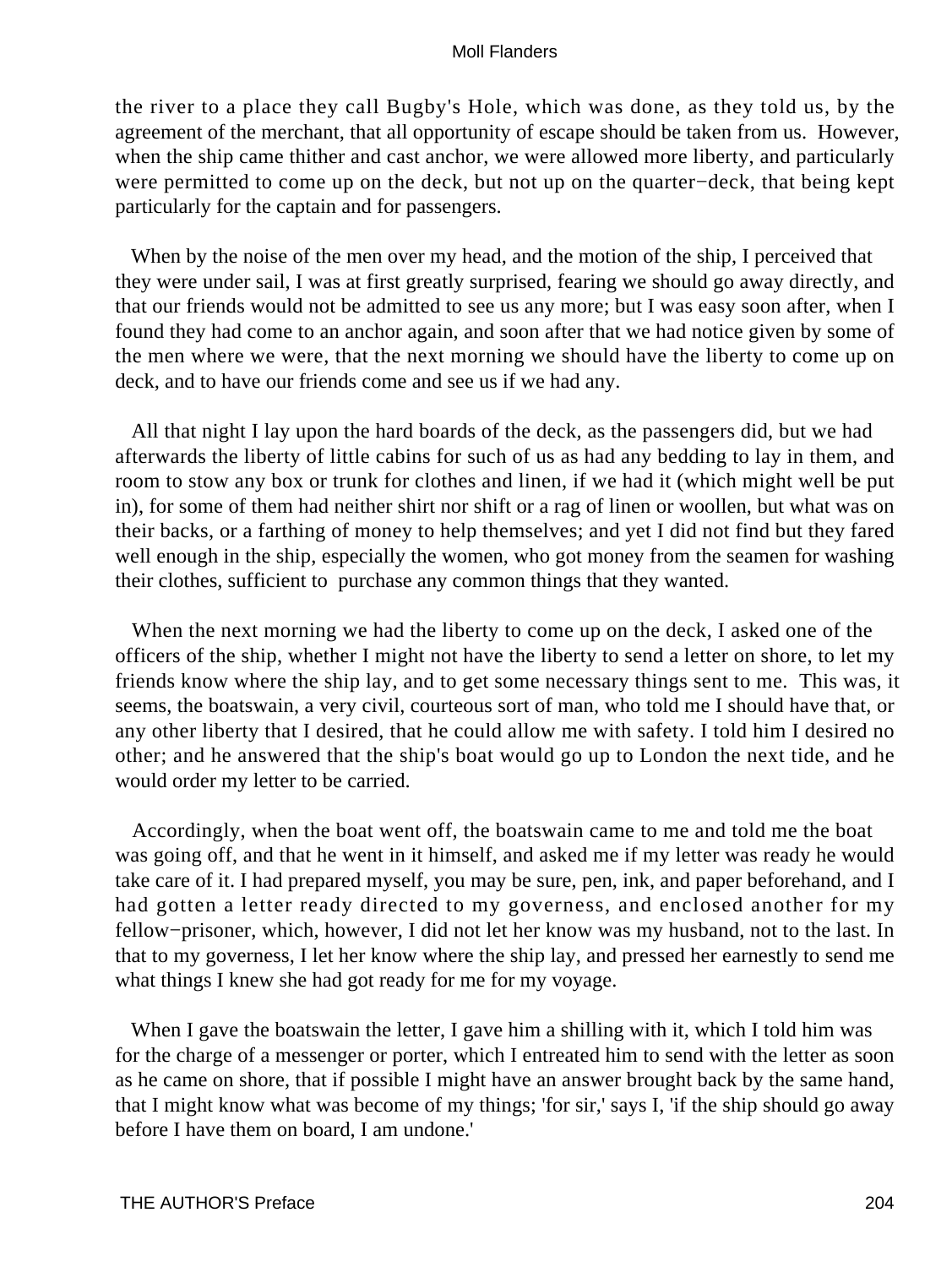I took care, when I gave him the shilling, to let him see that I had a little better furniture about me than the ordinary prisoners, for he saw that I had a purse, and in it a pretty deal of money; and I found that the very sight of it immediately furnished me with very different treatment from what I should otherwise have met with in the ship; for though he was very courteous indeed before, in a kind of natural compassion to me, as a woman in distress, yet he was more than ordinarily so afterwards, and procured me to be better treated in the ship than, I say, I might otherwise have been; as shall appear in its place.

 He very honestly had my letter delivered to my governess's own hands, and brought me back an answer from her in writing; and when he gave me the answer, gave me the shilling again. 'There,' says he, 'there's your shilling again too, for I delivered the letter myself.' I could not tell what to say, I was so surprised at the thing; but after some pause, I said, 'Sir, you are too kind; it had been but reasonable that you had paid yourself coach−hire, then.'

'No, no,' says he, 'I am overpaid. What is the gentlewoman? Your sister.'

 'No, sir,' says I, 'she is no relation to me, but she is a dear friend, and all the friends I have in the world.' 'Well,' says he, 'there are few such friends in the world. Why, she cried after you like a child,' 'Ay,' says I again, 'she would give a hundred pounds, I believe, to deliver me from this dreadful condition I am in.'

 'Would she so?' says he. 'For half the money I believe I could put you in a way how to deliver yourself.' But this he spoke softly, that nobody could hear.

 'Alas! sir,' said I, 'but then that must be such a deliverance as, if I should be taken again, would cost me my life.' 'Nay,' said he, 'if you were once out of the ship, you must look to yourself afterwards; that I can say nothing to.' So we dropped the discourse for that time.

 In the meantime, my governess, faithful to the last moment, conveyed my letter to the prison to my husband, and got an answer to it, and the next day came down herself to the ship, bringing me, in the first place, a sea−bed as they call it, and all its furniture, such as was convenient, but not to let the people think it was extraordinary. She brought with her a sea−chest – that is, a chest, such as are made for seamen, with all the conveniences in it, and filled with everything almost that I could want; and in one of the corners of the chest, where there was a private drawer, was my bank of money – this is to say, so much of it as I had resolved to carry with me; for I ordered a part of my stock to be left behind me, to be sent afterwards in such goods as I should want when I came to settle; for money in that country is not of much use where all things are brought for tobacco, much more is it a great loss to carry it from hence.

 But my case was particular; it was by no means proper to me to go thither without money or goods, and for a poor convict, that was to be sold as soon as I came on shore, to carry with me a cargo of goods would be to have notice taken of it, and perhaps to have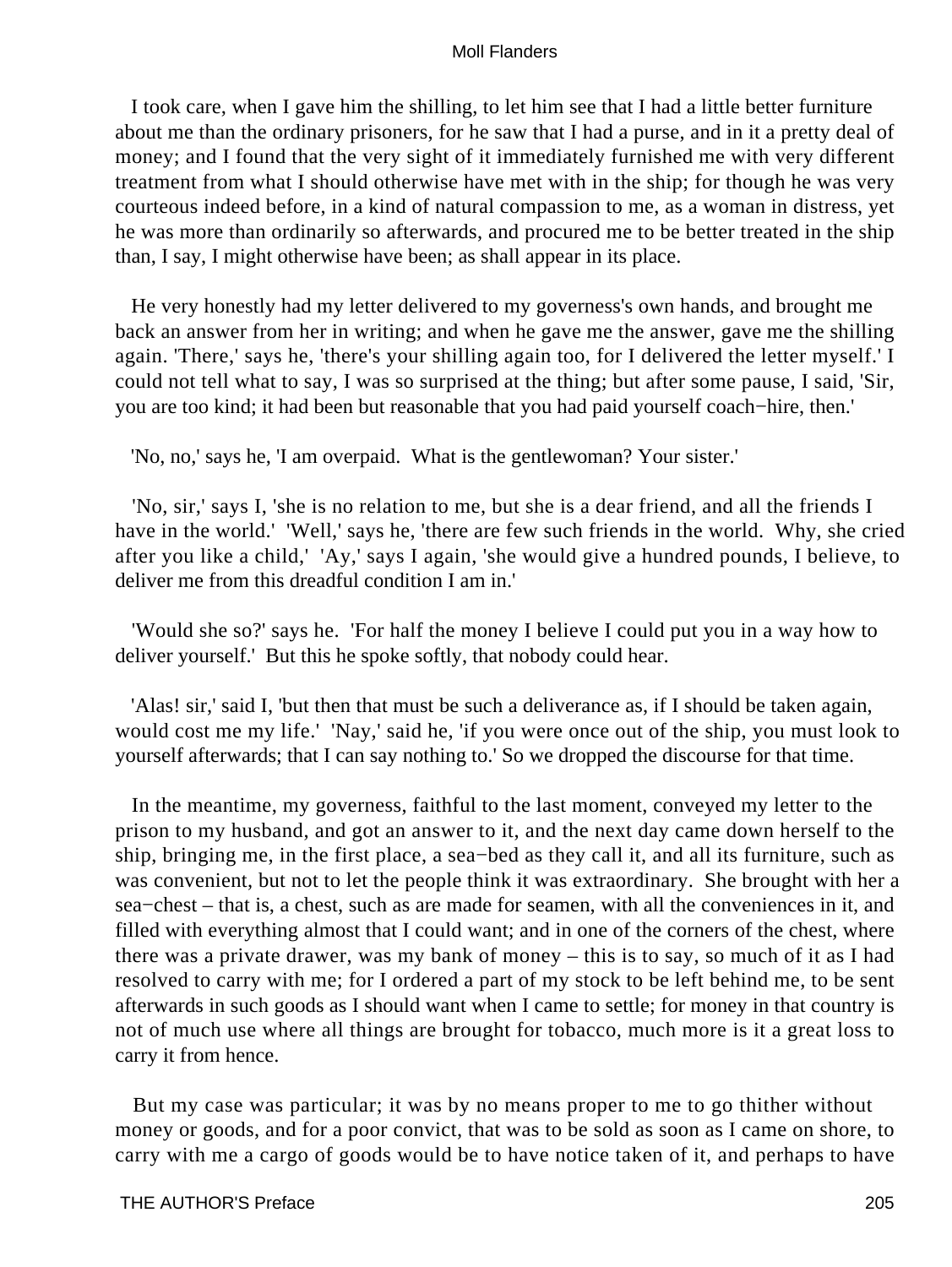them seized by the public; so I took part of my stock with me thus, and left the other part with my governess.

 My governess brought me a great many other things, but it was not proper for me to look too well provided in the ship, at least till I knew what kind of a captain we should have. When she came into the ship, I thought she would have died indeed; her heart sank at the sight of me, and at the thoughts of parting with me in that condition, and she cried so intolerably, I could not for a long time have any talk with her.

 I took that time to read my fellow−prisoner's letter, which, however, greatly perplexed me. He told me was determined to go, but found it would be impossible for him to be discharged time enough for going in the same ship, and which was more than all, he began to question whether they would give him leave to go in what ship he pleased, though he did voluntarily transport himself; but that they would see him put on board such a ship as they should direct, and that he would be charged upon the captain as other convict prisoners were; so that he began to be in despair of seeing me till he came to Virginia, which made him almost desperate; seeing that, on the other hand, if I should not be there, if any accident of the sea or of mortality should take me away, he should be the most undone creature there in the world.

 This was very perplexing, and I knew not what course to take. I told my governess the story of the boatswain, and she was mighty eager with me treat with him; but I had no mind to it, till I heard whether my husband, or fellow−prisoner, so she called him, could be at liberty to go with me or no. At last I was forced to let her into the whole matter, except only that of his being my husband. I told her I had made a positive bargain or agreement with him to go, if he could get the liberty of going in the same ship, and that I found he had money.

 Then I read a long lecture to her of what I proposed to do when we came there, how we could plant, settle, and, in short, grow rich without any more adventures; and, as a great secret, I told her that we were to marry as soon as he came on board.

 She soon agreed cheerfully to my going when she heard this, and she made it her business from that time to get him out of the prison in time, so that he might go in the same ship with me, which at last was brought to pass, though with great difficulty, and not without all the forms of a transported prisoner−convict, which he really was not yet, for he had not been tried, and which was a great mortification to him. As our fate was now determined, and we were both on board, actually bound to Virginia, in the despicable quality of transported convicts destined to be sold for slaves, I for five years, and he under bonds and security not to return to England any more, as long as he lived, he was very much dejected and cast down; the mortification of being brought on board, as he was, like a prisoner, piqued him very much, since it was first told him he should transport himself, and so that he might go as a gentleman at liberty. It is true he was not ordered to be sold when he came there, as we were, and for that reason he was obliged to pay for his passage to the captain, which we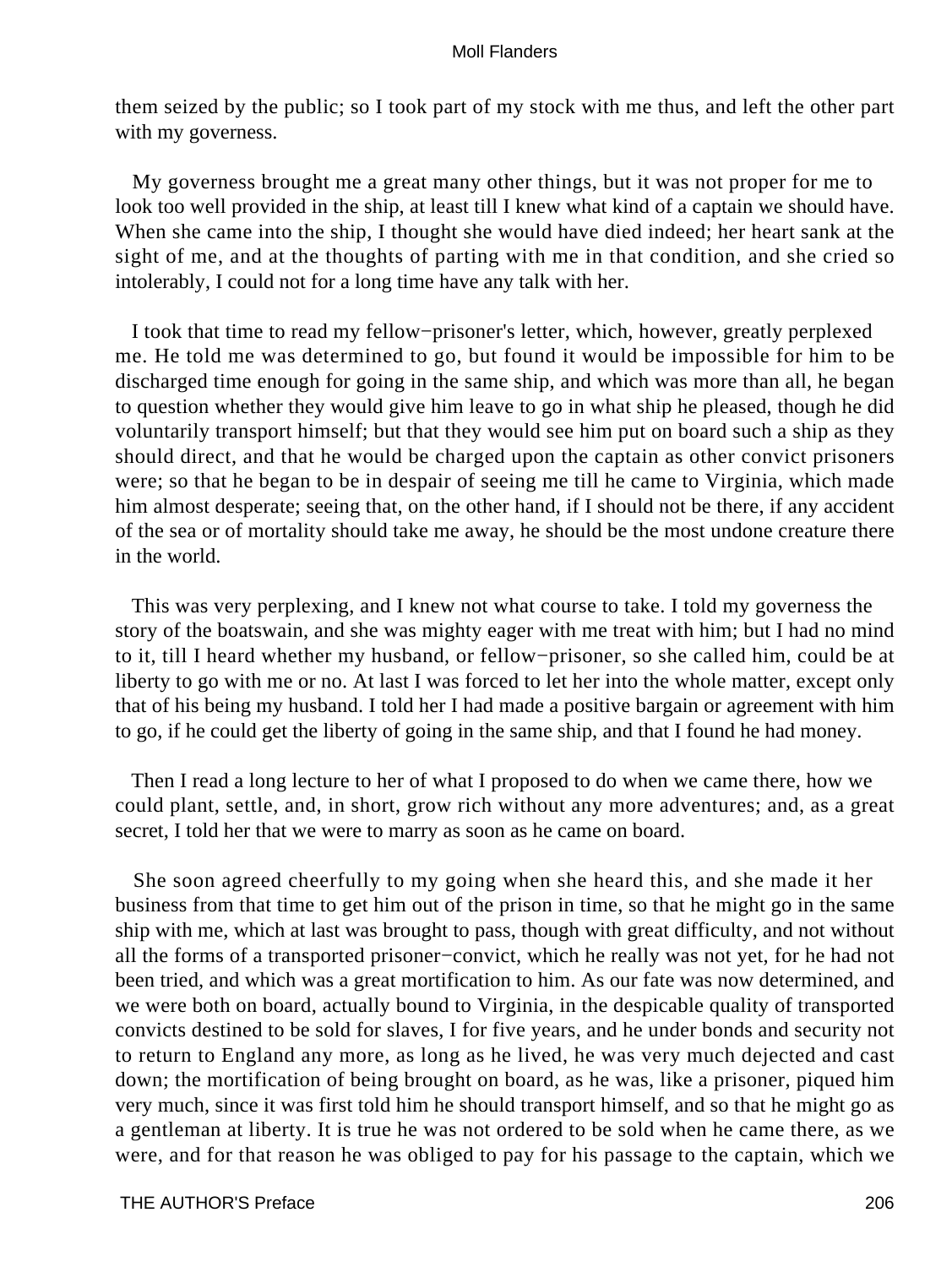were not; as to the rest, he was as much at a loss as a child what to do with himself, or with what he had, but by directions.

 Our first business was to compare our stock. He was very honest to me, and told me his stock was pretty good when he came into the prison, but the living there as he did in a figure like a gentleman, and, which was ten times as much, the making of friends, and soliciting his case, had been very expensive; and, in a word, all his stock that he had left was £108, which he had about him all in gold.

 I gave him an account of my stock as faithfully, that is to say, of what I had taken to carry with me, for I was resolved, whatever should happen, to keep what I had left with my governess in reserve; that in case I should die, what I had with me was enough to give him, and that which was left in my governess's hands would be her own, which she had well deserved of me indeed.

My stock which I had with me was £246 some odd shillings; so that we had £354 between us, but a worse gotten estate was scarce ever put together to being the world with.

 Our greatest misfortune as to our stock was that it was all in money, which every one knows is an unprofitable cargo to be carried to the plantations. I believe his was really all he had left in the world, as he told me it was; but I, who had between £700 and £800 in bank when this disaster befell me, and who had one of the faithfullest friends in the world to manage it for me, considering she was a woman of manner of religious principles, had still £300 left in her hand, which I reserved as above; besides, some very valuable things, as particularly two gold watches, some small pieces of plate, and some rings – all stolen goods. The plate, rings, and watches were put in my chest with the money, and with this fortune, and in the sixty−first year of my age, I launched out into a new world, as I may call it, in the condition (as to what appeared) only of a poor, naked convict, ordered to be transported in respite from the gallows. My clothes were poor and mean, but not ragged or dirty, and none knew in the whole ship that I had anything of value about me.

 However, as I had a great many very good clothes and linen in abundance, which I had ordered to be packed up in two great boxes, I had them shipped on board, not as my goods, but as consigned to my real name in Virginia; and had the bills of loading signed by a captain in my pocket; and in these boxes was my plate and watches, and everything of value except my money, which I kept by itself in a private drawer in my chest, which could not be found, or opened, if found, with splitting the chest to pieces.

In this condition I lay for three weeks in the ship, not knowing whether I should have my husband with me or no, and therefore not resolving how or in what manner to receive the honest boatswain's proposal, which indeed he thought a little strange at first.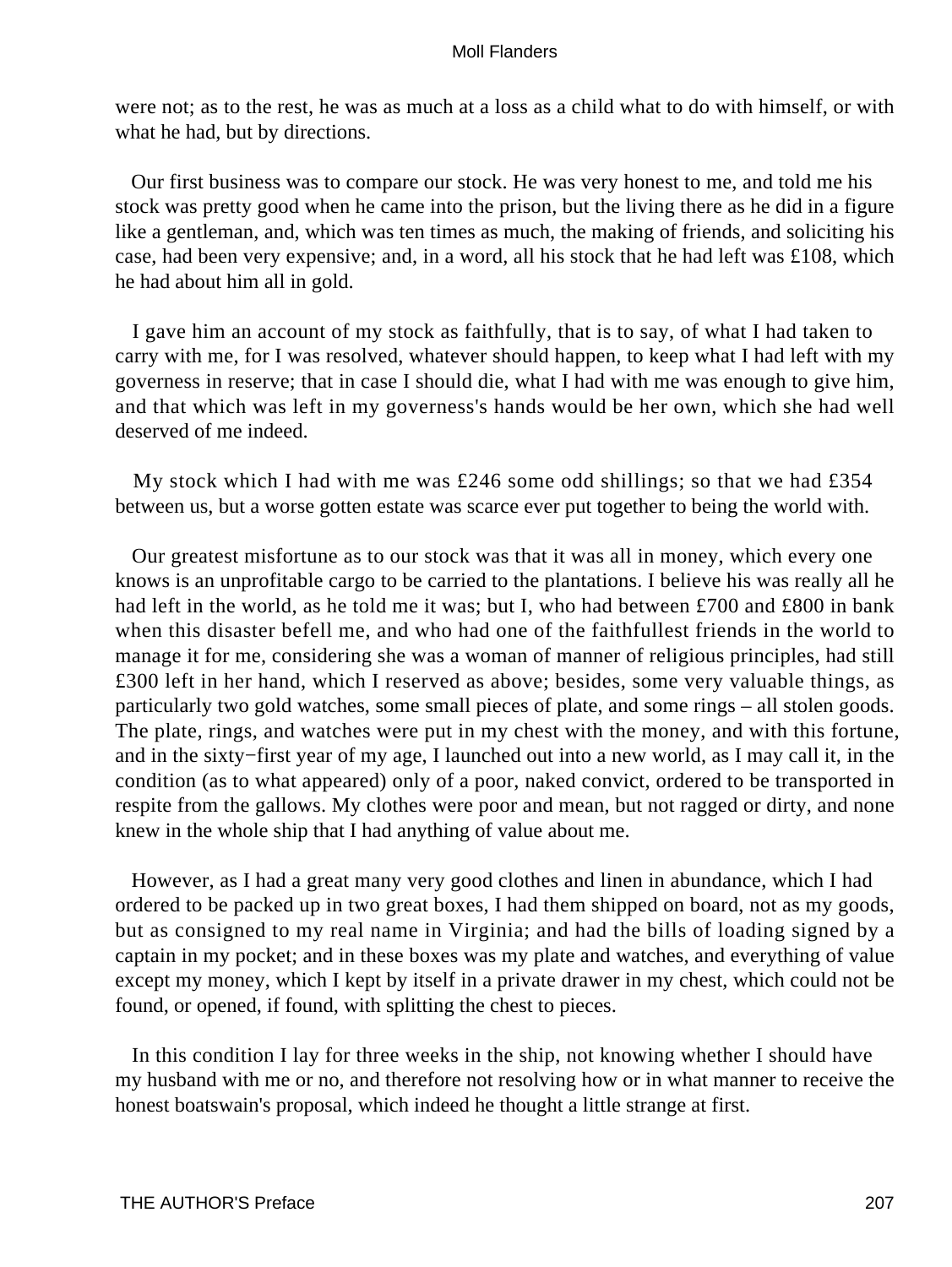At the end of this time, behold my husband came on board. He looked with a dejected, angry countenance, his great heart was swelled with rage and disdain; to be dragged along with three keepers of Newgate, and put on board like a convict, when he had not so much as been brought to a trial. He made loud complaints of it by his friends, for it seems he had some interest; but his friends got some check in their application, and were told he had had favour enough, and that they had received such an account of him, since the last grant of his transportation, that he ought to think himself very well treated that he was not prosecuted anew. This answer quieted him at once, for he knew too much what might have happened, and what he had room to expect; and now he saw the goodness of the advice to him, which prevailed with him to accept of the offer of a voluntary transportation. And after this his chagrin at these hell−hounds, as he called them, was a little over, he looked a little composed, began to be cheerful, and as I was telling him how glad I was to have him once more out of their hands, he took me in his arms, and acknowledged with great tenderness that I had given him the best advice possible. 'My dear,' says he, 'thou has twice saved my life; from henceforward it shall be all employed for you, and I'll always take your advice.'

 The ship began now to fill; several passengers came on board, who were embarked on no criminal account, and these had accommodations assigned them in the great cabin, and other parts of the ship, whereas we, as convicts, were thrust down below, I know not where. But when my husband came on board, I spoke to the boatswain, who had so early given me hints of his friendship in carrying my letter. I told him he had befriended me in many things, and I had not made any suitable return to him, and with that I put a guinea into his hand. I told him that my husband was now come on board; that though we were both under the present misfortune, yet we had been persons of a different character from the wretched crew that we came with, and desired to know of him, whether the captain might not be moved to admit us to some conveniences in the ship, for which we would make him what satisfaction he pleased, and that we would gratify him for his pains in procuring this for us. He took the guinea, as I could see, with great satisfaction, and assured me of his assistance.

 Then he told us he did not doubt but that the captain, who was one of the best−humoured gentlemen in the world, would be easily brought to accommodate us as well as we could desire, and, to make me easy, told me he would go up the next tide on purpose to speak to the captain about it. The next morning, happening to sleep a little longer than ordinary, when I got up, and began to look abroad, I saw the boatswain among the men in his ordinary business. I was a little melancholy at seeing him there, and going forward to speak to him, he saw me, and came towards me, but not giving him time to speak first, I said, smiling, 'I doubt, sir, you have forgot us, for I see you are very busy.' He returned presently, 'Come along with me, and you shall see.' So he took me into the great cabin, and there sat a good sort of a gentlemanly man for a seaman, writing, and with a great many papers before him.

 'Here,' says the boatswain to him that was a−writing, 'is the gentlewoman that the captain spoke to you of'; and turning to me, he said, 'I have been so far from forgetting your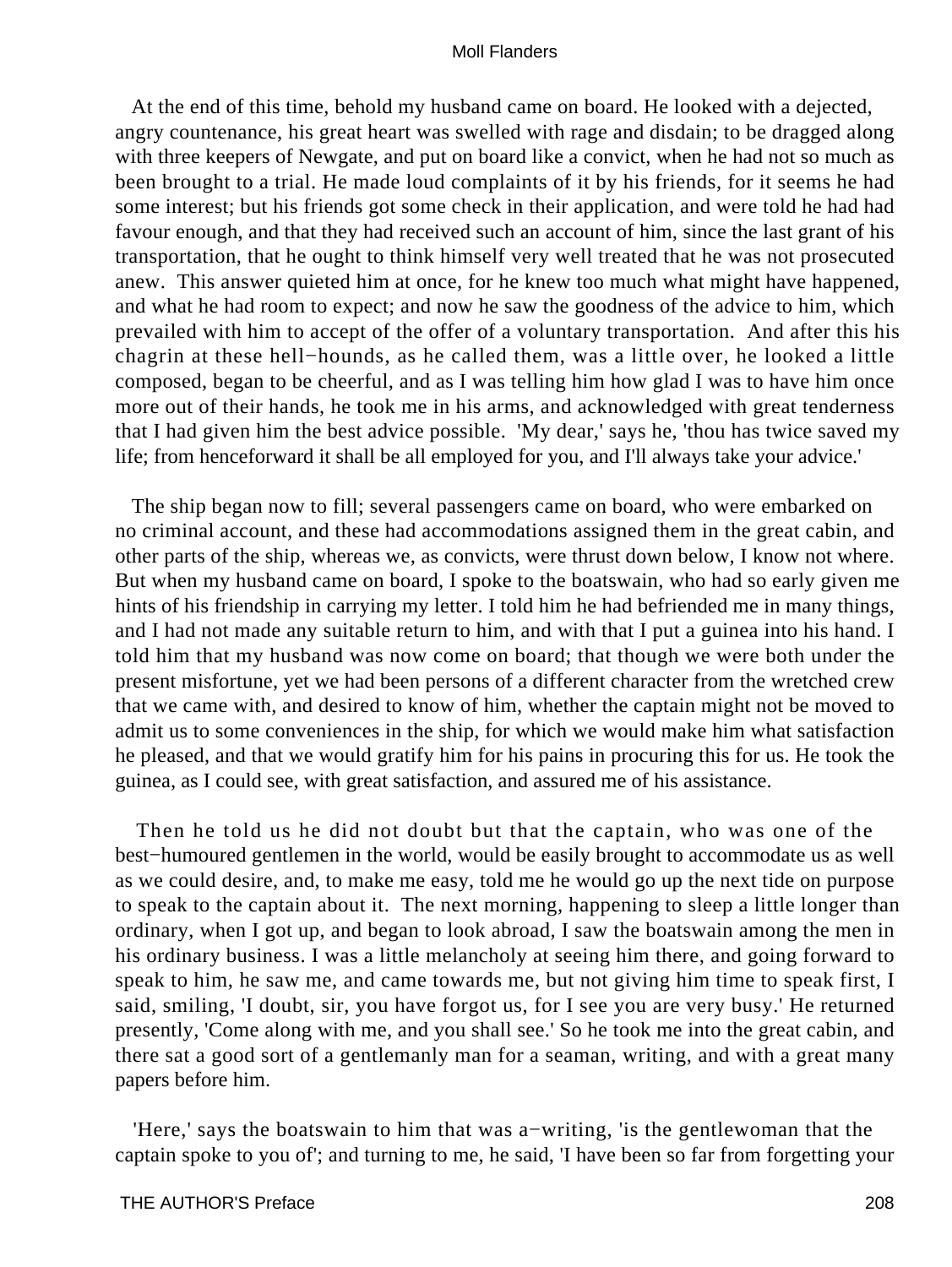business, that I have been up at the captain's house, and have represented faithfully to the captain what you said, relating to you being furnished with better conveniences for yourself and your husband; and the captain has sent this gentleman, who is made of the ship, down with me, on purpose to show you everything, and to accommodate you fully to your content, and bid me assure you that you shall not be treated like what you were at first expected to be, but with the same respect as other passengers are treated.'

 The mate then spoke to me, and, not giving me time to thank the boatswain for his kindness, confirmed what the boatswain had said, and added that it was the captain's delight to show himself kind and charitable, especially to those that were under any misfortunes, and with that he showed me several cabins built up, some in the great cabin, and some partitioned off, out of the steerage, but opening into the great cabin on purpose for the accommodation of passengers, and gave me leave to choose where I would. However, I chose a cabin which opened into the steerage, in which was very good conveniences to set our chest and boxes, and a table to eat on.

 The mate then told me that the boatswain had given so good a character of me and my husband, as to our civil behaviour, that he had orders to tell me we should eat with him, if we thought fit, during the whole voyage, on the common terms of passengers; that we might lay in some fresh provisions, if we pleased; or if not, he should lay in his usual store, and we should have share with him. This was very reviving news to me, after so many hardships and afflictions as I had gone through of late. I thanked him, and told him the captain should make his own terms with us, and asked him leave to go and tell my husband of it, who was not very well, and was not yet out of his cabin. Accordingly I went, and my husband, whose spirits were still so much sunk with the indignity (as he understood it) offered him, that he was scare yet himself, was so revived with the account that I gave him of the reception we were like to have in the ship, that he was quite another man, and new vigour and courage appeared in his very countenance. So true is it, that the greatest of spirits, when overwhelmed by their afflictions, are subject to the greatest dejections, and are the most apt to despair and give themselves up.

 After some little pause to recover himself, my husband came up with me, and gave the mate thanks for the kindness, which he had expressed to us, and sent suitable acknowledgment by him to the captain, offering to pay him by advance, whatever he demanded for our passage, and for the conveniences he had helped us to. The mate told him that the captain would be on board in the afternoon, and that he would leave all that till he came. Accordingly, in the afternoon the captain came, and we found him the same courteous, obliging man that the boatswain had represented him to be; and he was so well pleased with my husband's conversation, that, in short, he would not let us keep the cabin we had chosen, but gave us one that, as I said before, opened into the great cabin.

 Nor were his conditions exorbitant, or the man craving and eager to make a prey of us, but for fifteen guineas we had our whole passage and provisions and cabin, ate at the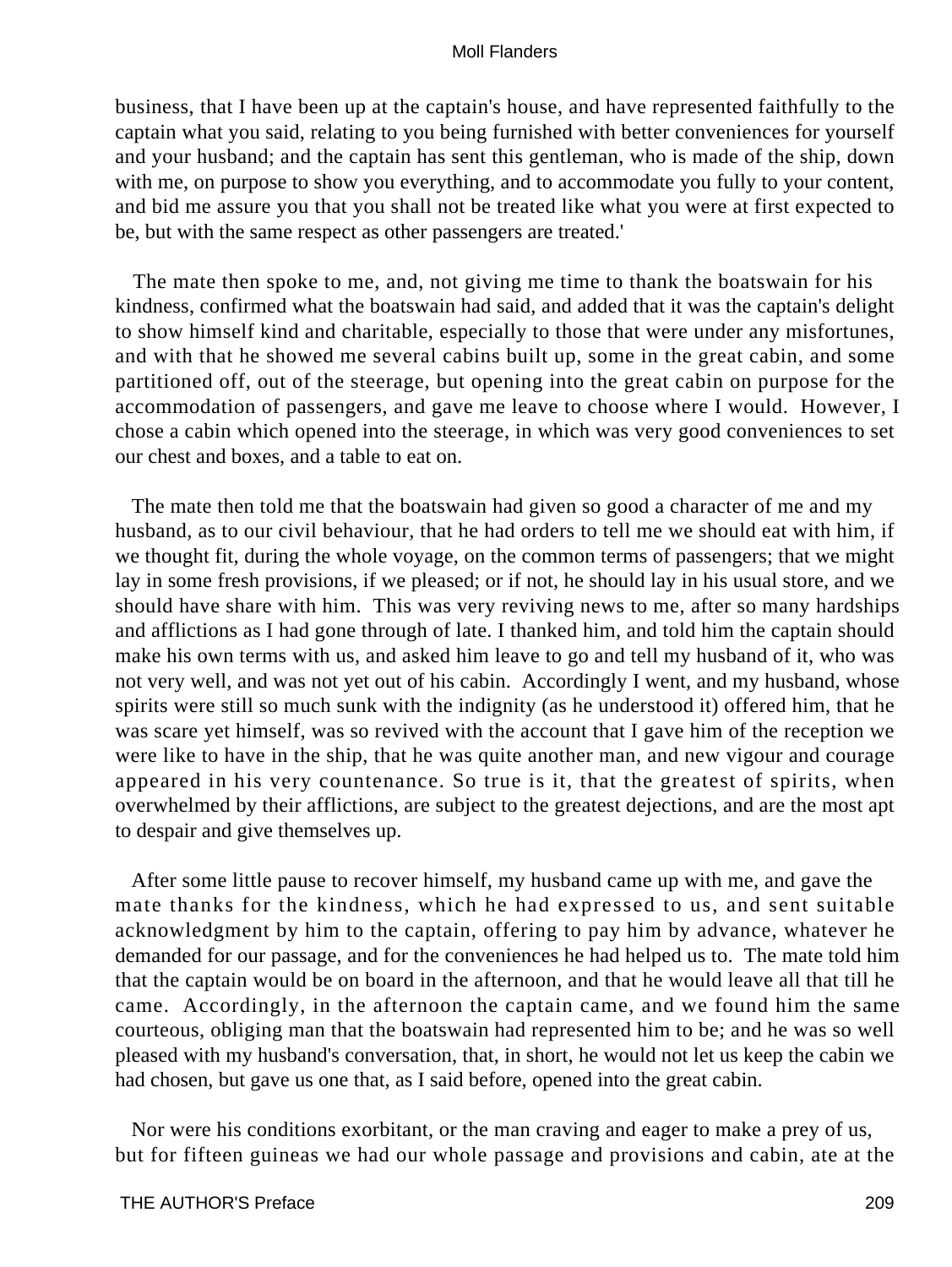captain's table, and were very handsomely entertained.

 The captain lay himself in the other part of the great cabin, having let his round house, as they call it, to a rich planter who went over with his wife and three children, who ate by themselves. He had some other ordinary passengers, who quartered in the steerage, and as for our old fraternity, they were kept under the hatches while the ship lay there, and came very little on the deck.

 I could not refrain acquainting my governess with what had happened; it was but just that she, who was so really concerned for me, should have part in my good fortune. Besides, I wanted her assistance to supply me with several necessaries, which before I was shy of letting anybody see me have, that it might not be public; but now I had a cabin and room to set things in, I ordered abundance of good things for our comfort in the voyage, as brandy, sugar, lemons, etc., to make punch, and treat our benefactor, the captain; and abundance of things for eating and drinking in the voyage; also a larger bed, and bedding proportioned to it; so that, in a word, we resolved to want for nothing in the voyage.

 All this while I had provided nothing for our assistance when we should come to the place and begin to call ourselves planters; and I was far from being ignorant of what was needful on that occasion; particularly all sorts of tools for the planter's work, and for building; and all kinds of furniture for our dwelling, which, if to be bought in the country, must necessarily cost double the price.

 So I discoursed that point with my governess, and she went and waited upon the captain, and told him that she hoped ways might be found out for her two unfortunate cousins, as she called us, to obtain our freedom when we came into the country, and so entered into a discourse with him about the means and terms also, of which I shall say more in its place; and after thus sounding the captain, she let him know, though we were unhappy in the circumstances that occasioned our going, yet that we were not unfurnished to set ourselves to work in the country, and we resolved to settle and live there as planters, if we might be put in a way how to do it. The captain readily offered his assistance, told her the method of entering upon such business, and how easy, nay, how certain it was for industrious people to recover their fortunes in such a manner. 'Madam,' says he, ''tis no reproach to any many in that country to have been sent over in worse circumstances than I perceive your cousins are in, provided they do but apply with diligence and good judgment to the business of that place when they come there.'

 She then inquired of him what things it was necessary we should carry over with us, and he, like a very honest as well as knowing man, told her thus: 'Madam, your cousins in the first place must procure somebody to buy them as servants, in conformity to the conditions of their transportation, and then, in the name of that person, they may go about what they will; they may either purchase some plantations already begun, or they may purchase land of the Government of the country, and begin where they please, and both will be done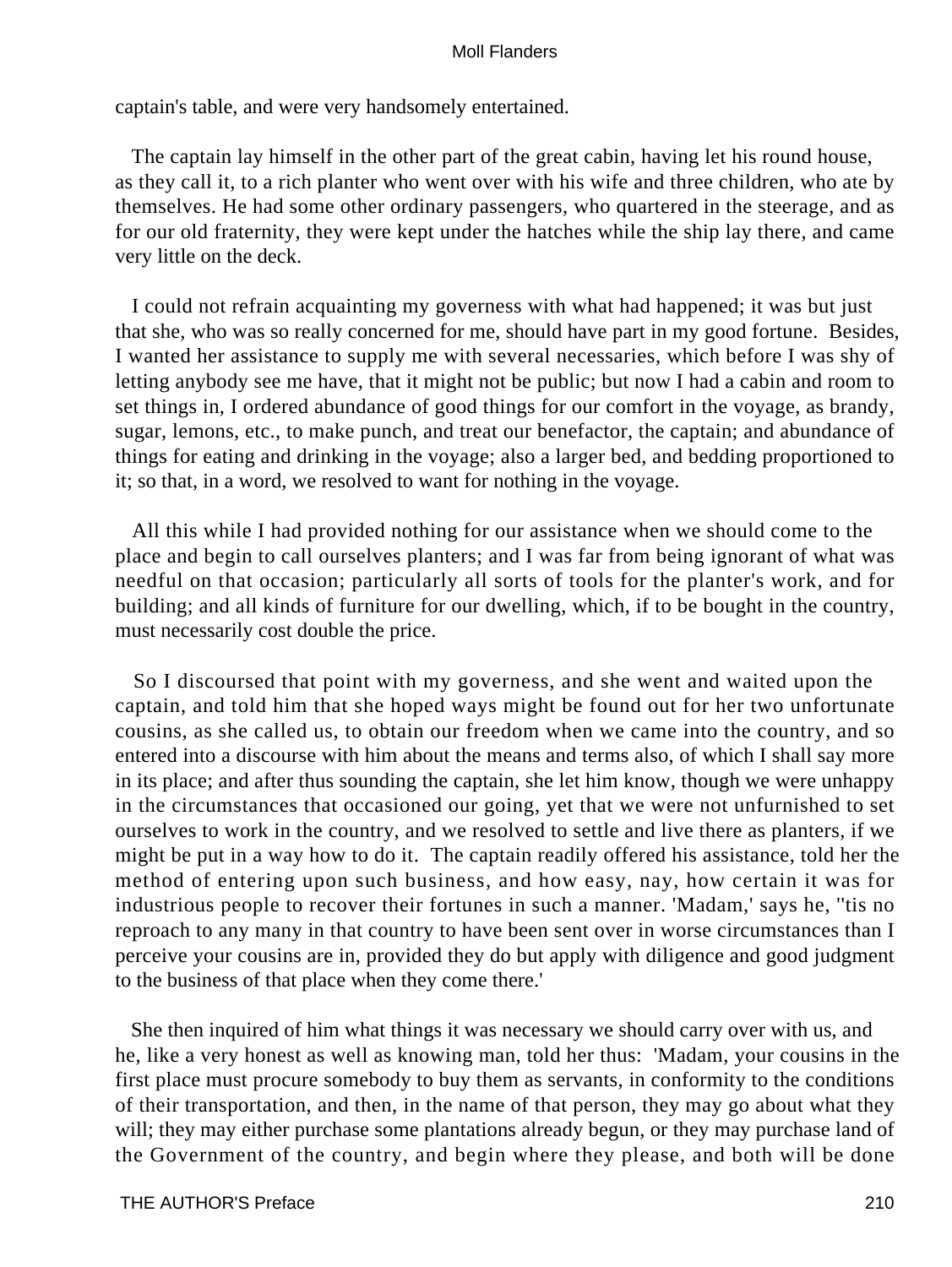reasonably.' She bespoke his favour in the first article, which he promised to her to take upon himself, and indeed faithfully performed it, and as to the rest, he promised to recommend us to such as should give us the best advice, and not to impose upon us, which was as much as could be desired.

 She then asked him if it would not be necessary to furnish us with a stock of tools and materials for the business of planting, and he said, 'Yes, by all means.' And then she begged his assistance in it. She told him she would furnish us with everything that was convenient whatever it cost her. He accordingly gave her a long particular of things necessary for a planter, which, by his account, came to about fourscore or a hundred pounds. And, in short, she went about as dexterously to buy them, as if she had been an old Virginia merchant; only that she bought, by my direction, above twice as much of everything as he had given her a list of.

 These she put on board in her own name, took his bills of loading for them, and endorsed those bills of loading to my husband, insuring the cargo afterwards in her own name, by our order; so that we were provided for all events, and for all disasters.

 I should have told you that my husband gave her all his whole stock of £108, which, as I have said, he had about him in gold, to lay out thus, and I gave her a good sum besides; sot that I did not break into the stock which I had left in her hands at all, but after we had sorted out our whole cargo, we had yet near £200 in money, which was more than enough for our purpose.

 In this condition, very cheerful, and indeed joyful at being so happily accommodated as we were, we set sail from Bugby's Hole to Gravesend, where the ship lay about ten more days, and where the captain came on board for good and all. Here thecaptain offered us a civility, which indeed we had no reason to expect, namely, to let us go on shore and refresh ourselves, upon giving our words in a solemn manner that we would not go from him, and that we would return peaceably on board again. This was such an evidence of his confidence in us, that it overcame my husband, who, in a mere principle of gratitude, told him, as he could not be in any capacity to make a suitable return for such a favour, so he could not think of accepting of it, nor could he be easy that the captain should run such a risk. After some mutual civilities, I gave my husband a purse, in which was eighty guineas, and he put in into the captain's hand. 'There, captain,' says he, 'there's part of a pledge for our fidelity; if we deal dishonestly with you on any account, 'tis your own.' And on this we went on shore.

 Indeed, the captain had assurance enough of our resolutions to go, for that having made such provision to settle there, it did not seem rational that we would choose to remain here at the expense and peril of life, for such it must have been if we had been taken again. In a word, we went all on shore with the captain, and supped together in Gravesend, where we were very merry, stayed all night, lay at the house where we supped, and came all very honestly on board again with him in the morning. Here we bought ten dozen bottles of good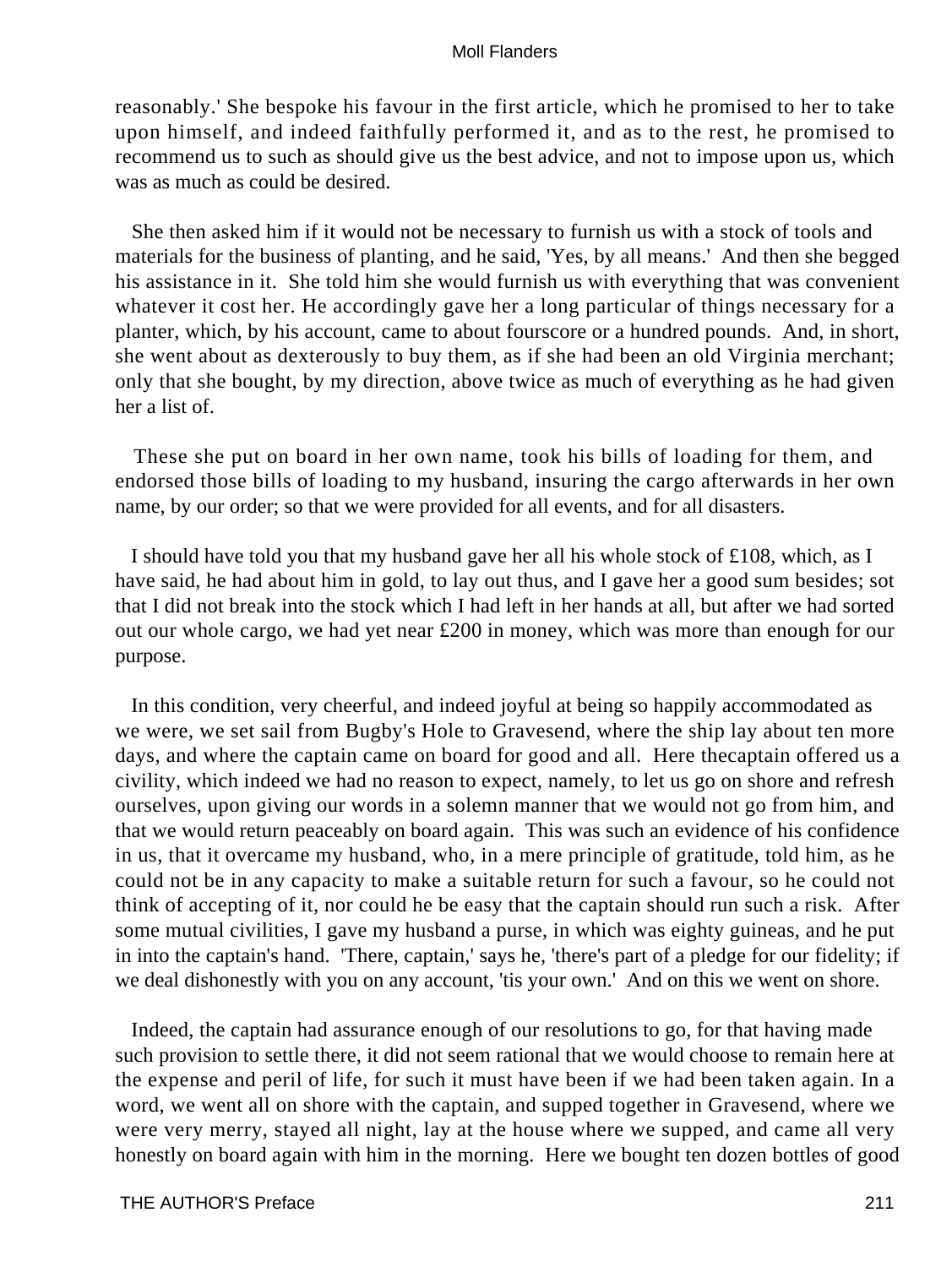beer, some wine, some fowls, and such things as we thought might be acceptable on board.

 My governess was with us all this while, and went with us round into the Downs, as did also the captain's wife, with whom she went back. I was never so sorrowful at parting with my own mother as I was at parting with her, and I never saw her more. We had a fair easterly wind sprung up the third day after we came to the Downs, and we sailed from thence the 10th of April. Nor did we touch any more at any place, till, being driven on the coast of Ireland by a very hard gale of wind, the ship came to an anchor in a little bay, near the mouth of a river, whose name I remember not, but they said the river came down from Limerick, and that it was the largest river in Ireland.

 Here, being detained by bad weather for some time, the captain, who continued the same kind, good−humoured man as at first, took us two on shore with him again. He id it now in kindness to my husband indeed, who bore the sea very ill, and was very sick, especially when it blew so hard. Here we bought in again a store of fresh provisions, especially beef, pork, mutton, and fowls, and the captain stayed to pickle up five or six barrels of beef to lengthen out the ship's store. We were here not above five days, when the weather turning mild, and a fair wind, we set sail again, and in two−and−forty days came safe to the coast of Virginia.

 When we drew near to the shore, the captain called me to him, and told me that he found by my discourse I had some relations in the place, and that I had been there before, and so he supposed I understood the custom in their disposing the convict prisoners when they arrived. I told him I did not, and that as to what relations I had in the place, he might be sure I would make myself known to none of them while I was in the circumstances of a prisoner, and that as to the rest, we left ourselves entirely to him to assist us, as he was pleased to promise us he would do. He told me I must get somebody in the place to come and buy us as servants, and who must answer for us to the governor of the country, if he demanded us. I told him we should do as she should direct; so he brought a planter to treat with him, as it were, for the purchase of these two servants, my husband and me, and there we were formally sold to him, and went ashore with him. The captain went with us, and carried us to a certain house, whether it was to be called a tavern or not I know not, but we had a bowl of punch there made of rum, etc., and were very merry. After some time the planter gave us a certificate of discharge, and an acknowledgment of having served him faithfully, and we were free from him the next morning, to go wither we would.

 For this piece of service the captain demanded of us six thousand weight of tabacco, which he said he was accountable for to his freighter, and which we immediately bought for him, and made him a present of twenty guineas besides, with which he was abundantly satisfied.

 It is not proper to enter here into the particulars of what part of the colony of Virginia we settled in, for divers reasons; it may suffice to mention that we went into the great river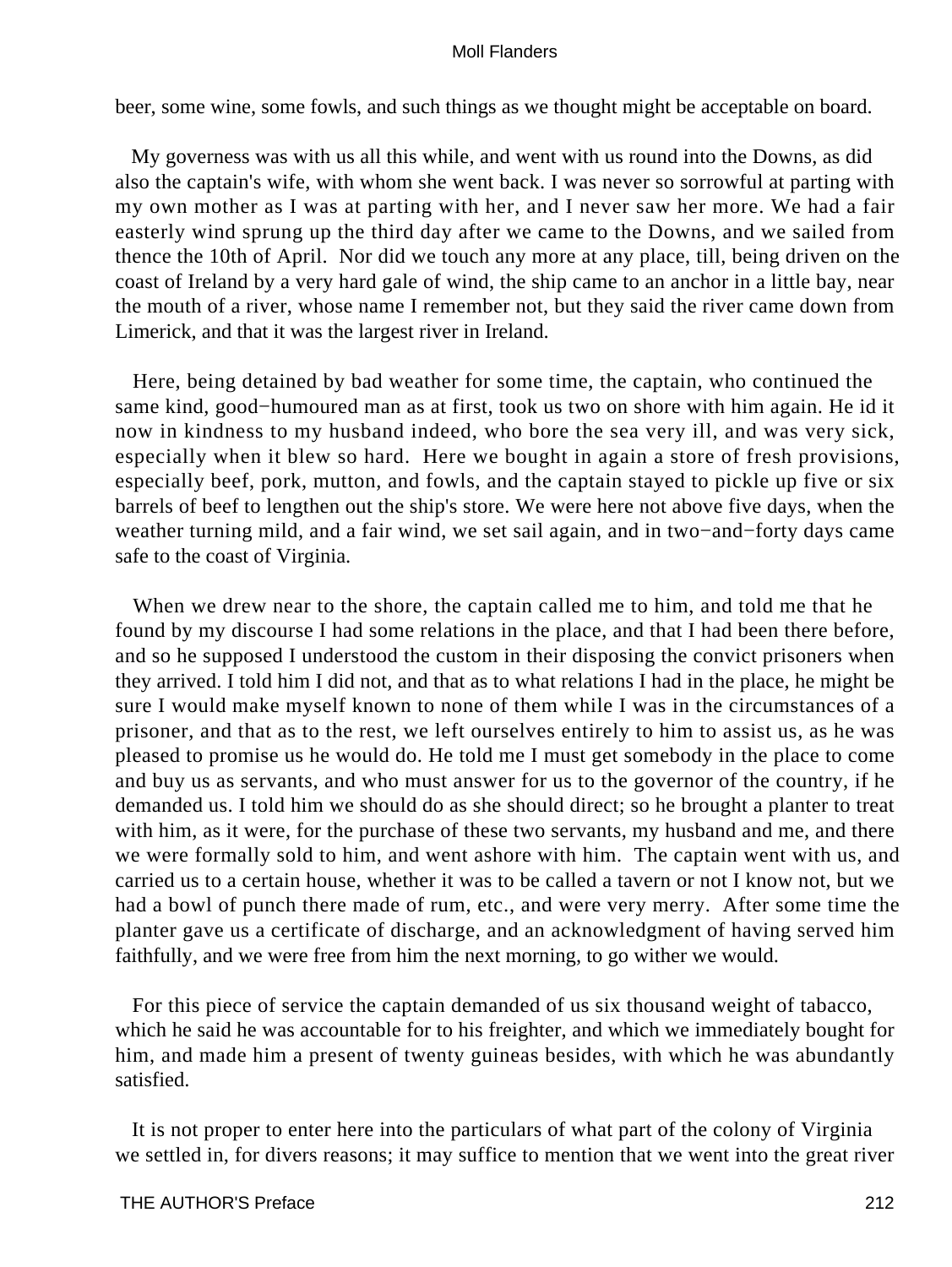Potomac, the ship being bound thither; and there we intended to have settled first, though afterwards we altered our minds.

 The first thing I did of moment after having gotten all our goods on shore, and placed them in a storehouse, or warehouse, which, with a lodging, we hired at the small place or village where we landed – I say, the first thing was to inquire after my mother, and after my brother (that fatal person whom I married as a husband, as I have related at large). A little inquiry furnished me with information that Mrs.  $-$ , that is, my mother, was dead; that my brother (or husband) was alive, which I confess I was not very glad to hear; but which was worse, I found he was removed from the plantation where he lived formerly, and where I lived with him, and lived with one of his sons in a plantation just by the place where we landed, and where we had hired a warehouse.

 I was a little surprised at first, but as I ventured to satisfy myself that he could not know me, I was not only perfectly easy, but had a great mind to see him, if it was possible to so do without his seeing me. In order to that I found out by inquiry the plantation where he lived, and with a woman of that place whom I got to help me, like what we call a chairwoman, I rambled about towards the place as if I had only a mind to see the country and look about me. At last I came so near that I saw the dwellinghouse. I asked the woman whose plantation that was; she said it belonged to such a man, and looking out a little to our right hands, 'there,' says she, is the gentleman that owns the plantation, and his father with him.' 'What are their Christian names?' said I. 'I know not,' says she, 'what the old gentleman's name is, but the son's name is Humphrey; and I believe,' says she, 'the father's is so too.' You may guess, if you can, what a confused mixture of joy and fight possessed my thoughts upon this occasion, for I immediately knew that this was nobody else but my own son, by that father she showed me, who was my own brother. I had no mask, but I ruffled my hood so about my face, that I depended upon it that after above twenty years' absence, and withal not expecting anything of me in that part of the world, he would not be able to know anything of me. But I need not have used all that caution, for the old gentleman was grown dim−sighted by some distemper which had fallen upon his eyes, and could but just see well enough to walk about, and not run against a tree or into a ditch. The woman that was with me had told me that by a mere accident, knowing nothing of what importance it was to me. As they drew near to us, I said, 'Does he know you, Mrs. Owen?' (so they called the woman). 'Yes,' said she, 'if he hears me speak, he will know me; but he can't see well enough to know me or anybody else'; and so she told me the story of his sight, as I have related. This made me secure, and so I threw open my hoods again, and let them pass by me. It was a wretched thing for a mother thus to see her own son, a handsome, comely young gentleman in flourishing circumstances, and durst not make herself known to him, and durst not take any notice of him. Let any mother of children that reads this consider it, and but think with what anguish of mind I restrained myself; what yearnings of soul I had in me to embrace him, and weep over him; and how I thought all my entrails turned within me, that my very bowels moved, and I knew not what to do, as I now know not how to express those agonies! When he went from me I stood gazing and trembling, and looking after him as long as I could see him; then sitting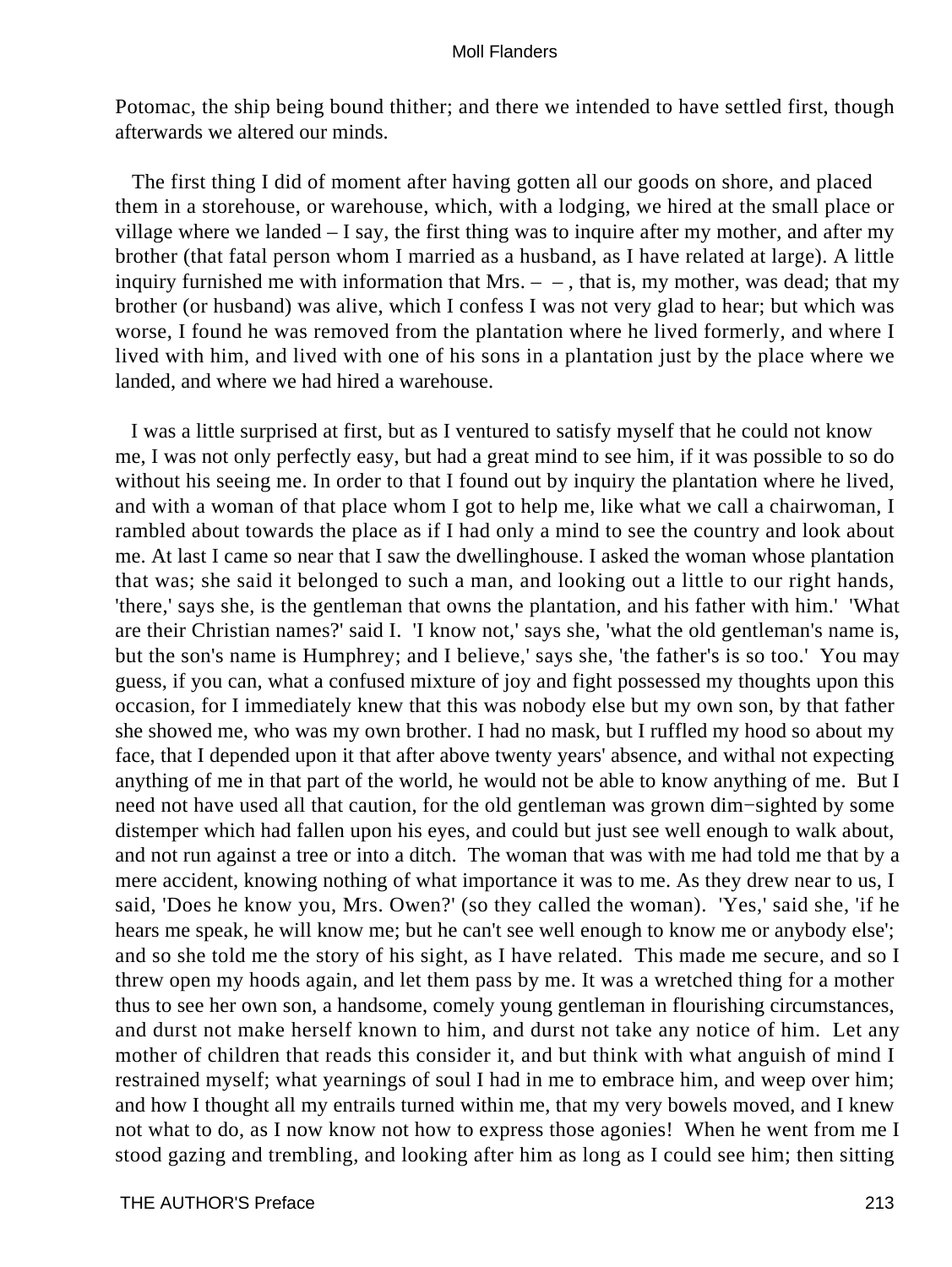down to rest me, but turned from her, and lying on my face, wept, and kissed the ground that he had set his foot on.

 I could not conceal my disorder so much from the woman but that she perceived it, and thought I was not well, which I was obliged to pretend was true; upon which she pressed me to rise, the ground being damp and dangerous, which I did accordingly, and walked away.

 As I was going back again, and still talking of this gentleman and his son, a new occasion of melancholy offered itself thus. The woman began, as if she would tell me a story to divert me: 'There goes,' says she, 'a very odd tale among the neighbours where this gentleman formerly live.' 'What was that?' said I. 'Why,' says she, 'that old gentleman going to England, when he was a young man, fell in love with a young lady there, one of the finest women that ever was seen, and married her, and brought her over hither to his mother who was then living. He liver here several years with her,' continued she, 'and had several children by her, of which the young gentleman that was with him now was one; but after some time, the old gentlewoman, his mother, talking to her of something relating to herself when she was in England, and of her circumstances in England, which were bad enough, the daughter−in−law began to be very much surprised and uneasy; and, in short, examining further into things, it appeared past all contradiction that the old gentlewoman was her own mother, and that consequently that son was his wife's own brother, which struck the whole family with horror, and put them into such confusion that it had almost ruined them all. The young woman would not live with him; the son, her brother and husband, for a time went distracted; and at last the young woman went away for England, and has never been hears of since.'

 It is easy to believe that I was strangely affected with this story, but 'tis impossible to describe the nature of my disturbance. I seemed astonished at the story, and asked her a thousand questions about the particulars, which I found she was thoroughly acquainted with. At last I began to inquire into the circumstances of the family, how the old gentlewoman, I mean my mother, died, and how she left what she had; for my mother had promised me very solemnly, that when she died she would do something for me, and leave it so, as that, if I was living, I should one way or other come at it, without its being in the power of her son, my brother and husband, to prevent it. She told me she did not know exactly how it was ordered, but she had been told that my mother had left a sum of money, and had tied her plantation for the payment of it, to be made good to the daughter, if ever she could be heard of, either in England or elsewhere; and that the trust was left with this son, who was the person that we saw with his father.

 This was news too good for me to make light of, and, you may be sure, filled my heart with a thousand thoughts, what courseI should take, how, and when, and in what manner I should make myself known, or whether I should ever make myself know or no.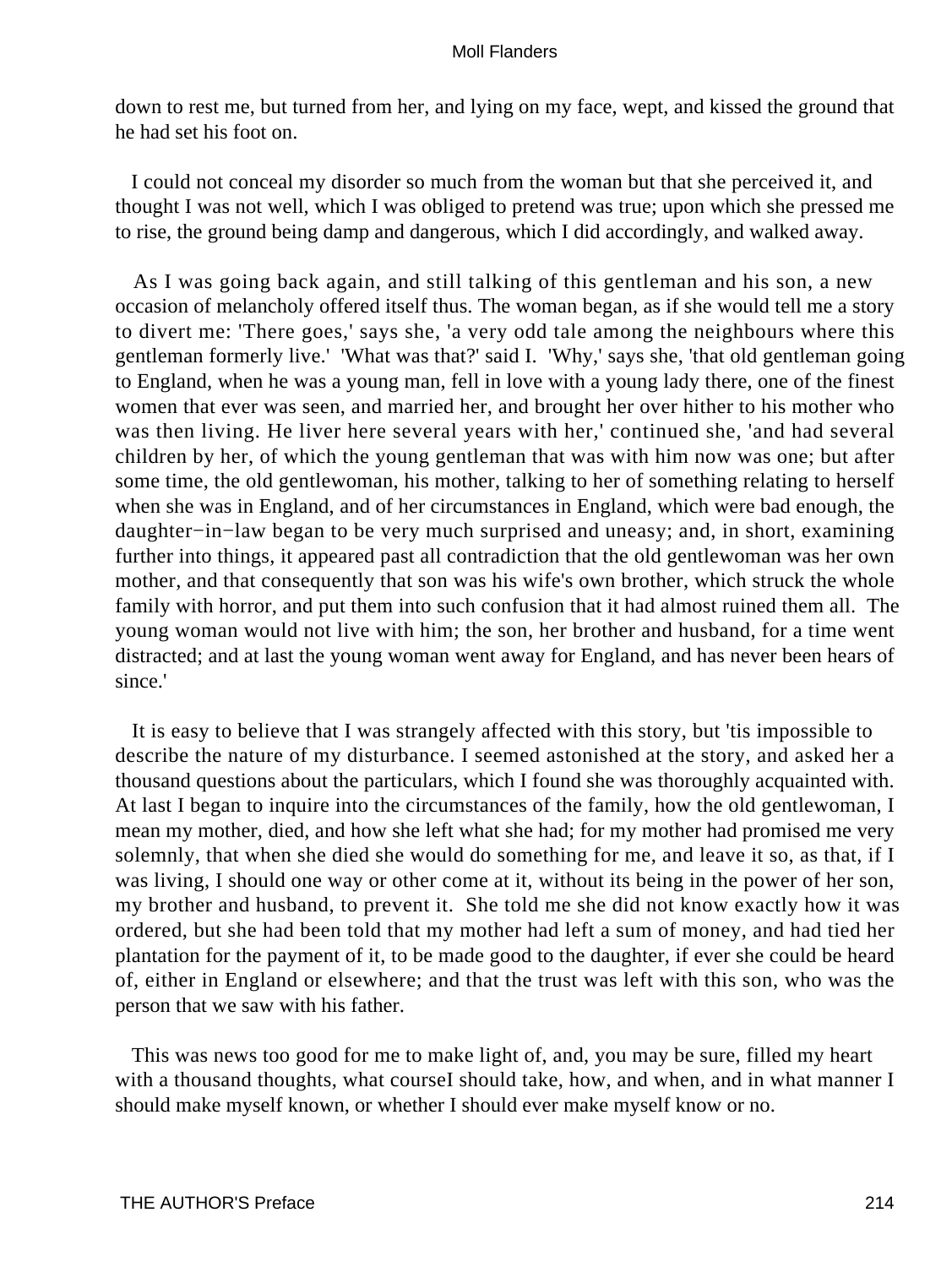Here was a perplexity that I had not indeed skill to manage myself in, neither knew I what course to take. It lay heavy upon my mind night and day. I could neither sleep nor converse, sothat my husband perceived it, and wondered what ailed me, strove to divert me, but it was all to no purpose. He pressed me to tell him what it was troubled me, but I put it off, till at last, importuning me continually, I was forced to form a story, which yet had a plain truth to lay it upon too. It old him I was troubled because I found we must shift our quarters and alter our scheme of settling, for that I found I should be known if I stayed in that part of the country; for that my mother being dead, several of my relations were come into that part where we then was, and that I must either discover myself to them, which in our present circumstances was not proper on many accounts, or remove; and which to do I knew not, and that this it was that made me so melancholy and so thoughtful.

 He joined with me in this, that it was by no means proper for me to make myself known to anybody in the circumstances inwhich we then were; and therefore he told me he would be willing to remove to any other part of the country, or even to any other country if I thought fit. But now I had another difficulty,which was, that if I removed to any other colony, I put myself out of the way of ever making a due search after those effects which my mother had left. Again I could never so much as think of breaking the secret of my former marriage to my new husband; it was not a story, as I thought, that would bear telling, nor could I tell what might be the consequences of it; and it was impossible to search into the bottom of the thing without making it public all over the country, as well who I was, as what I now was also.

 In this perplexity I continued a great while, and this made my spouse very uneasy; for he found me perplexed, and yet thought I was not open with him, and did not let him into every part of my grievance; and he would often say, he wondered what he had done that I would not trust him with whatever it was, especially if it was grievous and afflicting. The truth is, he ought to have been trusted with everything, for no man in the world could deserve better of a wife; but this was a thing I knew not how to open to him, and yet having nobody to disclose any part of it to,the burthen was too heavy for my mind; for let them say whatthey please of our sex not being able to keep a secret, my life is a plain conviction to me of the contrary; but be it our sex, or the man's sex, a secret of moment should always have a confidant,a bosom friend, to whom we may communicate the joy of it, or the grief of it, be it which it will, or it will be a double weight upon the spirits, and perhaps become even insupportable in itself; and this I appeal to all human testimony for the truth of.

 And this is the cause why many times men as well as women, and men of the greatest and best qualities other ways, yet have found themselves weak in this part, and have not been able to bear the weight of a secret joy or of a secret sorrow, but have been obliged to disclose it, even for the mere giving vent to themselves, and to unbend the mind oppressed with the load andweights which attended it. Nor was this any token of folly orthoughtlessness at all, but a natural consequence of the thing; and such people, had they struggled longer with the oppression, would certainly have told it in their sleep, and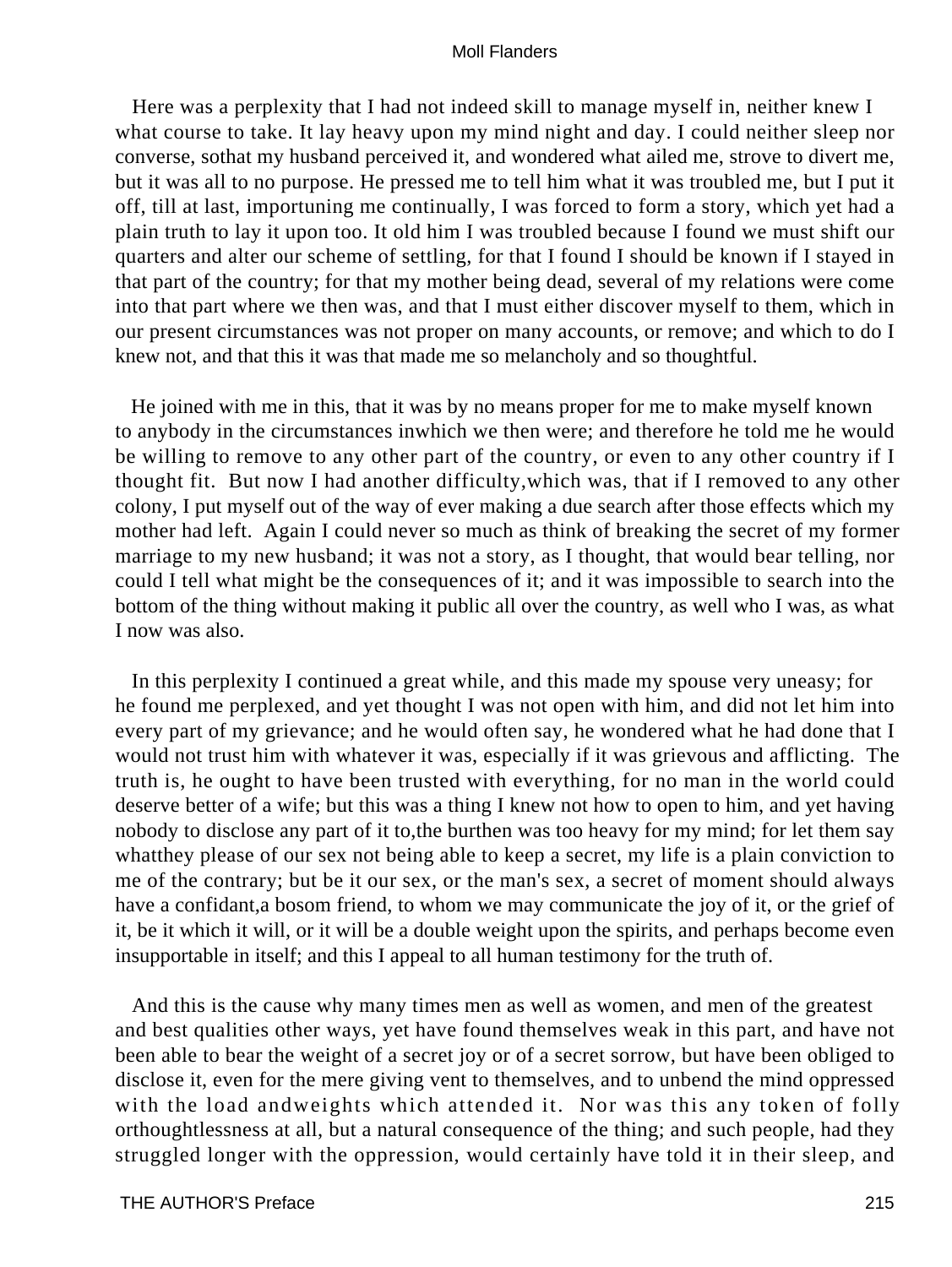disclosed the secret, let it have been of what fatal nature soever, without regard to the person to whom it might be exposed. This necessity of nature is a thing which works sometimes with such vehemence in the minds of those who are guilty of any atrocious villainy, such as secret murder in particular, that they have been obliged to discover it, though the consequence would necessarily be their own destruction. Now, thought it may be true that the divine justice ought to have the glory of all those discoveries and confessions, yet 'tis as certain that Providence, which ordinarily works by the hands of nature, makes use here of the same naturalcauses to produce those extraordinary effects.

 I could give several remarkable instances of this in my long conversation with crime and with criminals. I knew one fellow that, while I was in prison in Newgate, was one of those they called then night−fliers. I know not what other word they may have understood it by since, but he was one who by connivance was admitted to go abroad every evening, when he played his pranks, and furnished those honest people they call thief−catchers with business to find out the next day, and restore for a reward what they had stolen the evening before. This fellow was as sure to tell in his sleep all that he had done, and every step he had taken, what he had stolen, and where, as sure as if he had engaged to tell it waking, and that there was no harm or danger in it, and therefore he was obliged, after he had been out, to lock himself up, or be locked up by some of the keepers that had him in fee, that nobody should hear him; but, on the other hand, if he had told all the particulars, and given a full account of his rambles and success, to any comrade, any brother thief, or to his employers, as I may justly call them, then all was well with him, and he slept as quietly as other people.

 As the publishing this account of my life is for the sake of the just moral of very part of it, and for instruction, caution, warning, and improvement to every reader, so this will not pass, I hope, for an unnecessary digression concerning some people being obliged to disclose the greatest secrets either of their own or other people's affairs.

 Under the certain oppression of this weight upon my mind, I laboured in the case I have been naming; and the only relief I found for it was to let my husband into so much of it as I thought would convince him of the necessity there was for us to think of settling in some other part of the world; and the next consideration before us was, which part of the English settlements we should go to. My husband was a perfect stranger to the country, and had not yet so much as a geographical knowledge of the situation of the several places; and I, that, till I wrote this, did not know what the word geographical signified, had only a general knowledge from long conversation with people that came from or went to several places; but this I knew, that Maryland, Pennsylvania, East and West Jersey, New York, and New England lay all north of Virginia, and that they were consequently all colder climates, to which for that very reason, I had an aversion. For that as I naturally loved warm weather, so now I grew into years I had a stronger inclination to shun a cold climate. I therefore considered of going to Caroline, which is the only southern colony of the English on the continent of America, and hither I proposed to go; and the rather because I might with great ease come from thence at any time, when it might be proper to inquire after my mother's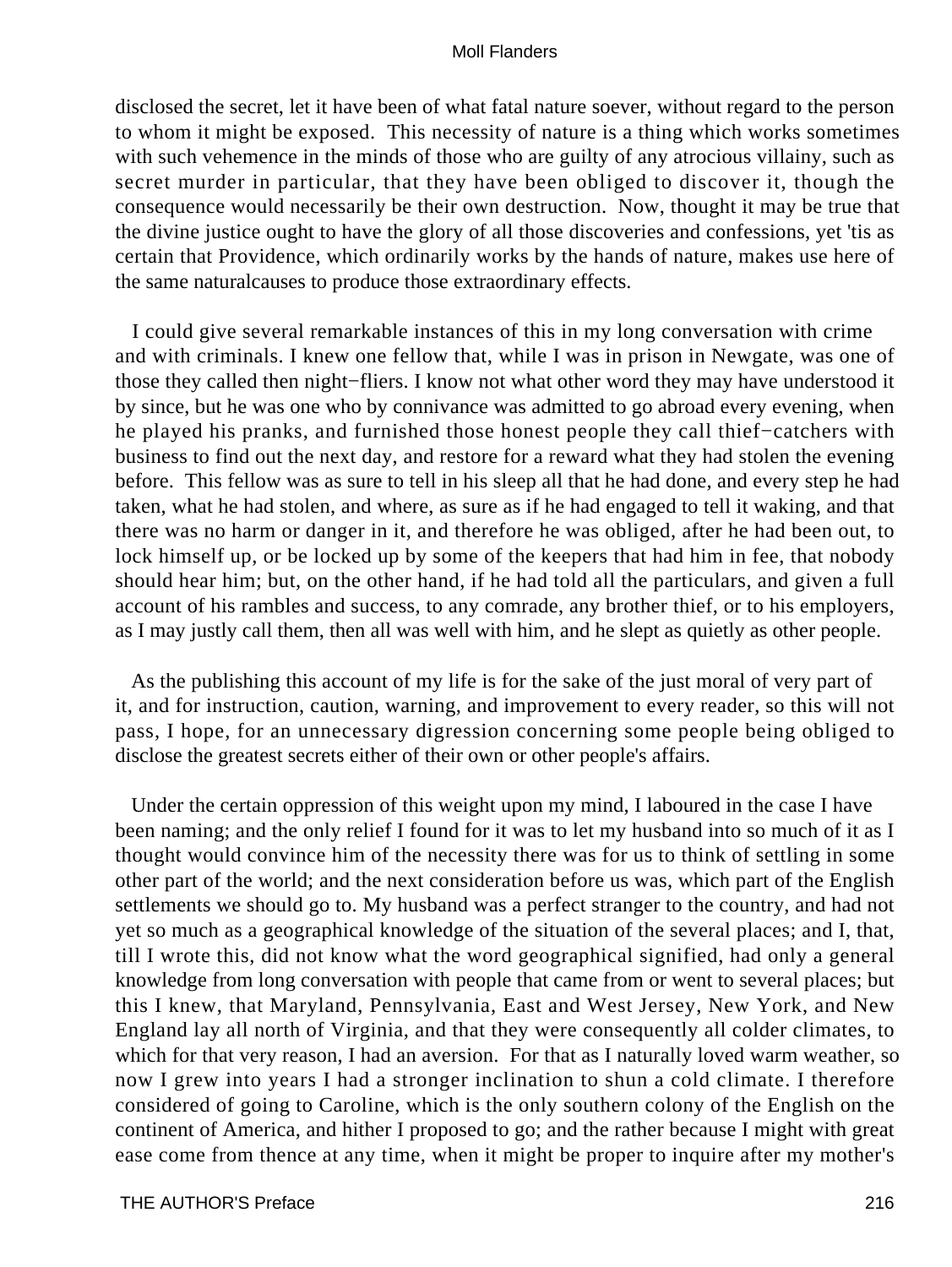effects, and to make myself known enough to demand them.

With this resolution I proposed to my husband our going away from where we was, and carrying all our effects with us to Caroline, where we resolved to settle; for my husband readily agreed to the first part, viz. that was not at all proper to stay where we was, since I had assured him we should be known there, and the rest I effectually concealed from him.

 But now I found a new difficulty upon me. The main affair grew heavy upon my mind still, and I could not think of going out of the country without somehow or other making inquiry into the grand affair of what my mother had one for me; nor could I with any patience bear the thought of going away, and not make myself known to my old husband (brother), or to my child, his son; only I would fain have had this done without my new husband having any knowledge of it, or they having any knowledge of him, or that I had such a thing as a husband.

 I cast about innumerable ways in my thoughts how this might be done. I would gladly have sent my husband away to Caroline with all our goods, and have come after myself, but this was impracticable; he would never stir without me, being himself perfectly unacquainted with the country, and with the methods of settling there or anywhere else. Then I thought wewould both go first with part of our goods, and that when we were settled I should come back to Virginia and fetch the remainder; but even then I knew he would never part with me, and be left there to go on alone. The case was plain; he was bread a gentleman, and by consequence was not only unacquainted, but indolent, and when we did settle, would much rather go out into the woods with his gun, which they call there hunting, and which is the ordinary work of the Indians, and which they do as servants; I say, he would rather do that than attend the natural business of his plantation.

 These were therefore difficulties insurmountable, and such as I knew not what to do in. I had such strong impressions on mymind about discovering myself to my brother, formerly my husband, that I could not withstand them; and the rather, because it ran constantly in my thoughts, that if I did not do it while he lived, I might in vain endeavour to convince my son afterward that I was really the same person, and that I was his mother, and so might both lose the assistance and comfort of the relation, and the benefit of whatever it was my mother had leftme; and yet, on the other hand, I could never think it proper to discover myself to them in the circumstances I was in, as well relating to the having a husband with me as to my being brought over by a legal transportation as a criminal; on both which accounts it was absolutely necessary to me to remove from the place where I was, and come again to him, as from another place and in another figure.

 Upon those considerations, I went on with telling my husband the absolute necessity there was of our not settling in Potomac River, at least that we should be presently made public there; whereas if we went to any other place in the world, we should come in with as much reputation as any family that came to plant; that, as it was always agreeable to the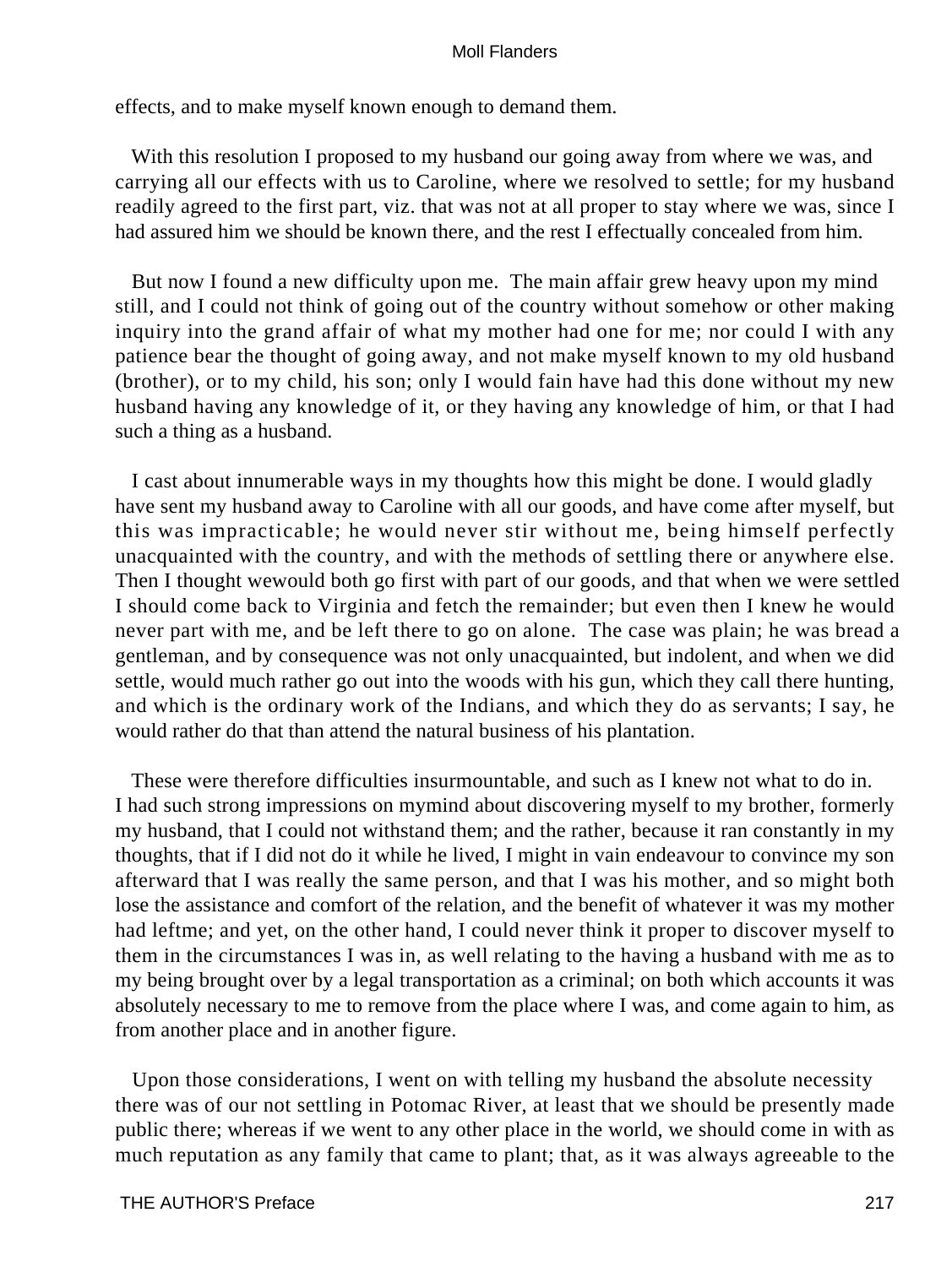inhabitants to have families come among them to plant, who brought substance with them, either to purchase plantations or begin new ones, so we should be sure of a kind, agreeable reception, and that without any possibility of a discovery of our circumstances.

 I told him in general, too, that as I had several relations in the place where we was, and that I durst not now let myself be known to them, because they would soon come into a knowledge of the occasion and reason of my coming over, which would be to expose myself to the last degree, so I had reason to believe that my mother, who dies here, had left me something, and perhaps considerable, which it might be very well worth my while to inquire after; but that this too could not be done without exposing us publicly, unless we went from hence; and then, wherever we settled, I might come, as it were, to visit and to see my brother and nephews, make myself known to them, claim and inquire after what was my due, be received with respect, and at the same time have justice done me with cheerfulness and good will; whereas, if I did it now, I could expect nothing but with trouble, such as exacting it by force, receiving it with curses and reluctance, and with all kinds of affronts, which he would not perhaps bear to see; that in case of being obliged to legal proofs of being really her daughter, I might be at loss, be obliged to have recourse to England, and it may be to fail at last, and so lose it, whatever it might be. With these arguments, and having thus acquainted my husband with the whole secret so far as was needful of him, we resolved to go and seek a settlement in some other colony, and at first thoughts, Caroline was the place we pitched upon.

 In order to this we began to make inquiry for vessels going to Carolina, and in a very little while got information, that on the other side the bay, as they call it, namely, in Maryland, there was a ship which came from Carolina, laden with rice and other goods, and was going back again thither, and from thence to Jamaica, with provisions. On this news we hired a sloop to take in our goods, and taking, as it were, a final farewell of Potomac River, we went with all our cargo over to Maryland.

 This was a long and unpleasant voyage, and my spouse said it was worse to him than all the voyage from England, because the weather was but indifferent, the water rough, and the vessel small and inconvenient. In the next place, we were full a hundred miles up Potomac River, in a part which they call Westmoreland County, and as that river is by far the greatest in Virginia, and I have heard say it is the greatest river in the world that falls into another river, and not directly into the sea, so we had base weather in it, and were frequently in great danger; for though we were in the middle, we could not see land on either side for many leagues together. Then we had the great river or bay of Chesapeake to cross, which is where the river Potomac falls intoit, near thirty miles broad, and we entered more great vast waters whose names I know not, so that our voyage was full two hundred miles, in a poor, sorry sloop, with all our treasure, and if any accident had happened to us, we might at last have been very miserable; supposing we had lost our goods and saved our lives only, and had then been left naked and destitute, and in a wild, strange place not having one friend or acquaintance in all that part of the world. The very thought of it gives me some horror, even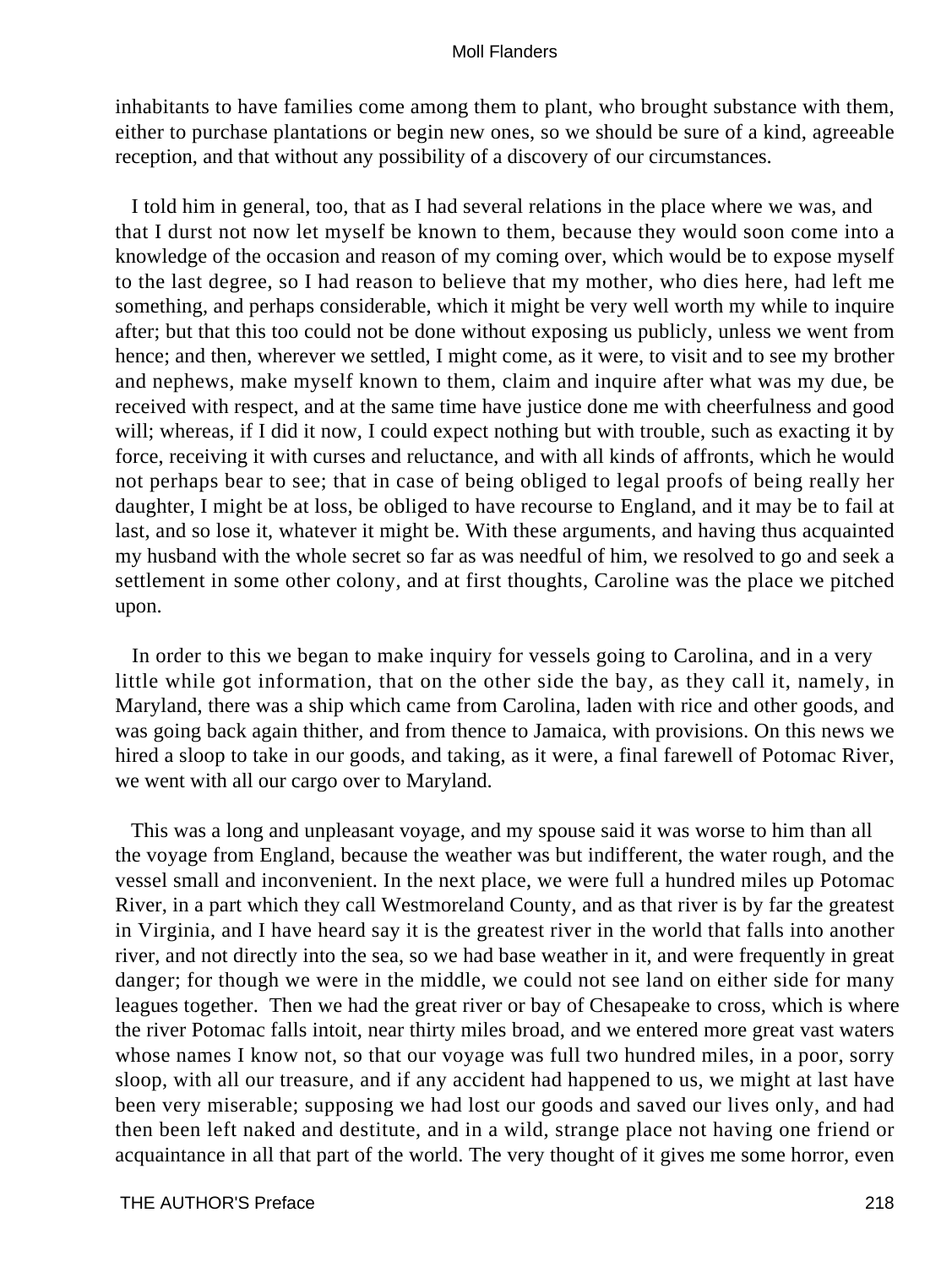since the danger is past.

Well, we came to the place in five days' sailing; I think they call it Philip's Point; and behold, when we came thither, the ship bound to Carolina was loaded and gone away but three days before. This was a disappointment;; but, however, I, that was to be discouraged with nothing, told my husband that since we could not get passage to Caroline, and that the country we was in was very fertile and good, we would, if he liked of it, see if we could find out anything for our tune where we was, and that if he liked things we would settle here.

 We immediately went on shore, but found no conveniences just at that place, either for our being on shore or preserving our goods on shore, but was directed by a very honest Quaker, whom we found there, to go to a place about sixty miles east; that is to say, nearer the mouth of the bay, where he said he lived, and where we should be accommodated, either to plant, or to wait for any other place to plant in that might be more convenient; and he invited us with so much kindness and simply honesty, that we agreed to go, and the Quaker himself went with us.

 Here we bought us two servants, viz. an English woman−servant just come on shore from a ship of Liverpool, and a Negro man−servant, things absolutely necessary for all people that pretended to settle in that country. This honest Quaker was very helpful to us, and when we came to the place that he proposed to us, found us out a convenient storehouse for our goods, and lodging for ourselves and our servants; and about two months or thereabouts afterwards, by his direction, we took up a large piece of land from the governor of that country, in order to form our plantation, and so we laid the thoughts of going to Caroline wholly aside, having been very well received here, and accommodated with a convenient lodging till we could prepare things, and have land enough cleared, and timber and materials provided for building us a house, all which we managed by the direction of the Quaker; so that in one year's time we had nearly fifty acres of land cleared, part of it enclosed, and some of it planted with tabacco, though not much; besides, we had garden ground and corn sufficient to help supply our servants with roots and herbs and bread.

 And now I persuaded my husband to let me go over the bay again, and inquire after my friends. He was the willinger to consent to it now, because he had business upon his hands sufficient to employ him, besides his gun to divert him, which they call hunting there, and which he greatly delighted in; and indeed we used to look at one another, sometimes with a great deal of pleasure, reflecting how much better that was, not than Newgate only, but than the most prosperous of our circumstances in the wicked trade that we had been both carrying on.

 Our affair was in a very good posture; we purchased of the proprietors of the colony as much land for £35, paid in ready money, as would make a sufficient plantation to employ between fifty and sixty servants, and which, being well improved, would be sufficient to us as long as we could either of us live; and as for children, I was past the prospect of anything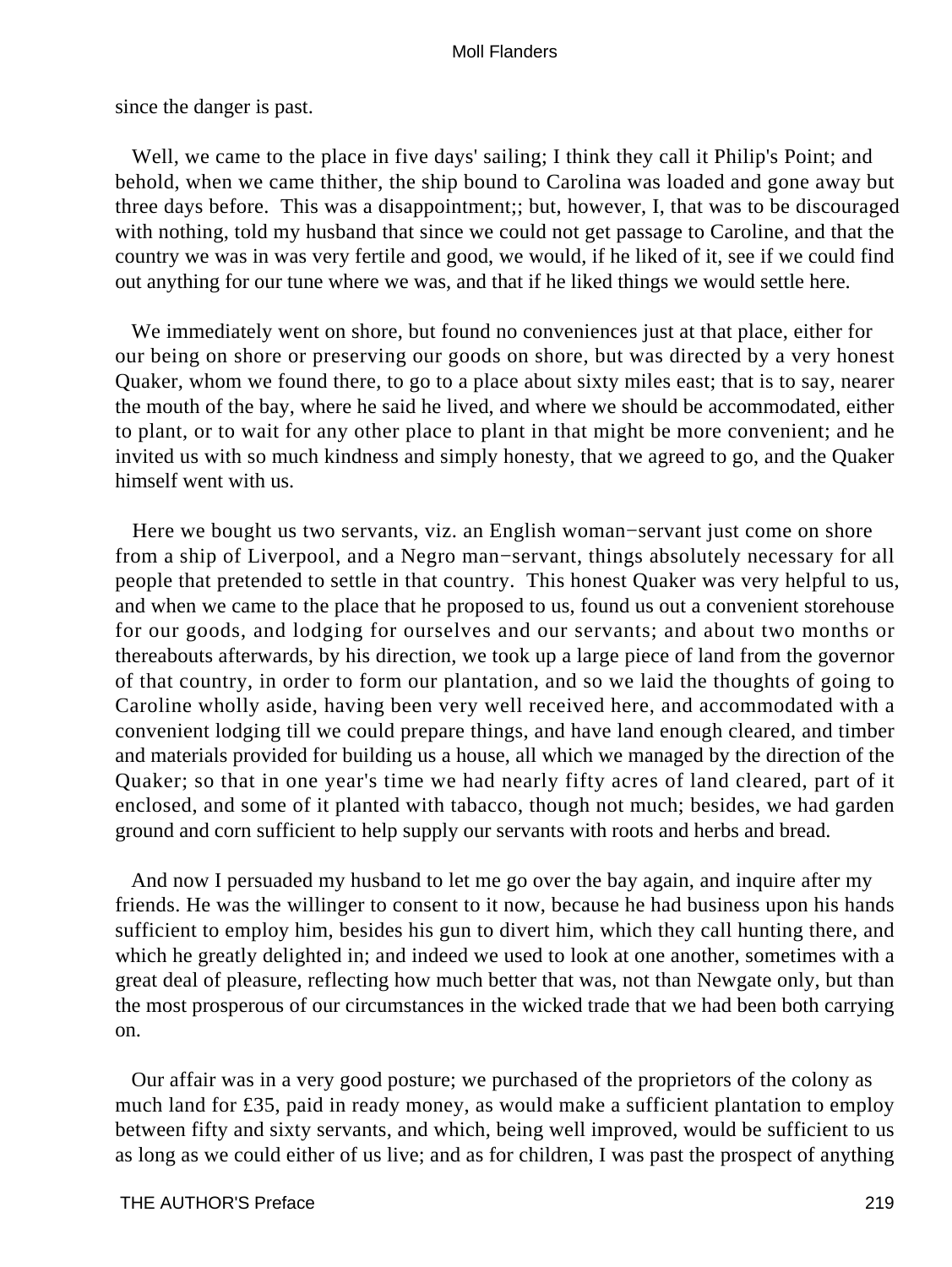### of that kind.

 But out good fortune did not end here. I went, as I have said, over the bay, to the place where my brother, once a husband, lived; but I did not go to the same village where I was before, but went up another great river, on the east side of the river Potomac, called Rappahannock River, and by this means came on the back of his plantation, which was large, and by the help of a navigable creek, or little river, that ran into the Rappahannock, I came very near it.

 I was now fully resolved to go up point−blank to my brother (husband), and to tell him who I was; but not knowing what temper I might find him in, or how much out of temper rather, I might make him by such a rash visit, I resolved to write a letter to him first, to let him know who I was, and that I was come not to give him any trouble upon the old relation, which I hoped was entirely forgot, but that I applied to him as a sister to a brother, desiring his assistance in the case of that provision which our mother, at her decease, had left for my support, and which I did not doubt but he would do me justice in, especially considering that I was come thus far to look after it.

 I said some very tender, kind things in the letter about his son, which I told him he knew to be my own child, and that as I was guilty of nothing in marrying him, any more than he was in marrying me, neither of us having then known our being at all related to one another, so I hoped he would allow me the most passionate desire of once seeing my one and only child, and of showing something of the infirmities of a mother in preserving a violent affect for him, who had never been able to retain any thought of me one way or other.

 I did believe that, having received this letter, he would immediately give it to his son to read, I having understood his eyesbeing so dim, that he could not see to read it; but it fell out better than so, for as his sight was dim, so he had allowed his son to open all letters that came to his hand for him, and the old gentleman being from home, or out of the way when my messenger came, my letter came directly to my son's hand, and he opened and read it.

 He called the messenger in, after some little stay, and asked him where the person was who gave him the letter. The messengertold him the place, which was about seven miles off, so he bid him stay, and ordering a horse to be got ready, and two servants, away he came to me with the messenger. Let any one judge the consternation I was in when my messenger came back, and told me the old gentleman was not at home, but his son was come along with him, and was just coming up to me. I was perfectly confounded, for I knew not whether it was peace or war, nor could I tell how to behave; however, I had but a very few moments to think, for my son was at the heels of the messenger, and coming up into my lodgings, asked the fellow at the door something. I suppose it was, for I did not hear it so as to understand it, which was the gentlewoman that sent him; for the messenger said, 'There she is, sir'; at which he comes directly up to me, kisses me, took me in his arms, and embraced me with so much passion that he could not speak, but I could feel his breast heave and throb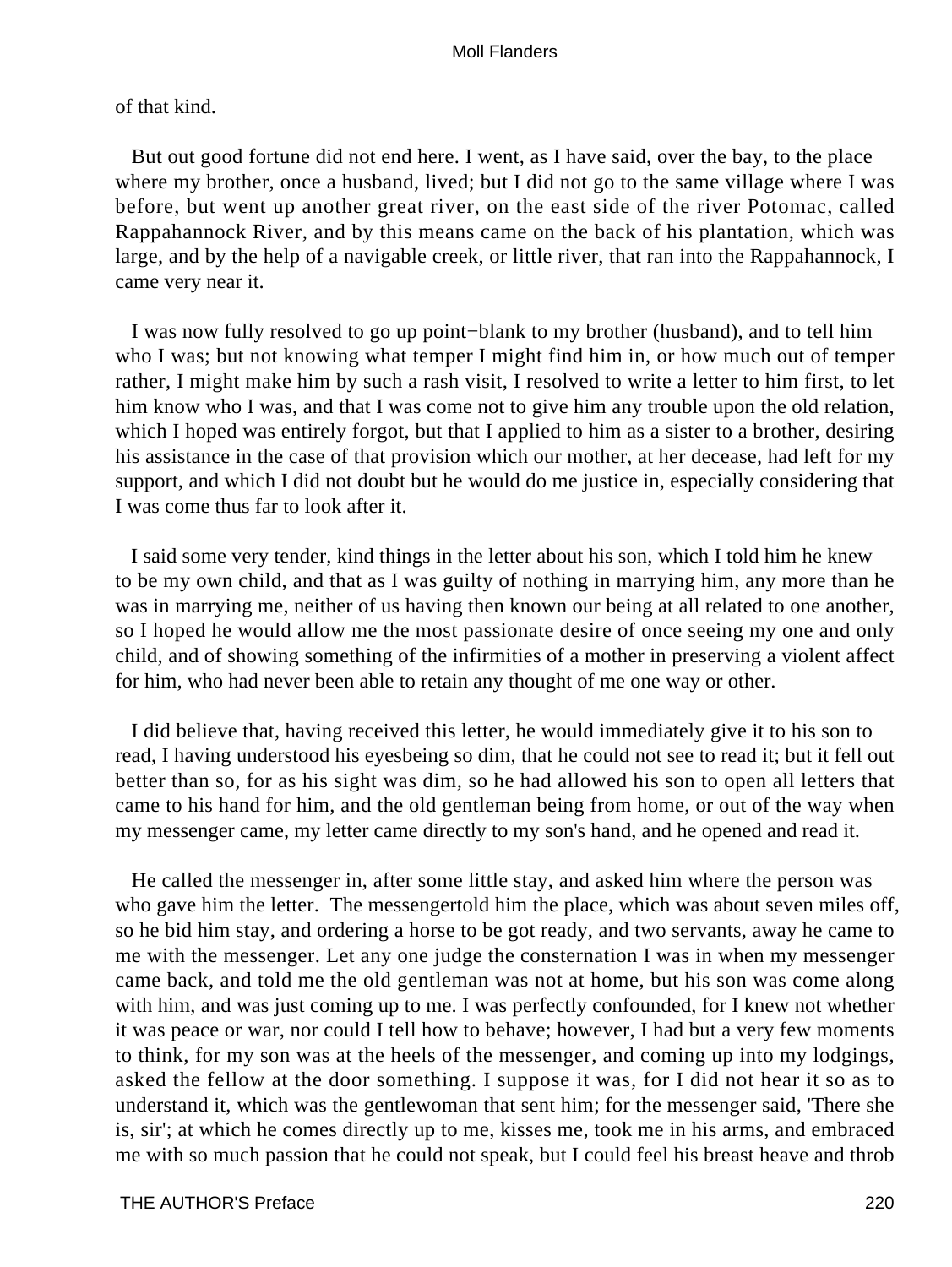like a child, that cries, but sobs, and cannot cry it out.

 I can neither express nor describe the joy that touched my very soul when I found, for it was easy to discover that part, that he came not as a stranger, but as a son to a mother, and indeed as a son who had never before known what a mother of his own was; in short, we cried over one another a considerable while, when at last he broke out first. 'My dear mother,' says he, 'are you still alive? I never expected to have seen your face.' As for me, I could say nothing a great while.

 After we had both recovered ourselves a little, and were able to talk, he told me how things stood. As to what I had written to his father, he told me he had not showed my letter to his father, or told him anything about it; that what his grandmother left me was in his hands, and that he would do me justice to my full satisfaction; that as to his father, he was old and infirm both in body and mind; that he was very fretful and passionate, almost blind, and capable of nothing; and he questioned whether he would know how to act in an affair which was of so nice a nature as this; and that therefore he had come himself, as well to satisfy himself in seeing me, which he could not restrain himself from, as also to put it into my power to make a judgment, after I had seen how things were, whether I would discover myself to his father or no.

 This was really so prudently and wisely managed, that I found my son was a man of sense, and needed no direction from me. I told him I did not wonder that his father was as he had described him, for that his head was a little touched before I went away; and principally his disturbance was because I could not be persuaded to conceal our relation and to live with him as myhusband, after I knew that he was my brother; that as he knew better than I what his father's present condition was, I should readily join with him in such measure as he would direct; that I was indifferent as to seeing his father, since I had seen him first, and he could not have told me better news than to tell me that what his grandmother had left me was entrusted in his hands, who, I doubted not, now he knew who I was, would, as he said, do me justice. I inquired then how long my mother had been dead, and where she died, and told so many particulars of the family, that I left him no room to doubt the truth of my being really and truly his mother.

 My son then inquired where I was, and how I had disposed myself. I told him I was on the Maryland side of the bay, at the plantation of a particular friend who came from England in the same ship with me; that as for that side of the bay where he was, I had no habitation. He told me I should go home with him, and live with him, if I pleased, as long as I lived; that as to his father, he knew nobody, and would never so much as guess at me. I considered of that a little, and told him, that though it was really no concern to me to live at a distance from him, yet I could not say it would be the most comfortable thing in the world to me to live in the house with him, and to have that unhappy object always before me, which had been such a blow to my peace before; that though I should be glad to have his company (my son), or to be as near him as possible while I stayed, yet I could not think of being in the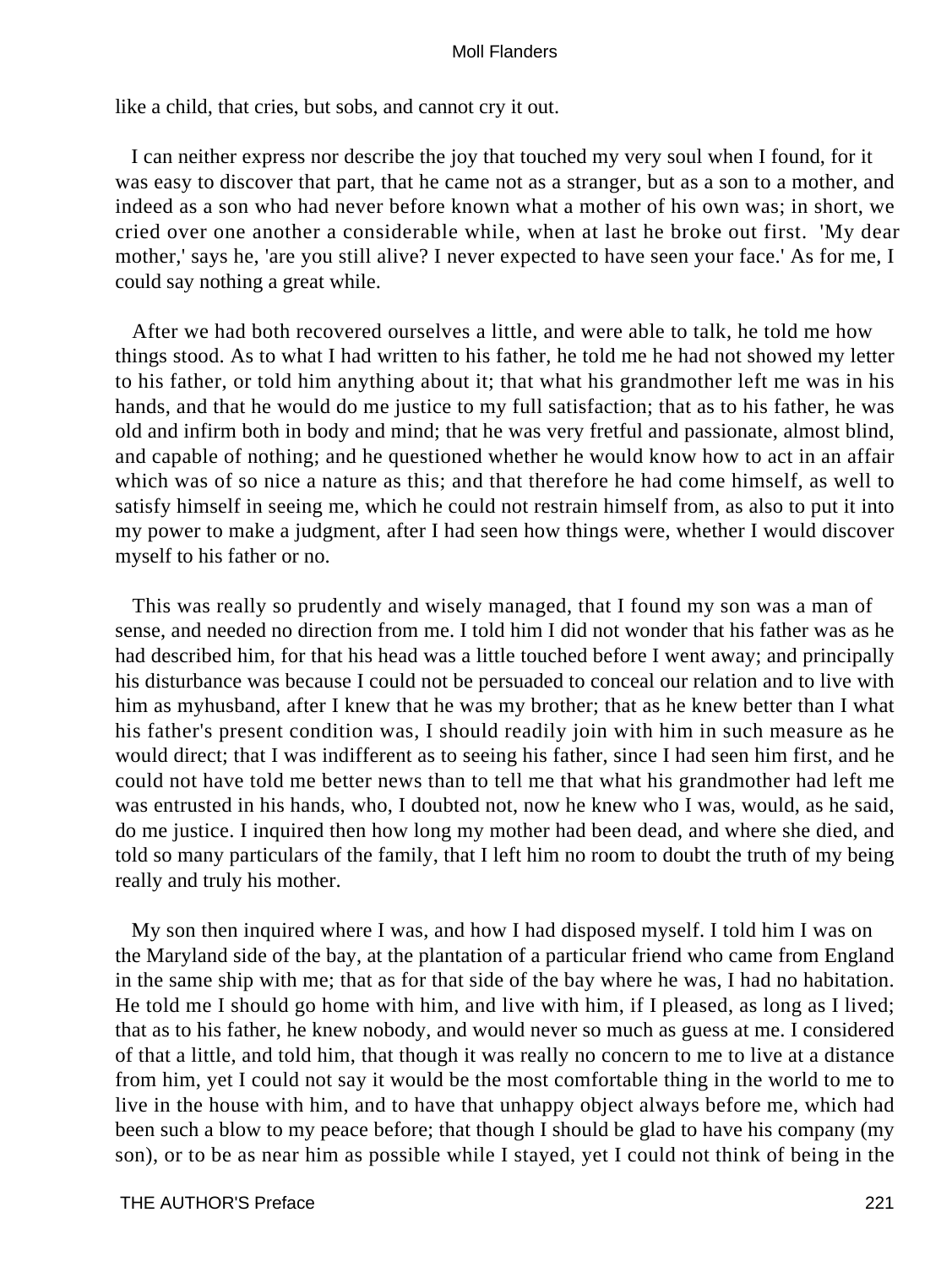house where I should be also under constant restraint for fear of betraying myself in my discourse, nor should I be able to refrain some expressions in my conversing with him as my son, that might discover the whole affair, which would by no means be convenient.

 He acknowledged that I was right in all this. 'But then, dear mother,' says he, 'you shall be as near me as you can.' So he took me with him on horseback to a plantation next to his own, and where I was as well entertained as I could have been in his own. Having left me there he went away home, telling me we would talk of the main business the next day; and having first called me his aunt, and given a charge to the people, who it seems were his tenants, to treat me with all possible respect. About two hours after he was gone, he sent me a maid−servant and a Negro boy to wait on me, and provisions ready dressed for my supper; and thus I was as if I had been in a new world, and began secretly now to wish that I had not brought my Lancashire husband from England at all.

 However, that wish was not hearty neither, for I lived my Lancashire husband entirely, as indeed I had ever done from the beginning; and he merited from me as much as it was possible for a man to do; but that by the way.

 The next morning my son came to visit me again almost as soon as I was up. After a little discourse, he first of all pulled out a deerskin bag, and gave it me, with five−and−fifty Spanish pistoles in it, and told me that was to supply my expenses from England, for though it was not his business to inquire, yet he ought to think I did not bring a great deal of money out with me, it not being usual to bring much money into that country. Then he pulled out his grandmother's will, and read it over to me, whereby it appeared that she had left a small plantation, as he called it, on York River, that is, where my mother lived, to me, with the stock of servants and cattle upon it, and given it in trust to this son of mine for my use, whenever he should hear of my being alive, and to my heirs, if I had any children, and in default of heirs, to whomsoever I should by will dispose of it; but gave the income of it, till I should be heard of, or found, to my said son; and if I should not be living, then it was to him, and his heirs.

 This plantation, though remote from him, he said he did not let out, but managed it by a head−clerk (steward), as he did another that was his father's, that lay hard by it, and went over himself three or four times a year to look after it. I asked him what he thought the plantation might be worth. He said, if I would let it out, he would give me about 60 a year for it; but if I would live on it, then it would be worth much more, and, he believed, would bring me in about £150 a year. But seeing I was likely either to settle on the other side of the bay, or might perhaps have a mind to go back to England again, if I would let him be my steward he would manage it for me, as he had done for himself, and that he believed he should be able to send me as much tobacco to England from it as would yield me about £100 a year, sometimes more.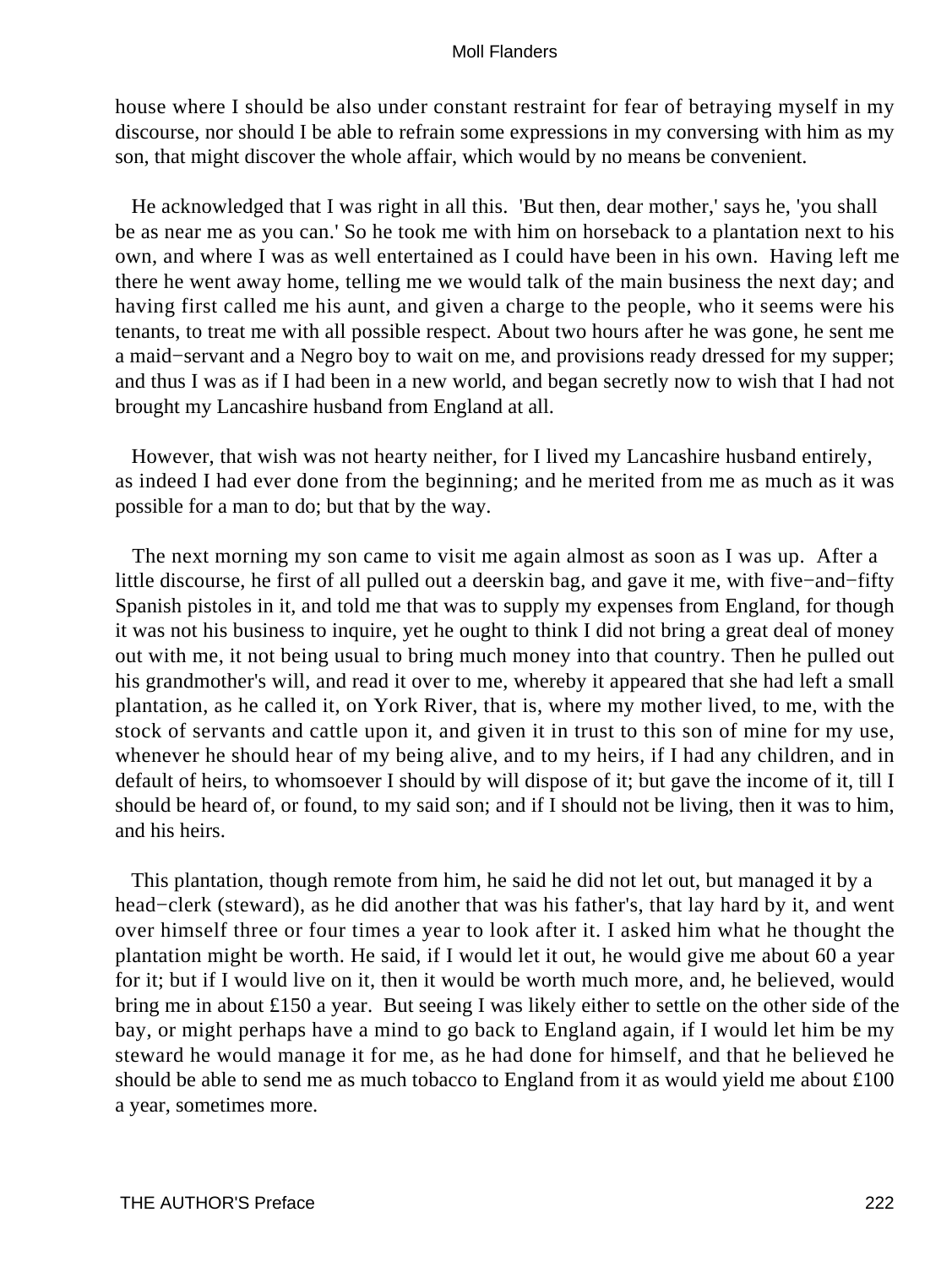This was all strange news to me, and things I had not been used to; and really my heart began to look up more seriously than I think it ever did before, and to look with great thankfulness to the hand of Providence, which had done such wonders for me, who had been myself the greatest wonder of wickedness perhaps that had been suffered to live in the world. And I must again observe, that not on this occasion only, but even on all other occasions of thankfulness, my past wicked and abominable life never looked so monstrous to me, and I never so completely abhorred it, and reproached myself with it, as when I had a sense upon me of Providence doing good to me, while I had been making those vile returns on my part.

 But I leave the reader to improve these thoughts, as no doubt they will see cause, and I go on to the fact. My son's tender carriage and kind offers fetched tears from me, almost all the while he talked with me. Indeed, I could scarce discourse with him but in the intervals of my passion; however, at length I began, and expressing myself with wonder at my being so happy to have the trust of what I had left, put into the hands of my own child, I told him, that as to the inheritance of it, I had no child but him in the world, and was now past having any if I should marry, and therefore would desire him to get a writing drawn, which I was ready to execute, by which I would, after me, give it wholly to him and to his heirs. And in the meantime, smiling, I asked him what made him continue a bachelor so long. His answer was kind and ready, that Virginia did not yield any great plenty of wives, and that since I talked of going back to England, I should send him a wife from London.

 This was the substance of our first day's conversation, the pleasantest day that ever passed over my head in my life, and which gave me the truest satisfaction. He came every day after this, and spent great part of his time with me, and carried me about to several of his friends' houses, where I was entertained with great respect. Also I dines several times at his own house, when he took care always to see his half−dead father so out of the way that I never saw him, or he me. I made him one present, and it was all I had of value, and that was one of the gold watches, of which I mentioned above, that I had two in my chest, and this I happened to have with me, and I gave it him at his third visit. I told him I had nothing of any value to bestow but that, and I desired he would now and then kiss it for my sake. I did not indeed tell him that I had stole it from a gentlewoman's side, at a meeting−house in London. That's by the way.

 He stood a little while hesitating, as if doubtful whether to take it or no; but I pressed it on him, and made him accept it, and it was not much less worth than his leather pouch full of Spanish gold; no, though it were to be reckoned as if at London, whereas it was worth twice as much there, where I gave it him. At length he took it, kissed it, told me the watch should be a debt upon him that he would be paying as long as I lived.

 A few days after he brought the writings of gift, and the scrivener with them, and I signed them very freely, and delivered them to him with a hundred kisses; for sure nothing ever passed between a mother and a tender, dutiful child with more affection. The next day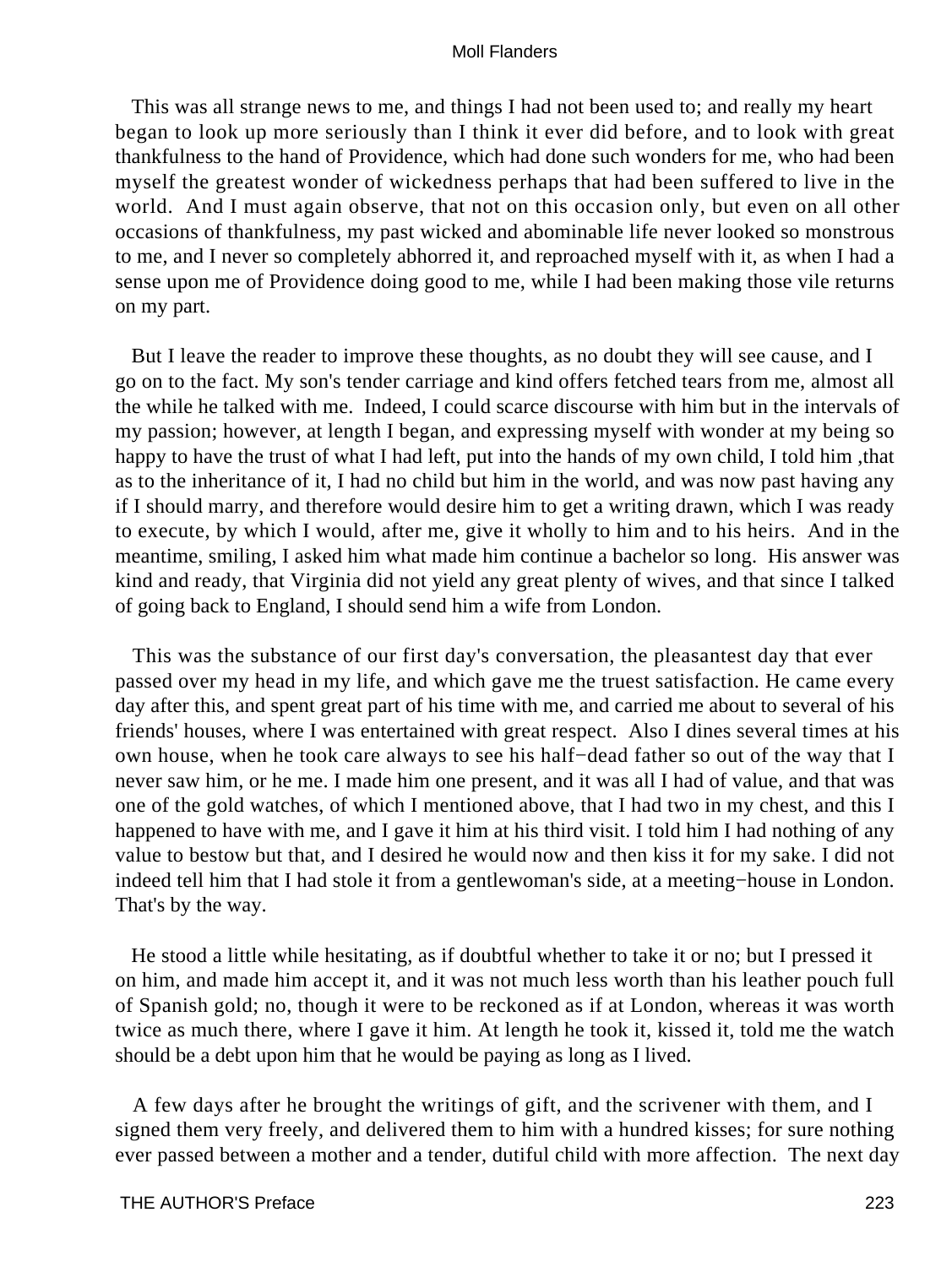he brings me an obligation under his hand and seal, whereby he engaged himself to manage and improve the plantation for my account, and with his utmost skill, and to remit the produce to my order wherever I should be; and withal, to be obliged himself to make up the produce £100 a year to me. When he had done so, he told me that as I came to demand it before the crop was off, I had a right to produce of the current year, and so he paid me £100 in Spanish pieces of eight, and desired me to give him a receipt for it as in full for that year, ending at Christmas following; this being about the latter end of August.

 I stayed here about five weeks, and indeed had much ado to get away then. Nay, he would have come over the bay with me, but I would by no means allow him to it. However, he would send me over in a sloop of his own, which was built like a yacht, and served him as well for pleasure as business. This I accepted of, and so, after the utmost expressions both of duty and affection, he let me come away, and I arrived safe in two days at my friend's the Quaker's.

 I brought over with me for the use of our plantation, three horses, with harness and saddles, some hogs, two cows, and a thousand other things, the gift of the kindest and tenderest child that ever woman had. I related to my husband all the particulars of this voyage, except that I called my son my cousin; and first I told him that I had lost my watch, which he seemed to take as a misfortune; but then I told him how kind my cousin had been, that my mother had left me such a plantation, and that he had preserved it for me, in hopes some time or other he should hear from me; then I told him that I had left it to his management, that he would render me a faithful account of its produce; and then I pulled him out the £100 in silver, as the first year's produce; and then pulling out the deerskin purse with the pistoles, 'And here, my dear,' says I, 'is the gold watch.' My husband – so is Heaven's goodness sure to work the same effects in all sensible minds where mercies touch the heart – lifted up both hands, and with an ecstacy of joy, 'What is God a−doing,' says he, 'for such an ungrateful dog as I am!' Then I let him know what I had brought over in the sloop, besides all this; I mean the horses, hogs, and cows, and other stores for our plantation; all which added to his surprise, and filled his heart with thankfulness; and from this time forward I believe he was as sincere a penitent, and as thoroughly a reformed man, as ever God's goodness brought back from a profligate, a highwayman, and a robber. I could fill a larger history than this with the evidence of this truth, and but that I doubt that part of the story will not be equally diverting as the wicked part, I have had thoughts of making a volume of it by itself.

 As for myself, as this is to be my own story, not my husband's, I return to that part which related to myself. We went on with our plantation, and managed it with the help and diversion of such friends as we got there by our obliging behaviour, and especially the honest Quaker, who proved a faithful, generous, and steady friend to us; and we had very good success, for having a flourishing stock to begin with, as I have said, and this being now increased by the addition of £150 sterling in money, we enlarged our number of servants, built us a very good house, and cured every year a great deal of land. The second year I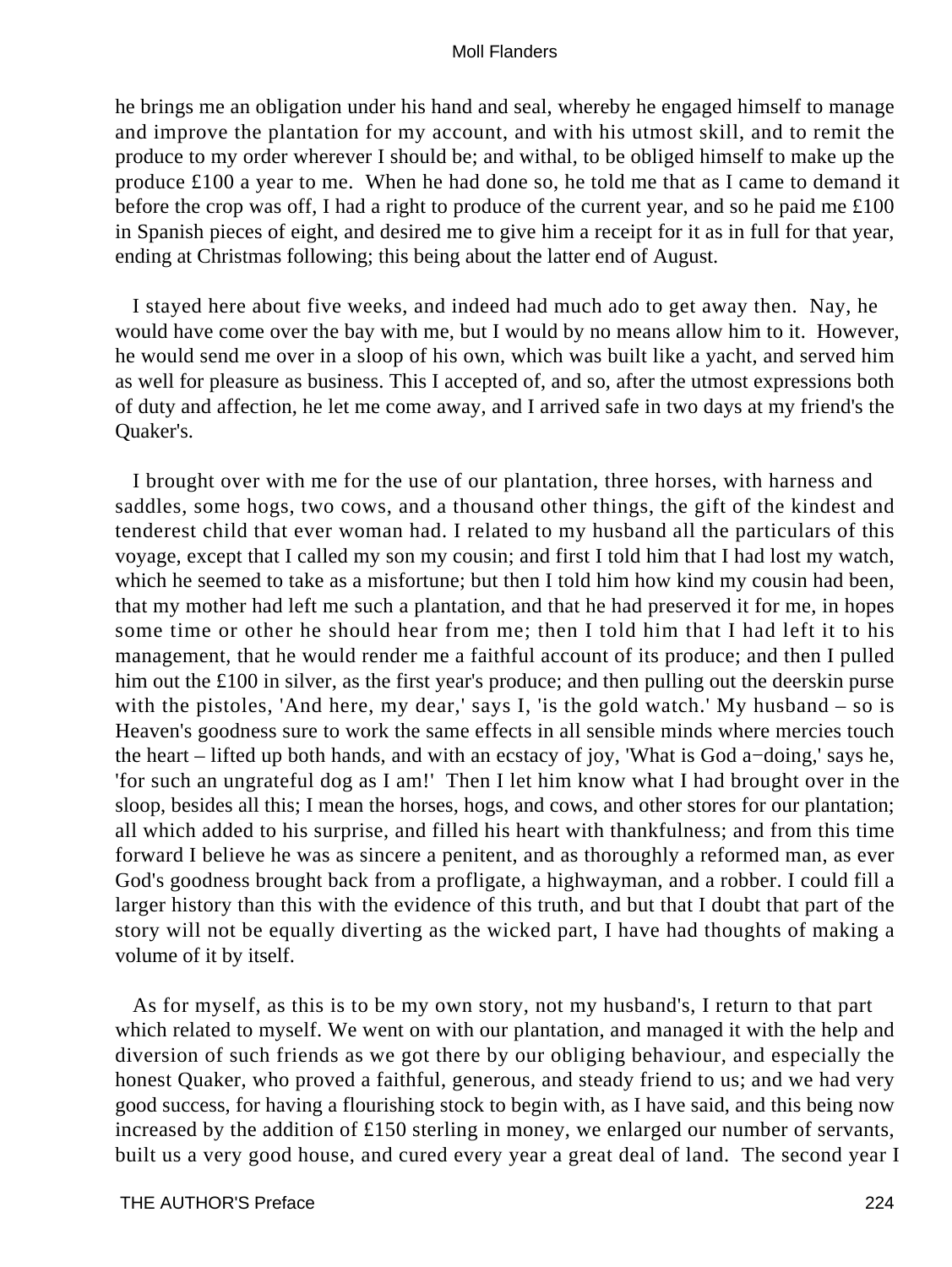wrote to my old governess, giving her part with us of the joy of our success, and order her how to lay out the money I had left with her, which was £250 as above, and to send it to us in goods, which she performed with her usual kindness and fidelity, and this arrived safe to us.

 Here we had a supply of all sorts of clothes, as well for my husband as for myself; and I took especial care to buy for him all those things that I knew he delighted to have; as two good long wigs, two silver−hilted swords, three or four fine fowling−pieces, a find saddle with holsters and pistols very handsome, with a scarlet cloak; and, in a word, everything I could think of to oblige him, and to make him appear, as he really was, a very fine gentleman. I ordered a good quantity of such household stuff as we yet wanted, with linen of all sorts for us both. As for myself, I wanted very little of clothes or linen, being very well furnished before. The rest of my cargo consisted in iron−work of all sorts, harness for horses, tools, clothes for servants, and woollen cloth, stuffs, serges, stockings, shoes, hats, and the like, such as servants wear; and whole pieces also to make up for servants, all by direction of the Quaker; and all this cargo arrived safe, and in good condition, with three woman−servants, lusty wenches, which my old governess had picked for me, suitable enough to the place, and to the work we had for them to do; one of which happened to come double, having been got with child by one of the seamen in the ship, as she owned afterwards, before the ship got so far as Gravesend; so she brought us a stout boy, about seven months after her landing.

 My husband, you may suppose, was a little surprised at the arriving of all this cargo from England; and talking with me after he saw the account of this particular, 'My dear,' says he, 'what is the meaning of all this? I fear you will run us too deep in debt: when shall we be able to make return for it all?' I smiled, and told him that is was all paid for; and then I told him, that what our circumstances might expose us to, I had not taken my whole stock with me, that I had reserved so much in my friend's hands, which now we were come over safe, and was settled in a way to live, I had sent for, as he might see.

 He was amazed, and stood a while telling upon his fingers, but said nothing. At last he began thus: 'Hold, let's see,' says he, telling upon his fingers still, and first on his thumb; 'there's £246 in money at first, then two gold watches, diamond rings, and plate,' says he, upon the forefinger. Then upon the next finger, 'Here's a plantation on York River, £100 a year, then £150 in money, then a sloop load of horses, cows, hogs, and stores'; and so on to the thumb again. 'And now,' says he, 'a cargo cost £250 in England, and worth here twice the money.' 'Well,' says I, 'what do you make of all that?' 'Make of it?' says he; 'why, who says I was deceived when I married a wife in Lancashire? I think I have married a fortune, and a very good fortune too,' says he.

 In a word, we were now in very considerable circumstances, and every year increasing; for our new plantation grew upon our hands insensibly, and in eight years which we lived upon it, we brought it to such pitch, that the produce was at least £300 sterling a year; I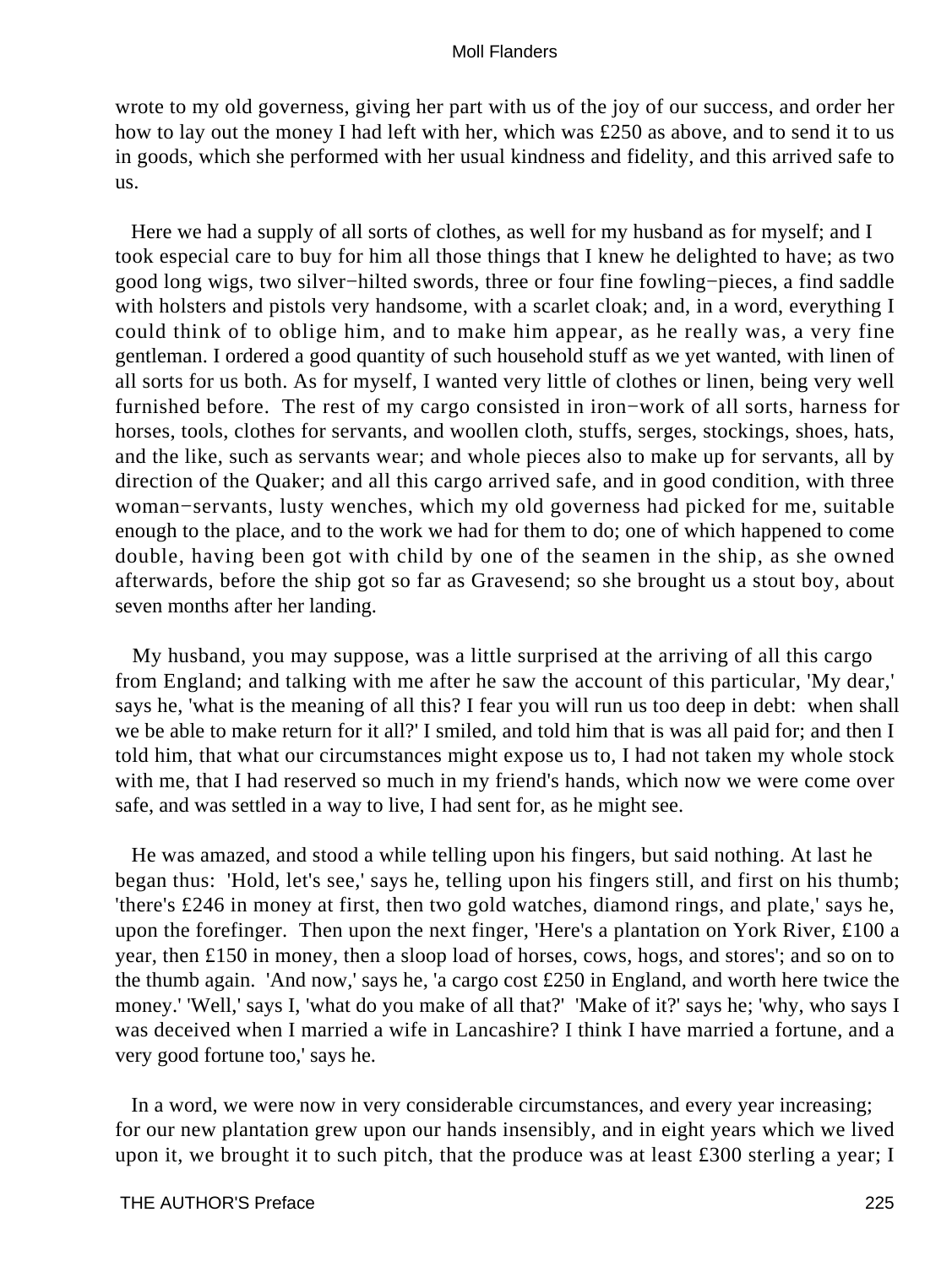mean, worth so much in England.

 After I had been a year at home again, I went over the bay to see my son, and to receive another year's income of my plantation; and I was surprised to hear, just at my landing there, that my old husband was dead, and had not been buried above a fortnight. This, I confess, was not disagreeable news, because now I could appear as I was, in a married condition; so I told my son before I came from him, that I believed I should marry a gentleman who had a plantation near mine; and though I was legally free to marry, as to any obligation that was on me before, yet that I was shy of it, lest the blot should some time or other be revived, and it might make a husband uneasy. My son, the same kind, dutiful, and obliging creature as ever, treated me now at his own house, paid me my hundred pounds, and sent me home again loaded with presents.

 Some time after this, I let my son know I was married, and invited him over to see us, and my husband wrote a very obliging letter to him also, inviting him to come and see him; and he came accordingly some months after, and happened to be there just when my cargo from England came in, which I let him believe belonged all to my husband's estate, not to me.

 It must be observed that when the old wretch my brother (husband) was dead, I then freely gave my husband an account of all that affair, and of this cousin, as I had called him before, being my own son by that mistaken unhappy match. He was perfectly easy in the account, and told me he should have been as easy if the old man, as we called him, had been alive. 'For,' said he, 'it was no fault of yours, nor of his; it was a mistake impossible to be prevented.' He only reproached him with desiring me to conceal it, and to live with him as a wife, after I knew that he was my brother; that, he said, was a vile part. Thus all these difficulties were made easy, and we lived together with the greatest kindness and comfort imaginable.

 We are grown old; I am come back to England, being almost seventy years of age, husband sixty−eight, having performed much more than the limited terms of my transportation; and now, notwithstanding all the fatigues and all the miseries we have both gone through, we have both gone through, we are both of us in good heart and health. My husband remained there some time after me to settle our affairs, and at first I had intended to go back to him, but at his desire I altered that resolution, and he is come over to England also, where we resolve to spend the remainder of our years in sincere penitence for the wicked lives we have lived.

## **Written In the year** 1683

1 The bell at St. Sepulchre's, which tolls upon execution day.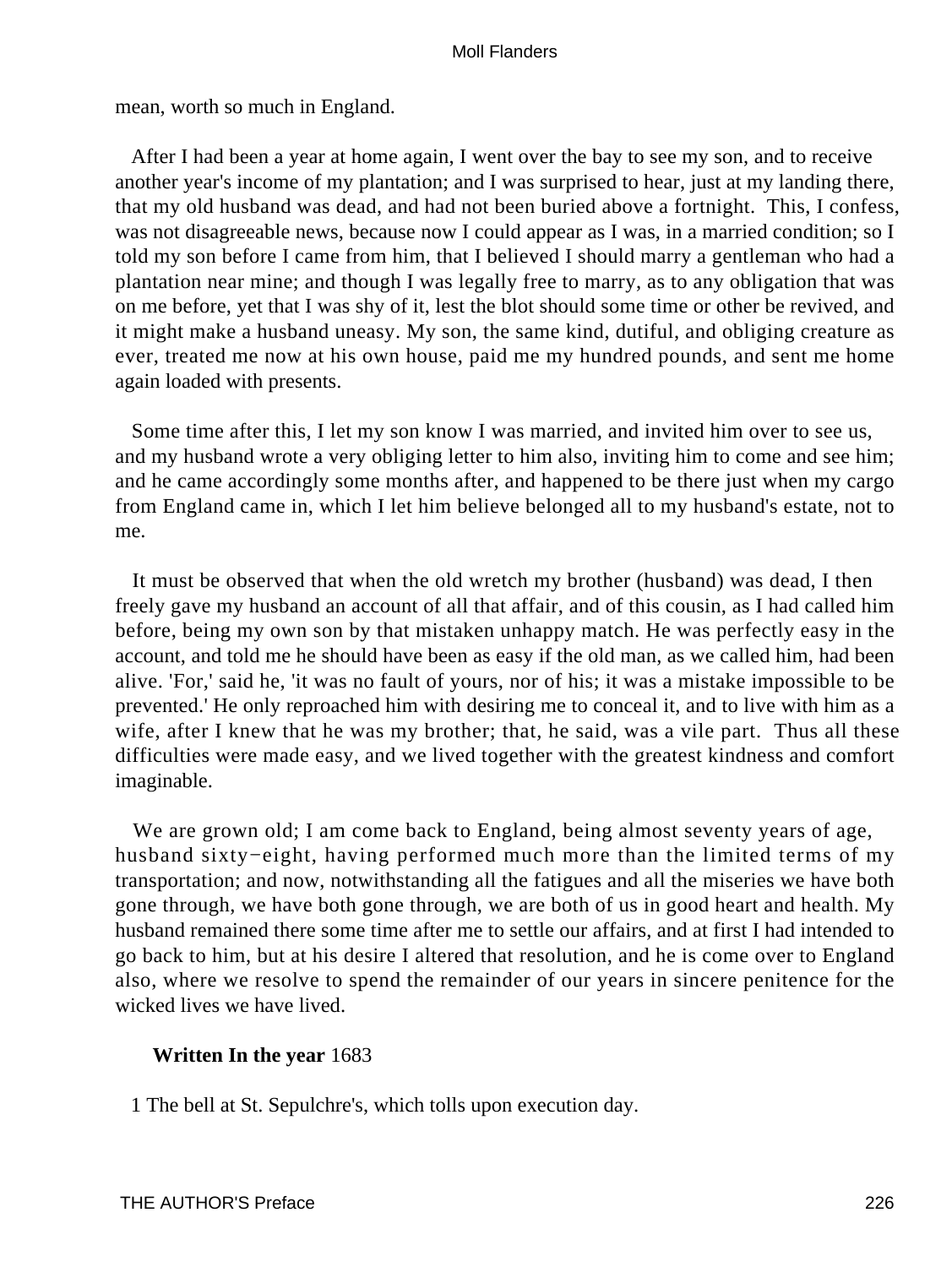# **Table Of Content**

**[THE AUTHOR'S PREFACE](#page-3-0)**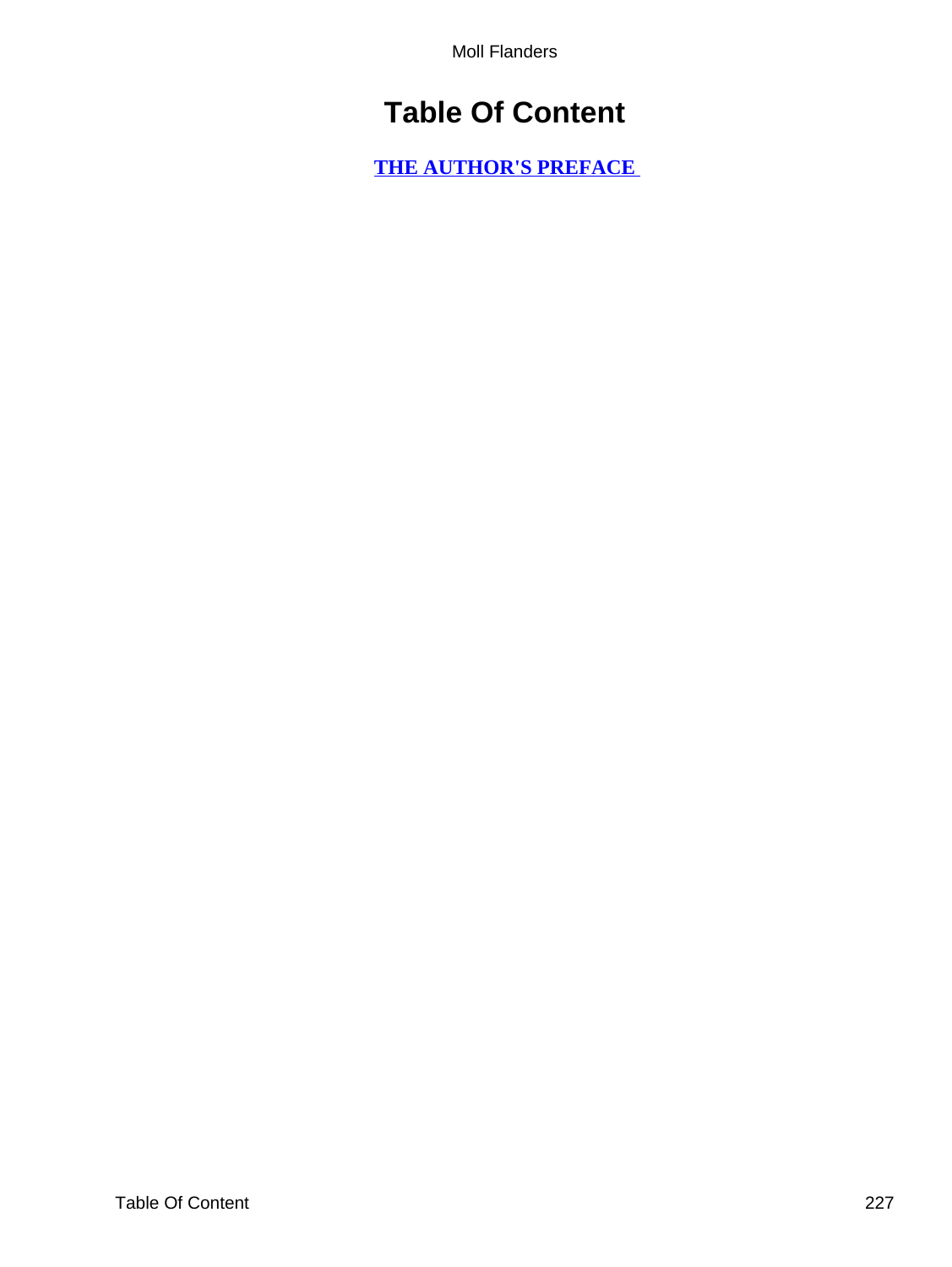## **About Phoenix Editions**

## **Why Phoenix Editions?**

With the already available tools, converting files to eBook formats is not a big task. You can use a plugin in MS Word and with just one click have a lit file. You can drag and drop html into Adobe Acrobat and create a pdf file.

If we can be happy over the possibilities given to anyone to publish and to be published, we must nevertheless look at previous experiences from the history of the computer and the internet in order to get some needed advice:

• The lack of standards threatens the persistance of data.

We are able to access data from tablets from 3.000 year B.C. but not from files created 10 years ago in a proprietary format, stored in some specific non standard media, or even in previous versions of existing products.

- If not enough care is taken, some operations like drag and drop or cut and paste can result in the production of corrupted data.
- Many ebooks come from html files. But outdated tags are still being used, and one only needs to view the source to find beginning tags without their corresponding end tags, improper nesting, and proprietary or non standard encoding. If the source code is not cleaned up, all this will make its way to the derivated ebook.
- Not every user knows how, is able to or wants to use the more advanced standard features of available ebooks formats, resulting in a work that very often doesn't make for the most pleasing reading experience.
- Centuries of history and experience in graphical and printing arts should not be lost for the sake of speed in converting to an ebook format. Much can be done in our search for excellence to adapt and improve, the end result of which is a ebook of higher quality.

But, we must be very careful in our search for quality and in our establishing criteria to meet this lofty goal. Otherwise, as we know and are aware of, a new kind of elitism, censorship or snobism can arise out of this endeavour.

Finding the proper and fair way to achieve this quality of ebook without such detrimental effects led us to implement what we at Phoenix−Library call **Phoenix Editions**.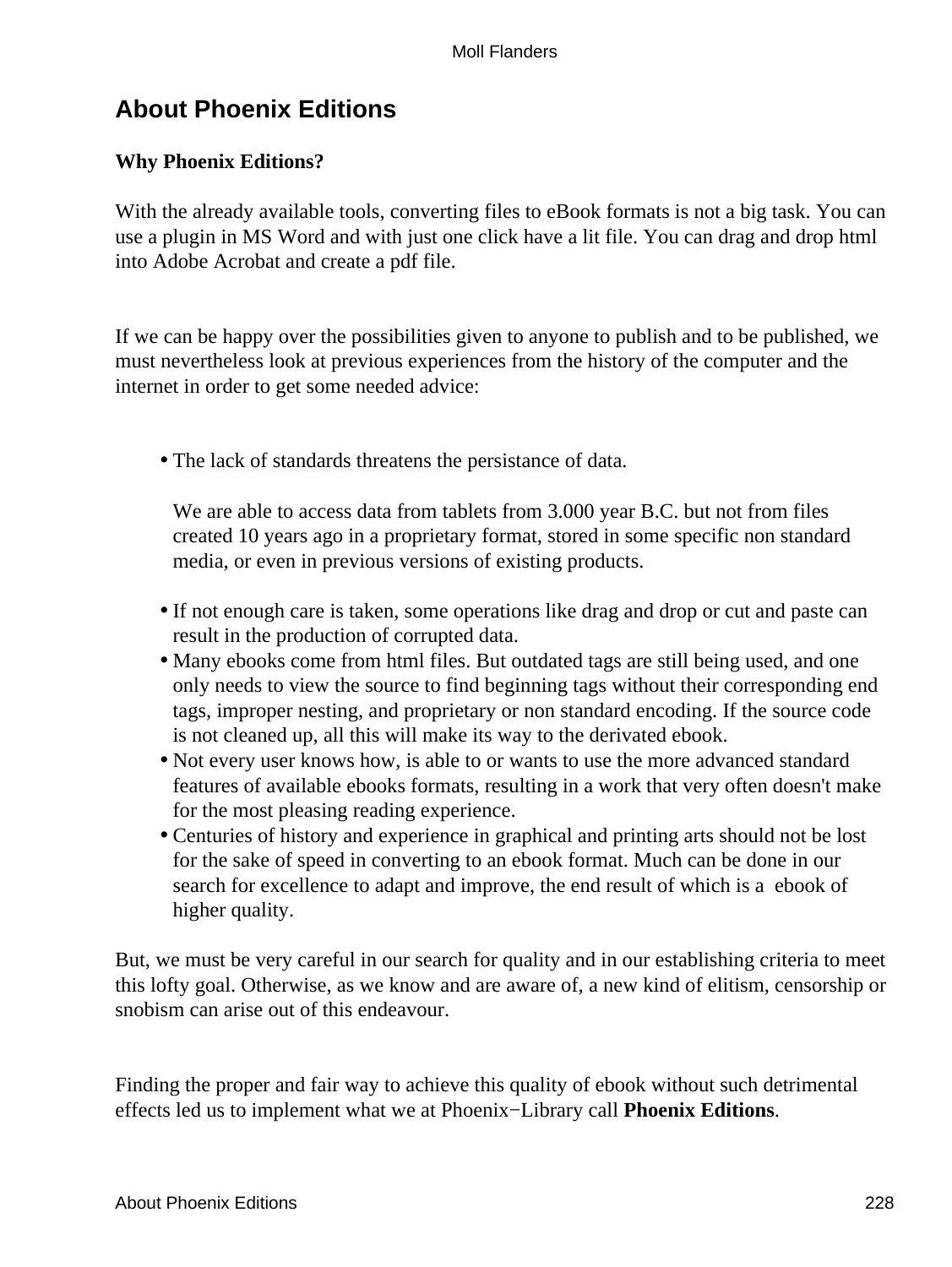## **What is a Phoenix Edition**

At Phoenix−Library we call a Phoenix Edition, an ebook with the following characteristics:

- It is converted from clean and standard xhtml/xml files
- It uses meta tags to identify content, and other data
- The available resources specific to each ebook format are used to give the reader a pleasant reading experience.

This means: objectives and normative criteria, regardless of taste, aesthetic or otherwise subjective evaluations of contents and/or presentation.

## **Phoenix Edition of a RocketEdition file:**

An ebook with a cover, a table of contents with active links, chapter breaks, a "go to" touch access at least to a TOC, oeb compliant metadata, indentation if required from a pEdition reproduction, internal links to notes.

## **Phoenix Edition of a Softbook file:**

An ebook with a cover, a table of contents with active links, chapter breaks, oeb compliant metadata, indentation if required from a pEdition reproduction, internal links to notes.

## **Phoenix Edition of a MS−Reader file:**

An ebook with a cover, an external table of contents with active links at least to an internal TOC, chapter breaks, images, oeb compliant metadata, indentation if required from a pEditon reproduction, internal links to notes.

## **Phoenix Edition of a Mobipocket file:**

An ebook with a cover, an external table of contents with active links at least to an internal TOC, chapter breaks, oeb compliant metadata, indentation if required from a pEdition reproduction, internal links to notes.

## **Phoenix Edition of a Acrobat file:**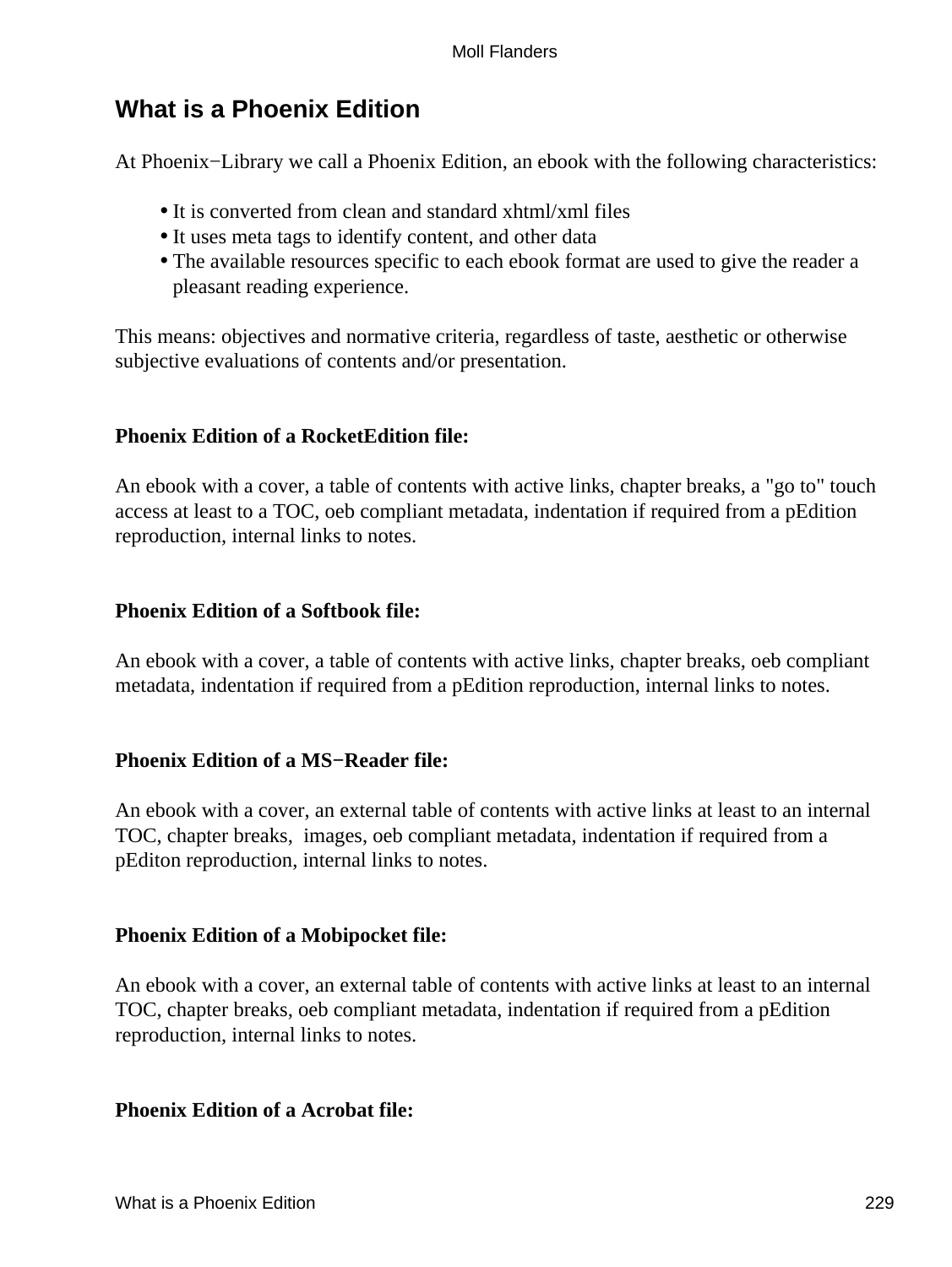An ebook with a cover, images, chapter breaks, matching page numbers, oeb compliant metadata, indentation if required from a pEdition reproduction, internal links to notes.

**Note 1:** These criteria will be discussed in the Phoenix eBook newsgroups in order to be refined and then implemented in a Phoenix Edition guideline, that will be available in the near future to all Phoenix−Library associates.

**Note 2:** In order to stimulate and reward all associate eBookProducers in their search for excellence, a percentage of all associate subscriptions will be allocated to this cause.